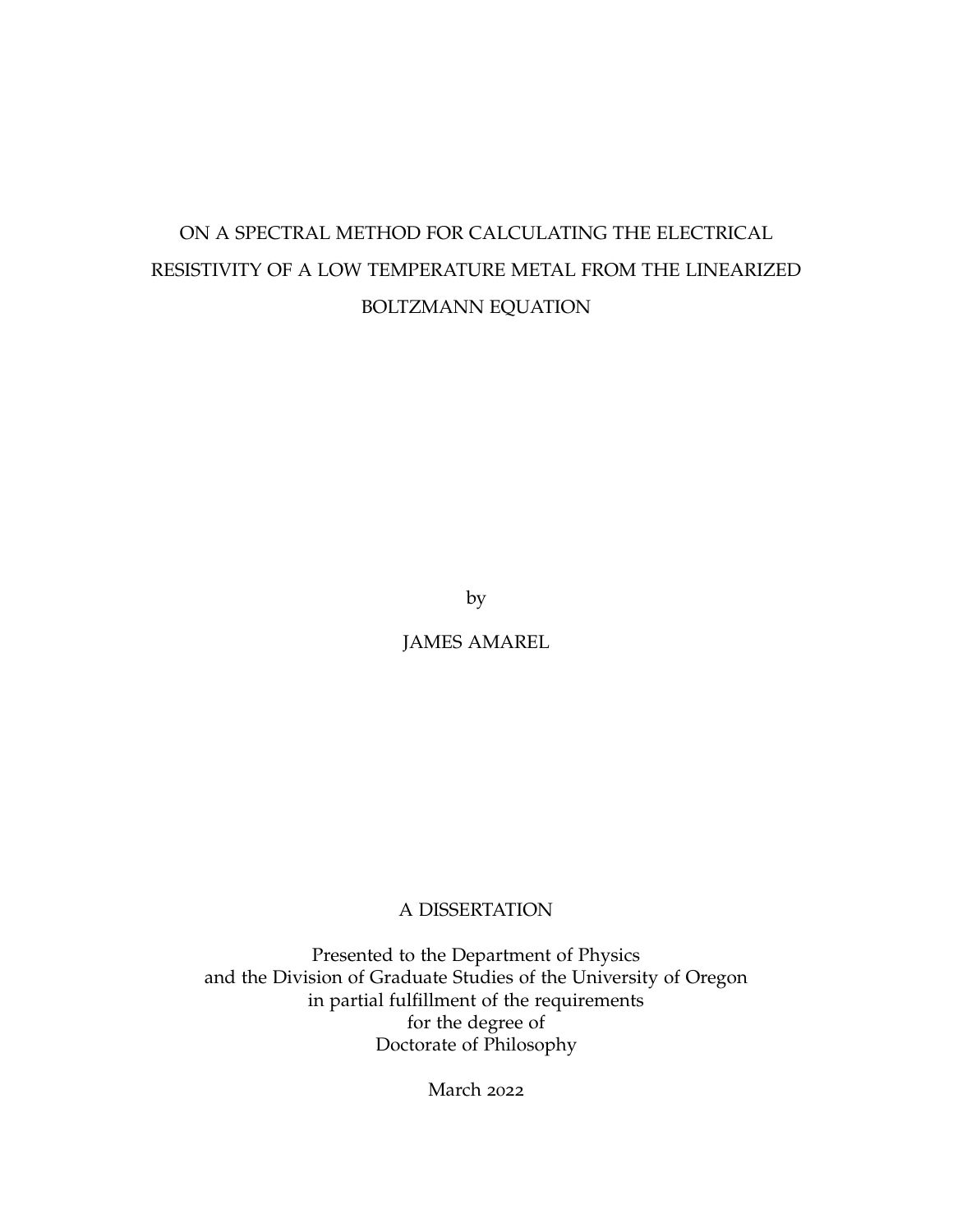# DISSERTATION APPROVAL PAGE

Student: James Amarel

Title: On a Spectral Method for Calculating the Electrical Resistivity of a Low Temperature Metal from the Linearized Boltzmann Equation

This dissertation has been accepted and approved in partial fulfillment of the requirements for the Doctorate of Philosophy degree in the Department of Physics by:

| Dr. John Toner      | Chair                               |
|---------------------|-------------------------------------|
| Dr. Dietrich Belitz | Advisor                             |
| Dr. Benjamín Aleman | Core Member                         |
| Dr. Peng Lu         | <b>Institutional Representative</b> |

and

Krista Chronister Vice Provost for Graduate Studies

Original approval signatures are on file with the University of Oregon Division of Graduate Studies.

Degree awarded March 2022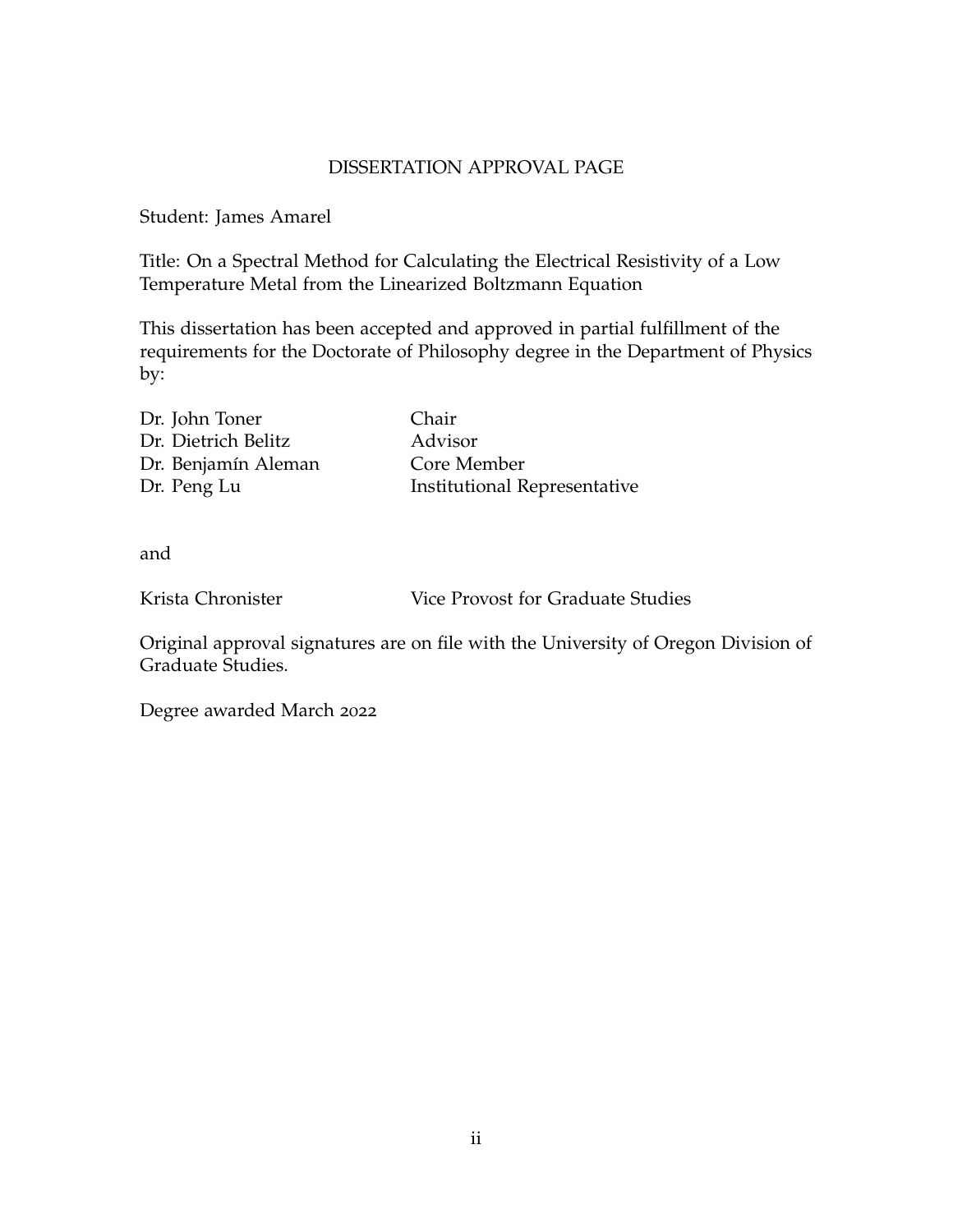© 2022 James Amarel This work is licensed under a Creative Commons **[Attribution-NonCommercial-NoDerivs \(United States\) License.](https://creativecommons.org/licenses/by-nc-nd/4.0/)**

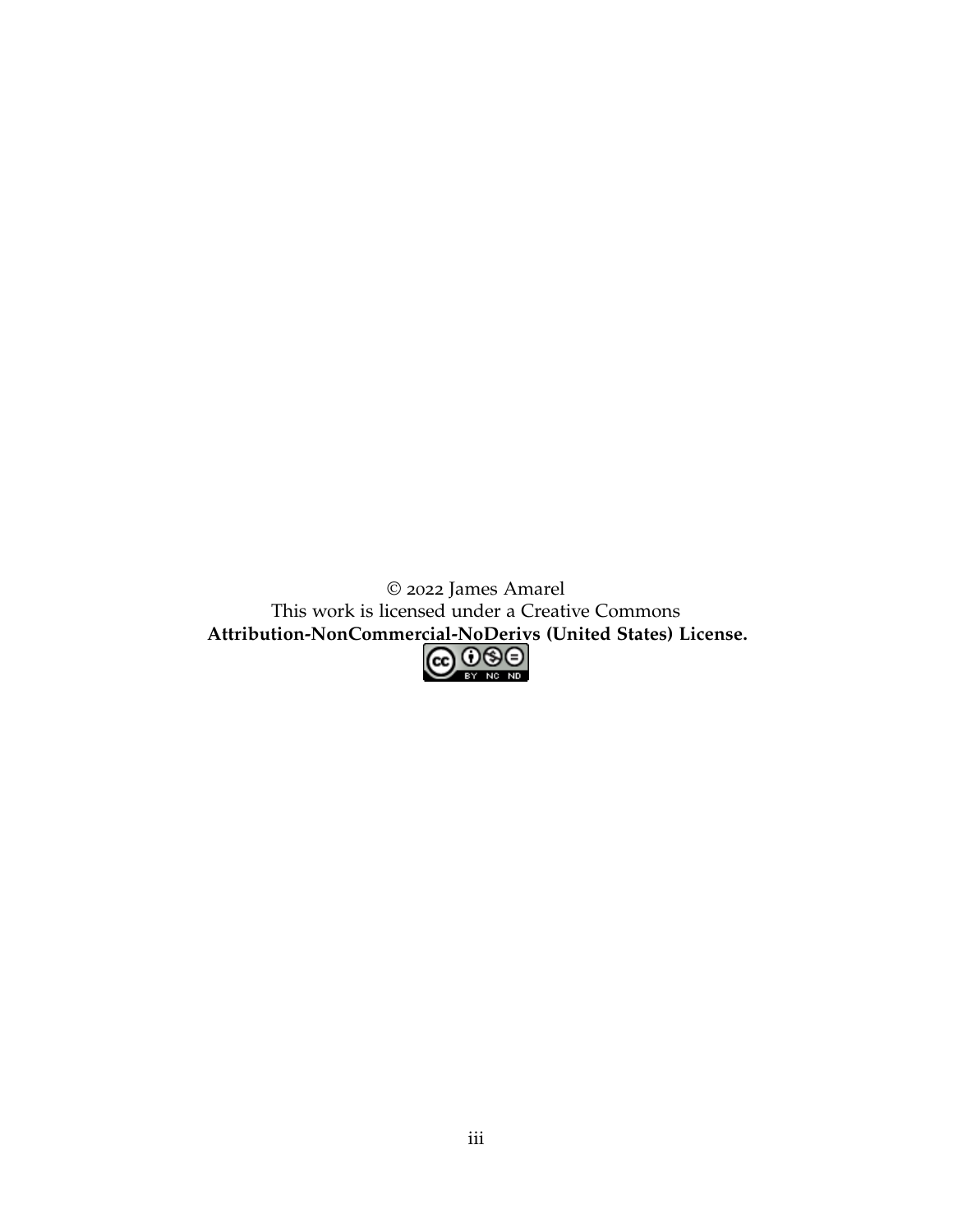### DISSERTATION ABSTRACT

James Amarel

Doctorate of Philosophy

Department of Physics

March 2022

Title: On a Spectral Method for Calculating the Electrical Resistivity of a Low Temperature Metal from the Linearized Boltzmann Equation

While it is well known that transport equations may be derived diagrammatically, both this approach and that of Boltzmann inevitably encounter an integral equation that both is difficult to solve and, for the most part, has yielded only to uncontrolled approximations. Even though the popular approximations, which are typically either variational in nature or involve dropping memory effects, can be expected to capture the temperature scaling of the kinetic coefficients, it is desirable to exactly obtain the prefactor by way of a mathematically justifiable approximation. For the purpose of so precisely resolving the distribution function that governs the elementary excitations of a metal perturbed by an externally applied static electric field, a spectral method was developed that makes use of the temperature as a control parameter to facilitate an asymptotic inversion of the collision operator; the technique leverages a singularity that is inherent to the Boltzmann equation in the low temperature limit, i.e. when the dissipating Boson bath is all but frozen out.

The present dissertation is mainly concerned with the anomalous transport behavior that is commonly observed in quantum magnets; throughout a wide range of their phase diagram, materials such as the metallic ferromagnet

iv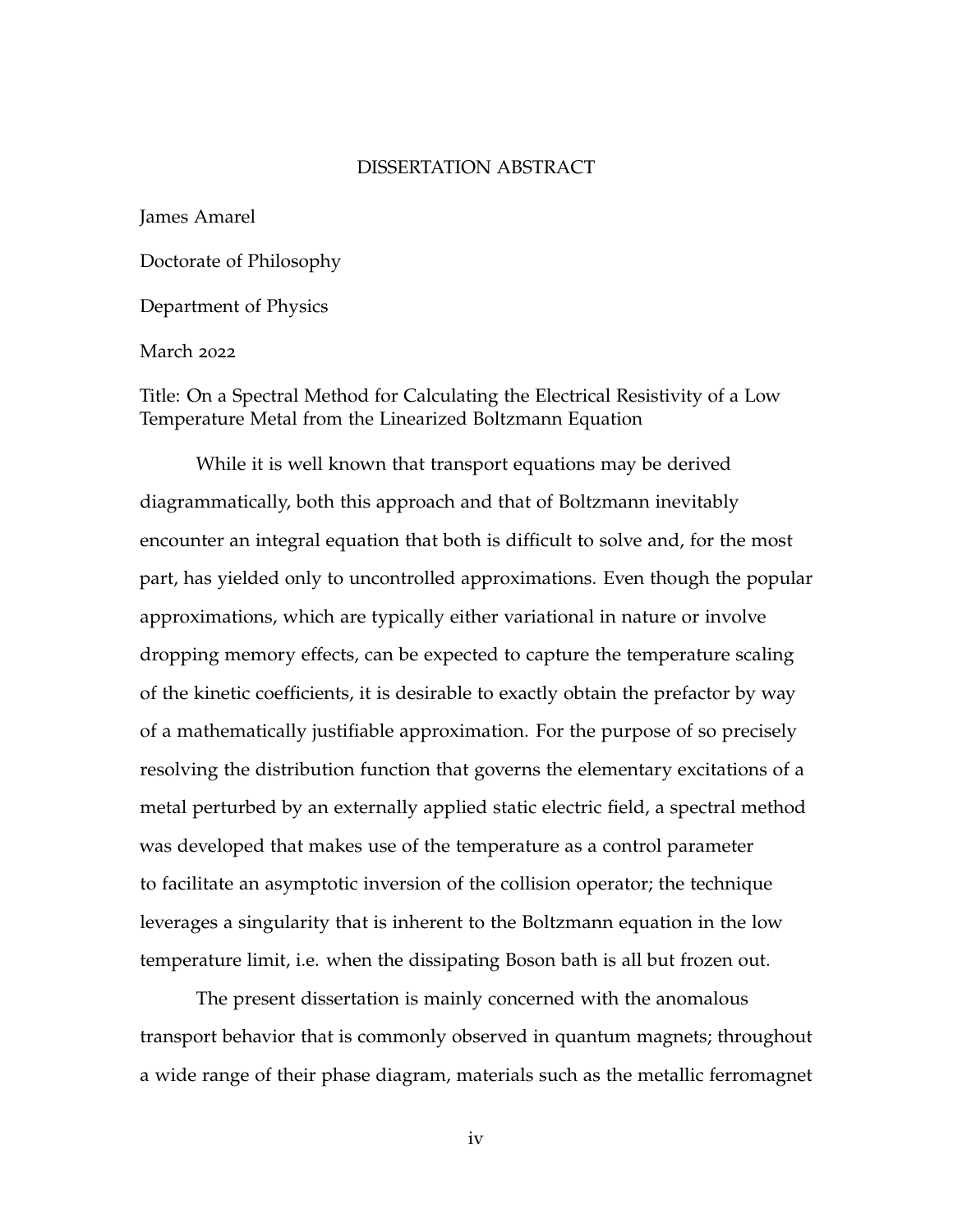ZrZn<sub>2</sub> display a power law behavior of the electrical resistivity  $ρ \propto T^s$  with  $s < 2$ . As is thoroughly established, this non-Fermi-liquid like exponent s does not arise solely due to the scattering of conduction electrons by phonons, magnons, or screened Coulomb fluctuations, for each of these soft excitations leads to s > 2 at temperatures T  $\approx$  10K (where ZrZn<sub>2</sub> exhibits 1.5 < s < 1.7). After preliminarily investigating the electron-phonon system by way of rigorous reasoning, I will argue that the observed scaling of the residual resistivity  $ρ \propto T^{3/2}$  in metallic ferromagnets can be attributed to interference between two scattering mechanisms: ferromagnons and static impurities.

This dissertation includes previously published co-authored material.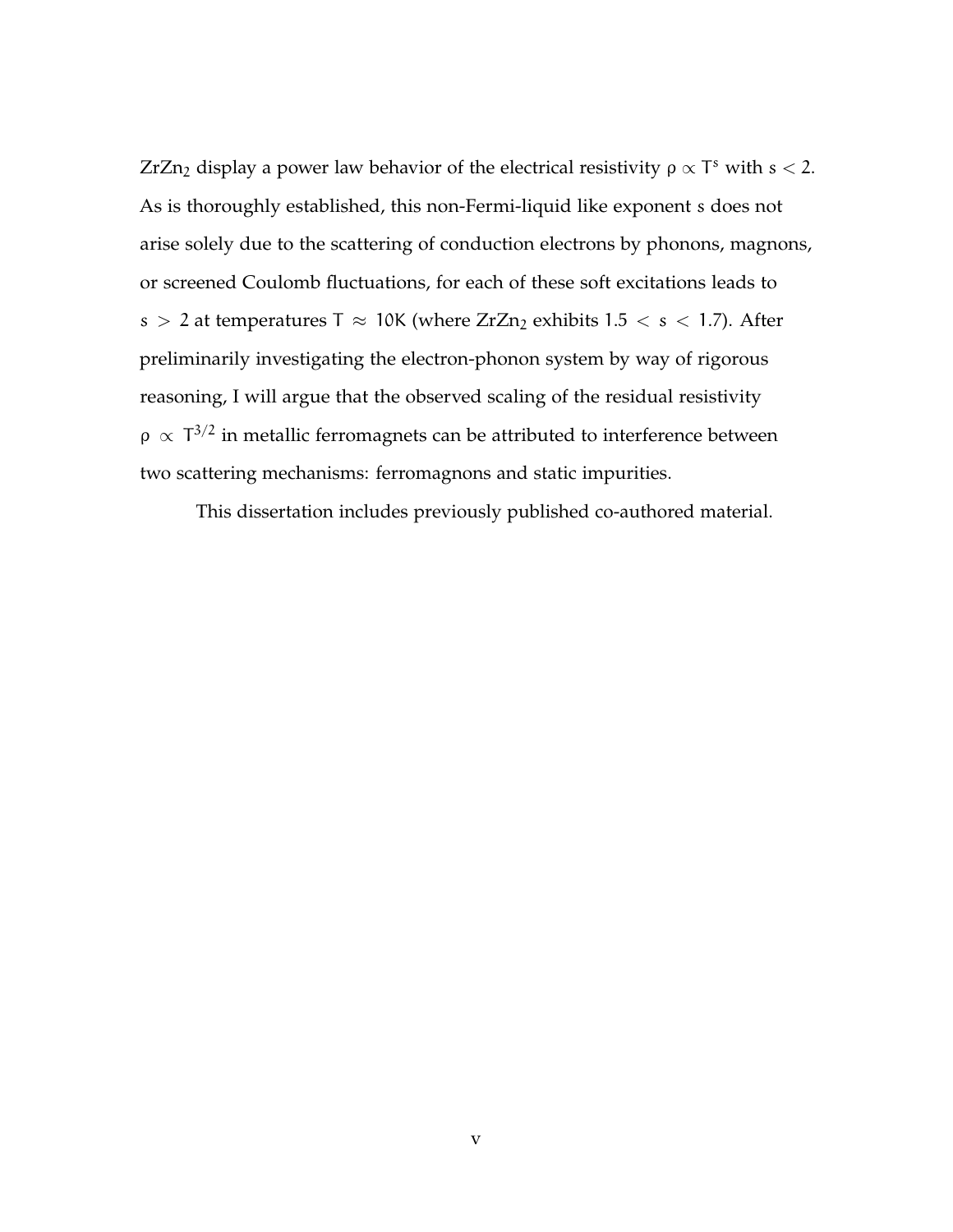### CURRICULUM VITAE

### NAME OF AUTHOR: James Amarel

### GRADUATE AND UNDERGRADUATE SCHOOLS ATTENDED:

University of Oregon, Eugene, OR, USA California Polytechnic State University, San Luis Obispo, CA, USA

### DEGREES AWARDED:

Doctor of Philosophy, Physics, 2022, University of Oregon Bachelor of Science, Physics, 2017, California Polytechnic State University

# AREAS OF SPECIAL INTEREST:

Kinetic Theory Linear Response Electron Transport Nonequilibrium Physics Active Matter

## PROFESSIONAL EXPERIENCE:

Graduate Research Assistant, University of Oregon, 06/2018 - 09/2018, 06/2021 - 09/2021 Graduate Teaching Fellow, University of Oregon, 09/2017 - 06/2018, 09/2018 - 06/2021, 09/2021 - 06/2022 Research Scholar, University of Colorado Boulder, 07/2015 - 10/2015

## GRANTS, AWARDS AND HONORS:

Weiser Senior Teaching Assistant Award, Department of Physics, University of Oregon, 2020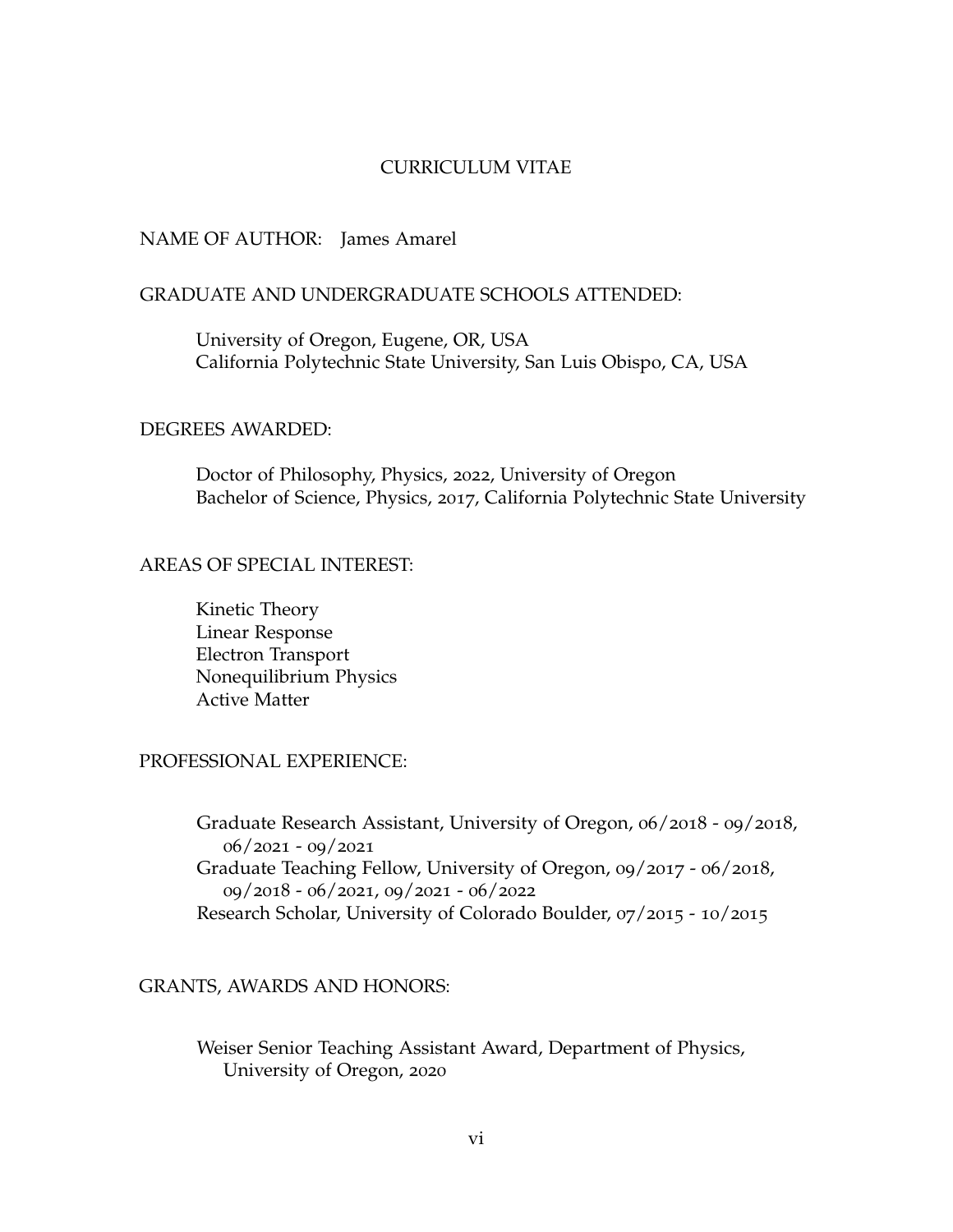- Physics Qualifier Exam Prize, Department of Physics, University of Oregon, 2018
- Thomas B. Cooper Memorial Scholarship, University of Oregon, 2018
- Summa Cum Laude, California Polytechnic State University, San Luis Obispo, 2017
- Certificate of Excellence, Department of Physics, California Polytechnic State University, San Luis Obispo, 2017
- LAM Research Scholariship, Department of Physics, California Polytechnic State University, San Luis Obispo, 2016

## PUBLICATIONS:

- J. Amarel, D. Belitz, and T. R. Kirkpatrick, "Exact solution of the Boltzmann equation for low-temperature transport coefficients in metals. I. Scattering by phonons, antiferromagnons, and helimagnons," Phys. Rev. B 102, 214306 (2020).
- J. Amarel, D. Belitz, and T. R. Kirkpatrick, "Exact solution of the Boltzmann equation for low-temperature transport coefficients in metals. II. Scattering by ferromagnons," Phys. Rev. B 102, 214307  $(2020).$
- J. Amarel, D. Belitz, and T. R. Kirkpatrick, "Rigorous results for the electrical conductivity due to electron–phonon scattering," Journal of Mathematical Physics 62, 023301 (2021).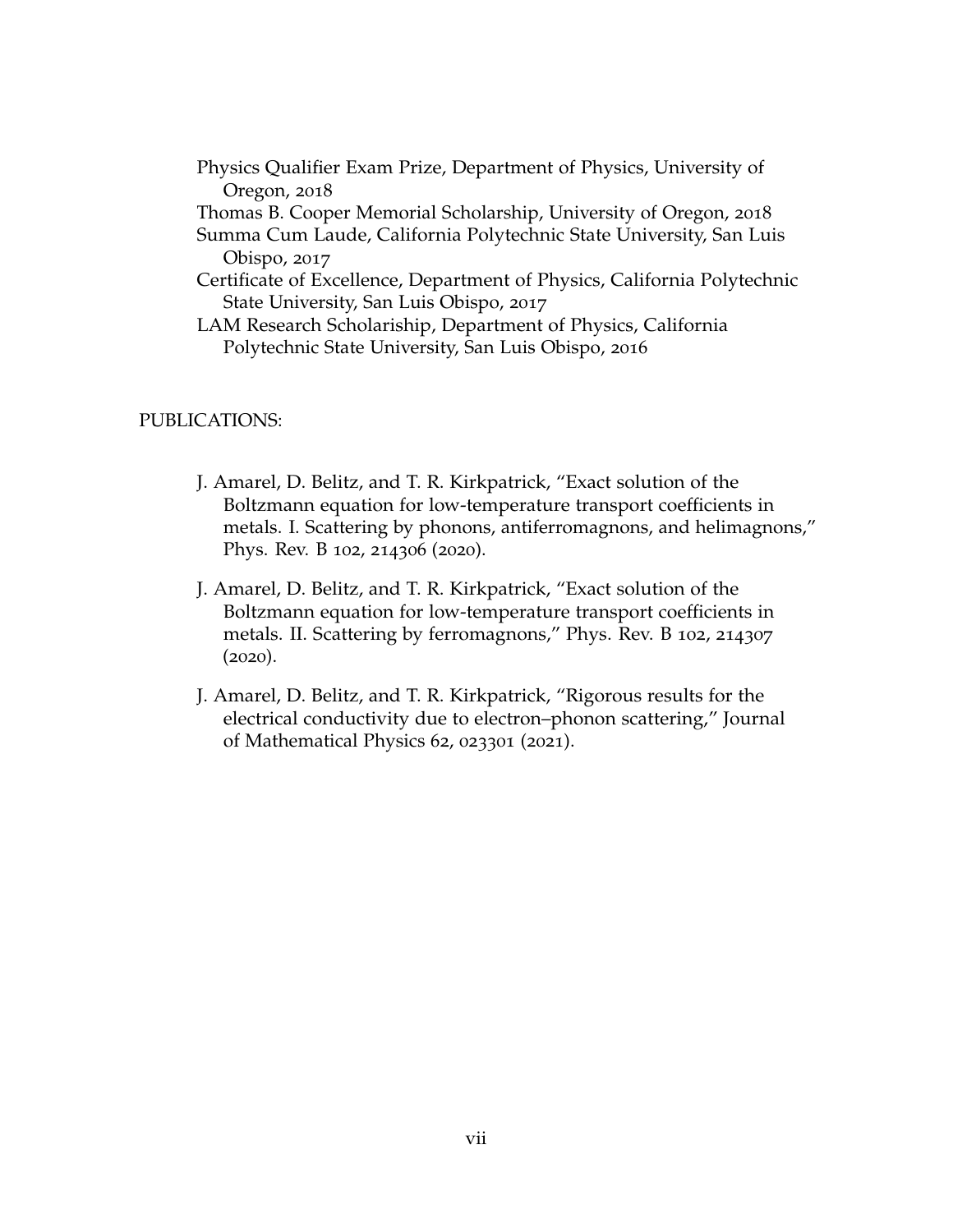#### ACKNOWLEDGEMENTS

Throughout the course of my education, a number of individuals made remarkable impressions upon my trajectory; without their influence, I would not have finished this thesis.

Of the guidance I received, that which was offered by my advisor, Dietrich Belitz, most dramatically improved my ability to do physics. Dietrich's systematic teaching style, together with both his dedicated mentoring and his wisdom as a principal investigator, ensured that my time spent working in Eugene was fruitful. I am overwhelmingly grateful to Dietrich for patiently facilitating my progress while providing me the opportunity to perform research in such a pleasantly rich field. Also during my graduate studies, I had the great fortune of learning from John Toner, who brought me up to speed through the application of problem sets which were equal parts challenging and rewarding. I am thankful for John's further developing of my skills by offering advice on a side project, which we posed in one of our many meetings at his blackboard.

When I was an undergraduate in San Luis Obispo, Jodi Christiansen suggested early on that I pursue a PhD and then helped me optimize my classes for this purpose. My first attempts at research were made possible by Jon Fernsler, who went above and beyond to secure me laboratory experience. The mathematical foundation upon which my technical abilities rest was constructed largely in Anthony Mendes' classroom; by way of his linear algebra lessons, I acquired a basis for understanding the generalized theory used herein.

viii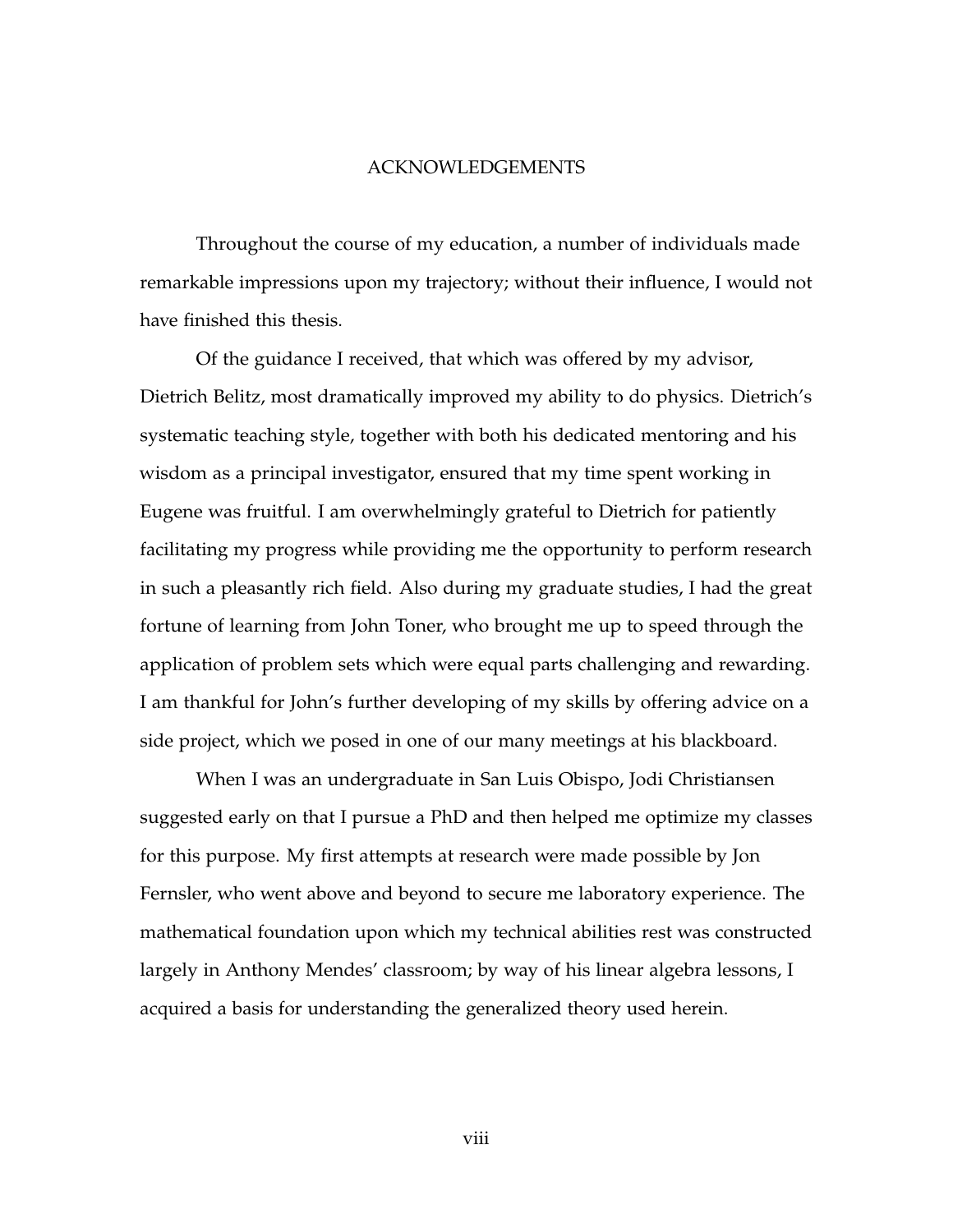To my mom, Toni, for forging the path that allowed me to be here; your unwavering support knows no limits.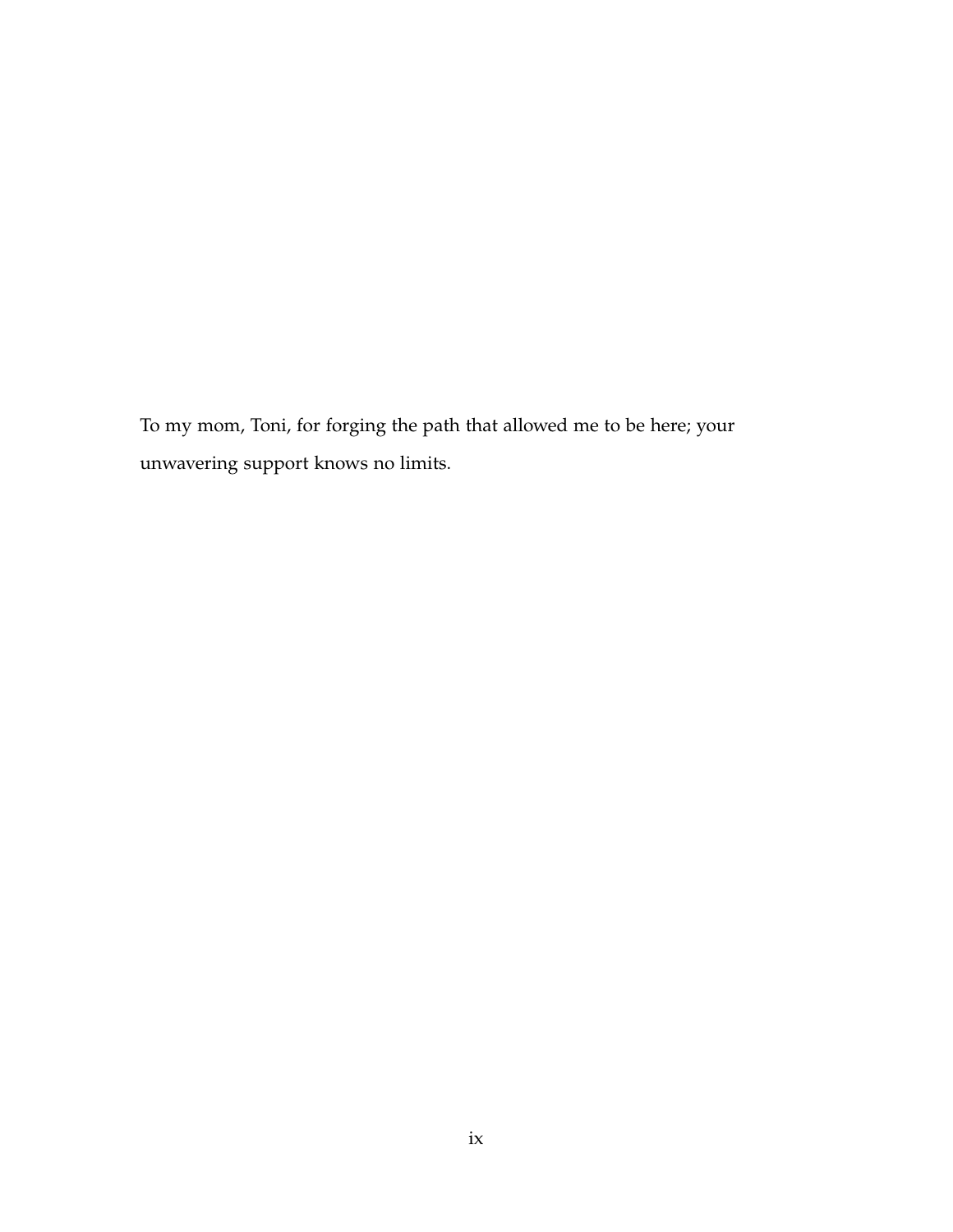# TABLE OF CONTENTS

| Chapter |                                                                                                                                                                                                                                                                                                                                                                                                                                                                                                          | Page           |
|---------|----------------------------------------------------------------------------------------------------------------------------------------------------------------------------------------------------------------------------------------------------------------------------------------------------------------------------------------------------------------------------------------------------------------------------------------------------------------------------------------------------------|----------------|
|         |                                                                                                                                                                                                                                                                                                                                                                                                                                                                                                          | 1              |
|         |                                                                                                                                                                                                                                                                                                                                                                                                                                                                                                          | $\overline{2}$ |
|         |                                                                                                                                                                                                                                                                                                                                                                                                                                                                                                          | 6              |
|         |                                                                                                                                                                                                                                                                                                                                                                                                                                                                                                          | 10             |
|         |                                                                                                                                                                                                                                                                                                                                                                                                                                                                                                          | 14             |
| 2.1.    |                                                                                                                                                                                                                                                                                                                                                                                                                                                                                                          | 14             |
| 2.2.    |                                                                                                                                                                                                                                                                                                                                                                                                                                                                                                          | 15             |
|         | 2.2.1.                                                                                                                                                                                                                                                                                                                                                                                                                                                                                                   | 18             |
|         | 2.3. Phonons, Ferromagnons, and Quenched Disorder                                                                                                                                                                                                                                                                                                                                                                                                                                                        | 21             |
|         |                                                                                                                                                                                                                                                                                                                                                                                                                                                                                                          | 25             |
| 3.1.    |                                                                                                                                                                                                                                                                                                                                                                                                                                                                                                          | 25             |
|         | 3.2. Linearized Boltzmann equation                                                                                                                                                                                                                                                                                                                                                                                                                                                                       | 28             |
|         | DC conductivity $\ldots \ldots \ldots \ldots \ldots \ldots \ldots$<br>3.2.1.                                                                                                                                                                                                                                                                                                                                                                                                                             | 30             |
|         | 3.2.2.                                                                                                                                                                                                                                                                                                                                                                                                                                                                                                   | 34             |
|         | 3.2.3.                                                                                                                                                                                                                                                                                                                                                                                                                                                                                                   | 35             |
|         | IV. ELECTRONS, FERROMAGNONS, AND QUENCHED                                                                                                                                                                                                                                                                                                                                                                                                                                                                |                |
|         | <b>DISORDER</b><br>$\mathbf{1} \quad \mathbf{1} \quad \mathbf{1} \quad \mathbf{1} \quad \mathbf{1} \quad \mathbf{1} \quad \mathbf{1} \quad \mathbf{1} \quad \mathbf{1} \quad \mathbf{1} \quad \mathbf{1} \quad \mathbf{1} \quad \mathbf{1} \quad \mathbf{1} \quad \mathbf{1} \quad \mathbf{1} \quad \mathbf{1} \quad \mathbf{1} \quad \mathbf{1} \quad \mathbf{1} \quad \mathbf{1} \quad \mathbf{1} \quad \mathbf{1} \quad \mathbf{1} \quad \mathbf{1} \quad \mathbf{1} \quad \mathbf{1} \quad \mathbf{$ | 38             |
| 4.1.    |                                                                                                                                                                                                                                                                                                                                                                                                                                                                                                          | 38             |
| 4.2.    |                                                                                                                                                                                                                                                                                                                                                                                                                                                                                                          | 44             |
| 4.3.    |                                                                                                                                                                                                                                                                                                                                                                                                                                                                                                          | 46             |
| 4.4.    |                                                                                                                                                                                                                                                                                                                                                                                                                                                                                                          | 53             |
|         |                                                                                                                                                                                                                                                                                                                                                                                                                                                                                                          | 53             |
|         | 4.4.2.                                                                                                                                                                                                                                                                                                                                                                                                                                                                                                   | 54             |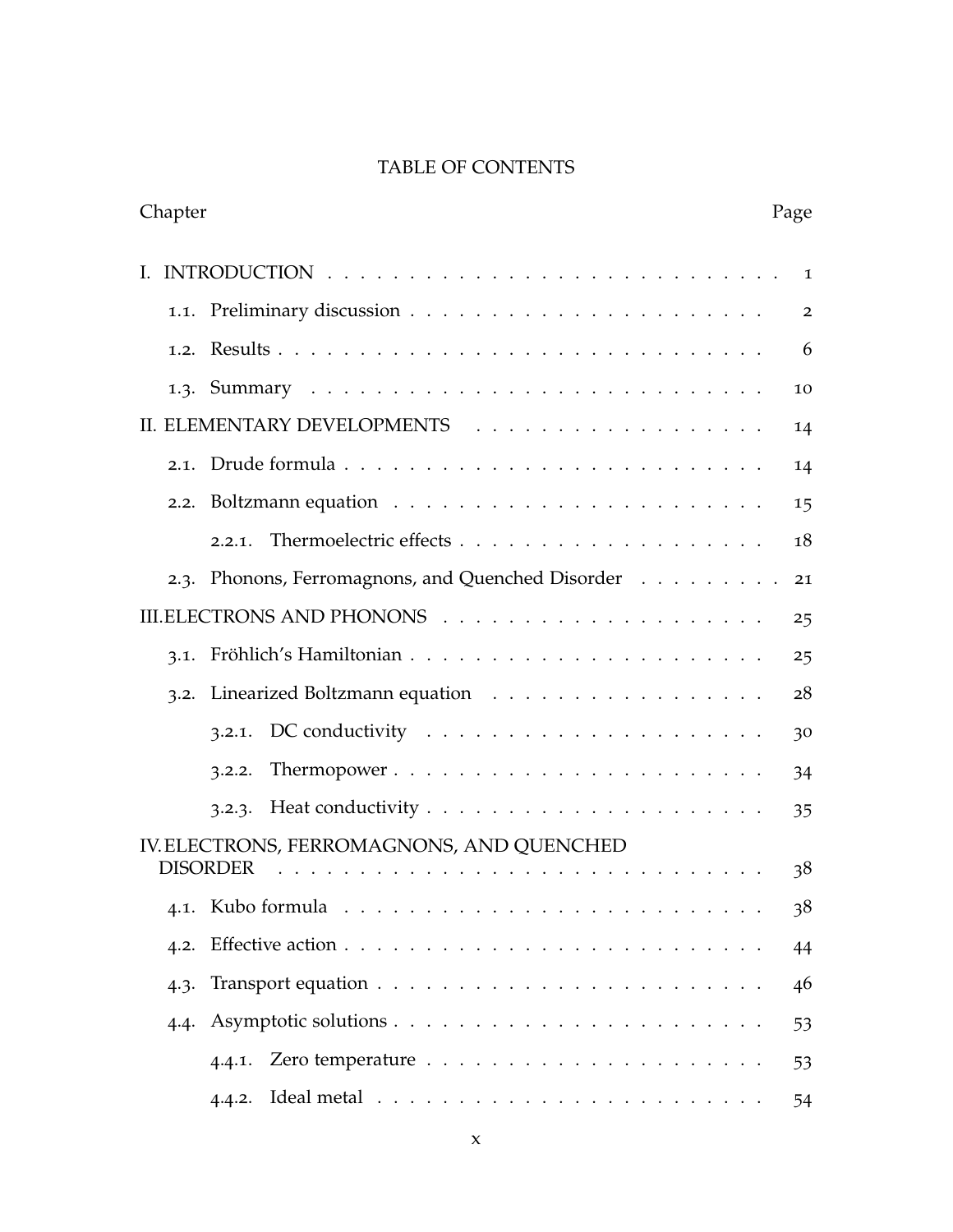| Chapter                                                                               | Page |
|---------------------------------------------------------------------------------------|------|
| 4.4.3.                                                                                | 59   |
| Weaker magnons<br>4.4.3.1.                                                            | 60   |
|                                                                                       | 61   |
| 4.5. DC conductivity $\ldots \ldots \ldots \ldots \ldots \ldots \ldots \ldots \ldots$ | 62   |
| <b>APPENDICES</b>                                                                     |      |
|                                                                                       | 64   |
|                                                                                       | 64   |
|                                                                                       | 70   |
|                                                                                       | 70   |
|                                                                                       | 77   |
|                                                                                       | 78   |
| A.2.2.2. Beyond semi-classical                                                        | 90   |
|                                                                                       | 95   |
|                                                                                       | 95   |
|                                                                                       | 95   |
|                                                                                       | 97   |
|                                                                                       | 98   |
| B.2.1. Linear response $\ldots \ldots \ldots \ldots \ldots \ldots \ldots \ldots$      | 102  |
| B.2.1.1. Symmetry requirements                                                        | 104  |
| B.2.1.2. Zubarev's method                                                             | 105  |
|                                                                                       | 109  |
| B.3.1. Lehmann representation                                                         | 109  |
|                                                                                       |      |
| B.3.2. Analytic continuation $\ldots \ldots \ldots \ldots \ldots \ldots$              | 113  |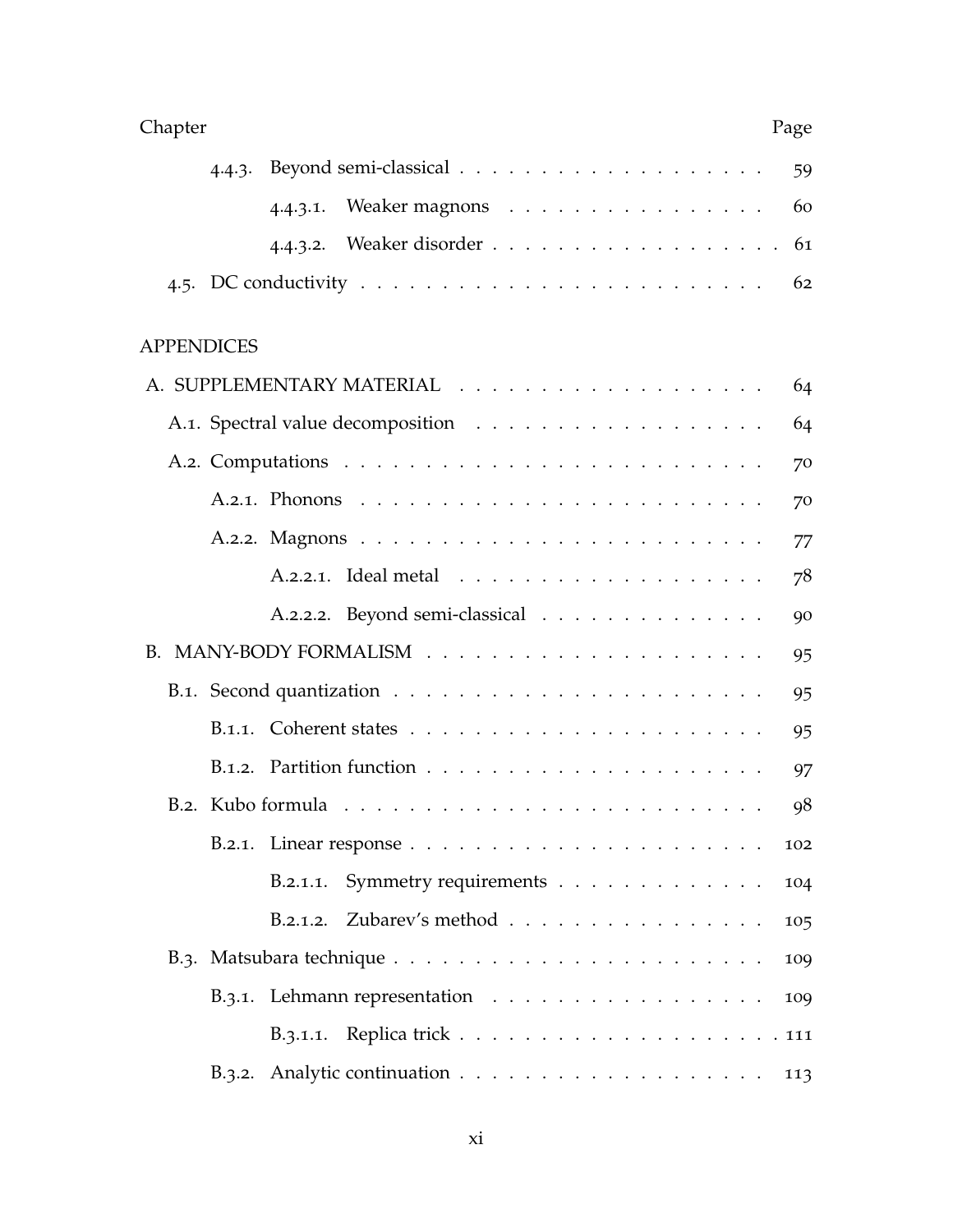| Chapter                                                                                | Page |
|----------------------------------------------------------------------------------------|------|
| B.3.2.1. Quasi-particle weight                                                         | 115  |
|                                                                                        | 117  |
| B.5. Effective action $\ldots \ldots \ldots \ldots \ldots \ldots \ldots \ldots \ldots$ | 119  |
| B.5.1. Phonons $\ldots \ldots \ldots \ldots \ldots \ldots \ldots \ldots \ldots$        | 119  |
|                                                                                        | 123  |
| B.5.2.1. A model calculation                                                           | 126  |
|                                                                                        | 129  |
| Particle number conservation<br>B.6.1.                                                 | 130  |
| B.6.1.1. Langer's identity                                                             | 133  |
| B.6.2.                                                                                 | 134  |
|                                                                                        | 135  |
|                                                                                        | 136  |
|                                                                                        | 140  |
|                                                                                        | 143  |
| B.8.0.1.                                                                               | 144  |
| B.8.0.2.                                                                               | 146  |
| B.8.1.                                                                                 | 148  |
| B.8.2.                                                                                 | 149  |
| Wiedemann-Franz law 151<br>B.8.2.1.                                                    |      |
|                                                                                        | 153  |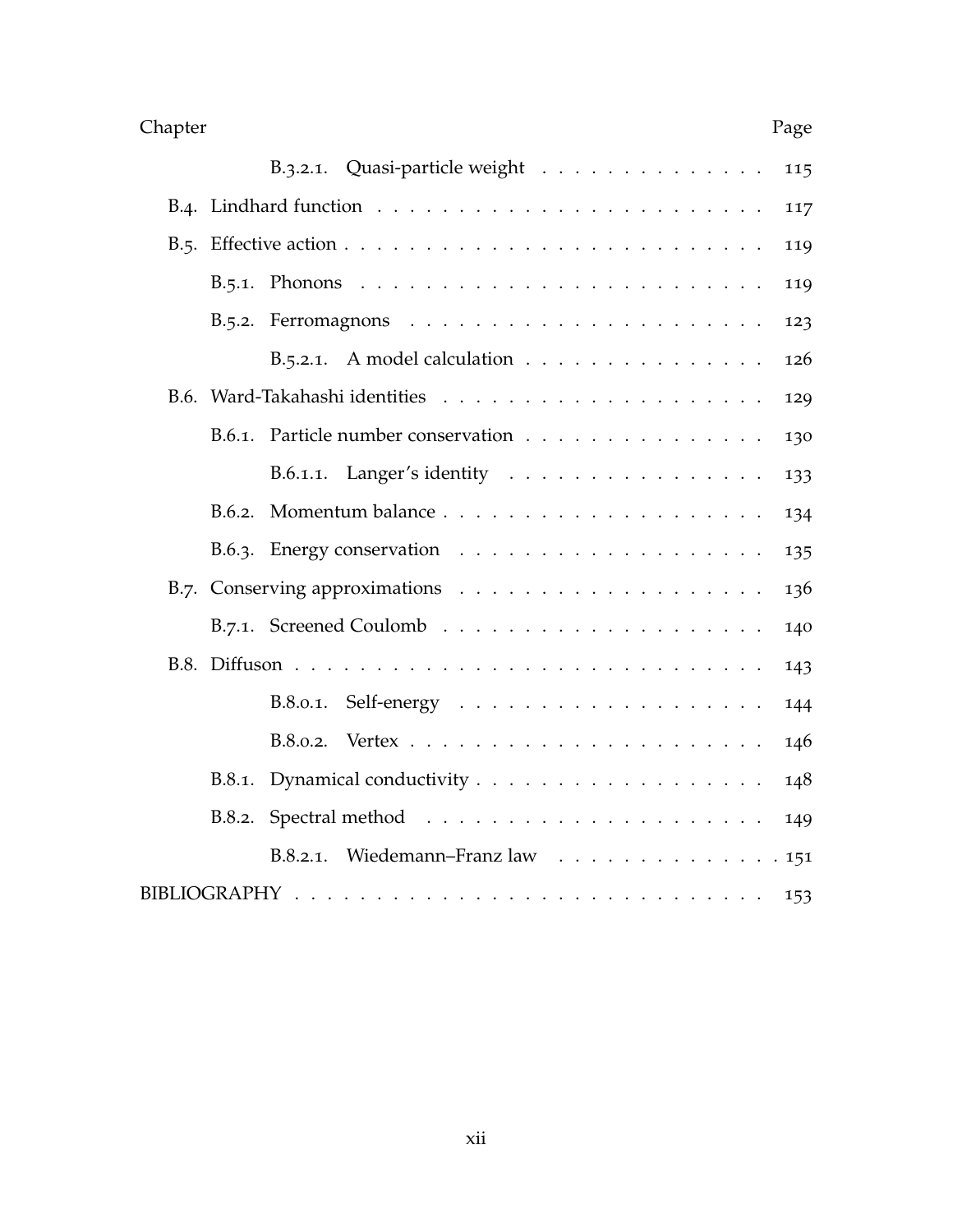# LIST OF FIGURES

| Figure |                                                                                                                                                                                                                                                                                                                                                                                                                                                                                                                                                    | Page |
|--------|----------------------------------------------------------------------------------------------------------------------------------------------------------------------------------------------------------------------------------------------------------------------------------------------------------------------------------------------------------------------------------------------------------------------------------------------------------------------------------------------------------------------------------------------------|------|
| 1.     | The polarization bubble of Equation 4.10; all vertex<br>corrections are contained in $\Lambda$                                                                                                                                                                                                                                                                                                                                                                                                                                                     | 40   |
| 2.     | A diagrammatic definition of $\gamma$ , the (current-)vertex part.                                                                                                                                                                                                                                                                                                                                                                                                                                                                                 | 41   |
| 3.     | This (particle-hole channel) Bethe-Salpeter equation<br>allows us to reorganize the diagrammatic expansion.                                                                                                                                                                                                                                                                                                                                                                                                                                        | 41   |
| 4.     | The ladder (integral) equation for $\gamma$ has $\mathfrak{GAB}$ as its kernel.                                                                                                                                                                                                                                                                                                                                                                                                                                                                    | 42   |
| 5.     | Our convention for labeling the irreducible particle-hole<br>vertex; the energy-momentum conserving delta function<br>is understood to be exhausted by an integral.<br>$\cdot$ $\cdot$ $\cdot$ $\cdot$<br>$\mathbf{r}$                                                                                                                                                                                                                                                                                                                             | 42   |
| 6.     | A diagrammatic representation of the (bare) effective interactions.                                                                                                                                                                                                                                                                                                                                                                                                                                                                                | 50   |
| 7.     | From these (unlabeled) diagrams may be obtained all<br>vertices of order $v_0u_0$ .<br>$\mathcal{L}^{(1)}\left(\mathcal{L}^{(1)}\left(\mathcal{L}^{(1)}\left(\mathcal{L}^{(1)}\left(\mathcal{L}^{(1)}\left(\mathcal{L}^{(1)}\left(\mathcal{L}^{(1)}\left(\mathcal{L}^{(1)}\left(\mathcal{L}^{(1)}\left(\mathcal{L}^{(1)}\right)\mathcal{L}^{(1)}\right)\right)\right)\right)\right)\right)\right)\right)\leq\mathcal{L}^{(1)}\left(\mathcal{L}^{(1)}\left(\mathcal{L}^{(1)}\left(\mathcal{L}^{(1)}\left(\mathcal{L}^{(1)}\left(\mathcal{L}^{(1)}\$ | 51   |
| 8.     | The bare impurity vertex. $\dots \dots \dots \dots \dots \dots \dots \dots$                                                                                                                                                                                                                                                                                                                                                                                                                                                                        | 53   |
| 9.     | The bare magnon vertex.<br>$\mathcal{A}$ , and a set of the set of the set of the set of the set of the $\mathcal{A}$                                                                                                                                                                                                                                                                                                                                                                                                                              | 54   |
| 10.    | From these (unlabeled) diagrams may be obtained all                                                                                                                                                                                                                                                                                                                                                                                                                                                                                                | 59   |
|        | A.1. A diagrammatic representation of the effective interaction.                                                                                                                                                                                                                                                                                                                                                                                                                                                                                   | 70   |
|        | B.1. Diagrammatic representation of the Luttinger-Ward<br>functional $\Phi$ in the screened potential approximation. 141                                                                                                                                                                                                                                                                                                                                                                                                                           |      |
| B.2.   | The renormalized Coulomb propagator of the screened<br>potential approximation.<br>.                                                                                                                                                                                                                                                                                                                                                                                                                                                               | 142  |
| B.3.   | The Aslamazov-Larkin diagrams that result from the                                                                                                                                                                                                                                                                                                                                                                                                                                                                                                 | 142  |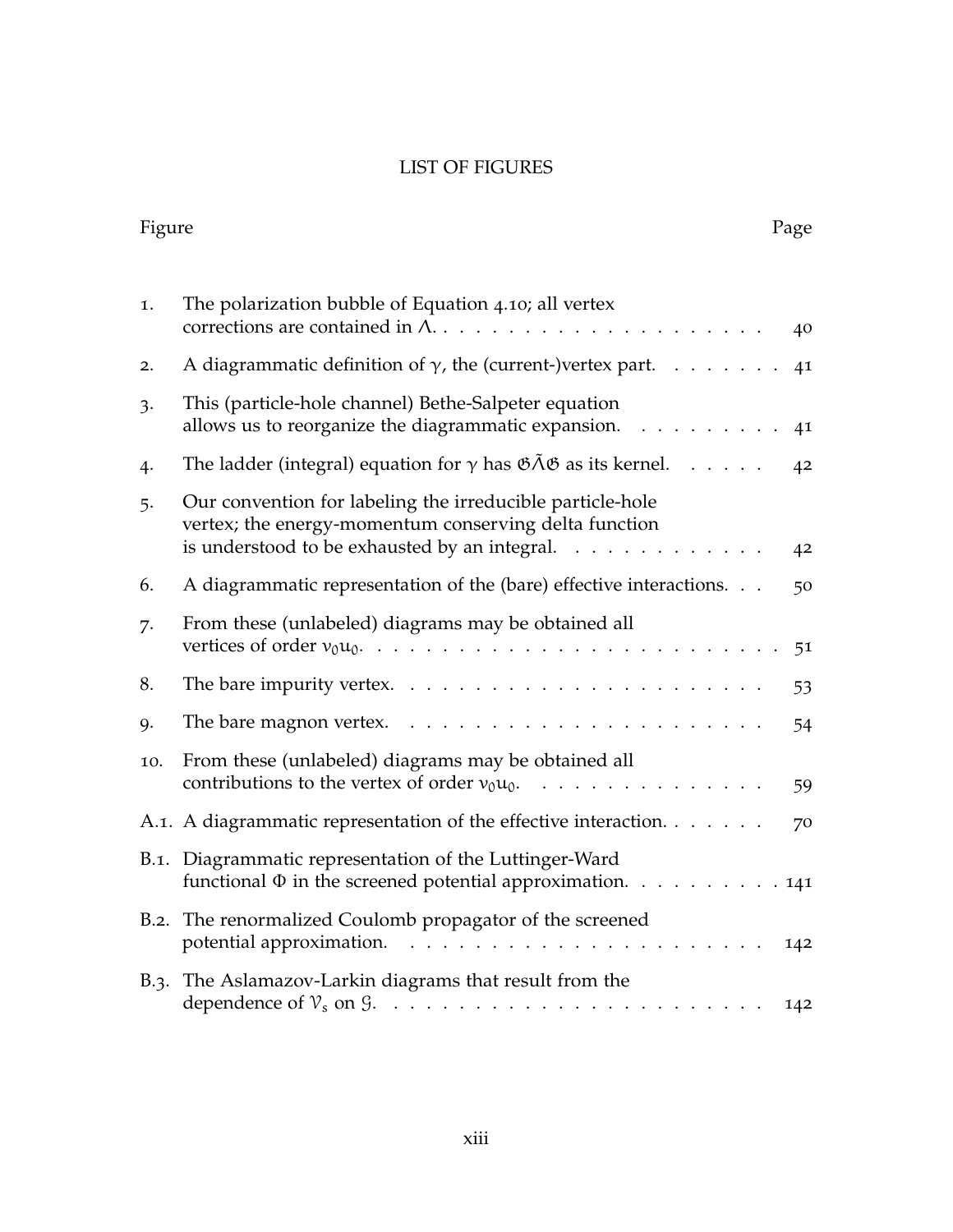### CHAPTER I

### INTRODUCTION

<span id="page-13-0"></span>The present dissertation is mainly concerned with a spectral method for calculating the electrical conductivity of a metallic ferromagnet from the associated linearized Boltzmann equation. We strive to better understand the anomalous behavior of the resistivity  $ρ \propto T^{3/2}$ , where T is the temperature, that is observed in metallic ferromagnets such as  $ZrZn<sub>2</sub>$  throughout a wide range of their phase diagrams [[1](#page-165-0)]. However, we initially focus on developing a rigorous approach for the general problem of electron-boson scattering at low temperature.

Our first achievement puts the problem of theoretically determining the linear response of a low temperature metal on a firm mathematical basis; we need not rely on unjustifiable approximations, for leverage to determine an asymptotically exact inversion of the collision operator is provided by the singularity that is inherent to Boltzmann's equation when the dissipative couplings only violate global electronic momentum conservation to a small degree.

As a preliminary application of our technique, we prove Bloch's law for the resistivity  $\rho~\propto~T^5$  via a controlled expansion when  $T~\ll~\omega_{\rm D}~\ll~\epsilon_{\rm F}$ , where  $\omega_D$  is the Debye temperature and  $\epsilon_F$  is the Fermi temperature. For this purpose, we study the spectrum of Bloch's collision operator [[2](#page-165-1)], which models the transition rates brought about by electron-phonon interactions; in the regime of asymptotically low temperature, where the lattice vibrations are nearly frozen out, it is shown that the resistivity is proportional to the lowest eigenvalue, which is both unique and isolated.

1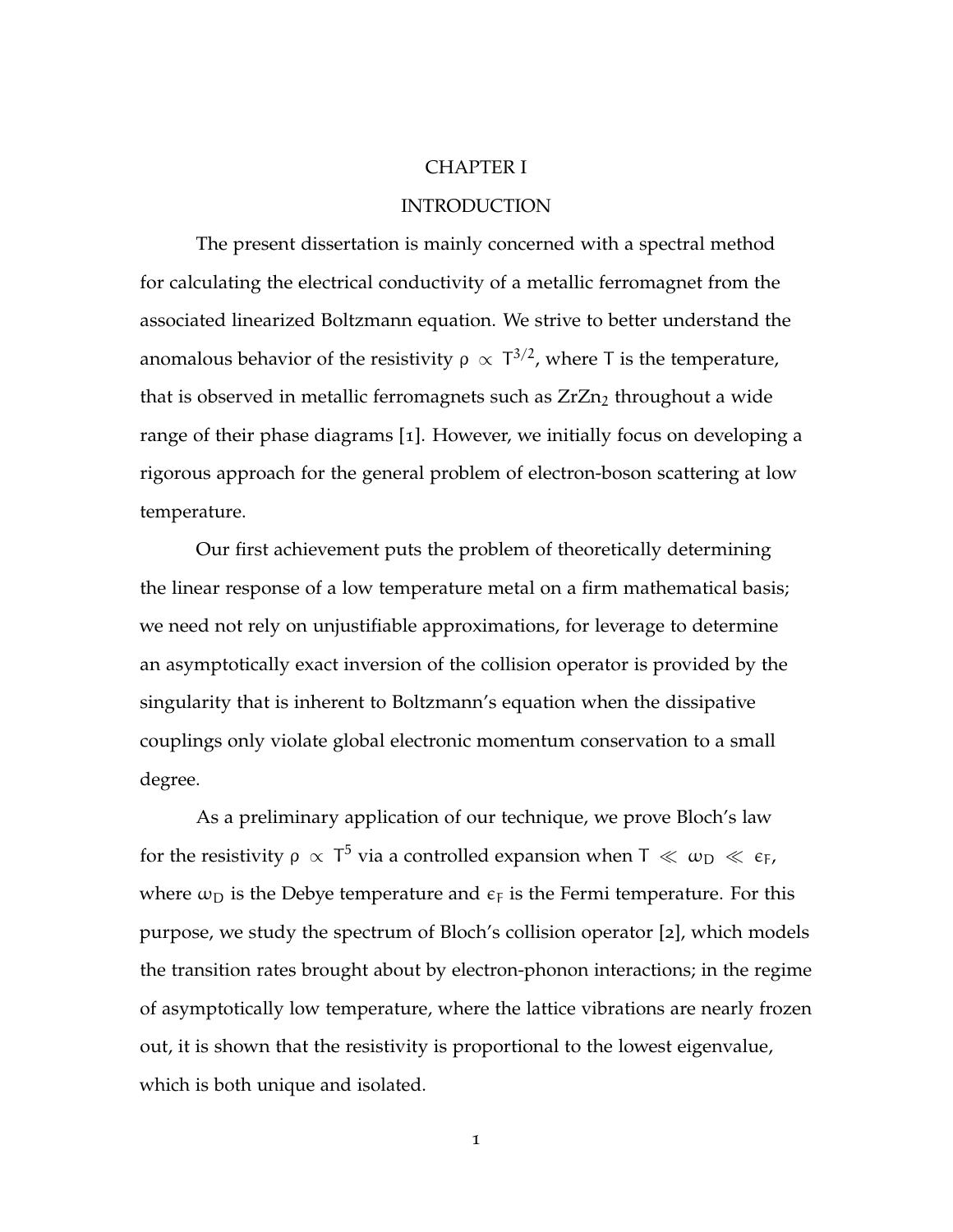From here, we revisit the clean metallic ferromagnet [[3](#page-165-2)]; this problem comes with an additional physical parameter  $T_0$ , which is the minimum unit of energy that can be transferred between electrons by a ferromagnon. Indeed, since both the electronic spin degeneracy is broken by the sample magnetization and, as polarized spin-waves of unit angular momentum, ferromagnons are incapable of mediating intraband transitions, there is a gap in the ferromagnon exchange spectrum. It follows that the transport rate is exponentially suppressed for T  $\ll$  T<sub>0</sub>; we find  $\rho \propto Te^{-T_0/T}$  when T $_0^2$  $\int_0^2/\epsilon_F \ll T \ll T_0$ . Additionally, the work of Moriya and Ueda [[4](#page-165-3)] is verified; they found  $\rho \propto T^2$  when  $T_0 \ll T \ll T_1$ , where  $T_1 \ll \epsilon_F$  is analogous to the Debye temperature.

Lastly, weak damping due to quenched disorder is introduced in order to investigate the ballistic corrections to the transport rate of a realistic metallic ferromagnet. We establish that the leading beyond semi-classical contributions to the resistivity produce  $\rho \propto T^{3/2}$  when T  $\ll T_1$ , which supplies an interpretation of experiment by accounting for interference between two scattering mechanisms: ferromagnons and static impurities.

This chapter includes previously published co-authored material.

### <span id="page-14-0"></span>**1.1 Preliminary discussion**

For the purpose of starting this theoretical investigation in an orderly manner, we shall advance a line of reasoning that begins by discussing Bloch's [[2](#page-165-1)] work on the electron-phonon system (circa 1930) and then elaborates on the abstract. Next, we present our findings for the electrical conductivity of both the clean electron-phonon system [[5](#page-165-4)] and the clean electron-magnon system [[6](#page-165-5)]; afterwards, we give our prediction for the leading ballistic correction to the resistivity of a disordered metallic ferromagnet that results from the interference

2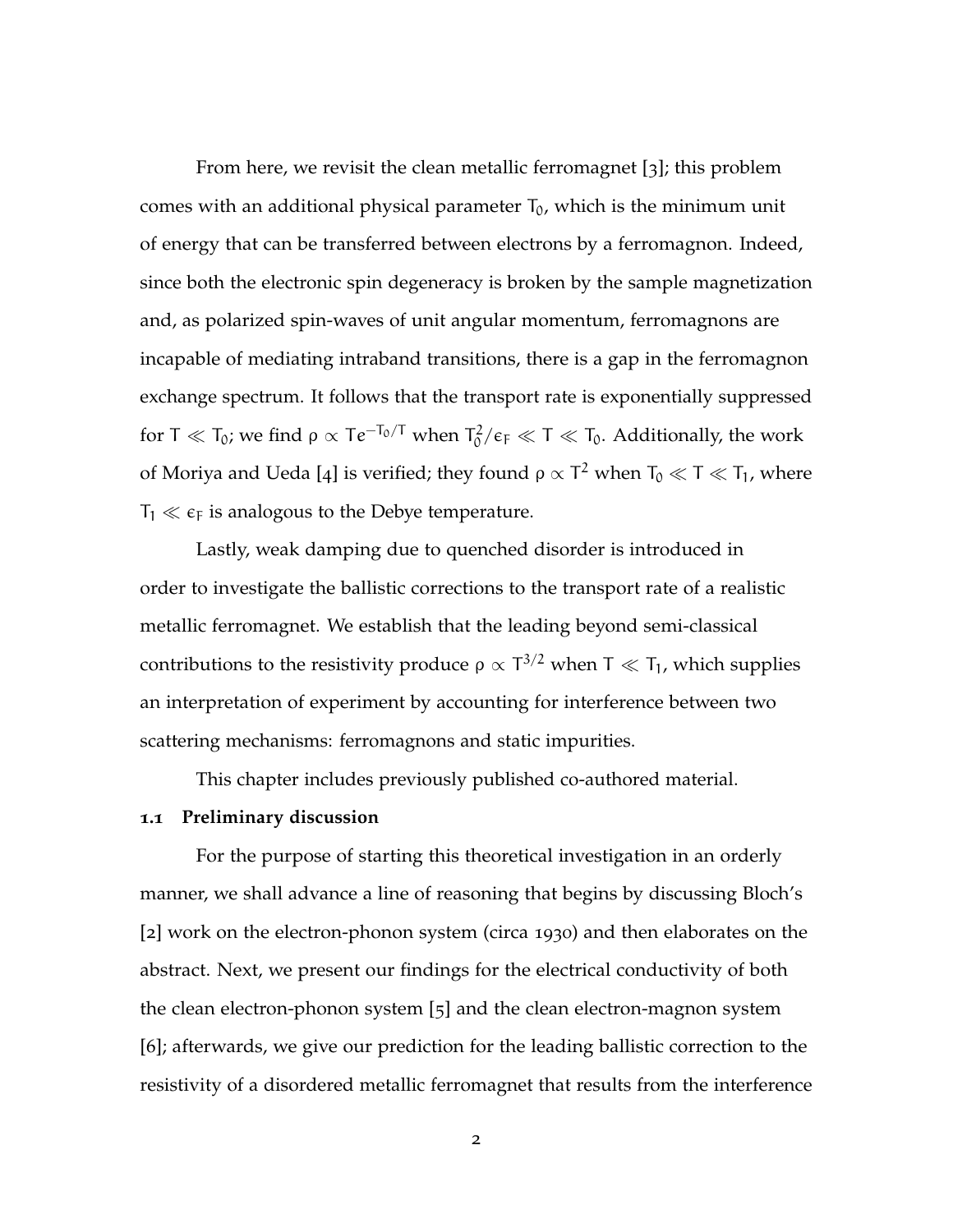between impurity scattering and magnon exchange. Lastly, our work is briefly summarized in a section that reiterates the motivation behind our choice to put the problem of theoretically determining the linear response of a metal on a firm mathematical basis [[7](#page-165-6)].

After demonstrating that a perfect crystal permits an infinite conductivity, as the electrons form wave packets which flow freely through the lattice [[8](#page-165-7)], Bloch put forth a  $T^5$  law for the electrical resistivity due to the scattering of electrons by sound waves at asymptotically low temperature; while this result is well established empirically, the task of rigorously establishing such a transport coefficient calls for the analysis of a singular integral equation. Indeed, the steady state distribution function that governs the elementary excitations of a metal perturbed by an applied static electric field must satisfy a kinetic equation<sup>1</sup> which both exhibits memory effects<sup>2</sup> and ceases to admit a solution in the limit of zero global electronic momentum dissipation. Moreover, even the associated linearized Boltzmann equation had not yielded to a controlled approximation until recently; only unjustifiable techniques had been employed towards overcoming the fact that an iterative approach is rendered invalid by the singularity which exists on account of the conductivity being infinite at zero temperature. To solve this problem, we obtain an asymptotically exact expression for the linear response of a low temperature material with a Fermi surface by leveraging the smallness of the degree to which the nearly frozen

 $1$ The kinetic equation admits as its solution the function that self-consistently balances, for each charge carrying state, the rate of incoming electrons with the rate of outgoing electrons, both of which are mutually dependent on one another insofar as the transition amplitude between two states is concerned with the associated occupation numbers.

<sup>2</sup>Electronic correlations develop in spacetime as a result of their incessant exchange of phonons.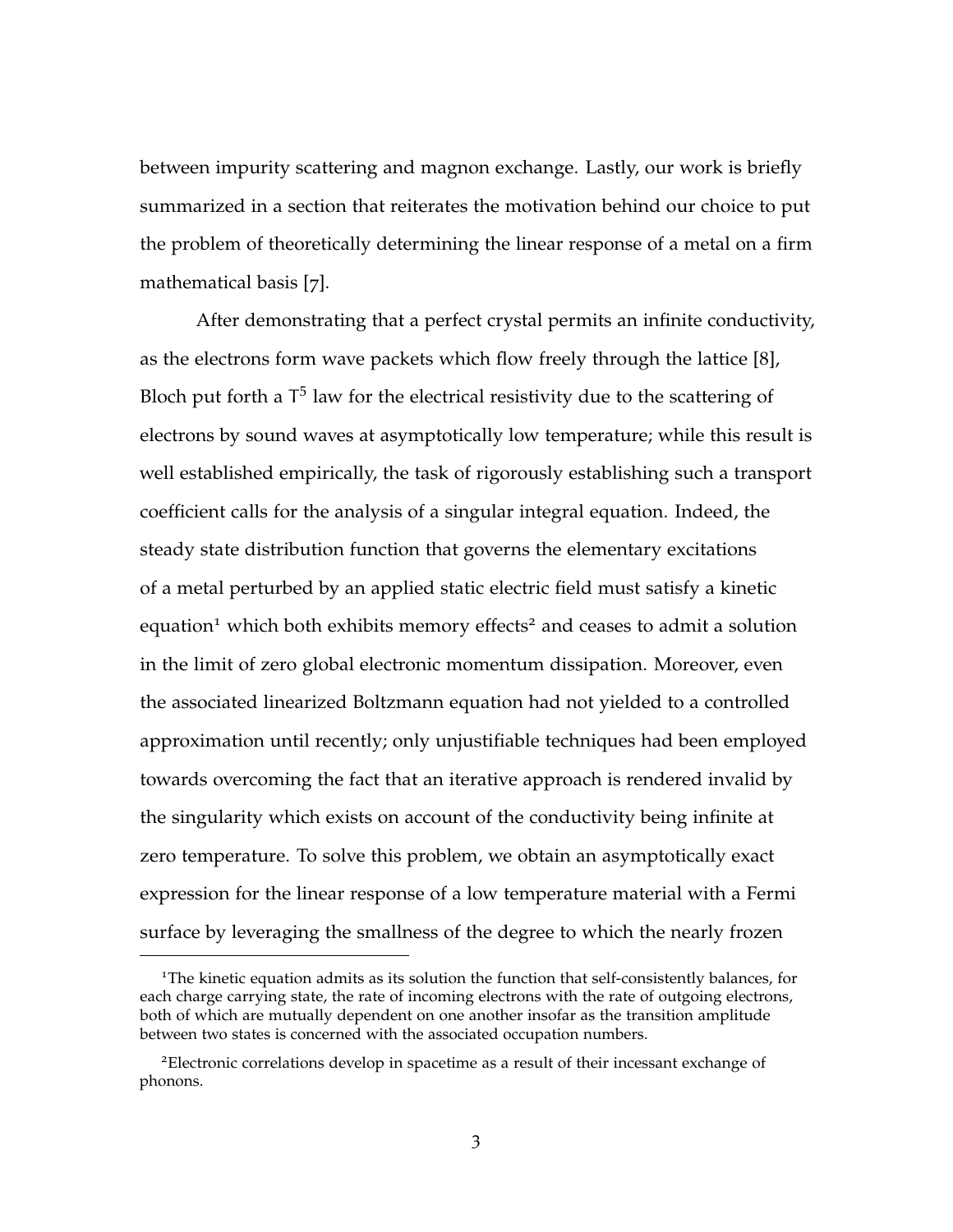out Bosonic processes violate global electronic momentum conservation in their action as a bath that strives, in opposition to the driving field, to thermalize the electrons.

The crux of our method is the existence of a unique lowest (and isolated) eigenvalue of the momentum relaxing collision operator that both vanishes with temperature and is proportional to the resistivity; we prove that Bloch's collision operator has this property. It follows that only a single eigenvalue problem need be overcome; also, the lowest eigenvalue can be determined by successive approximation. Here, the momentum relaxing collision operator is the integral operator specified by the interacting Hamiltonian that defines the relevant linearized Boltzmann equation.

From this position, we consider three other mechanisms that can be expected to contribute to the resistivity at asymptotically low temperature. Such irreversible processes can be realized by either collisions with imperfections of the lattice or interactions with soft modes of the system. The latter are massless excitations which have support at arbitrarily low energy; they naturally provide contributions to the relaxation rate that scale like  $T<sup>s</sup>$ , with s an integer. In fact, a hallmark feature of the Fermi liquid is a  $\mathsf{T}^2$  scaling of the electrical resistivity due to scattering by charge density fluctuations [[9](#page-166-0)]. And, the contribution due to scattering by spin-waves in a clean metallic ferromagnet is known to be  $\rho \propto T^2$ when  $T_0 \ll T \ll T_1$  [[4](#page-165-3)], and  $\rho \propto Te^{-T_0/T}$  when  $T_0^2$  $T_0^2/\epsilon_F \ll T \ll T_0$ ; the parameter  $T_0$  is the minimum unit of energy that can be transfered between electrons by a magnon [[3](#page-165-2)]. That there exists a threshold temperature above which this spinlattice coupling is activated can be deduced on the basis of physical reasoning, whereas the next-leading power law prefactor of the exponential term is difficult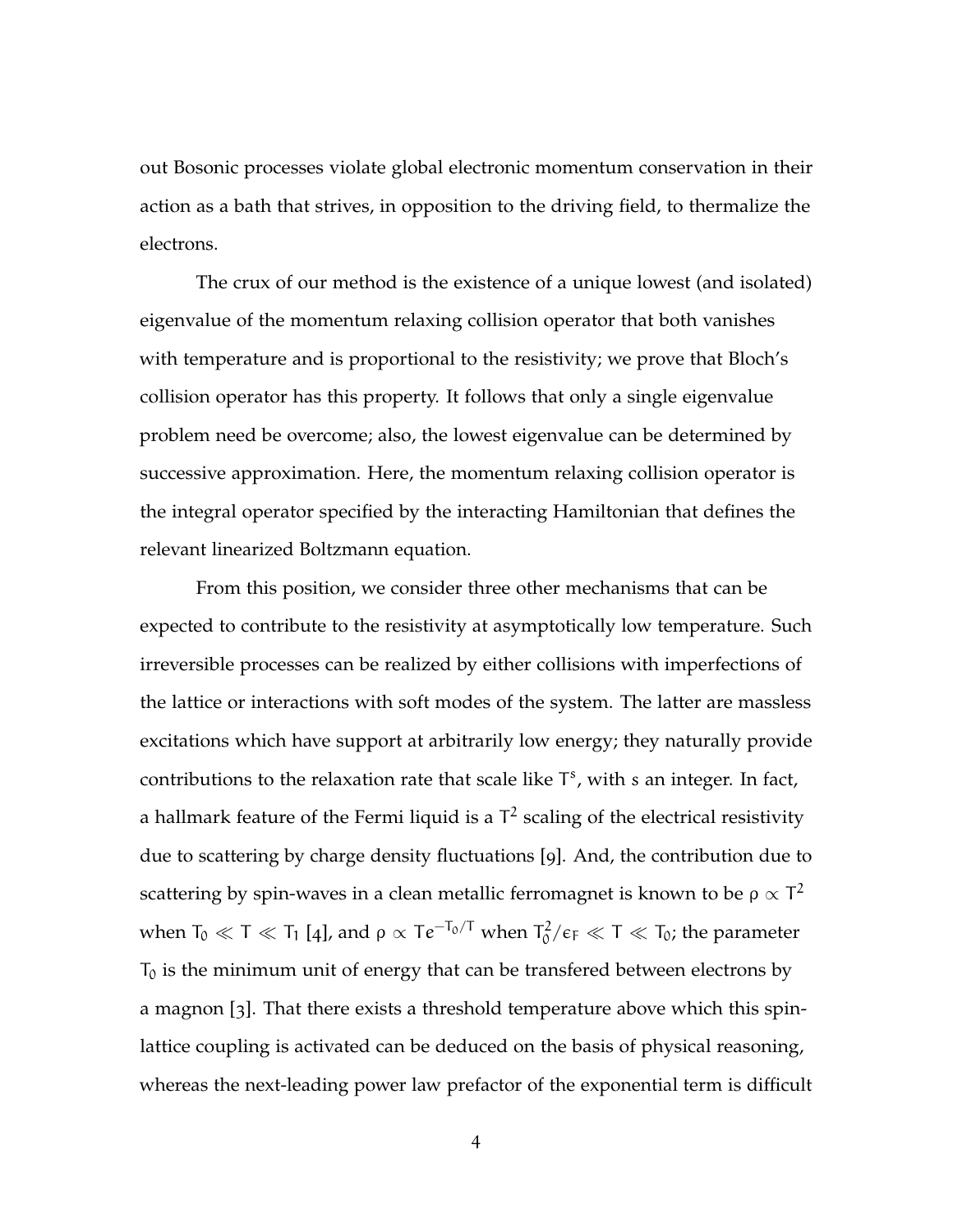to ascertain; one must collect not only the charge carried by electrons on the Fermi surface, but also the effects of those states that are displaced by energies on the order of the exchange gap. Thus, it is not sufficient to include only the influence of the soft modes of a metallic ferromagnet on the conduction electrons when seeking an explanation for the non-Fermi-liquid like exponent  $s = 3/2$  that is displayed in metallic ferromagnets such as  $ZrZn<sub>2</sub>$  throughout a wide range of their phase diagrams [[1](#page-165-0)]; this behavior does not emerge solely as a result of the scattering of conduction electrons by either lattice vibrations or fluctuations of the internal electromagnetic field. Hence, we are compelled to introduce static impurities as a means for relaxing the nonequilibrium state.

When the crystal is irregular, the persistence of a nonzero residual value of the electrical resistivity at zero temperature can be modeled by subjecting electrons to an array of static scattering centers, which tend to restore spherical symmetry to the electron velocity distribution function, thereby suppressing the emergent current. Furthermore, the interference between impurities and dynamical modes is known to produce corrections to the semi-classical theory for the observable current that are nonanalytic in the temperature [[10](#page-166-1)]; interestingly, these contributions may be either localizing or delocalizing. By using a diagrammatic method for generating the collision operator, we compute the so-called ballistic corrections<sup>3</sup> that arise from vertices containing both a magnon line and an impurity line; having familiarized ourselves with both the clean system and the zero temperature system, a perturbation series can be formed about each of these limiting cases. We find that the transport relaxation

<sup>&</sup>lt;sup>3</sup>Since the observations we consider involve relatively clean samples, as indicated by their small residual resistivity, we do not suspect diffusive electron dynamics to be essential [[11](#page-166-2)]; instead we focus on the ballistic regime, i.e.  $\gamma \lesssim T \ll \epsilon_F$ , with  $\gamma$  the elastic impurity rate [[12](#page-166-3), [13](#page-166-4)].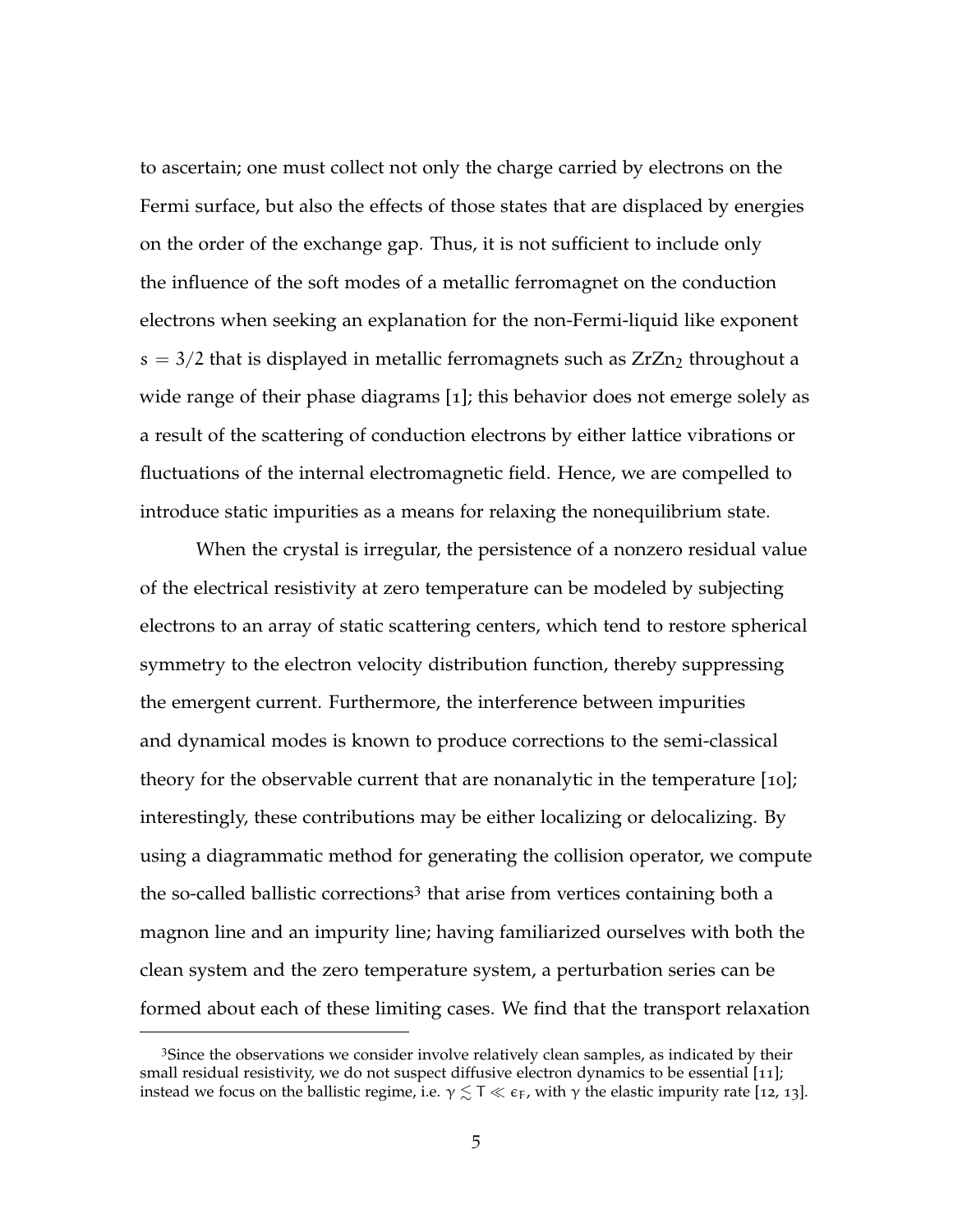rate is given by the sum of the rates due to each vertex individually - a structure that is consistent with a generalized interpretation of Matthiessen's rule. In this way, the resistivity is shown to receive a correction that is proportional to  $T^{3/2}$ due to multiple scattering events involving both impurities and spin-waves.

### <span id="page-18-0"></span>**1.2 Results**

To facilitate a complete presentation of our results, it is useful to introduce some notation; for simplicity, we shall omit details beyond those which are concerned with the algebraic structure encountered when computing the electrical resistivity.

In order to calculate the expectation value of the electric current that develops in response to an applied electric field, we seek a distribution function  $\vec{\varphi}$  which both satisfies an equation of the form

<span id="page-18-1"></span>
$$
\vec{k} = C_0 \circ \vec{\varphi} \tag{1.1}
$$

and, when the inner product is normalized appropriately, determines the conductivity according to

$$
\sigma = \frac{ne^2}{2m}(\vec{k}; \vec{\varphi}), \qquad (1.2)
$$

<span id="page-18-2"></span>where n is the electronic number density, e is the electron charge, and m is the electron mass. Here,  $C_0$  is the collision operator; it acts on a Hilbert space  $\vec{p}$  and is self-adjoint under the inner product  $(\cdot;\cdot).$  Furthermore, the vector  $\vec{\mathrm{k}} \in \vec{\mathfrak{H}}$  is nearly a zero mode of  $C_0$ . Indeed, the Ward-Takahashi identity [[14](#page-166-5)] associated with momentum balances implies that  $C_0 \circ \vec{k} \neq 0$  if and only if global electronic momentum conservation is violated. Thus, Fredholm's orthogonality condition  $\lfloor 15 \rfloor$  $\lfloor 15 \rfloor$  $\lfloor 15 \rfloor$ 

$$
0 \neq (\vec{k}; \vec{k}) = (C_0 \circ \vec{k}; \vec{\varphi}), \tag{1.3}
$$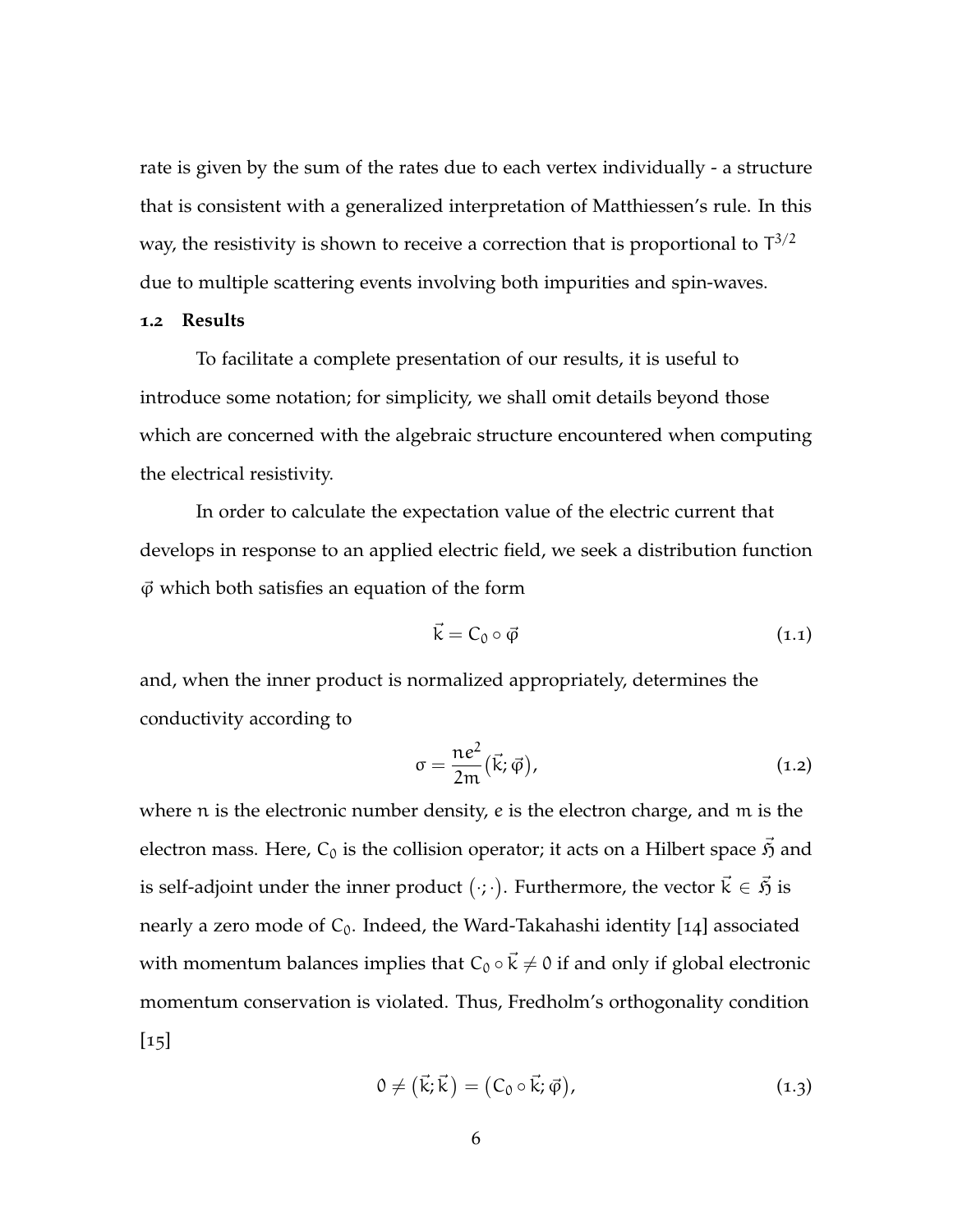shows that [Equation](#page-18-1) 1.1 permits a solution that is singular in limit of vanishing temperature; such a control parameter does not exist in classical kinetic theory, for it is the finite extent of the Fermi sphere that renders nonzero the left-handside of [Equation](#page-18-2) 1.3 at zero temperature. From here, we employed perturbation theory for linear operators to prove that there exists a unique lowest element  $\lambda_p$ in the spectrum of  $C_0$  on  $\vec{p}$ . Additionally, we show that  $\lambda_p$  both is isolated and vanishes with temperature; in this limit, its corresponding eigenvector  $\vec{\mathfrak{e}}_p$ , the momentum mode, approaches  $\vec{k}$ , the bare momentum mode. Putting together the above, we have

<span id="page-19-0"></span>
$$
\sigma \approx \frac{ne^2}{2m\lambda_p} [1 + \mathcal{O}(T)]. \tag{1.4}
$$

As a result, the dominant behavior of the inverse charge transport lifetime  $\tau_{tr}^{-1} =$  $2\lambda_p$  for the electron-phonon system is

$$
\lambda_{p} = \nu_{0} \pi \begin{cases} 480 \zeta(5) \frac{T^{5}}{\omega_{D}^{4}} \left[ 1 - \frac{\omega_{D}^{2}}{16 \epsilon_{F}^{2}} \right] & T \ll \omega_{D} \ll \epsilon_{F} \\ T & \omega_{D} \ll T \ll \epsilon_{F} \end{cases}
$$
(1.5)

where the dimensionless constant  $v_0$  is known exactly and  $\zeta$  is the Riemann zeta function; [Equation](#page-19-0) 1.5 proves Bloch's law [[2](#page-165-1)]. By similar means, we determine both the thermopower<sup>4</sup>

<span id="page-19-1"></span>
$$
S \approx \frac{\pi^2 T}{3|e|\epsilon_F} [1 + \mathcal{O}(T)], \qquad (1.6)
$$

which agrees with the findings of both Wilson [[16](#page-166-7)] and Sondheimer [[17](#page-167-0)], and the heat conductivity

$$
\sigma_{h} \propto \frac{\omega_{D}^{2}}{T^{2}},\tag{1.7}
$$

<sup>4</sup>The thermopower S is the proportionality constant that measures the thermoelectric voltage which is induced in response to a macroscopic temperature gradient under conditions of zero mass flow.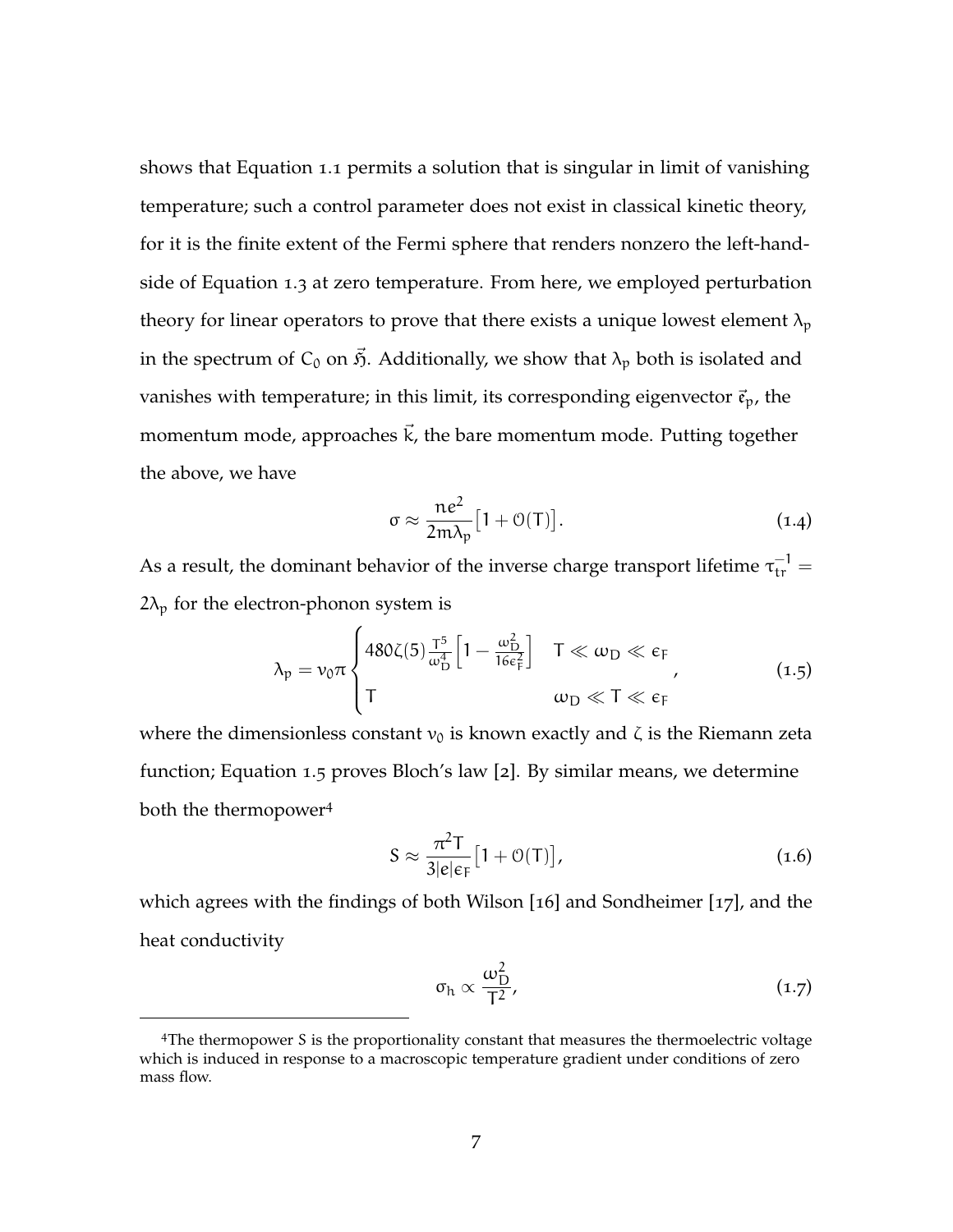where the dimensionful proportionality factor is temperature independent; for technical reasons,<sup>5</sup> we are limited to dimensional analysis in gathering the result that is [Equation](#page-19-1) 1.7.

In the case of a clean metallic ferromagnet, where the resistivity develops due to scattering of electrons by spin-waves, we improve upon a previous investigation [[3](#page-165-2)] by resolving the prefactor to the exponential

$$
\lambda_{p}(T,\gamma=0)=4\mathcal{V}_{0}\begin{cases} \frac{T T_{0}}{T_{1}}e^{-T_{min}/T} & T_{0}^{2}/\varepsilon_{F}\ll T\ll T_{0} \\ \frac{\pi^{2}T^{2}}{3T_{1}} & T_{0}\ll T\ll T_{1} \end{cases} \qquad (1.8)
$$
\n
$$
T_{1}\ll T\ll \varepsilon_{F}
$$

where  $T_{min}$  is the renormalized exchange gap and the dimensionless constant  $\mathcal{V}_0$ is known exactly; it should be mentioned that the prefactor to the exponential is model dependent. While the activated behavior follows immediately when  $T \ll$  $T_{\text{min}}$ , technical difficulties arise in the regime where T  $\ll T_0^2$  $\frac{1}{0}/\epsilon_F$ ; since at such temperatures the magnon contribution to the resistivity is surely overwhelmed by some other mechanism for momentum dissipation, we feel that it is not worthwhile to endeavor this calculation, and instead stipulate that the prefactor will tend to a constant for temperatures sufficiently low.

Our final result is yet unpublished; to investigate the anomalous behavior of the metallic ferromagnet, we confront a linear integral equation of the form

$$
\vec{k} = [C_0 + \gamma + L_0] \circ \vec{\varphi}, \qquad (1.9)
$$

where the collision operators  $C_0$ ,  $\gamma$ , and  $L_0$  correspond to a succession of scattering events involving a single magnon, a single impurity, and interaction processes involving both impurities and magnons, respectively. With both the

<sup>5</sup>See [subsection](#page-47-0) 3.2.3.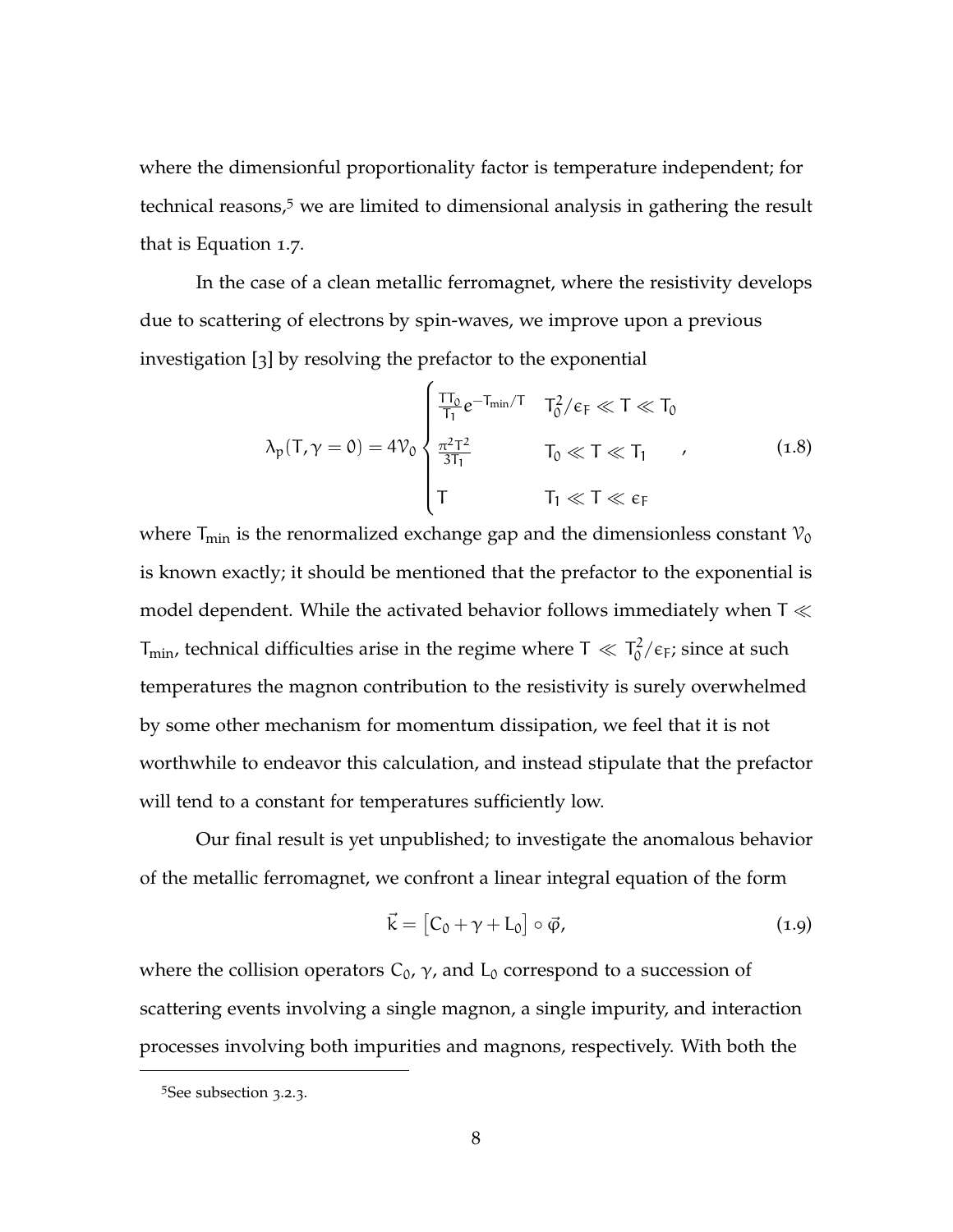zero temperature solution

$$
\vec{\varphi}(T=0,\gamma) = \gamma^{-1} \circ \vec{k} \tag{1.10}
$$

and the ideal solution

$$
\vec{\varphi}(\mathsf{T}, \gamma = 0) = \mathsf{C}_0^{-1} \circ \vec{\mathsf{k}} \tag{1.11}
$$

familiar, a perturbation series is constructed about each of these limiting cases in order to ascertain the effects of  $L_0$ ; we find the content of Matthiessen's rule plus interference corrections, i.e.

$$
\lambda_p(T,\gamma)=\lambda_p(T=0,\gamma)+\lambda_p(T,\gamma=0)+\Delta\lambda_p(T,\gamma),\qquad \qquad (1.12)
$$

with

$$
\Delta\lambda_p(T,\gamma) \approx \mathcal{V}_0 \frac{\gamma}{\varepsilon_F} \begin{cases} \frac{-\sqrt{T_1}T^{3/2}}{T_0} A^{\ll} & T_0^2/\varepsilon_F \ll T \ll T_0 \\ \frac{T^{3/2}}{\sqrt{T_1}} A^{\gg} & T_0 \ll T \ll T_1 \end{cases} \tag{1.13}
$$

where

$$
\lambda_{\rm p}(T=0,\gamma) \approx \gamma \tag{1.14}
$$

and

$$
A^{\ll} = \frac{1}{\pi} \int_0^{\infty} du \left\{ \frac{u^{3/2}}{\sinh^2 \frac{u}{2}} - \frac{2u^{-3/2}}{e^u - 1} \right\} \approx 3,
$$
  

$$
A^{\gg} = \pi \int_0^{\infty} du \left\{ \frac{u^{3/2}}{4 \sinh^2 \frac{u}{2}} + \frac{u/2}{e^u - 1} \right\} \approx 12.
$$
 (1.15)

Evidently, an interpolation formula exists between the region of parameter space where scattering is magnon dominated (i.e.  $\gamma \ll T^2/T_1$  when  $T_0 \ll T \ll T_1$ ) and the regime where impurity scattering provides the leading contribution to the resistance (i.e.  $T^2/T_1 \ll \gamma$  when  $T_0 \ll T \ll T_1$ ). Note that both  $T \ll \epsilon_F$  and  $\gamma \ll \epsilon_F$  are assumed implicitly.

At last, we are now in a position to remark on the merit of exactly determining the transport coefficient; while Belitz and Kirkpatrick put forth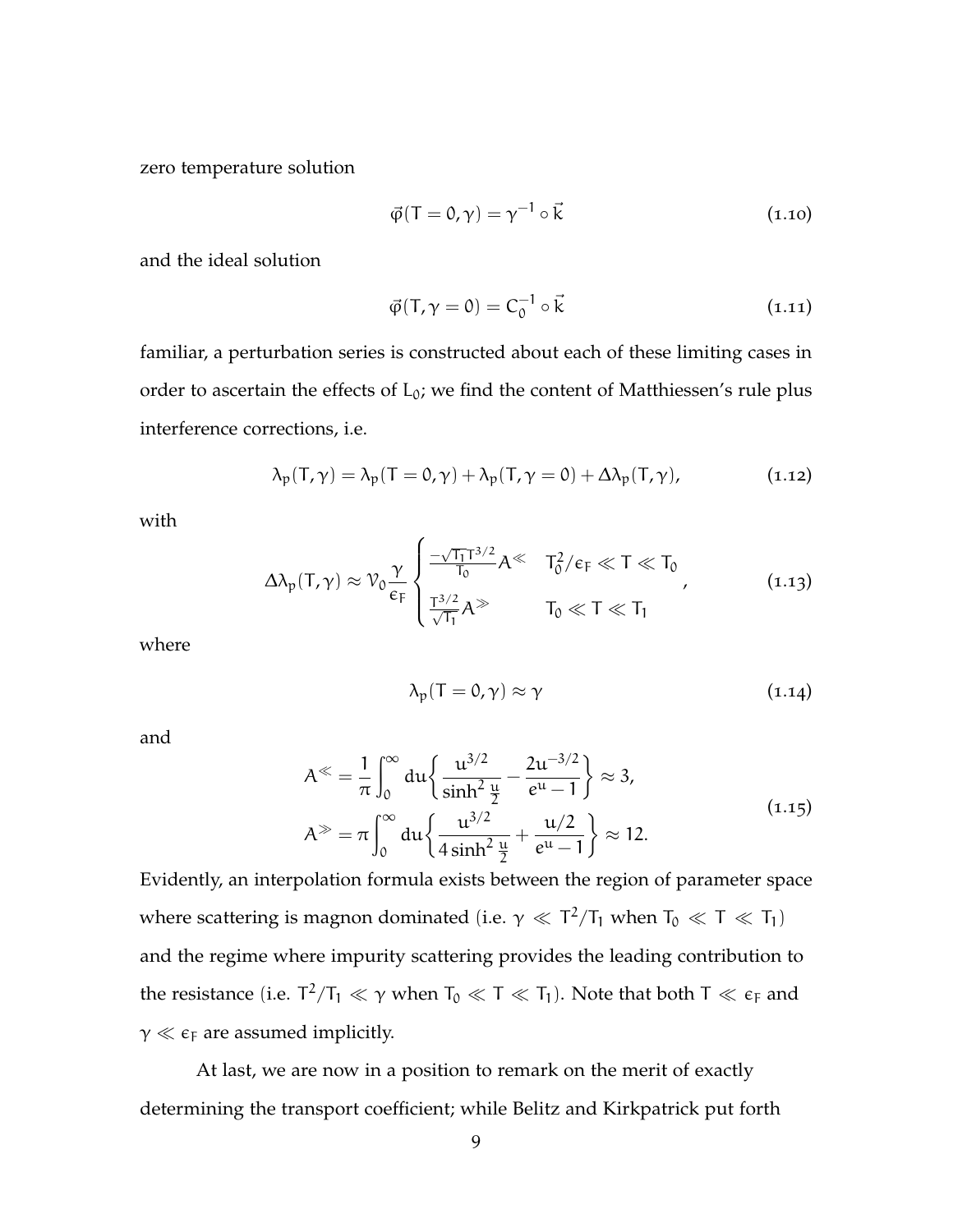qualitative arguments [[11](#page-166-2)] which indicated that  $\Delta\lambda_{\rm p}\,\propto\, {\rm T}^{3/2}$ , their approach could not be expected to accurately capture the prefactor, so questions regarding convergence remained outstanding. Our calculation shows that the prefactor is orders of magnitude different than the previous prediction, in addition to exposing the crossover from localizing behavior when  $T_0 \ll T \ll T_1$  to delocalizing behavior when  $T_0^2$  $T_0^2/\epsilon_F \ll T \ll T_0.$ 

### <span id="page-22-0"></span>**1.3 Summary**

While it is well known [[18](#page-167-1)] that transport equations may be derived diagrammatically, both this approach and that of Boltzmann inevitably encounter an integral equation that both is difficult to solve and, for the most part, has yielded only to uncontrolled approximations.<sup>6</sup> To our knowledge, not even Bloch's law had received a proof until recently. Even though the popular approximations, which are typically either variational in nature or involve dropping memory effects, can be expected to capture the temperature scaling of the kinetic coefficients, it is desirable to exactly obtain the prefactor by way of a mathematically justifiable approximation. For the purpose of so precisely resolving the distribution function that governs the elementary excitations of a metal perturbed by an externally applied static electric field, we developed a spectral method that makes use of the temperature T as a control parameter to facilitate an asymptotic inversion of the collision operator; our technique leverages a singularity that is inherent to the Boltzmann equation in the low temperature limit, i.e. when the dissipating Boson bath is all but frozen out.

Because the background fluctuations coupled to the charge carriers are limited to slowly modulating long wavelength processes with energies on

 $6R$ emarkably, Brooker and Sykes [[19](#page-167-2)] have achieved a solution map for the equation of Abrikosov and Khalatnikov [[20](#page-167-3)].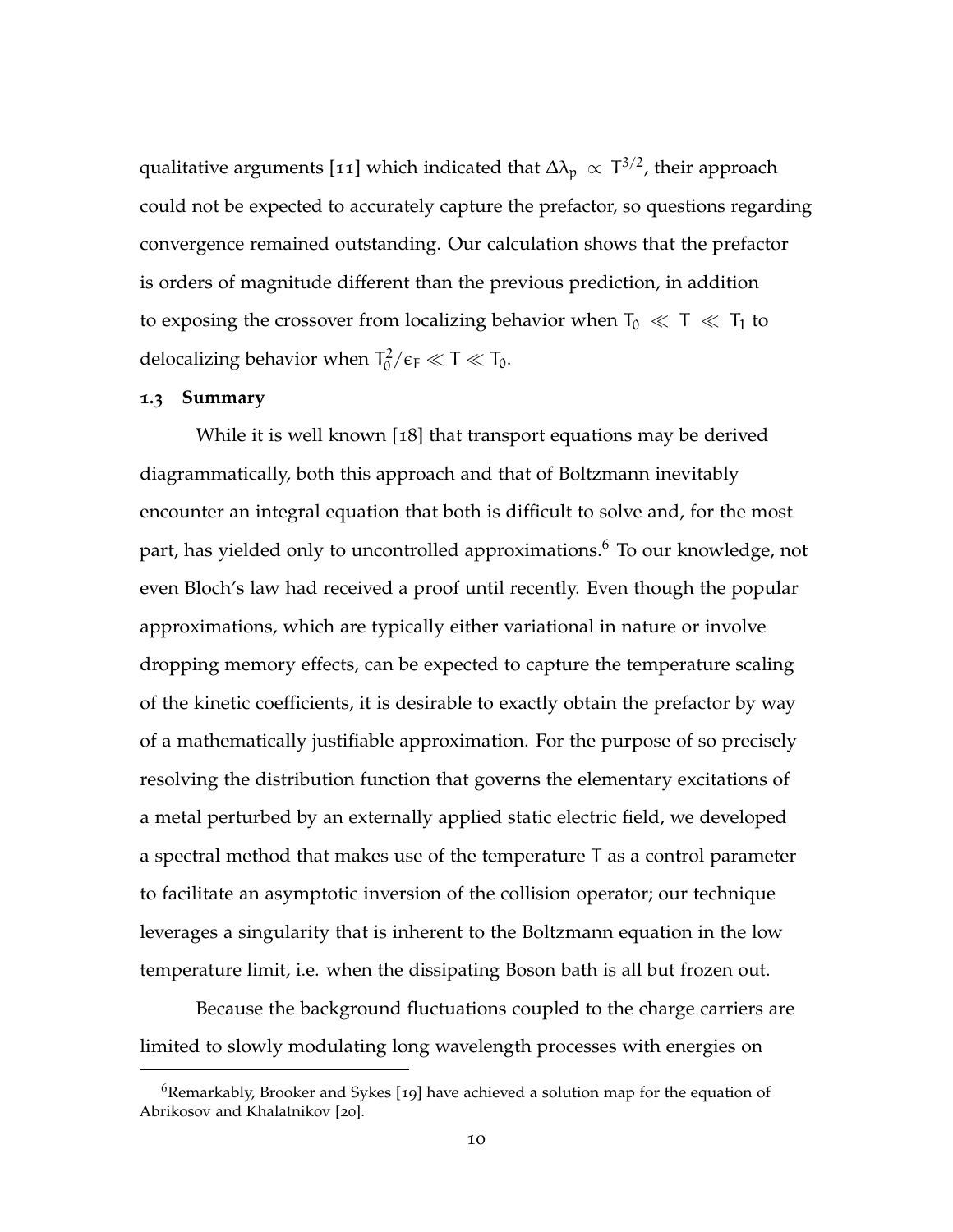the order of T, the degree to which they violate global electronic momentum conservation is small; this feature of good conductors is reflected by the lowest element in the spectrum of the collision operator, which both vanishes with temperature and is non-degenerate<sup>7</sup>. Indeed, the existence of such a near zero mode is a necessary consequence of the Ward-Takahashi identity associated with momentum balance [[14](#page-166-5)]; we prove its uniqueness by applying to the eigenproblem a series of manipulations that are standard within kinetic theory  $[21, 22]$  $[21, 22]$  $[21, 22]$  $[21, 22]$  $[21, 22]$ .<sup>8</sup> Moreover, we show that this eigenvalue, which corresponds to the momentum mode, is isolated. After rigorously establishing that the inverse collision operator both is positive and admits a spectral representation in which the dominantly singular component projects onto the momentum mode, it follows that the smallest eigenvalue is proportional to the resistivity, since Kubo's formula calls for an inner product that in bra-ket terminology amounts to the matrix element formed by sandwiching the inverse collision operator between two bare momentum modes. Thus, the leading contributions to the current-current susceptibility are entirely contained in the nonconserving corrections to the momentum mode, which one can compute in a perturbation series about the known bare form; although the relevant linearized Boltzmann equation violates the condition for the existence of an iterative solution, such an eigenvalue problem permits the method of successive approximation.

<sup>7</sup>Note that the momentum relaxing collision operator (which, when the context prevents confusion, we simply refer to as the collision operator) is equipped with a backscattering factor; it is therefore distinguished from the fundamental collision operator, which possesses hydrodynamic modes related to mass, momentum, and energy.

<sup>8</sup>Physically, this argument succeeds on account of both detailed balance and the positivity of scattering amplitudes.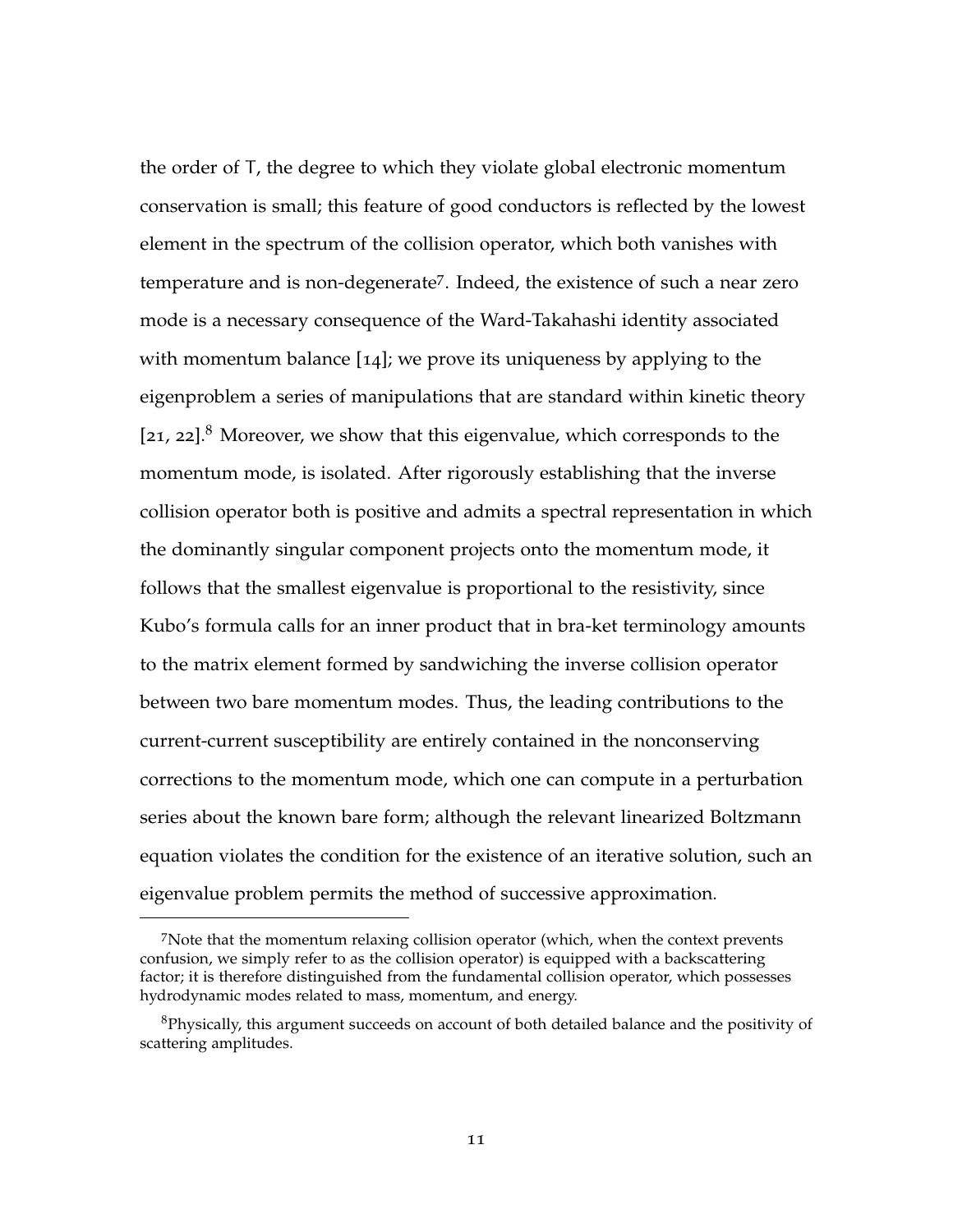With a means of analysis now familiar, we seek to better understand the anomalous transport behavior that is commonly observed in quantum magnets [[23](#page-167-6)]; throughout a wide range of their phase diagram, materials such as the metallic ferromagnet  $ZrZn<sub>2</sub>$  [[1](#page-165-0)] display a power law behavior of the electrical resistivity  $\rho \propto T^s$  with  $s < 2$ . As is thoroughly established, this non-Fermiliquid like exponent s does not arise solely due to the scattering of conduction electrons by phonons, magnons, or screened Coulomb fluctuations, for each of these soft excitations leads to  $s \ge 2$  at temperatures  $T \approx 10$ K (where  $ZrZn_2$ exhibits 1.5  $\leq$  s  $\leq$  1.7 [[11](#page-166-2)]). Hence, the main goal of this work is to investigate the interplay between ferromagnons and quenched disorder, which is present even in relatively clean samples; however, before delving into this task, we preliminarily study the Fröhlich Hamiltonian.

Our first accomplishment is a proof of Bloch's law for the DC conductivity σ  $\propto$  T<sup>-5</sup>. Then, we determine the two remaining transport coefficients that suffice to specify the thermoelectric behavior of an electronphonon system: the thermopower S  $\propto$  T, and the heat conductivity  $\sigma_{\rm h} \propto {\rm T}^{-2}.$ It is assumed in these three computations that  $T \ll \omega_D \ll \epsilon_F$ , where  $\omega_D$  is the Debye temperature and  $\epsilon_F$  is the Fermi energy.

Once in a position to confidently handle the broken spin degeneracy that emerges in the presence of a magnetization field, we confirm the predictions of previous workers [[3](#page-165-2), [4](#page-165-3)] on the resistivity of an ideal ferromagnet: when  $T_0 \ll$  $T \ll T_1$ , where  $T_0$  is the minimum unit of energy that can be transferred by a magnon and  $\mathsf{T}_1 \ll \, \varepsilon_{\mathsf{F}}$  is analogous to the Debye temperature,  $\mathsf{\rho} \, \propto \, \mathsf{T}^2$ ; when  $T_0^2$  $T_0^2/\epsilon_F \ll T \ll T_0$ , the transport relaxation rate  $\rho \propto Te^{-T_0/T}$  is exponentially

12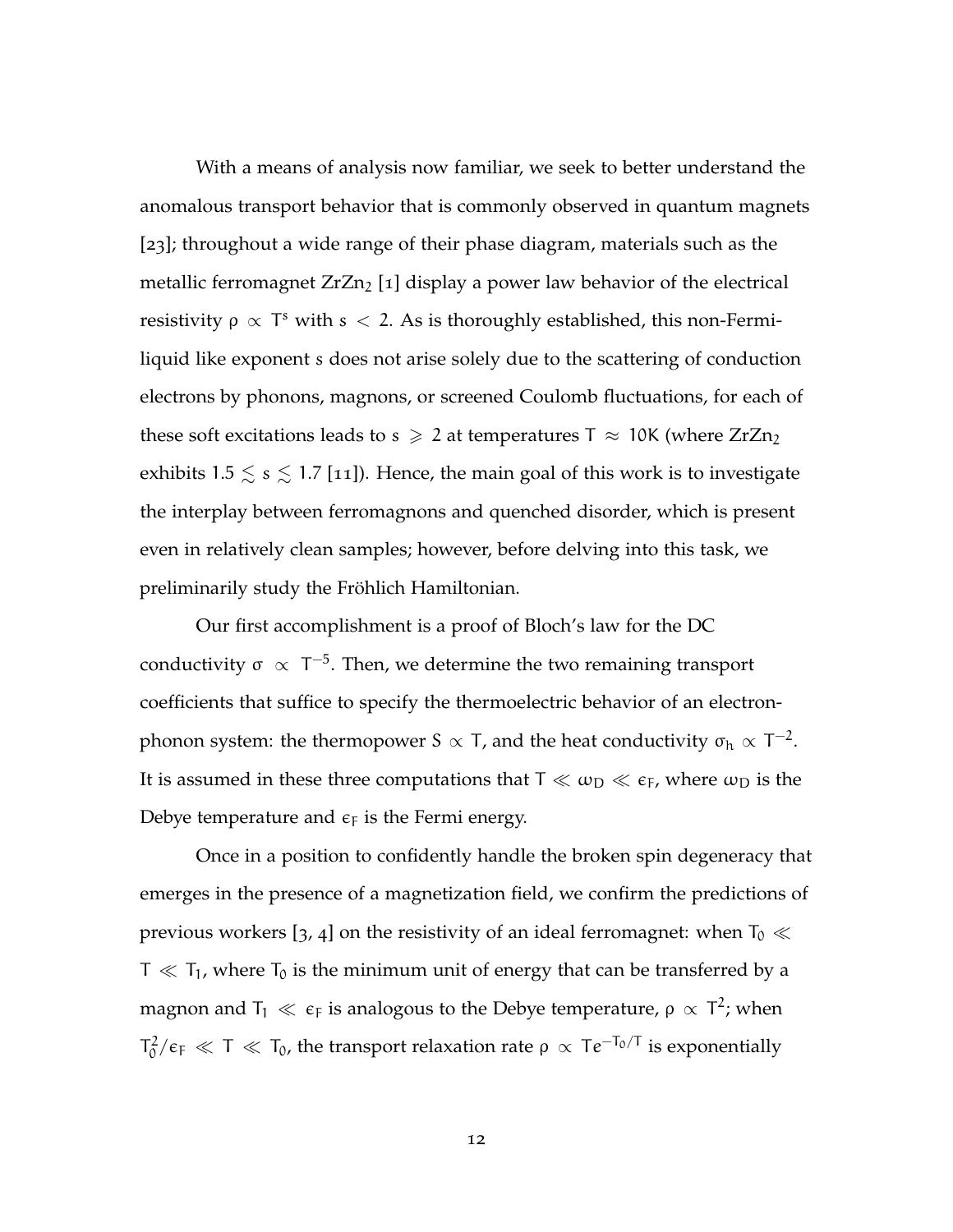suppressed, for the inability of ferromagnons to mediate intraband transitions manifests as a gap in the exchange spectrum.

Despite the fact that significant attention is paid towards reaping widelyknown truths from Bloch's collision integral, our primary achievement yields the dominant ballistic corrections to the electrical resistivity of a weakly disordered metallic ferromagnet; the response is derived, via an effective action that contains vertices for both magnon exchange and impurity scattering, by evaluating the Kubo formula in a Φ-derivable approximation [[24](#page-167-7)]. In this way, one can algorithmically generate the beyond semi-classical contributions to the collision operator and then construct the ensuing corrections to the transport rate in a second von Neumann series about either the ideal solution or the zero temperature solution; we find a Matthiessen's rule-like interpolation formula between the regime of weaker magnons and the regime of weaker disorder.

As a result, we corroborate the arguments of Belitz and Kirkpatrick [[11](#page-166-2), [23](#page-167-6)], which indicated that the observed scaling of the resistivity  $ρ \propto T^{3/2}$ , when  $T \ll T_1$ , in metallic ferromagnets can be attributed to interference between two scattering mechanisms: ferromagnons and static impurities.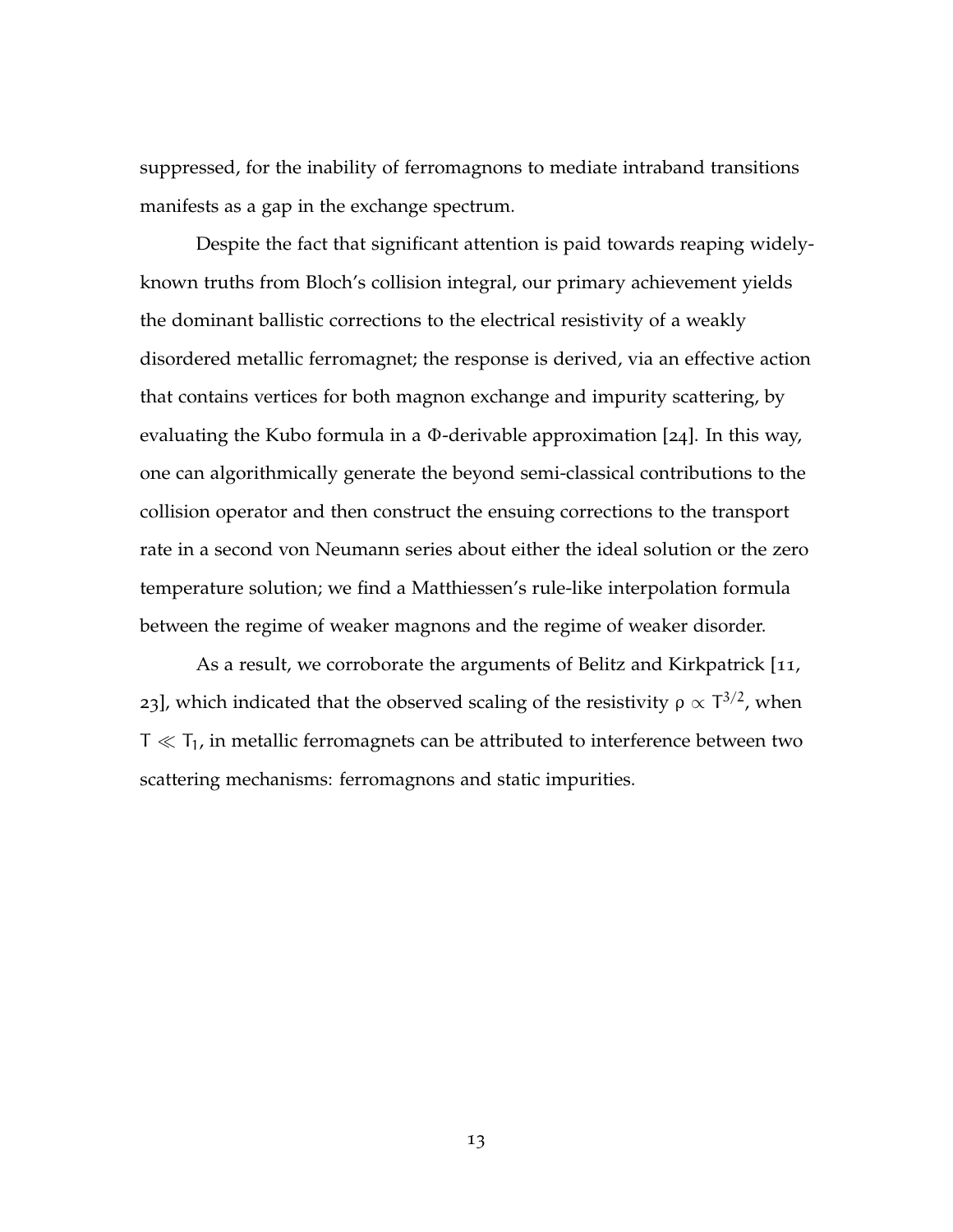### CHAPTER II

### ELEMENTARY DEVELOPMENTS

<span id="page-26-0"></span>To begin, we outline aspects of kinetic theory that are essential to the problem statement; before acquainting ourselves with the Boltzmann equation, the Drude theory of charge transport is briefly considered in order to most immediately become familiar with the notion of a transport lifetime. Following these advancements of the formalism, we define the three independent kinetic coefficients that characterize the thermoelectric behavior of a metal. Next, we outline a microscopic model for both the scattering of electrons by phonons and the scattering of electrons by magnons, each of which instantiates a momentum dissipating soft mode that is borne of the lattice.

#### <span id="page-26-1"></span>**2.1 Drude formula**

By considering each electron individually, and treating interactions as instantaneous collisions that occur with a constant probability per unit time, one can construct a model [[25](#page-167-8)] of charge transport in which carriers are unperturbed inbetween events. To this end, we investigate Ohm's law

$$
j_e = \sigma E, \qquad (2.1)
$$

which prescribes the evolution of a current density  $j_e$ , as permitted by the conductivity σ, in linear response to an imposed electric field E. During the average time of free flight  $\tau_{tr}$ , mobile electrons driven by the electric force develop an effective drift velocity  $v_d = eE\tau_{tr}/m$  (since the electron velocity after each collision is taken to be equilibriated), from which there emerges a nonzero macroscopic current  $j_e = new_d$ . Here, n is the number density of free electrons,  $e = -|e|$  is the electric charge, and m is the elecron mass. Based on these simple physical assumptions, we arrive at the Drude formula for the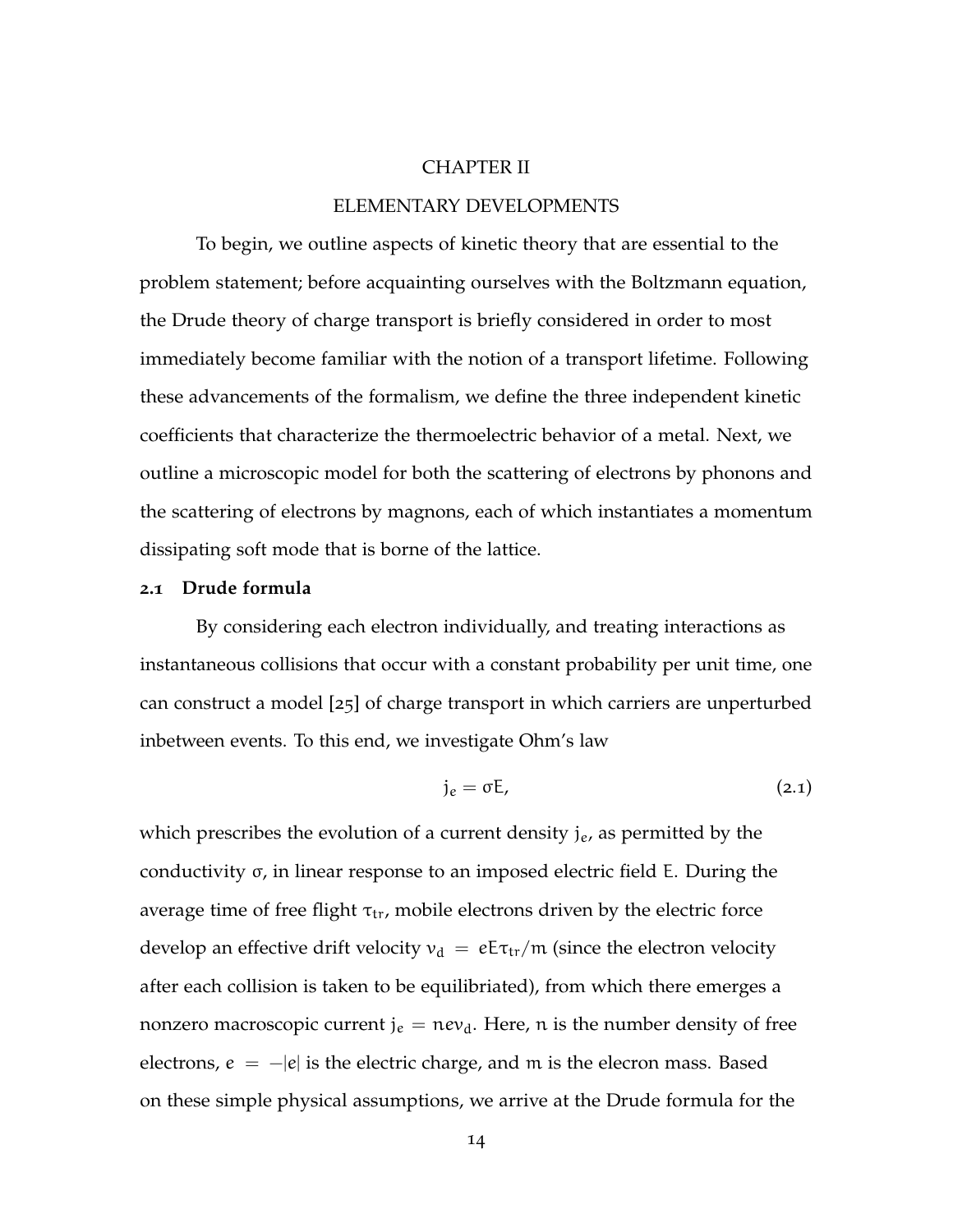electrical conductivity

$$
\sigma = \frac{ne^2}{m}\tau_{tr};
$$
\n(2.2)

all details of the many-body physics are buried in the phenomenological parameter  $\tau_{tr}$ , otherwise known as the transport lifetime.

### <span id="page-27-0"></span>**2.2 Boltzmann equation**

The single-particle picture of electrons allowed to travel freely except for momentary (and independent) collisions was eventually improved upon by Sommerfeld, who incorporated Fermi-Dirac statistics; from Pauli's principle arises the Fermi surface when T  $\ll \epsilon_F$  (for metals the Fermi energy  $\epsilon_F \sim 10^5$ K), which delineates the degenerately packed region of phase space from those states with meager, temperature limited, occupation numbers.

In this approach, one assumes the existence of a distribution function F that obeys Boltzmann's integro-differential equation

$$
\left[\frac{\partial}{\partial t} + \frac{dp_i}{dt} \frac{\partial}{\partial p_i} + \frac{dr_i}{dt} \frac{\partial}{\partial r_i}\right] F(\vec{r}, \vec{p}; t) = \mathcal{W}[F](\vec{r}, \vec{p}; t)
$$
\n(2.3)

such that the average  $\langle Q \rangle^{\rm t}$  of any measureable (one-body) quantity  $Q$  is given  $by<sup>1</sup>$ 

<span id="page-27-1"></span>
$$
\langle Q \rangle^{t} = \int \frac{d\vec{r} d\vec{p}}{(2\pi)^{3}} Q(\vec{r}, \vec{p}; t) F(\vec{r}, \vec{p}; t); \qquad (2.4)
$$

here, W is a (to be determined) integral operator representing the collision processes that irreversibly draw the system towards equilibrium and the "streaming term"

$$
\left[\frac{dp_i}{dt}\frac{\partial}{\partial p_i} + \frac{dr_i}{dt}\frac{\partial}{\partial r_i}\right] F(\vec{r}, \vec{p}; t)
$$
\n(2.5)

<sup>&</sup>lt;sup>1</sup>Throughout, we use natural units where  $\hbar = c = k_B = 1$ .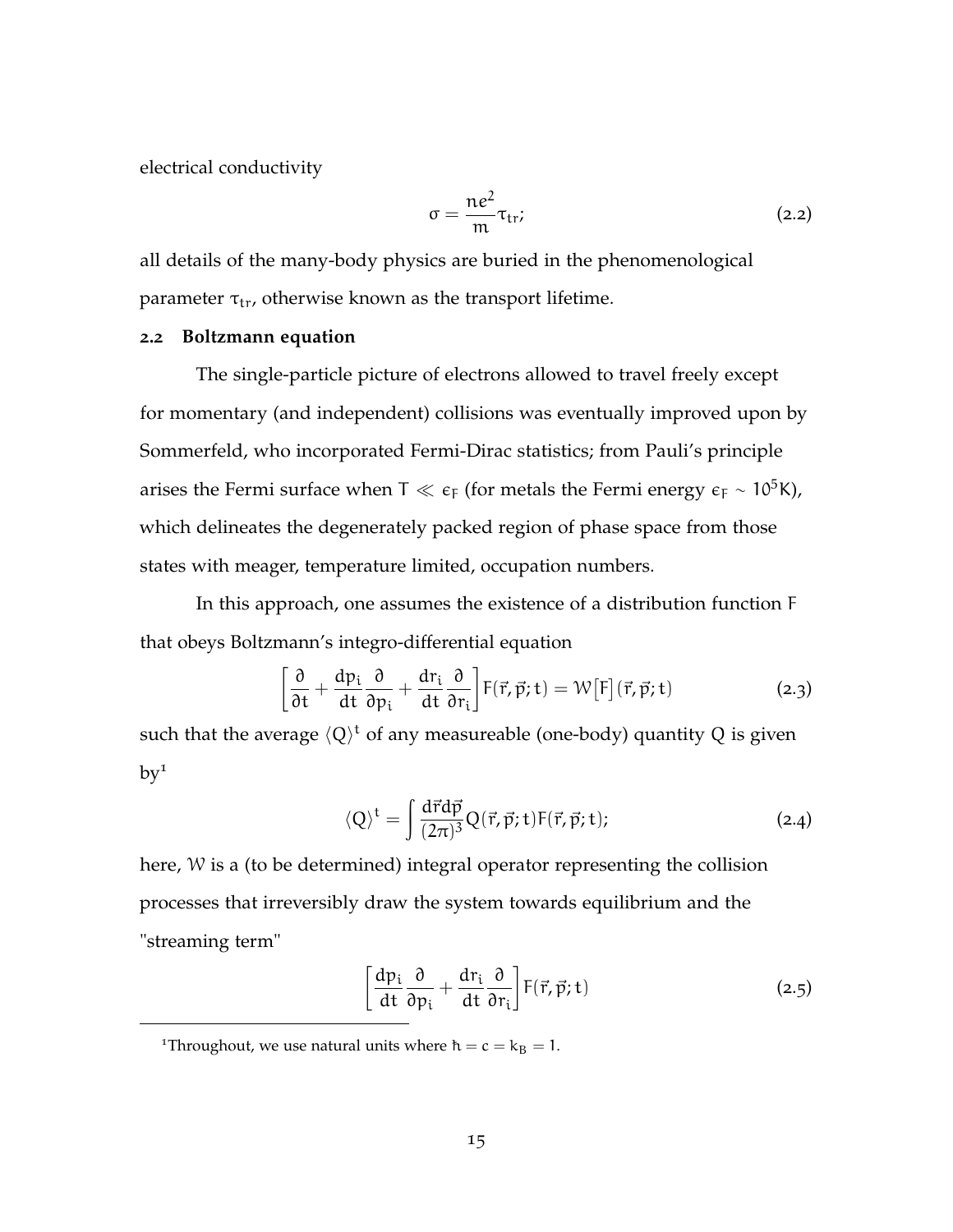gives the Hamiltonian evolution of F along the phase space trajectory  $(\vec{r}[t], \vec{p}[t])$ . That we presume both the position  $\vec{r}$  and the momentum  $\vec{p}$  can be simultaneously specified (at time t) in spite of Heisenberg's uncertainty principle limits the applicability of [Equation](#page-27-1) 2.3 to the quasi-classical regime.

Note that W must admit

$$
W[f] = 0, \t\t(2.6)
$$

where

$$
f(\epsilon) = 1/(e^{\beta \epsilon} + 1) \tag{2.7}
$$

is the Fermi-Dirac probability density;  $f(\epsilon)$  gives the likelyhood for free electrons to occupy the state of energy  $\epsilon$  when the system is in equilibrium with a thermal reservoir of inverse temperature  $\beta = 1/T$ . Indeed, detailed balanced is a feature of the equilibrium ensemble.

Now then, in the presence of a weak electric field that is both static and homogeneous, the low-lying excitations of a good, clean, single-band conductor (at temperatures small compared to  $\epsilon_F = k_F^2$  $\frac{2}{\sqrt{2}}$ (2m) are nearly free electrons that propagate according to

<span id="page-28-0"></span>
$$
\frac{\mathrm{d}\vec{p}}{\mathrm{d}t} = e\vec{E},\tag{2.8}
$$

and (after transient dynamics have subsided) the Boltzmann equation reads

$$
e\vec{E} \cdot \vec{\nabla}_{\vec{p}} F(\vec{p}) = \mathcal{W}[F](\vec{p}); \qquad (2.9)
$$

if the right-hand side of [Equation](#page-28-0) 2.9 does not conserve electronic momentum, then a steady-state will develop<sup>2</sup> where the current is

$$
\vec{j}_e = \frac{e}{m} \int \frac{d^3 p}{(2\pi)^3} \vec{p} \, F(\vec{p}).
$$
\n(2.10)

<sup>&</sup>lt;sup>2</sup>We are neglecting Joule heating, which is of order  $E^2$  [[8](#page-165-7)].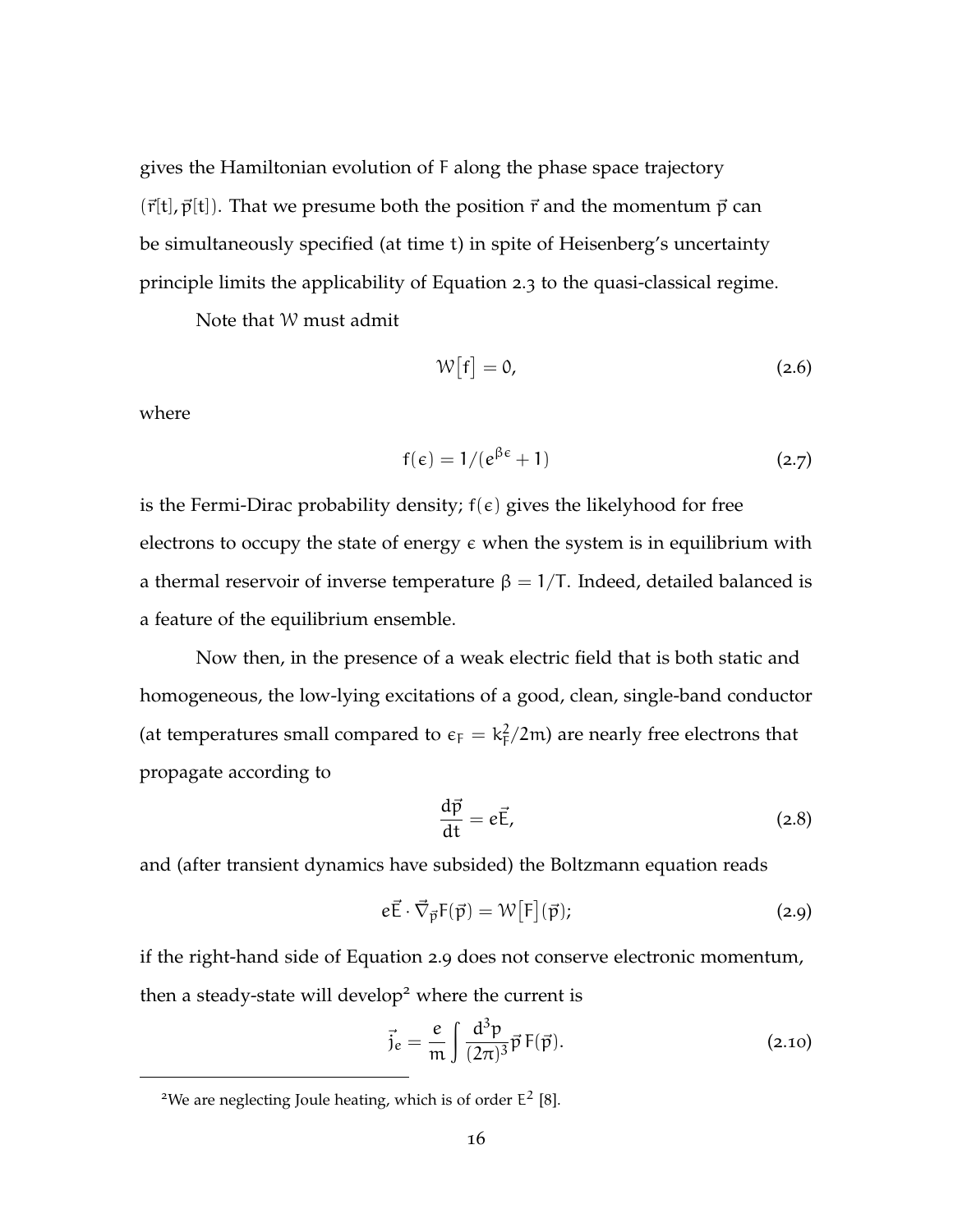From here, we find it illuminating to study the relaxation time approximation

$$
W[F](\vec{p}) = \frac{f(\xi_p) - F(\vec{p})}{\tau_{tr}(\vec{p})},
$$
\n(2.11)

with  $\xi_p = p^2/2m - \epsilon_F$ , which predicts (for the linear response)

$$
F(\vec{p}) = f(\xi_p) + \frac{e}{m} w(\xi_p) \tau_{tr}(p) \vec{p} \cdot \vec{E}
$$
 (2.12)

and

$$
j_e^i = \frac{e^2}{m^2} \int \frac{d^3 p}{(2\pi)^3} w(\xi_p) \tau_{tr}(p) p^i \vec{p} \cdot \vec{E}, \qquad (2.13)
$$

or,

$$
\sigma \approx \frac{ne^2}{m} \tau_{tr}(k_F), \qquad (2.14)
$$

where

$$
w(\xi_p) = -f'(\xi_p) = \frac{1}{4T} \cosh^{-2} \frac{\xi_p}{2T}
$$
 (2.15)

serves as a weight function. Notice that  $\sigma$  is proportional to  $\mathfrak{n} = \mathrm{k}_\mathrm{F}^3$  $\frac{3}{F}/6\pi^2$ ; when a field is applied the entire Fermi sea is shifted in wavevector space. However, resistive thermalization is restricted to excitations near the Fermi surface [[26](#page-167-9)], as only these states are energetic enough that a perturbation can connect them to vacant phase space.

One should be aware that experiment requires  $\tau_{\rm tr} \sim 10^{-14}$ s for simple metals at room temperature. And therefore, the mean free path  $l = v_F \tau_{tr}$ , with  $v_F$  the Fermi velocity, is on the order of a hundred lattice units [[27](#page-167-10)]; to assimilate this rather non-Newtonian aspect of metals, we must ground our reasoning on microscopic principles. Thus, it remains to realize the mechanism that gives rise to a finite lifetime of excited states; nevertheless, more information can be acquired insofar as certain ratios of physical quantities are independent of  $\tau_{tr}$ .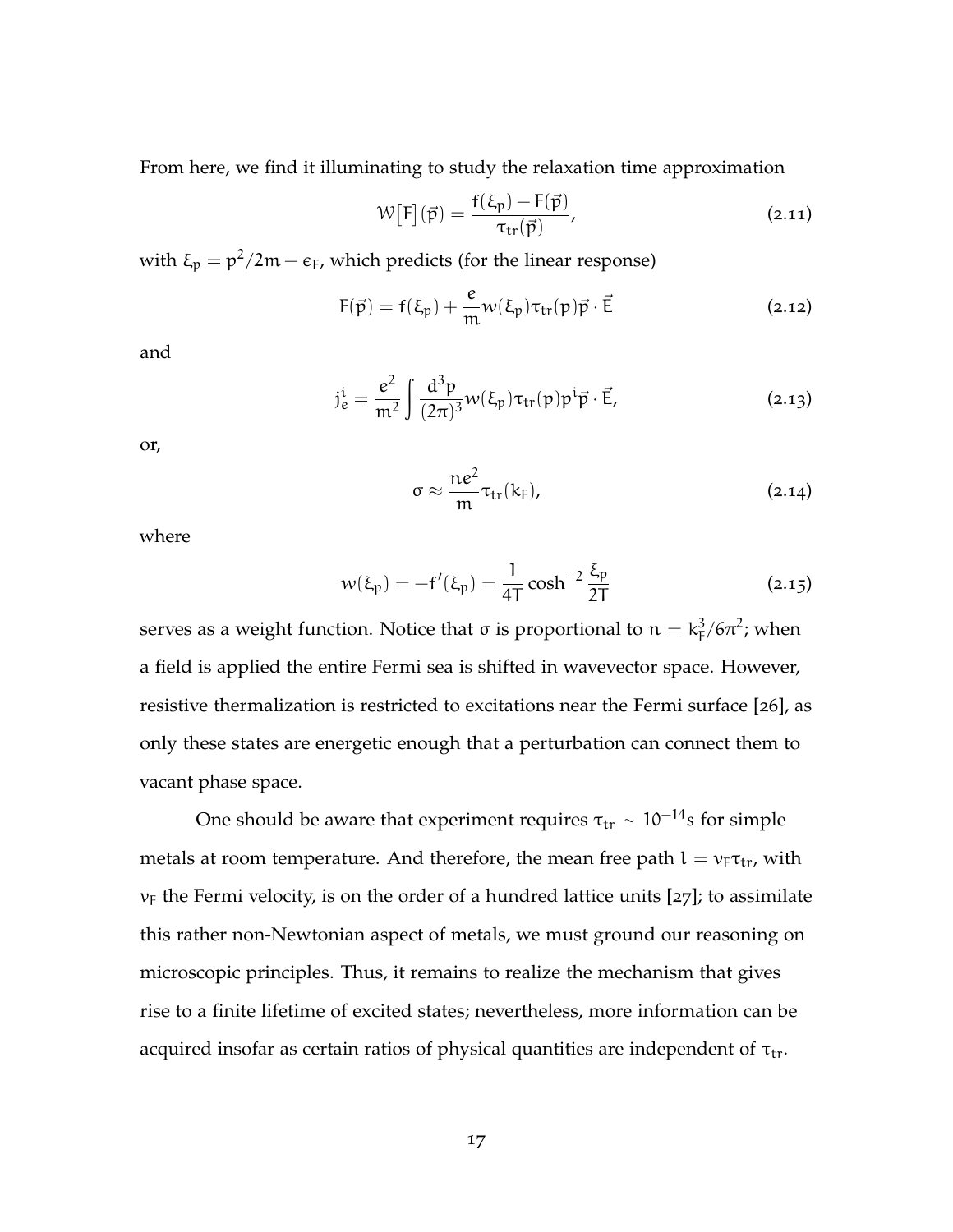<span id="page-30-0"></span>**2.2.1 Thermoelectric effects.** In addition to charge, so too is heat carried by electrons; these two phenomena are not independent. Indeed, the metallic response to either an electric field or a temperature gradient results in both an electric current and a heat current; if

$$
\vec{J}_1 = \vec{j}_n, \quad \vec{X}_1 = \frac{-1}{T} \vec{\nabla} \tilde{\mu}, \n\vec{J}_2 = \frac{1}{T} \vec{j}_q, \quad \vec{X}_2 = \frac{-1}{T} \vec{\nabla} T,
$$
\n(2.16)

where  $\vec{j}_n$  is the number current,  $\tilde{\mu}$  is the electrochemical potential, and  $\vec{j}_q$  is the heat current, then the linearized constitutive relations read

<span id="page-30-1"></span>
$$
\vec{J}_i = \sum_j L_{ij} \vec{X}_j, \qquad (2.17)
$$

where, on account of the fact that the fluxes  $\vec{J}_i$  and their conjugate (generalized) forces  $\vec{X}_i$  are identified from the entropy balance equation<sup>3</sup>

$$
\rho \frac{ds}{dt} + \vec{\nabla} \cdot \vec{j}_s = \sum_i \vec{j}_i \cdot \vec{X}_i, \qquad (2.19)
$$

with  $\rho$  the local particle number density, s the entropy per particle, and  $\vec{j}_s = \vec{j}_2$ the entropy current, the matrix of transport coefficients  $L_{ii}$  obeys Onsager's reciprocal relation  $L_{ij} = L_{ji}$  (as a consequence of the underlying microscopic reversibility of the equations of motion) [[28](#page-168-0)].

Notice that this theory is postulated at the level of nonequilibrium thermodynamics. As a kludge, we appeal to the thermodynamic entropy in order to bypass the unitary evolution that is inherent to the von Neumann

 $3$ The system is assumed to maintain a state of mechanical equilibrium such that thermal equilibrium may be established locally; if only long-wavelength temperature variations exist, then each "physically infinitesimal" region is still governed by the Gibbs relation (for quasi-static irreversible processes) [[28](#page-168-0)]

$$
Tds = du + p dv - \mu dc_e, \qquad (2.18)
$$

where  $v$  is the specific volume,  $u$  is the (internal) energy per particle, and  $c_e$  is the electronic number fraction.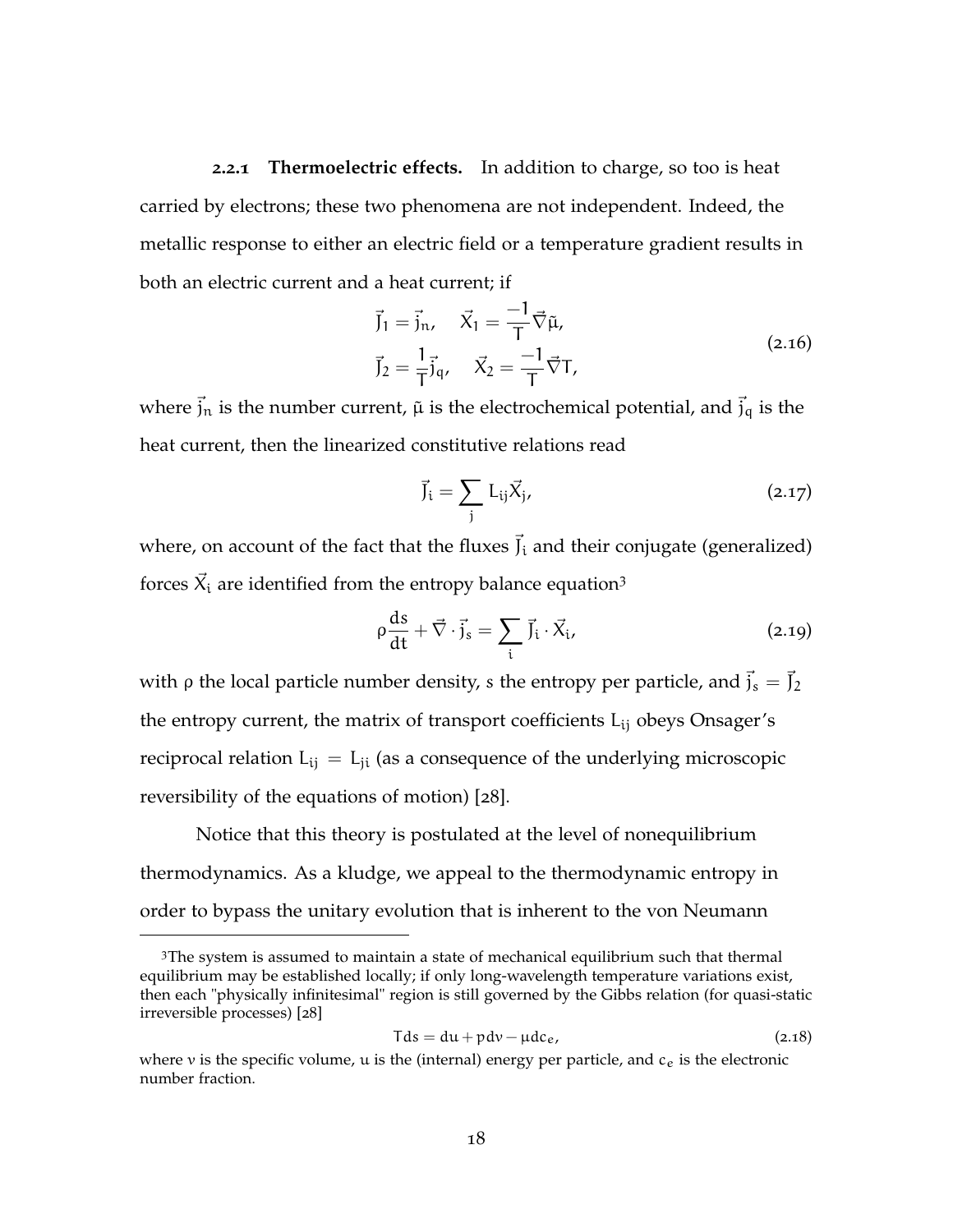entropy of equilibrium statistical mechanics; beginning with a course grained description natively incorporates our inability to know the microscopic configuration of the macroscopic state when all that can be measured is a small number (relative to the many electronic degrees of freedom) of phenomenological variables. Furthermore, [Equation](#page-30-1) 2.19 accounts only for the conduction electron contribution to the entropy source strength; the legitimacy of this approximation is well supported by the empirical fact that metals conduct heat better than (electrical) insulators do [[29](#page-168-1)].

<span id="page-31-0"></span>While the phase function  $\vec{j}_n(\vec{p}) = \vec{p}/m$  takes an intuitive form, it remains to specify

$$
\vec{j}_q = \vec{j}_u - \epsilon_F \vec{j}_n, \tag{2.20}
$$

which involves the nontrivial energy current operator  $\vec{j}_u$  [[30](#page-168-2)]; we could find  $\vec{j}_u$ from the energy balance equation, but it is a common tactic to neglect phonon drag and take  $\vec{j}_\text{u}(\vec{p}) = \varepsilon_\text{p} \vec{j}_\text{n}(\vec{p})$ , with  $\varepsilon_\text{p} = \frac{p^2}{2m}$ , to be simply the kinetic energy current of the electrons as seen by the lattice. In this way, [Equation](#page-31-0) 2.20 reflects the fact that short range interactions, which tend to bring about a state of local equilibrium, prompt the flitting electrons to either absorb or release heat according to the local sign of  $\varepsilon_p - \varepsilon_F$ .

Now then, consider a system in the presence of a weak temperature gradient and under conditions of no charge flow; in this case, there will arise a thermoelectric voltage

$$
-\vec{\nabla}\tilde{\mu} = -eS\vec{\nabla}T, \quad -eS = \frac{L_{12}}{L_{11}} \tag{2.21}
$$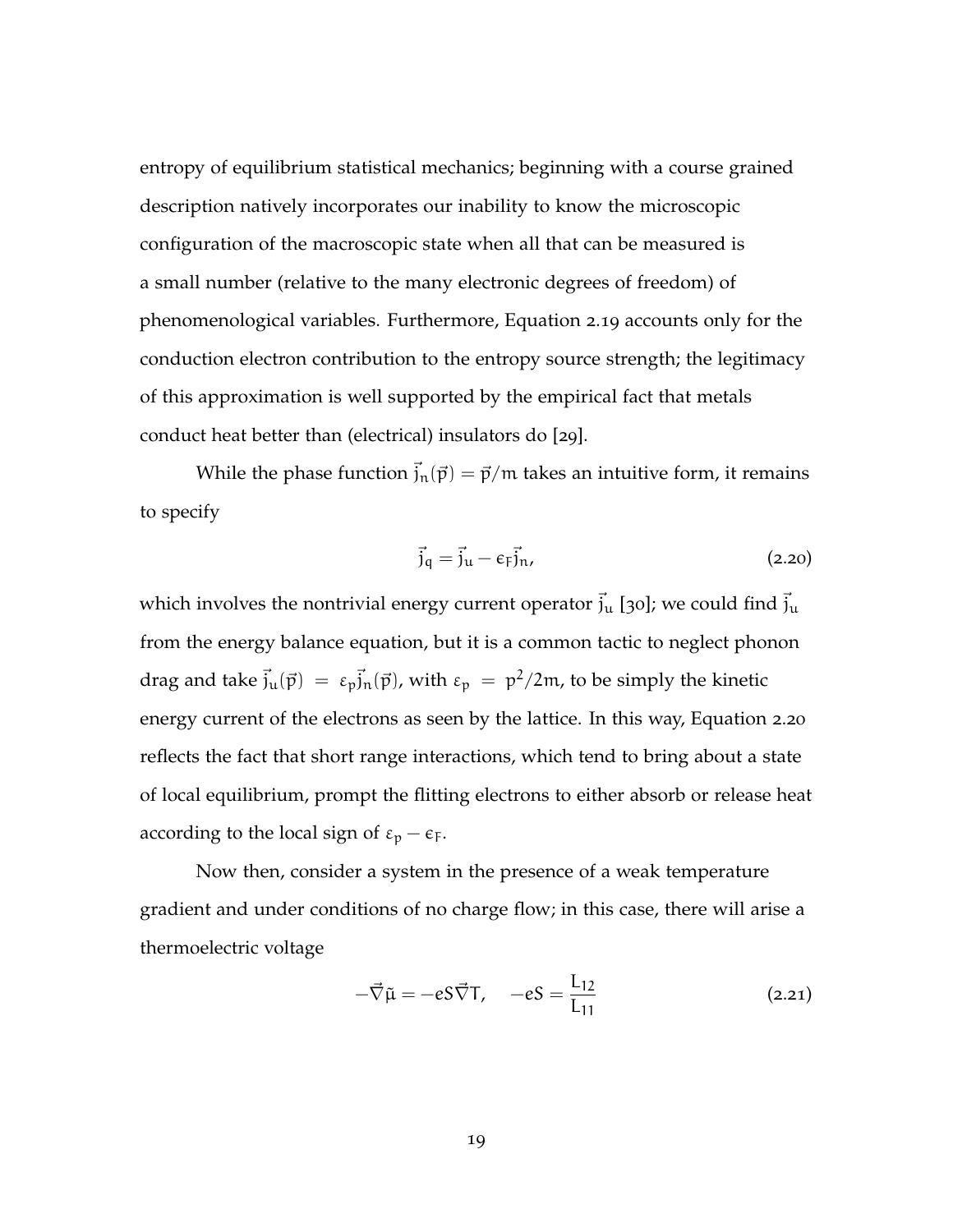of magnitude determined by the thermopower S. In fact, the (steady state) linearized Boltzmann equation (in the relaxation time approximation)

$$
-w(\xi_{\mathfrak{p}})\frac{\vec{p}}{m}\cdot\left[e\vec{E}+\mathsf{T}\vec{\nabla}\frac{\xi_{\mathfrak{p}}}{\mathsf{T}}\right]=\frac{f(\xi_{\mathfrak{p}})-F(\vec{p})}{\tau_{\mathrm{tr}}(\vec{p})}
$$
(2.22)

admits the solution

$$
F(\vec{p}) = f(\xi_p) + w(\xi_p)\tau_{tr}(\xi_p)\frac{\vec{p}}{m} \cdot \left[ -\vec{\nabla}\tilde{\mu} - \frac{\xi_p}{T}\vec{\nabla}T \right],
$$
 (2.23)

which yields

$$
L_{11} = \frac{T}{3m^2} \int \frac{d^3 p}{(2\pi)^3} w(\xi_p) \tau_{tr}(\xi_p) p^2,
$$
  
\n
$$
L_{12} = \frac{1}{3m^2} \int \frac{d^3 p}{(2\pi)^3} w(\xi_p) \tau_{tr}(\xi_p) p^2 \xi_p,
$$
  
\n
$$
L_{22} = \frac{1}{3m^2 T} \int \frac{d^3 p}{(2\pi)^3} w(\xi_p) \tau_{tr}(\xi_p) p^2 \xi_p^2,
$$
  
\n(2.24)

and therefore we have both

<span id="page-32-0"></span>
$$
S \approx \frac{\pi^2 T}{3|e|\epsilon_F} \Big[ 1 + \mathcal{O}(T/\epsilon_F) \Big] \tag{2.25}
$$

and the Wiedemann–Franz law for the ratio of the heat conductivity to the electrical conductivity

$$
\frac{e^2 \sigma_h}{\sigma} = \frac{T^2 L_{22}}{L_{11}/T} = \frac{\pi^2 T}{3}.
$$
 (2.26)

In order that [Equation](#page-32-0) 2.25 comes with the correct numerical prefactor, it is crucial that

$$
\tau_{tr}(\xi_p) N(\xi_p) \approx \tau_{tr}(k_F) N_F [1 + \mathcal{O}(\xi_p^2/\epsilon_F^2)], \qquad (2.27)
$$

where  $N(\epsilon)~=~N_F \sqrt{1+\epsilon/\epsilon_F}$ , with  $N_F~=~m k_F /2\pi^2$ , is the electronic density of states at energy  $\epsilon$  displaced from the Fermi surface; this necessity may be interpreted by analogy with the Lorentz gas (free electrons in a fixed array of hard spheres), where only the mean free-path is energy independent [[31](#page-168-3)].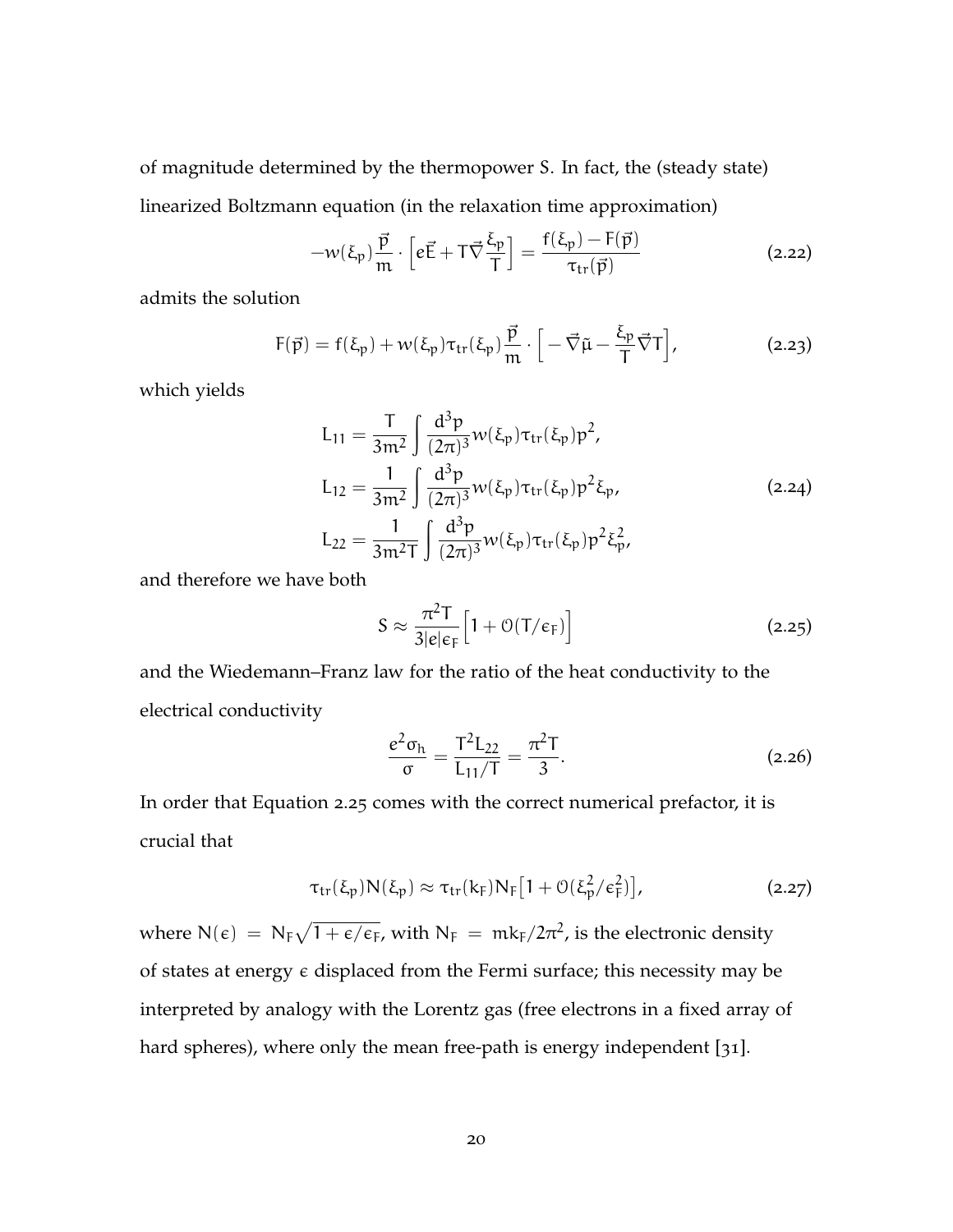From this point, we desire a realized thermalized background of Bosonic excitations in order to both attain a definite expression for  $\tau_{tr}$  and validate [Equation](#page-32-0) 2.25.

### <span id="page-33-0"></span>**2.3 Phonons, Ferromagnons, and Quenched Disorder**

While electron Bloch waves travel freely in an ideal crystal at zero temperature, and therefore accelerate indefinitely under external forces, physical materials have inherent channels for the exchange of both energy and momentum. Indeed, equilibrium is established thanks to scattering by both impurities and lattices modes. Such interactions can be described by coupling an electron liquid to a Bosonic reservoir, which tends to relax the perturbation spawned electronic excitations by way of thermalizing processes; together with an external source of propulsion, this constitutes a mechanism capable of sustaining the steady state in which a constant flux of charge persists against the dissipating collisions that induce transitions across the Fermi surface.

Note that at asymptotically low temperature, the lattice is limited to its elementary excitations. Consequently, the conduction electrons effectively exchange energy only with soft modes, which characteristically exhibit an energy-momentum relation of the form  $\omega \propto |\vec{k}|^n$ , with n-integer; since  $\omega \sim$  T, the temperature scaling of the transport coefficients is intimately related to n, which can be captured via symmetry arguments. Because only slowly modulating long wavelength fluctuations endure the hydrodynamic limit, the free energy is definable by a small number of phenomenological parameters. To this end, we seek a wave equation which governs the free motion of those particle-like resonances that emerge from the cooperative behavior of many individual Bosonic degrees of freedom.

21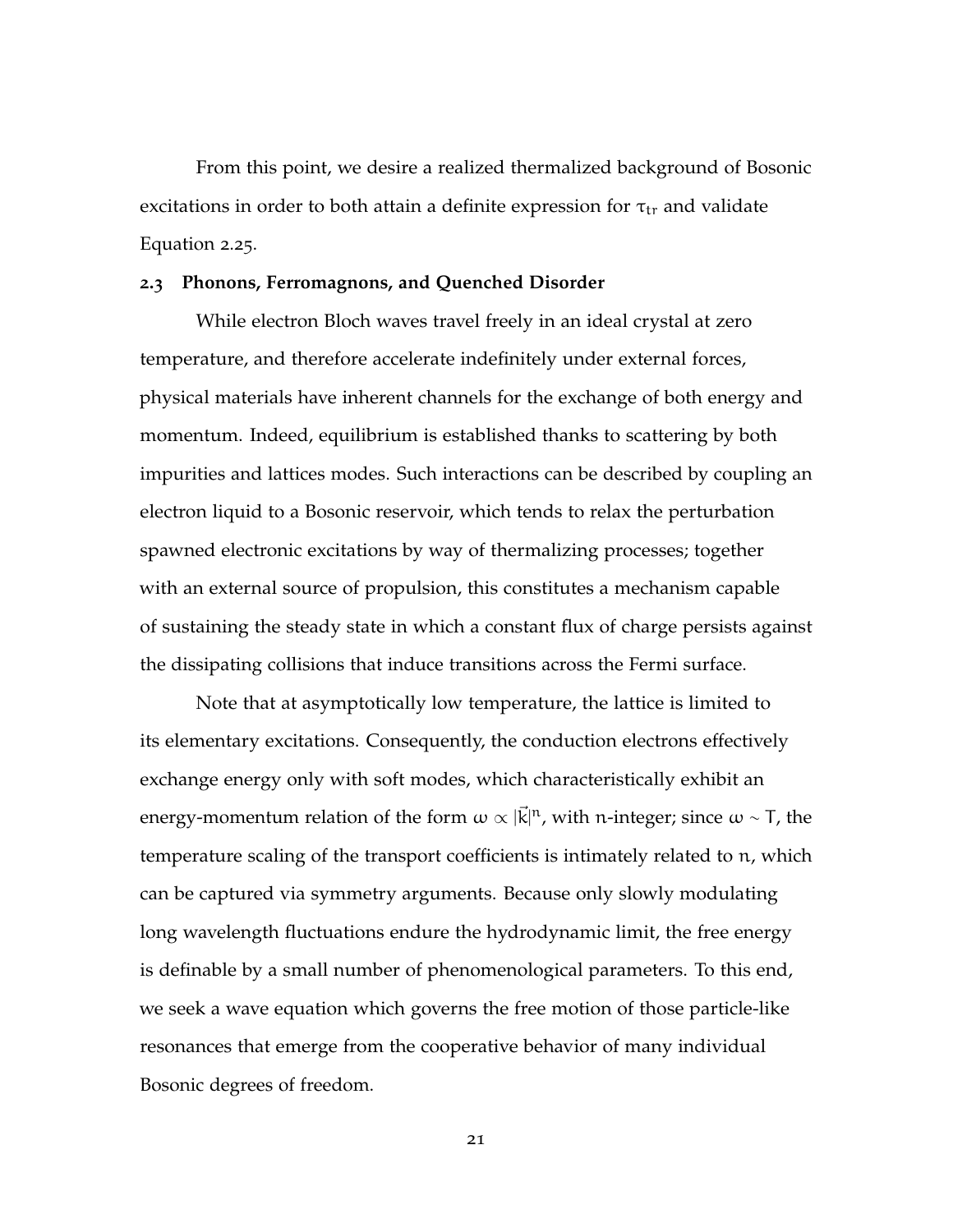Consulting first the properties of an isotropic elastic medium [[32](#page-168-4)], spatial translation invariance implies that the displacement field  $\vec{d}$  is a Goldstone mode; these longtitudinal vibrations propagate according to

$$
\partial_t^2 \vec{d} = c_s^2 \Delta \vec{d},\tag{2.28}
$$

where  $c_s$  is the speed of sound, at lowest order in the gradient expansion. On recognizing that the electrons sense charge density fluctuations brought about by both compression and expansion of the unit cell, it follows that the interaction energy [[33](#page-168-5)]

$$
H_{ep} = g \int d\vec{x} \, n(\vec{x}) \Phi(\vec{x}), \qquad (2.29)
$$

where  $\phi = \vec{\nabla} \cdot \vec{d}$  is the phonon field, g is a coupling constant, and  $n = \psi^{\dagger} \psi$  is the local electron density.

To effect the magnetization field  $\vec{M}$ , we introduce a Zeeman term [[3](#page-165-2)]

$$
H_{em} = \Gamma_t \int d\vec{x} \,\vec{n}_s(\vec{x}) \cdot \vec{M}(\vec{x}), \qquad (2.30)
$$

where  $\vec{n}_s = \psi^{\dagger} \vec{\sigma} \psi$ , with  $\vec{\sigma}$  the Pauli matrices, is the electronic spin density, and  $\Gamma_t$  is a coupling constant. The dynamics of  $\vec{M}$  remain to be determined. On retaining only the massless fluctuations, it suffices to study the transverse susceptibility  $\chi_{\perp}$ , which is isotropic and therefore has two degrees of freedom; furthermore, the diagonal and off-diagonal components are of even and odd parity, respectfully, under time reversal. Thus,

$$
\chi_{\perp}(k) = \frac{K}{2} \begin{pmatrix} \chi_{+}(k) + \chi_{-}(k) & -i[\chi_{+}(k) - \chi_{-}(k)] \\ i[\chi_{+}(k) - \chi_{-}(k)] & \chi_{+}(k) + \chi_{-}(k) \end{pmatrix},
$$
(2.31)

where the circularly polarized magnons  $\chi_{\sigma}$  obey  $\chi_{\sigma}(k) = \chi_{-\sigma}(-k)$  and K is a coupling constant. Indeed,  $\chi_{\perp}(k)$  must be singular whenever either of the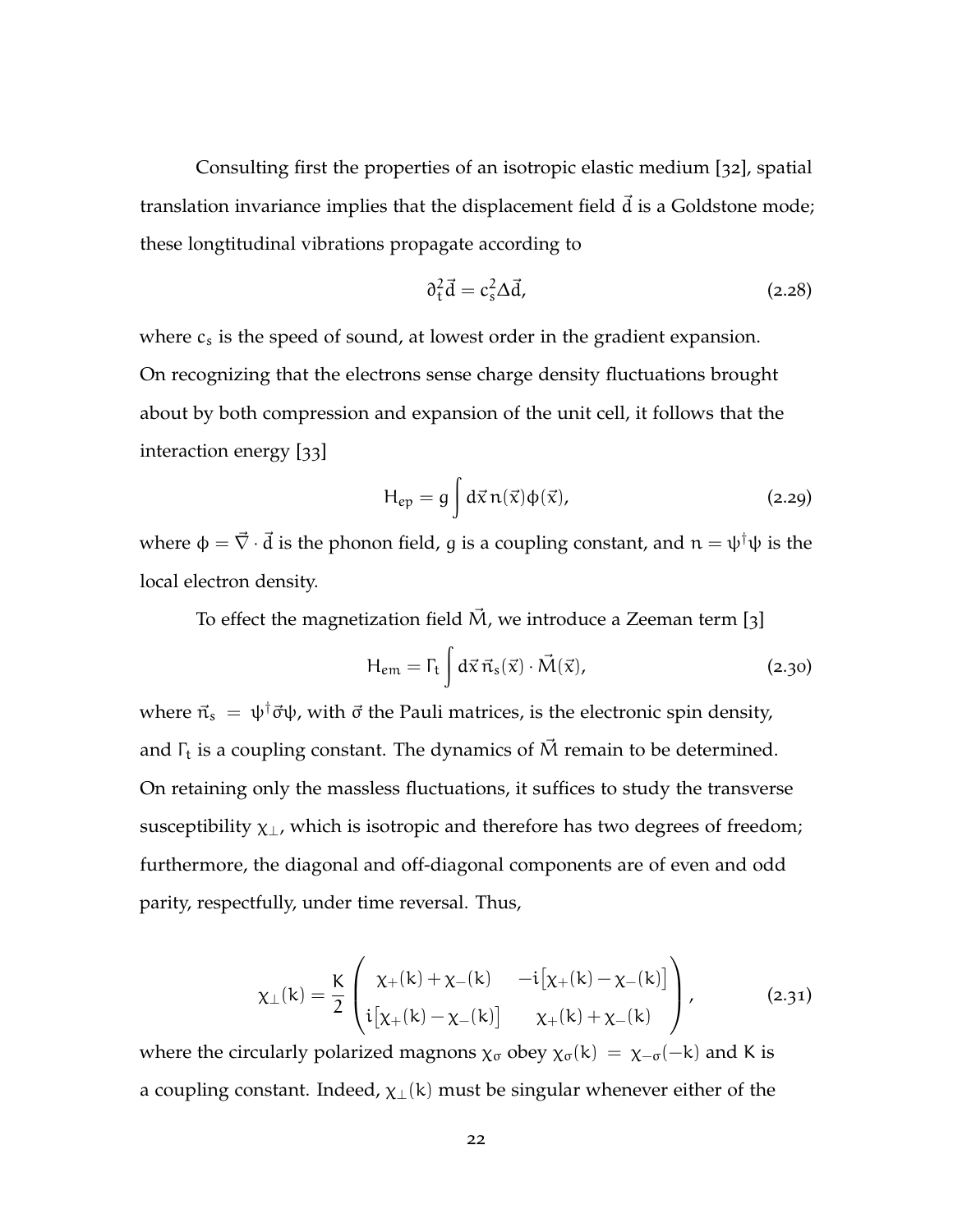energy-momentum relations  ${\rm i} \Omega_{\sigma} = - \sigma {\rm D} {\rm k}^{2}$ , with D the spin-wave stiffness, is satisfied; this yields<sup>4</sup>

$$
\chi_{\sigma}(k) = \frac{\sigma}{i\Omega + \sigma Dk^2}.
$$
 (2.32)

Despite the fact that the spectrum of this collective mode extends to arbitrarily low energy, the associated effective potential felt by electrons due to magnon exchange is gapped in light of the broken electron spin degeneracy, as ferromagnons are not capable of mediating intraband transitions.

Finally, we address the fact that real materials are fraught with structural defects; any amount of irregularity will result in a residual resistance at zero temperature. To model the collisions of electrons with distortions of the lattice, the sample is assumed to be clean enough such that the disorder may be treated as weak; in this case, the simplest way to realize an array of impurities is through a static random potential field  $n_i$ , viz.

$$
H_{ei} = \int d\vec{x} \, n(\vec{x}) n_i(\vec{x}), \qquad (2.33)
$$

which both is spherically symmetric and takes the scattering sources to be independently distributed, i.e.

$$
\{n_i(\vec{x})n_i(\vec{y})\}_{dis} = \frac{1}{2\pi N_F \tau} \delta[\vec{x} - \vec{y}], \qquad (2.34)
$$

where  $\tau$  is the elastic mean free time, and  $N_F$  is the electronic density of states on the Fermi surface.

Now then, with the Hamiltonian H specified, our primary goal is to compute the expected gauge current

$$
\langle \vec{j}(\vec{x},t) \rangle^{t} = \text{Tr} \left\{ \vec{j}(\vec{x}) e^{-\beta H(t)} \right\};
$$
\n(2.35)

<sup>&</sup>lt;sup>4</sup>Here,  $k = (k\vec{k}, i\Omega)$ , with iΩ an imaginary frequency of the Matsubara technique.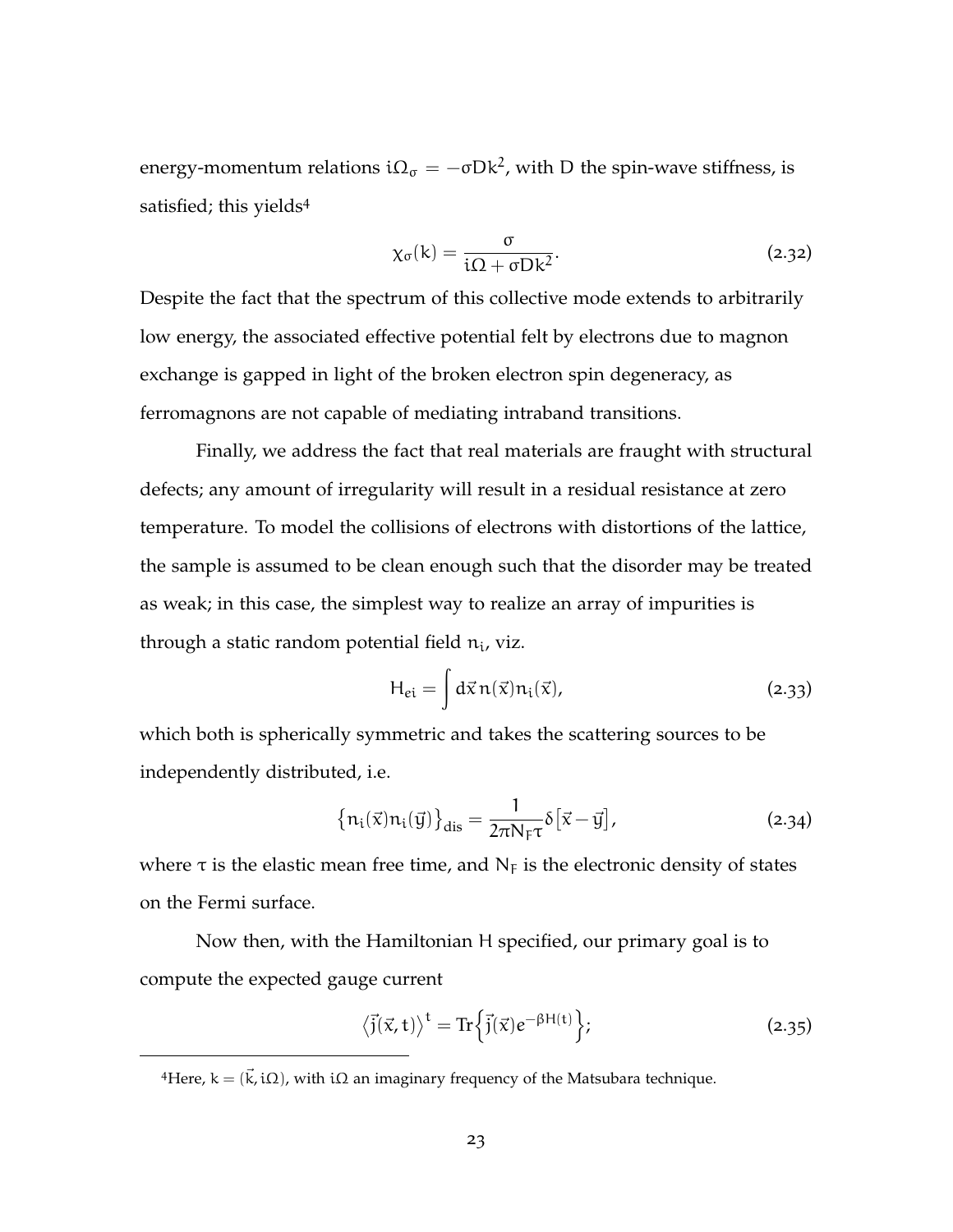to linear order in the electric field E, one expects an expression of the form

<sup>n</sup>

$$
\langle j_i(\vec{x}, t) \rangle^t = \int d\vec{y} dt' \sigma_{ij} (\vec{x} - \vec{y}, t - t') E^j(\vec{y}, t')
$$
  
= 
$$
\frac{ne^2}{m} \int d\vec{y} dt' \tau_{tr} (\vec{x} - \vec{y}, t - t') E_i(\vec{y}, t'),
$$
 (2.36)

which involves a continuum of relaxation times, although the largest contributions come from those low-lying quasiparticles that are composed of an electron-hole pair whose constituents are near the Fermi surface. Evidently, the transport coefficient  $\tau_{tr}$  may be interpretted as the materials's propensity to permit an organized drift of electrons; kinetic theory is generally concerned with the irreversible motions that both develop in response to macroscopic disturbances and draw the system back to its ground state.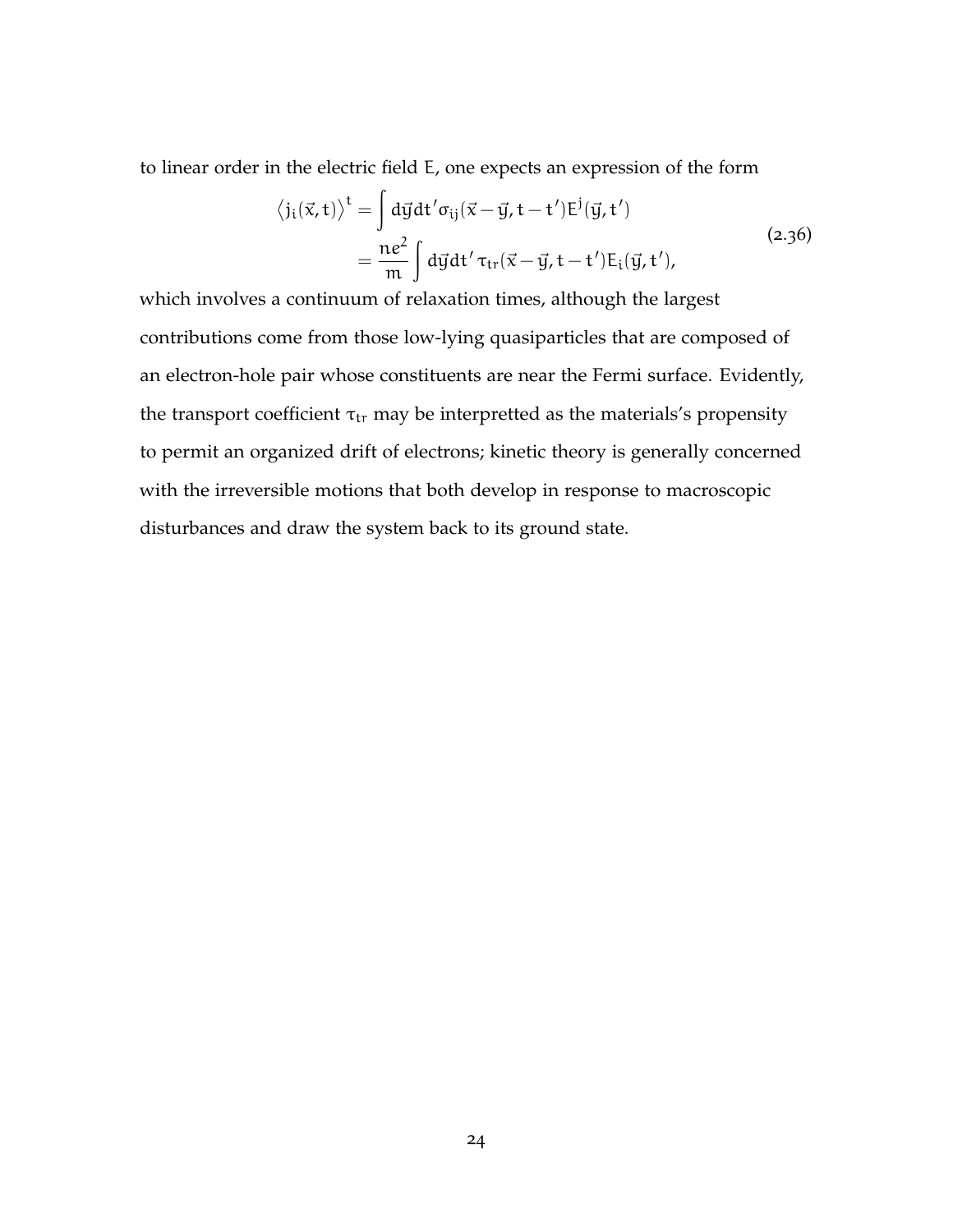### CHAPTER III

## ELECTRONS AND PHONONS

This chapter considers, by way of the linearized Boltzmann equation, the scattering of conduction electrons in the bulk of a metal by long-wavelength acoustic phonons with momentum-dependent resonance frequency  $\omega(\vec{q}) = c_s|\vec{q}|$ , where  $c_s$  is the speed of sound; the DC conductivity, the thermopower, and the heat conductivity are obtained.

This chapter includes previously published co-authored material.

## **3.1 Fröhlich's Hamiltonian**

Our first task is to derive the collision operator from the microscopic Hamiltonian

$$
H = H_0 + H_1,\tag{3.1}
$$

where

$$
H_0 = \sum_{\vec{k}} \left\{ \psi^{\dagger}(\vec{k}) \frac{k^2}{2m} \psi(\vec{k}) + \omega(k) \left[ c^{\dagger}(\vec{k}) c(\vec{k}) + 1/2 \right] \right\}
$$
(3.2)

is the bare Hamiltonian, with  $\psi^\dagger$ ,  $\psi$  and  $c^\dagger$ ,  $c$  the electron and phonon creation/annihilation operators, respectively, and [[34](#page-168-0)]

$$
H_1 = g \sum_{\vec{p}, \vec{k}} \sqrt{\frac{\omega(k)}{2V}} \psi^{\dagger} (\vec{p} + \vec{k}/2) \psi(\vec{p} - \vec{k}/2) \{c(\vec{k}) + c^{\dagger}(-\vec{k})\}
$$
(3.3)

is the interaction energy [[35](#page-168-1)];  $g^2 \sim 1/N_F$  is a constant. Note that for a system quantized in a box of volume V, we have

$$
\frac{1}{V} \sum_{\vec{k}} \rightarrow \int \frac{d^3k}{(2\pi)^3} \tag{3.4}
$$

as V tends to infinity while intensive quantities are held fixed (the thermodynamic limit). In realspace,

$$
H_1 = g \int d\vec{x} \, \psi^\dagger(\vec{x}) \psi(\vec{x}) \varphi(\vec{x}), \qquad (3.5)
$$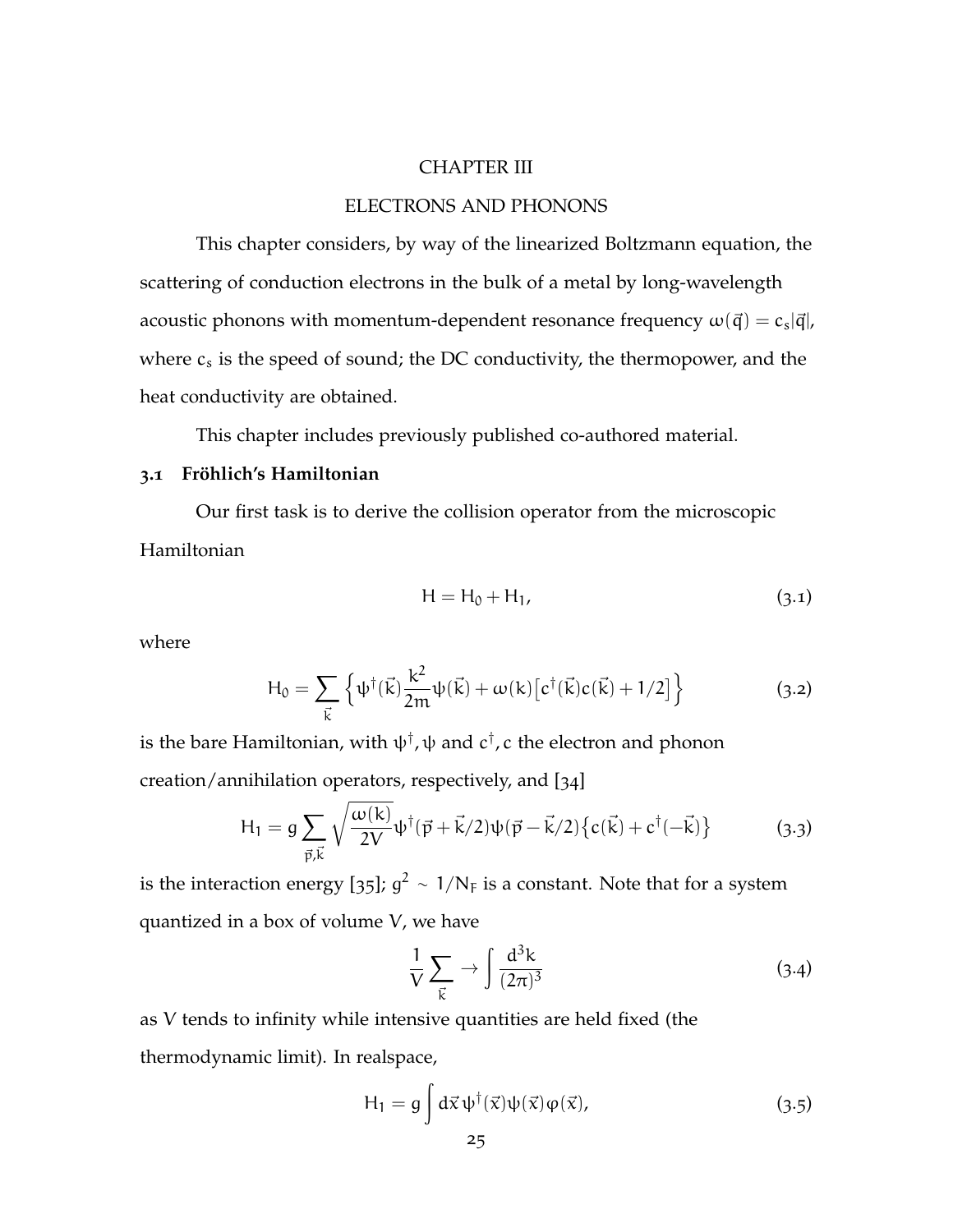where

$$
\varphi(\vec{x}) = \sum_{\vec{k}} \sqrt{\frac{\omega(k)}{2V}} \left\{ c(\vec{k}) e^{i\vec{k}\cdot\vec{x}} + c^{\dagger}(-\vec{k}) e^{-i\vec{k}\cdot\vec{x}} \right\}
$$
(3.6)

is the phonon displacement operator. Evidently,  $H_1$  is the energy that compels electrons to either accumulate near (or evade) deformations of the crystal, which result in a nonzero divergence of the local polarization field; indeed, the quasi-electrons participate in a screened electromagnetic interaction that eminates from the ions, which themselves react by undergoing oscillations (with presumably small displacements) about their equilibrium positions on the lattice.

If  $H_1$  was adiabatically introduced in the far past, then the state of the system (at time t)  $\ket{\Psi(\text{t})}$  is continuously connected to the initial configuration  $|\Psi(-\infty)\rangle$  according to

$$
\left|\Psi(t)\right\rangle = \lim_{t_0 \to -\infty} \mathcal{U}_{H_1}(t, t_0) \left|\Psi(t_0)\right\rangle, \tag{3.7}
$$

where

$$
\mathcal{U}_{H_1}(t, t_0) = 1 - i \int_{t_0}^t dt' H_1^I(t') \mathcal{U}_{H_1}(t', t_0)
$$
\n(3.8)

is the wave-operator;  $H_1^I(t')$  is in the interaction representation. Therefore, insofar as the eigenstates of  $H_0$  form a complete set in the full state space of  $H$ ,  $H_1$  may be viewed as a perturbation that connects the otherwise orthonormal noninteracting modes, which factor into a product of Bloch waves and the normal vibrations of the crystal.<sup>1</sup> Thus, if  $|\Phi\rangle$  obeys  $H_0|\Phi\rangle = E_{\Phi}|\Phi\rangle$ , then the transition rate between two such eigenstates of  ${\sf H}_0$ ,  $|\Phi\rangle$  and  $|\Phi'\rangle$ , is

<sup>&</sup>lt;sup>1</sup>Note that the structure of the unit cell is irrelevant for the purpose of determining the long-wavelength bulk response; fluctuations on this scale are washed out.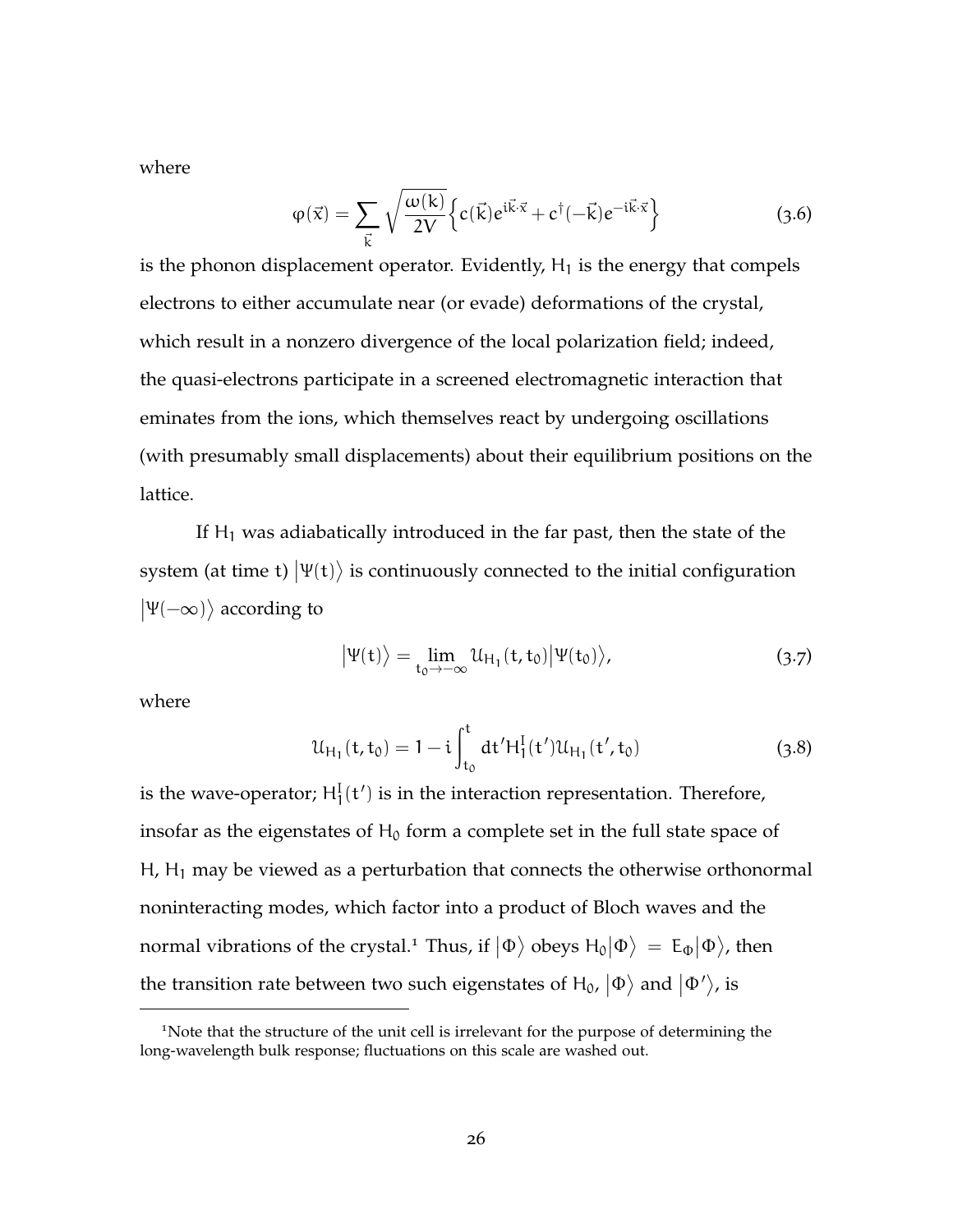approximately [[36](#page-168-2)]

$$
\frac{d}{dt} \left| \left\langle \Phi' \middle| \mathcal{U}_{H_1}(t, -\infty) \middle| \Phi \right\rangle \right|^2 \approx 2\pi \left| \left\langle \Phi' \middle| H_1 \middle| \Phi \right\rangle \right|^2 \delta(E_{\Phi'} - E_{\Phi});\tag{3.9}
$$

that Fermi's golden rule is independent of time introduces irreversibility by neglecting initial correlations and suggests that this construction is valid only for time scales much longer than the typical collision time [[37](#page-168-3), [38](#page-168-4)].

Now then, since  $W$  is a rate, it is natural to express its action on  $F$  as

$$
\mathcal{W}\big[F\big](\vec{q};t) = \sum_{\vec{p}} \left\{ \left[ 1 - F(\vec{q};t) \right] \mathcal{W}_{in} \big[F\big](\vec{q}, \vec{p};t) F(\vec{p};t) - F(\vec{q};t) \mathcal{W}_{out} \big[F\big](\vec{q}, \vec{p};t) \big[ 1 - F(\vec{p};t) \big] \right\},\tag{3.10}
$$

where, in anticipation of our specifying the kernels  $W_{in}$  and  $W_{out}$  (which are associated with scattering-in and scattering-out processes, respectively) through the use of reasoning that is concerned only with the dynamics of a two-particle (electron-phonon) collision, the factors  $F$  and  $1-F$  are explicitly incorporated such that the exclusion principle is manifest (statistically); we are led to consider the matrix elements

$$
\langle N(\vec{k})+1; \vec{q}|H_1|N(\vec{k}); \vec{p}\rangle = g\sqrt{\frac{\omega(k)}{2V}}\delta(\vec{q} = \vec{p} - \vec{k})\sqrt{N(\vec{k})+1},
$$
  

$$
\langle N(\vec{k})-1; \vec{q}|H_1|N(\vec{k}); \vec{p}\rangle = g\sqrt{\frac{\omega(k)}{2V}}\delta(\vec{q} = \vec{p} + \vec{k})\sqrt{N(\vec{k})},
$$
\n(3.11)

where  $\big|{\mathsf N}(\vec{\mathsf k});\vec{\mathsf p} \big\rangle$  is the state with both  ${\mathsf N}(\vec{\mathsf k})$  phonons of wavevector  $\vec{\mathsf k}$  and an electron of momentum  $\vec{p}$ , from which one can form the amplitudes that correspond to the scattering of an electron from the state  $\vec{p}$  to the state  $\vec{q}$  as mediated by either the absorption or emission of a phonon of wavevector  $\hat{k}$ . In this approximation, we have for the number of electrons forced into  $\vec{q}$  per unit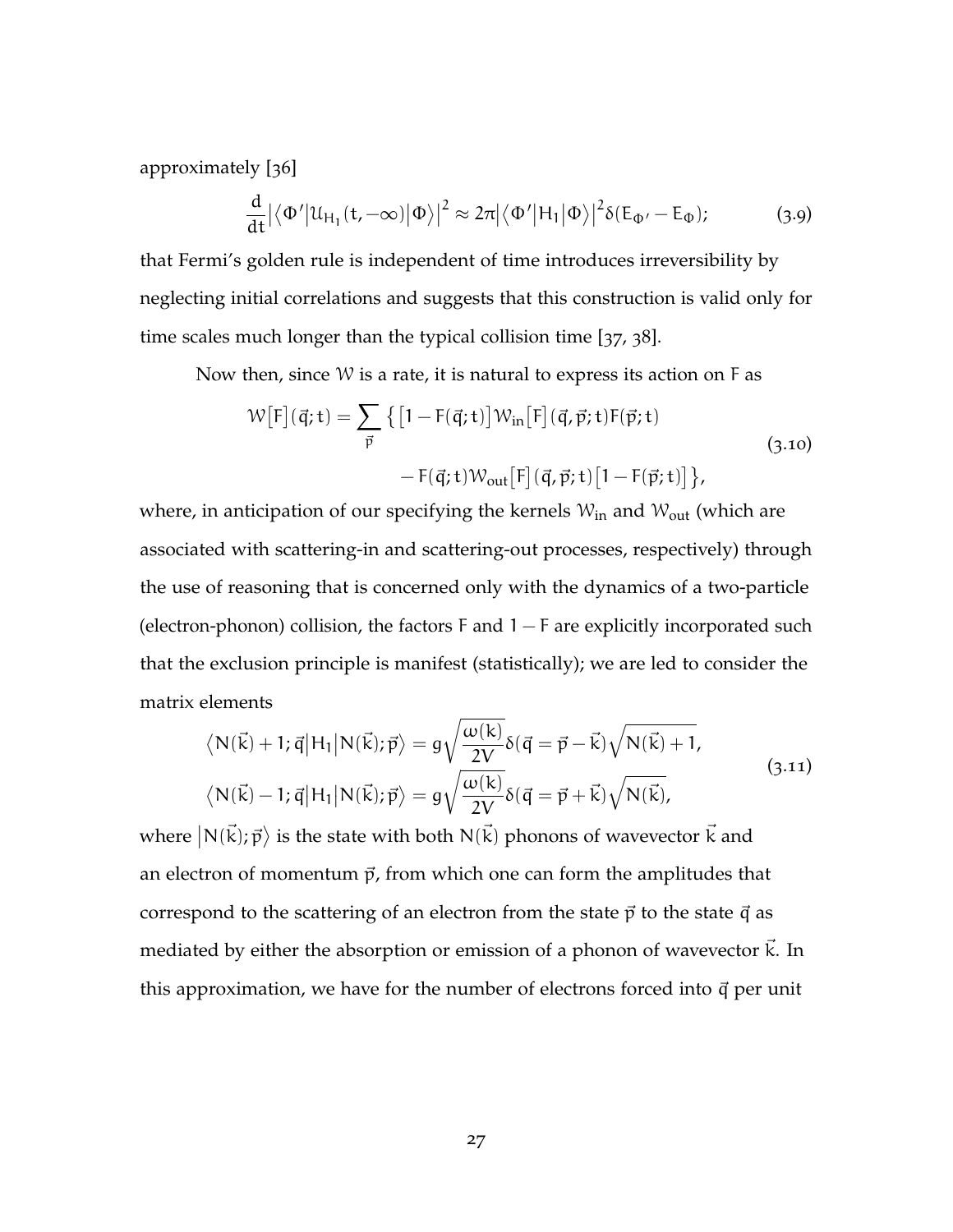time [[25](#page-167-0)]

$$
\sum_{\vec{p}} [1 - F(\vec{q})] \mathcal{W}_{in}[F](\vec{q}, \vec{p}; t) F(\vec{p}; t)
$$
  
=  $\pi g^2 \int_{\vec{p}} \omega(p) \{ F(\vec{q} + \vec{p}) [N(\vec{p}) + 1] [1 - F(\vec{q})] \delta [\epsilon(q) + \omega(p) - \epsilon(|\vec{q} + \vec{p}|)]$  (3.12)  
+  $F(\vec{q} - \vec{p}) N(\vec{p}) [1 - F(\vec{q})] \delta [\epsilon(q) - \omega(p) - \epsilon(|\vec{q} - \vec{p}|)] \},$ 

and for those ejected from  $\vec{q}$ 

$$
\sum_{\vec{p}} F(\vec{q}; t) W_{out}[F](\vec{q}, \vec{p}; t) [1 - F(\vec{p}; t)]
$$
  
=  $\pi g^2 \int_{\vec{p}} \omega(p) \{ F(\vec{q}) [1 - F(\vec{q} - \vec{p})] [N(\vec{p}) + 1] \delta [\epsilon(q) - \omega(p) - \epsilon(|\vec{q} - \vec{p}|)]$  (3.13)  
+  $F(\vec{q}) [1 - F(\vec{q} + \vec{p}) N(\vec{p}) \delta [\epsilon(q) + \omega(p) - \epsilon(|\vec{q} + \vec{p}|)] \}.$ 

### **3.2 Linearized Boltzmann equation**

Having specified a model collision operator, our present objective is to solve the linearized Boltzmann equation for the (externally driven) electronphonon system; however, it is prudent to first examine the conservation laws [[39](#page-169-0)]. To this end, we parameterize the distribution function as

$$
F(\vec{q}) = f(\xi_q) + \frac{1}{2}w(\xi_q)\varphi(\vec{q}),
$$
\n(3.14)

make the unjustified replacement  $N(\vec{k}) \rightarrow n(\omega[k])$ , where the thermalized free phonon occupation numbers

$$
n(\epsilon) = 1/(e^{\beta \epsilon} - 1) \tag{3.15}
$$

are governed by Bose-Einstein statistics, and retain only the leading effects of the applied fields; these manipulations yield

$$
\frac{\vec{q}}{m} \cdot \left[ e\vec{E} + T\vec{\nabla} \frac{\xi_q}{T} \right] = \left[ C_0 \circ \phi \right](\vec{q}), \tag{3.16}
$$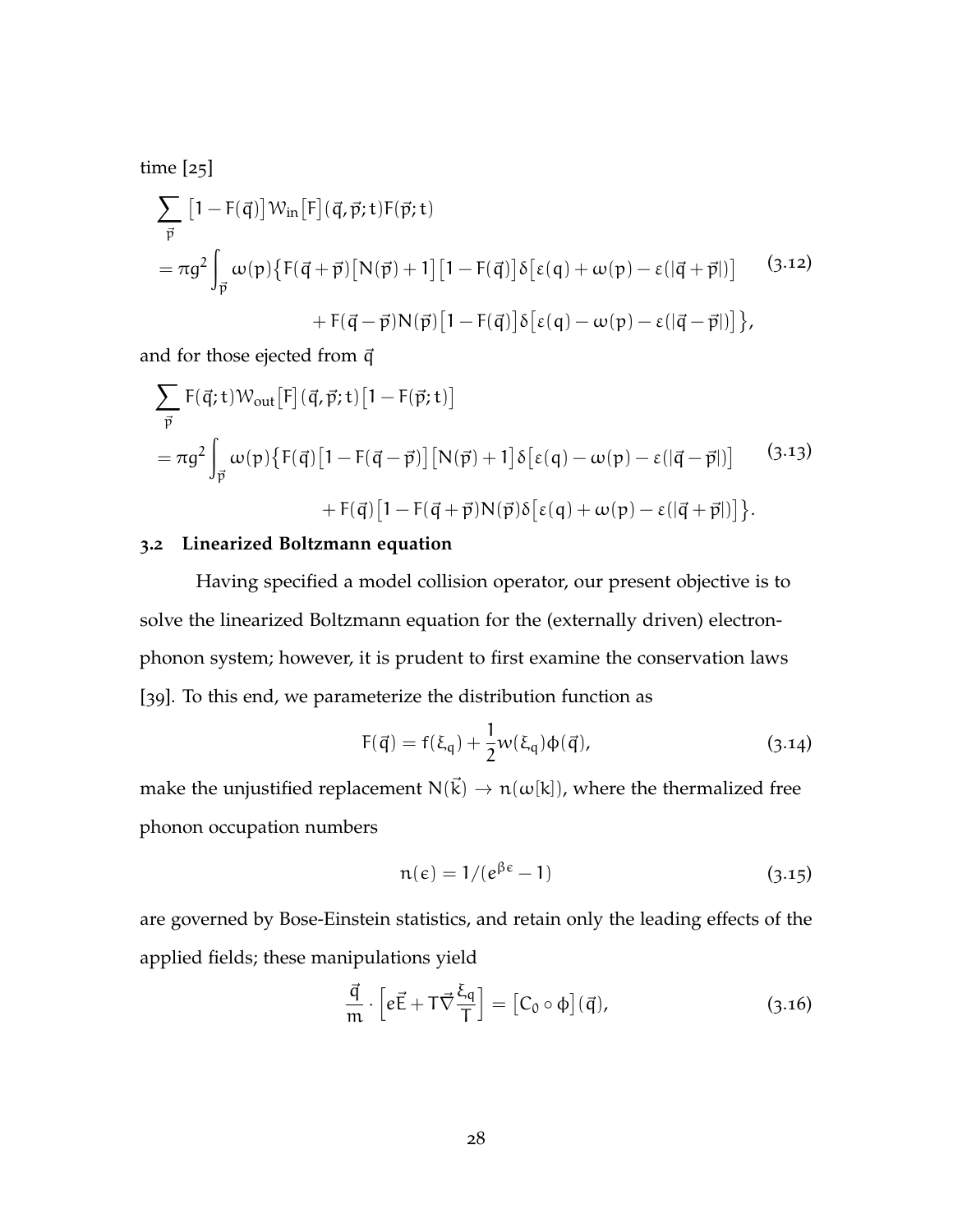where

$$
\begin{aligned} \left[C_0 \circ \phi\right](\vec{q}) \\ &= \pi g^2 \int \frac{d^3 p}{(2\pi)^3} \left[\xi_p - \xi_q\right]^2 \text{sgn}(\xi_p - \xi_q) \left[n(\xi_p - \xi_q) + f(\xi_p)\right] \\ &\quad \times \delta \left[(\xi_q - \xi_p)^2 - \omega^2(|\vec{p} - \vec{q}|)\right] \{\phi(\vec{q}) - \phi(\vec{p})\} . \end{aligned} \tag{3.17}
$$

At this point, it is useful to write

$$
[C_0 \circ \phi](\vec{q}) = \Gamma(\vec{q})\phi(\vec{q}) - [K_0 \circ \phi](\vec{q}), \qquad (3.18)
$$

where the collision frequency

$$
\Gamma(\vec{q}) = [K_0 \circ 1](\vec{q}) \tag{3.19}
$$

is generated by

$$
K_0(\vec{q}, \vec{p}) = \left[ n(\xi_p - \xi_q) + f(\xi_p) \right] \mathcal{V}''(\vec{q}, \vec{p}), \tag{3.20}
$$

with

$$
\mathcal{V}''(\vec{\mathbf{q}}, \vec{\mathbf{p}}) = \pi g^2 \left[\xi_p - \xi_q\right]^2 \text{sgn}(\xi_p - \xi_q) \delta \left[(\xi_q - \xi_p)^2 - \omega^2(|\vec{p} - \vec{q}|)\right],\tag{3.21}
$$

proportional to the spectrum of the phonon susceptibility; the reciprocity relation

$$
w(\xi_q)K_0(\vec{q}, \vec{p}) = w(\xi_p)K_0(\vec{p}, \vec{q})
$$
\n(3.22)

reflects the detailed balance of the underlying (equilibriated) microscopic processes.

Now then, while electron number conservation is equivalent to

$$
[C_0 \circ 1](\vec{q}) = 0,\t\t(3.23)
$$

i.e. the constant function must be a collision invariant, the background Boson bath violates both the conservation of electronic momentum and electronic free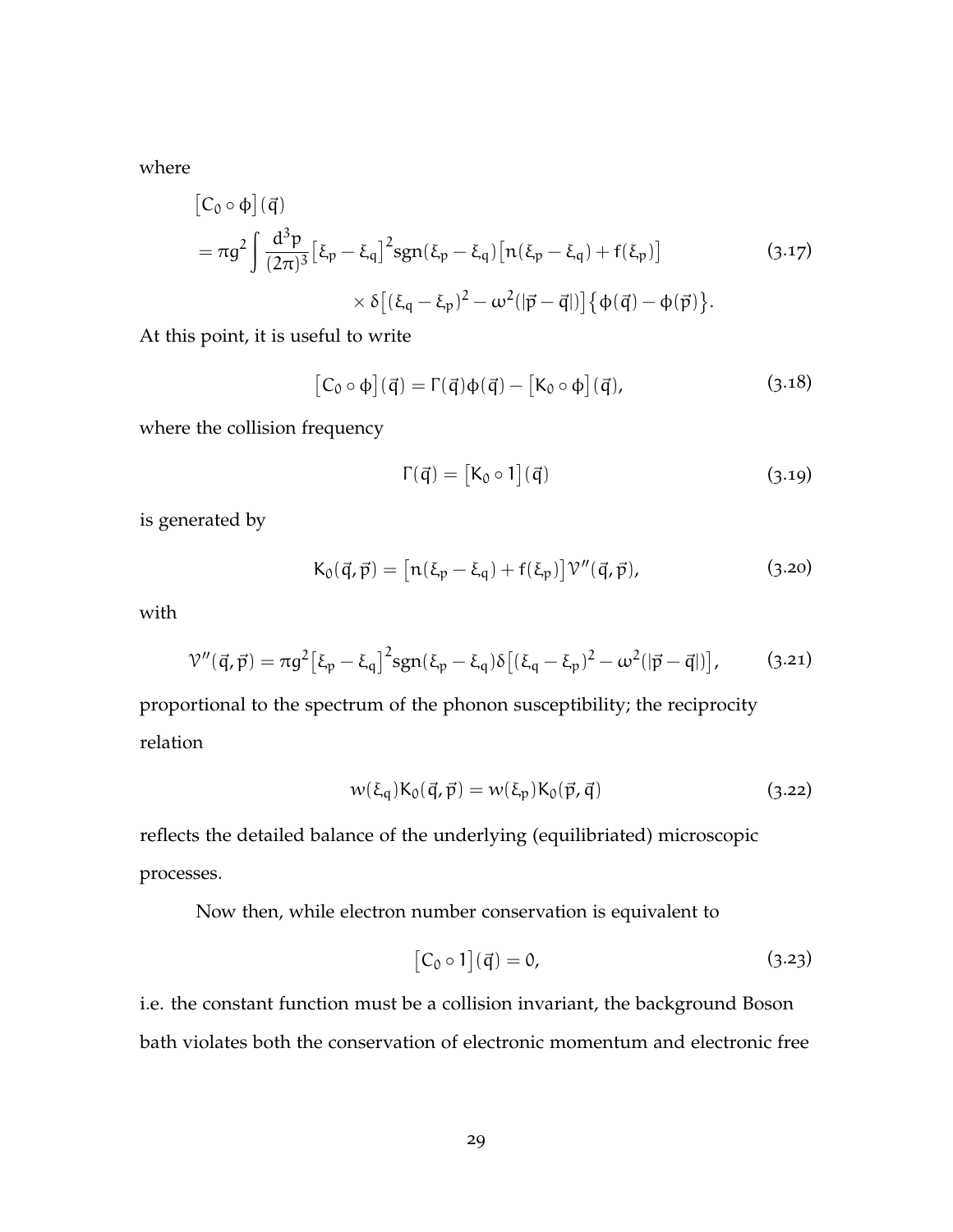energy. Indeed,

$$
0 \neq w(\xi_q) \frac{\vec{q}}{q^2} \cdot [C_0 \circ \vec{k}] (\vec{q})
$$
  
= 
$$
\int \frac{d^3 p}{(2\pi)^3} f(\xi_q) n(\xi_p - \xi_q) [1 - f(\xi_p)]
$$
  

$$
\times \frac{1}{2q^2} \left\{ q^2 - p^2 + \left[ \frac{\xi_p - \xi_q}{c_s} \right]^2 \right\} \mathcal{V}''(\vec{q}, \vec{p})
$$
(3.24)

shows that momentum is conserved iff the phonons are frozen out; likewise,

$$
C_0 \circ \xi \neq 0 \tag{3.25}
$$

expresses the lack of energy conservation at nonzero temperature.

**3.2.1 DC conductivity.** We are finally in a position to determine the isothermal conductivity

$$
\sigma = \frac{e^2}{6m^2} \int \frac{d^3q}{(2\pi)^3} w(\xi_q) \vec{q} \cdot \vec{\varphi}(\vec{q}), \qquad (3.26)
$$

<span id="page-42-0"></span>where

$$
\vec{q} = [C_0 \circ \vec{\varphi}](\vec{q}), \qquad (3.27)
$$

with

$$
\varphi(\vec{q}) = \frac{e}{m}\vec{E}\cdot\vec{\varphi}(\vec{q}), \quad \vec{\varphi}(\vec{q}) = \hat{q}\varphi(\xi_q), \quad \hat{q} = \vec{q}/q. \tag{3.28}
$$

Towards finding an asymptotically exact expression for  $\varphi$ , we equip the inner product

$$
(\vec{\psi}; \vec{\phi}) = \frac{1}{k_F^2 N_F} \int \frac{d^3 q}{(2\pi)^3} w(\xi_q) [\vec{\psi} \cdot \vec{\phi}] (\vec{q})
$$
 (3.29)

under which the collision operator  $C_0$  is self-adjoint, i.e.

<span id="page-42-1"></span>
$$
(\vec{\psi}; C_0 \circ \vec{\phi}) = (C_0 \circ \vec{\psi}; \vec{\phi}). \tag{3.30}
$$

Now, Fredholm's orthogonality condition [[15](#page-166-0)]

$$
0 \neq (\vec{k}; \vec{k}) = (C_0 \circ \vec{k}; \vec{\varphi}), \tag{3.31}
$$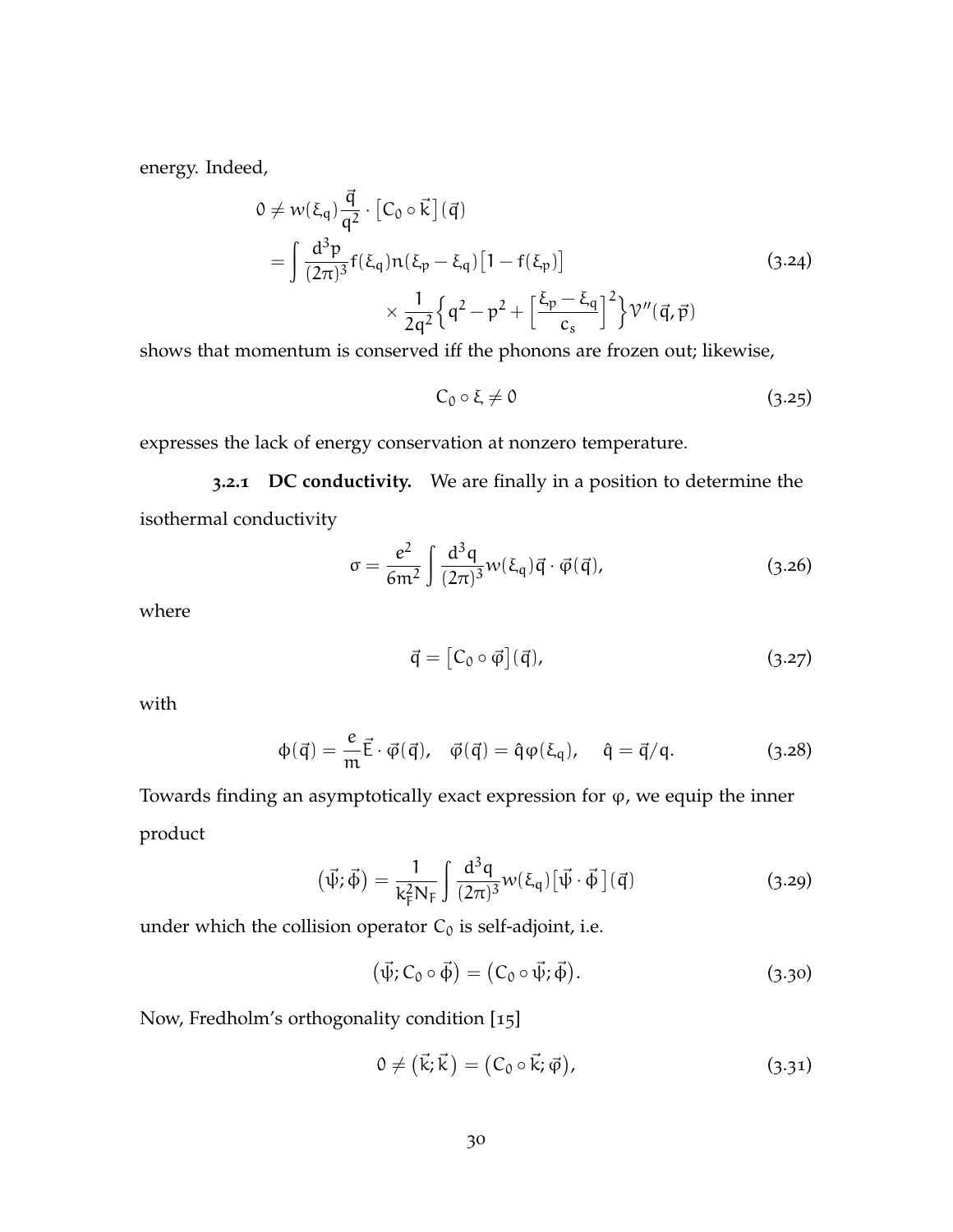proves that [Equation](#page-42-0) 3.27 permits a solution that is singular in limit of vanishing temperature;<sup>2</sup> such a control parameter does not exist in classical kinetic theory, for it is the finite extent of the Fermi sphere that renders nonzero the left-handside of [Equation](#page-42-1) 3.31 at zero temperature. Thus, we can write

$$
\sigma = \frac{ne^2}{2m}(\vec{k}; \vec{\varphi}) \approx \frac{ne^2}{2m}(\vec{k}; \vec{\varepsilon}_0) \frac{1}{\lambda_0(\vec{\varepsilon}_0; \vec{\varepsilon}_0)} (\vec{\varepsilon}_0; \vec{k}) [1 + \mathcal{O}(T)], \qquad (3.32)
$$

where the eigenproblem

<span id="page-43-0"></span>
$$
C_0 \circ \vec{\mathfrak{e}}_i = \lambda_i \vec{\mathfrak{e}}_i, \tag{3.33}
$$

which characterizes the spectrum of  $C_0$  [on the Hilbert space  $\tilde{D}$  containing vector valued functions  $\vec{v}(\vec{q}) = \hat{q}v(\xi_q)$  obeying  $(\vec{v}; \vec{v}) < \infty$ ], admits a unique lowest (and isolated) eigenvalue, which we denote by  $\lambda_0$ , with corresponding eigenvector  $\vec{\mathbf{e}}_0 = \hat{\mathbf{q}} \mathbf{e}_0$ , that approaches zero as momentum conservation is restored; in the following, we prove this statement within the framework of perturbation theory for linear operators. To this end, consider the scalar equation

$$
C \circ \mathfrak{e}_i = \lambda_i \mathfrak{e}_i, \tag{3.34}
$$

where

$$
[C \circ \varphi](\vec{q}) = \Gamma(\vec{q})\varphi(\vec{q}) - [K \circ \varphi](\vec{q}) \qquad (3.35)
$$

<sup>&</sup>lt;sup>2</sup>Note that while K<sub>0</sub> is endowed with a discrete spectral representation (on  $\vec{r}$ ), C<sub>0</sub> is not. Nevertheless, both our use of Fredholm's alternative (by way of [Equation](#page-42-1) 3.31) and the Laurent series (of the resolvent  $R(z) = 1/[C_0 - z]$ , where  $z \in \mathbb{C}$ ) in [Equation](#page-43-0) 3.32 remain valid because it is known both that C<sub>0</sub> is a positive operator (on  $\vec{p}$  for T > 0) and that the spectrum of C<sub>0</sub> contains, in addition to a continuous portion that inhabits the interval  $(\Gamma_{min}, \infty)$ , a unique lowest (and isolated) eigenvalue that approaches zero as momentum conservation is restored. While we relegate proof of these statements to [section A.](#page-14-0)1, it is worth mentioning that this structure is familiar from classical kinetic theory, e.g. the rarified gas of hard spheres [[22](#page-167-1), [40](#page-169-1)].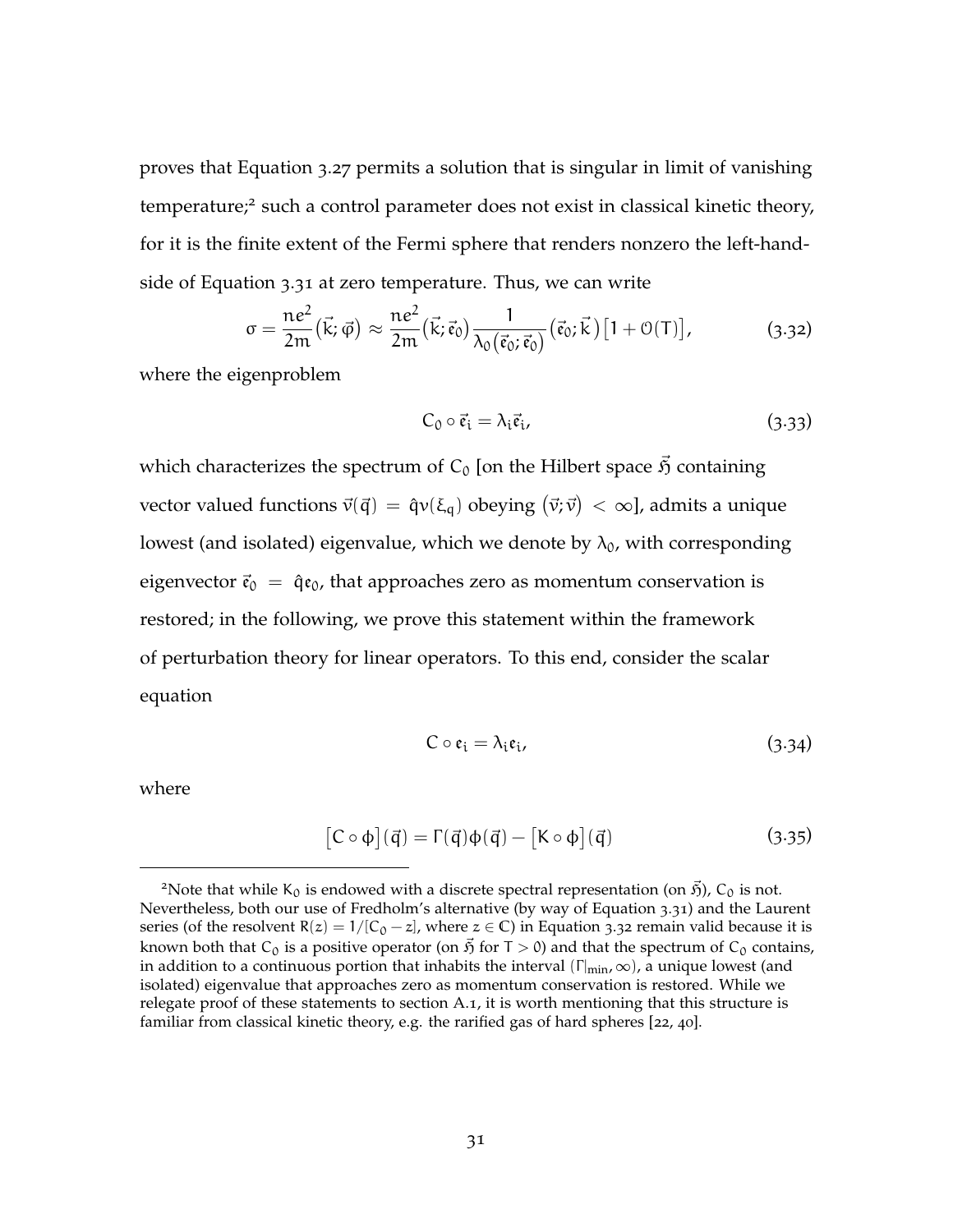is the momentum relaxing collision operator, with

$$
K(\vec{q}, \vec{p}) = \frac{\vec{q} \cdot \vec{p}}{qp} K_0(\vec{q}, \vec{p})
$$
  
= 
$$
\frac{k_F^2}{qp} \left\{ 1 - \left[ \frac{2(\xi_q - \xi_p)^2}{\omega_D^2} - \frac{\xi_q + \xi_p}{2\varepsilon_F} \right] \right\} K_0(\vec{q}, \vec{p});
$$
(3.36)

if the momentum nonconserving collision operator  $L_1 + L_2$ , as defined by the kernels

$$
L_{1}(\vec{q}, \vec{p}) = \frac{k_{F}^{2} \xi_{q}}{q^{2} \epsilon_{F}} \Gamma(\xi_{q}) (2\pi)^{3} \delta(\vec{q} - \vec{p}) - \frac{k_{F}^{2}(\xi_{q} + \xi_{p})}{2q p \epsilon_{F}} K_{0}(\vec{q}, \vec{p}),
$$
  
\n
$$
L_{2}(\vec{q}, \vec{p}) = \frac{2k_{F}^{2}(\xi_{q} - \xi_{p})^{2}}{qp \omega_{D}^{2}} K_{0}(\vec{q}, \vec{p}),
$$
\n(3.37)

is weak<sup>3</sup> enough that C is asymptotically adjacent to

$$
L_0(\vec{q}, \vec{p}) = \frac{k_F^2}{q^2} \Gamma(\xi_q) (2\pi)^3 \delta(\vec{q} - \vec{p}) - \frac{k_F^2}{qp} K_0(\vec{q}, \vec{p}), \tag{3.38}
$$

the momentum conserving collision operator,<sup>4</sup> then the fact (see [section A.](#page-14-0)1) that k is the unique (at nonzero temperature) nontrivial element [of the Hilbert space  $\mathfrak H$  containing scalar valued functions  $v = v(\xi_{\mathfrak q})$  obeying  $(v, v) < \infty$ ] in the nullspace of  $L_0$ , proves that  $\lambda_0$  is of multiplicity one; here

$$
(\psi, \phi) = \frac{1}{k_F^2 N_F} \int \frac{d^3 q}{(2\pi)^3} w(\xi_q) \psi(\xi_q) \phi(\xi_q)
$$
 (3.39)

is the induced inner product that allows for

$$
(\psi, L_0 \circ \phi) = (L_0 \circ \psi, \phi), \quad (\psi, C \circ \phi) = (C \circ \psi, \phi).
$$
 (3.40)

Note that the dissipation of a vector quantity depends not only on the time between scattering events, as there is an additional angular weight that gives proper importance to large angle scattering [[26](#page-167-2)] while ensuring that glancing blows are less effective at transfering momentum.

<sup>&</sup>lt;sup>3</sup>When T  $\ll \omega_D$ , we have q, p  $\sim k_F[1 + O(T/\epsilon_F)]$  for the scaling of a typical electronic wavenumber.

<sup>&</sup>lt;sup>4</sup>By construction,  $L_0 \circ k = 0$ ; indeed, particle number conservation implies momentum conservation in the absence of momentum dissipating interactions.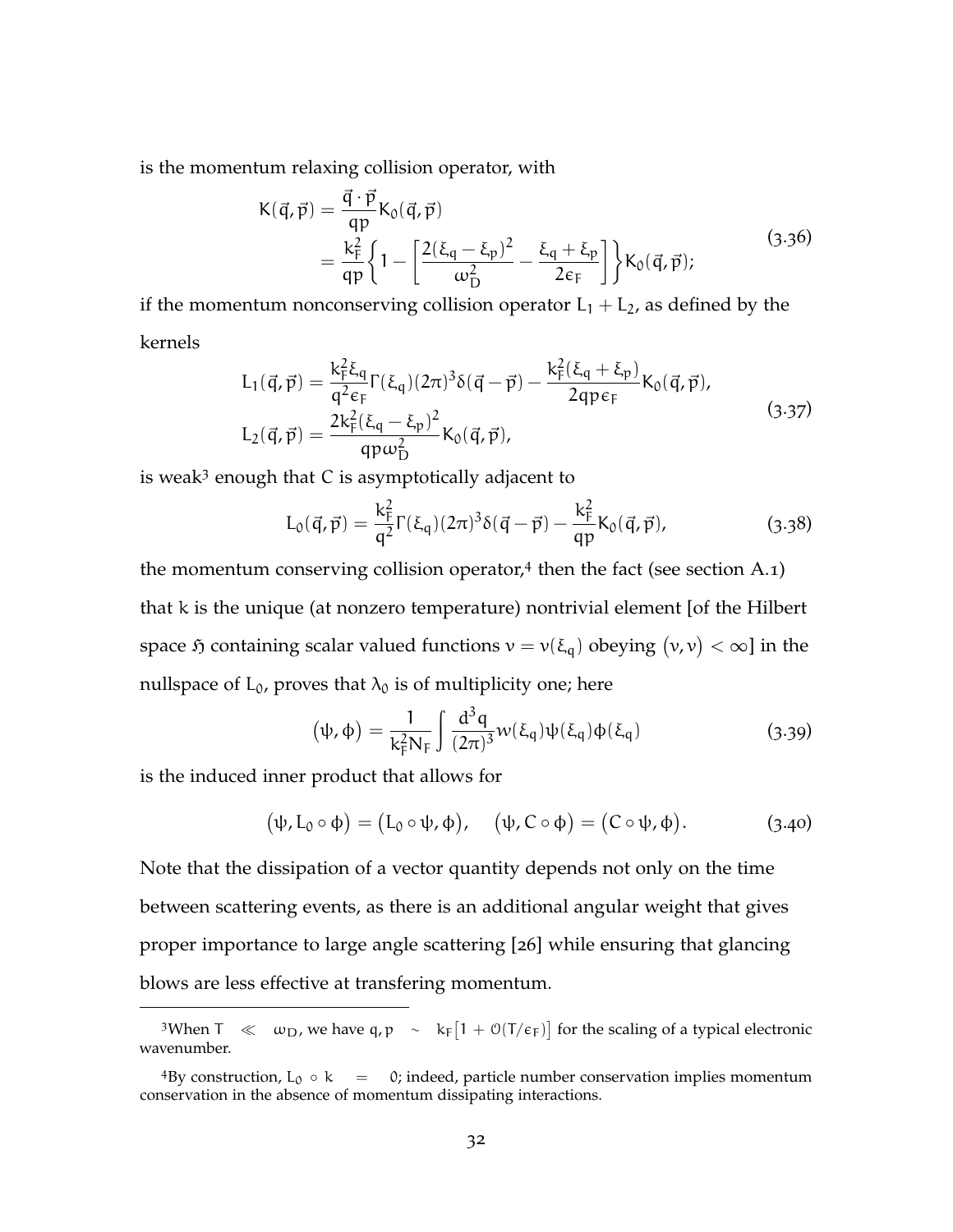Finally,  $\lambda_0$  can be systematically determined by matching coefficients of t, the book-keeping coefficient, where

$$
C = L_0 + t[L_1 + L_2], \quad \lambda_0 = \mathcal{O}(t), \quad \mathfrak{e}_0 = k + \mathcal{O}(t); \tag{3.41}
$$

in the physical case,  $t = 1$ . From the equation governing the first corrections

<span id="page-45-0"></span>
$$
L_0 \circ \mathfrak{e}_0^{(1)} + [L_1 + L_2] \circ k = \lambda_0^{(1)}k
$$
 (3.42)

we conclude that

$$
\lambda_0^{(1)}(k,k) = (k, [L_1 + L_2] \circ k) = O(T^5 / \omega_D^4), \quad T \ll \omega_D \tag{3.43}
$$

is both necessary and sufficient for the existence of  $\mathfrak{e}_0^{(1)}$  $\int_0^{17}$ . Next,

$$
C_0 \circ \mathfrak{e}_0^{(2)} + K_2 \circ \mathfrak{e}_0^{(1)} = \lambda_0^{(2)} k + \lambda_0^{(1)} \mathfrak{e}_0^{(1)}
$$
(3.44)

leads to<sup>5</sup>

$$
\lambda_0^{(2)}(\mathbf{k}, \mathbf{k}) = (\mathbf{k}, [\mathbf{L}_1 + \mathbf{L}_2] \circ \mathfrak{e}_0^{(1)})
$$
  
\n
$$
\approx \frac{-1}{2\varepsilon_F} (\mathbf{k}, [\mathbf{L}_1 + \mathbf{L}_2] \circ \mathbf{k}\xi) [1 + \mathcal{O}(T^2/\omega_D)], \quad T \ll \omega_D
$$
\n(3.45)

since [Equation](#page-45-0) 3.42 implies $^6$ 

$$
\mathfrak{e}_0^{(1)} = \frac{-1}{2\varepsilon_F} k\xi + \mathcal{O}(T^2/\omega_D), \quad T \ll \omega_D; \tag{3.46}
$$

evidently, we need not dive deeper. It follows that  $L_1 + L_2$  perturbs the zero eigenvalue such that C is a positive operator.

<sup>5</sup>We have made use of our freedom to enforce  $(1, \mathfrak{e}_0^{(i)})$  $\binom{1}{0}$  = 0 for integer i > 0.

 $^6\mathrm{To}$  see this, notice that  $L_0\circ k\xi=2\varepsilon_{\text{F}}L_1\circ k.$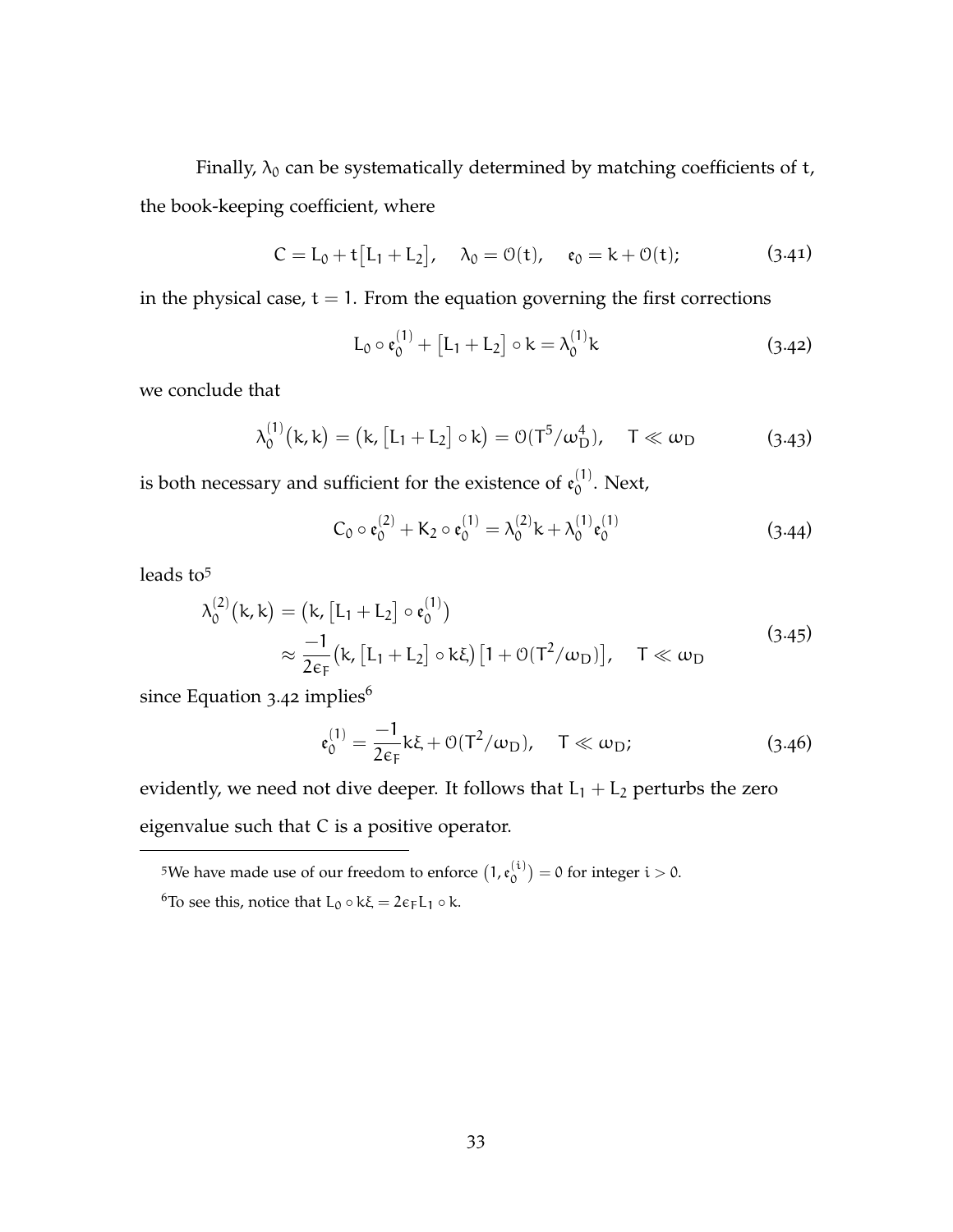As a result, the dominant behavior of  $\tau_{tr}^{-1} = 2\lambda_0$  (at asymptotically low temperature) is entirely captured by<sup>7</sup>

<span id="page-46-0"></span>
$$
\lambda_0 \approx (1, K_2 \circ 1) \approx \nu_0 \pi \begin{cases} 480 \zeta(5) \frac{T^5}{\omega_D^4} \left[ 1 - \frac{\omega_D^2}{16 \epsilon_F^2} \right] & T \ll \omega_D \ll \epsilon_F \\ T & \omega_D \ll T \ll \epsilon_F \end{cases}
$$
 (3.47)

where  $\omega_{\rm D} = 2 c_s \rm k_F$  is the Debye frequency,  $v_0 = N_{\rm F} g^2$  is a dimensionless constant of order one, and ζ is the Riemann zeta function; [Equation](#page-46-0) 3.47 proves Bloch's law [[2](#page-165-0)].

**3.2.2 Thermopower.** For an open circuit in which a temperature difference is maintained across the ends, the thermopower S, as defined by

$$
-\vec{\nabla}\tilde{\mu} = -eS\vec{\nabla}T,\tag{3.48}
$$

<span id="page-46-1"></span>satisfies

$$
\vec{h}(\vec{q}) = [C_0 \circ \vec{\varphi}](\vec{q}), \quad \vec{h}(\vec{q}) = \vec{q} \left[ -eS - \frac{\xi_q}{T} \right]
$$
(3.49)

under the condition of no mass flow

$$
0 = (\vec{k}; \vec{\varphi}); \tag{3.50}
$$

[Equation](#page-46-1) 3.49 is obtained by letting

$$
\Phi(\vec{q}) = \frac{1}{m}\vec{\varphi}(\vec{q}) \cdot \vec{\nabla} T, \quad \vec{\varphi}(\vec{q}) = \hat{q}\varphi(\xi_q). \tag{3.51}
$$

From here, it remains true that

$$
(\vec{k}; \vec{\varphi}) \approx (\vec{k}; \vec{\varepsilon}_0) \frac{1}{\lambda_0(\vec{\varepsilon}_0; \vec{\varepsilon}_0)} (\vec{\varepsilon}_0; \vec{h}) [1 + \mathcal{O}(T)]. \tag{3.52}
$$

<sup>7</sup>While we wish to emphasize that the prefactors in [Equation](#page-46-0) 3.47 are exact consequences of the Fröhlich Hamiltonian in the first approximation, one should bear in mind that it is inconsistent to keep the term of relative order  $\omega_{\rm D}^2/\epsilon_{\rm F}^2$  because, according to Migdal's theorem [[41](#page-169-2)], we have (by taking electron-phonon coupling g as a constant) already neglected corrections to the interaction vertex of this order.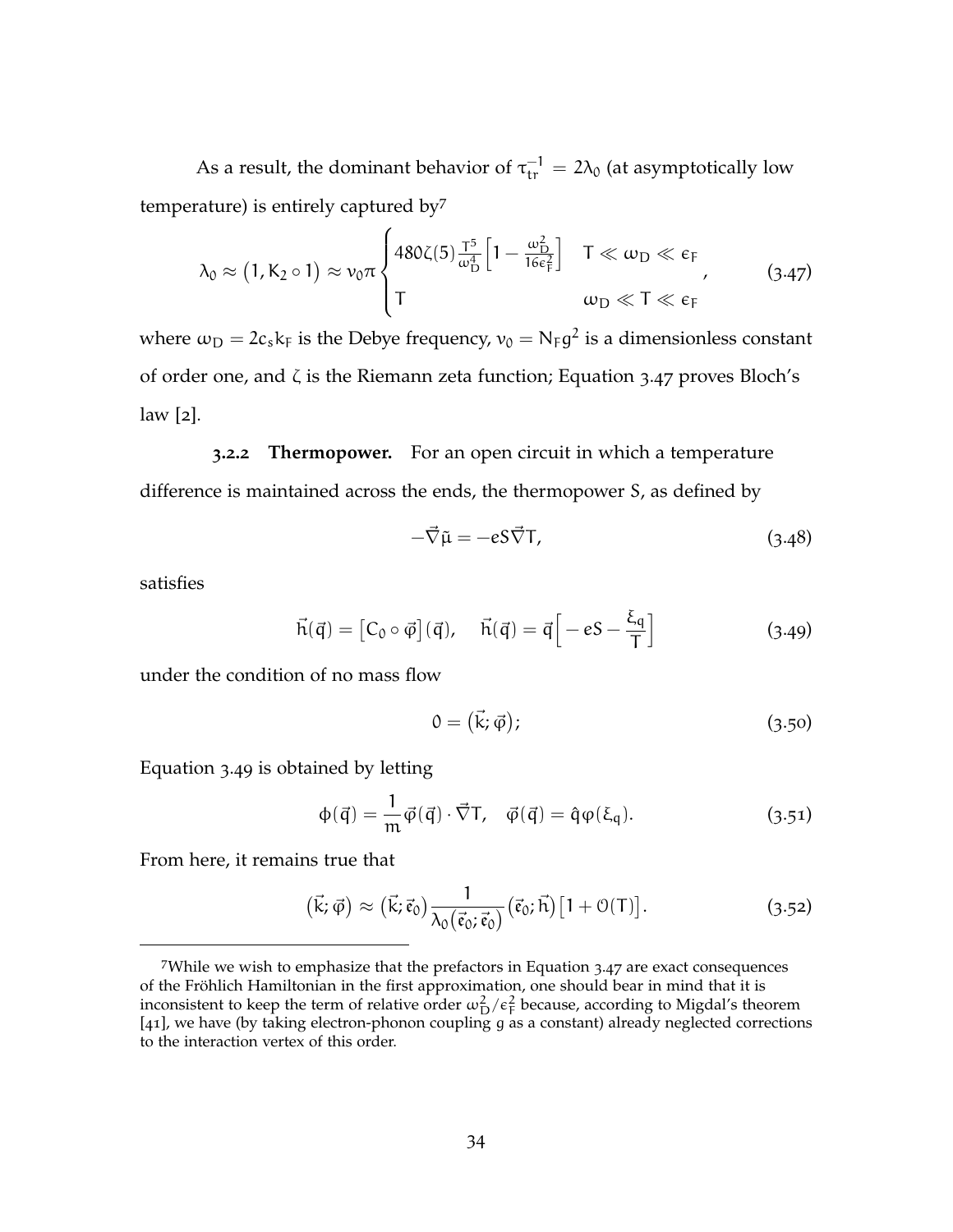Thus, the requirement  $0 = \left( \vec{\mathfrak e}_0; \vec{\mathfrak h} \, \right)$  reads (after making the change of variables  $\epsilon = \xi_{q}$ )

$$
0 = \int_{-\epsilon_{\rm F}}^{\infty} d\epsilon \, w(\epsilon) \sqrt{1 + \frac{\epsilon}{\epsilon_{\rm F}}} \Big[ 1 + \frac{\epsilon}{\epsilon_{\rm F}} \Big] \Big( 1 - \frac{\epsilon}{2\epsilon_{\rm F}} \Big) \Big\{ eS + \frac{\epsilon}{\rm T} \Big\},\tag{3.53}
$$

which implies

$$
S \approx \frac{\pi^2 T}{3|e|\epsilon_F} [1 + \mathcal{O}(T/\epsilon_F)], \qquad (3.54)
$$

as found by Wilson [[16](#page-166-1)] and Sondheimer [[17](#page-167-3)].

In passing, we stress the importance of carefully positing the Boltzmann equation; this result is incredibly sensitive to terms that are naively irrelevant at the outset.

**3.2.3 Heat conductivity.** Since energy is distributed among both the electronic and the vibronic degrees of freedom, one should not take the phonon occupation numbers to be given by the Bose distribution when computing the heat conductivity, for this omission of feedback violates energy conservation. Indeed, the effective collision operator employed so far in this section obeys<sup>8</sup>

<span id="page-47-0"></span>
$$
C_0 \circ \omega \neq 0, \tag{3.55}
$$

where  $\omega(\vec{q}, \epsilon) = \epsilon$ . Thus, before proceeding to evaluate Fourier's coefficient, we ought to introduce an operator  $C_0$  that admits both<sup>9</sup>

$$
\mathcal{C}_0 \circ 1 = 0, \quad \mathcal{C}_0 \circ \omega = 0; \tag{3.57}
$$

<sup>9</sup>If one insists on using  $C_0$  rather than  $C_0$ , then they would find for the energy-energy susceptibility

$$
\Pi_{\varepsilon\,\varepsilon}(\vec{k}=0,\Omega)\neq0,\tag{3.56}
$$

which cannot be true.

 ${}^{8}$ In this situation, we find it convenient to use the many-body formalism wherein the Ward-Takahashi identities unequivocally imply that  $\omega$  is in the nullspace of  $C_0$  iff the total system energy is conserved; see also [subsection B.](#page-161-0)8.2.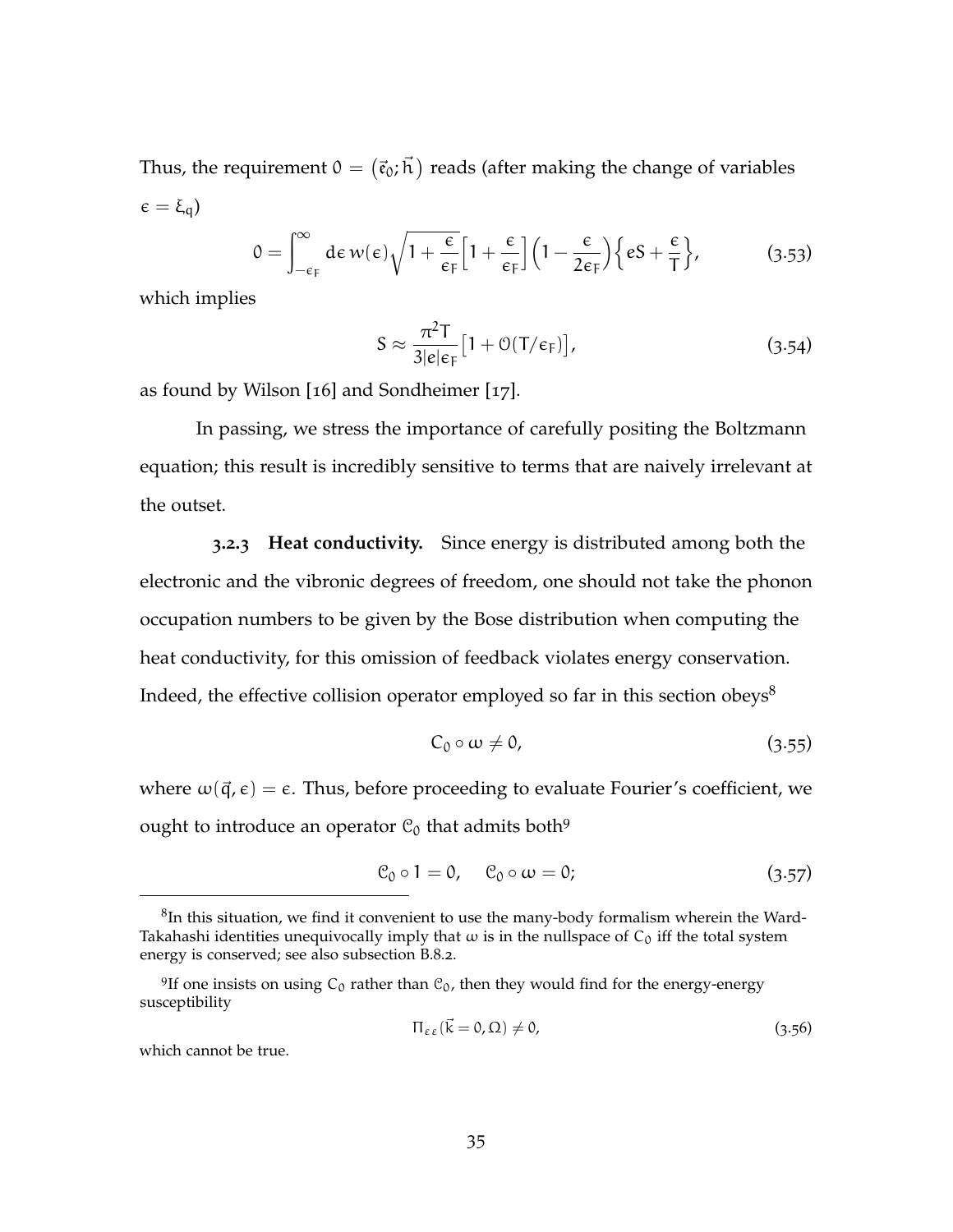then, the heat diffusion coefficient is given by

<span id="page-48-0"></span>
$$
D_{\varepsilon} = \frac{(\vec{k}\omega; \mathcal{C}_0^{-1} \circ \vec{k}\omega)}{m^2(\omega, \omega)},
$$
\n(3.58)

with  $\vec{k}(\vec{q}, \epsilon) = \vec{q}$ . While arriving at [Equation](#page-48-0) 3.58 is not difficult, its evaluation is no simple task because one would need to realize<sup>10</sup> such a  $C_0$  and then ascertain the action of  $\mathcal{C}_0^{-1}$  $^{-1}_{0}$  on  $\vec{k}\omega$ ; we thus find ourselves in a predicament insofar as  $C_0$  obeys [Equation](#page-47-0) 3.55 despite the fact that the heat conductivity formula is derived under the assumption of energy conservation.<sup>11</sup> Towards alleviating our embarrassment, we'll adopt the accepted response to the above concern, which is to ignore it. Said less facetiously, one argues that it is a mistake to treat the electron-phonon system in isolation; in this way, the nonzero value of  $C_0 \circ \omega$  is associated with energy lost to the environment.

Now then, we have for the heat conductivity

<span id="page-48-1"></span>
$$
\sigma_{\rm h} = \frac{(\vec{k}\omega; C_0^{-1} \circ \vec{k}\omega)}{m^2 T} \propto \frac{\omega_{\rm D}^2}{T^2},\tag{3.59}
$$

where the dimensionful proportionality factor is temperature independent; since the inhomogeneity of the integral equation

<span id="page-48-2"></span>
$$
C_0 \circ \vec{\varphi} = \vec{k}\omega \tag{3.60}
$$

is not a bare hydrodynamic mode, we are limited to dimensional analysis in gathering the result that is [Equation](#page-48-1) 3.59. To further approach the laboratory situation, we consider the thermal conductivity

$$
\kappa = \frac{1}{m^2 T} \left[ \left( \vec{k}\omega; C_0^{-1} \circ \vec{k}\omega \right) - \frac{\left( \vec{k}\omega; C_0^{-1} \circ \vec{k} \right)^2}{\left( \vec{k}; C_0^{-1} \circ \vec{k} \right)} \right],\tag{3.61}
$$

<sup>&</sup>lt;sup>10</sup>Note that Φ-derivability does not suffice to ensure that  $C_0$  is conserving; the proofs supplied by Kadanoff, Baym, and Piman [[24](#page-167-4), [39](#page-169-0), [42](#page-169-3)] apply only when the bare vertex is static.

 $11$ An alternate derivation of the Kubo formula for the heat conductivity that more directly involves the current  $\vec{k}\omega$  is recited in [subsubsection B.](#page-117-0)2.1.2.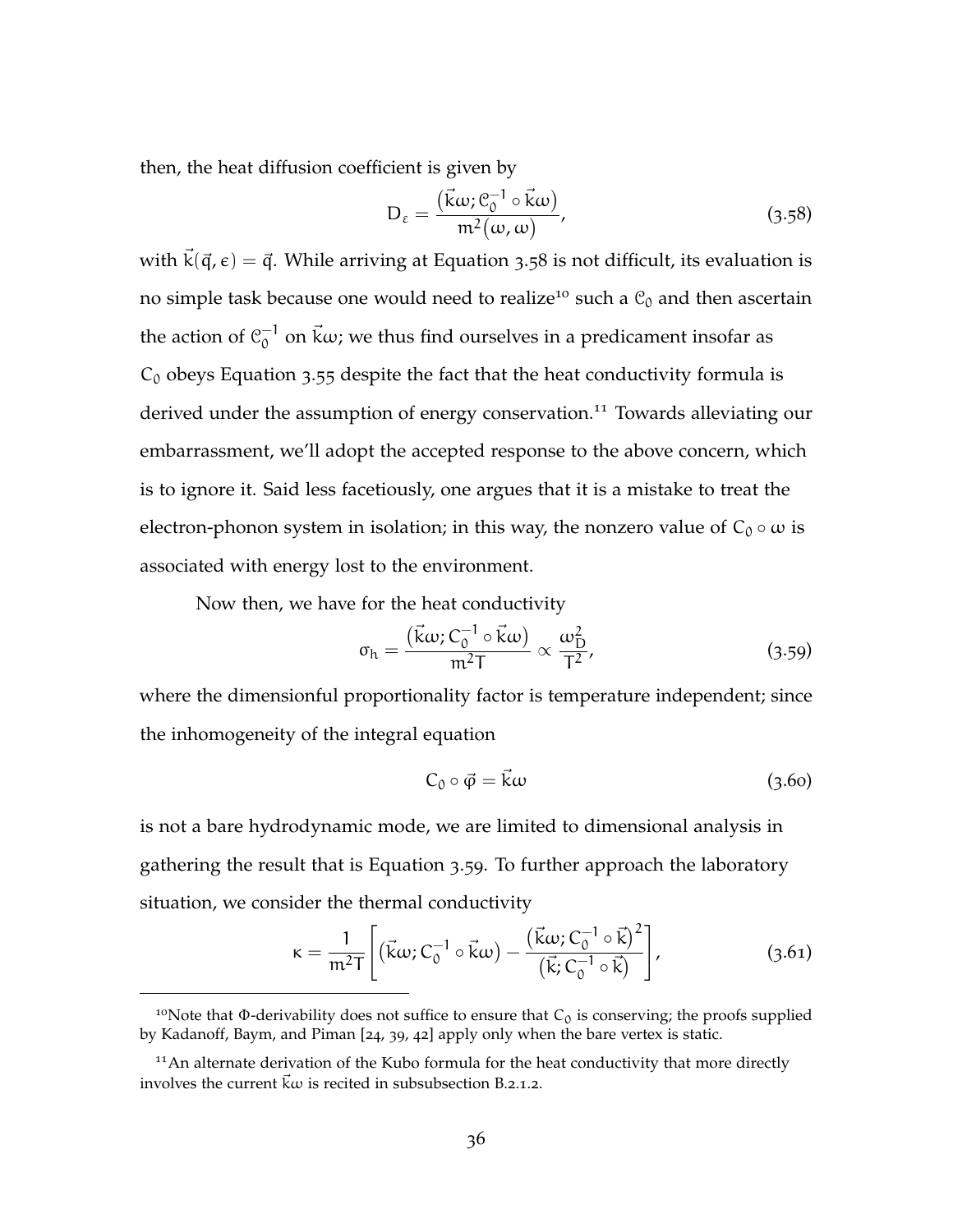which differs from the heat conductivity in that the condition of no mass flow is enforced; notice that the momentum mode does not supply a leading contribution t[oEquation](#page-48-2) 3.61.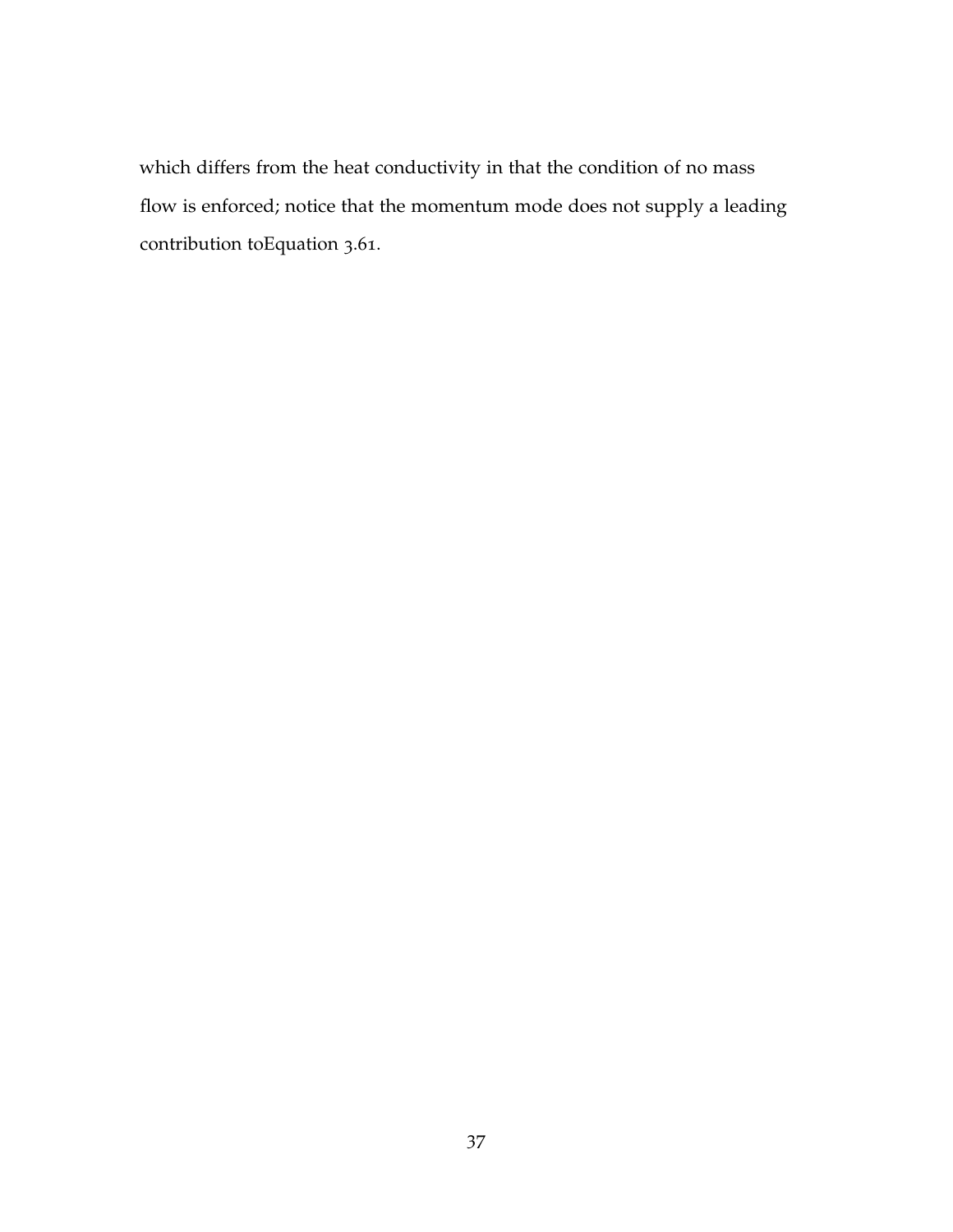### CHAPTER IV

## ELECTRONS, FERROMAGNONS, AND QUENCHED DISORDER

We now turn our attention towards the leading ballistic corrections to the DC conductivity as predicted by a Φ-derivable theory that couples otherwise free electrons to both a random potential field (which represents static impurities) and a bath of spin-waves (which models the magnetization fluctuations of a metallic ferromagnet). Although the magnon energymomentum resonance  $\omega = Dk^2$ , with D the spin-wave stiffness, is soft, these Bosons are unable to mediate intraband transitions; thus, the exchange spectrum is gapped, for the electronic spin degeneracy is broken by a Zeeman term.

This chapter includes previously published co-authored material.

### **4.1 Kubo formula**

Beginning with an action of the form

$$
S[\bar{\psi}, \psi, u] = S_0[\bar{\psi}, \psi] + S_{int}[\bar{\psi}, \psi] + S_{dis}[\bar{\psi}, \psi, u], \qquad (4.1)
$$

where  $\bar{\psi}$ ,  $\psi$  are the (Grassmann valued [[43](#page-169-4)]) electron field operators and u is a random (static) potential field, we proceed to study the Kubo function [[34](#page-168-0)]

$$
\Pi_R^{\rm il}[x;x'] = -ie^2\theta[t-t']\langle [j^{\rm i}(x),j^{\rm l}(x')]\rangle, \qquad (4.2)
$$

for the equilibrium fluctuations  $\Pi_R$  determine the linear response

$$
e\{\langle \delta j^{i}(x)\rangle\}_{dis} = Im\Big[\frac{-1}{\Omega}\Pi_{R}^{il}(k)e^{ikx}\Big]E_{0}^{l}
$$
 (4.3)

to an applied field

$$
\vec{\mathsf{E}}_{\vec{\mathsf{k}},\Omega}(\vec{x},t) = \vec{\mathsf{E}}_0 \cos\left[\vec{\mathsf{k}}\cdot\vec{x} - \Omega t\right].\tag{4.4}
$$

Here, the disorder average

$$
\left\{\Pi_{\mathsf{R}}^{\text{il}}[p;p']\right\}_{\text{dis}} = (2\pi)^4 \delta[p-p'] \Pi_{\mathsf{R}}^{\text{il}}(p) \tag{4.5}
$$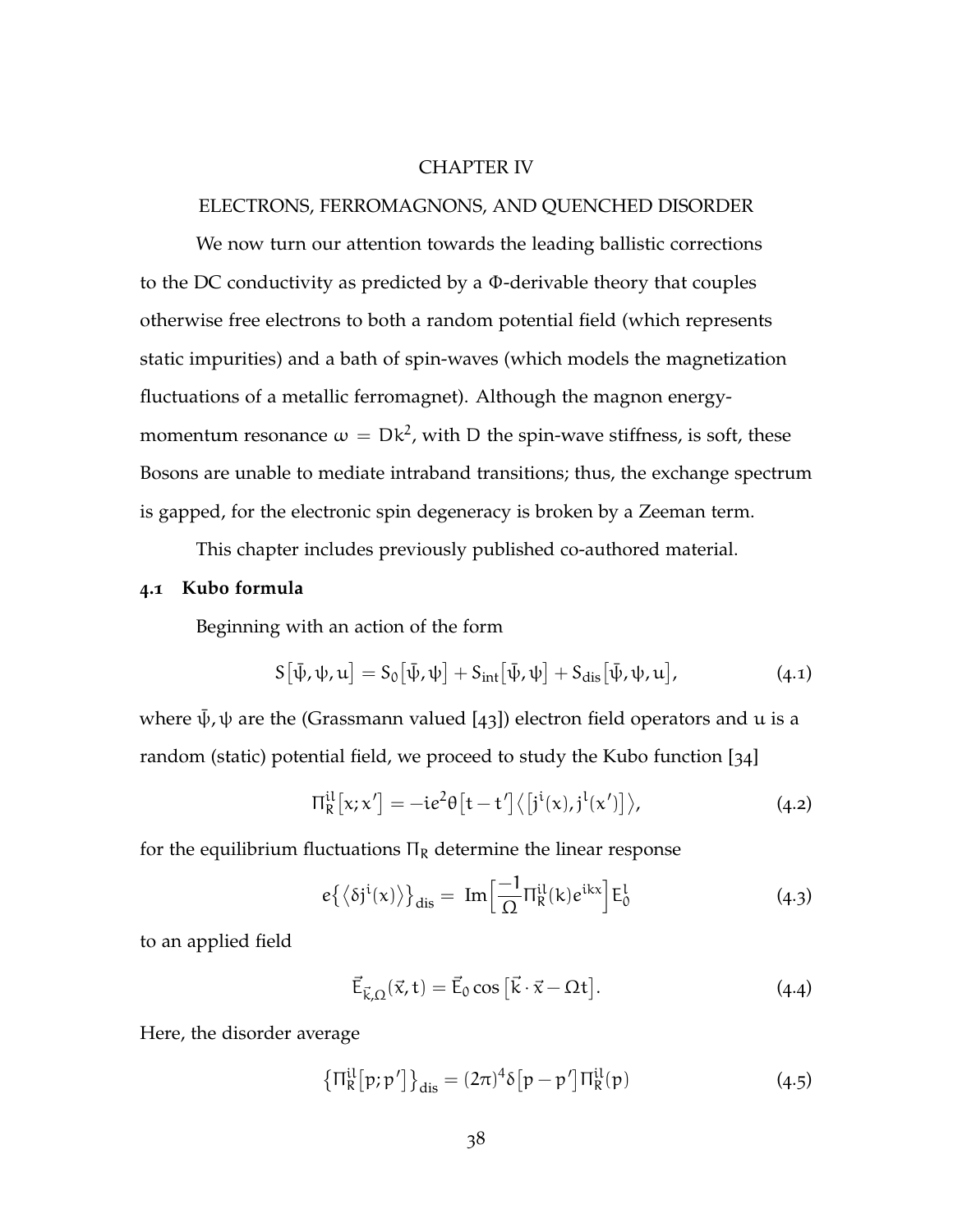restores spatial translation invariance, which is otherwise violated by any single impurity configuration.

Our goal is to compute the DC conductivity tensor

$$
\sigma_{ij} = \lim_{\Omega \to 0} \frac{-1}{\Omega} \Pi''_{ij}(\Omega); \tag{4.6}
$$

the spectrum Π" is most conveniently obtained in the Matsubara (imaginary time) formalism [[44](#page-169-5)], where

$$
\Pi^{il} \left[ \vec{k}, \tau \middle| \vec{k}', \tau' \right] = -e^2 \langle T_{\tau} \left[ j^i(-\vec{k}, \tau) j^l(\vec{k}', \tau') \right] \rangle \tag{4.7}
$$

is a timeordered (causal) correlation function that both admits a diagrammatic expansion and (on analytic continuation) [[45](#page-169-6)]

$$
\Pi_{\mathfrak{U}}''[\vec{k}, \vec{k}'; \Omega] = \text{Im } \Pi_{\mathfrak{U}}[\vec{k}, \vec{k}'; \mathfrak{U} \to \Omega + \mathfrak{U}]. \tag{4.8}
$$

In order to calculate

<span id="page-51-0"></span>
$$
\Pi^{il}(\vec{k}, i\Omega) = -e^2 \{ \langle j^i(-\vec{k}, -i\Omega)j^l(\vec{k}, i\Omega) \rangle \}_{dis'}
$$
 (4.9)

we will employ the replica trick [[46](#page-169-7)]. As a result of this procedure, we have

$$
\Pi^{ij}(2k) = \frac{e^2}{m^2} \lim_{N \to 0} \frac{1}{N} \sum_{\zeta=1}^N \frac{T}{V} \sum_{q,\sigma} q^i \mathfrak{G}^{\sigma}_{\zeta}(q_+) \mathfrak{G}^{\sigma}_{\zeta}(q_-) \times \left\{ q^j + \frac{T}{V} \sum_{p,\sigma'} \sum_{\zeta'=1}^N p^j \Lambda^{\sigma\sigma'}_{\zeta\zeta'}[q,p;2k] \mathfrak{G}^{\sigma'}_{\zeta'}(p_+) \mathfrak{G}^{\sigma'}_{\zeta'}(p_-) \right\},
$$
\n(4.10)

which is depicted graphically in [Figure](#page-52-0) 1; Λ describes the bound, two-particle, interactions and is defined in [Equation](#page-58-0) 4.37 through the four-point Green function [[47](#page-169-8)]. We denote  $q_{\pm} = q \pm k$ , as is customary. The heavy, arrowed, lines on diagrams represent full Green functions  $\mathfrak{G}$ , which obey the Dyson equation

$$
\mathfrak{G} = \mathsf{G}_{0}^{-1} - \Sigma, \tag{4.11}
$$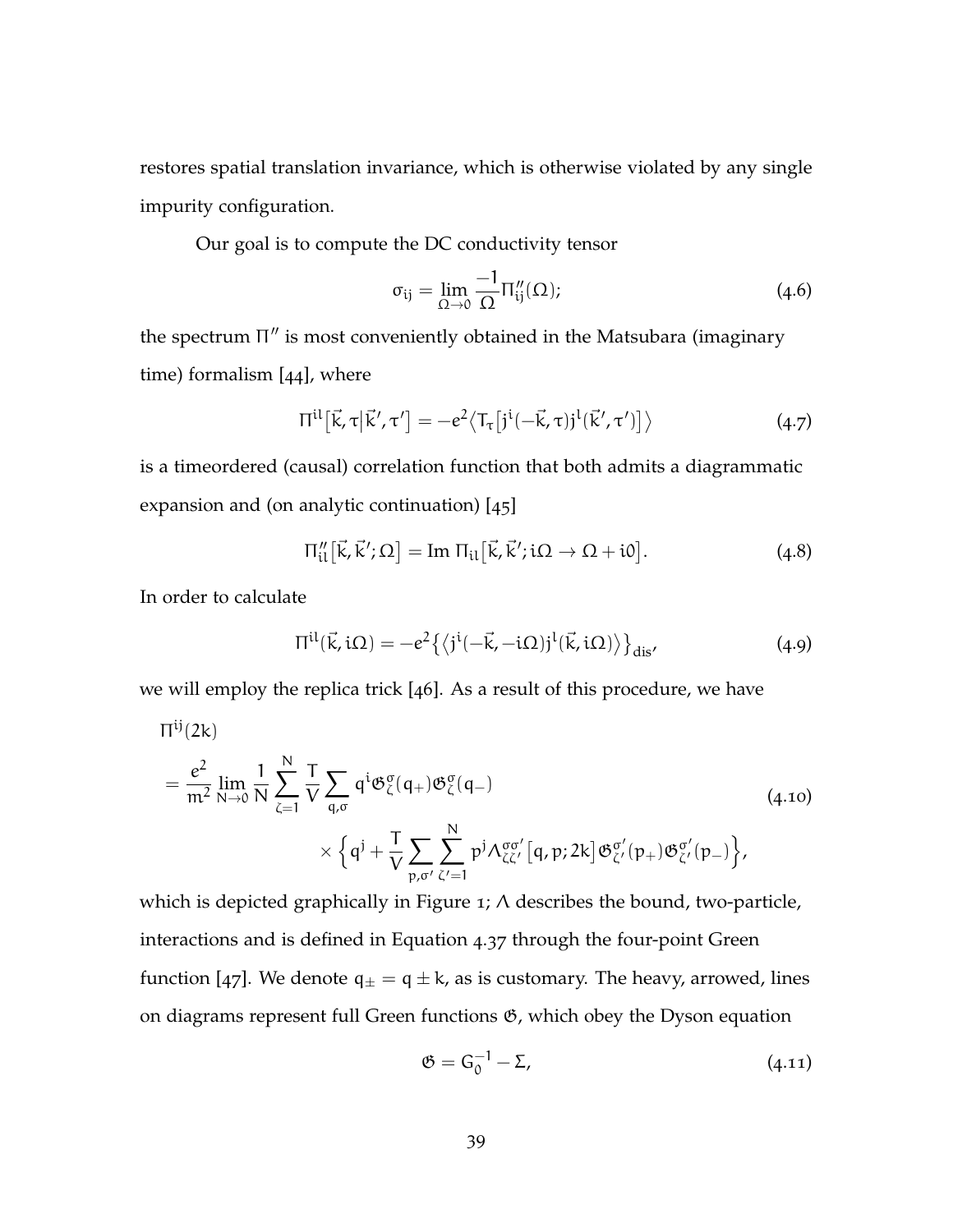with  $G_0$  the free electron [[33](#page-168-5)]. To avoid clutter, we often suppress the frequency, wavevector, spin, and replica indices. Eventually, the symbol  $\mathcal G$  will be used to denote the exact propagator in approximate theories (as obtained by retaining only a subset of the  $\Lambda$  processes).

<span id="page-52-0"></span>

*Figure 1.* The polarization bubble of [Equation](#page-51-0) 4.10; all vertex corrections are contained in Λ.

For the conductivity to be infinite in the limit of vanishing scattering amplitude, it is necessary to perform an all order analysis (rather than collecting a finite number of diagrams); in anticipation of our choosing to sum only a limited (albeit infinite) class of diagrams, we forewarn the reader of an obstacle that must be overcome: although the continuity equations are maintained if one performs a consistent expansion in powers of the coupling, this need not be true for approximate theories that are constructed by simultaneously selecting contributions at all orders while neglecting diagrams at finite orders (even if each vertex that the diagrams are composed of is individually conserving). Nevertheless, Kadanoff and Baym [[24](#page-167-4), [39](#page-169-0)] showed that the conservation laws are preserved if<sup>1</sup>

$$
\tilde{\Lambda} = \frac{\delta \Sigma}{\delta \mathcal{G}},\tag{4.12}
$$

<sup>&</sup>lt;sup>1</sup>Strictly speaking, the proofs supplied by Kadanoff, Baym, and Pičman  $[24, 39, 42]$  $[24, 39, 42]$  $[24, 39, 42]$  $[24, 39, 42]$  $[24, 39, 42]$  $[24, 39, 42]$  $[24, 39, 42]$  assume the bare vertex to be static; thus, while our vertex  $\tilde{\Lambda}$  is derivable by summing all terms obtained on opening a single line from each self-energy diagram Σ, it is preferable to say that we work with a Φ-derivable theory rather than a conserving approximation.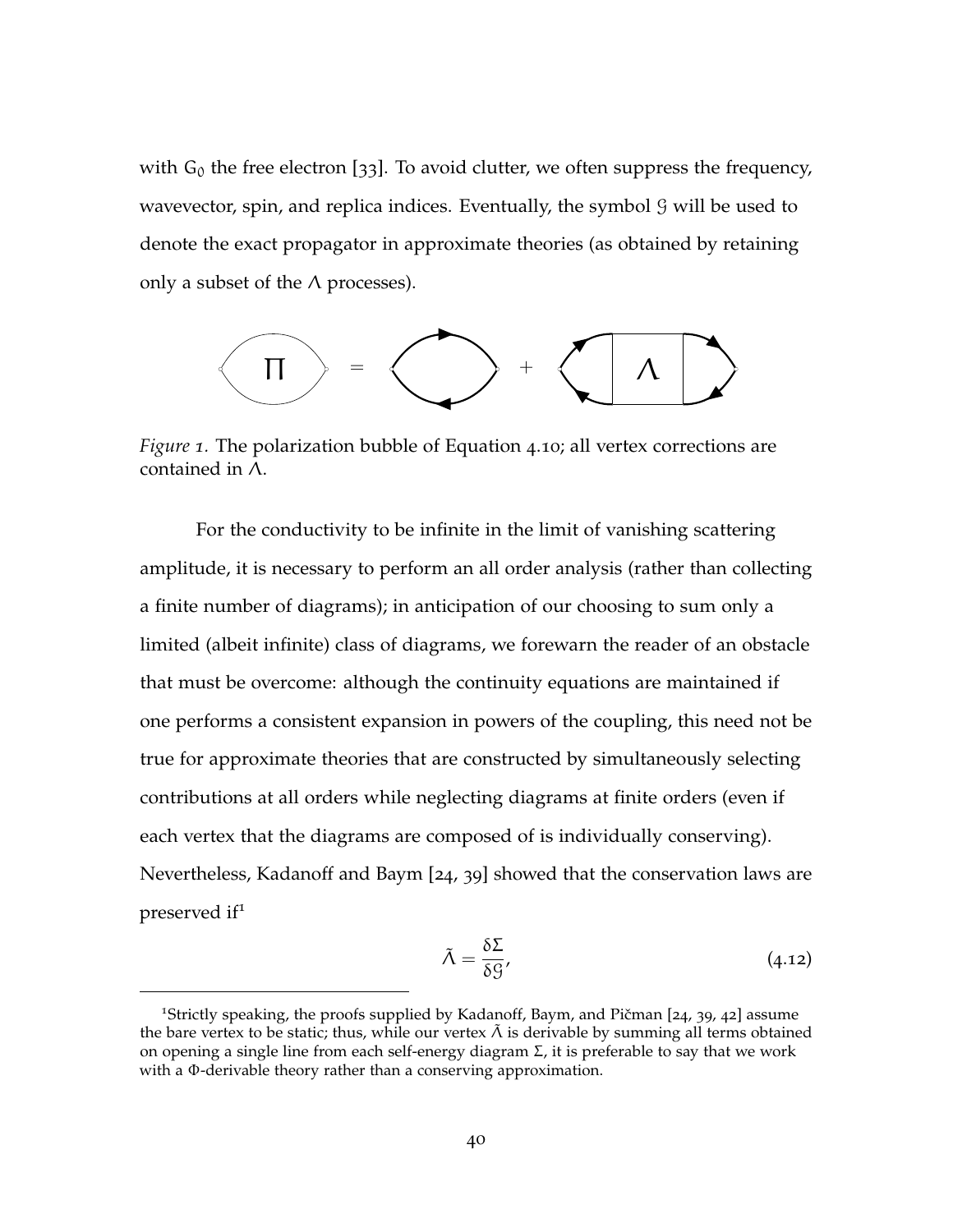<span id="page-53-0"></span>where  $\tilde{\Lambda}$  is the the irreducible<sup>2</sup> particle-hole vertex [see [Figure](#page-54-0) 5], which implies that self-energy contributions and vertex corrections cannot be chosen independently. By considering [see [Figure](#page-53-0) 2]



*Figure 2.* A diagrammatic definition of γ, the (current-)vertex part.

$$
\gamma_{\sigma,\zeta}^{j}[q_{+},q_{-};2k]=q^{j}+\frac{T}{V}\sum_{p,\sigma'}\sum_{\zeta'=1}^{N}p^{j}\Lambda_{\zeta\zeta'}^{\sigma\sigma'}[q,p;2k]\mathfrak{G}_{\zeta'}^{\sigma'}(p_{+})\mathfrak{G}_{\zeta'}^{\sigma'}(p_{-}), \qquad (4.13)
$$

and using the Bethe-Salpeter equation [[48](#page-169-9), [49](#page-169-10)],

$$
\Lambda[1,2;3,4]
$$
  
=  $\tilde{\Lambda}[1,2;3,4] + \int_{i'} \tilde{\Lambda}[1,2';3',4] \mathfrak{G}[3';1'] \mathfrak{G}[4';2'] \Lambda[1',2;3,4'],$  (4.14)

<span id="page-53-1"></span>of [Figure](#page-53-1) 3 to iterate, one achieves the analytical expression [see [Figure](#page-54-1) 4]

<span id="page-53-2"></span>
$$
\boxed{\Lambda} = \boxed{\tilde{\Lambda}} + \boxed{\tilde{\Lambda}} \boxed{\Lambda}
$$

*Figure 3.* This (particle-hole channel) Bethe-Salpeter equation allows us to reorganize the diagrammatic expansion.

$$
\gamma_{\sigma,\zeta}^{j}[q_{+},q_{-};2k] = q^{j} + \sum_{\zeta'=1}^{N} \int_{p,\sigma'} \tilde{\Lambda}_{\zeta\zeta'}^{\sigma\sigma'}[q,p;2k] \mathfrak{G}_{\zeta'}^{\sigma'}(p_{+}) \mathfrak{G}_{\zeta'}^{\sigma'}(p_{-}) \gamma_{\sigma',\zeta'}^{j}[p_{+},p_{-};2k].
$$
\n(4.15)

[Equation](#page-53-2) 4.15 represents the propagation of a quasi-particle pair that encounters an infinite chain of all possible collisions and requires solving an integral equation. Physically, a particle-like description of charge transport in manyelectron systems must incorporate their essential intercorrelations [[39](#page-169-0)], which

<sup>&</sup>lt;sup>2</sup>When speaking of particle-hole irreducibility, we always refer to the  $(1,4) \leftrightarrow (2,3)$  channel.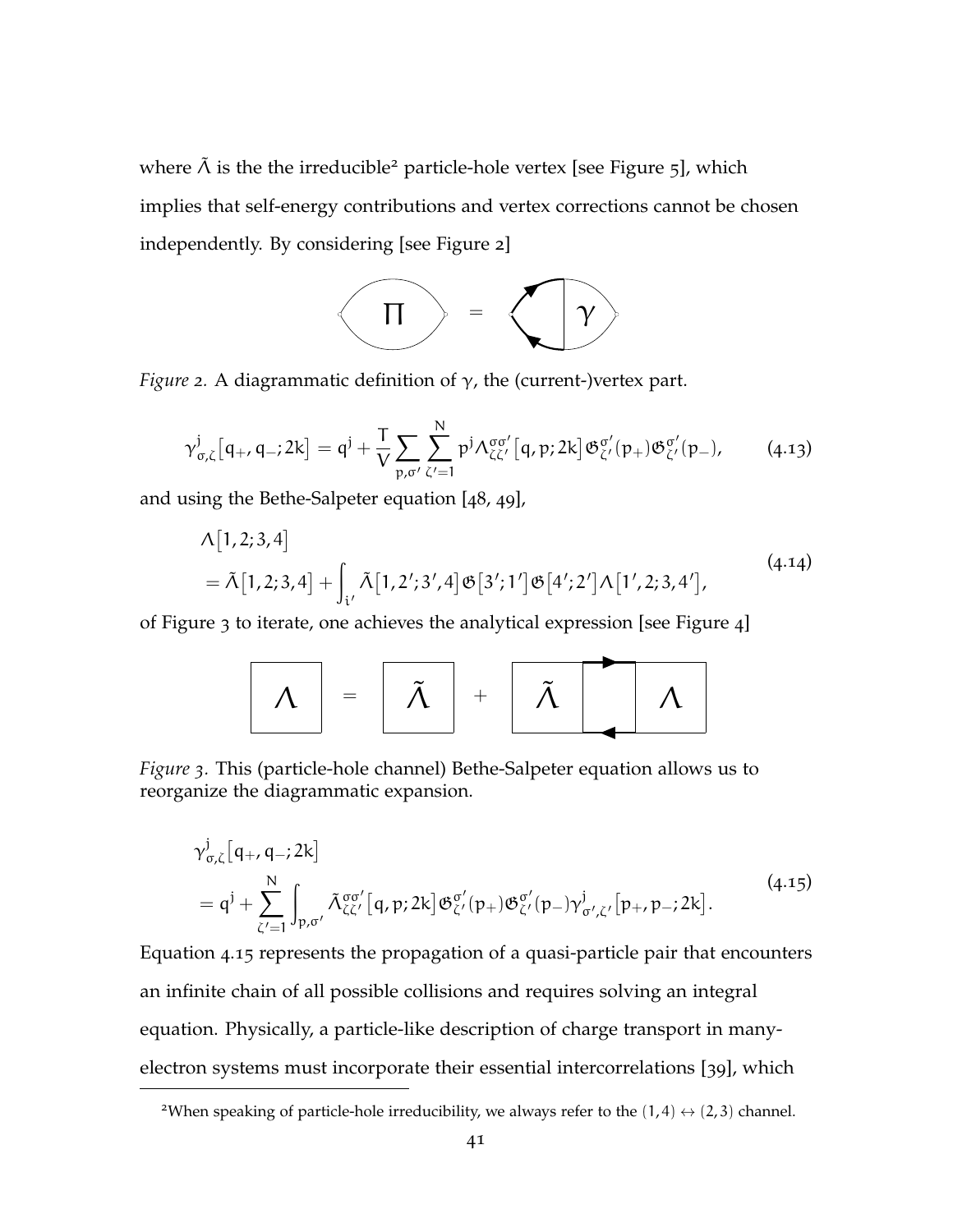<span id="page-54-1"></span>develop in this case due to incessant exchange of momentum through magnons and lattice defects.



<span id="page-54-0"></span>*Figure* 4. The ladder (integral) equation for  $\gamma$  has  $\mathfrak{GAB}$  as its kernel.

$$
\tilde{\Lambda}_{\zeta\zeta'}^{\sigma\sigma'}[q,p;2k] = \frac{q_{-\sigma}\zeta}{q_{+\sigma}\zeta} \frac{p_{-\sigma'}\zeta'}{\tilde{\Lambda}}
$$

*Figure 5.* Our convention for labeling the irreducible particle-hole vertex; the energy-momentum conserving delta function is understood to be exhausted by an integral.

Witness that one need only specify  $\tilde{\Lambda}$  in order to determine Π. Indeed, Toyoda [[14](#page-166-2)] has shown that

$$
\Sigma_{\zeta}^{\sigma}(q_{+}) - \Sigma_{\zeta}^{\sigma}(q_{-}) = \sum_{\zeta'=1}^{N} \int_{p,\sigma'} \left[ \mathfrak{G}_{\zeta'}^{\sigma'}(p_{+}) - \mathfrak{G}_{\zeta'}^{\sigma'}(p_{-}) \right] \tilde{\Lambda}_{\zeta\zeta'}^{\sigma\sigma'}[p,q;2k] \tag{4.16}
$$

is a consequence of the continuity (operator) equation

<span id="page-54-2"></span>
$$
\frac{d}{d\tau}n_{\sigma}(x) = -\vec{\nabla}\cdot\vec{j}_{\sigma}(x) + Q_{\sigma}(x), \quad \sum_{\sigma} Q_{\sigma} = 0,
$$
\n(4.17)

where  $\vec{j}$  is the number current,

$$
n_{\sigma}(x) = \bar{\psi}_{\sigma}(x)\psi_{\sigma}(x) \tag{4.18}
$$

is the spin-σ number density, and  $Q_σ$  is an interband flux term whose realization is not needed. Furthermore, the Kramers-Kronig formula [[50](#page-170-0)]

$$
\Sigma'(\vec{p}, \epsilon) = \text{P.V.} \int \frac{du}{\pi} \frac{\Sigma''(\vec{p}, u)}{u - \epsilon},
$$
\n(4.19)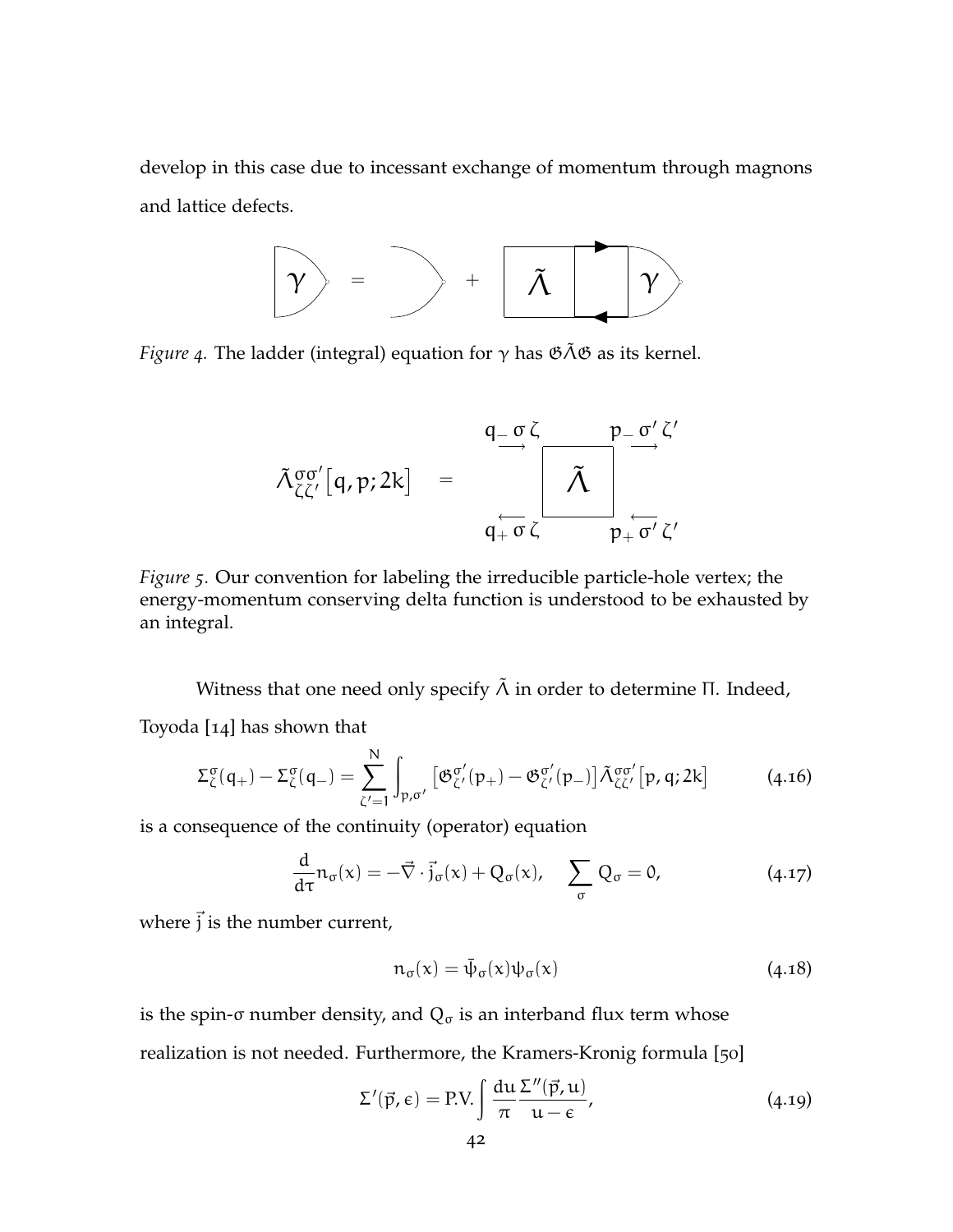together with [Equation](#page-54-2) 4.16, constitutes a definition of  $\Sigma$  that ensures the fundamental law governing mass transport is respected; particle number conservation has been baked in. Moreover, the momentum balance equation

<span id="page-55-0"></span>
$$
m\frac{d}{d\tau}\dot{J}_{\sigma}^{\iota}(x) = -\partial_{j}T_{ij}^{\sigma}(x) + \vec{Q}_{\sigma}(x), \qquad (4.20)
$$

where  ${\sf T}_{\mathfrak i j}$  is the flux tensor and  $\sum_\sigma \vec Q_\sigma \neq 0$  due to the dissipating bath, implies

$$
\begin{split} & \vec{q} \left[ \Sigma_{\zeta}^{\sigma} (q + i\Omega) - \Sigma_{\zeta}^{\sigma} (q - i\Omega) \right] \\ & = \vec{P}_{\zeta}^{\sigma} (q; i\Omega) + \sum_{\zeta'=1}^{N} \int_{p, \sigma'} \vec{p} \left[ \mathfrak{G}_{\zeta'}^{\sigma'} (p + i\Omega) - \mathfrak{G}_{\zeta'}^{\sigma'} (p - i\Omega) \right] \tilde{\Lambda}_{\zeta\zeta'}^{\sigma\sigma'} \left[ p, q; 2i\Omega \right], \end{split} \tag{4.21}
$$

where  $\vec{P}$  vanishes iff momentum is conserved; for brevity, we omit the rather unwieldy expression that defines  $\vec{P}$  as a functional of  $\vec{Q}$ , since  $\vec{P}$  must be such that [Equation](#page-54-2) 4.16 and [Equation](#page-55-0) 4.21 are mutually consistent. In this way, [Equation](#page-54-2) 4.16 and [Equation](#page-55-0) 4.21, together with the corresponding relation that governs energy flow, supply knowledge pertaining to the hydrodynamic modes of the collision operator.

In the following, we develop a system of coupled integral equations (which should be interpreted as a generalized Boltzmann equation [[51](#page-170-1), [52](#page-170-2)]), governing the distribution functions  $\gamma$ , for which the Ward-Takahashi identities facilitate proof of existing solutions by way of orthogonality conditions. Such tools of Fredholm theory [[15](#page-166-0)] give one leverage to extract the transport coefficients; our technique improves upon Toyoda's [[53](#page-170-3)] result (which is itself an extension of Éliashberg's [[54](#page-170-4)] theory) for the relaxation rate in terms of the proper vertex part by including not only those electrons on the Fermi surface.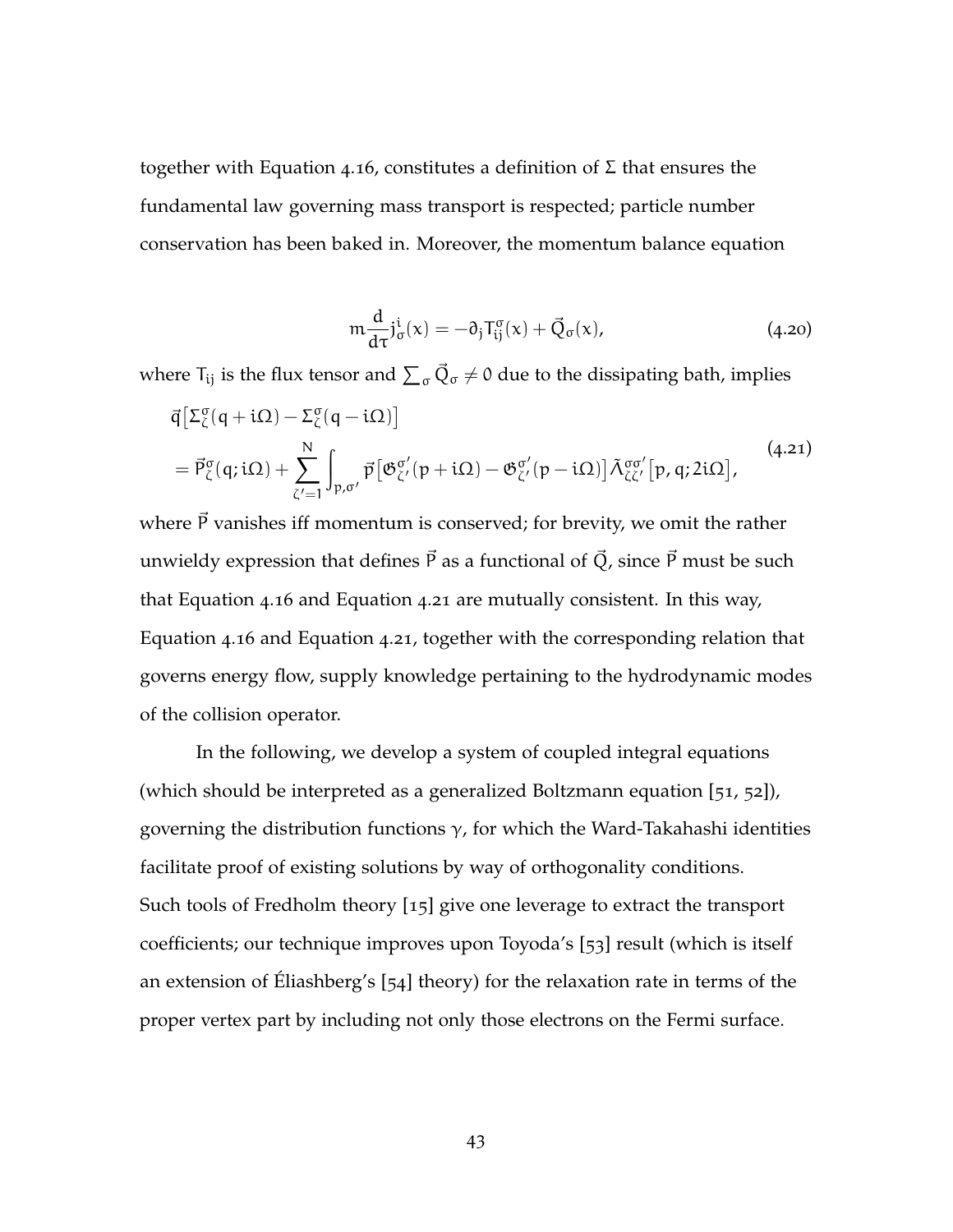### **4.2 Effective action**

Having taken advantage of fundamental symmetries, we motion to specify the isotropic metallic ferromagnet: the bare action

$$
\tilde{S}_0 = \sum_{\zeta=1}^N \int dx \sum_{\sigma} \bar{\psi}_{\zeta}^{\sigma}(x) \left[ \frac{-d}{d\tau} - \omega_{\sigma}(\vec{p}) \right] \psi_{\zeta}^{\sigma}(x), \quad \omega_{\sigma}(\vec{p}) = \frac{-\Delta}{2m} - \varepsilon_{\mathsf{F}}^{\sigma}, \tag{4.22}
$$

propagates free electrons

$$
G_0^{\sigma}(p) = \frac{1}{ip - \omega_{\sigma}(\vec{p})}, \quad \epsilon_{\rm F}^{\sigma} = \epsilon_{\rm F} + \sigma \lambda, \qquad (4.23)
$$

with band degeneracy broken by the Stoner gap  $\lambda$ , which is proportional to the average background magnetization, wherefrom spin-wave fluctuations originate that couple to the electron magnetic moments by an effective interaction [[3](#page-165-1)]

$$
\tilde{S}_{int} = \nu_0 \frac{1}{2} \sum_{\zeta=1}^{N} \int dx dy \sum_{\sigma,\sigma'} n^{\zeta}_{\sigma'\sigma}(x) \mathcal{V}_{\sigma\sigma'}(x-y) n^{\zeta}_{\sigma\sigma'}(y), \tag{4.24}
$$

where  $\nu$  is a magnon exchange potential and

$$
v_0 = \frac{2T_1}{N_F} V_0, \tag{4.25}
$$

with  $\mathcal{V}_0$  a dimensionless number of order one that (in Stoner-Moriya mean-field theory) is given by [[55](#page-170-5)]

$$
\mathcal{V}_0 = \frac{\pi \lambda}{T_1}; \quad \text{(Stoner-Moriya)} \tag{4.26}
$$

here,  $T_1$  is analogous to the the Debye temperature. Lastly, the vertex [[56](#page-170-6)]

$$
\tilde{S}_{dis} = u_0 \frac{1}{2} \sum_{\zeta, \zeta'=1}^{N} \int d\vec{x} d\tau d\tau' \sum_{\sigma, \sigma'} n_{\zeta}^{\sigma}(\vec{x}, \tau) n_{\zeta'}^{\sigma'}(\vec{x}, \tau'), \qquad (4.27)
$$

with

$$
u_0 = \frac{1}{2\pi N_F \tau} \tag{4.28}
$$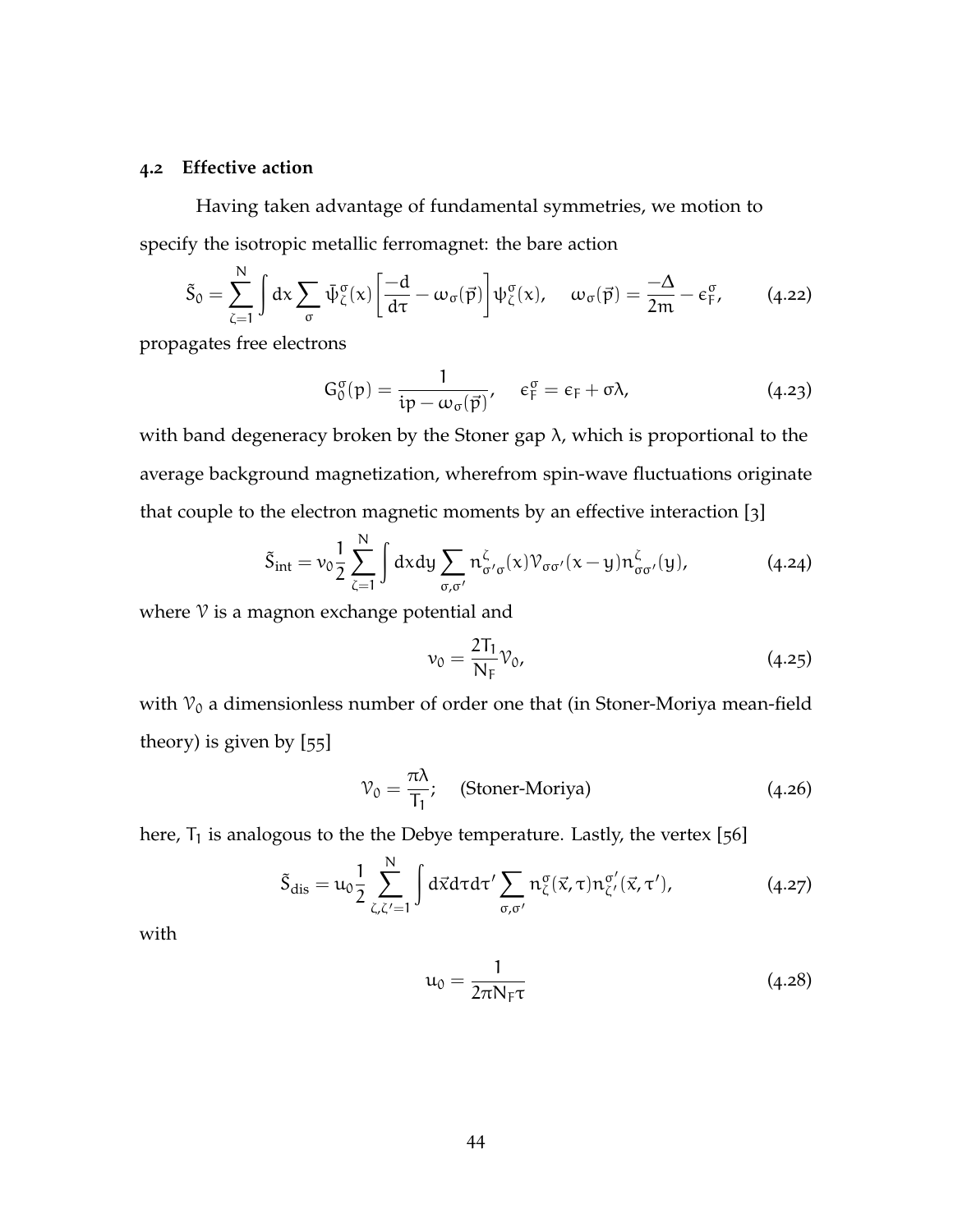the random potential strength, comes from marginalizing the electron-impurity coupling

$$
S_{dis} = -\int dx \sum_{\sigma} \bar{\psi}_{\sigma}(x) u(\vec{x}) \psi_{\sigma}(x)
$$
  
= 
$$
\frac{-1}{V} \sum_{\vec{k}, \vec{p}} u(\vec{k} - \vec{p}) \sum_{i\omega, \sigma} \bar{\psi}_{\sigma}(\vec{k}, i\omega) \psi_{\sigma}(\vec{p}, i\omega)
$$
(4.29)

over the Gaussian ensemble of impurity configurations

$$
\mathcal{P}[u] = \frac{1}{Z_u} \exp\left\{-\pi N_F \tau \int d\vec{x} u^2(\vec{x})\right\},\tag{4.30}
$$

which has both zero mean and variance

$$
\{u(\vec{x})u(\vec{y})\}_{dis} = \int_{u} u(\vec{x})u(\vec{y})\mathcal{P}[u] = \frac{1}{2\pi N_{F}\tau}\delta[\vec{x} - \vec{y}];
$$
 (4.31)

 $u(\vec{x})$  describes scattering by distortions of the lattice that are static, spherically symmetric, and uncorrelated in space. Here,  $Z_u$  is the normalization factor,  $\tau$  is the elastic mean free time, and we denote by

$$
\varepsilon_{\rm F} = \frac{k_{\rm F}^2}{2m},\tag{4.32}
$$

the zero temperature Fermi level (when  $v_0$ ,  $u_0$  interactions are neglected), so that

$$
N_{\sigma}(\epsilon) = \frac{1}{\pi V} \sum_{\vec{k}} \left[ -\mathfrak{G}_{\sigma}''(\vec{k}, \epsilon) \right] \approx \frac{mk_{F}}{2\pi^{2}} \equiv N_{F}
$$
(4.33)

is the density of states (on the Fermi surface) and

$$
\int d\epsilon f(\epsilon) \sum_{\sigma} N_{\sigma}(\epsilon) \approx \frac{mk_{F}}{2\pi^{2}} \int_{-\epsilon_{F}}^{0} d\epsilon \sum_{\sigma} \sqrt{1+\epsilon/\epsilon_{F}} \approx \frac{k_{F}^{3}}{3\pi^{2}} \equiv n \tag{4.34}
$$

is the electronic number density. Note that on Fourier transforming

$$
\mathfrak{u}(\vec{x}) = \frac{1}{V} \sum_{\vec{k}} e^{i\vec{k}\cdot\vec{x}} \mathfrak{u}(\vec{k}), \qquad (4.35)
$$

we have

$$
\{u(\vec{k})u(\vec{k'})\}_{dis} = u_0 \delta(\vec{k} + \vec{k'}); \tag{4.36}
$$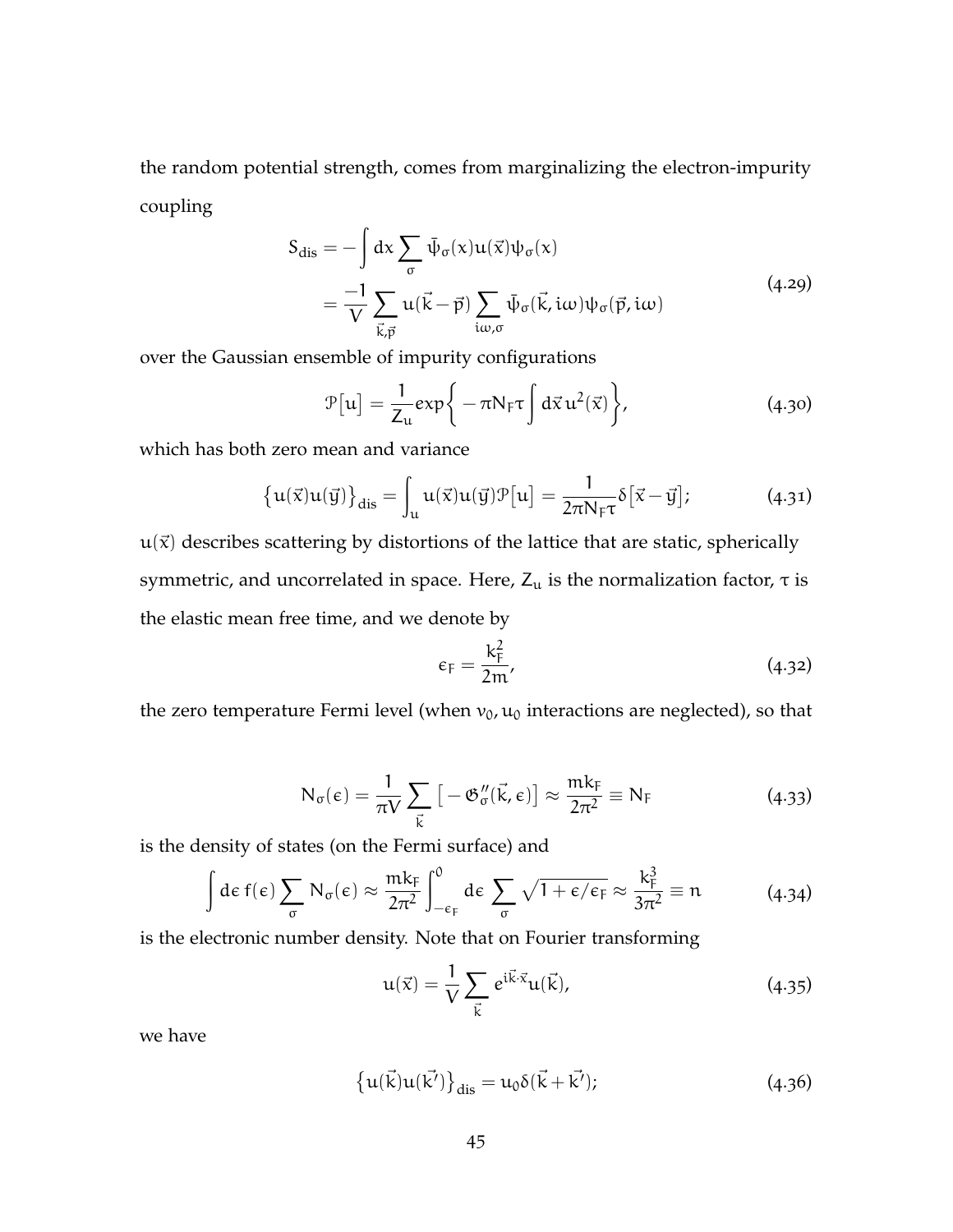to properly restore translation invariance in the presence of quenched disorder, one must disorder average the observable of interest (rather than the partition function). Indeed, it is necessary to address the extreme separation of scales associated with the relaxation of electronic and impurity degrees of freedom; while the defects are always frozen in frustration, electrons zip about and (relatively) quickly equilibriate with the local Hamiltonian.

Our task is now to write and extract from the transport equation all leading beyond semi-classical corrections to the conductivity that arise from correlations between scattering mechanisms, i.e. those involving the  $v_0u_0$ product.

### **4.3 Transport equation**

To obtain the relaxation kernel in perturbation theory, first gather the scattering amplitude by reading off Λ from the two-particle Green function

$$
\mathfrak{G}^{\text{II}}(1,2;3,4) = \left\langle \mathsf{T}_{\tau} \{ \psi(1) \psi(2) \bar{\psi}(3) \bar{\psi}(4) \} \right\rangle_{\tilde{S}}
$$
\n
$$
= \mathfrak{G}(1;4) \mathfrak{G}(2;3) - \mathfrak{G}(1;3) \mathfrak{G}(2;4)
$$
\n
$$
- \int_{\mathfrak{i}'} \mathfrak{G}[1;1'] \mathfrak{G}[2;2'] \Lambda[1',2';3',4'] \mathfrak{G}[3';3] \mathfrak{G}[4';4].
$$
\n(4.37)

Using the notation

<span id="page-58-1"></span><span id="page-58-0"></span>
$$
\tilde{\Lambda}[x_1, x_2; x_3, x_4] = \int_{q,p,k} \tilde{\Lambda}[q, p; 2k] e^{iq(x_1 - x_4) + ip(x_2 - x_3) + ik(x_1 + x_4 - x_2 - x_3)},
$$
\n(4.38)

one finds (to linear order in  $v_0$ ,  $u_0$ )

$$
\delta_{\zeta\zeta'}\big[\nu_0\mathcal{V}_{\sigma\sigma'}(p-q)+u_0\beta\delta_{\omega_q\omega_p}\delta_{\sigma\sigma'}\big]\in\tilde{\Lambda}_{\zeta\zeta'}^{\sigma\sigma'}\big[q,p;2i\Omega\big];\tag{4.39}
$$

we've kept only exchange diagrams, for the ferromagnon doesn't mediate intraband transitions and the direct impurity term contributes at higher order in the replica number.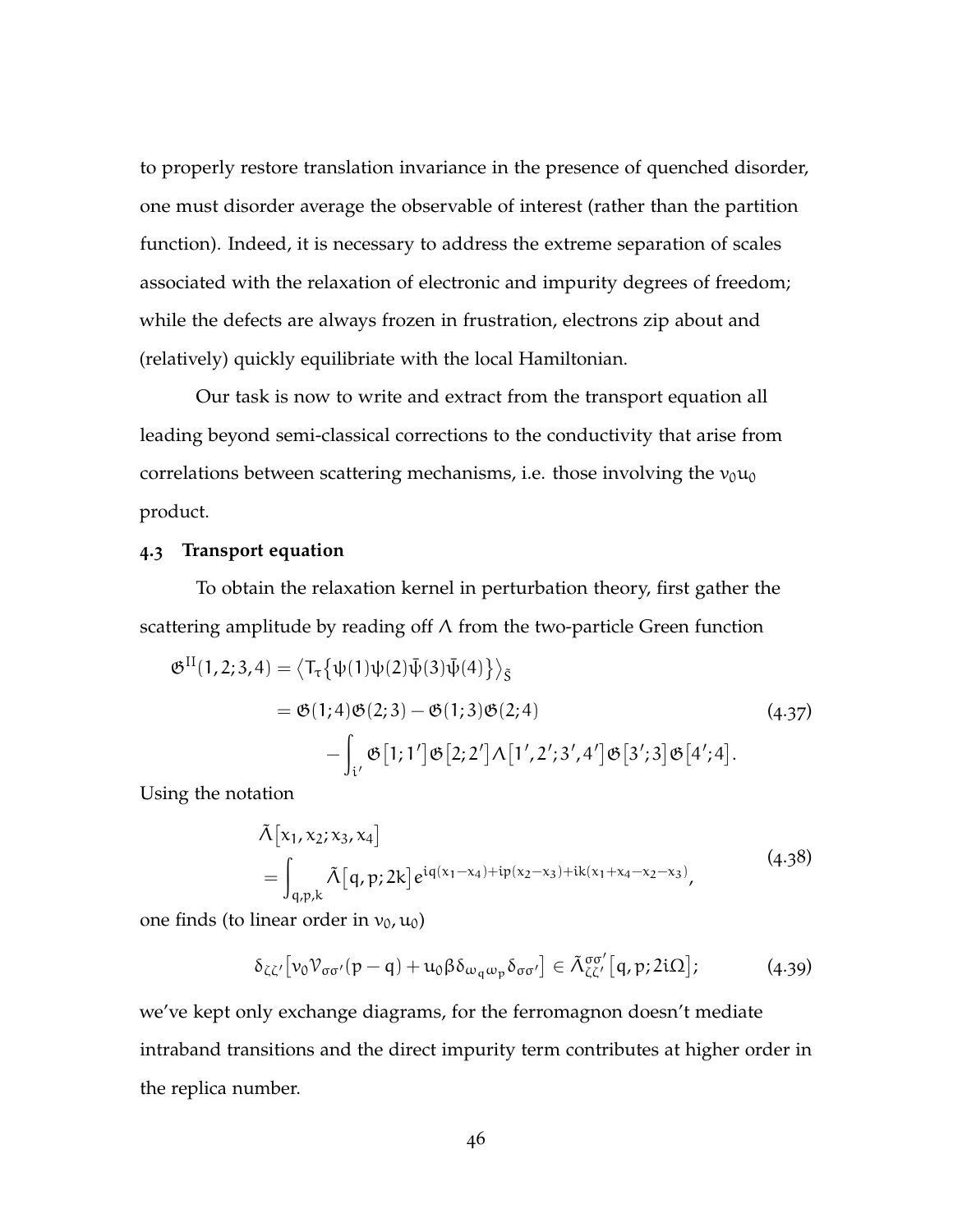It follows that the single particle rate

$$
\Gamma = -\Sigma'',\tag{4.40}
$$

in the approximation of [Equation](#page-58-1) 4.39, reads

$$
\Gamma_{\sigma}(\vec{q}, \epsilon) = \Gamma_{\sigma}^{(\nu)}(\vec{q}, \epsilon) + \Gamma_{\sigma}^{(\mu)}(\epsilon), \qquad (4.41)
$$

where

$$
\Gamma_{\sigma}^{(\nu)}(\vec{q}, \epsilon) = \nu_0 \int \frac{d\mu}{\pi} \{ n(u - \epsilon) + f(u) \} \frac{1}{V} \sum_{\vec{p}, \sigma'} \mathcal{V}''_{\sigma\sigma'}(\vec{p} - \vec{q}, u - \epsilon) [-\mathcal{G}''_{\sigma'}(\vec{p}, u)] \tag{4.42}
$$

and

$$
\Gamma_{\sigma}^{(u)}(\epsilon) = u_0 \frac{1}{V} \sum_{\vec{p}} \left[ -\mathcal{G}_{\sigma}''(\vec{p}, \epsilon) \right]. \tag{4.43}
$$

Note that [Equation](#page-54-2) 4.16 is an integral equation that we shall assume to admit an iterative solution. Corrections to the chemical potential are obtained through the use of

$$
\Sigma'_{\sigma,\zeta}(\vec{q},\epsilon) - \Sigma'_{\sigma,\zeta}(\vec{q},0)
$$
\n
$$
= \lim_{iq \to \epsilon + i0} \lim_{i\Omega \to i0} \sum_{\zeta'=1}^{N} \int_{p,\sigma'} \left[ \mathfrak{G}^{\zeta'}_{\sigma'}(p_{+}) - \mathfrak{G}^{\zeta'}_{\sigma'}(p_{-}) \right] \tilde{\Lambda}^{\zeta\zeta'}_{\sigma\sigma'}[p,q;2i\Omega],
$$
\n(4.44)

with

$$
\Sigma'(\vec{q},0) = \text{P.V.} \int \frac{\text{d}\epsilon}{\pi} \frac{\Sigma''(\vec{q},\epsilon)}{\epsilon}.
$$
 (4.45)

Next, we transform<sup>3</sup>

$$
\Pi^{ij}(2i\Omega \to \Omega + i0)
$$
\n
$$
= \frac{e^2}{m^2} \lim_{i\Omega \to \Omega + i0} \lim_{N \to 0} \frac{1}{N} \sum_{\zeta=1}^N \int_{q,\sigma} q^i \mathfrak{G}^{\sigma}_{\zeta}(q_+) \gamma^j_{\sigma,\zeta}[q_+; q_-] \mathfrak{G}^{\sigma}_{\zeta}(q_-) \tag{4.47}
$$

<sup>3</sup>Since the DC conductivity requires only the zero wavenumber susceptibility, we know that  $\gamma^{\dagger} [q_{+}; q_{-}] = q^{\dagger} \gamma [q_{+}; q_{-}], \quad q_{\pm} = q \pm i \Omega.$  (4.46)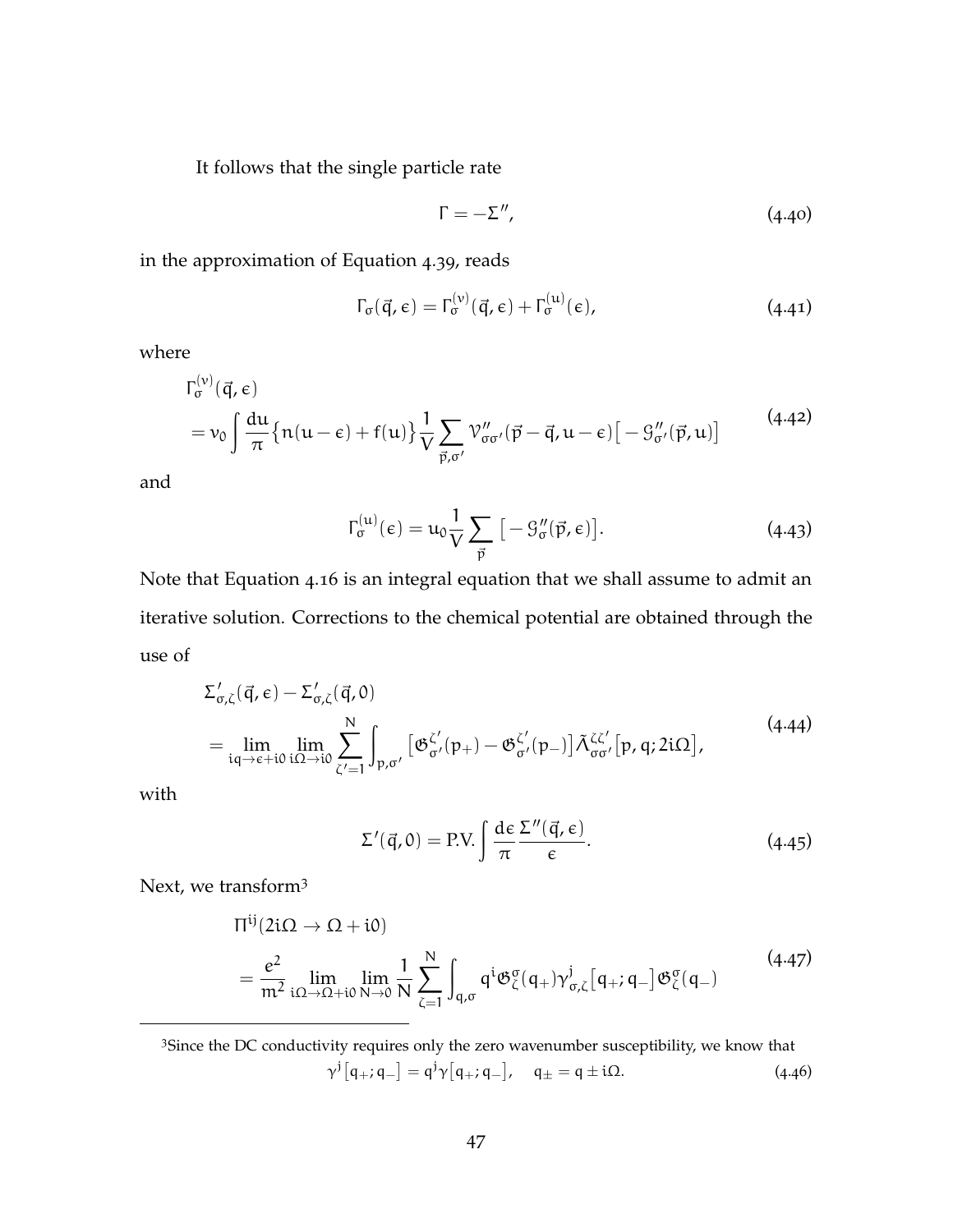into an integral along the real line<sup>4</sup>

$$
\sigma = \frac{e^2}{6m^2} \lim_{N \to 0} \sum_{\zeta=1}^{N} \int \frac{d\epsilon}{\pi} w(\epsilon) \frac{1}{V} \sum_{\vec{q}, \sigma}
$$
\n
$$
\times \text{Re} \Big\{ \mathfrak{G}_{\sigma, \zeta}^R(\vec{q}, \epsilon) \vec{q} \cdot \vec{\gamma}_{\sigma, \zeta}^{R\mathcal{A}}(\vec{q}, \epsilon) \mathfrak{G}_{\sigma, \zeta}^{\mathcal{A}}(\vec{q}, \epsilon) - \left[ \mathfrak{G}_{\sigma, \zeta}^R(\vec{q}, \epsilon) \right]^2 \vec{q} \cdot \vec{\gamma}_{\sigma, \zeta}^{R\mathcal{R}}(\vec{q}, \epsilon) \Big\};\tag{4.48}
$$

the weight

<span id="page-60-0"></span>
$$
w(\epsilon) = \frac{-\partial f}{\partial \epsilon}(\epsilon) = \frac{1}{4T} \cosh^{-2} \frac{\epsilon}{2T}
$$
 (4.49)

approaches Dirac's  $\delta(\epsilon)$  in the (distribution) limit of vanishing temperature, and

$$
\vec{\gamma}_{\text{RA}}(\vec{q}, \epsilon) = \lim_{i\Omega \to i0} \lim_{iq \to \epsilon + i0} \vec{\gamma} [q_{+}; q_{-}],
$$
\n
$$
\vec{\gamma}_{\text{RR}}(\vec{q}, \epsilon) = \lim_{iq \to \epsilon + i0} \lim_{i\Omega \to i0} \vec{\gamma} [q_{+}; q_{-}],
$$
\n
$$
\vec{\gamma}_{\text{AA}}(\vec{q}, \epsilon) = \lim_{iq \to \epsilon - i0} \lim_{i\Omega \to i0} \vec{\gamma} [q_{+}; q_{-}],
$$
\n(4.50)

with  $\gamma_{RR} = \gamma_{AA}^*$ , since  $\gamma$  is symmetric in its arguments. From [Equation](#page-54-2) 4.16, one can derive Langer's identity [[26](#page-167-2), [57](#page-170-7)]

$$
\vec{\gamma}_{RR}(\vec{q}, \epsilon) = \vec{q} + m \frac{\partial}{\partial \vec{q}} \Sigma^{R}(\vec{q}, \epsilon), \qquad (4.51)
$$

which demonstrates that the explicitly  $\gamma_{RR}$  dependent contribution to [Equation](#page-60-0) 4.48 is regular in the limit of vanishing damping; these (nonhydrodynamic) contributions to the conductivity will be discarded. Additionally, the otherwise trio of coupled integral equations has been reduced to a single objective for  $\gamma_{RA}$ , with both  $\gamma_{RR}$  and  $\gamma_{AA}$  entering only to the effect of a (to be neglected) correction to the inhomogeneity. By retaining only those retarded-advanced terms corresponding to the long-lived excitations, we work in the hydrodynamic approximation

$$
\sigma \sim \frac{e^2}{6m^2} \lim_{N \to 0} \sum_{\zeta=1}^N \int \frac{d\varepsilon}{\pi} w(\varepsilon) \frac{1}{V} \sum_{\vec{q}, \sigma} \mathfrak{G}^R_{\sigma, \zeta}(\vec{q}, \varepsilon) \vec{q} \cdot \vec{\gamma}^{RA}_{\sigma, \zeta}(\vec{q}, \varepsilon) \mathfrak{G}^A_{\sigma, \zeta}(\vec{q}, \varepsilon), \tag{4.52}
$$

<sup>&</sup>lt;sup>4</sup>The analyic structure of  $\gamma$  is known from the work of Éliashberg [[54](#page-170-4)].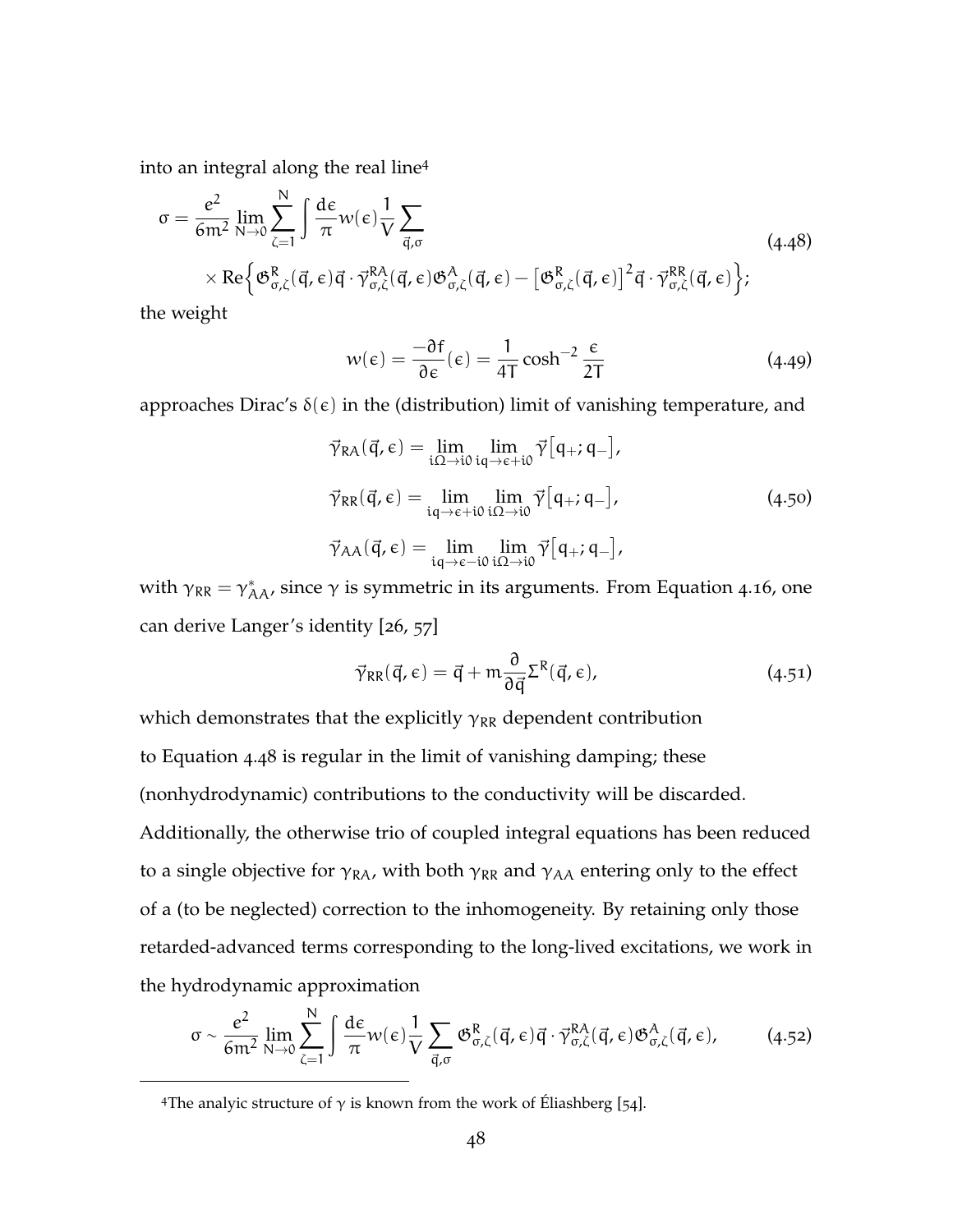with

$$
\vec{\gamma}^{RA}_{\sigma,\zeta}(\vec{q},\epsilon) \n= \vec{q} + u_0 \frac{1}{V} \sum_{\vec{p}} \left[ \mathcal{G}\vec{\gamma}\mathcal{G} \right]^{RA}_{\sigma,\zeta}(\vec{p},\epsilon) \n+ v_0 \int \frac{du}{\pi} \{ n(u-\epsilon) + f(u) \} \frac{1}{V} \sum_{\vec{p},\sigma'} \mathcal{V}''_{\sigma\sigma'}(\vec{p}-\vec{q},u-\epsilon) \left[ \mathcal{G}\vec{\gamma}\mathcal{G} \right]^{RA}_{\sigma',\zeta}(\vec{p},u).
$$
\n(4.53)

At this point, it is convenient to use the identity

$$
\mathfrak{G}^R \mathfrak{G}^A = \mathfrak{G}'' / \Sigma'', \qquad (4.54)
$$

and seek

$$
\vec{\varphi}_{\sigma}(\vec{q}, \epsilon) = \vec{\gamma}_{\sigma}^{RA}(\vec{q}, \epsilon) / \Gamma_{\sigma}(\vec{q}, \epsilon), \qquad (4.55)
$$

as the solution to

$$
\left[\mathfrak{C}_0^{(\nu)}\circ\vec{\varphi}\right]_{\sigma}(\vec{q},\epsilon) + \left[\mathfrak{C}_0^{(\mu)}\circ\vec{\varphi}\right]_{\sigma}(\vec{q},\epsilon) = \vec{q},\tag{4.56}
$$

where the two collision operators  $\mathfrak{C}_0^{(\nu,\mathfrak{u})}$  $\int_0^{(\nu,\mathbf{u})}$  are defined by

$$
\left[\mathfrak{C}_0^{(\nu,\mathfrak{u})}\circ\vec{\varphi}\right]_{\sigma}(\vec{q},\epsilon)=\Gamma_{(\nu,\mathfrak{u})}^{\sigma}(\vec{q},\epsilon)\vec{\varphi}_{\sigma}(\vec{q},\epsilon)-\left[\mathfrak{K}_0^{(\nu,\mathfrak{u})}\circ\vec{\varphi}\right]_{\sigma}(\vec{q},\epsilon),\qquad(4.57)
$$

with both

$$
\begin{aligned}\n\left[\mathfrak{K}_{0}^{(\nu)} \circ \vec{\varphi}\right]_{\sigma}(\vec{\mathfrak{q}}, \epsilon) \\
&= v_{0} \int \frac{d\mathfrak{u}}{\pi} \left\{ n(\mathfrak{u} - \epsilon) + f(\mathfrak{u}) \right\} \frac{1}{V} \sum_{\vec{p}, \sigma'} \mathcal{V}''_{\sigma\sigma'}(\vec{p} - \vec{\mathfrak{q}}, \mathfrak{u} - \epsilon) \left[ -\mathcal{G}'' \vec{\varphi} \right]_{\sigma'}(\vec{p}, \mathfrak{u})\n\end{aligned} \tag{4.58}
$$

and

$$
\left[\mathfrak{K}_0^{(\mathfrak{u})} \circ \vec{\varphi}\right]_{\sigma}(\vec{\mathfrak{q}}, \epsilon) = \mathfrak{u}_0 \frac{1}{V} \sum_{\vec{p}} \left[ -\mathfrak{G}'' \vec{\varphi} \right]_{\sigma}(\vec{p}, \epsilon) = 0, \tag{4.59}
$$

which vanishes because the scattering centers are spherically symmetric.

Having demonstrated our ability to recover the structure as anticipated from within the simple disorder averaged technique [[58](#page-170-8)], we move to incorporate those states which are connected to the vacuum only by  $v_0$  and  $u_0$  in a combined presence. To this end, note that the potentials within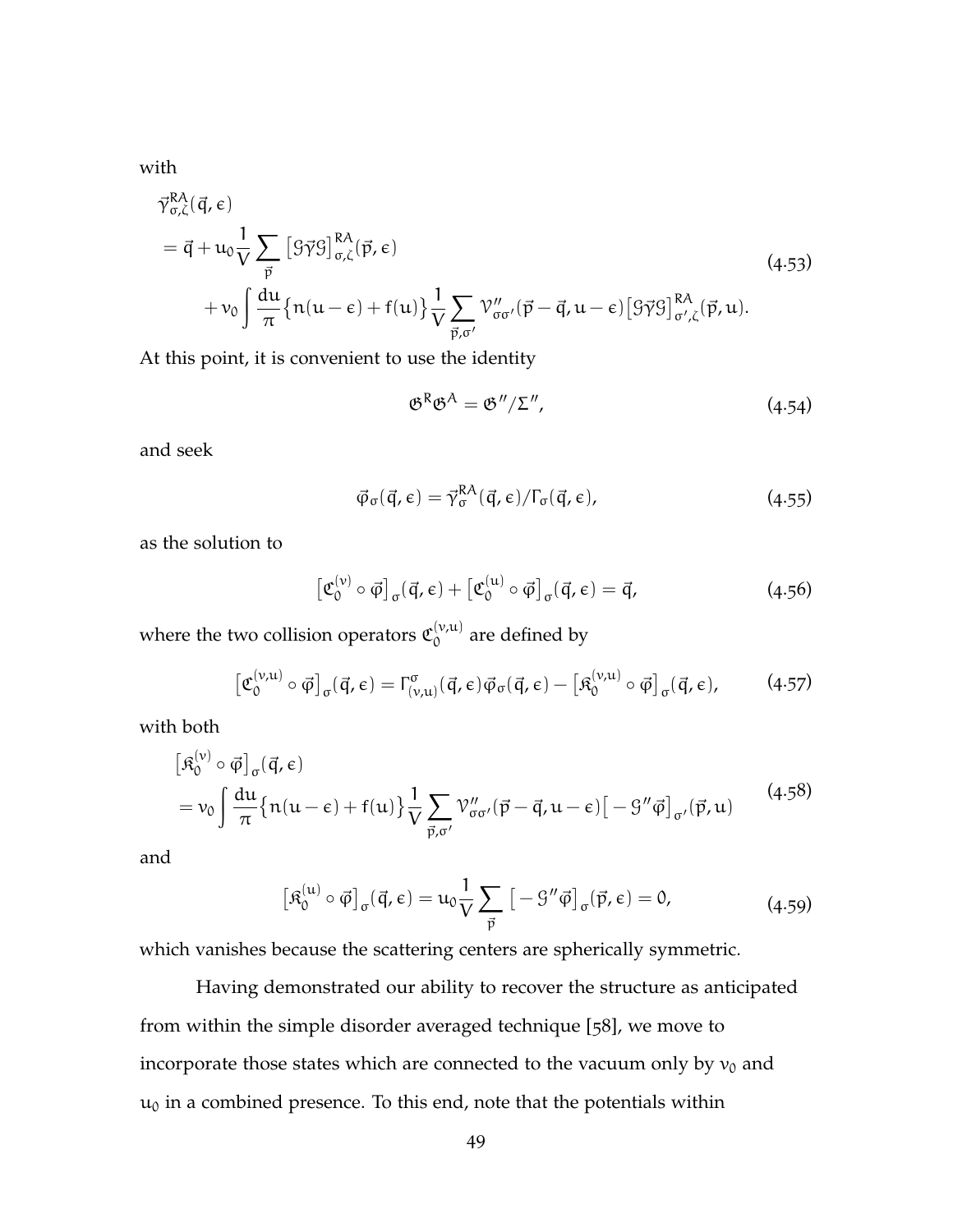

<span id="page-62-0"></span>*Figure 6.* A diagrammatic representation of the (bare) effective interactions.

$$
S_{int}^{\zeta} = v_0 \frac{T}{2V} \sum_{k,\sigma,\sigma'} \mathcal{V}_{\sigma\sigma'}(k) \sum_{p_1,p_2} \times \bar{\psi}_{\zeta}^{\sigma'}(p_1) \psi_{\zeta}^{\sigma}(p_1 - k) \bar{\psi}_{\zeta}^{\sigma}(p_1 - k) \bar{\psi}_{\zeta}^{\sigma}(p_2) \psi_{\zeta}^{\sigma'}(p_2 + k),
$$
  
\n
$$
S_{dis}^{\zeta} = u_0 \frac{1}{2V} \sum_{\{\vec{k}_1\}} \delta_{\vec{k}_1 + \vec{k}_3, \vec{k}_2 + \vec{k}_4} \sum_{\zeta'=1}^{N} \sum_{n,m,\sigma,\sigma'} \times \bar{\psi}_{\zeta}^{\sigma'}(\vec{k}_1, i\omega_n) \psi_{\zeta}^{\sigma'}(\vec{k}_2, i\omega_n) \bar{\psi}_{\zeta'}^{\sigma'}(\vec{k}_3, i\omega_m) \psi_{\zeta'}^{\sigma'}(\vec{k}_4, i\omega_m)
$$
\n(4.60)

can be associated with the diagrams in [Figure](#page-62-0) 6. We already found

$$
\tilde{\Lambda}_{\sigma\sigma'}^{(\nu)}[q,p;2i\Omega] = v_0 \mathcal{V}_{\sigma\sigma'}(p-q),
$$
\n
$$
\tilde{\Lambda}_{\sigma\sigma'}^{(\mu)}[q,p;2i\Omega] = u_0 \beta \delta_{\omega_p\omega_q} \delta_{\sigma\sigma'}
$$
\n(4.61)

and, with these as reference, the overall sign of additional diagrams [see [Figure](#page-63-0) 7] is fixed according to the number of Fermion loops and the parity of the external leg permutation. Evidently, all of the terms to be considered are replica diagonal.

With labels added as in [Figure](#page-54-0) 5, the five diagrams [Figure](#page-63-0) 7a−[Figure](#page-63-0) 7e are then in the exchange channel. Making a 90 degree rotation and then labeling gives the direct channel, while both 180 degree and 270 degree rotations (followed by labeling) supply the respective complex conjugate term that maintains the even,  $\Pi(i\Omega) = \Pi(-i\Omega)$ , symmetry. Of the particle-hole irreducible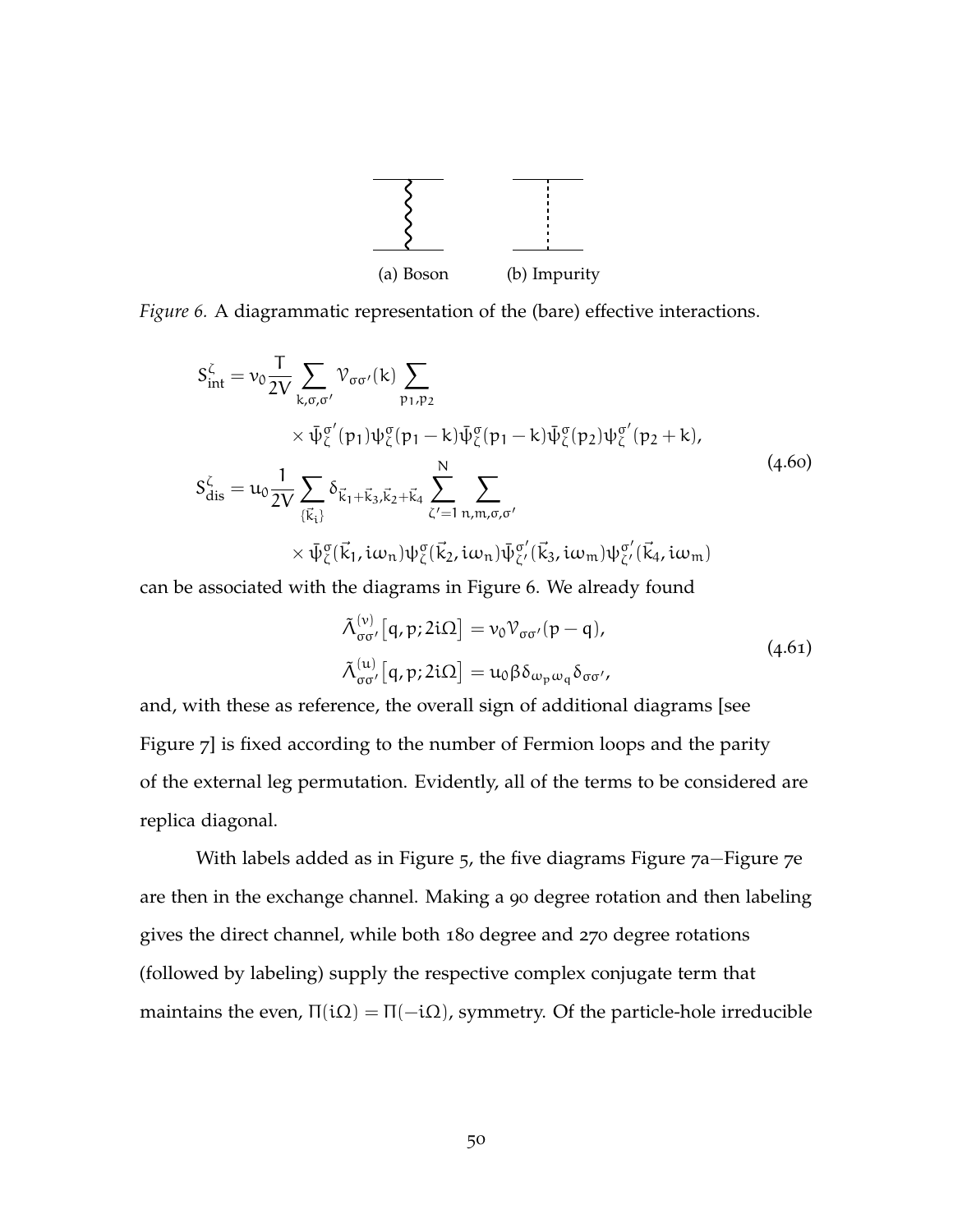<span id="page-63-0"></span>

*Figure 7.* From these (unlabeled) diagrams may be obtained all vertices of order  $v_0u_0$ .

contributions, only the following processes

<span id="page-63-1"></span>
$$
\tilde{\Lambda}_{\sigma\sigma'}^{(a)}[q,p;2i\Omega]
$$
\n
$$
= 2u_0v_0 \frac{1}{V} \sum_{\vec{k}} V_{\sigma\sigma'}(p-q+\vec{k})
$$
\n
$$
\times [9_{\sigma}(q_{-}-\vec{k})g_{\sigma'}(p_{+}+\vec{k})+9_{\sigma}(q_{+}-\vec{k})g_{\sigma'}(p_{-}+\vec{k})],
$$
\n
$$
\tilde{\Lambda}_{\sigma\sigma'}^{(b)}[q,p;2i\Omega]
$$
\n
$$
= u_0v_0 \mathcal{V}_{\sigma\sigma'}(p-q) \frac{1}{V} \sum_{\vec{k}} (4.62)
$$
\n
$$
\times [9_{\sigma}(q_{-}-\vec{k})g_{\sigma'}(p_{-}-\vec{k})+9_{\sigma}(q_{+}-\vec{k})g_{\sigma'}(p_{+}-\vec{k})],
$$
\n
$$
\tilde{\Lambda}_{\sigma\sigma'}^{(c)}[q,p;2i\Omega]
$$
\n
$$
= u_0v_0 \beta \delta_{\omega_p \omega_q} \delta_{\sigma\sigma'} \frac{T}{V} \sum_{k,p} \mathcal{V}_{\rho\sigma}(k)
$$
\n
$$
\times [9_{\rho}(q_{-}-k)g_{\rho}(p_{-}-k)+9_{\rho}(q_{+}-k)g_{\rho}(p_{+}-k)]
$$

surive the replica limit while satisfying the interband nature of ferromagnons; each vertex explicitly violates Matthiessen's rule and gives rise to a collision operator.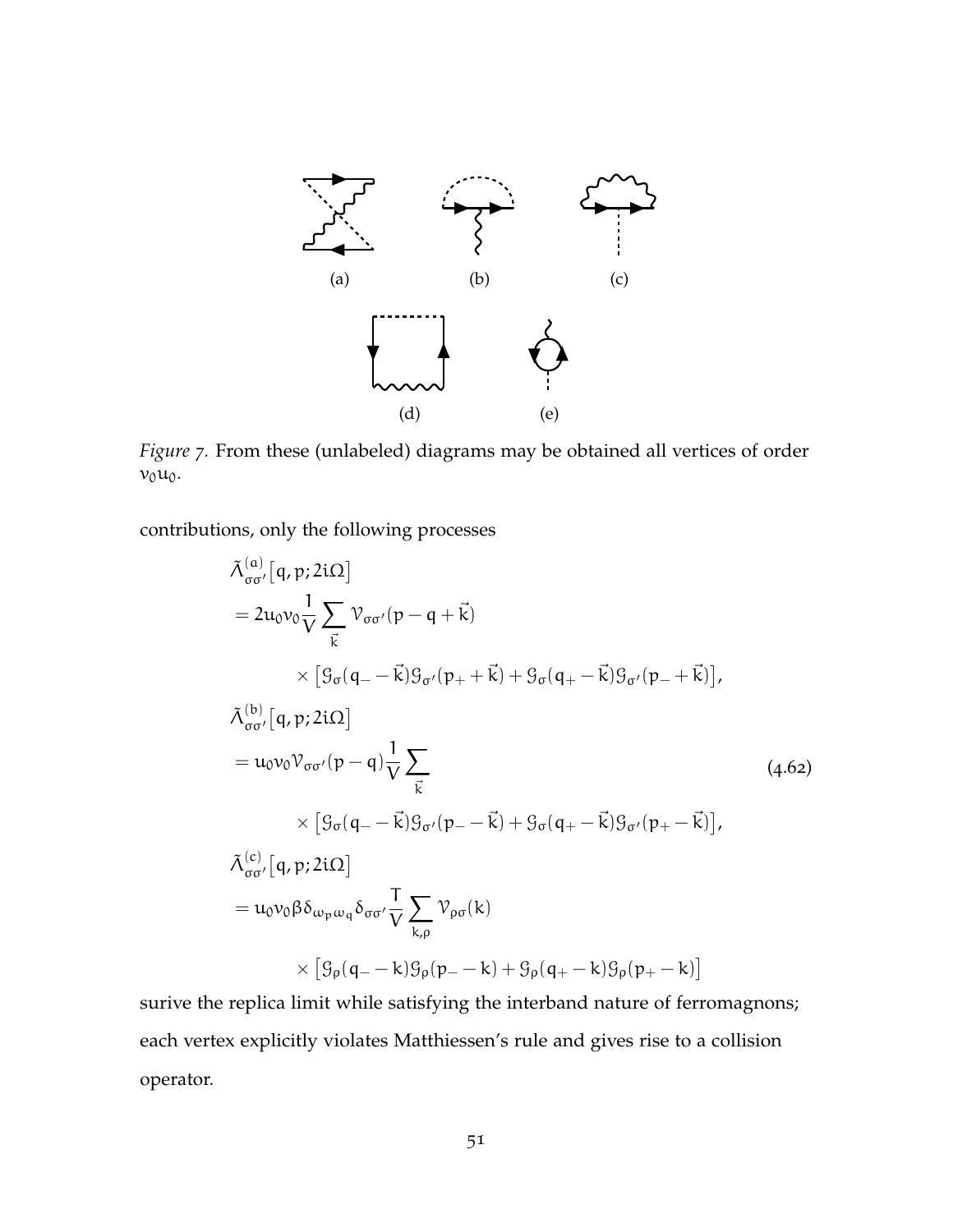Now then, [Equation](#page-63-1) 4.62 leads to

$$
\begin{split} \left[\mathfrak{K}_{0}^{(a+b)} \circ \varphi\right]_{\sigma}(\vec{q}, \epsilon) \\ &= 2\mathfrak{u}_{0}\mathfrak{v}_{0} \int \frac{\mathrm{d}\mathfrak{u}}{\pi} \left\{\mathfrak{n}(\mathfrak{u}-\epsilon)+\mathfrak{f}(\mathfrak{u})\right\} \frac{1}{V} \sum_{\vec{p}, \sigma'}\left[-\mathfrak{g}''\varphi\right]_{\sigma'}(\vec{p}, \mathfrak{u})\right] \\ &\times \frac{1}{V} \sum_{\vec{k}}\left\{2\mathfrak{V}_{\sigma\sigma'}''(\vec{p}-\vec{q}+\vec{k}, \mathfrak{u}-\epsilon)\operatorname{Re}\left[\mathfrak{G}_{\sigma}^{A}(\vec{q}-\vec{k}, \epsilon)\mathfrak{G}_{\sigma'}^{R}(\vec{p}+\vec{k}, \mathfrak{u})\right]\right. \\ &\left. + \mathfrak{V}_{\sigma\sigma'}''(\vec{p}-\vec{q}, \mathfrak{u}-\epsilon)\operatorname{Re}\left[\mathfrak{G}_{\sigma}^{A}(\vec{q}-\vec{k}, \epsilon)\mathfrak{G}_{\sigma'}^{A}(\vec{p}-\vec{k}, \mathfrak{u})\right]\right\} \end{split} \tag{4.63}
$$

and

$$
\begin{split} \left[\mathfrak{K}_{0}^{(c)} \circ \varphi\right]_{\sigma}(\vec{q}, \epsilon) \\ &= 2\mathfrak{u}_{0}\mathfrak{v}_{0}\frac{1}{V} \sum_{\vec{p}}\left[-\mathfrak{G}''\varphi\right]_{\sigma}(\vec{p}, \epsilon)\frac{1}{V} \sum_{\vec{k}, \sigma'}\int \frac{d\mathfrak{u}}{\pi} \\ &\times \left\{\Phi_{n}(\mathfrak{u}-\epsilon)\mathcal{V}_{\sigma\sigma'}''(\vec{k}, \mathfrak{u}-\epsilon)\operatorname{Re}\left[\mathfrak{G}_{\sigma'}^{A}(\vec{q}+\vec{k}, \mathfrak{u})\mathfrak{G}_{\sigma'}^{A}(\vec{p}+\vec{k}, \mathfrak{u})\right]\right. \\ &\left. + \Phi_{f}(\mathfrak{u})\mathcal{V}_{\sigma\sigma'}'(\vec{k}, \mathfrak{u}-\epsilon)\operatorname{Im}\left[\mathfrak{G}_{\rho}^{A}(\vec{q}+\vec{k}, \mathfrak{u})\mathfrak{G}_{\sigma'}^{A}(\vec{p}+\vec{k}, \mathfrak{u})\right]\right\}, \end{split} \tag{4.64}
$$

where

$$
\Phi_n(u) = -\theta [u < 0]n(-u) + \theta [u > 0]n(u),
$$
  
\n
$$
\Phi_f(u) = \theta [u < 0]f(-u) - \theta [u > 0]f(u).
$$
\n(4.65)

Thus, the transport equation is determined by collision integrals of the form

$$
\left[\mathfrak{C}_0^{(i)}\circ\vec{\varphi}\right]_{\sigma}(\vec{q},\epsilon)=\Gamma_{\sigma}^{(i)}(\vec{q},\epsilon)\vec{\varphi}_{\sigma}(\vec{q},\epsilon)-\left[\mathfrak{K}^{(i)}\circ\vec{\varphi}\right]_{\sigma}(\vec{q},\epsilon),\qquad(4.66)
$$

where (compare with [Equation](#page-54-2) 4.16)

$$
\Gamma_{\sigma}^{(i)}(\vec{q}, \epsilon) = \left[\mathfrak{K}_{0}^{(i)} \circ 1\right]_{\sigma}(\vec{q}, \epsilon), \quad i \in \{\mathfrak{u}, \mathfrak{v}, \mathfrak{a}, \mathfrak{b}, \mathfrak{c}\},\tag{4.67}
$$

and may be written

$$
\vec{k} = \sum_{i} \mathfrak{C}_0^{(i)} \circ \vec{\varphi} \equiv \mathfrak{C}_0 \circ \vec{\varphi};\tag{4.68}
$$

we denote by  $\vec{k}$  the vector of the linear space (upon which  $\mathfrak{C}_0$  acts) with components  $\vec{k}_{\sigma}(\vec{q}, \epsilon) = \vec{q}$ , and by 1, the constant function.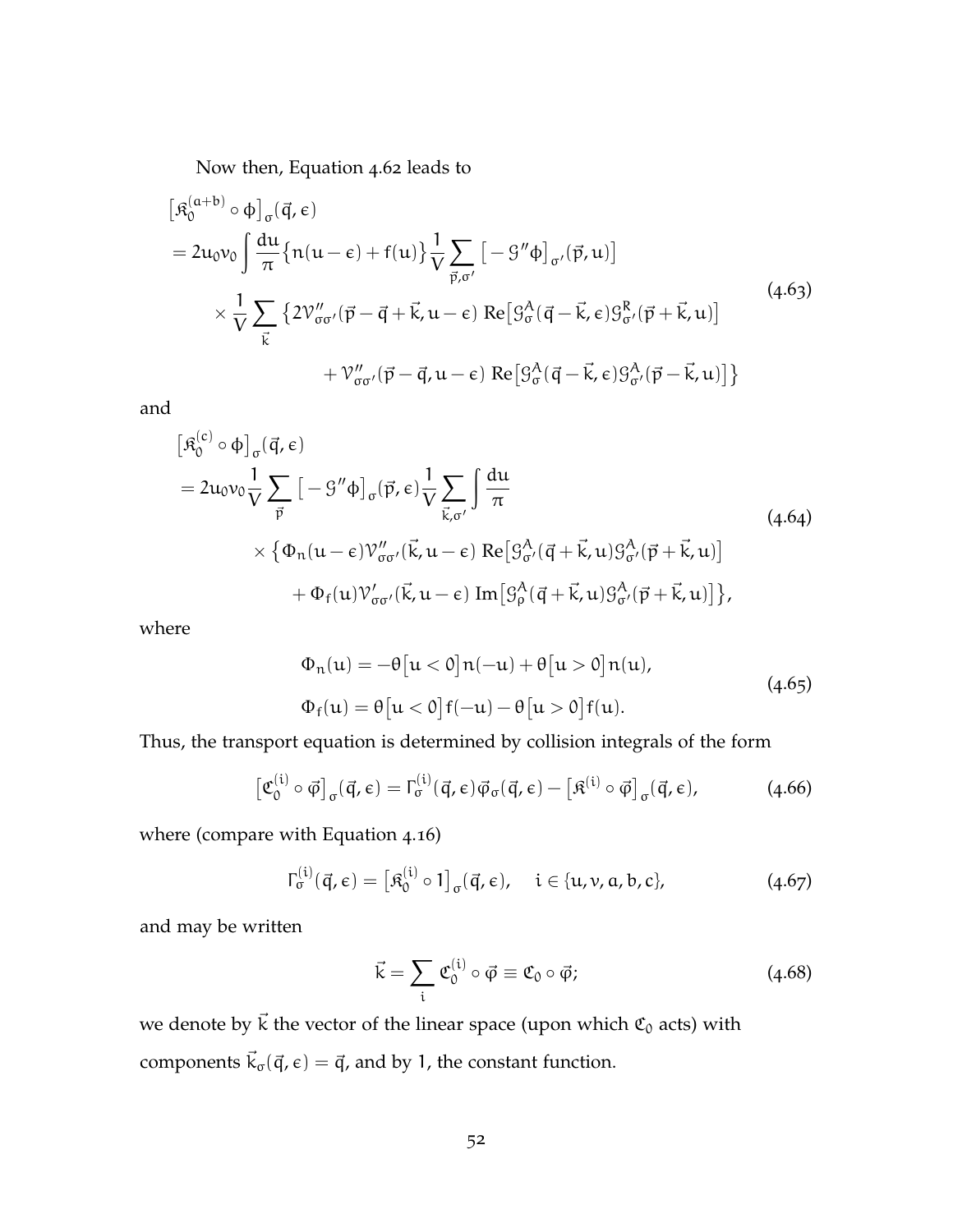# **4.4 Asymptotic solutions**

By truncating the second von Neumann series, this section achieves an asymptotically exact expression for the conductivity that is amenable to explicit evaluation.

<span id="page-65-0"></span>**4.4.1 Zero temperature.** When the background Boson field is frozen out, the only available scattering mechanism is impurities [see [Figure](#page-65-0) 8], so the



*Figure 8.* The bare impurity vertex.

relaxation kernel becomes (to leading order in the disorder)

$$
\mathcal{C}_0^{(u)} \equiv \mathfrak{C}_0|_{v_0=0},\tag{4.69}
$$

which implies that

$$
\vec{\mathbf{q}} = \left[ \mathcal{C}_0^{(\mathfrak{u})} \circ \vec{\varphi} \right]_{\sigma} (\vec{\mathbf{q}}, \epsilon) \tag{4.70}
$$

trivially yields the Drude formula

$$
\sigma(T = 0, \gamma) \approx \frac{ne^2}{m} \tau_{tr}(T = 0, \gamma), \qquad (4.71)
$$

where the transport lifetime

$$
\tau_{tr}(T=0,\gamma) = \int \frac{d\epsilon}{\pi} w(\epsilon) \frac{1}{2k_F^2 N_F V} \sum_{\vec{q},\sigma} q^2 \left[ -g''_{\sigma}(\vec{q}, \epsilon) \right] \frac{1}{2\gamma_{\sigma}^{(u)}(\epsilon)}
$$

$$
\approx \tau \left[ 1 + \mathcal{O}(T^2/\epsilon_F^2) + \mathcal{O}(\gamma/\epsilon_F) \right],
$$
(4.72)

with  $γ = 1/2τ$  the bare disorder rate, is determined by

$$
\mathcal{G} \equiv \mathcal{G}|_{v_0=0},\tag{4.73}
$$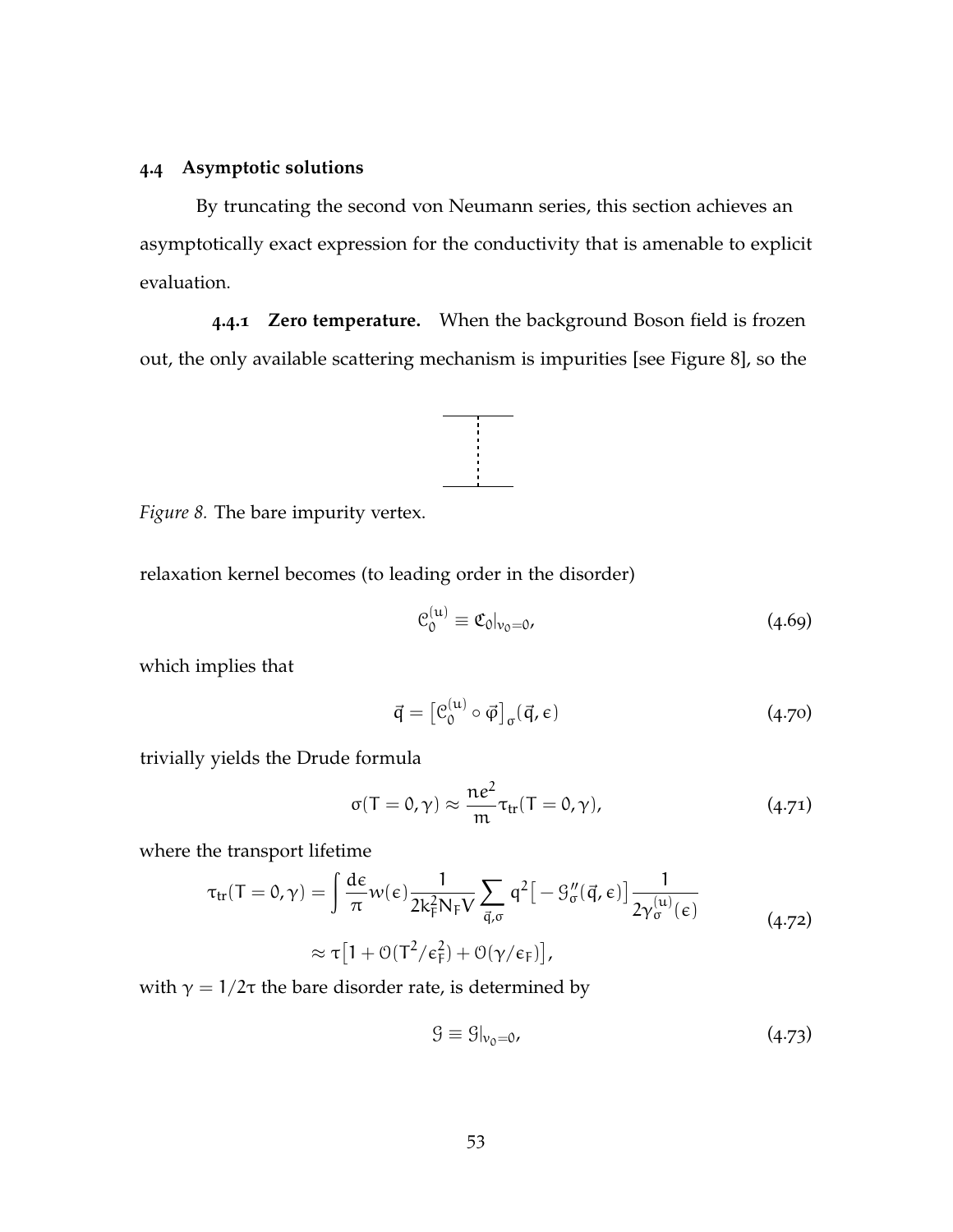the Green function in the absence of magnons, and

$$
\gamma_{(u)}^{\sigma}(\epsilon) \equiv \Gamma_{(u)}^{\sigma}(\epsilon)|_{v_0=0} = u_0 \frac{1}{V} \sum_{\vec{p}} [-\mathcal{G}_{\sigma}''(\vec{p}, \epsilon)]. \tag{4.74}
$$

**4.4.2 Ideal metal.** When disorder effects are negligible, a model

<span id="page-66-0"></span>for the dominant momentum relaxing process is encapsulated in the collision



*Figure 9.* The bare magnon vertex.

operator corresponding to single magnon exchange [see [Figure](#page-66-0) 9]

<span id="page-66-1"></span>
$$
C_0^{(\nu)} \equiv \mathfrak{C}_0|_{u_0=0},\tag{4.75}
$$

which yields for the transport equation

$$
\vec{k} = C_0^{(v)} \circ \vec{\varphi}, \quad \vec{\varphi} = \hat{k}\varphi, \quad \hat{k} = \vec{k}/k,
$$
 (4.76)

with both

$$
C_0^{(v)} = \gamma_{(v)} - K_0^{(v)}, \quad K_0^{(v)} \equiv \mathfrak{K}_0^{(v)} \big|_{u_0 = 0'}, \tag{4.77}
$$

and

$$
\gamma_{(\nu)}^{\sigma}(\vec{q}, \epsilon) \equiv \Gamma_{(\nu)}^{\sigma}(\vec{q}, \epsilon)|_{u_0=0}
$$
  
=  $v_0 \int \frac{du}{\pi} \{n(u-\epsilon) + f(u)\}\n\times \frac{1}{V} \sum_{\vec{p}, \sigma'} \gamma_{\sigma\sigma'}''(\vec{p} - \vec{q}, u - \epsilon) [-\mathfrak{S}_{\sigma'}''(\vec{p}, u)],$  (4.78)

dependent on both

<span id="page-66-2"></span>
$$
\mathfrak{S} \equiv \mathfrak{G}|_{\mathfrak{u}_0 = 0},\tag{4.79}
$$

the clean Green function, and

$$
\mathcal{V}''_{\sigma\sigma'}(\vec{k},\mathbf{u}) = \sigma'(1 - \delta_{\sigma\sigma'})\delta[Dk^2 - \sigma'\mathbf{u}]\Theta[\sigma'\mathbf{u} < T_1],
$$
\n(4.80)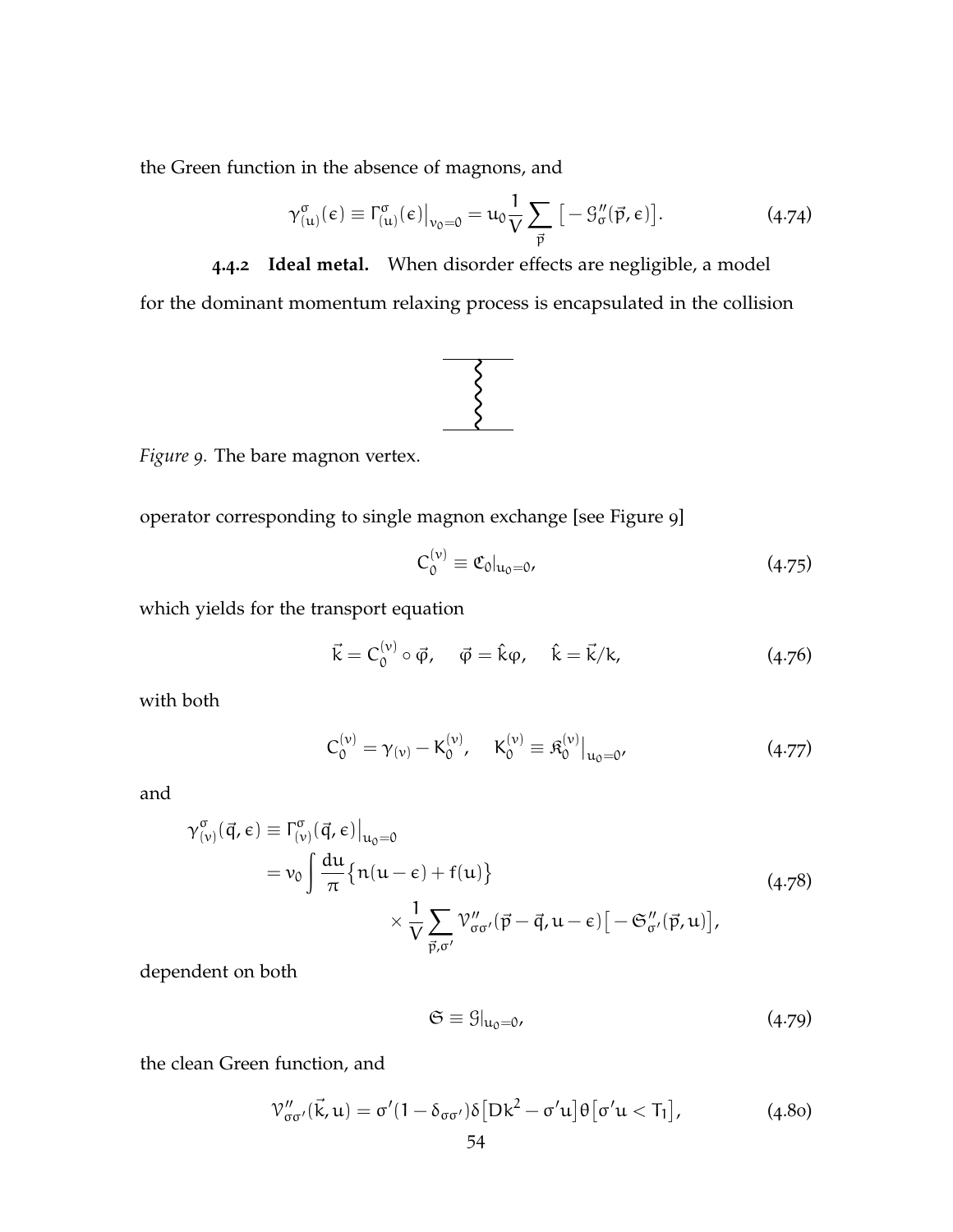the spectrum of the (magnon exchange) potential; D is the spin-wave stiffness.

Now then, with the Coulomb interaction implicitly included,  $\vec{k}$  is the only nontrivial vector of the form  $\vec{v}_{\sigma}(\vec{q}, \epsilon) = \vec{q}v_{\sigma}(\vec{q}, \epsilon)$  that enters the nullspace of  $C_{0}^{(\nu)}$  $\int_0^{(\nu)}$  as T  $\;\rightarrow$  0;<sup>5</sup> thus, [Equation](#page-66-1) 4.76 is singular in the degree of momentum nonconservation. Indeed, the uniqueness of the momentum mode (and its coordinate representation for perturbatively weak dissipative scattering) may be ascertained by analyzing the eigenproblem

<span id="page-67-0"></span>
$$
C^{(v)} \circ \mathfrak{e}_i = \lambda_i \mathfrak{e}_i, \tag{4.81}
$$

where  $\vec{\mathfrak e}_{\mathfrak l}=\hat{\mathfrak k}{\mathfrak e}_{\mathfrak l}$  is an eigenvector of  $\mathsf C^{(\nu)}_0$  $\chi$ <sup>(ν)</sup> corresponding to the eigenvalue  $\lambda$ <sub>i</sub> iff  $\mathfrak{e}_i$ obeys [Equation](#page-67-0) 4.81, and

$$
C^{(v)} = 1 - K^{(v)}, \tag{4.82}
$$

with

$$
\left[\mathbf{K}^{(\nu)}\circ\vec{\boldsymbol{\varphi}}\right]_{\sigma}(\vec{\mathfrak{q}},\epsilon) = \int \frac{d\mathfrak{u}}{\pi} \frac{1}{V} \sum_{\vec{p},\sigma'} \frac{\vec{\mathfrak{q}}\cdot\vec{p}}{\mathfrak{q}p} \mathbf{K}^{(\nu)}_{0}[\vec{\mathfrak{q}},\epsilon,\sigma|\vec{p},\mathfrak{u},\sigma'] \vec{\boldsymbol{\varphi}}_{\sigma'}(\vec{p},\mathfrak{u});\tag{4.83}
$$

using the resonance of [Equation](#page-66-2) 4.80, we rewrite

$$
\frac{\vec{q} \cdot \vec{p}}{qp} \gamma''_{\sigma\sigma'}(\vec{p} - \vec{q}, u - \epsilon) \n= \frac{k_F^2}{qp} \left\{ 1 - \left[ \frac{2\sigma'}{T_1} (u - \epsilon) - \frac{\xi_p + \xi_q}{2\epsilon_F} \right] \right\} \gamma''_{\sigma\sigma'}(\vec{p} - \vec{q}, u - \epsilon),
$$
\n(4.84)

and define

$$
L_0^{(\nu)}\big[\vec{q},\varepsilon,\sigma\big|\vec{p},\mathfrak{u},\sigma'\big] = \frac{k_F^2}{q^2} \gamma^{\sigma}_{(\nu)}(\vec{q},\varepsilon)\pi V \delta_{\sigma\sigma'}(q-p) - \frac{k_F^2}{qp} K_0^{(\nu)}\big[\vec{q},\varepsilon,\sigma\big|\vec{p},\mathfrak{u},\sigma'\big],\tag{4.85}
$$

so that

$$
C^{(\nu)} = L_0^{(\nu)} + L_1^{(\nu)} + L_2^{(\nu)} \tag{4.86}
$$

<sup>5</sup>Proof of this statement is omitted because it follows from manipulations that are in exact correspondence with those that we applied to Bloch's collision integral in [section A.](#page-14-0)1.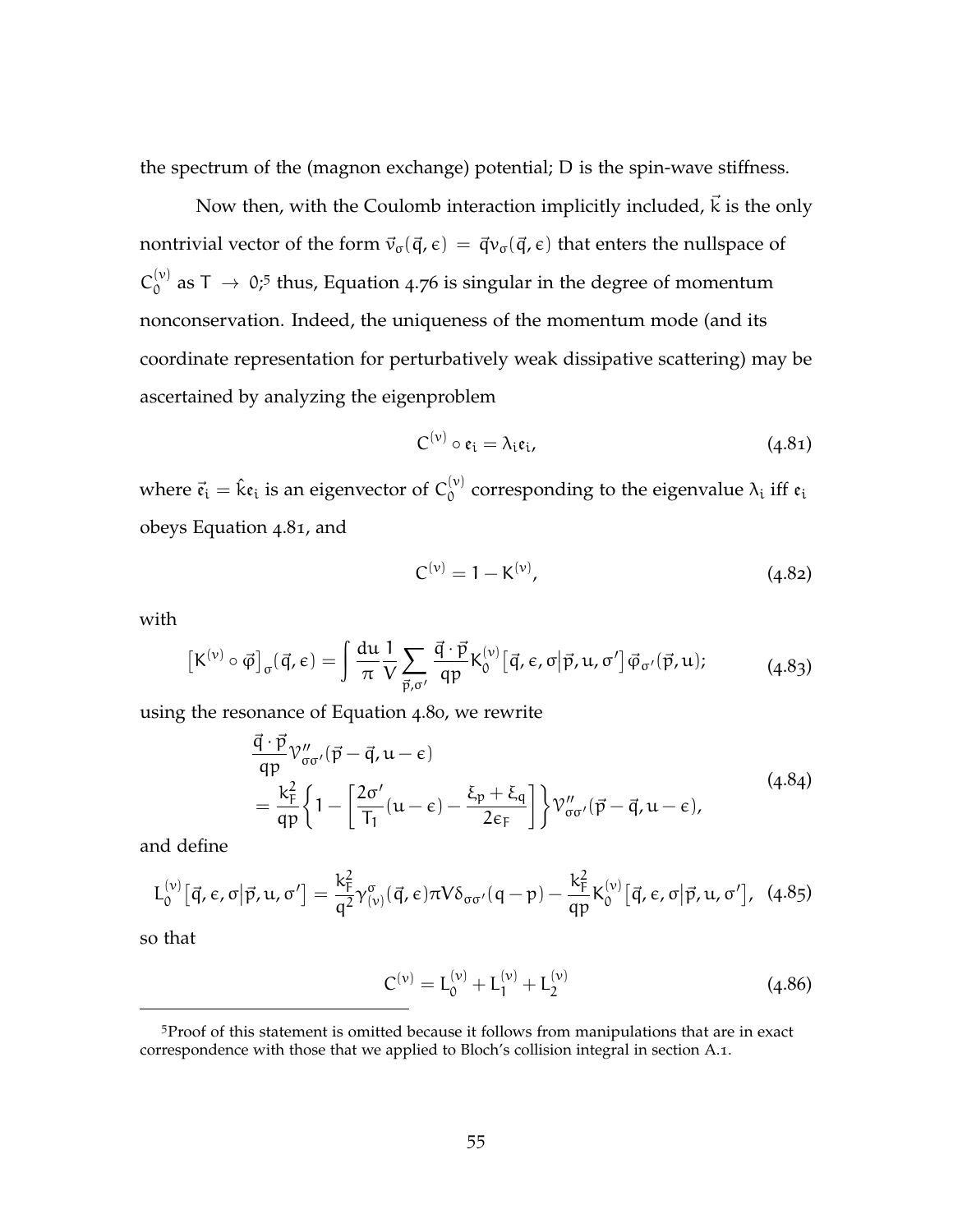would be momentum conserving if not for

$$
L_1^{(v)}[\vec{q}, \epsilon, \sigma | \vec{p}, u, \sigma'] = \frac{k_F^2 \xi_q}{q^2 \epsilon_F} \gamma_{(v)}^{\sigma}(\vec{q}, \epsilon) \pi V \delta_{\sigma \sigma'}(q - p)
$$

$$
- \frac{k_F^2(\xi_p + \xi_q)}{2q p \epsilon_F} K_0^{(v)}[\vec{q}, \epsilon, \sigma | \vec{p}, u, \sigma'], \qquad (4.87)
$$

$$
L_2^{(v)}[\vec{q}, \epsilon, \sigma | \vec{p}, u, \sigma'] = \frac{2k_F^2 \sigma'(u - \epsilon)}{qp T_1} K_0^{(v)}[\vec{q}, \epsilon, \sigma | \vec{p}, u, \sigma'],
$$

i.e.  $L_0^{(\nu)}$  $_{0}^{(\nu)} \circ k = 0$ , but  $L_1^{(\nu)}$  $\binom{v}{1} \circ k \neq 0$  and  $L_2^{(v)}$  $\mathcal{L}_2^{(\nu)} \circ \mathsf{k} \; \neq \; 0.$  Evidently,  $\mathsf{L}_1^{(\nu)} + \mathsf{L}_2^{(\nu)}$ 2 is suppressed<sup>6</sup> relative to  $L_0^{(v)}$  $\mathcal{O}_{\mathcal{O}}^{(v)}$ ; it is therefore possible to consider  $C^{(v)}$  as perturbatively near  $\mathsf{L}^{(\nu)}_0$  $\int_0^{(v)}$ . We are now in a position to determine the leading corrections to the eigenvalue  $\lambda_0$  corresponding to the momentum mode  $\mathfrak{e}_0$ ; this is achieved by writing

$$
C^{(\nu)} = L_0^{(\nu)} + t \left[ L_1^{(\nu)} + L_2^{(\nu)} \right], \tag{4.90}
$$

making the ansatz

$$
\lambda_0 = 0 + \mathcal{O}(t), \quad \mathfrak{e}_0 = k + \mathcal{O}(t), \tag{4.91}
$$

and matching coefficients of t, which parameterizes the map  $\mathsf{L}^{(\nu)}_0$ 0  $\stackrel{\text{t}}{\mapsto} C^{(\nu)}$ . In the physical case,  $t = 1$ . Such a generalized asymptotic series is known to exist up to order  $t^2$  if we use the metric [[59](#page-170-9)]

$$
(\psi, \phi) = \int \frac{d\epsilon}{\pi} w(\epsilon) \frac{1}{2k_F^2 N_F V} \sum_{\vec{q}, \alpha} \left[ -\mathfrak{S}'' \right]_{\alpha} (\vec{q}, \epsilon) \psi_{\alpha}(\vec{q}, \epsilon) \phi_{\alpha}(\vec{q}, \epsilon), \tag{4.92}
$$

such that (formally)

$$
\left(\psi, L_{\iota}^{(\nu)} \circ \varphi\right) = \left(L_{\iota}^{(\nu)} \circ \psi, \varphi\right), \quad \iota \in \{0, 1, 2\}.
$$
 (4.93)

<sup>6</sup>Typical values of the electronic wavenumbers are

$$
q \approx k_F^{\sigma} \left[ 1 + \mathcal{O}(u_0, v_0) \right], \quad p \approx k_F^{\sigma'} \left[ 1 + \mathcal{O}(u_0, v_0) \right], \tag{4.88}
$$

where  $\lambda/\epsilon_F \ll 1$  (for weak ferromagnets), while their frequencies are expected to be such that  $\epsilon \approx \mathcal{O}(T_0, T), \quad \mathfrak{u} \approx \mathcal{O}(T_0, T)$  $(4.89)$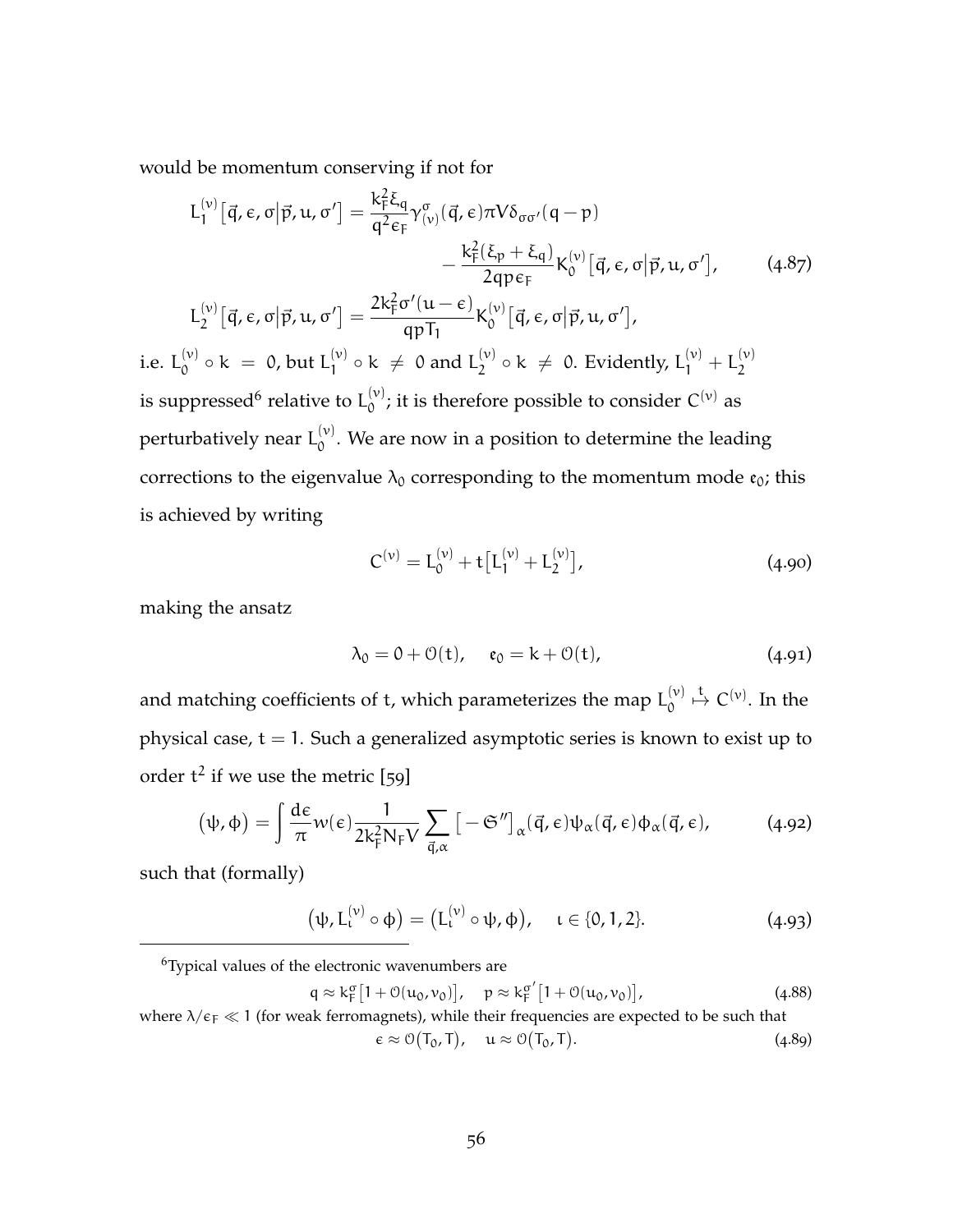In fact, both  $\lambda_0$  and  $\mathfrak{e}_0$  can be determined by the method of successive approximations [[60](#page-170-10)], while the zero eigenvalue of  ${\mathsf L}_{0}^{(\nu)}$  $\int_{0}^{\left(v\right)}$  violates the condition for the existence of iterative solutions [[15](#page-166-0)] to the inhomogeneous

$$
k = C^{(\nu)} \circ \varphi. \tag{4.94}
$$

It follows that the equation governing the first corrections

$$
L_0^{(v)} \circ \mathfrak{e}_0^{(1)} + [L_1^{(v)} + L_2^{(v)}] \circ k = \lambda_0^{(1)}k
$$
 (4.95)

admits a solution  $\mathfrak{e}_0^{(1)}$  $\int_0^{1}$  iff

$$
\lambda_0^{(1)}(k,k) = (k, L_2^{(\nu)} \circ k), \qquad (4.96)
$$

where we've noticed that  $L_0^{(v)}$  $\int_0^{(\nu)} \circ k \xi = 2 \varepsilon_F L_1^{(\nu)}$  $1^{(\nu)}$  o k implies  $(k, L_1^{(\nu)})$  $\binom{v}{1} \circ k = 0$ . From here, we write

$$
\mathfrak{e}_0^{(1)} = \frac{-k\xi}{2\varepsilon_F} + E_0^{(1)},\tag{4.97}
$$

which leads to

$$
L_0^{(v)} \circ E_0^{(1)} + L_2^{(v)} \circ k = \lambda_0^{(1)} k; \tag{4.98}
$$

consequently, knowledge of  $\mathsf{E}^{(1)}_0$  $_0^{(1)}$  is not necessary.<sup>7</sup> At last, it is sufficient to extract from

$$
L_0^{(\nu)} \circ \mathfrak{e}_0^{(2)} + [L_1^{(\nu)} + L_2^{(\nu)}] \circ \mathfrak{e}_0^{(1)} = \lambda_0^{(2)} k + \lambda_0^{(1)} \mathfrak{e}_0^{(1)}
$$
(4.99)

only

$$
\lambda_0^{(2)}(\mathbf{k}, \mathbf{k}) \approx \frac{-1}{2\varepsilon_F} (\mathbf{k}, \mathbf{L}_1^{(\nu)} \circ \mathbf{k}\xi). \tag{4.100}
$$

In the preceeding, we have assumed that  $C_0^{(v)}$  $\int_0^{(v)}$  admits a spectral representation with a unique lowest eigenvalue  $\lambda_0$ , which corresponds with the eigenvector  $\vec{\mathfrak{e}}_0 = \vec{k} \mathfrak{e}_0$ , that remains isolated as it is perturbed away from its

<sup>7</sup> It is difficult to verify this assertion from our current position; for this reason, we relegate the argument to [subsubsection A.](#page-90-0)2.2.1.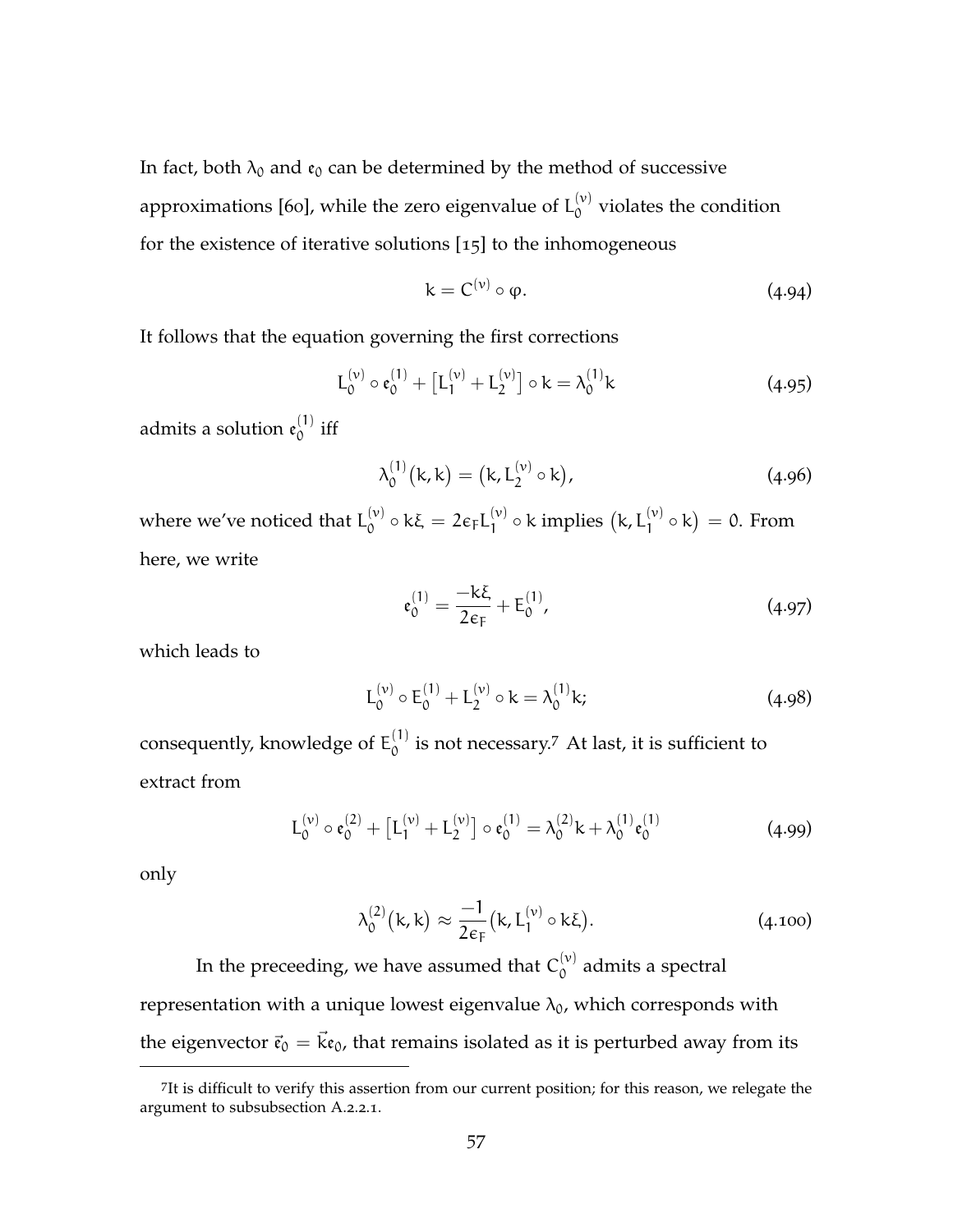bare form  $\lambda_0^{(0)} = 0$  in the absence of global electronic momentum dissipation (with  $\vec{\mathfrak{e}}_0 = \vec{k}$ ); C<sup>(v)</sup> is also taken to have a positive definite spectrum. That it is judicious to formally grant these properties to  $\mathsf{C}^{(\nu)}_0$  $\phi_0^{(\nu)}$  (on  $\vec{\mathfrak{H}}$ ) is made plausible (mathematically) by our proofs for Bloch's collision operator in [section A.](#page-14-0)1, and (physically) by our expectation that of the five symmetries [[22](#page-167-1), [40](#page-169-1)] in equilibrium hydrodynamics, only particle number remains exactly conserved because the electron-lattice coupling dissolves both the momentum and the kinetic energy of the charge carriers.

Finally,

$$
\sigma(\mathsf{T},\gamma=0)=\frac{\mathfrak{n}e^2}{2\mathfrak{m}}\big(\vec{k};\vec{\varphi}\big)\approx\frac{\mathfrak{n}e^2}{2\mathfrak{m}}\big(\vec{k};\vec{\mathfrak{e}}_0\big)\frac{1}{\lambda_0\big(\vec{\mathfrak{e}}_0;\vec{\mathfrak{e}}_0\big)}\big(\vec{\mathfrak{e}}_0;\vec{k}\big)\big[1+\mathcal{O}(\mathsf{T})\big],\qquad(4.101)
$$

where the inner product

$$
(\vec{\psi}; \vec{\phi}) = \int \frac{d\epsilon}{\pi} w(\epsilon) \frac{1}{2k_F^2 N_F V} \sum_{\vec{q}, \alpha} \left[ -\mathfrak{S}'' \right]_{\alpha} (\vec{q}, \epsilon) \left[ \vec{\psi}_{\alpha} \cdot \vec{\phi}_{\alpha} \right] (\vec{q}, \epsilon), \tag{4.102}
$$

admits

$$
(\vec{\psi}; C_0^{(\nu)} \circ \vec{\phi}) = (C_0^{(\nu)} \circ \vec{\psi}; \vec{\phi}); \qquad (4.103)
$$

as a result

$$
\sigma(\mathsf{T}, \gamma = 0) \approx \frac{\mathsf{ne}^2}{2\mathsf{m}\lambda_0},\tag{4.104}
$$

<span id="page-70-0"></span>where

$$
\lambda_0 = 4\mathcal{V}_0 \begin{cases} \frac{T T_0}{T_1} e^{-T_{min}/T} & T_0^2/\varepsilon_F \ll T \ll T_0 \\ \frac{\pi^2 T^2}{3T_1} & T_0 \ll T \ll T_1 \\ T & T_1 \ll T \ll \varepsilon_F \end{cases}
$$
(4.105)

with

$$
T_{\min} = T_0 \left[ 1 + \frac{T_0}{T_1} + \frac{T_0}{\lambda} \right]
$$
 (4.106)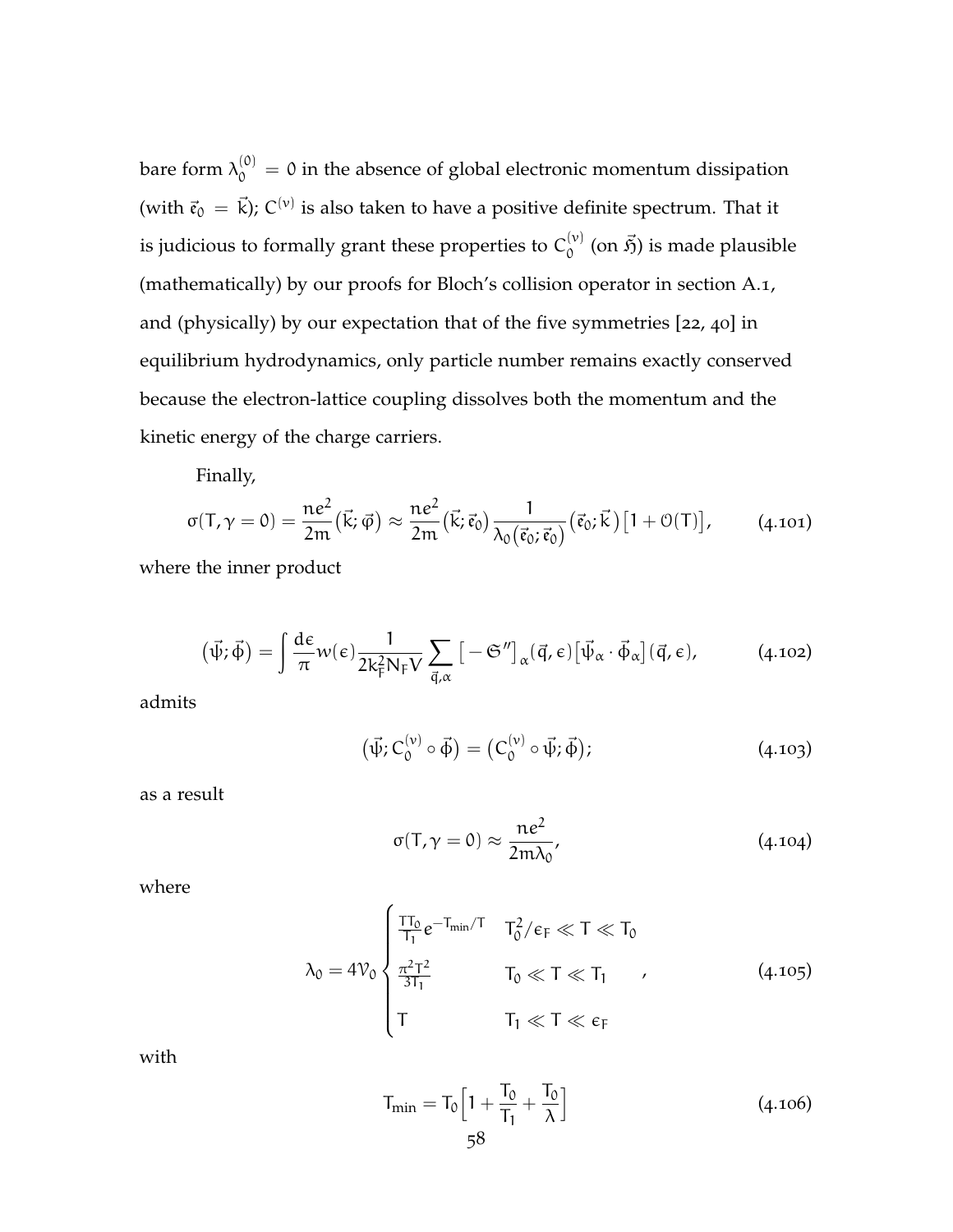the renormalized exchange gap.

In the two hotter regimes of [Equation](#page-70-0) 4.105, we reproduce the findings of Moriya and Ueda [[4](#page-165-2)]. For the lower temperature range, our result improves upon a previous investigation [[3](#page-165-1)] by resolving the next-leading temperature dependence; it should be mentioned that the prefactor to the exponential is model dependent.

While the activated behavior follows immediately when  $T \ll T_{min}$ , technical difficulties arise in the regime where  $T \ll T_0^2$  $\frac{1}{0}$ / $\epsilon$ <sub>F</sub>; since such temperatures are astronomically low by experimental standards, we feel that it is not worthwhile to endeavor this calculation, and instead stipulate that the prefactor will tend to a constant for temperatures sufficiently low.

**4.4.3 Beyond semi-classical.** Now that we're familiar with both the clean ( $u_0 = 0$ ) and the zero temperature ( $v_0 = 0$ ) solutions, asymptotic expansions for the full problem

$$
\vec{k} = \left\{ \mathfrak{C}_0^{(\nu)} + \mathfrak{C}_0^{(\mu)} + \mathfrak{L}_0 \right\} \circ \vec{\varphi} \tag{4.107}
$$

are easily obtained. Here,

$$
\mathfrak{L}_0 = \mathfrak{C}_0^{(\alpha)} + \mathfrak{C}_0^{(\mathsf{b})} + \mathfrak{C}_0^{(\mathsf{c})} \tag{4.108}
$$

<span id="page-71-0"></span>corresponds to the vertices of [Figure](#page-71-0) 10 and explicitly correlates the two



*Figure 10.* From these (unlabeled) diagrams may be obtained all contributions to the vertex of order  $v_0u_0$ .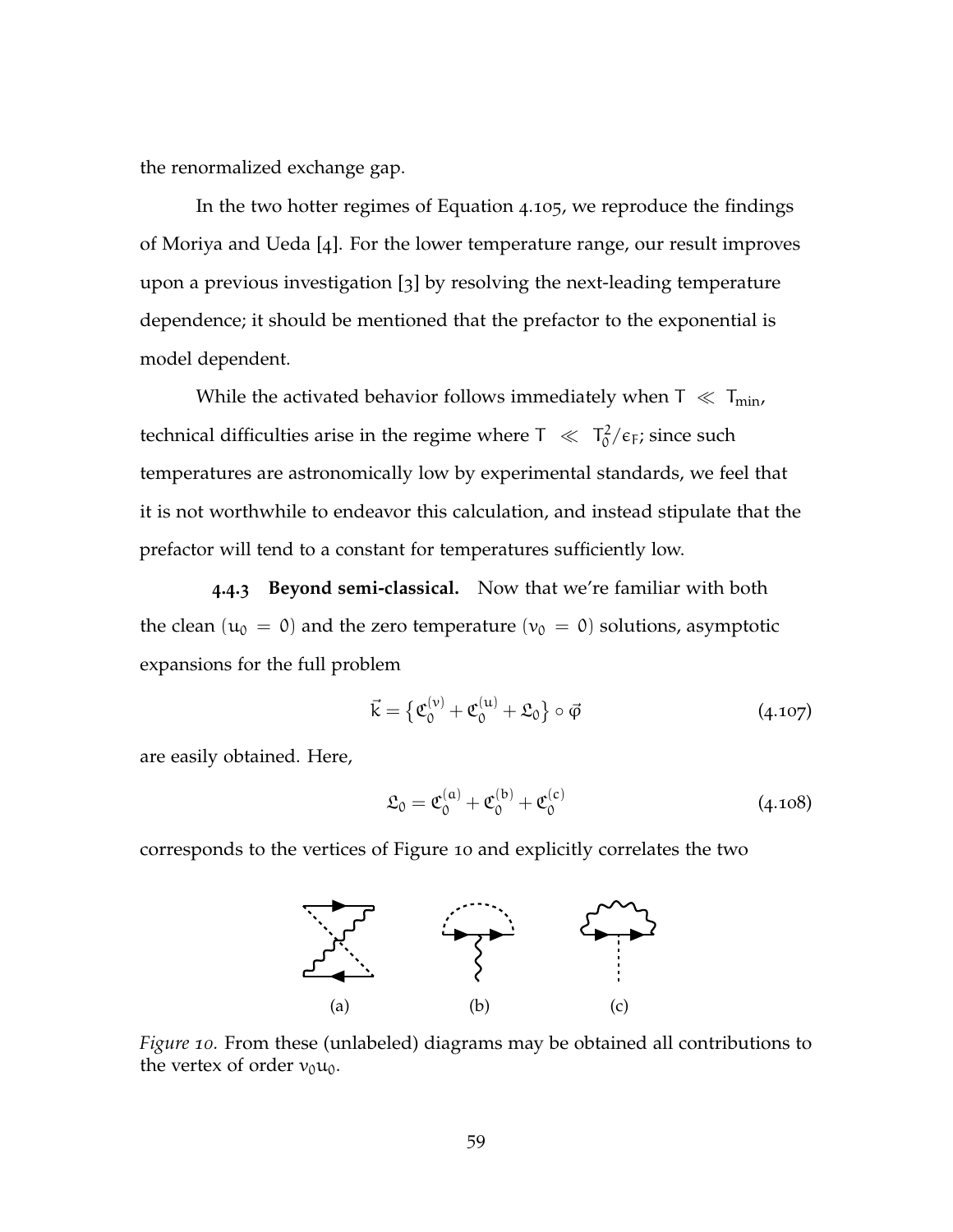scattering mechanisms, while both  $\mathfrak{C}_0^{(\nu)}$  $\int_0^{(\nu)}$  and  $\mathfrak{C}_0^{(\mu)}$  $\int_0^{(u)}$  contain implicit magnonimpurity interference by way of self-energy corrections.

*4.4.3.1 Weaker magnons.* If we suppose that there exists a temperature scale (to be determined) beneath which the system both remains in the ballistic regime, i.e.  $1/\tau \lesssim T \ll \epsilon_F$  [[12](#page-166-0)], and features a resisitivity that is dominated by the bare impurity vertex, then we may assume that

$$
\vec{\varphi} = \left[\mathcal{C}_0^{(u)}\right]^{-1} \circ \vec{k} + \mathcal{O}(v_0); \tag{4.109}
$$

although we formally expand in  $v_0$ , the true control parameter is T. After changing variables to

$$
\vec{\varphi}_{\sigma}(\vec{q}, \epsilon) = \frac{\mathcal{G}_{\sigma}''(\vec{q}, \epsilon)}{\mathcal{G}_{\sigma}''(\vec{q}, \epsilon)} \vec{\chi}_{\sigma}^{(u)}(\vec{q}, \epsilon), \qquad (4.110)
$$

we identically rewrite [Equation](#page-71-0) 4.107 as

$$
\vec{k} = \{ \mathcal{C}_0^{(u)} + \mathcal{L}_0^{(u)} \} \circ \vec{\chi}^{(u)} \equiv \mathcal{C}_0^{(u)} \circ \vec{\chi}^{(u)}, \tag{4.111}
$$

where

$$
\begin{split} & \left[ \mathcal{L}_0^{(u)} \circ \vec{\chi}^{(u)} \right]_{\sigma} (\vec{q}, \epsilon) \\ & = \left[ \left\{ \mathfrak{C}_0^{(v)} + \mathfrak{L}_0 \right\} \circ \frac{\mathfrak{G}''}{\mathfrak{G}''} \vec{\chi}^{(u)} \right]_{\sigma} (\vec{q}, \epsilon) \\ & + \frac{1}{\mathfrak{G}''_{\sigma} (\vec{q}, \epsilon)} \left[ \Gamma_{\sigma}^{(u)} (\vec{q}, \epsilon) \mathfrak{G}''_{\sigma} (\vec{q}, \epsilon) - \mathfrak{G}''_{\sigma} (\vec{q}, \epsilon) \gamma_{\sigma}^{(u)} (\vec{q}, \epsilon) \right] \vec{\chi}^{(u)}_{\sigma} (\vec{q}, \epsilon). \end{split} \tag{4.112}
$$

Thus, the desired series may be obtained from

$$
\left[\mathcal{C}_0^{(u)}\right]^{-1} = \left[\mathcal{C}_0^{(u)}\right]^{-1} - \left[\mathcal{C}_0^{(u)}\right]^{-1} \circ \mathcal{L}_0^{(u)} \circ \left[\mathcal{C}_0^{(u)}\right]^{-1},\tag{4.113}
$$

which to leading order reads

$$
\left[\mathcal{C}_0^{(u)}\right]^{-1} \approx \left[\mathcal{C}_0^{(u)}\right]^{-1} - \left[\mathcal{C}_0^{(u)}\right]^{-1} \circ \mathcal{L}_0^{(u)} \circ \left[\mathcal{C}_0^{(u)}\right]^{-1} + \mathcal{O}(v_0^2),\tag{4.114}
$$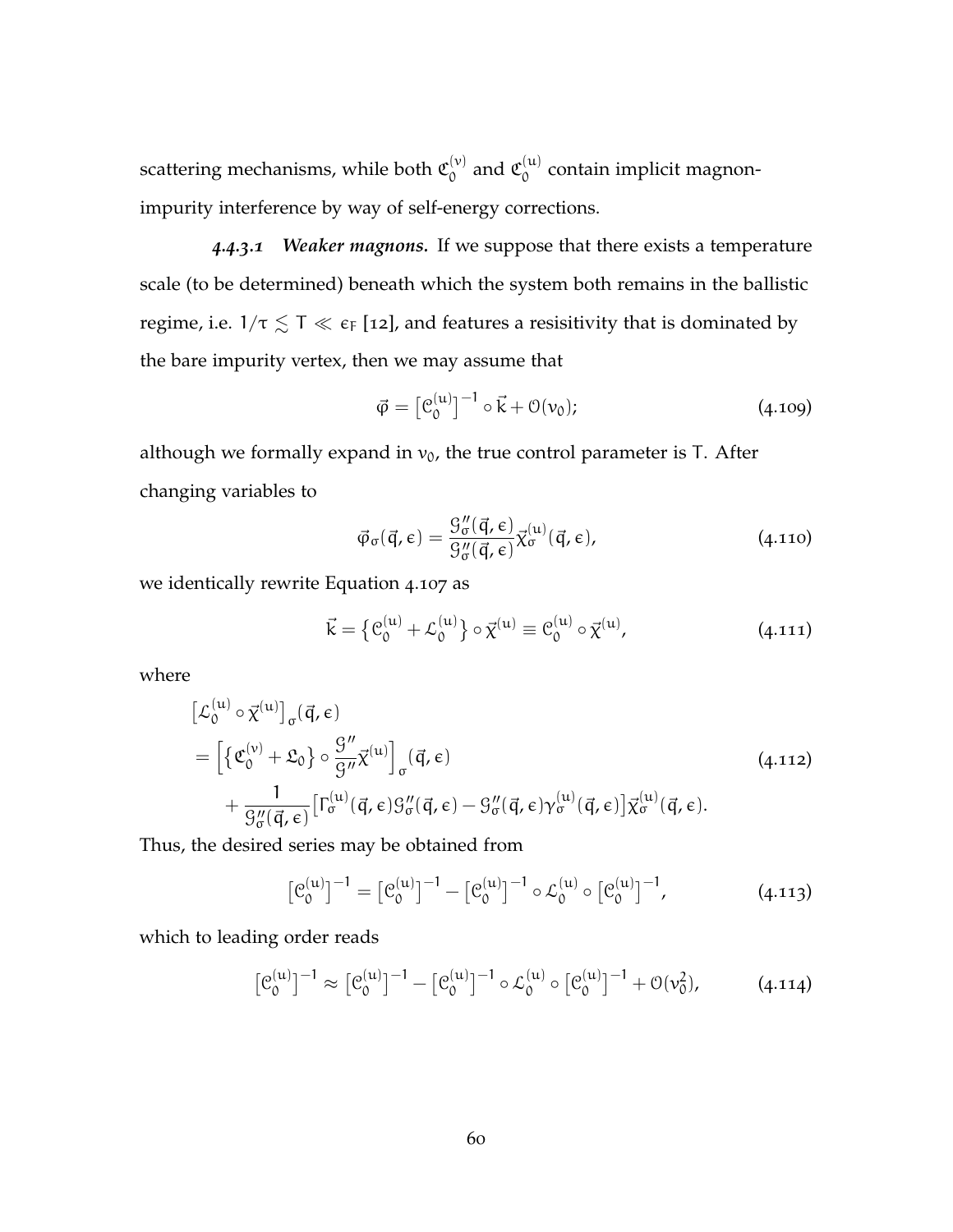and therefore,

<span id="page-73-0"></span>
$$
\sigma(T,\gamma) - \sigma(T = 0,\gamma)
$$
\n
$$
\approx \frac{-e^2}{6m^2} \int \frac{d\epsilon}{\pi} w(\epsilon) \frac{1}{V} \sum_{\vec{q},\sigma} \left[ -g''_{\sigma}(\vec{q}, \epsilon) \right] \frac{1}{\gamma_{(u)}^{\sigma}(\epsilon)} \vec{q} \cdot \left[ \mathcal{L}_0^{(u)} \circ \vec{k} \gamma_{(u)}^{-1} \right]_{\sigma}(\vec{q}, \epsilon). \tag{4.115}
$$

*4.4.3.2 Weaker disorder.* If we have a relatively clean material at

temperatures  $T > T_{min}$ , then one might expect that

$$
\vec{\varphi} = \left[C_0^{(\nu)}\right]^{-1} \circ \vec{k} + \mathcal{O}(u_0). \tag{4.116}
$$

In this case, on redefining

$$
\vec{\varphi}_{\sigma}(\vec{q}, \epsilon) = \frac{\mathfrak{S}_{\sigma}''(\vec{q}, \epsilon)}{\mathfrak{G}_{\sigma}''(\vec{q}, \epsilon)} \vec{\chi}_{\sigma}^{(\nu)}(\vec{q}, \epsilon), \qquad (4.117)
$$

[Equation](#page-71-0) 4.107 becomes

$$
\vec{k} = \left\{ C_0^{(\nu)} + \mathcal{L}_0^{(\nu)} \right\} \circ \vec{\chi}^{(\nu)} \equiv C_0^{(\nu)} \circ \vec{\chi}^{(\nu)}, \tag{4.118}
$$

where

$$
\begin{split} \left[\mathcal{L}_{0}^{(\nu)} \circ \vec{\chi}^{(\nu)}\right]_{\sigma}(\vec{q}, \epsilon) \\ &= \left[\left\{\mathfrak{C}_{0}^{(\mu)} + \mathfrak{L}_{0}\right\} \circ \frac{\mathfrak{S}''}{g_{\mu}} \vec{\chi}^{(\nu)}\right]_{\sigma}(\vec{q}, \epsilon) \\ &+ \frac{1}{\mathfrak{G}_{0}''(\vec{q}, \epsilon)} \left[\Gamma_{0}^{(\nu)}(\vec{q}, \epsilon) \mathfrak{S}_{\sigma}''(\vec{q}, \epsilon) - \mathfrak{G}_{\sigma}''(\vec{q}, \epsilon) \gamma_{\sigma}^{(\nu)}(\vec{q}, \epsilon)\right] \vec{\chi}_{\sigma}^{(\nu)}(\vec{q}, \epsilon); \end{split} \tag{4.119}
$$

it follows that

<span id="page-73-1"></span>
$$
\left[\mathcal{C}_0^{(\nu)}\right]^{-1} = \left[\mathcal{C}_0^{(\nu)}\right]^{-1} - \left[\mathcal{C}_0^{(\nu)}\right]^{-1} \circ \mathcal{L}_0^{(\nu)} \circ \left[\mathcal{C}_0^{(\nu)}\right]^{-1},\tag{4.120}
$$

and therefore

$$
\sigma(T,\gamma) - \sigma(T,\gamma=0) \approx \frac{-ne^2}{2m} (\vec{k}; \vec{\mathfrak{e}}_0) \frac{1}{\lambda_0(\vec{\mathfrak{e}}_0; \vec{\mathfrak{e}}_0)} (\vec{\mathfrak{e}}_0; \mathcal{L}_0^{(\nu)} \circ [\mathcal{C}_0^{(\nu)}]^{-1} \circ \vec{k}), \qquad (4.121)
$$

which can be iterated and then resummed to

$$
\sigma(\mathsf{T},\gamma) \approx \frac{\mathsf{ne}^2}{2\mathsf{m}}\big(\vec{\mathsf{k}};\vec{\mathsf{e}}_0\big) \frac{1}{\lambda_0(\vec{\mathsf{e}}_0;\vec{\mathsf{e}}_0)}\big(\vec{\mathsf{e}}_0;\vec{\mathsf{k}}\big)\Big[\lambda_0\big(\vec{\mathsf{e}}_0;\vec{\mathsf{e}}_0\big) + \big(\vec{\mathsf{e}}_0;\mathcal{L}_0^{(\nu)}\circ\vec{\mathsf{e}}_0\big)\Big]^{-1}.\tag{4.122}
$$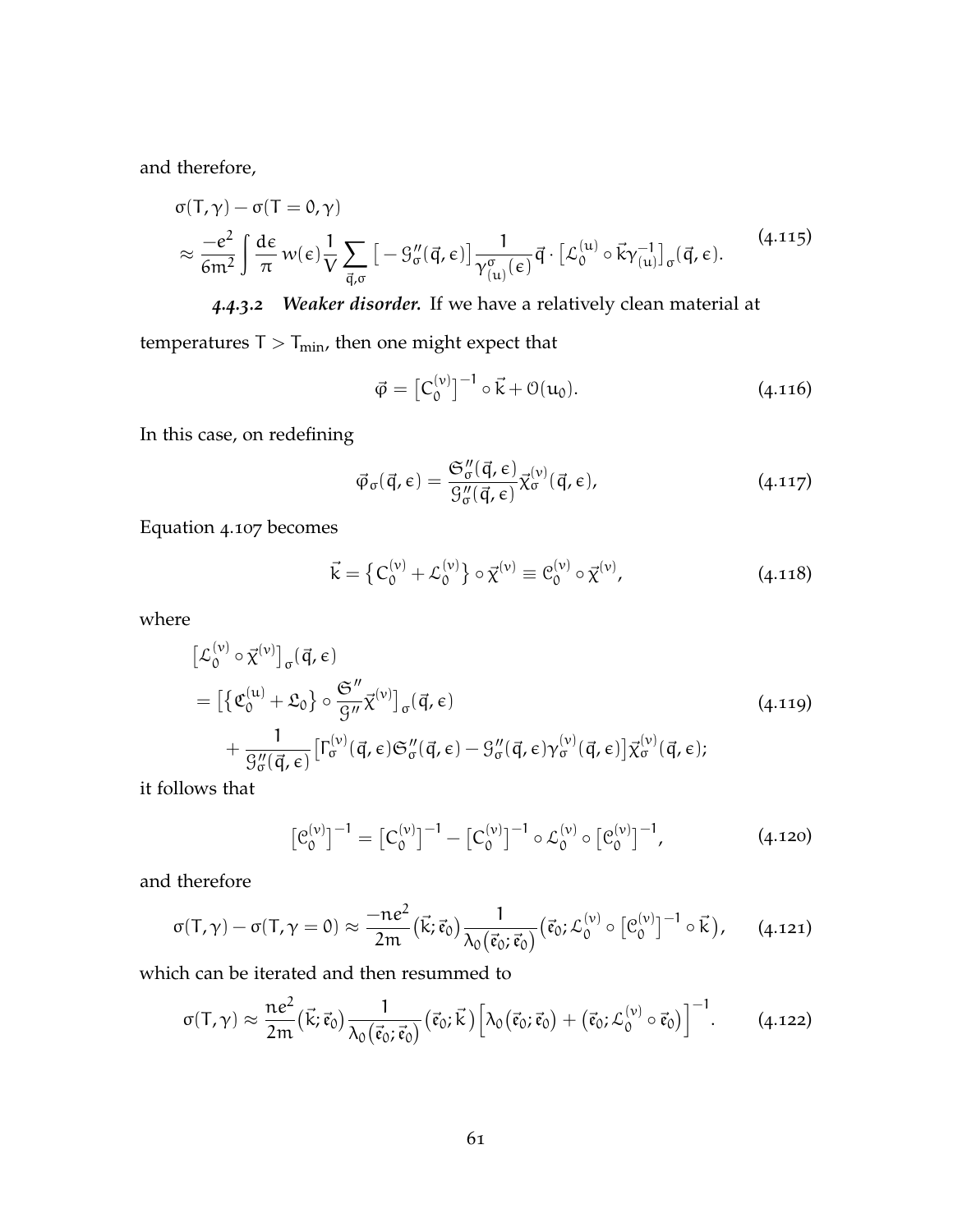# **4.5 DC conductivity**

From both [Equation](#page-73-0) 4.115 and [Equation](#page-73-1) 4.122, we find the content of Matthiessen's rule plus interference corrections, i.e. if

$$
\sigma(\mathsf{T}, \gamma) = \frac{\mathsf{ne}^2}{2\mathsf{m}\Gamma_{\mathsf{tr}}(\mathsf{T}, \gamma)},\tag{4.123}
$$

then

$$
\Gamma_{\rm tr}(T,\gamma) = \Gamma_{\rm tr}(T=0,\gamma) + \Gamma_{\rm tr}(T,\gamma=0) + \Delta\Gamma_{\rm tr}(T,\gamma), \qquad (4.124)
$$

<span id="page-74-0"></span>where

$$
\Delta\Gamma_{tr}(T,\gamma)\approx\mathcal{V}_0\frac{\gamma}{\varepsilon_F}\begin{cases} \frac{-\sqrt{T_1}T^{3/2}}{T_0}A^\ll&T_0^2/\varepsilon_F\ll T\ll T_0\\ \frac{T^{3/2}}{\sqrt{T_1}}A\gg&T_0\ll T\ll T_1 \end{cases}\tag{4.125}
$$

with

$$
A^{\ll} = \frac{1}{\pi} \int_0^{\infty} du \left\{ \frac{u^{3/2}}{\sinh^2 \frac{u}{2}} - \frac{2u^{-3/2}}{e^u - 1} \right\} \approx 3,
$$
  

$$
A^{\gg} = \pi \int_0^{\infty} du \left\{ \frac{u^{3/2}}{4 \sinh^2 \frac{u}{2}} + \frac{u/2}{e^u - 1} \right\} \approx 12,
$$
 (4.126)

and

$$
\Gamma_{\rm tr}(T=0,\gamma) \approx \gamma, \qquad (4.127)
$$

and

$$
\Gamma_{tr}(T,\gamma=0) \approx 4\mathcal{V}_0 \begin{cases} \frac{T T_0}{T_1} e^{-T_{min}/T} & T_0^2/\varepsilon_F \ll T \ll T_0 \\ \frac{\pi^2 T^2}{3T_1} & T_0 \ll T \ll T_1 \\ T & T_1 \ll T \ll \varepsilon_F \end{cases} \tag{4.128}
$$

only  $\mathfrak{C}_0^{(\mathfrak{a})}$  $\int_0^{(a)}$  and  $\mathfrak{C}_0^{(c)}$  $\alpha_0^{(c)}$  contribute to  $\Delta\Gamma_{tr}$ , which must be considered much weaker than either  $\Gamma_{tr}(T = 0, \gamma)$  or  $\Gamma_{tr}(T, \gamma = 0)$ . That is to say, an interpolation formula exists between the region of parameter space where scattering is magnon dominated (i.e.  $\gamma \ll T^2/T_1$  when  $T_0 \ll T \ll T_1$ ) and the regime where impurity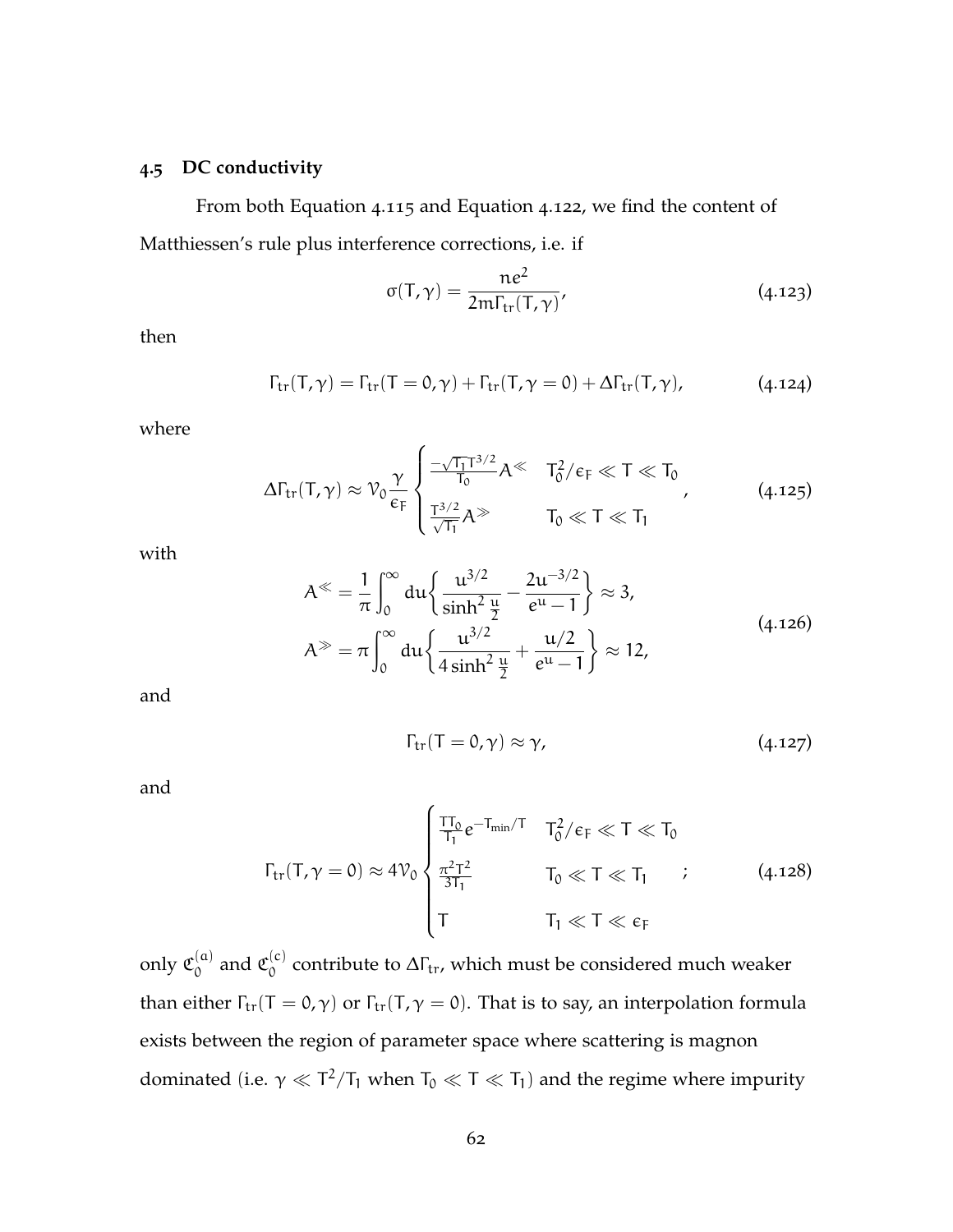scattering provides the leading contribution to the resistance (i.e.  $\mathsf{T}^2/\mathsf{T}_1\ll\gamma$ when  $T_0\ll T\ll T_1).$  In stating these ranges, we have implicitly assumed that both  $T \ll \epsilon_F$  and  $\gamma \ll \epsilon_F$ .

The non-Fermi-liquid temperature scaling that presents in [Equation](#page-74-0) 4.125 has been predicted previously by Belitz and Kirkpatrick [[11](#page-166-1)], albeit with a significantly different prefactor.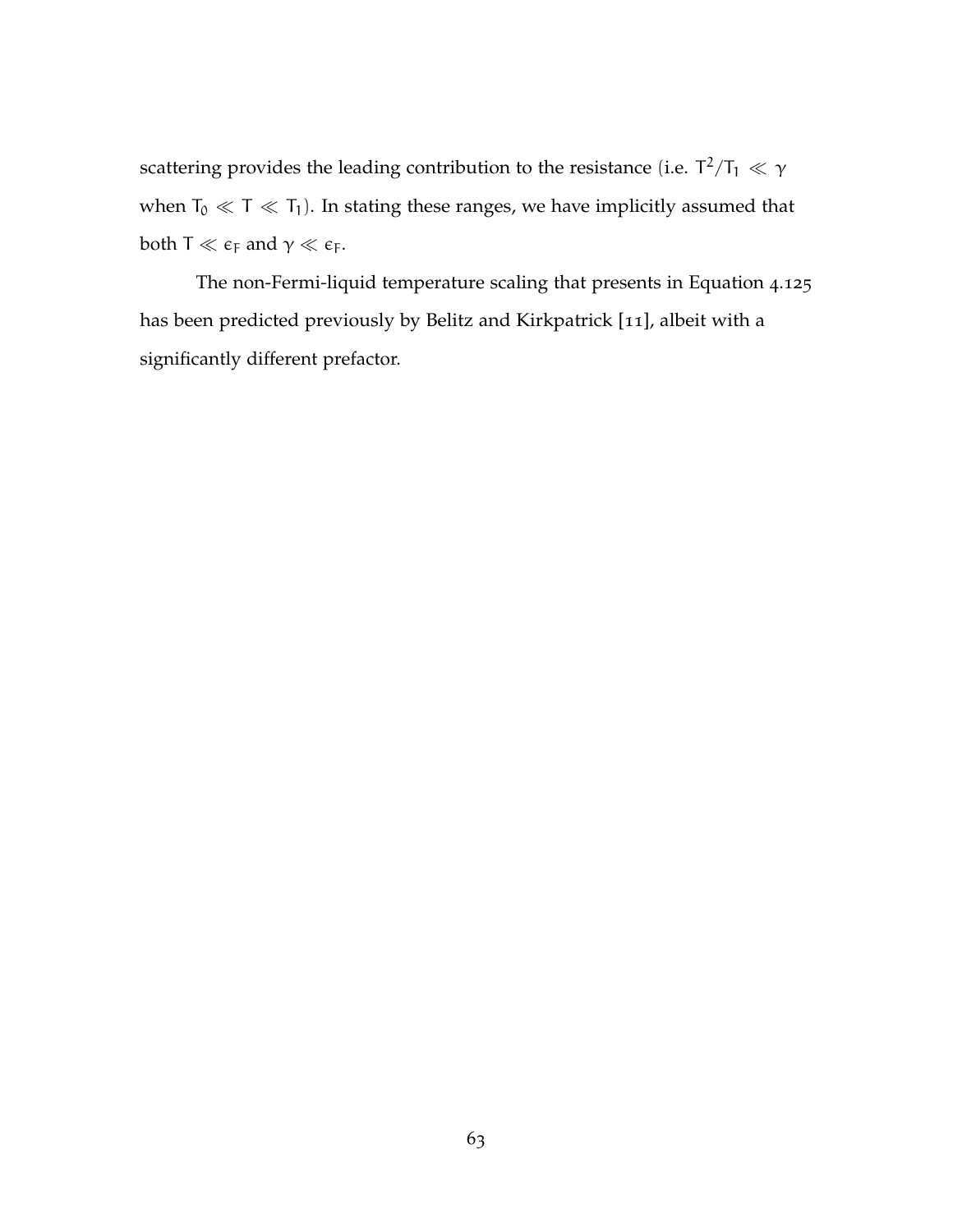### APPENDIX A

# SUPPLEMENTARY MATERIAL

Here lie the technical details that underpin our analysis.

This chapter includes previously published co-authored material.

#### **A.1 Spectral value decomposition**

Throughout this work, the momentum mode  $\vec{\epsilon}_0$  has played a critical role not only because its corresponding eigenvalue  $\lambda_0$  is the lowest element in the spectrum of the collision operator  $C_0$  (on  $\vec{p}$ ) but also due to its appearance (in bare form) as the inhomogeneity in the transport equation

$$
\vec{k} = C_0 \circ \vec{\varphi}, \tag{A.1}
$$

which implies that  $\vec{\varphi}$  is singular in the degree of momentum nonconservation; in order for

$$
(\vec{k}; \vec{\varphi}) \approx (\vec{k}; \vec{\varepsilon}_0) \frac{1}{\lambda_0(\vec{\varepsilon}_0; \vec{\varepsilon}_0)} (\vec{\varepsilon}_0; \vec{k}) [1 + \mathcal{O}(T)] \tag{A.2}
$$

it is crucial that  $\lambda_0$  is both unique and isolated. Here,  $\vec{\varphi} \in \vec{S}$  is an element of the Hilbert space consisting of functions  $\vec{e}$  obeying

$$
(\vec{e}_i; \vec{e}_j)_{\vec{p}} = \int \frac{d^3q}{(2\pi)^3} w(\xi_q) [\vec{e}_i \cdot \vec{e}_j] (\vec{q}) < \infty.
$$
 (A.3)

Furthermore, that  $C_0$  is invertible (on  $\vec{B}$ ) follows from the fact that its spectrum is positive definite.

In proceeding to formulate a proof of the above statements, $1$  it is useful to introduce some notation.

**Lemma 1.** *Let both*

$$
(\hat{e}_i, \hat{e}_j)_{L^2} = \int_{\mathbb{R}} d\varepsilon \, \hat{e}_i(\varepsilon) \hat{e}_j(\varepsilon) < \infty \tag{A.4}
$$

<sup>&</sup>lt;sup>1</sup>For simplicity, we restrict our attention to the case of electron-phonon scattering.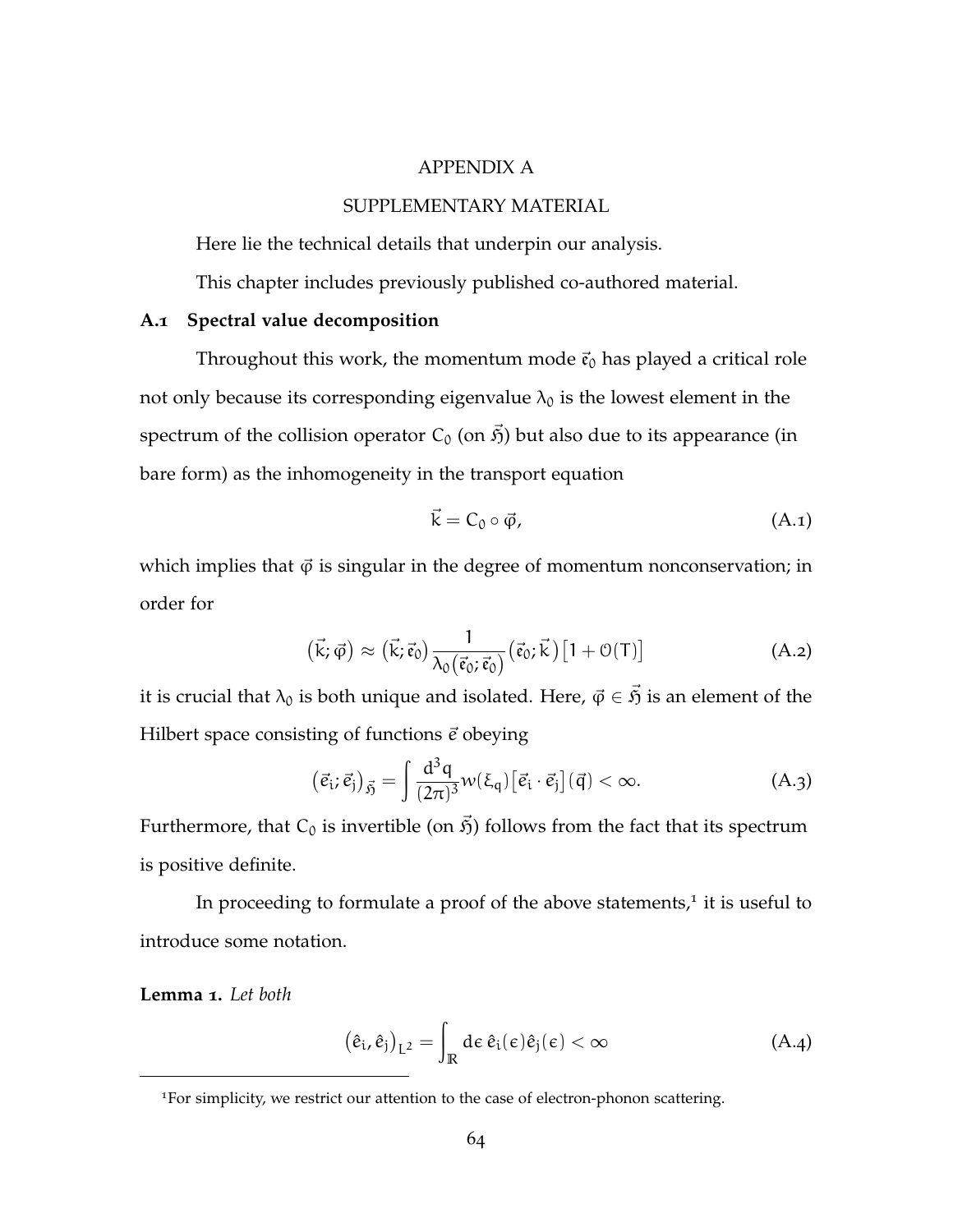denote the inner product in the Hilbert space L<sup>2</sup> of square integrable functions  $\hat{\textbf{e}}:\mathbb{R}\rightarrow$ **R** *and*  $\tilde{p}$  *be the space of functions*  $e : \mathbb{R}^3 \to \mathbb{R}$  *as defined by* 

$$
e(\vec{q}) = S[\hat{e}](\vec{q}) = \frac{1}{\sqrt{w(\xi_q)N(\xi_q)}}\theta[\xi_q > 0]\hat{e}(\xi_q) \quad \vec{q} \in \mathbb{R}^3,
$$
 (A.5)

*where*

$$
\xi_q = \frac{|\vec{q}|^2}{2m} - \mu, \quad N(\xi_q) = \frac{mk(\xi_q)}{2\pi^2}, \quad k(\xi_q) = \sqrt{2m\mu[1 + \xi_q/\mu]}.
$$
 (A.6)

*Consequently the map*  $S: L^2 \to \mathfrak{H}$  as defined by  $e = S[\hat{e}]$  is a Hilbert space isomorphism, *i.e.*  $\mathfrak{H}$  *is a Hilbert space under the induced inner product* 

$$
(e_i, e_j)_{\mathfrak{H}} = \int_{\mathbb{R}^3} \frac{d^3 q}{(2\pi)^3} w(\xi_q) e_i(\vec{q}) e_j(\vec{q}). \tag{A.7}
$$

*Proof.* By construction,

$$
(ei, ej)5j = (ei, ej)L2.
$$
 (A.8)

 $\Box$ 

**Corollary 1.** *When*  $\vec{e} \in \vec{S}$  *iff* 

$$
\vec{e}(\vec{q}) = \frac{\vec{q}}{q}e(\vec{q}), \quad e \in \mathfrak{H}, \tag{A.9}
$$

*so too is*  $\vec{\mathfrak{H}}$  *isomorphic to*  $L^2$ *.* 

*Proof.* Clearly,

$$
(\vec{e}_i; \vec{e}_j)_{\vec{\mathfrak{H}}} = (e_i, e_j)_{\mathfrak{H}}.
$$
 (A.10)

From this perspective, we examine the operator  $\hat{\mathsf{K}}_0:\mathsf{L}^2\to\mathsf{L}^2$  that both satisfies

$$
(\hat{e}_i, \hat{K}_0 \circ \hat{e}_j)_{L^2} = (e_i, K_0 \circ e_j)_{\mathfrak{H}}
$$
 (A.11)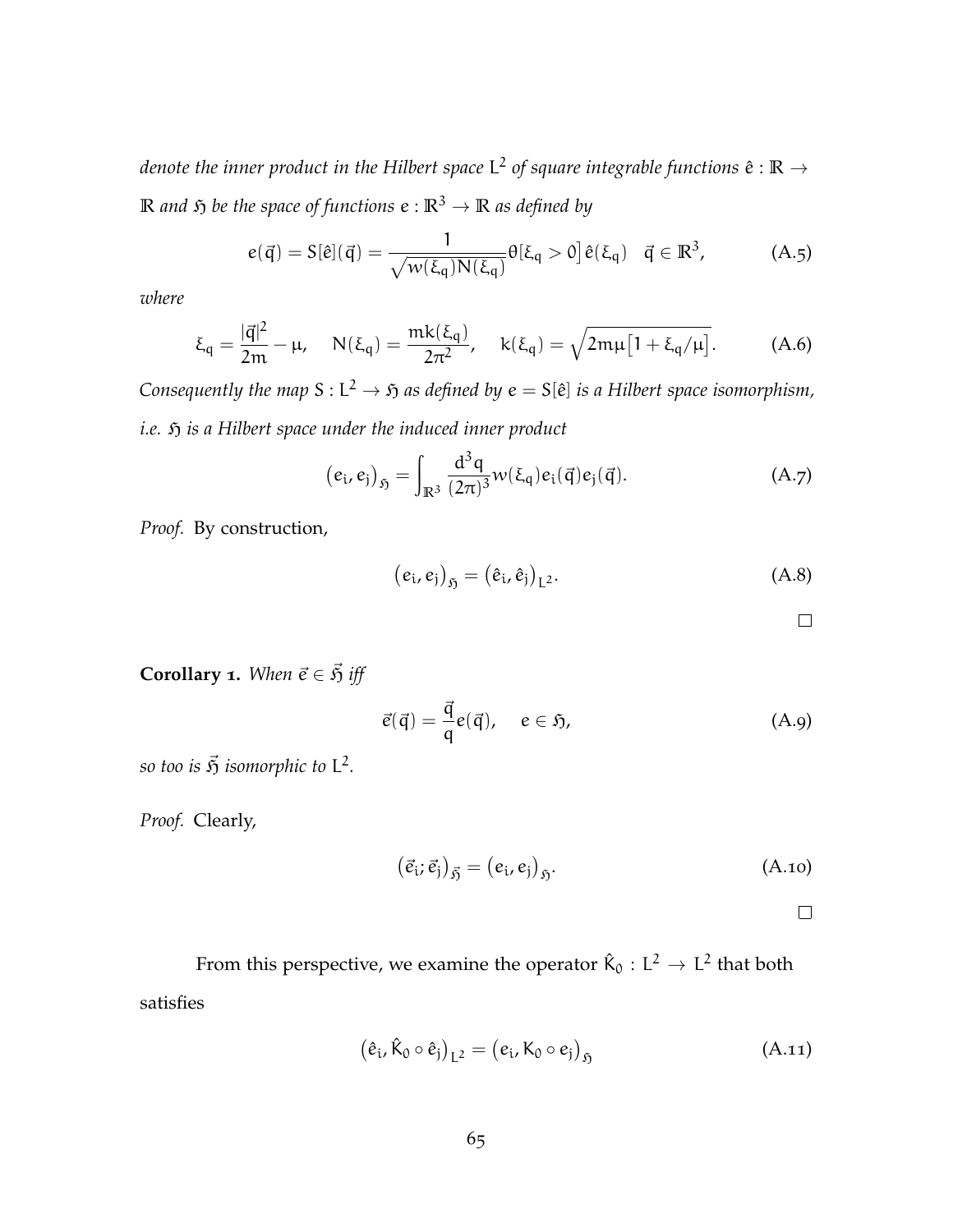and is generated by the kernel

$$
\hat{K}_0(\epsilon, u) = w(\epsilon) \frac{N(\epsilon)}{N_F} \frac{1}{\sqrt{w(\epsilon)N(\epsilon)}} K_0(\epsilon, u) \frac{1}{\sqrt{w(u)N(u)}} \n= \frac{1}{\sqrt{N(\epsilon)}} \frac{\tilde{V}''(\epsilon, u)}{2 \sinh \frac{u-\epsilon}{2T}} \frac{1}{\sqrt{N(u)}},
$$
\n(A.12)

where

$$
K_0(\epsilon, u) = \frac{N_F}{N(\epsilon)} [n(u - \epsilon) + f(u)] \tilde{V}''(\epsilon, u), \qquad (A.13)
$$

with

$$
\bar{\mathcal{V}}''(\epsilon, \mathbf{u}) = \frac{\pi v_0}{\omega_D^2} (\mathbf{u} - \epsilon)^2 \text{sgn}(\mathbf{u} - \epsilon) \theta(\epsilon, \mathbf{u}), \tag{A.14}
$$

which involves the step function

$$
\theta(\epsilon, u) = \theta[\epsilon > -\epsilon_F] \theta[u > -\epsilon_F]
$$
  
 
$$
\times \theta\Big[-2k(\epsilon)k(u) \le k^2(\epsilon) + k^2(u) - \left(\frac{u-\epsilon}{c}\right)^2 \le 2k(\epsilon)k(u)\Big].
$$
 (A.15)

Here,

$$
f(\epsilon) = 1/(e^{\epsilon/T} + 1), \quad n(\epsilon) = 1/(e^{\epsilon/T} - 1), \tag{A.16}
$$

are the Fermi-Dirac and Bose-Einstein distribution functions, respectively; the parameters m,  $\mu$ , N<sub>F</sub>,  $v_0$ ,  $\omega_D$ , c, T, with T the temperature, are positive real numbers.

In preparation for the next fact, notice that  $K_0$  is self-adjoint in  $\mathfrak{H}$ .

**Proposition 1.** *The integral operator*  $K_0$  :  $\tilde{p} \rightarrow \tilde{p}$  *admits a discrete spectral representation.*

*Proof.* It suffices to show square integrability of the third iterate of  $\hat{K}_0$ 

$$
\hat{K}_0^{(3)}(\varepsilon, \mathfrak{u}) = \int_{\mathbb{R}} dx \, \hat{K}_0^{(2)}(\varepsilon, x) \hat{K}_0(x, \mathfrak{u}), \tag{A.17}
$$

for then  $K_0$  is Hilbert-Schmidt; here

$$
\hat{\mathsf{K}}_0^{(2)}(\epsilon, \mathfrak{u}) = \int_{\mathbb{R}} dx \,\hat{\mathsf{K}}_0(\epsilon, x)\hat{\mathsf{K}}_0(x, \mathfrak{u})
$$
\n(A.18)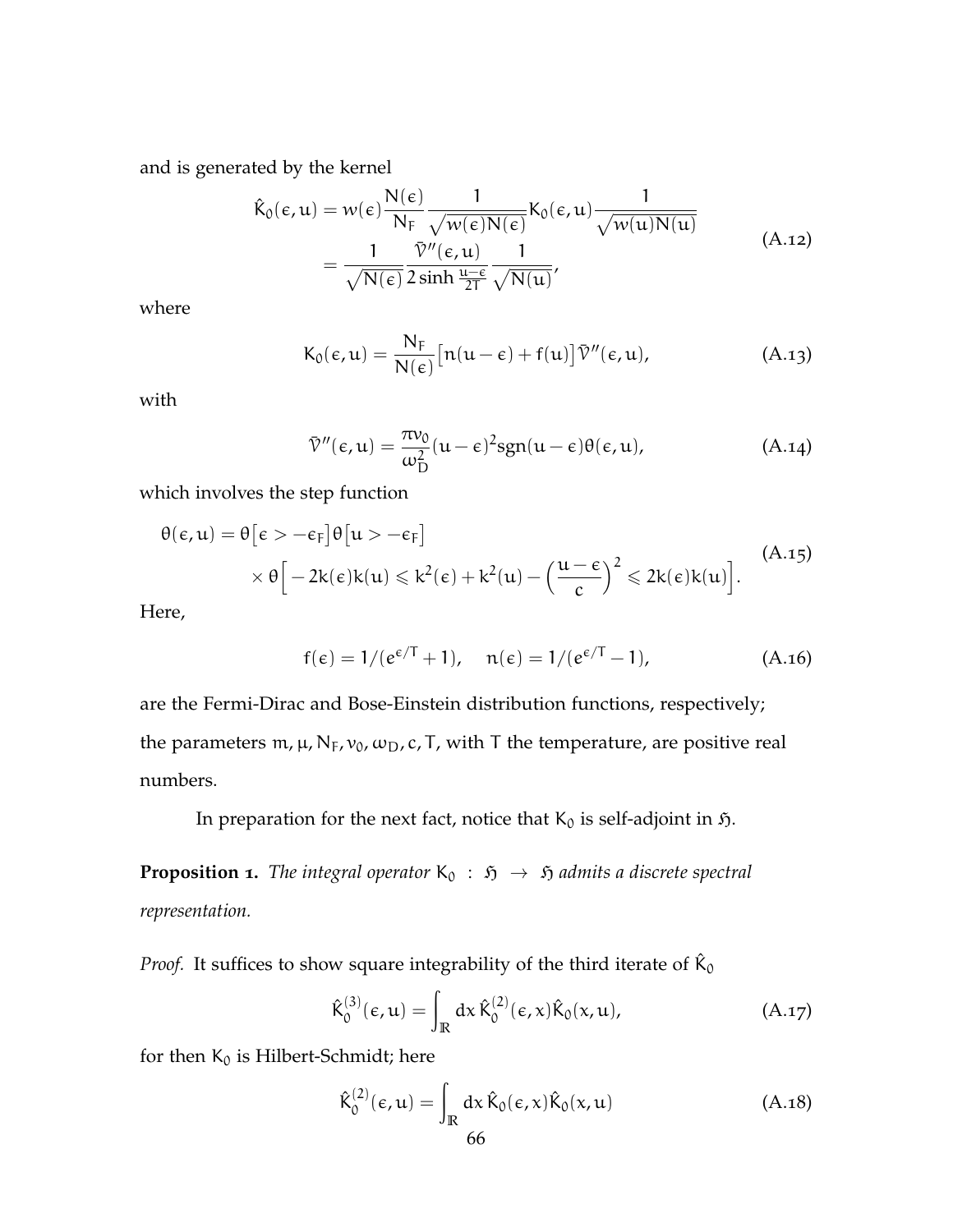is the second iterate of  $\hat{\mathsf{K}}_0$ , which is bounded by [[40](#page-169-0)]

$$
\hat{K}_0^{(2)}(\epsilon, u) \leqslant \sqrt{\int_{\mathbb{R}} dx \big[\hat{K}_0(\epsilon, x)\big]^2} \sqrt{\int_{\mathbb{R}} dx \big[\hat{K}_0(x, u)\big]^2}
$$
\n(A.19)

according to the Cauchy-Schwarz-Bunyakovskii inequality. Now then,

$$
\int_{\mathbb{R}} dx \left[ \hat{K}_{0}(\epsilon, x) \right]^{2} \leqslant \frac{C_{1}}{N(\epsilon)} \theta \left[ \epsilon > -\mu \right] \int_{-\epsilon-\mu}^{\infty} \frac{du}{N(u+\epsilon)} \frac{u^{4}}{\sinh^{2} \frac{u}{2T}} \leqslant \frac{C_{2}}{\sqrt{\mu+\epsilon}} \theta \left[ \epsilon > -\mu \right] \int_{-\epsilon-\mu}^{\infty} \frac{du}{\sqrt{\mu+u+\epsilon}} e^{\frac{-|u|}{2T}}, \tag{A.20}
$$

with both  $C_1$  and  $C_2$  constants, implies

$$
\hat{K}_0^{(2)}(\varepsilon, u) \leqslant C_3 \sqrt{\frac{h(\varepsilon)h(u)}{\sqrt{\mu + \varepsilon}\sqrt{\mu + u}}}\theta\big[\varepsilon > -\mu\big]\theta\big[u> - \mu\big],\tag{A.21}
$$

where C<sub>3</sub> is a constant,  $h(\epsilon) > 0$ , and  $h(\epsilon \to \infty) \sim 1/\sqrt{\epsilon}$ . Thus,

$$
\hat{K}_{0}^{(3)}(\varepsilon, u) \leqslant C_{4} \sqrt{\frac{h(\varepsilon)}{\sqrt{\mu + \varepsilon} \sqrt{\mu + u}} \theta \left[\varepsilon > -\mu\right] \theta \left[u > -\mu\right]}
$$
\n
$$
\times \int_{-u-\mu}^{\infty} \frac{dx}{N(x+u)} \sqrt{h(x)} \frac{x^{2}}{\sinh\frac{|x|}{2T}}
$$
\n
$$
\leqslant C_{5} \sqrt{\frac{h(\varepsilon)}{\sqrt{\mu + \varepsilon} \sqrt{\mu + u}} \theta \left[\varepsilon > -\mu\right] \theta \left[u > -\mu\right] h(u/2)},
$$
\n(A.22)

where both  $C_4$  and  $C_5$  are constants, can be used to show

$$
\hat{K}_0^{(6)}(\varepsilon,u)\leqslant C_6\sqrt{\frac{h(\varepsilon)}{\sqrt{\mu+\varepsilon}\sqrt{\mu+u}}}\theta\big[\varepsilon>-\mu\big]\theta\big[u>-\mu\big]h(u/2),\qquad \quad \ \ \text{(A.23)}
$$

with  $C_6$  constant, which yields

$$
\hat{K}_0^{(6)}(\varepsilon,\varepsilon) \leqslant C_6 \sqrt{\frac{h(\varepsilon)}{\mu+\varepsilon}} \theta\big[\varepsilon>-\mu\big]h(\varepsilon/2), \qquad \qquad \text{(A.24)}
$$

and therefore

$$
\int_{\mathbb{R}} d\varepsilon \int_{\mathbb{R}} du \left[ \hat{K}_0^{(3)}(\varepsilon, u) \right]^2 = \int_{\mathbb{R}} d\varepsilon \, \hat{K}_0^{(6)}(\varepsilon, \varepsilon) < \infty. \tag{A.25}
$$

 $\Box$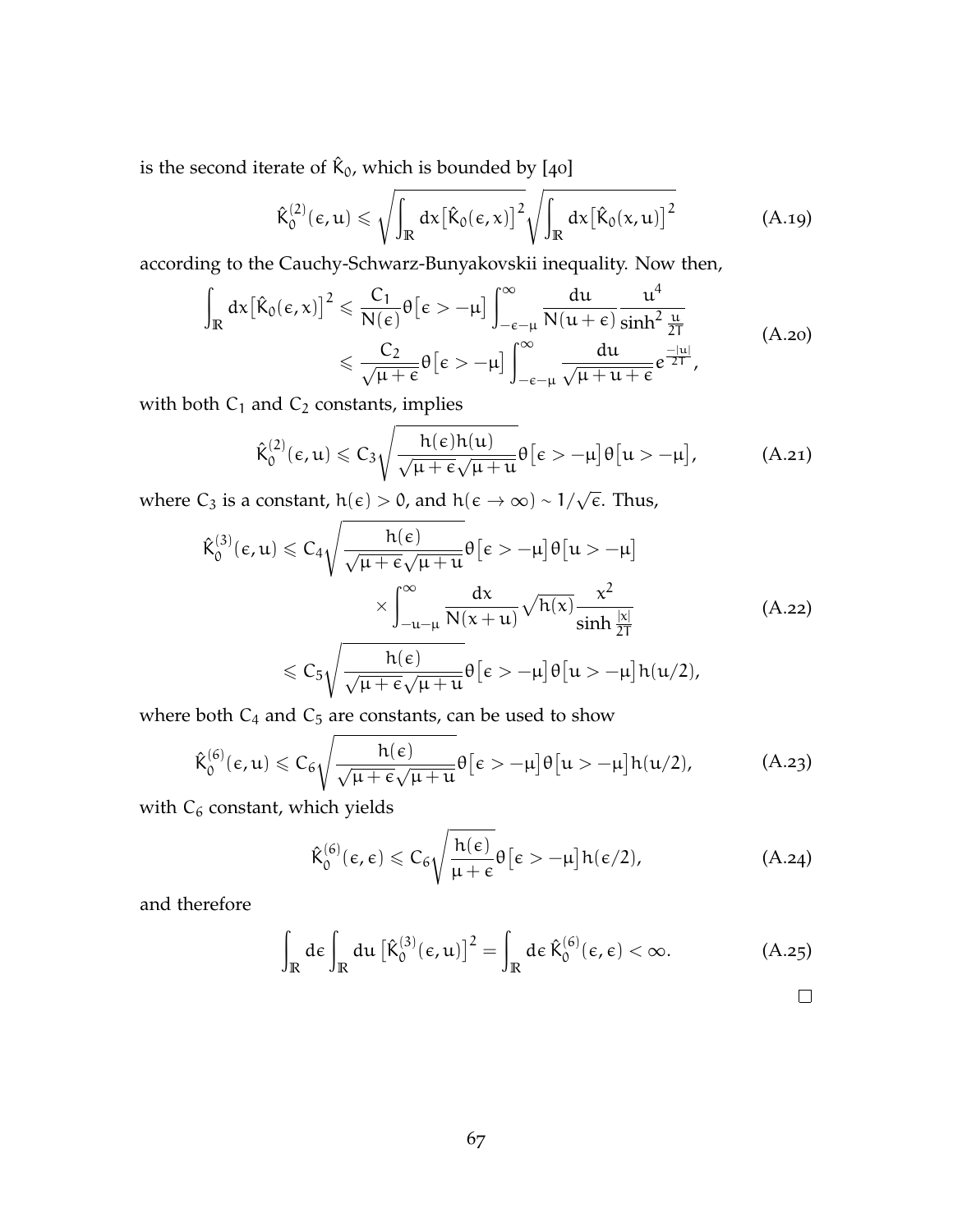Before considering  $\vec{B}$ , we investigate the spectrum of the operator  $C_0$ :

 $\mathfrak{H} \to \mathfrak{H}$  as defined by

$$
[C_0 \circ e](\vec{q}) = \Gamma(\vec{q})e(\vec{q}) - [K_0 \circ e](\vec{q}), \quad \Gamma(\vec{q}) = [K_0 \circ 1](\vec{q}). \tag{A.26}
$$

For this purpose, we first establish the following.

<span id="page-80-0"></span>**Lemma 2.** *The function*  $\Gamma : \mathbb{R}^3 \to \mathbb{R}$  *is positive definite.* 

*Proof.* By definition,

$$
\Gamma(\vec{q}) = \frac{1}{N(\xi_q)} \int_{\mathbb{R}} du \left[ n(u - \xi_q) + f(u) \right] \tilde{V}''(\xi_q, u) \n= \frac{\pi v_0}{\omega_D^2 N(\xi_q)} \int_{\mathbb{R}} du \left[ n(u - \xi_q) + f(u) \right] (u - \xi_q)^2 sgn(u - \xi_q) \theta(\xi_q, u) \n= \frac{\pi v_0}{\omega_D^2 N(\xi_q)} \int_0^\infty du \, u^2 \{ \left[ n(u) + f(u + \xi_q) \right] \theta(\xi_q, \xi_q + u) \n+ \left[ n(u) + f(u - \xi_q) \right] \theta(\xi_q, \xi_q - u) \}
$$
\n(A.27)

 $> 0;$ 

moreover

$$
\Gamma(\vec{q}) \sim \xi_q^{5/2}, \quad |\vec{q}| \to \infty,
$$
 (A.28)

as follows by the asymptotic properties of the third order polylogarithm.  $\Box$ 

Despite the fact that  $C_0$  does not admit a purely discrete spectrum, [Lemma](#page-80-0) 2 together with a textbook [[59](#page-170-0)] theorem<sup>2</sup> of Weyl and von Neumann allows us to conclude that the zero eigenvalue of  $C_0$  (on  $\mathfrak{H}$ ) is isolated.

On supplementing the above logic with a standard manipulation [[21](#page-167-0), [22](#page-167-1)], we have our main result.

**Theorem 1.** *The linear operator*  $C_0 : \mathfrak{H} \to \mathfrak{H}$  *is non-negative and its spectrum contains a zero eigenvalue that is both unique and isolated.*

<sup>2</sup>Which reads: "If a completely continuous symmetric transformation B is added to a symmetric transformation A, the set of limit points of the spectrum remains invariant."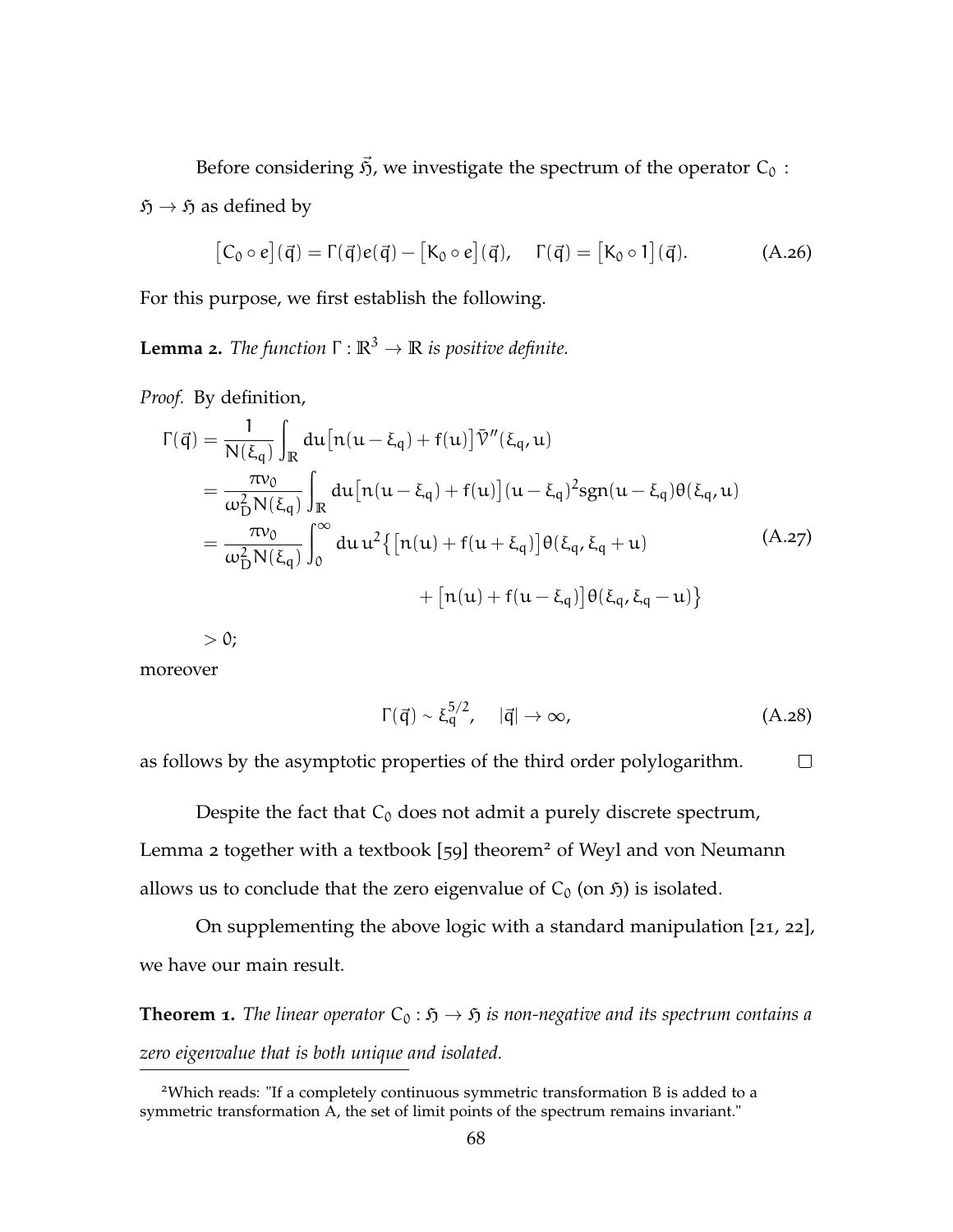*Proof.* Suppose that  $\psi_{\lambda} \in \mathfrak{H}$  obeys  $C_0 \circ \psi_{\lambda} = \lambda \psi_{\lambda}$ . Then,

$$
\lambda(\psi_{\lambda}, \psi_{\lambda})_{\mathfrak{H}} = \int_{\mathbb{R}} d\varepsilon \, w(\varepsilon) \frac{N(\varepsilon)}{N_{F}} \psi_{\lambda}(\varepsilon) \int_{\mathbb{R}} du \{ \Gamma(\varepsilon) \delta(\varepsilon - u) - K_{0}(\varepsilon, u) \} \psi_{\lambda}(u)
$$
\n
$$
= \frac{1}{2} \int_{\mathbb{R}} d\varepsilon \int_{\mathbb{R}} du \big[ \psi_{\lambda}(\varepsilon) - \psi_{\lambda}(u) \big]^{2} W_{0}(\varepsilon, u), \tag{A.29}
$$

where

$$
W_0(\epsilon, \mathfrak{u}) = w(\epsilon) \frac{N(\epsilon)}{N_F} K_0(\epsilon, \mathfrak{u}) = W_0(\mathfrak{u}, \epsilon)
$$
 (A.30)

is positive almost everywhere;  $W_0(\epsilon, u) = 0$  iff  $\epsilon = u$ . Thus,  $\lambda = 0$  requires that  $\psi_{\lambda}(\epsilon) = \psi_{\lambda}(u)$ , i.e.  $\psi_{\lambda}$  is the constant function; all other eigenvalues of  $C_0$  (on  $\mathfrak{H}$ ) must be positive.  $\Box$ 

Finally, if we limit ourselves to the regime of weak momentum dissipation, then asymptotic perturbation theory may be employed towards determining both  $\lambda_0$  and  $\vec{\epsilon}_0$ . To this end, we prefer to study the operator  $C : \mathfrak{H} \to \mathfrak{H}$  as defined by

$$
(\vec{e}_i; C_0 \circ \vec{e}_j)_{\vec{p}_j} = (e_i, C \circ e_j)_{\vec{p}_j}, \tag{A.31}
$$

which can be decomposed into a momentum conserving part  $L_0$  and the remainder  $L_1 + L_2$ , i.e.

$$
C = L_0 + L_1 + L_2, \tag{A.32}
$$

with both  $L_0 \circ k = 0$  and  $[L_1 + L_2] \circ k \neq 0$ .

**Corollary 2.**  $C_0 : \vec{S} \to \vec{S}$  is a positive operator which admits a unique lowest eigenvalue *that is isolated (for* T *sufficiently low).*

*Proof.* Evidently, the spectra of C (on  $\tilde{y}$ ) and C<sub>0</sub> (on  $\vec{y}$ ) coincide; it remains to demonstrate that  $0 < \lambda_0 < \Gamma_{\text{min}}$ , which holds because the t-series

$$
\mathfrak{e}_0 = k + \mathfrak{O}(t), \quad \lambda_0 = 0 + \mathfrak{O}(t), \tag{A.33}
$$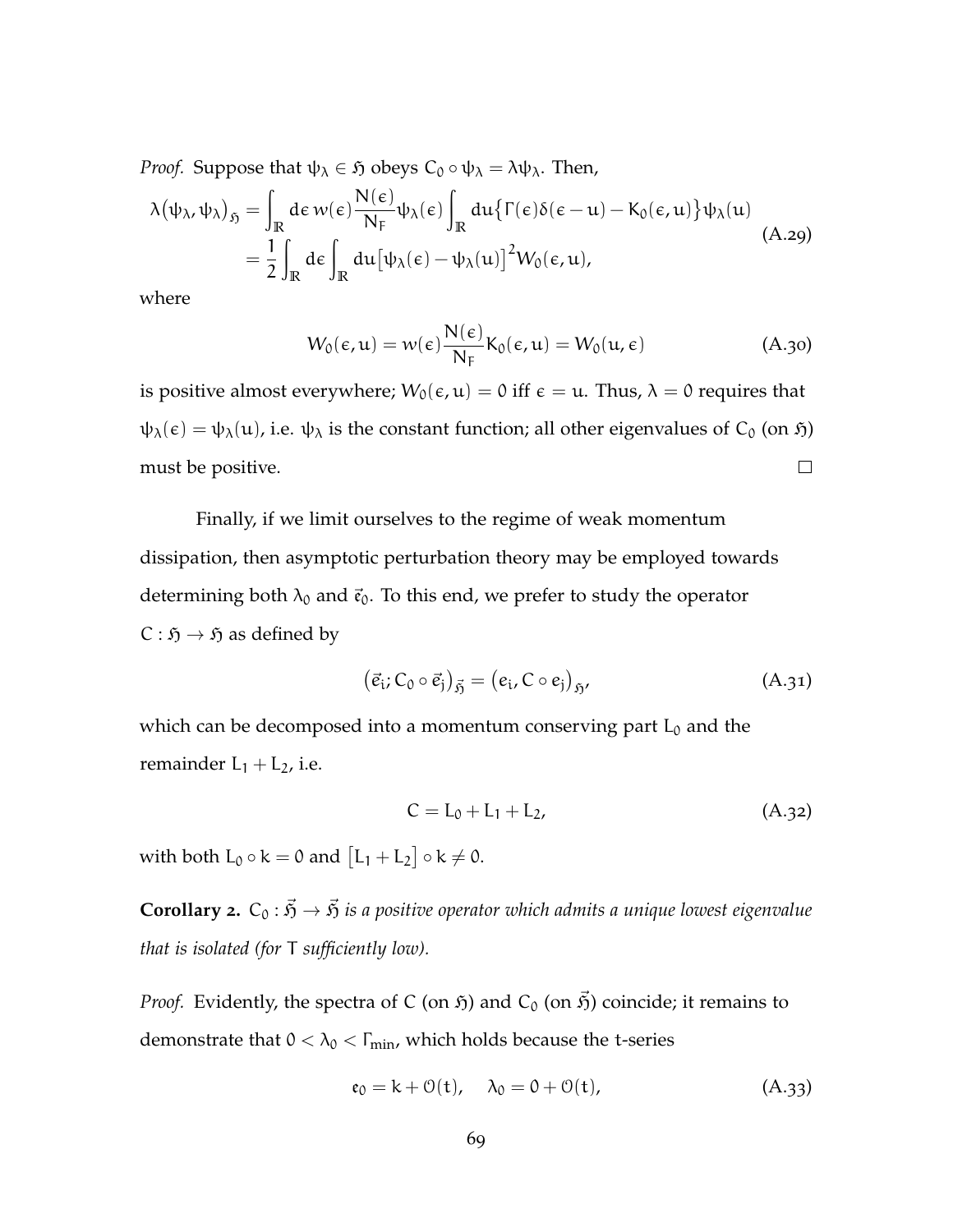with

$$
[L_0 + t(L_1 + L_2)] \circ \mathfrak{e}_0 = \lambda_0 \mathfrak{e}_0, \tag{A.34}
$$

yields 0 <  $\lambda_0 \sim T^5/\omega_D^4$  when T  $\ll \omega_D$ , while  $\Gamma \sim T^3/\omega_D^2$  when T  $\ll \omega_D$ ; thus there exists a low temperature regime where the zero eigenvalue of  $L_0$  is stable under the momentum nonconserving perturbation  $L_1 + L_2$  [[59](#page-170-0)].  $\Box$ 

### **A.2 Computations**

We sequester to this section all the technical details associated with evaluating our integral expressions for the conductivity.

**A.2.1 Phonons.** It is enlightening to derive the linearized Boltzmann equation from the Kubo formula for the linear response. To this end, we apply the T-approximation [[39](#page-169-1)] to a theory of free electrons supplemented by the density-density vertex of [Figure A.](#page-82-0)1; the wiggly line represents the dynamical potential V, which is proportional to the longtitudinal phonon susceptibility and appears as an effective exchange interaction after integrating out the bosonic fluctuations.



<span id="page-82-0"></span>*Figure A.1.* A diagrammatic representation of the effective interaction.

In this particular truncation of the series for the scattering amplitude, Kubo's formula for the singular in temperature contribution to the bulk DC conductivity reads

$$
\sigma = \frac{ne^2}{2m} \int \frac{d\epsilon}{\pi} w(\epsilon) \frac{1}{N_F V} \sum_{\vec{q}} \frac{q^2}{k_F^2} \left[ -G''(\vec{q}, \epsilon) \right] \varphi(\vec{q}, \epsilon), \tag{A.35}
$$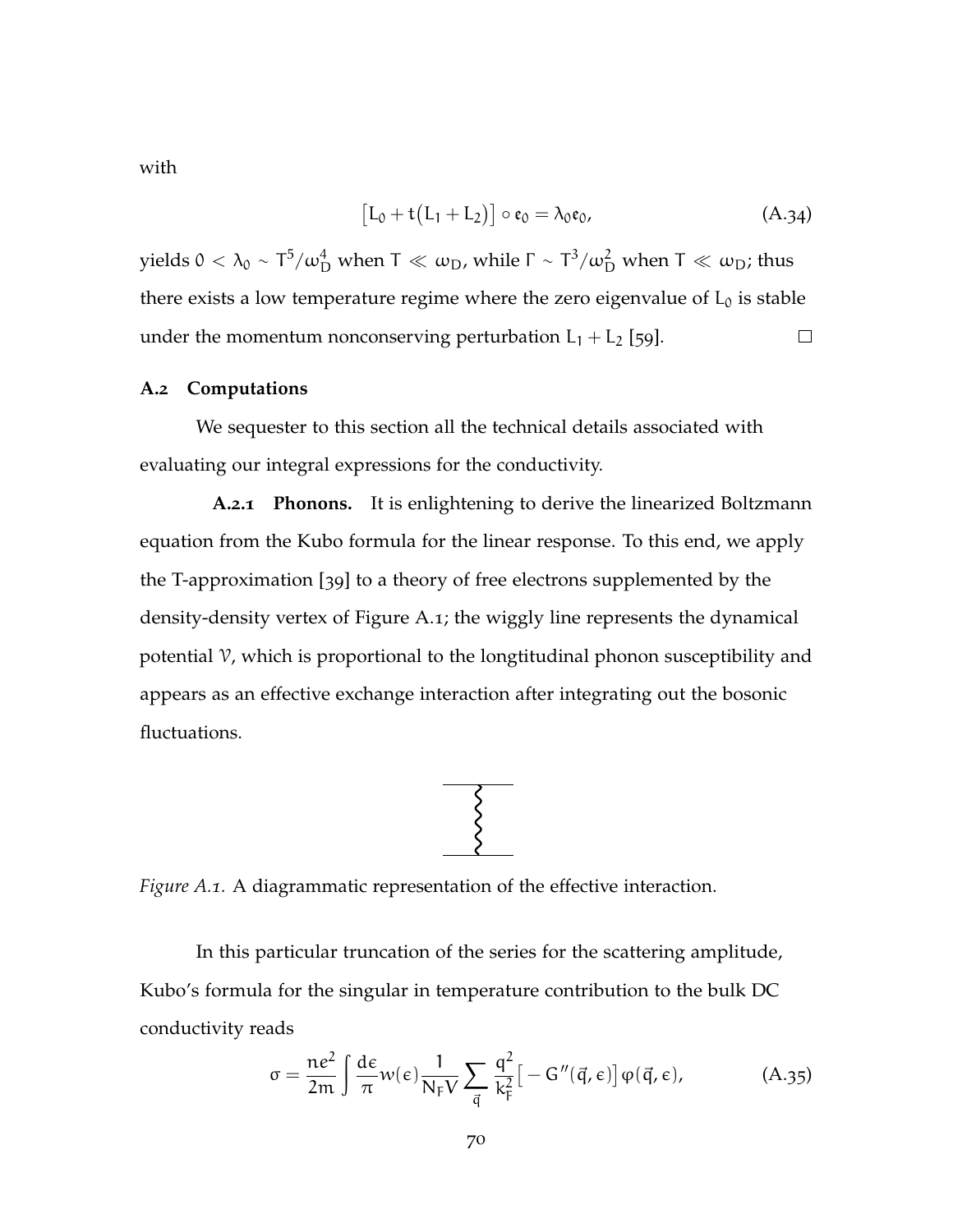where  $\varphi$  obeys the ladder equation

$$
\Gamma(\vec{q}, \epsilon)\varphi(\vec{q}, \epsilon) = 1 + [K \circ \varphi](\vec{q}, \epsilon), \qquad (A.36)
$$

with

$$
[\mathbf{K} \circ \varphi](\vec{\mathbf{q}}, \epsilon)
$$
  
= 
$$
\int \frac{d\mathbf{u}}{\pi} \{ n(u - \epsilon) + f(u) \} \frac{1}{V} \sum_{\vec{k}} \frac{\vec{q} \cdot \vec{k}}{q^2} \mathcal{V}''(\vec{k} - \vec{q}, u - \epsilon) [-G''(\vec{k}, u)] \varphi(\vec{k}, u),
$$
 (A.37)

and

$$
\Gamma(\vec{q}, \epsilon) = \int \frac{du}{\pi} \{ n(u - \epsilon) + f(u) \} \frac{1}{V} \sum_{\vec{k}} \mathcal{V}''(\vec{k} - \vec{q}, u - \epsilon) [-G''(\vec{k}, u)], \qquad (A.38)
$$

which is generated by the kernel  $K_0$ , as defined by

$$
[\mathbf{K} \circ \varphi](\vec{\mathsf{q}}, \epsilon) = \int \frac{\mathrm{d}\mathsf{u}}{\pi} \frac{1}{V} \sum_{\vec{k}} \frac{\vec{\mathsf{q}} \cdot \vec{k}}{\mathsf{q}^2} \mathsf{K}_0[\vec{\mathsf{q}}, \epsilon | \vec{k}, \mathsf{u}] \varphi(\vec{k}, \mathsf{u}), \tag{A.39}
$$

according to

$$
\Gamma(\vec{q}, \epsilon) = [K_0 \circ 1](\vec{q}, \epsilon). \tag{A.40}
$$

Now then, as the distribution functions  $n, f, w, \mathcal{V}''$ , and  $G''$  ensure the scaling relationships

$$
\varepsilon \sim T, \quad q^2 \sim k_F^2 + 2m\varepsilon,
$$
  
 
$$
u \sim T, \quad k^2 \sim K_F^2 + 2mu,
$$
 (A.41)

it is helpful to rewrite

$$
\vec{q} \cdot \vec{k} \mathcal{V}''(\vec{k} - \vec{q}, u - \epsilon) \n= q^2 \left\{ 1 - \frac{1}{2q^2} \left[ \left( q^2 - k^2 \right) + \left( \frac{\epsilon - u}{c} \right)^2 \right] \right\} \mathcal{V}''(\vec{k} - \vec{q}, u - \epsilon),
$$
\n(A.42)

by using the resonance [[3](#page-165-0)]

$$
\mathcal{V}''(\vec{k}, u) = \pi g^2 u^2 s g n(u) \delta [u^2 - c^2 k^2].
$$
 (A.43)

It follows that

$$
\Gamma(\vec{q}, \epsilon)\varphi(\vec{q}, \epsilon) = 1 + \left[ \left\{ K_0 - \frac{k_F^2}{q^2} \Big( K_1 + K_2 \Big) \right\} \circ \varphi \right] (\vec{q}, \epsilon), \tag{A.44}
$$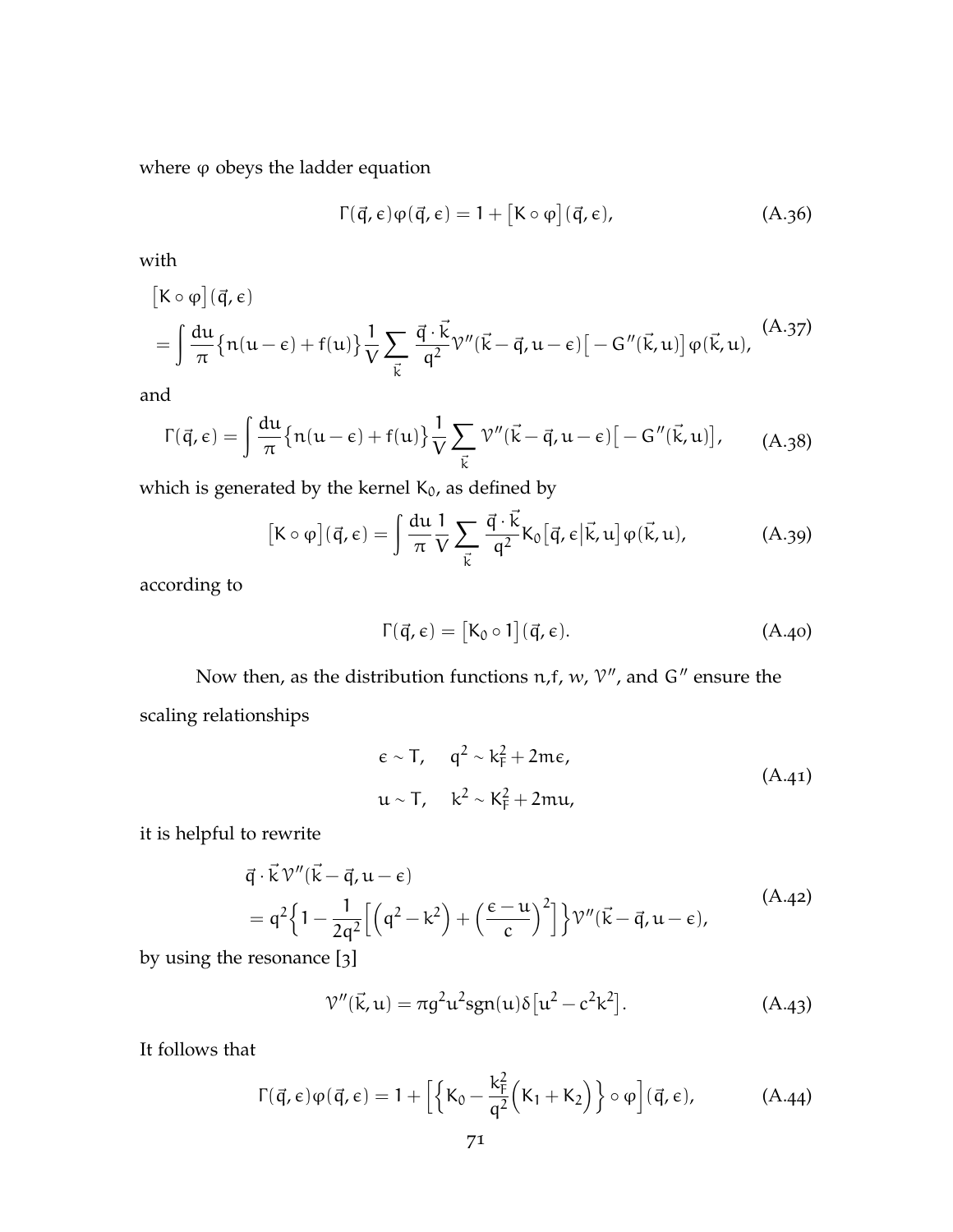where

$$
K_1[\vec{q}, \epsilon | \vec{k}, u] = \frac{1}{2k_F^2} (q^2 - k^2) K_0[\vec{q}, \epsilon | \vec{k}, u],
$$
  
\n
$$
K_2[\vec{q}, \epsilon | \vec{k}, u] = \frac{2}{\omega_D^2} (\epsilon - u)^2 K_0[\vec{q}, \epsilon | \vec{k}, u],
$$
\n(A.45)

with  $\omega_D = 2c k_F$  the Debye frequency. Next, we restrict our attention to the regime with T  $\ll \omega_{\rm D}$ , whereupon  $\Gamma$  ~  $T^3/\omega_{\rm D}^2$  implies that it is consistent (in the sense of counting powers of the control parameter T) to make the quasi-particle approximation

$$
-G''(\vec{q}, \epsilon) \to Z(\epsilon)\pi\delta[\mu(\epsilon) - \epsilon_{q}], \qquad (A.46)
$$

where the renormalized chemical potential  $\mu(\epsilon)$  is the solution to

$$
\mu[\epsilon] = \epsilon_{F} + \epsilon - \Sigma'(\mu[\epsilon]; \epsilon), \qquad (A.47)
$$

and the inverse quasi-particle weight  $Z^{-1}(\epsilon)$  is given by

$$
Z^{-1}(\epsilon) = 1 + \frac{\partial}{\partial \epsilon_p} \bigg|_{\mu(\epsilon)} \Sigma'(\epsilon_p; \epsilon); \tag{A.48}
$$

here  $\varepsilon_p = p^2/2m$  and  $\Sigma'(\varepsilon_p; \epsilon) = \Sigma'(p = \sqrt{2m\varepsilon_p}, \epsilon)$ . Then, in the notation

$$
\frac{1}{V} \sum_{\vec{q}} \left[ -G''(\vec{q}, \epsilon) \right] \psi(\vec{q}, \epsilon) = Z(\epsilon) \pi N(\epsilon) \bar{\psi}(\epsilon), \tag{A.49}
$$

we have

$$
\sigma = \frac{ne^2}{2m} \int \frac{d\epsilon}{\pi} w(\epsilon) \frac{Z(\epsilon)\pi N(\epsilon)k^2(\epsilon)}{N_F k_F^2} \bar{\varphi}(\epsilon), \tag{A.50}
$$

and need to confront

$$
\bar{\Gamma}(\epsilon)\bar{\varphi}(\epsilon) = 1 + \int \frac{du}{\pi} \Big\{ \bar{K}_0(\epsilon, u) - \frac{k_F^2}{k^2(\epsilon)} \Big[ \bar{K}_1(\epsilon, u) + \bar{K}_2(\epsilon, u) \Big] \Big\} \bar{\varphi}(u), \quad (A.51)
$$

where the kernels

$$
\bar{K}_1(\epsilon, u) = \frac{1}{2\varepsilon_F} (\mu[\epsilon] - \mu[u]) \bar{K}_0(\epsilon, u),
$$
\n
$$
\bar{K}_2(\epsilon, u) = \frac{2}{\omega_D^2} (\epsilon - u)^2 \bar{K}_0(\epsilon, u)
$$
\n(A.52)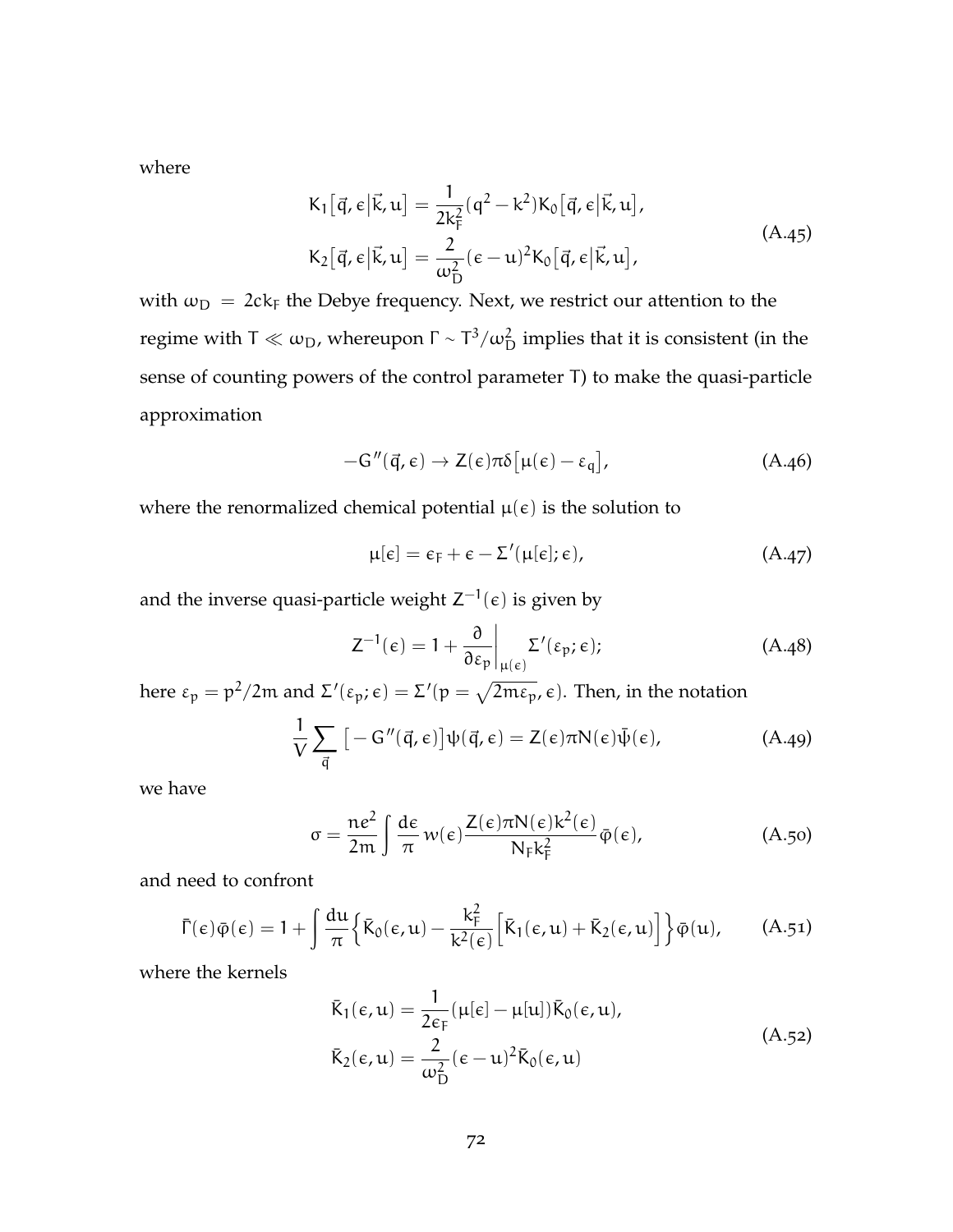are specified by

$$
[\bar{K}_0 \circ \bar{\phi}](\epsilon) = \frac{1}{Z(\epsilon)\pi N(\epsilon)} \int \frac{du}{\pi} \{n(u-\epsilon) + f(u)\} \bar{\mathcal{V}}''(\epsilon, u)\bar{\phi}(u), \quad (A.53)
$$

with

$$
\bar{\nu}''(\epsilon, u) = \frac{1}{V^2} \sum_{\vec{k}, \vec{q}} G''(\vec{q}, \epsilon) \nu''(\vec{k} - \vec{q}, u - \epsilon) G''(\vec{k}, u)
$$
  
= 
$$
\pi g^2 \frac{\pi^2 N_{\text{F}}^2}{\omega_{\text{D}}^2} Z(\epsilon) Z(u) (u - \epsilon)^2 sgn[u - \epsilon] \theta(\epsilon, u),
$$
 (A.54)

which involves the Heaviside step function

$$
\theta(\epsilon, u) = \theta \left[ \mu(\epsilon) \geqslant 0 \right] \theta \left[ \mu(u) \geqslant 0 \right] \times \theta \left[ -2k(u)k(\epsilon) \leqslant k^2(u) + k^2(\epsilon) - \left( \frac{\epsilon - u}{c} \right)^2 \leqslant 2k(u)k(\epsilon) \right]; \tag{A.55}
$$

recall that

$$
N(\epsilon) = \frac{mk(\epsilon)}{2\pi^2}, \quad k^2(\epsilon) = 2m\mu(\epsilon). \tag{A.56}
$$

Towards extracting the leading temperature dependence of the conductivity, we use

$$
\frac{k_{F}^{2}}{k^{2}(\epsilon)} = 1 + \frac{1}{k^{2}(\epsilon)} \left[ k_{F}^{2} - k^{2}(\epsilon) \right]
$$
\n
$$
= 1 + \frac{1}{2k^{2}(\epsilon)} \left\{ \left[ k^{2}(u) - k^{2}(\epsilon) \right] + \left[ 2k_{F}^{2} - k^{2}(u) - k^{2}(\epsilon) \right] \right\}
$$
\n(A.57)

to write

$$
\frac{k_F^2}{k^2(\varepsilon)} \Big[ \bar{K}_1(\varepsilon, u) + \bar{K}_2(\varepsilon, u) \Big] \approx \left\{ 1 - \frac{1}{2k_F^2} \big[ k^2(\varepsilon) - k^2(u) \big] \right\} \bar{K}_1(\varepsilon, u) + \bar{K}_2(\varepsilon, u); \ (A.58)
$$

the term

$$
\frac{1}{2k_F^2} \left[ 2k_F^2 - k^2(\epsilon) - k^2(\mu) \right] \bar{K}_1(\epsilon, \mu) \tag{A.59}
$$

is irrelevant because its strongest contribution to the resistivity is of order  $\mathsf{T}^6$ . Thus, by neglecting kernels weaker (in the sense of their temperature scaling) than  $\bar{K}_2$ , we arrive at

$$
\left[\left\{\frac{k_{F}^{2}}{k^{2}(\epsilon)}\left(\bar{K}_{1}+\bar{K}_{2}\right)\right\}\circ\bar{\varphi}\right](\epsilon)\approx\left[\left\{\left(\bar{K}_{1}+\bar{K}_{2}-\bar{K}_{4}\right)\right\}\circ\bar{\varphi}\right](\epsilon),\tag{A.60}
$$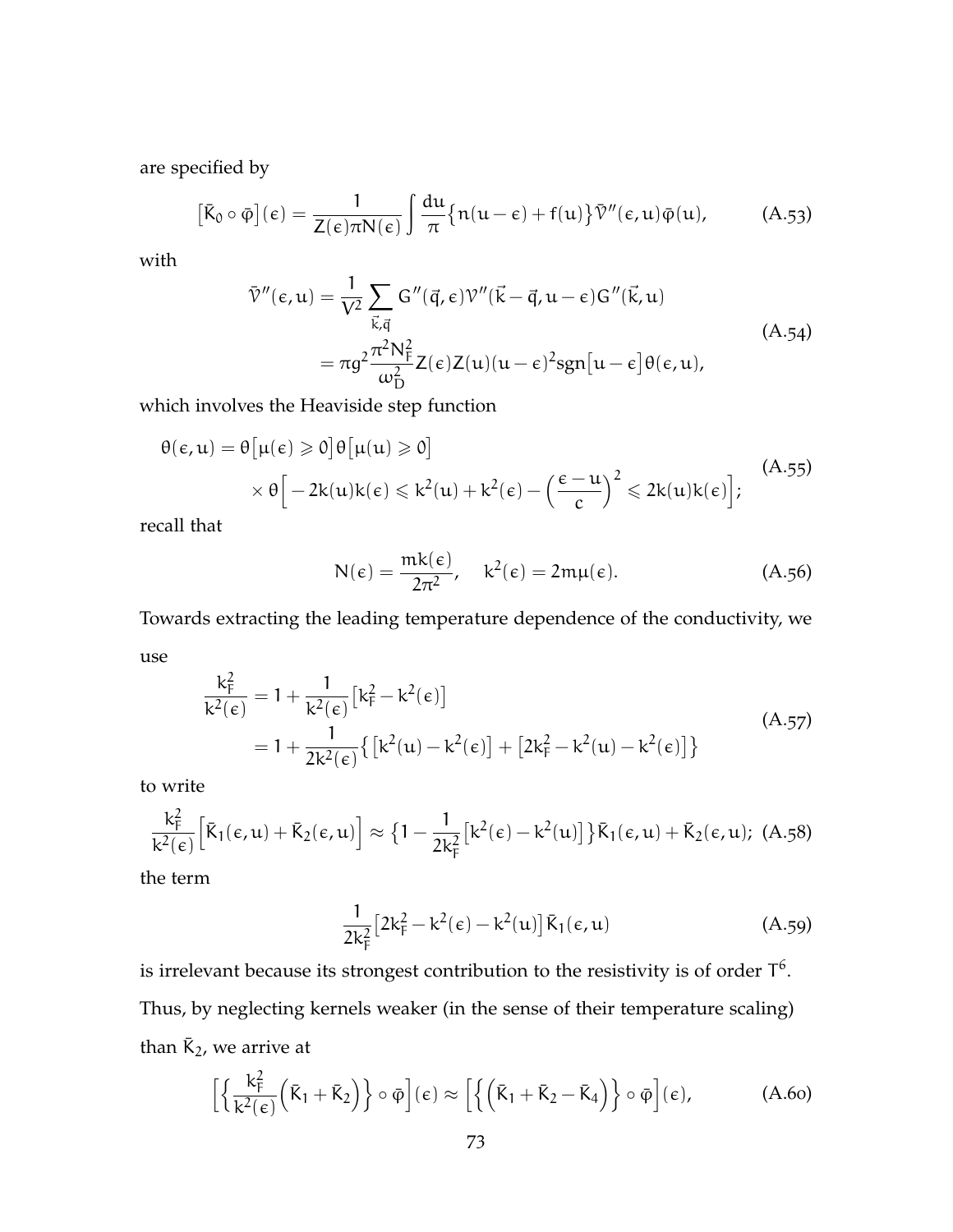where

$$
\bar{K}_4(\epsilon, u) = \frac{1}{2k_F^2} \left[ k^2(\epsilon) - k^2(u) \right] \bar{K}_1(\epsilon, u). \tag{A.61}
$$

Now, the rate balancing equation reads

<span id="page-86-1"></span><span id="page-86-0"></span>
$$
[\bar{C} \circ \bar{\varphi}](\epsilon) = 1, \tag{A.62}
$$

where the collision operator  $\bar{C} = \bar{C}_0 + t\bar{C}_1$ , with both

$$
\left[\bar{C}_0 \circ \bar{\varphi}\right](\epsilon) = \bar{\Gamma}(\epsilon)\bar{\varphi}(\epsilon) - \left[\bar{K}_0 \circ \bar{\varphi}\right](\epsilon)
$$
\n(A.63)

and

$$
\left[\bar{C}_1 \circ \bar{\varphi}\right](\epsilon) = \left[\left\{\bar{K}_1 + \bar{K}_2 - \bar{K}_4\right\} \circ \bar{\varphi}\right](\epsilon),\tag{A.64}
$$

will be assumed to admit a spectral representation under the inner product

$$
(\bar{\psi}, \bar{\phi}) = \int \frac{d\epsilon}{\pi} w(\epsilon) \frac{Z(\epsilon)\pi N(\epsilon)}{N_F} \bar{\psi}(\epsilon) \bar{\phi}(\epsilon), \qquad (A.65)
$$

such that the perturbed momentum mode  $\bar{\mathfrak{e}}_0$  obeying

$$
\bar{C} \circ \bar{\mathfrak{e}}_0 = \lambda_0 \bar{\mathfrak{e}}_0, \quad \bar{\mathfrak{e}}_0 = 1 + \mathfrak{O}(\mathfrak{t}), \quad \lambda_0 = 0 + \mathfrak{O}(\mathfrak{t}), \tag{A.66}
$$

corresponds to an eigenvalue  $\lambda_0$  that is both isolated and the unique smallest element in the spectrum of  $\bar{C}_0$ ; note that [Equation A.](#page-86-0)65 facilitates the expression

$$
\sigma = \frac{e^2 N_F}{6m^2} (\bar{k}^2, \bar{\varphi}), \quad t = 1,
$$
\n(A.67)

and allows  $\bar{C}_0$  to be formally self-adjoint, i.e.

$$
(\bar{\psi}, \bar{C}_0 \circ \bar{\phi}) = (\bar{C}_0 \circ \bar{\psi}, \bar{\phi}), \qquad (A.68)
$$

as may be checked by direct computation. From here, we recognize that the approximate momentum conservation expressed by $3$ 

$$
\bar{C}_0 \circ 1 = 0 \tag{A.69}
$$

<sup>&</sup>lt;sup>3</sup>Indeed, when momentum dissipating interactions are absent, particle number conservation implies global momentum conservation.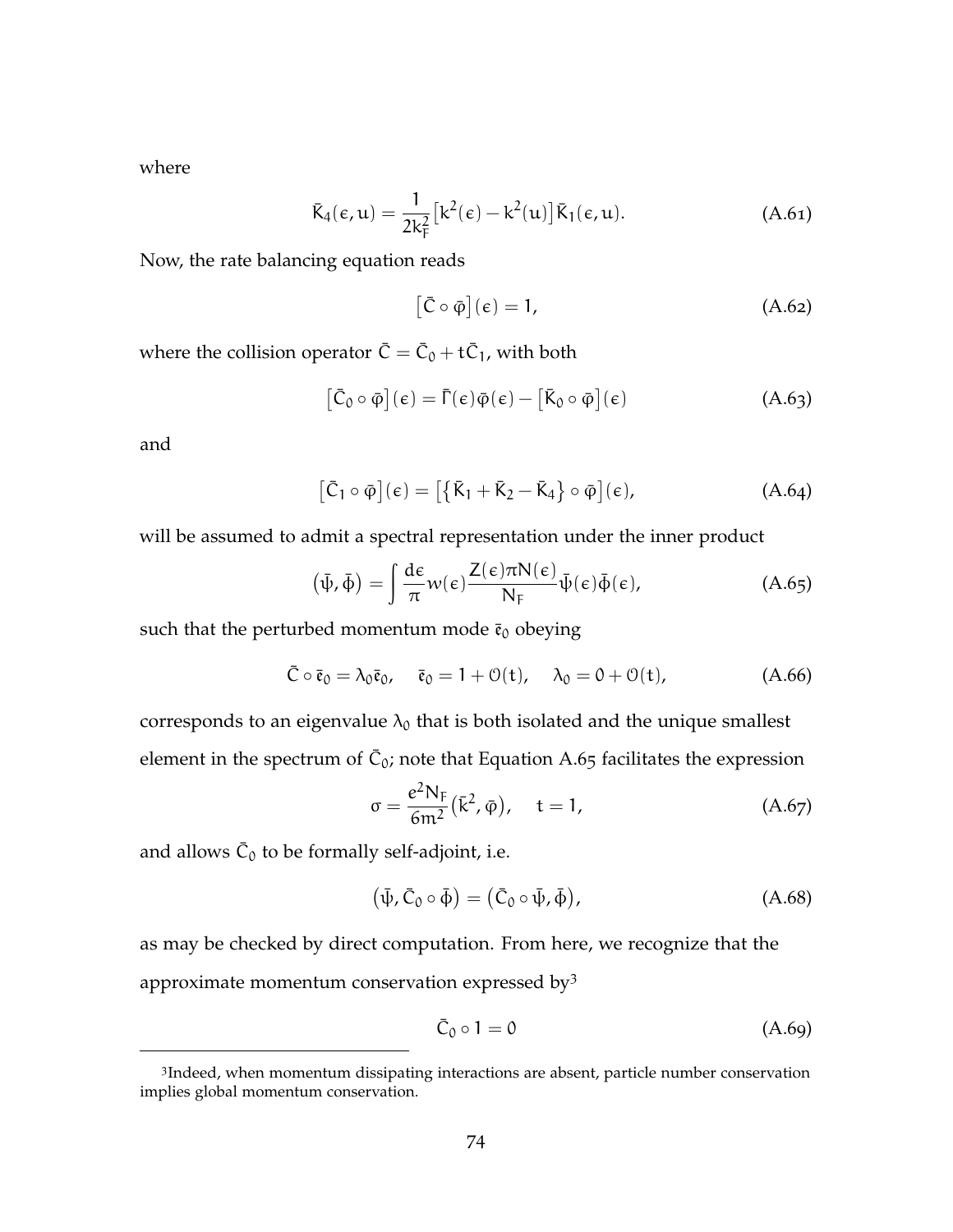demonstrates that [Equation A.](#page-86-1)62 is singular in the perturbation  $\bar{C}_1$ , which justifies expanding the resolvent of  $\bar{C}$  in a Laurent series to obtain

$$
\sigma \approx \frac{ne^2}{2m} (\bar{k}^2 / k_F^2, \bar{\mathfrak{e}}_0) \frac{1}{\lambda_0 (\bar{\mathfrak{e}}_0, \bar{\mathfrak{e}}_0)} (\bar{\mathfrak{e}}_0, 1) [1 + \mathcal{O}(T\omega_D)]
$$
  

$$
\approx \frac{ne^2}{2m} \frac{Z(0)}{\lambda_0} [1 + \mathcal{O}(T/\omega_D)],
$$
 (A.70)

where

$$
(1,1) \approx Z(0) + \mathcal{O}(T/\omega_D), \quad (\bar{\mathfrak{e}}_0, \bar{\mathfrak{e}}_0) \approx (1,1) + \mathcal{O}(T/\omega_D). \tag{A.71}
$$

It remains to determine  $\lambda_0$ ; the equation governing the first corrections

$$
\bar{C}_0 \circ \bar{\mathfrak{e}}_0^{(1)} + \bar{C}_1 \circ 1 = \lambda_0^{(1)} 1 \tag{A.72}
$$

admits a solution  $\bar{\mathfrak{e}}_0^{(1)}$  $\int_0^{1}$  iff

$$
\lambda_0^{(1)}(1,1) = (1, [\bar{K}_2 - \bar{K}_4] \circ 1) = \mathcal{O}(T^5/\omega_D^4), \tag{A.73}
$$

where we've used the fact that  $\bar{K}_1$  is skew-adjoint. Notice that if

$$
\bar{\mathfrak{e}}_0^{(1)}(\epsilon) = \frac{-1}{2k_F^2} \Big[ \bar{k}^2(\epsilon) - \frac{(1,\bar{k}^2)}{(1,1)} \mathbf{1} \Big] + \bar{E}_0^{(1)}, \tag{A.74}
$$

then

$$
\bar{C}_0 \circ \bar{\mathfrak{e}}_0^{(1)} = -\bar{K}_1 \circ 1 + \bar{C}_0 \circ \bar{E}_0^{(1)} \tag{A.75}
$$

implies

$$
\bar{C}_0 \circ \bar{E}_0^{(1)} = \lambda_0^{(1)}1 - [\bar{K}_2 - \bar{K}_4] \circ 1; \tag{A.76}
$$

knowledge of  $\bar{E}_0^{(1)} = \mathcal{O}(T^2/\omega_\mathrm{D}^2)$  is therefore not necessary. Next,

$$
\bar{C}_0 \circ \bar{\mathfrak{e}}_0^{(2)} + \bar{C}_1 \circ \bar{\mathfrak{e}}_0^{(1)} = \lambda_0^{(2)} 1 \tag{A.77}
$$

requires

$$
\lambda_0^{(2)}(1,1) = (1,\bar{C}_1 \circ \bar{\mathfrak{e}}_0^{(1)}) \approx (1,\bar{K}_1 \circ \bar{\mathfrak{e}}_0^{(1)}) + \mathcal{O}(T^6/\omega_{\mathrm{D}}^5). \tag{A.78}
$$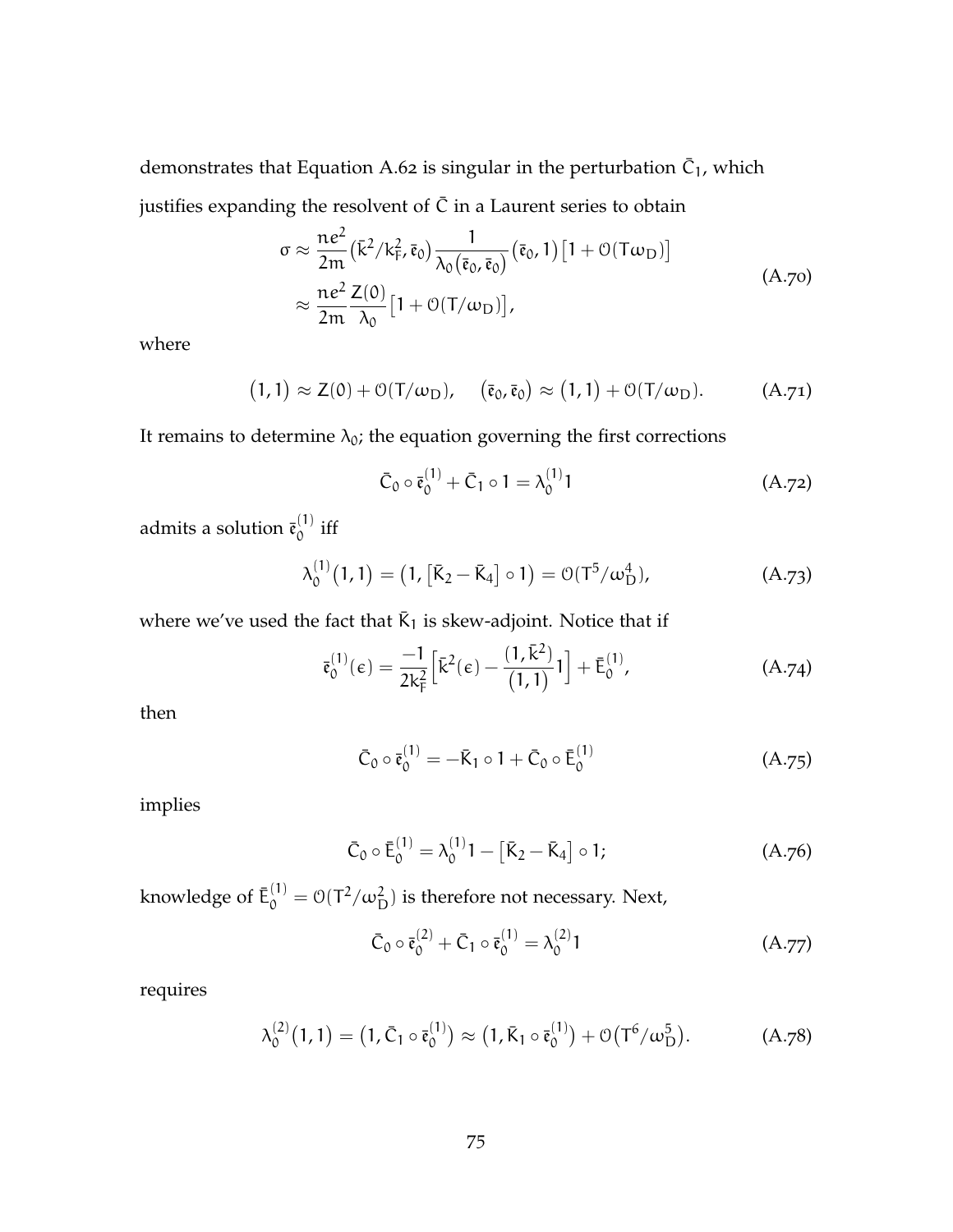Having established that

$$
\sigma \approx \frac{ne^2}{2m} \frac{Z(0)}{\lambda_0^{(1)} + \lambda_0^{(2)}} \left[ 1 + \mathcal{O}(T/\omega_D) \right],\tag{A.79}
$$

we motion to evaluate  $\lambda_0$ ; evidently, it is sufficient to take

$$
\mu[\epsilon] \approx \epsilon_{\rm F} + \epsilon - \Sigma'(\mu[0];0) - \epsilon \frac{\mathrm{d}}{\mathrm{d}\nu}\Big|_{\nu=0} \Sigma'(\mu[\nu];\nu), \tag{A.80}
$$

whereupon,

$$
\bar{K}_1(\epsilon, u) \approx \frac{\epsilon - u}{2\epsilon_F} \Big[ 1 - \frac{d}{dv} \Big|_{v=0} \Sigma'(\mu[v]; v) \Big] \bar{K}_0(\epsilon, u) \tag{A.81}
$$

and

$$
\bar{K}_4(\epsilon, u) \approx \frac{\epsilon - u}{2\epsilon_F} \Big[ 1 - \frac{d}{dv} \Big|_{v=0} \Sigma'(\mu[v]; v) \Big] \bar{K}_1(\epsilon, u)
$$
\n
$$
= \frac{\omega_{\mathrm{D}}^2}{8\epsilon_F^2} \Big[ 1 - \frac{d}{dv} \Big|_{v=0} \Sigma'(\mu[v]; v) \Big]^2 \bar{K}_2(\epsilon, u). \tag{A.82}
$$

From the symmetry property

$$
w(\epsilon)Z(\epsilon)N(\epsilon)\overline{K}_0(\epsilon, u) = w(u)Z(u)N(u)\overline{K}_0(u, \epsilon), \qquad (A.83)
$$

it is easy to see that

<span id="page-88-0"></span>
$$
(1, \overline{K}_1 \circ \overline{\mathfrak{e}}_0^{(1)}) \approx \frac{\omega_{\mathrm{D}}^2}{16 \epsilon_{\mathrm{F}}^2} \Big[ 1 - \frac{\mathrm{d}}{\mathrm{d}v} \Big|_{v=0} \Sigma'(\mu[v]; v) \Big]^2 (1, \overline{K}_2 \circ 1), \tag{A.84}
$$

which implies

$$
\lambda_0(1,1) \approx \left\{ 1 - \frac{\omega_{\rm D}^2}{16\epsilon_{\rm F}^2} \Big[ 1 - \frac{d}{dv} \Big|_{v=0} \Sigma'(\mu[v];v) \Big]^2 \right\} (1,\bar{K}_2 \circ 1) + \mathcal{O}\big(\mathsf{T}^6/\omega_{\rm D}^5\big). \tag{A.85}
$$

Finally, the Bloch–Grüneisen law [[2](#page-165-1)] is found on performing the integral

$$
(1, \bar{K}_2 \circ 1)
$$
\n
$$
= \frac{2}{N_F \omega_D^2} \int \frac{d\epsilon d\mu}{\pi^2} w(\epsilon) \{n(u - \epsilon) + f(u)\} (\epsilon - u)^2 \bar{V}''(\epsilon, u)
$$
\n
$$
= \frac{2}{N_F \omega_D^2} \int \frac{d\epsilon}{\pi} w(\epsilon) \int_0^\infty \frac{du}{\pi} \{n(u) + f(u + \epsilon)\} u^2
$$
\n
$$
\times [\bar{V}''(\epsilon, u + \epsilon) - \bar{V}''(-\epsilon, -u - \epsilon)],
$$
\n(A.86)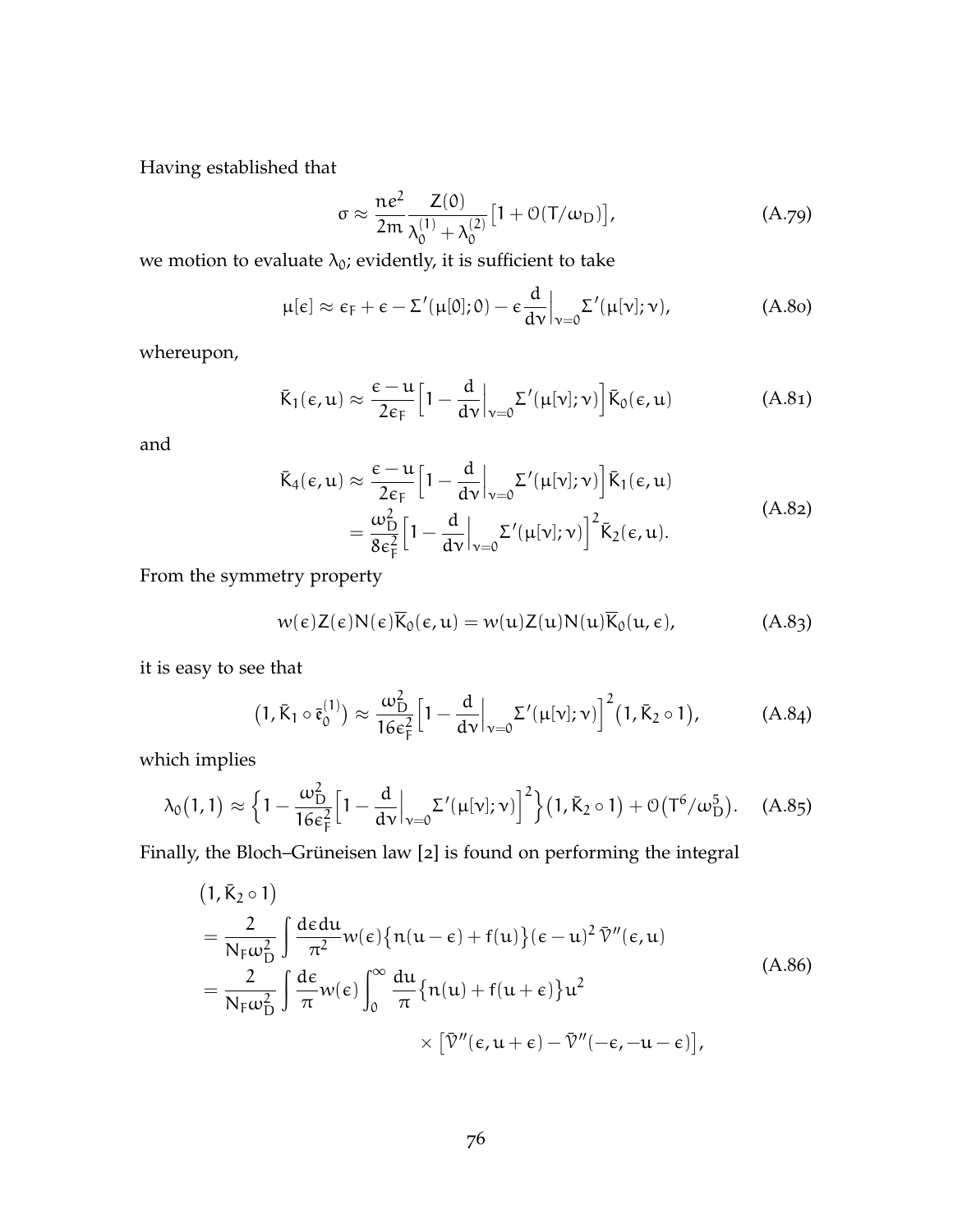which contains

$$
\theta(\pm \epsilon, \pm \mathfrak{u} \pm \epsilon) = \theta \big[ 0 \leq \mathfrak{u} \leq T_1^{\pm}(\epsilon) \big], \tag{A.87}
$$

where the generalized Debye frequencies

$$
T_1^{\pm}(\epsilon) \approx \omega_D \left[ 1 \pm \frac{\omega_D}{4\epsilon_F} \pm \frac{\epsilon}{2\epsilon_F} \right] + \mathcal{O}(\epsilon^2)
$$
 (A.88)

allow for<sup>4</sup>

$$
\bar{\mathcal{V}}''(\pm \epsilon, \pm u \pm \epsilon) \approx \pi g^2 \frac{\pi^2 N_F^2}{\omega_D^2} Z^2(0) u^2 s g n(\pm u) \theta \left[0 \leq u \leq \omega_D\right]
$$
 (A.89)

in [Equation A.](#page-88-0)86. As a result,

$$
(1, \bar{K}_2 \circ 1) \approx Z^2(0) \frac{\pi v_0}{\omega_D^4} \int d\varepsilon w(\varepsilon) \int_0^{\omega_D} du \{n(u) + f(u + \varepsilon)\} u^4
$$
  

$$
= \pi v_0 Z^2(0) \frac{T^5}{\omega_D^4} \int_0^{\omega_D/T} du \frac{u^5}{4 \sinh^2 \frac{u}{2}}
$$
  

$$
\approx \frac{T^5}{\omega_D^4} 120\pi \zeta(5) v_0 Z^2(0) [1 + O(T/\omega_D)]
$$
 (A.90)

yields

$$
\frac{1}{2\tau_{\rm tr}(T)} = \frac{T^5}{\omega_D^4} \Big[ 1 - \frac{\tilde{\omega}_{\rm D}^2}{16\epsilon_F^2} \Big] v_0 120\zeta(5) + \mathcal{O}(T^6/\omega_D^5), \quad T \ll \omega_D,
$$
 (A.91)

where

$$
\tilde{\omega}_{\rm D} = \omega_{\rm D} \Big[ 1 - \frac{d}{d\nu} \Big|_{\nu=0} \Sigma'(\mu[\nu]; \nu) \Big]; \tag{A.92}
$$

as found by Prange and Kadanoff [[61](#page-171-0)], the field strength renormalization factor  $Z(0)$  has canceled out.

**A.2.2 Magnons.** Without further ado, we commence an evaluation of both the clean conductivity and its leading, Matthiessen's rule violating, corrections in the presence of quenched disorder.

<sup>&</sup>lt;sup>4</sup>The particle-hole bound difference,  $T_1^+$   $T_1^-$ , leads only to exponentially suppressed corrections and the  $\epsilon$ -dependence of  $T_1^{\pm}(\epsilon)$  is of higher order in temperature.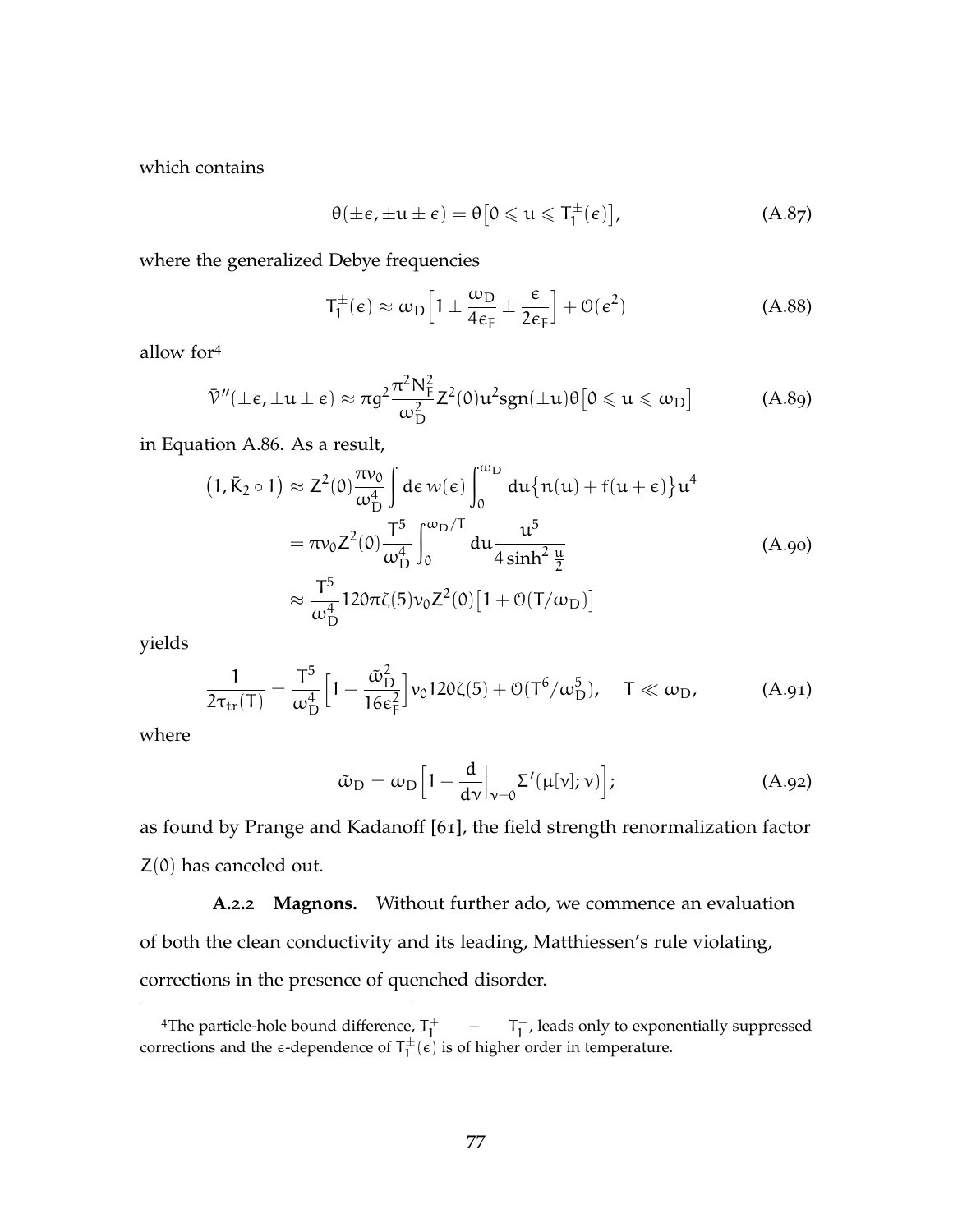*A.2.2.1 Ideal metal.* When impurity effects can be safely ignored,

determining the conductivity

<span id="page-90-0"></span>
$$
\sigma = \frac{e^2}{6m^2} \int \frac{d\epsilon}{\pi} w(\epsilon) \frac{1}{V} \sum_{\vec{q}, \alpha} q^2 [G''\varphi]_{\alpha}(\vec{q}, \epsilon)
$$
 (A.93)

requires solving

$$
\gamma_{\alpha}^{(\nu)}(\vec{q}, \epsilon)\varphi_{\alpha}(\vec{q}, \epsilon) = 1 + \left[K^{(\nu)} \circ \varphi\right]_{\alpha}(\vec{q}, \epsilon), \tag{A.94}
$$

where

$$
K^{(v)}\left[\vec{q},\epsilon,\alpha|\vec{p},\mathfrak{u},\beta\right]=\frac{\vec{q}\cdot\vec{p}}{q^2}K_0^{(v)}\left[\vec{q},\epsilon,\alpha|\vec{p},\mathfrak{u},\beta\right],\tag{A.95}
$$

with both

$$
\begin{aligned} & \left[ K_0 \circ \varphi \right]_{\alpha} (\vec{q}, \epsilon) \\ & = \int \frac{du}{\pi} \{ n(u - \epsilon) + f(u) \} \frac{1}{V} \sum_{\vec{k}, \beta} \mathcal{V}_{\alpha \beta}^{\prime\prime} (\vec{k} - \vec{q}, u - \epsilon) \left[ -G_{\beta}^{\prime\prime}(\vec{k}, u) \right] \varphi_{\beta}(\vec{k}, u) \end{aligned} \tag{A.96}
$$

and

$$
\gamma_{(v)} = K_0^{(v)} \circ 1. \tag{A.97}
$$

As usual, we first use

$$
\mathcal{V}_{\alpha\beta}''(\vec{k},\mathfrak{u}) = \mathcal{V}_0 \frac{2T_1}{N_F} \beta \delta \left[ Dk^2 - \beta \mathfrak{u} \right] (1 - \delta_{\alpha\beta})
$$
(A.98)

to write

$$
K^{\alpha\beta}[\vec{q}, \epsilon | \vec{k}, u] = \frac{\vec{k} \cdot \vec{q}}{q^2} K_0^{\alpha\beta}[\vec{q}, \epsilon | \vec{k}, u]
$$
  
=  $\left\{ 1 - \frac{1}{2q^2} \left[ (q^2 - k^2) + \frac{\beta}{D} (u - \epsilon) \right] \right\} K_0^{\alpha\beta}[\vec{q}, \epsilon | \vec{k}, u],$  (A.99)

and then limit ourselves to contributions that are linear in  $\mathcal{V}_0$  by taking

$$
-G''_{\sigma}(\vec{q}, \epsilon) \to \pi \delta \big[ \epsilon - \omega_{\sigma}(\vec{q}) \big] \tag{A.100}
$$

and pinning all wavevectors to the  $\varepsilon$ -Fermi shell

$$
\bar{\Phi}_{\alpha}(\epsilon) = \frac{1}{\pi N_{\alpha}(\epsilon)V} \sum_{\vec{q}} \left[ -G''_{\alpha}(\vec{q}, \epsilon) \right] \Phi_{\alpha}(\vec{q}, \epsilon), \tag{A.101}
$$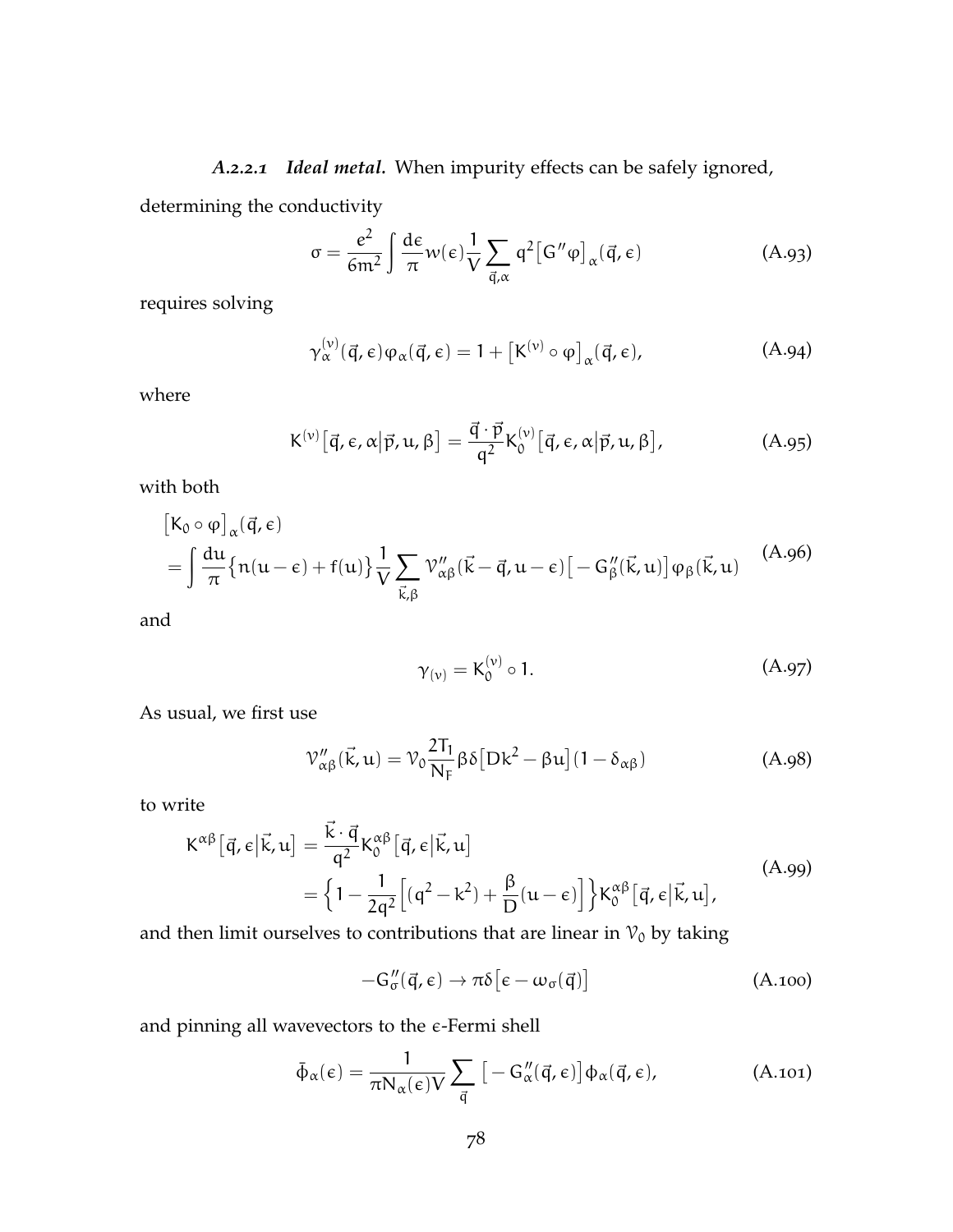which produces

$$
\left[\bar{K}_0 \circ \bar{\phi}\right]_{\alpha}(\vec{q}, \epsilon) = \frac{1}{\pi N_{\alpha}(\epsilon)} \int \frac{du}{\pi} \{n(u - \epsilon) + f(u)\} \sum_{\beta} \bar{\mathcal{V}}''_{\alpha\beta}(\epsilon, u) \bar{\phi}_{\beta}(u), \quad (A.102)
$$

where

$$
\tilde{\nu}''_{\alpha\beta}(\epsilon, u) = \frac{1}{V^2} \sum_{\vec{k}, \vec{q}} G''_{\alpha}(\vec{q}, \epsilon) \mathcal{V}''_{\alpha\beta}(\vec{k} - \vec{q}, u - \epsilon) G''_{\beta}(\vec{k}, u)
$$
\n
$$
= 2\pi^2 N_F \mathcal{V}_0 \beta (1 - \delta_{\alpha\beta}) \theta_{\alpha\beta}(\epsilon, u)
$$
\n(A.103)

involves

$$
\theta_{\alpha\beta}(\epsilon, u)
$$
\n
$$
= \theta \left[ \epsilon \geq -\epsilon_{\rm F}^{\alpha} \right] \theta \left[ u \geq -\epsilon_{\rm F}^{\beta} \right]
$$
\n
$$
\times \theta \left[ -2\bar{k}_{\alpha}(\epsilon)\bar{k}_{\beta}(u) \leq \bar{k}_{\alpha}^{2}(\epsilon) + \bar{k}_{\beta}^{2}(u) - \frac{\beta}{D}(u - \epsilon) \leq 2\bar{k}_{\alpha}(\epsilon)\bar{k}_{\beta}(u) \right];
$$
\n(A.104)

as a result of this procedure, [Equation A.](#page-90-0)94 is reduced to

$$
\tilde{\gamma}^{\alpha}_{(\nu)}(\epsilon)\bar{\varphi}_{\alpha}(\epsilon)
$$
\n
$$
= 1 + \int \frac{du}{\pi} \sum_{\beta} \left\{ 1 - \frac{1}{2\bar{k}^2_{\alpha}(\epsilon)} \left[ 2m(\epsilon + \alpha\lambda - u - \beta\lambda) + \frac{\beta}{D}(u - \epsilon) \right] \right\} \qquad (A.105)
$$
\n
$$
\times \bar{K}^{\alpha\beta}_{0}(\epsilon, u)\bar{\varphi}_{\beta}(u),
$$

with

$$
\bar{k}_{\alpha}^{2}(\epsilon) = k_{F}^{2} + 2m(\epsilon + \alpha\lambda). \tag{A.106}
$$

Note that

$$
\beta(u-\epsilon)\mathcal{V}_{\alpha\beta}''(\vec{k}-\vec{q},u-\epsilon) = |u-\epsilon|\mathcal{V}_{\alpha\beta}''(\vec{k}-\vec{q},u-\epsilon). \tag{A.107}
$$

Next, we use the identity

$$
\frac{k_{F}^{2}}{k_{\alpha}^{2}(\varepsilon)} = \frac{1}{(1 + \varepsilon/\varepsilon_{F})^{2} - (\lambda/\varepsilon_{F})^{2}} \left[1 + \frac{\varepsilon - \alpha\lambda}{\varepsilon_{F}}\right]
$$
(A.108)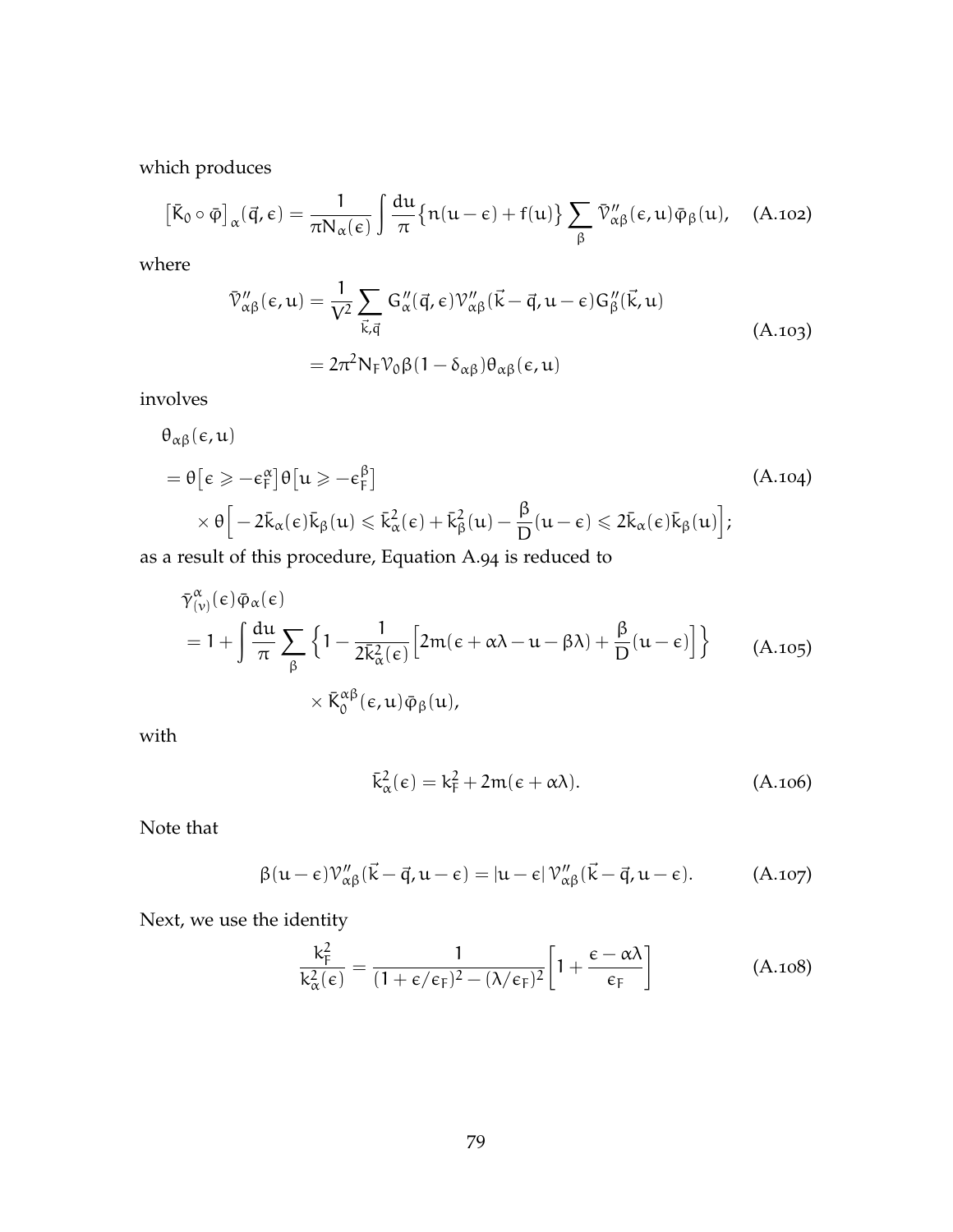to expand

$$
\frac{1}{2k_{\alpha}^{2}(\epsilon)} \Big[ 4m\alpha\lambda + 2m(\epsilon - u) + \frac{\alpha}{D}(\epsilon - u) \Big]
$$
\n
$$
= \frac{1}{(1 + \epsilon/\epsilon_{F})^{2} - (\lambda/\epsilon_{F})^{2}} \Big[ 1 + \frac{\epsilon - \alpha\lambda}{\epsilon_{F}} \Big] \Big[ \alpha \frac{\lambda}{\epsilon_{F}} + \frac{\epsilon - u}{2\epsilon_{F}} + 2\alpha \frac{\epsilon - u}{T_{1}} \Big]
$$
\n
$$
\approx \frac{1}{(1 + \epsilon/\epsilon_{F})^{2} - (\lambda/\epsilon_{F})^{2}} \times \Big\{ \Big[ \alpha \frac{\lambda}{\epsilon_{F}} + \Big( 1 - \frac{4\lambda}{T_{1}} \Big) \frac{\epsilon - u}{2\epsilon_{F}} + \mathcal{O} \Big( \frac{\lambda T_{0}}{\epsilon_{F}^{2}} \Big) \Big] + \Big[ \frac{-\lambda^{2}}{\epsilon_{F}^{2}} + 2\alpha \frac{\epsilon - u}{T_{1}} + \mathcal{O} \Big( \frac{T_{0}^{2}}{T_{1}\epsilon_{F}} \Big) \Big] \Big\};
$$
\n(A.109)

in the above, a self-adjoint kernel (see [Equation A.](#page-93-0)119 and [Equation A.](#page-94-0)126)

$$
\hat{\bar{K}}_{2,c}^{\alpha\beta}(\varepsilon, u) = \alpha \frac{\varepsilon^2 - u^2}{T_1 \varepsilon_F} \hat{\bar{K}}_0^{\alpha\beta}(\varepsilon, u)
$$
 (A.110)

has been discarded (along with all those weaker than it) because its first eigenvalue correction

$$
(1, \hat{K}_{2,c} \circ 1) \approx \mathcal{V}_0 \frac{T_0^2}{T_1} \left[ 0 + \mathcal{O}\left(\frac{T_0}{\epsilon_F}\right) \right] e^{-T_{\min}/T}
$$
 (A.111)

is outside the reach of [Equation A.](#page-94-1)125; to work beyond this level of precision requires more effort than seems worthwhile, as the prefactor to the exponential is model dependent and the terms neglected so far are important only when  $T \ll T_0^2$  $\frac{d^2}{dt^2}$  where the (exponentially suppressed) magnon contribution to the resistivity is surely overwhelmed by some other mechanism for momentum dissipation. The minimum unit of energy transfer  $T_{min}$  is defined by [Equation A.](#page-94-2)123.

Additionally, the skew-adjoint kernel

$$
\hat{\mathsf{K}}_{1,c}^{\alpha\beta}(\epsilon,\mathfrak{u}) = \alpha \lambda \frac{\epsilon + \mathfrak{u}}{2\epsilon_{\mathrm{F}}^2} \hat{\mathsf{K}}_0^{\alpha\beta}(\epsilon,\mathfrak{u})
$$
\n(A.112)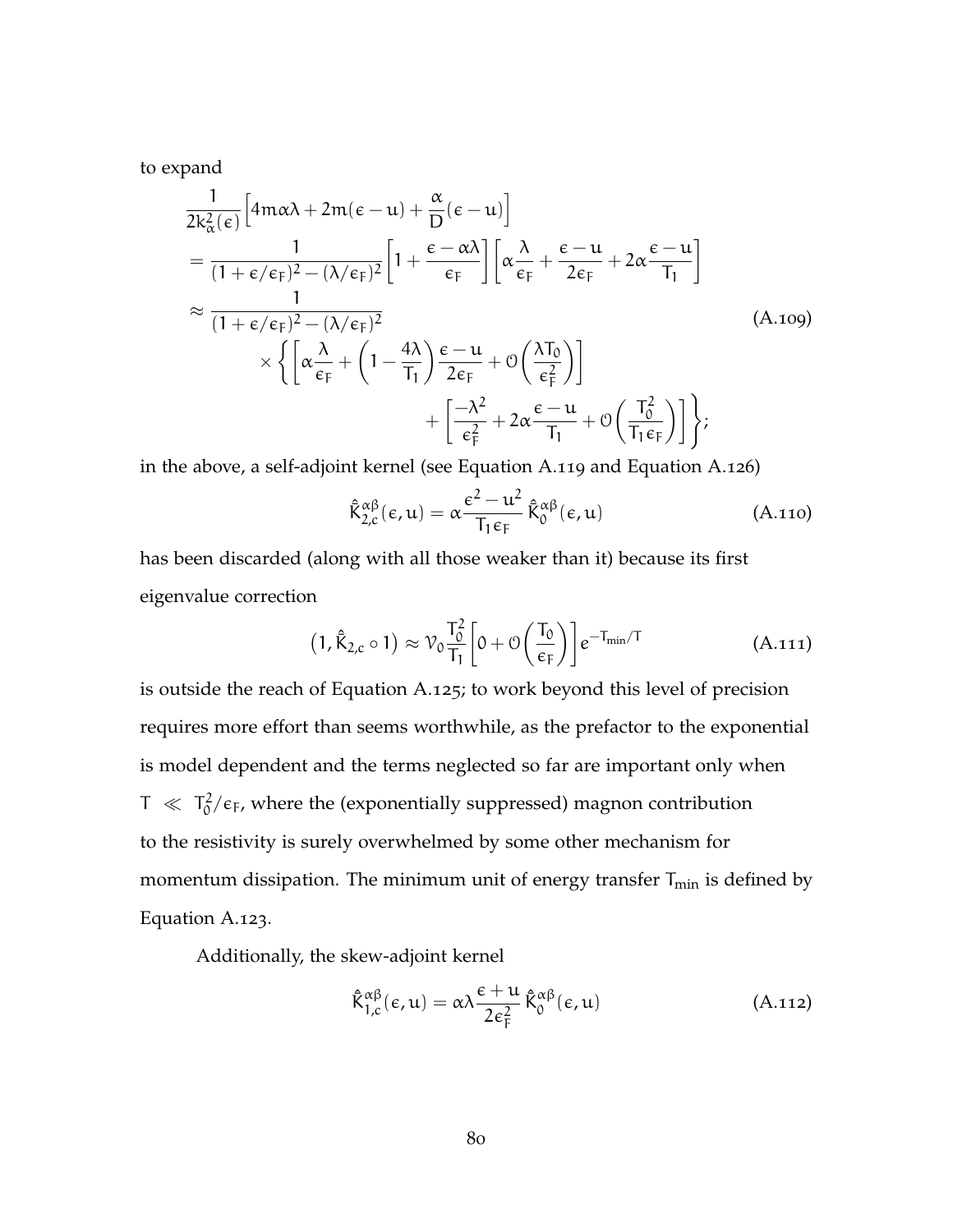(along with all those weaker than it) has been neglected because its strongest contribution comes in as

$$
\frac{-\lambda}{2\varepsilon_{\rm F}}\big(\sigma,\hat{\rm K}_{1,c}\circ 1\big)\approx\mathcal{V}_0\frac{T_0^2}{T_1}\bigg[0+\mathcal{O}\bigg(\frac{T_0}{\varepsilon_{\rm F}}\bigg)\bigg]e^{-T_{\rm min}/T}.\tag{A.113}
$$

In the temperature range  $T_0^2$  $\int_0^2/\epsilon_F \ll T \ll T_0$ , it will turn out that

$$
\lambda_0(1,1) \approx \mathcal{V}_0 \frac{4T_0^2}{T_1} \left[ 0 + 0 \frac{T_0}{T_1} + 0 \frac{T_0}{\lambda} + \mathcal{O}\left(\frac{T_0}{\epsilon_F}\right) \right] e^{-T_{min}/T} + \mathcal{V}_0 \frac{4T T_0}{T_1} \left[ 1 + o(1) \right] e^{-T_{min}/T},
$$
\n(A.114)

where the hydrodynamic eigenvalue  $\lambda_0$  obeys [Equation A.](#page-95-0)129. Onwards, with

$$
\frac{1}{(1+\epsilon/\epsilon_{F})^2 - (\lambda/\epsilon_{F})^2} \approx \Delta \left[1 - 2\Delta \frac{\epsilon}{\epsilon_{F}} + \mathcal{O}\left(\frac{T_0^2}{\epsilon_{F}^2}\right)\right],
$$
 (A.115)

where

<span id="page-93-1"></span>
$$
\Delta = \frac{1}{1 - (\lambda/\epsilon_{\rm F})^2} = \frac{1}{1 - 4T_0/T_1},
$$
\n(A.116)

we truncate at<sup>5</sup>

$$
\frac{1}{2k_{\alpha}^{2}(\epsilon)} \Big[ 4m\alpha\lambda + 2m(\epsilon - u) + \frac{\alpha}{D}(\epsilon - u) \Big] \n\approx \Delta \Big\{ \Big[ \alpha \frac{\lambda}{\epsilon_{F}} + \left( 1 - \frac{4\lambda}{T_{1}} \right) \frac{\epsilon - u}{2\epsilon_{F}} + \mathcal{O} \Big( \frac{\lambda T_{0}}{\epsilon_{F}^{2}} \Big) \Big] \n+ \Big[ -\frac{\lambda^{2}}{\epsilon_{F}^{2}} + 2\alpha \frac{\epsilon - u}{T_{1}} \Big( 1 - \Delta \frac{\lambda T_{1}}{2\eta \epsilon_{F}^{2}} \Big) + \mathcal{O} \Big( \frac{T_{0}^{2}}{T_{1} \epsilon_{F}} \Big) \Big] \Big\}, \tag{A.117}
$$

which allows the decomposition

$$
\bar{\varphi}_{\alpha}(\epsilon) = 1/\bar{\gamma}_{(\nu)}^{\alpha}(\epsilon) + \left[\left\{\hat{\bar{K}}_{0} - \hat{\bar{K}}_{1} - \hat{\bar{K}}_{2}\right\} \circ \bar{\varphi}\right]_{\alpha}(\epsilon), \tag{A.118}
$$

where

<span id="page-93-0"></span>
$$
\begin{split} \left[\hat{\mathbf{K}}_{0} \circ \bar{\boldsymbol{\varphi}}\right]_{\alpha}(\epsilon) &= \int \frac{\mathrm{d}\mathbf{u}}{\pi} \sum_{\beta} \hat{\mathbf{K}}_{0}^{\alpha\beta}(\epsilon, \mathbf{u}) \bar{\boldsymbol{\varphi}}_{\beta}(\mathbf{u}) \\ &= \frac{1}{\pi N_{\alpha}(\epsilon) \bar{\gamma}_{(\nu)}^{\alpha}(\epsilon)} \int \frac{\mathrm{d}\mathbf{u}}{\pi} \{ \mathbf{n}(\mathbf{u} - \epsilon) + \mathbf{f}(\mathbf{u}) \} \sum_{\beta} \bar{\mathbf{V}}_{\alpha\beta}^{\prime\prime}(\epsilon, \mathbf{u}) \bar{\boldsymbol{\varphi}}_{\beta}(\mathbf{u}), \end{split} \tag{A.119}
$$

<sup>5</sup> In the paper [[5](#page-165-2)], we mistakenly set the right-hand side of [Equation A.](#page-93-1)115 to ∆, which yields  $\eta = 2$ ; on keeping the  $\varepsilon / \varepsilon_F$  correction,  $\eta = 1$ .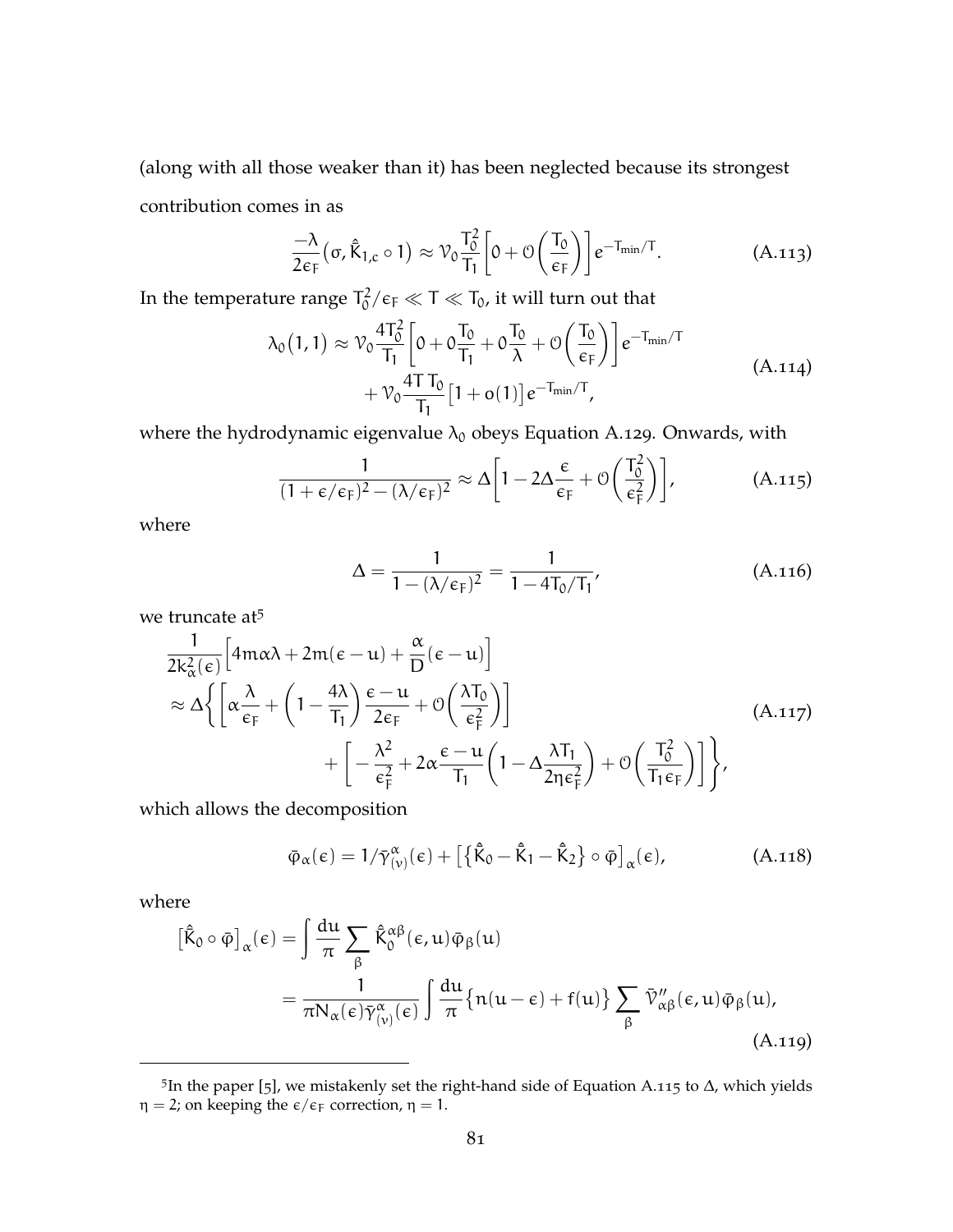and

$$
\hat{K}_{1,a}^{\alpha\beta}(\epsilon, u) = \alpha \Delta \frac{\lambda}{\epsilon_{F}} \hat{K}_{0}^{\alpha\beta}(\epsilon, u),
$$
\n
$$
\hat{K}_{1,b}^{\alpha\beta}(\epsilon, u) = \Delta \frac{\epsilon - u}{2\epsilon_{F}} \Big[ 1 - \frac{4\lambda}{T_{1}} \Big] \hat{K}_{0}^{\alpha\beta}(\epsilon, u),
$$
\n
$$
\hat{K}_{2,a}^{\alpha\beta}(\epsilon, u) = \Delta \frac{-\lambda^{2}}{\epsilon_{F}^{2}} \hat{K}_{0}^{\alpha\beta}(\epsilon, u),
$$
\n
$$
\hat{K}_{2,b}^{\alpha\beta}(\epsilon, u) = 2\alpha \Delta \frac{\epsilon - u}{T_{1}} \Big[ 1 - \Delta \frac{\lambda T_{1}}{2\eta \epsilon_{F}^{2}} \Big] \hat{K}_{0}^{\alpha\beta}(\epsilon, u).
$$
\n(A.120)

When evaluating the scalar product integrals, we'll encounter

$$
(1-\delta_{\alpha\beta})\theta_{\alpha\beta}(\varepsilon,\varepsilon-\alpha u)=(1-\delta_{\alpha\beta})\theta\big[T_0^{\alpha}(\varepsilon)\leqslant u\leqslant T_1^{\alpha}(\varepsilon)\big],\qquad \qquad \text{(A.121)}
$$

where

$$
T_{0,1}^{\alpha}(\varepsilon) = T_{0,1}^{\alpha}(\varepsilon = 0) \left[ 1 + \mathcal{O}\left(\frac{T_0}{\varepsilon_F}, \frac{T}{\varepsilon_F}\right) \right], \quad T_0 = 4D(\lambda/\nu_F)^2; \tag{A.122}
$$

the electron excitation frequencies,  $\epsilon$  and  $\mu$ , scale with both T and  $T_0$ . To the same approximation,

<span id="page-94-2"></span>
$$
T_{\min} \equiv T_0^{\alpha}(\varepsilon = 0) \approx T_0 \bigg[ 1 + \frac{T_0}{T_1} + \frac{T_0}{\lambda} + \mathcal{O}\bigg(\frac{T_0}{\varepsilon_F}, \frac{T}{\varepsilon_F}\bigg) \bigg] \qquad (A.123)
$$

and

<span id="page-94-0"></span>
$$
T_{\text{max}} \equiv T_1^{\alpha} (\epsilon = 0) \approx T_1 = 4Dk_F^2; \tag{A.124}
$$

therefore,

<span id="page-94-1"></span>
$$
\bar{\mathcal{V}}''_{\alpha\beta}(\varepsilon,u)\approx 2\pi^2N_F\mathcal{V}_0\beta(1-\delta_{\alpha\beta})\bigg\{\theta\big[T_{min}\leqslant u\leqslant T_1\big]+\mathcal{O}\bigg(\frac{T_0}{\varepsilon_F},\frac{T}{\varepsilon_F}\bigg)\bigg\}.\quad \ \ (A.125)
$$

Now then, having divided through by  $\bar{\gamma}_{(\nu)}$  to form  $\hat{\mathsf{K}}$  from  $\bar{\mathsf{K}}$ , we equip

$$
(\bar{\psi}, \bar{\phi}) = \int \frac{d\epsilon}{\pi} w(\epsilon) \frac{1}{2N_F} \sum_{\alpha} \pi N_{\alpha}(\epsilon) \bar{\gamma}^{\alpha}_{(\nu)}(\epsilon) \bar{\psi}_{\alpha}(\epsilon) \bar{\phi}_{\alpha}(\epsilon), \tag{A.126}
$$

which is motivated by the symmetry

$$
w(\epsilon)N_{\alpha}(\epsilon)\bar{\gamma}_{(\nu)}^{\alpha}(\epsilon)\hat{\bar{K}}_{0}^{\alpha\beta}(\epsilon,\mathfrak{u})=w(\mathfrak{u})N_{\beta}(\mathfrak{u})\bar{\gamma}_{(\nu)}^{\beta}(\mathfrak{u})\hat{\bar{K}}_{0}^{\beta\alpha}(\mathfrak{u},\epsilon), \qquad (A.127)
$$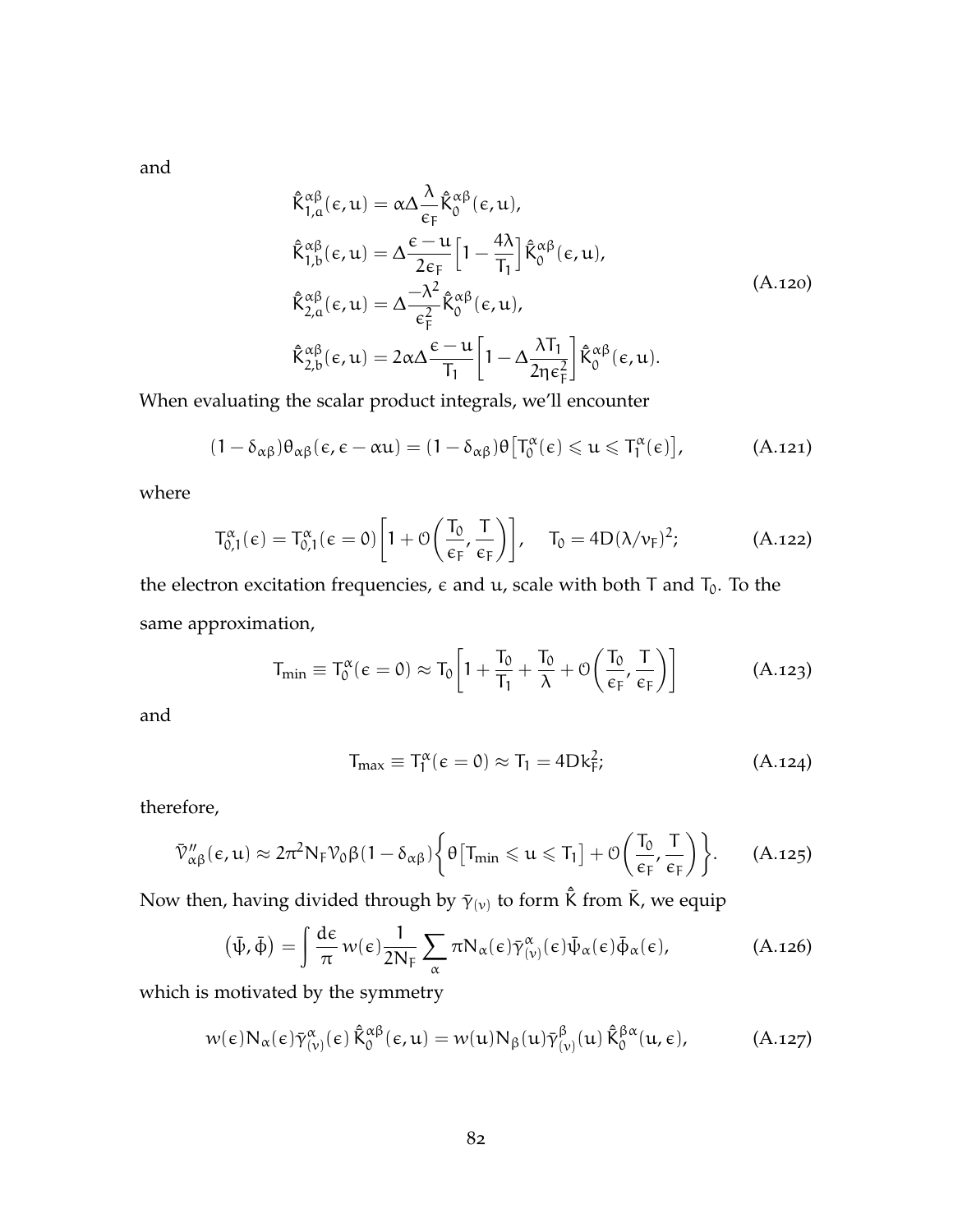so that $<sup>6</sup>$ </sup>

$$
\sigma = \frac{e^2}{6m^2} \int d\varepsilon w(\varepsilon) \sum_{\alpha} \bar{k}_{\alpha}^2(\varepsilon) N_{\alpha}(\varepsilon) \bar{\varphi}_{\alpha}(\varepsilon)
$$
  
\n
$$
= \frac{2N_{F}e^2}{6m^2} (\bar{k}^2 \bar{\gamma}_{(v)}^{-1}, \bar{\varphi})
$$
  
\n
$$
\approx \frac{2N_{F}e^2}{6m^2} (\bar{k}^2 \bar{\gamma}_{(v)}^{-1}, \bar{\varepsilon}_0) \frac{1}{\lambda_0(\bar{\varepsilon}_0, \bar{\varepsilon}_0)} (\bar{\varepsilon}_0, \bar{\gamma}_{(v)}^{-1})
$$
  
\n
$$
\approx \frac{ne^2}{2m} \frac{1}{\lambda_0(1, 1)},
$$
\n(A.128)

<span id="page-95-0"></span>where

$$
\hat{\bar{C}}^{(\nu)} \circ \bar{\mathfrak{e}}_0 = \lambda_0 \bar{\mathfrak{e}}_0, \quad \bar{\mathfrak{e}}_0 = 1 + \mathfrak{O}(\mathfrak{t}), \quad \lambda_0 = 0 + \mathfrak{O}(\mathfrak{t}), \tag{A.129}
$$

defines the momentum mode  $\bar{\mathfrak{e}}_0$ , with corresponding eigenvalue  $\lambda_0$ , in an asymptotic t-series when

$$
\hat{\bar{C}}^{(\nu)} = \hat{\bar{C}}_0^{(\nu)} + t \hat{\bar{C}}_1^{(\nu)}, \quad \hat{\bar{C}}_0^{(\nu)} = 1 - \hat{\bar{K}}_0, \quad \hat{\bar{C}}_1^{(\nu)} = \hat{\bar{K}}_1^{(\nu)} + \hat{\bar{K}}_2^{(\nu)}; \tag{A.130}
$$

the collision operator  $\hat{\bar{C}}^{(\nu)}$  conserves momentum iff t = 0, i.e.

<span id="page-95-1"></span>
$$
\hat{\bar{C}}^{(\nu)} \circ 1 = \mathcal{O}(\mathbf{t});\tag{A.131}
$$

Note that the equality  $\hat{\bar{\mathsf{C}}}_0^{(\nu)}$  $\binom{v}{0}$   $\circ$  1 = 0 as it appears in [Equation A.](#page-95-1)131 should be interpretted as a consequence of approximate momentum conservation; in the absence of momentum dissipating interactions, particle number conservation implies global momentum conservation.

It remains to solve the eigenproblem of [Equation A.](#page-95-0)129; at first order

$$
\hat{\bar{C}}_0^{(\nu)} \circ \bar{\mathfrak{e}}_0^{(1)} + \hat{\bar{C}}_1^{(\nu)} \circ 1 = \lambda_0^{(1)} 1 \tag{A.132}
$$

<sup>&</sup>lt;sup>6</sup>The spectrum of  $\hat{\bar{C}}_{0}^{(\nu)}$  $\hat{\mathcal{O}}_{0}^{(\nu)}$  is contained in the interval  $[-1, 1]$ ; consequently,  $\hat{\mathcal{C}}^{(\nu)}$  is a positive operator.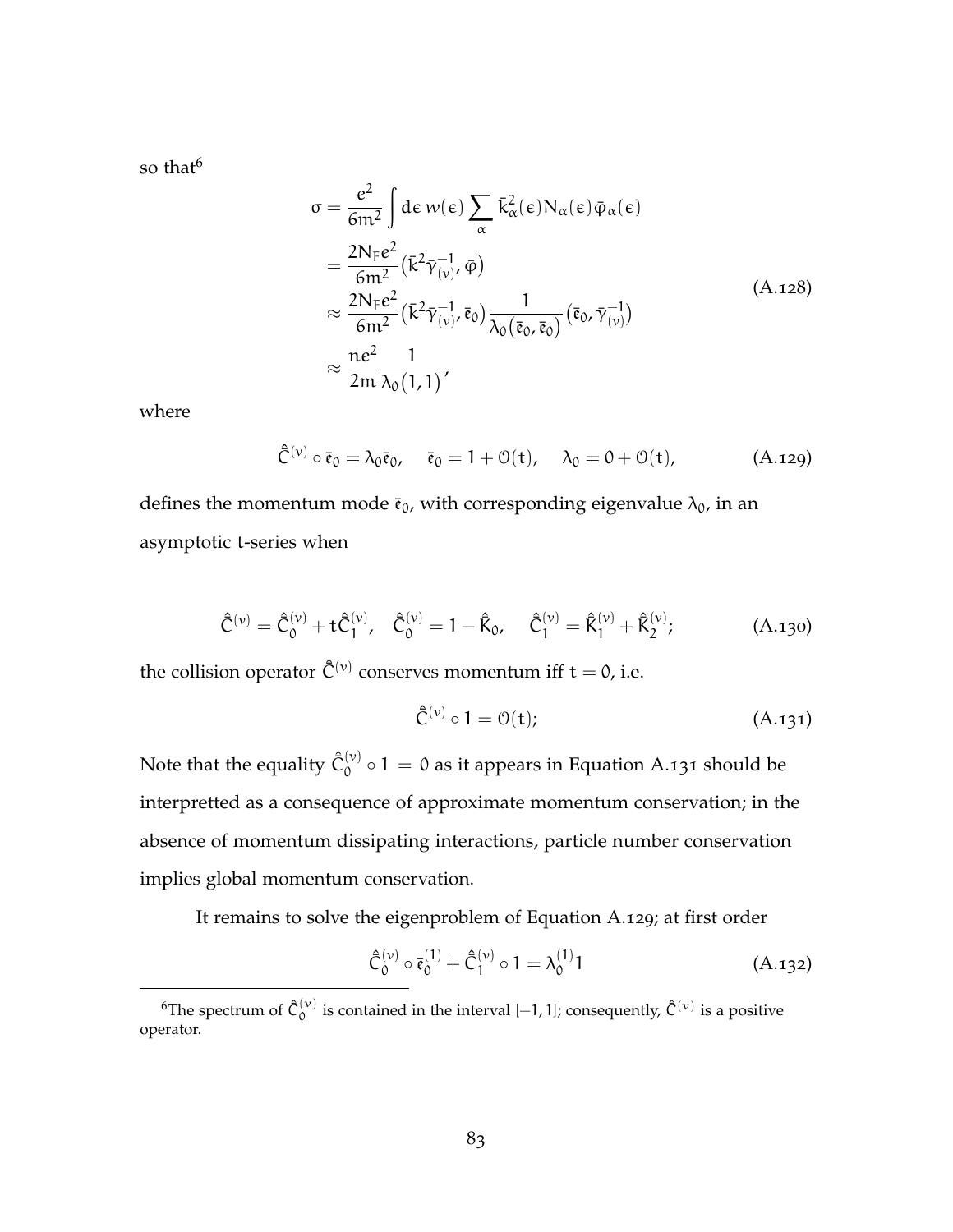requires

$$
\lambda_0^{(1)}(1,1) = (1, \hat{\mathsf{K}}_2^{(\nu)} \circ 1). \tag{A.133}
$$

Towards finding  $\bar{\mathfrak{e}}_0^{(1)}$  $\int_0^{17}$ , note that both

$$
\hat{\mathsf{K}}_{1,\alpha}^{(\nu)} \circ 1 = \Delta \frac{\lambda}{\epsilon_{\mathsf{F}}} \sigma, \quad \hat{\mathsf{C}}_{0}^{(\nu)} \circ \sigma = 2\sigma \tag{A.134}
$$

and

$$
\hat{\mathsf{K}}_{1,b}^{(\nu)} \circ 1 = \Delta \left[ 1 - \frac{4\lambda}{\mathsf{T}_1} \right] \frac{1}{2\epsilon_F} \hat{\mathsf{C}}_0^{(\nu)} \circ \omega; \tag{A.135}
$$

here  $\sigma_{\pm}(\epsilon) = \pm 1$  and  $\omega_{\alpha}(\epsilon) = \epsilon$ . So, if we let

$$
\bar{\mathfrak{e}}_0^{(1)} = \Delta \frac{-\lambda}{2\varepsilon_F} \sigma - \Delta \left(1 - \frac{4\lambda}{T_1}\right) \frac{1}{2\varepsilon_F} \left[ \omega - \frac{(1, \omega)}{(1, 1)}1 \right] + \bar{E}_0^{(1)}, \tag{A.136}
$$

<span id="page-96-0"></span>then

$$
\hat{\mathsf{C}}_{0}^{(\nu)} \circ \bar{\mathsf{E}}_{0}^{(1)} = \left[ \lambda_{0}^{(1)} + \Delta \frac{\lambda^{2}}{\varepsilon_{\mathrm{F}}^{2}} \right] \mathbf{1} - \hat{\mathsf{K}}_{2,b}^{(\nu)} \circ \mathbf{1};\tag{A.137}
$$

while the right-hand side of [Equation A.](#page-96-0)137 is not visibly small, it is orthogonal to both 1 and σ, which follows (respectfully) by the condition for the existence of  $\mathfrak{e}_0^{(1)}$  $\chi_0^{(1)}$  [i.e. the definition of  $\lambda_0^{(1)}$ <sup>(1)</sup>] and the combination of  $(1, σ) = 0$  with the identity

$$
\left(\sigma, \hat{K}_{2,b}^{(\nu)} \circ 1\right) = \Delta \left[1 - \Delta \frac{\lambda T_1}{2\eta \epsilon_F^2}\right] \frac{2}{T_1} \left(1, \hat{C}_0^{(\nu)} \circ \omega\right) = 0, \tag{A.138}
$$

which can be seen from

$$
\hat{\mathsf{K}}_{2,b}^{(\nu)} \circ 1 = \Delta \left[ 1 - \Delta \frac{\lambda \mathsf{T}_1}{2 \eta \epsilon_{\mathsf{F}}^2} \right] \frac{2}{\mathsf{T}_1} \sigma \hat{\mathsf{C}}_0^{(\nu)} \circ \omega.
$$
 (A.139)

To determine  $\bar{\bm{\mathsf{E}}}^{(1)}_0$  would require solving a nontrivial integral equation; we'll argue (see [Equation A.](#page-101-0)162 and the attached footnote) that  $\bar{\mathsf{E}}_0^{(1)}$  $_0^{(1)}$  contributes only in a subdominant manner. Returning to the task of finding  $\lambda_0^{(1)}$  $_0^{(1)}$ , the term

$$
(1, \hat{K}_{2,a}^{(\nu)} \circ 1) = \Delta \frac{-\lambda^2}{\epsilon_F^2} (1, 1)
$$
 (A.140)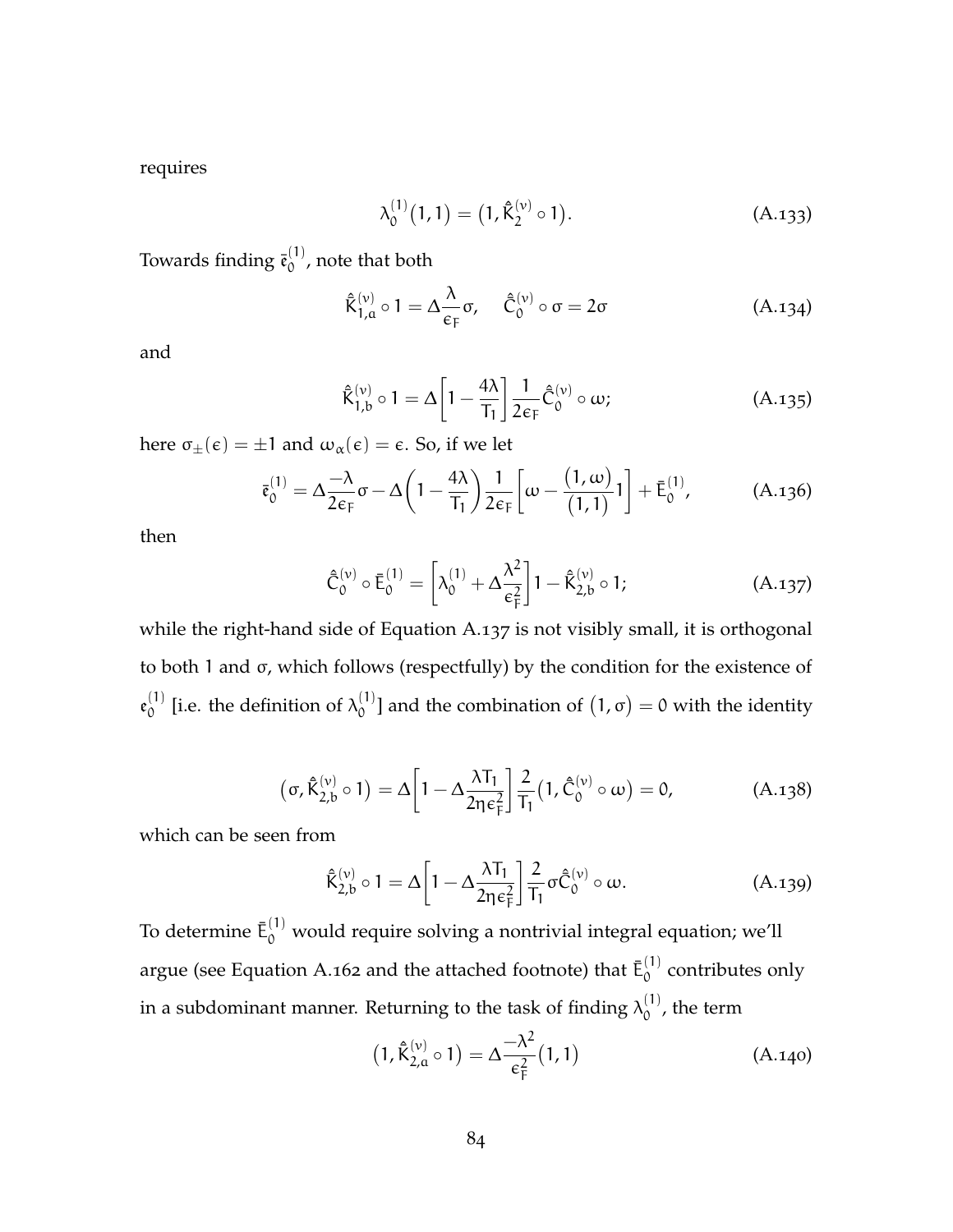calls for

$$
(1,1) = \int \frac{d\varepsilon}{\pi} w(\varepsilon) \frac{1}{2N_{F}} \sum_{\alpha} \pi N_{\alpha}(\varepsilon) \bar{\gamma}_{(\nu)}^{\alpha}(\varepsilon)
$$
  
\n
$$
= \int \frac{d\varepsilon du}{\pi^{2}} w(\varepsilon) \frac{1}{2N_{F}} \sum_{\alpha,\beta} \pi N_{\alpha}(\varepsilon) \bar{K}_{0}^{\alpha\beta}(\varepsilon, u)
$$
  
\n
$$
= \int \frac{d\varepsilon du}{\pi^{2}} w(\varepsilon) \frac{1}{2N_{F}} \sum_{\alpha,\beta} \left\{ n(u-\varepsilon) + f(u) \right\} \bar{\nu}_{\alpha\beta}^{\prime\prime}(\varepsilon, u)
$$
  
\n
$$
\approx \nu_{0} \sum_{\alpha} \int_{T_{\min}}^{T_{1}} du \int d\varepsilon w(\varepsilon) \left\{ n(u) + f(u - \alpha \varepsilon) \right\}
$$
  
\n
$$
\approx \nu_{0} \sum_{\alpha} \int_{T_{\min}}^{\infty} du \frac{u}{4T \sinh^{2} \frac{u}{2T}}
$$
  
\n
$$
\approx 2\nu_{0} (T_{\min} + T) e^{-T_{\min}/T},
$$
\n(4.141)

which implies

$$
\left(1, \hat{K}_{2,\alpha}^{(\nu)} \circ 1 \right) \approx - 8 \mathcal{V}_0 \Delta \frac{T_0^2}{T_1} \bigg[ \frac{T_{min}}{T_0} + \frac{T}{T_0} \bigg] \bigg\{ 1 + \mathcal{O} \bigg( \frac{T_0}{\varepsilon_F} , \frac{T}{\varepsilon_F} \bigg) \bigg\} e^{-T_{min}/T} . \hspace{1cm} (A.142)
$$

Next,

$$
(1, \hat{K}_{2,b}^{(\nu)} \circ 1)
$$
\n
$$
\approx \mathcal{V}_0 \Delta \left[ 1 - \Delta \frac{\lambda T_1}{2\eta \epsilon_F^2} \right] \sum_{\alpha} \frac{2}{T_1} \int_{T_{\text{min}}}^{\infty} \frac{u^2 du}{4T \sinh^2 \frac{u}{2T}} \tag{A.143}
$$
\n
$$
\approx \mathcal{V}_0 \Delta \left[ 1 - \Delta \frac{\lambda T_1}{2\eta \epsilon_F^2} \right] \frac{4T_0^2}{T_1} \left[ \frac{T_{\text{min}}^2}{T_0^2} + \frac{2T_{\text{min}}T}{T_0^2} + \mathcal{O}\left(\frac{T^2}{T_0^2}\right) \right] e^{-T_{\text{min}}/T}.
$$

Note that  $T_0/\lambda =$  $\overline{{\mathsf{T}}_0{\mathsf{T}}_1}/(2\varepsilon_{\mathsf{F}})$  and

$$
T_{\min}^2 = T_0^2 \left[ 1 + \frac{2T_0}{T_1} + \frac{2T_0}{\lambda} + \mathcal{O}\left(\frac{T_0}{\epsilon_F}\right) \right].
$$
 (A.144)

So,

$$
\left(1,\hat{K}_{2,b}^{(\nu)}\circ 1\right)\approx4\mathcal{V}_0\Delta\frac{T_0^2}{T_1}\bigg[1+\frac{2T_0}{T_1}+\frac{2T_0}{\lambda}-\Delta\frac{\lambda T_1}{2\eta\varepsilon_F^2}+\frac{2T}{T_0}\bigg]e^{-T_{min}/T}.\hspace{1cm}\left( A.145\right)
$$

In total,

$$
\lambda_0^{(1)}(1,1) \approx \mathcal{V}_0 \Delta \frac{T_0^2}{T_1} \left\{ -8\left(1 + \frac{T_0}{T_1} + \frac{T_0}{\lambda} + \frac{T}{T_0}\right) \right\} e^{-T_{min}/T} + \mathcal{V}_0 \Delta \frac{T_0^2}{T_1} \left\{ 4\left(1 + \frac{2T_0}{T_1} + \frac{2T_0}{\lambda} - \frac{\lambda T_1}{2\eta \epsilon_F^2} + \frac{2T}{T_0}\right) \right\} e^{-T_{min}/T}
$$
\n(A.146)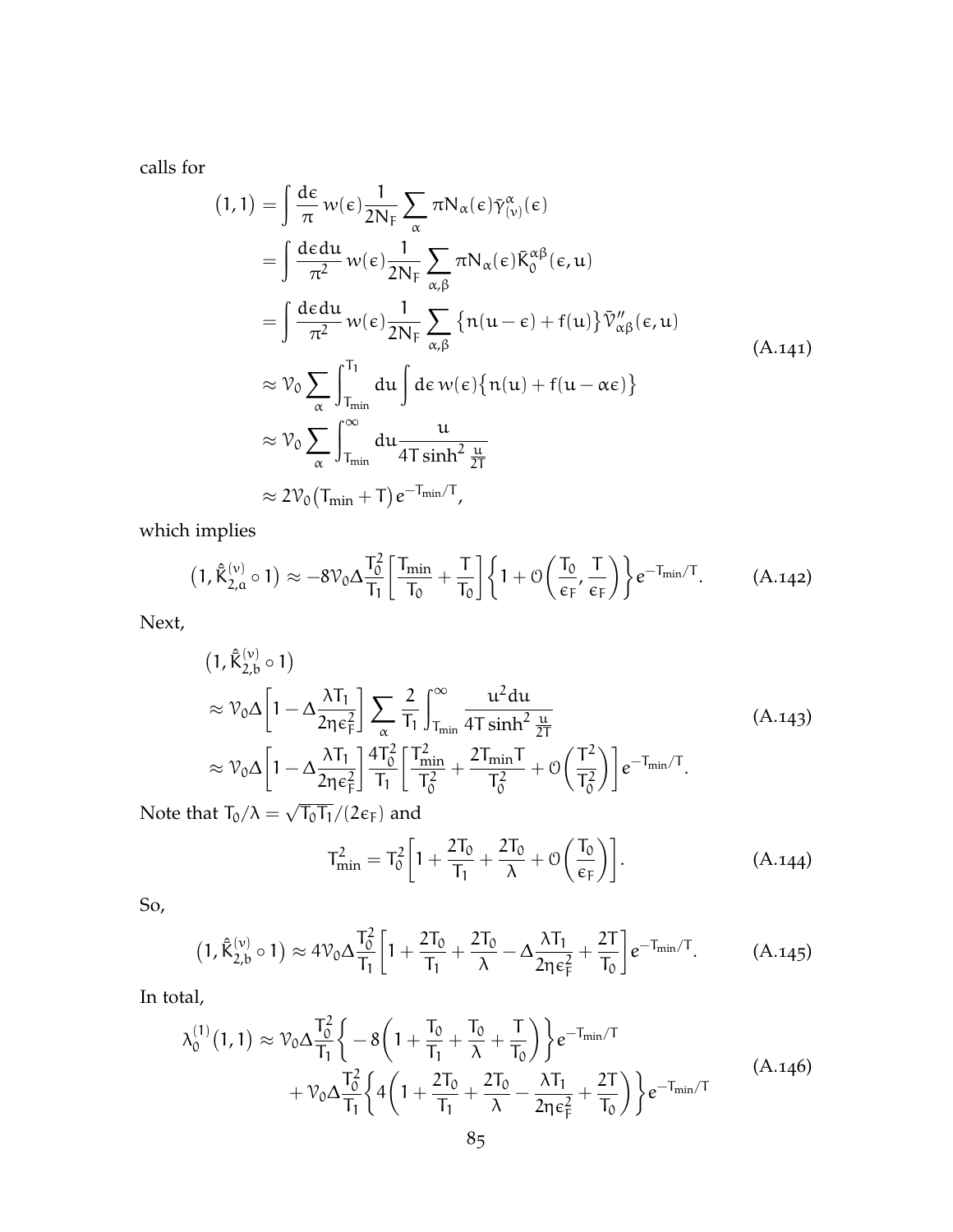comes out negative. At order  $t^2$ ,

$$
\hat{\bar{C}}_{0}^{(\nu)} \circ \bar{\mathfrak{e}}_{0}^{(2)} + \hat{\bar{C}}_{1}^{(\nu)} \circ \bar{\mathfrak{e}}_{0}^{(1)} = \lambda_{0}^{(2)} 1 + \lambda_{0}^{(1)} \bar{\mathfrak{e}}_{0}^{(1)} \tag{A.147}
$$

implies

$$
\lambda_0^{(2)}(1,1) = (1, \hat{\bar{C}}_1^{(\nu)} \circ \bar{\mathfrak{e}}_0^{(1)}), \tag{A.148}
$$

which requires a number of computations. To begin,

$$
(1, \hat{K}_{1,b}^{(\nu)} \circ \bar{\mathfrak{e}}_0^{(1)}) = -(\hat{K}_{1,b}^{(\nu)} \circ 1, \bar{\mathfrak{e}}_0^{(1)})
$$
  
=  $-\Delta \left[1 - \frac{4\lambda}{T_1}\right] \frac{1}{2\varepsilon_F} (\hat{C}_0^{(\nu)} \circ \omega, \bar{\mathfrak{e}}_0^{(1)})$   
=  $-\Delta \left[1 - \frac{4\lambda}{T_1}\right] \frac{1}{2\varepsilon_F} (\omega, \lambda_0^{(1)} 1 - \hat{C}_1^{(\nu)} \circ 1),$  (A.149)

is concerned with both

$$
(\omega, 1) \approx \mathcal{V}_0 \sum_{\alpha} \int_{T_{\text{min}}}^{T_{\text{max}}} du \int d\epsilon w(\epsilon) \epsilon \{n(u) + f(u - \alpha \epsilon)\}
$$
  

$$
\approx \mathcal{V}_0 \sum_{\alpha} \int_{T_{\text{min}}}^{\infty} \frac{u^2 du}{4T \sinh^2 \frac{u}{2T}} \frac{\alpha}{2}
$$
  

$$
\approx \mathcal{V}_0 T_{\text{min}}^2 \left\{0 + \mathcal{O}\left(\frac{T_0}{\epsilon_F}, \frac{T}{\epsilon_F}, \frac{T^2}{T_0^2}\right)\right\} e^{-T_{\text{min}}/T}
$$
 (A.150)

and

$$
(\omega,\sigma) \approx \mathcal{V}_0 T_{\min}^2 \left\{ 1 + \frac{2T}{T_{\min}} + \mathcal{O}\left(\frac{T_0}{\epsilon_F}, \frac{T}{\epsilon_F}, \frac{T^2}{T_0^2}\right) \right\} e^{-T_{\min}/T}, \tag{A.151}
$$

in addition to the two matrix elements

$$
(\omega, \hat{\mathsf{K}}_{1,b}^{(\nu)} \circ 1) = \Delta \left[ 1 - \frac{4\lambda}{T_1} \right] \frac{1}{2\varepsilon_{\mathsf{F}}} (\omega, \hat{\mathsf{C}}_{0}^{(\nu)} \circ \omega),
$$
  

$$
(\omega, \hat{\mathsf{K}}_{2,b}^{(\nu)} \circ 1) = 2\Delta \left[ 1 - \Delta \frac{\lambda T_1}{2\eta \varepsilon_{\mathsf{F}}^2} \right] \frac{1}{T_1} (\sigma \omega, \hat{\mathsf{C}}_{0}^{(\nu)} \circ \omega),
$$
 (A.152)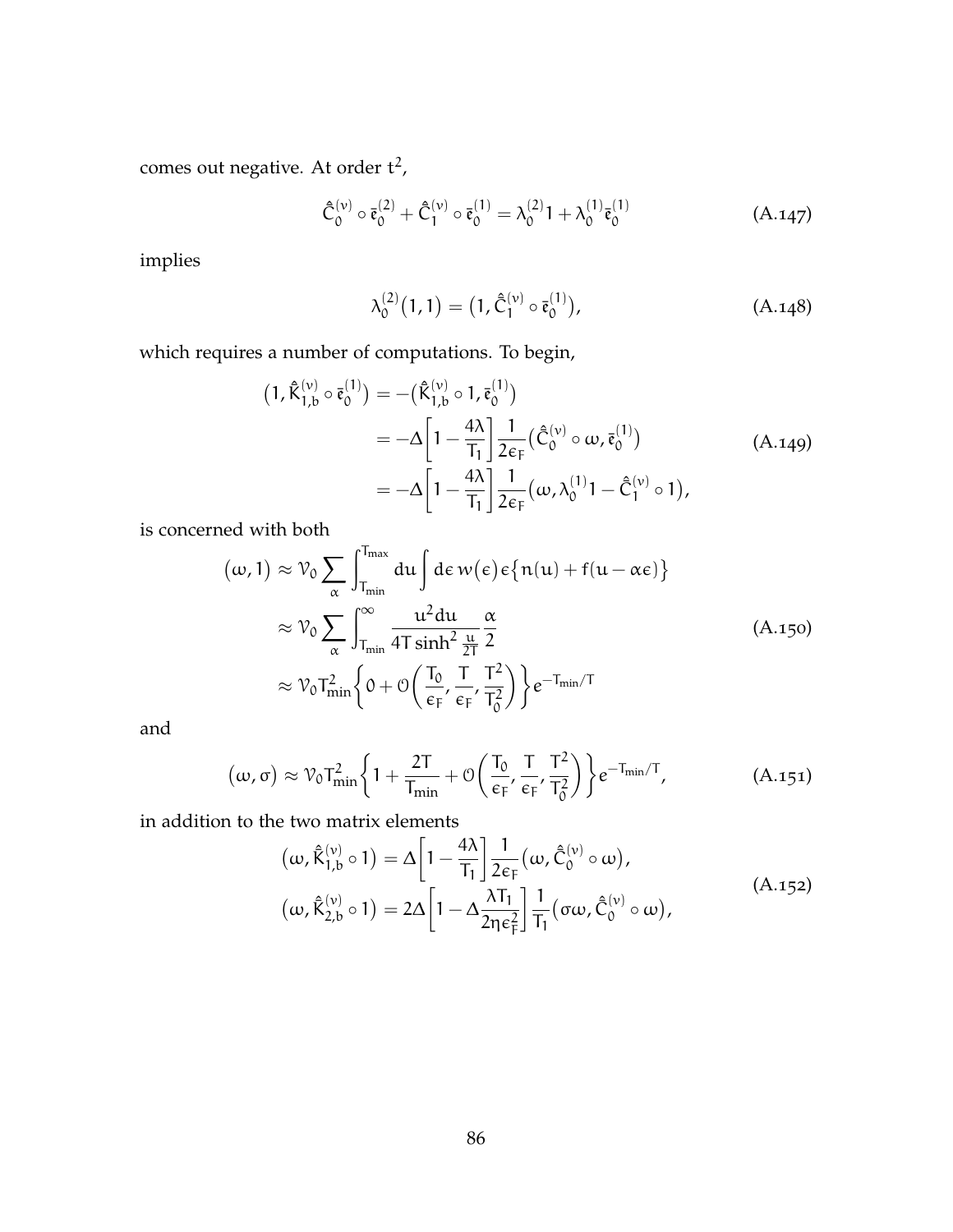which can be evaluated easily, viz.

$$
(\omega, \hat{C}_{0}^{(\nu)} \circ \omega)
$$
\n
$$
= \int \frac{d\epsilon d\mu}{\pi^{2}} w(\epsilon) \sum_{\alpha,\beta} \epsilon(\epsilon - \mu) \pi N_{\alpha}(\epsilon) \bar{K}_{0}^{\alpha\beta}(\epsilon, \mu)
$$
\n
$$
= \frac{1}{2} \int \frac{d\epsilon d\mu}{\pi^{2}} w(\epsilon) \sum_{\alpha,\beta} (\epsilon - \mu)^{2} \pi N_{\alpha}(\epsilon) \bar{K}_{0}^{\alpha\beta}(\epsilon, \mu)
$$
\n
$$
\approx \mathcal{V}_{0} \sum_{\alpha} \int_{T_{\text{min}}}^{T_{\text{max}}} d\mu \frac{\mu^{2}}{2} \int d\epsilon w(\epsilon) \{n(\mu) + f(\mu - \alpha \epsilon)\}
$$
\n
$$
\approx \mathcal{V}_{0} \sum_{\alpha} \frac{1}{2} \int_{T_{\text{min}}}^{\infty} \frac{\mu^{3} d\mu}{4T \sinh^{2} \frac{\mu}{2T}}
$$
\n
$$
\approx \mathcal{V}_{0} T_{\text{min}}^{3} \left\{1 + \mathcal{O}\left(\frac{T_{0}}{\epsilon_{F}}, \frac{T}{T_{0}}, \frac{T^{2}}{T_{0}^{2}}\right)\right\} e^{-T_{\text{min}}/T}
$$
\n(4.153)

and

$$
(\sigma\omega,\hat{C}_0^{(\nu)}\circ\omega)\approx \mathcal{V}_0 T_{\min}^3\bigg\{0+\mathcal{O}\bigg(\frac{T_0}{\varepsilon_F},\frac{T}{T_0},\frac{T^2}{T_0^2}\bigg)\bigg\}e^{-T_{\min}/T};\tag{A.154}
$$

hence,

$$
\left(\omega, \hat{K}_{1,b}^{(\nu)} \circ 1\right) \approx \Delta \left[1 - \frac{4\lambda}{T_1}\right] \frac{T_{\min}^3}{2\varepsilon_F} e^{-T_{\min}/T} \tag{A.155}
$$

and

$$
\left(\omega, \hat{\mathsf{K}}_{2,b}^{(\nu)} \circ 1\right) \approx 0. \tag{A.156}
$$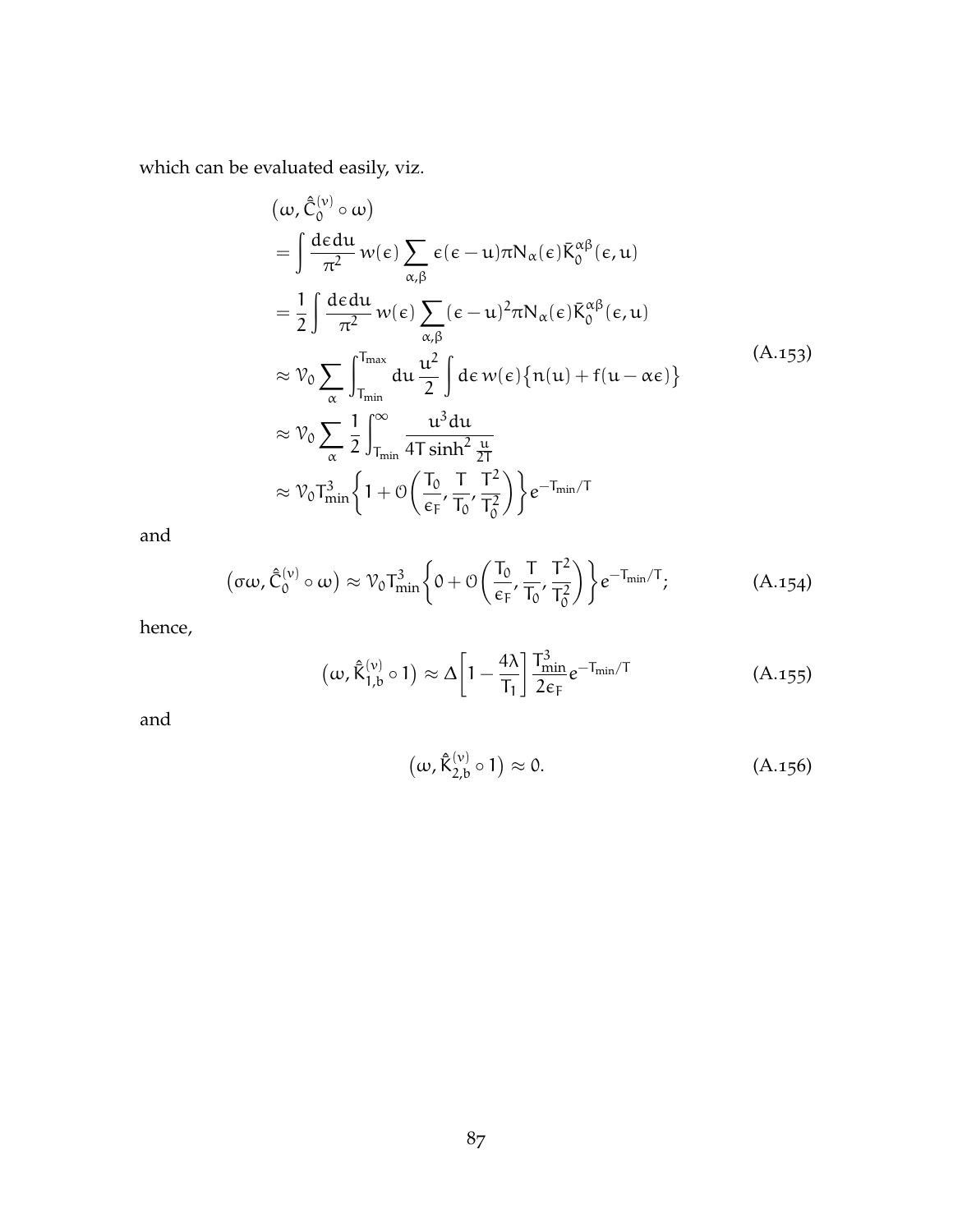Thus,

$$
(1, \hat{K}_{1,b}^{(\nu)} \circ \bar{\varepsilon}_{0}^{(1)})
$$
  
\n
$$
\approx \Delta \left[ 1 - \frac{4\lambda}{T_{1}} \right] \frac{1}{2\varepsilon_{F}} \left( \omega, \hat{K}_{1}^{(\nu)} \circ 1 \right)
$$
  
\n
$$
= \Delta \left[ 1 - \frac{4\lambda}{T_{1}} \right] \frac{1}{2\varepsilon_{F}} \left\{ \Delta \frac{\lambda}{\varepsilon_{F}} \left( \omega, \sigma \right) + \Delta \left[ 1 - \frac{4\lambda}{T_{1}} \right] \frac{1}{2\varepsilon_{F}} \left( \omega, \hat{C}_{0}^{(\nu)} \circ \omega \right) \right\}
$$
  
\n
$$
\approx \mathcal{V}_{0} \Delta^{2} \left[ 1 - \frac{4\lambda}{T_{1}} \right] \left\{ \frac{\lambda}{2\varepsilon_{F}^{2}} T_{\min}^{2} + \left[ 1 - \frac{4\lambda}{T_{1}} \right] \frac{T_{\min}^{3}}{4\varepsilon_{F}^{2}} \right\} e^{-T_{\min}/T}
$$
  
\n
$$
\approx \mathcal{V}_{0} \Delta^{2} \left( 1 - \frac{4\lambda}{T_{1}} \right) \left[ \frac{\lambda}{2\varepsilon_{F}^{2}} T_{0}^{2} \left\{ 1 + \frac{2T_{0}}{T_{1}} + \frac{2T_{0}}{\lambda} \right\} \right] e^{-T_{\min}/T}
$$
  
\n
$$
\approx \mathcal{V}_{0} \frac{T_{0}^{2}}{T_{1}} \Delta^{2} \left\{ \frac{\lambda T_{1}}{2\varepsilon_{F}^{2}} - \frac{2\lambda^{2}}{\varepsilon_{F}^{2}} \right\} e^{-T_{\min}/T}.
$$
 (A.157)

Continuing on our quest to calculate

$$
\lambda_0^{(2)}(1,1) = (1, \hat{\mathsf{K}}_1^{(\nu)} \circ \bar{\mathfrak{e}}_0^{(1)}) + (1, \hat{\mathsf{K}}_{2,b}^{(\nu)} \circ \bar{\mathfrak{e}}_0^{(1)}), \qquad (A.158)
$$

we still need

$$
(1, \hat{K}_{1,a}^{(\nu)} \circ \bar{\varepsilon}_{0}^{(1)})
$$
  
=  $\Delta \frac{-\lambda}{\varepsilon_{F}} \left( \sigma, \bar{\varepsilon}_{0}^{(1)} \right)$   
=  $\Delta \frac{-\lambda}{\varepsilon_{F}} \left\{ \Delta \frac{-\lambda}{2\varepsilon_{F}} (\sigma, \sigma) - \Delta \left[ 1 - \frac{4\lambda}{T_{1}} \right] \frac{1}{2\varepsilon_{F}} (\sigma, \omega) \right\}$   
=  $\mathcal{V}_{0} \Delta^{2} \frac{\lambda}{\varepsilon_{F}} \left\{ \frac{\lambda}{2\varepsilon_{F}} 2 (T_{min} + T) + \left[ 1 - \frac{4\lambda}{T_{1}} \right] \frac{T_{min}^{2}}{2\varepsilon_{F}} \right\} e^{-T_{min}/T},$  (A.159)

which implies both

$$
(1, \hat{K}_{1,a}^{(\nu)} \circ \bar{\mathfrak{e}}_0^{(1)})
$$
  
\n
$$
\approx \mathcal{V}_0 \Delta^2 \frac{T_0^2}{T_1} \left\{ 4 \left( 1 + \frac{T_0}{T_1} + \frac{T_0}{\lambda} + \frac{T}{T_0} \right) + \left[ \frac{\lambda T_1}{2 \epsilon_F^2} - \frac{2\lambda^2}{\epsilon_F^2} \right] \right\} e^{-T_{\text{min}}/T}
$$
\n(A.160)

and

$$
\lambda_0^{(2)}(1,1) \approx \mathcal{V}_0 \Delta^2 \frac{T_0^2}{T_1} \left\{ 4 \left( 1 + \frac{T_0}{T_1} + \frac{T_0}{\lambda} + \frac{T}{T_0} \right) + \frac{\lambda T_1}{2 \epsilon_F^2} - 8 \frac{T_0}{T_1} \right\} e^{-T_{min}/T} + \mathcal{V}_0 \Delta^2 \frac{T_0^2}{T_1} \left\{ \frac{\lambda T_1}{2 \epsilon_F^2} - 8 \frac{T_0}{T_1} \right\} e^{-T_{min}/T} + (\hat{K}_{2,b} \circ 1, \bar{\mathfrak{e}}_0^{(1)}),
$$
(A.161)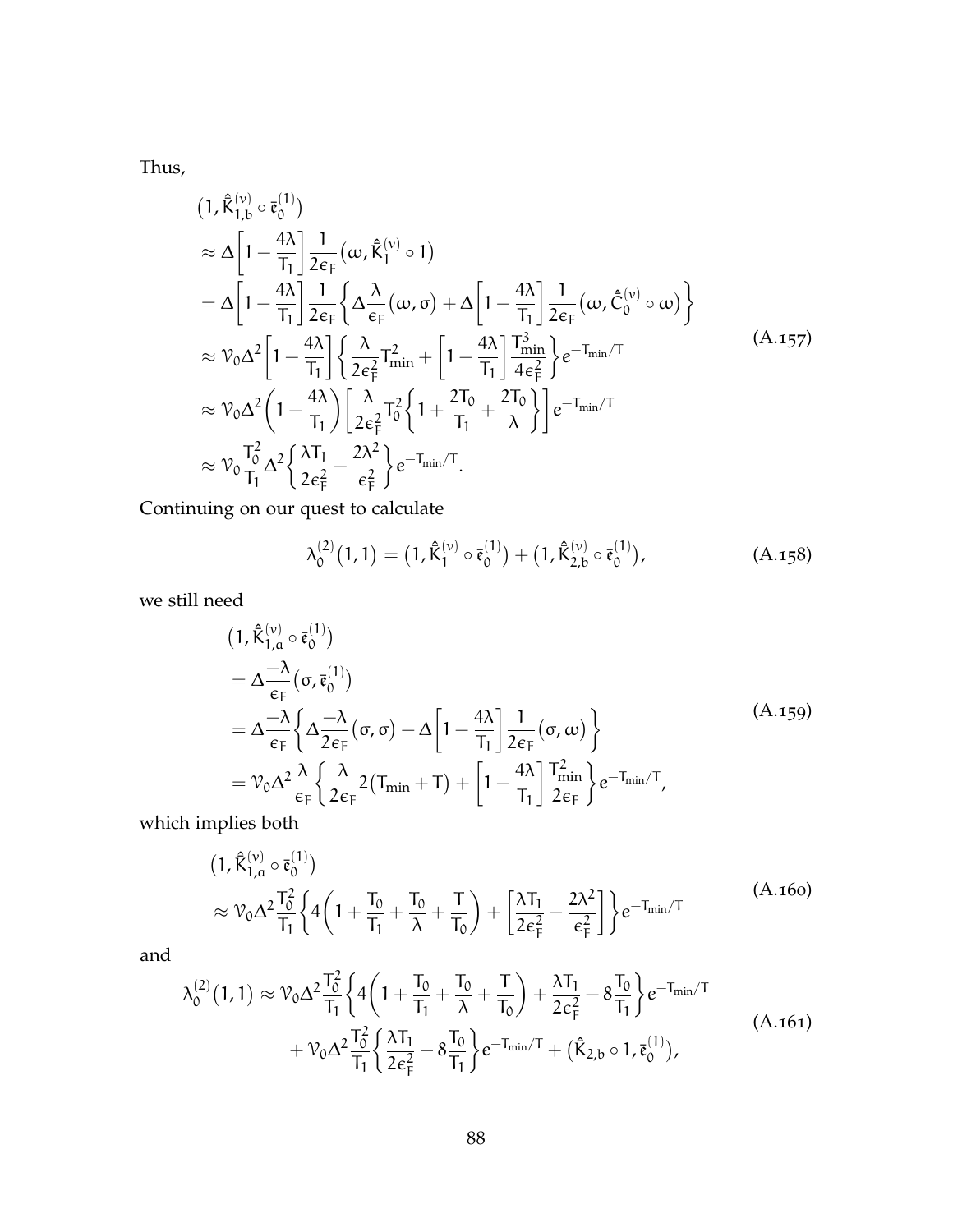<span id="page-101-0"></span>where

$$
\begin{split}\n&\left(\hat{K}_{2,b}^{(\nu)} \circ 1, \bar{\mathfrak{e}}_{0}^{(1)}\right) \\
&= \Delta \bigg[1 - \Delta \frac{\lambda T_{1}}{2\eta \epsilon_{F}^{2}}\bigg] \frac{2}{T_{1}} \left(\hat{C}_{0}^{(\nu)} \circ \omega, \sigma \bar{\mathfrak{e}}_{0}^{(1)}\right) \\
&= \Delta \bigg[1 - \Delta \frac{\lambda T_{1}}{2\eta \epsilon_{F}^{2}}\bigg] \frac{2}{T_{1}} \left(\hat{C}_{0}^{(\nu)} \circ \omega, \left\{\frac{-\Delta}{2\epsilon_{F}} \left(1 - \frac{4\lambda}{T_{1}}\right) \sigma \bigg[\omega - \frac{(1, \omega)}{(1, 1)}1\bigg] + \sigma \bar{E}_{1}\right\}\right)\n\end{split} \approx \Delta \bigg[1 - \frac{\lambda T_{1}}{2\eta \epsilon_{F}^{2}}\bigg] \frac{2}{T_{1}} \left(\hat{C}_{0}^{(\nu)} \circ \omega, \sigma \bar{E}^{(1)}\right)
$$
\n(A.162)

is suppressed by  $T_0/\epsilon_{\rm F}$  even in the worst case where  $\bar{\mathsf{E}}^{(1)}_0$  $\frac{(1)}{0} \sim \frac{x}{T_1}$  $\frac{x}{T_1} + \sigma \frac{\lambda x}{\epsilon_F T}$  $\frac{\Delta x}{\epsilon_F T_1}$  scales as strongly as possible.<sup>7</sup> Surprisingly, there is another zero prefactor; we must continue. At third order,

$$
\hat{\bar{C}}_{0}^{(\nu)} \circ \bar{\mathfrak{e}}_{0}^{(3)} + \hat{\bar{C}}_{1}^{(\nu)} \circ \bar{\mathfrak{e}}_{0}^{(2)} = \lambda_{0}^{(3)} 1 + \lambda_{0}^{(2)} \bar{\mathfrak{e}}_{0}^{(1)} + \lambda_{0}^{(1)} \bar{\mathfrak{e}}_{0}^{(2)} \tag{A.163}
$$

requires

$$
\lambda_0^{(3)}(1,1) = (1,\hat{\mathbb{C}}_1^{(\nu)} \circ \bar{\mathfrak{e}}_0^{(2)}) = (1, [\hat{K}_1^{(\nu)} + \hat{K}_{2,b}^{(\nu)}] \circ \bar{\mathfrak{e}}_0^{(2)}); \tag{A.164}
$$

with

$$
\bar{\mathfrak{e}}_0^{(2)} = \frac{(\sigma, \bar{\mathfrak{e}}_0^{(2)})}{(\sigma, \sigma)} \sigma + \bar{E}^{(2)}, \quad (1, E^{(2)}) = (\sigma, \bar{E}^{(2)}) = 0,
$$
 (A.165)

and discarding  $\bar{\mathsf{E}}_0^{(2)}$  $\mathbf{c}_0^{(2)}$  terms for the same reason as  $\mathbf{\bar{E}}_0^{(1)}$  $\int_0^{1}$  is not necessary, it follows that

$$
\lambda_0^{(3)}(1,1) \approx \frac{-\lambda}{\epsilon_{\rm F}} (\sigma, \bar{\mathfrak{e}}_0^{(2)})
$$
  
= 
$$
\frac{-\lambda}{2\epsilon_{\rm F}} (\sigma, \lambda_0^{(1)} \bar{\mathfrak{e}}_0^{(1)} - \hat{C}_1^{(\nu)} \circ \bar{\mathfrak{e}}_0^{(1)})
$$
  

$$
\approx \frac{-\lambda}{2\epsilon_{\rm F}} \Big\{ \Delta \frac{-\lambda}{2\epsilon_{\rm F}} \lambda_0^{(1)} (\sigma, \sigma) - \Delta \frac{-\lambda}{2\epsilon_{\rm F}} (\sigma, \hat{K}_2 \circ \sigma) \Big\}
$$
(A.166)  
= 
$$
\Delta \frac{\lambda^2}{2\epsilon_{\rm F}^2} \lambda_0^{(1)}(1,1).
$$

<sup>&</sup>lt;sup>7</sup>That the  $x^n$  and  $\sigma x^n$  monomials span the space of functions inhabited by  $E^{(1)}$  is plausible insofar as it can be proved to be true in the presence of a UV frequency cutoff [[62](#page-171-1)] because  $(x^n, x^n)$  exists for all n. We then expect that  $E^{(1)}$  vanishes as  $T_1 \rightarrow \infty$  and that any leading  $\sigma$ structure must come with a factor of  $\lambda/\epsilon_F$ .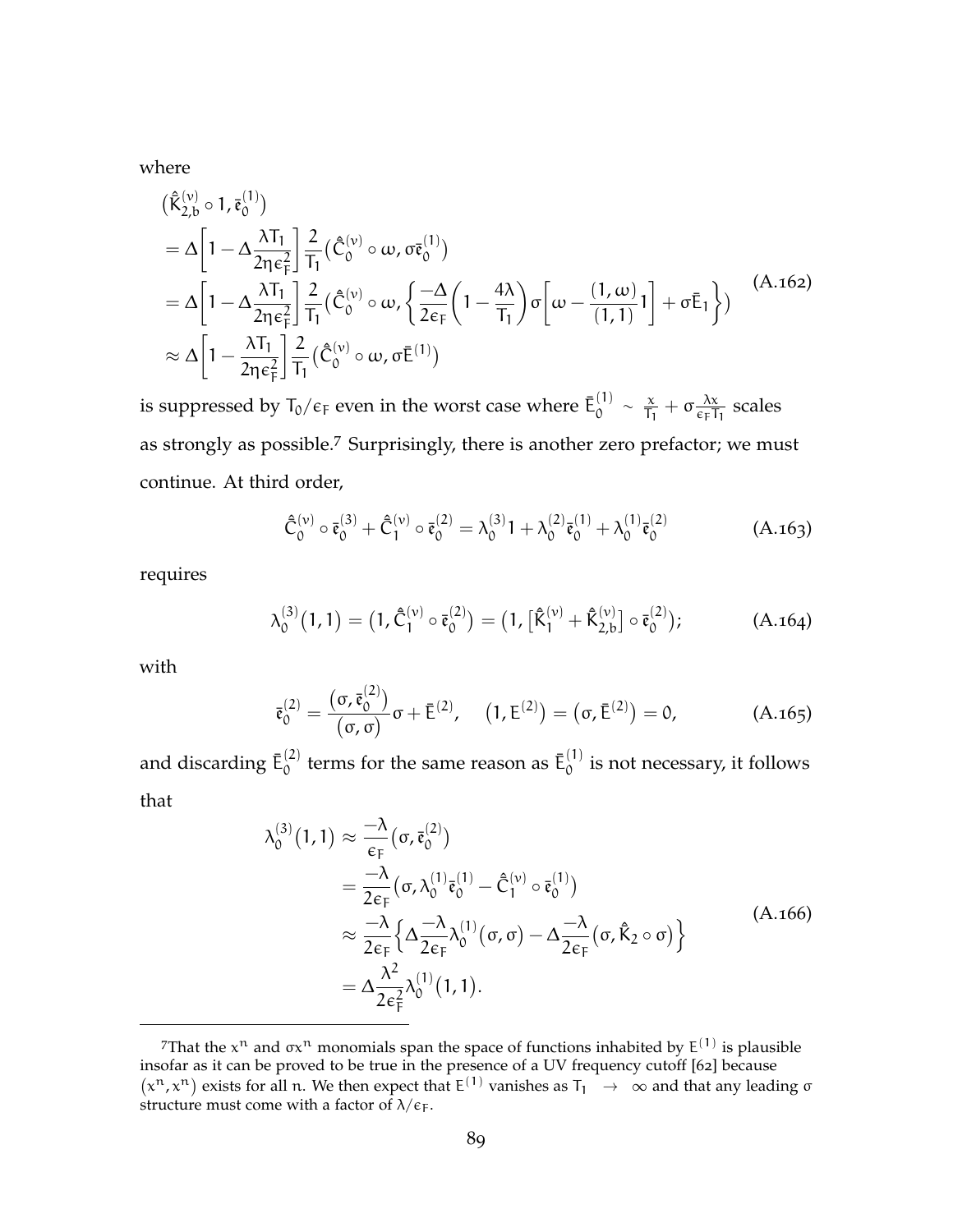The straggler

$$
\lambda_0^{(4)}(1,1) = (1, \hat{C}_1^{(\nu)} \circ \bar{\mathfrak{e}}_0^{(3)})
$$
  
\n
$$
\approx \Delta \frac{-\lambda}{\epsilon_{\mathsf{F}}} (\sigma, \bar{\mathfrak{e}}_0^{(3)})
$$
  
\n
$$
\approx \Delta \frac{-\lambda}{2\epsilon_{\mathsf{F}}} \lambda_0^{(2)} (\sigma, \bar{\mathfrak{e}}_0^{(1)})
$$
  
\n
$$
= \Delta^2 \frac{\lambda^2}{4\epsilon_{\mathsf{F}}^2} \lambda_0^{(2)}(1,1),
$$
\n(A.167)

where  $\bar{\mathsf{E}}_0^{(3)}$  $\int_{0}^{(3)}$  is similarly irrelevant; one can check that all remaining eigenvalue corrections are negligible

On summing the relevant contributions to  $\lambda_0$ , we find

$$
\lambda_0(1,1) \approx \mathcal{V}_0 \frac{4T_0^2}{T_1} \bigg[ (\eta - 1) \frac{T_0}{\lambda} + \mathcal{O}\left(\frac{T_0}{\varepsilon_F}\right) \bigg] e^{-T_{\min}/T} + \mathcal{V}_0 \frac{4T T_0}{T_1} e^{-T_{\min}/T}, \quad (A.168)
$$

which yields (on restoring  $\eta = 1$ )

$$
\frac{1}{2\tau_{tr}(T)} = \mathcal{V}_0 \frac{4T T_0}{T_1} e^{-T_{min}/T}, \quad T_0^2/\epsilon_F \ll T \ll T_0.
$$
 (A.169)

*A.2.2.2 Beyond semi-classical.* Of the contributions to [Equation](#page-73-0) 4.115 and [Equation](#page-73-1) 4.122, only  $(\vec{k}; \mathfrak{C}_0^{(\mathfrak{a})})$  $\binom{a}{0} \circ \vec{k}$  and  $(\vec{k}; \mathfrak{C}_0^{(c)})$  $\mathcal{L}_{0}^{(c)}\circ\vec{k}$  are important; we shall provide an explicit evaluation of the former. To this end, let

$$
F_{\sigma\sigma'}(\epsilon, u) = \frac{4u_0v_0}{N_F V} \sum_{\vec{k}} \mathcal{V}''_{\sigma\sigma'}(\vec{k}, u - \epsilon) f_{\sigma\sigma'}(\epsilon, u; k)
$$
(A.170)

where

$$
f_{\sigma\sigma'}(\epsilon, u; k) = \frac{1}{V^2} \sum_{\vec{q}, \vec{p}} G''_{\sigma}(\vec{q}, \epsilon) G_{\sigma'}(\vec{p}, u) \left\{ q^2 - \vec{q} \cdot \vec{p} \right\} \frac{1}{k_F^2}
$$
  
× Re  $\left[ G_{\sigma}^A(\vec{p} - \vec{k}, \epsilon) G_{\sigma'}^R(\vec{q} + \vec{k}, u) \right],$  (A.171)

and

$$
u_0 = \frac{\gamma}{\pi N_F}, \quad v_0 = \frac{2T_1}{N_F} \mathcal{V}_0,
$$
 (A.172)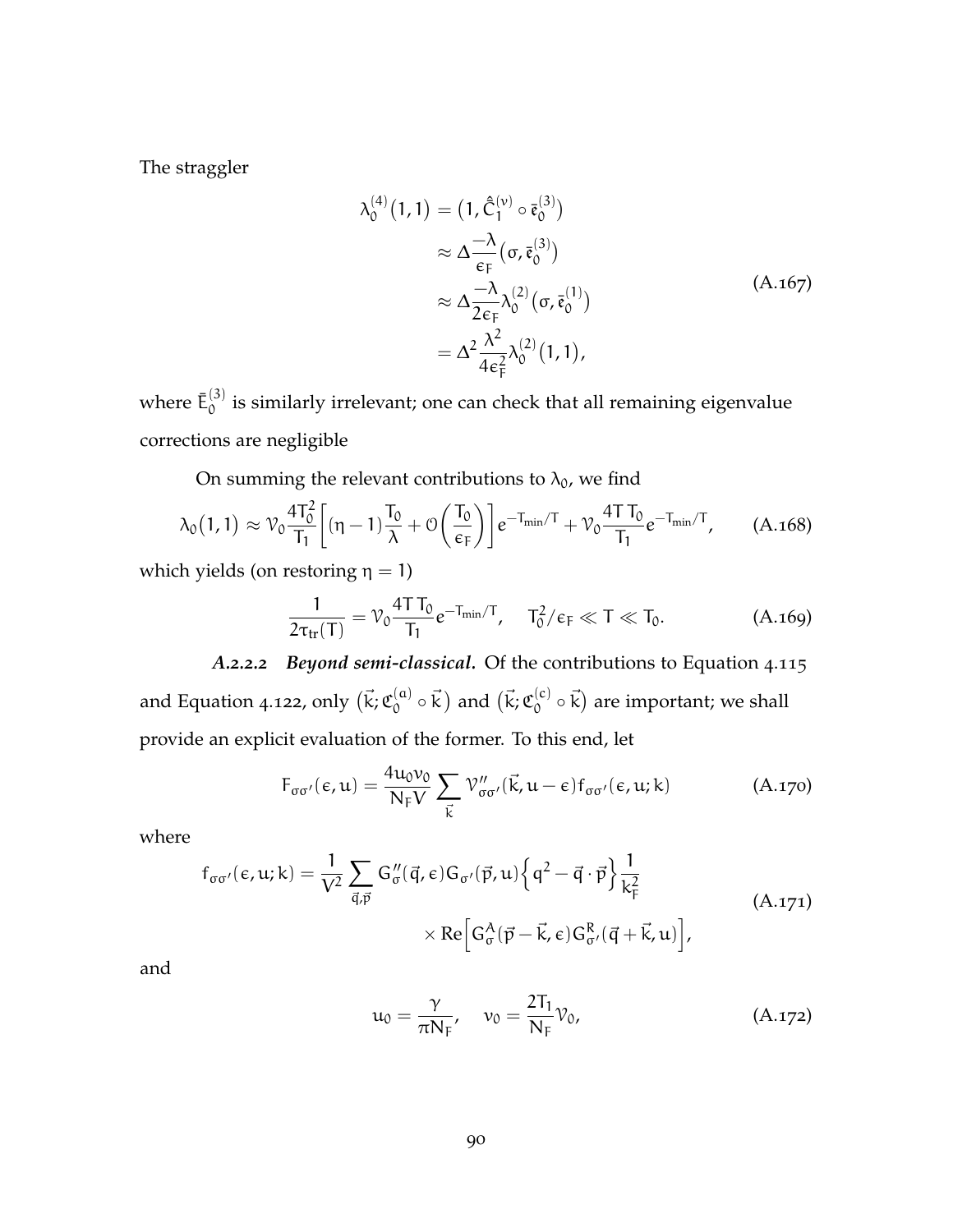with  $\gamma$  the elastic impurity rate and  $\mathcal{V}_0$  a dimensionless constant of order one. Then,

$$
(\vec{k}; \mathfrak{C}_0^{(a)} \circ \vec{k}) = \frac{1}{2} \sum_{\sigma, \sigma'} \int \frac{\mathrm{d} \epsilon \mathrm{d} u}{\pi^2} w(\epsilon) \{ n(u - \epsilon) + f(u) \} F_{\sigma \sigma'}(\epsilon, u), \tag{A.173}
$$

where

$$
F_{\sigma\sigma'}(\epsilon, u) = \frac{u_0 v_0}{\pi^2 N_F D} \bar{k} f_{\sigma\sigma'}(\epsilon, u; \bar{k}) \theta \left[\sigma'(u - \epsilon) > 0\right] \sigma'(1 - \delta_{\sigma\sigma'})
$$
\n(A.174)

with  $\bar{\mathsf{k}} = \sqrt{|\mathsf{u}-\boldsymbol{\epsilon}|/\mathsf{D}}.$  From here, we write

$$
f_{\sigma\sigma'}(\varepsilon, u; \bar{k}) = f_{\sigma\sigma'}^{(')}(\varepsilon, u; \bar{k}) + f_{\sigma\sigma'}^{('')}(\varepsilon, u; \bar{k})
$$
 (A.175)

in terms of

$$
f_{\sigma\sigma'}^{('')}(\epsilon, u; \bar{k}) = \frac{\pi^4 m^2 N_F^2 \bar{q}^2}{4k_F^4 \bar{k}^2} \left\{ 1 + \frac{m^2}{\bar{q}^2 \bar{k}^2} \zeta_{\sigma}^{(A)} \zeta_{\sigma'}^{(R)} \right\}
$$

$$
\times \theta \left[ \epsilon + \epsilon_F^{\sigma} > 0 \right] \theta \left[ -\bar{k} \bar{p} \leq m \zeta_{\sigma}^{(A)} \leq \bar{k} \bar{p} \right]
$$

$$
\times \theta \left[ u + \epsilon_F^{\sigma'} > 0 \right] \theta \left[ -\bar{k} \bar{q} \leq m \zeta_{\sigma'}^{(R)} \leq \bar{k} \bar{q} \right],
$$
(A.176)

and

$$
f_{\sigma\sigma'}^{(')}(\epsilon, u; \bar{k})
$$
\n
$$
= \frac{m^4 N_{\bar{F}}^2 \pi^2}{4k_{\bar{F}}^4 \bar{k}^4} \left\{ \left[ \frac{\bar{q}^2 \bar{k}^2}{m^2} + \zeta_{\sigma'}^{(R)} \zeta_{\sigma}^{(A)} \right] \log \left| \frac{m \zeta_{\sigma'}^{(R)} + \bar{q} \bar{k}}{m \zeta_{\sigma'}^{(R)} - \bar{q} \bar{k}} \right| \log \left| \frac{m \zeta_{\sigma}^{(A)} + \bar{p} \bar{k}}{m \zeta_{\sigma'}^{(A)} - \bar{p} \bar{k}} \right|
$$
\n
$$
- \frac{2\bar{p} \bar{k}}{m} \zeta_{\sigma'}^{(R)} \log \left| \frac{m \zeta_{\sigma'}^{(R)} + \bar{q} \bar{k}}{m \zeta_{\sigma'}^{(R)} - \bar{q} \bar{k}} \right|
$$
\n
$$
- \frac{2\bar{q} \bar{k}}{m} \zeta_{\sigma}^{(A)} \log \left| \frac{m \zeta_{\sigma'}^{(A)} + \bar{p} \bar{k}}{m \zeta_{\sigma}^{(A)} - \bar{p} \bar{k}} \right|
$$
\n
$$
+ \frac{4\bar{q} \bar{p} \bar{k}^2}{m^2} \right\};
$$
\n(A.177)

here,  $\bar{q} = k_{\sigma}(\epsilon)$ ,  $\bar{p} = k_{\sigma'}(u)$ , and

$$
\zeta_{\sigma}^{(A)} = 2\varepsilon_{F} \left[ \frac{\varepsilon - u}{2\varepsilon_{F}} - \frac{2|u - \varepsilon|}{T_{1}} + \sigma \frac{\lambda}{\varepsilon_{F}} \right],
$$
\n
$$
\zeta_{\sigma'}^{(R)} = -2\varepsilon_{F} \left[ \frac{\varepsilon - u}{2\varepsilon_{F}} + \frac{2|u - \varepsilon|}{T_{1}} - \sigma' \frac{\lambda}{\varepsilon_{F}} \right].
$$
\n(A.178)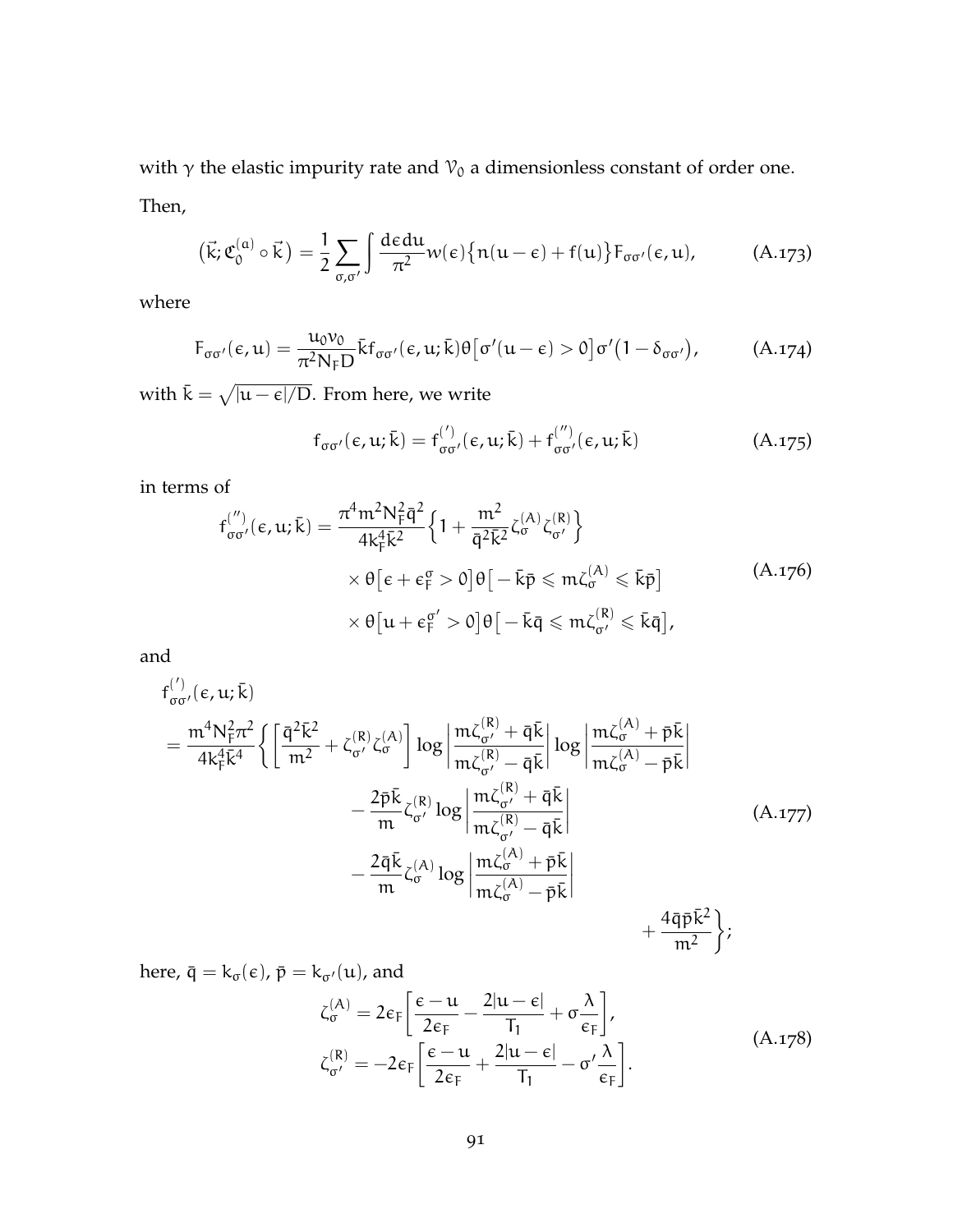Having proceeded exactly until now, further progress entails inflicting an approximation upon the integrand of

$$
(\vec{k}; \mathfrak{C}_0^{(a)} \circ \vec{k}) = \frac{u_0 v_0}{2\pi^2 N_F D} \int \frac{d\varepsilon}{\pi} w(\varepsilon) \int_0^\infty \frac{du}{\pi} \sum_{\sigma} \left\{ n(u) + f(u - \sigma \varepsilon) \right\} \underline{k} f_{\sigma \sigma'}(\varepsilon, \varepsilon - \sigma u; \underline{k}), \tag{A.179}
$$

where  $\underline{k} = \sqrt{\mathfrak{u}/\mathsf{D}}$  and  $\sigma' = -\sigma$ ; for the leading temperature dependence, it is sufficient to take

$$
\begin{split} f_{\sigma\sigma'}^{('')}(\varepsilon,\varepsilon-\sigma u;\underline{k}) &\approx \bigg[\frac{\pi^2mN_Fk_F^{\sigma}}{2k_F^2\underline{k}}\bigg]^2\bigg\{1+\bigg[\frac{m}{k_F^{\sigma}\underline{k}}\bigg]^2\underline{\zeta}_{\sigma}^{(A)}\underline{\zeta}_{\sigma'}^{(R)}\bigg] \\ &\qquad \qquad \times \theta\big[T_{min} < u < T_1\big]\bigg\{1+\mathcal{O}\Big(\frac{\varepsilon}{\varepsilon_F},\frac{u}{\varepsilon_F}\Big)\bigg\} \end{split} \tag{A.180}
$$

where

$$
\underline{\zeta}_{\sigma}^{(A)} = 2\epsilon_{F} \left[ \frac{-2u}{T_{1}} + \sigma \frac{\lambda}{\epsilon_{F}} \right],
$$
\n
$$
\underline{\zeta}_{\sigma'}^{(R)} = -2\epsilon_{F} \left[ \frac{2u}{T_{1}} - \sigma' \frac{\lambda}{\epsilon_{F}} \right],
$$
\n(A.181)

and

$$
f_{\sigma\sigma'}^{(')}(\epsilon, u; \underline{k})
$$
\n
$$
\approx \frac{m^4 N_{F}^2 \pi^2}{4k_{F}^4 \underline{k}^4} \Biggl\{ \Biggl[ (\nu_{F}^{\sigma} \underline{k})^2 + \underline{\zeta}_{\sigma'}^{(R)} \underline{\zeta}_{\sigma}^{(A)} \Biggr] \log \Biggl| \frac{\underline{\zeta}_{\sigma'}^{(R)} + \nu_{F}^{\sigma} \underline{k}}{\underline{\zeta}_{\sigma'}^{(R)} - \nu_{F}^{\sigma} \underline{k}} \Biggr| \log \Biggl| \frac{\underline{\zeta}_{\sigma'}^{(A)} + \nu_{F}^{\sigma'} \underline{k}}{\underline{\zeta}_{\sigma'}^{(A)} - \nu_{F}^{\sigma'} \underline{k}} \Biggr|
$$
\n
$$
- 2\nu_{F}^{\sigma'} \underline{k} \zeta_{\sigma'}^{(R)} \log \Biggl| \frac{\underline{\zeta}_{\sigma'}^{(R)} + \nu_{F}^{\sigma} \underline{k}}{\underline{\zeta}_{\sigma'}^{(R)} - \nu_{F}^{\sigma} \underline{k}} \Biggr|
$$
\n
$$
- 2\nu_{F}^{\sigma} \underline{k} \underline{\zeta}_{\sigma}^{(A)} \log \Biggl| \frac{\underline{\zeta}_{\sigma'}^{(A)} + \nu_{F}^{\sigma'} \underline{k}}{\underline{\zeta}_{\sigma}^{(A)} - \nu_{F}^{\sigma'} \underline{k}} \Biggr|
$$
\n
$$
+ 4\nu_{F}^{\sigma} \nu_{F}^{\sigma'} \underline{k}^2 \Biggr\} \Biggl\{ 1 + \mathcal{O} \Biggl( \frac{\epsilon}{\epsilon_{F}}, \frac{u}{\epsilon_{F}} \Biggr) \Biggr\}.
$$
\n(A.182)

At this point, it is useful to consider

$$
(\vec{k}; \mathfrak{C}_0^{(a)} \circ \vec{k}) = (\vec{k}; \mathfrak{C}_0^{(a)} \circ \vec{k})^{(')} + (\vec{k}; \mathfrak{C}_0^{(a)} \circ \vec{k})^{('')}
$$
(A.183)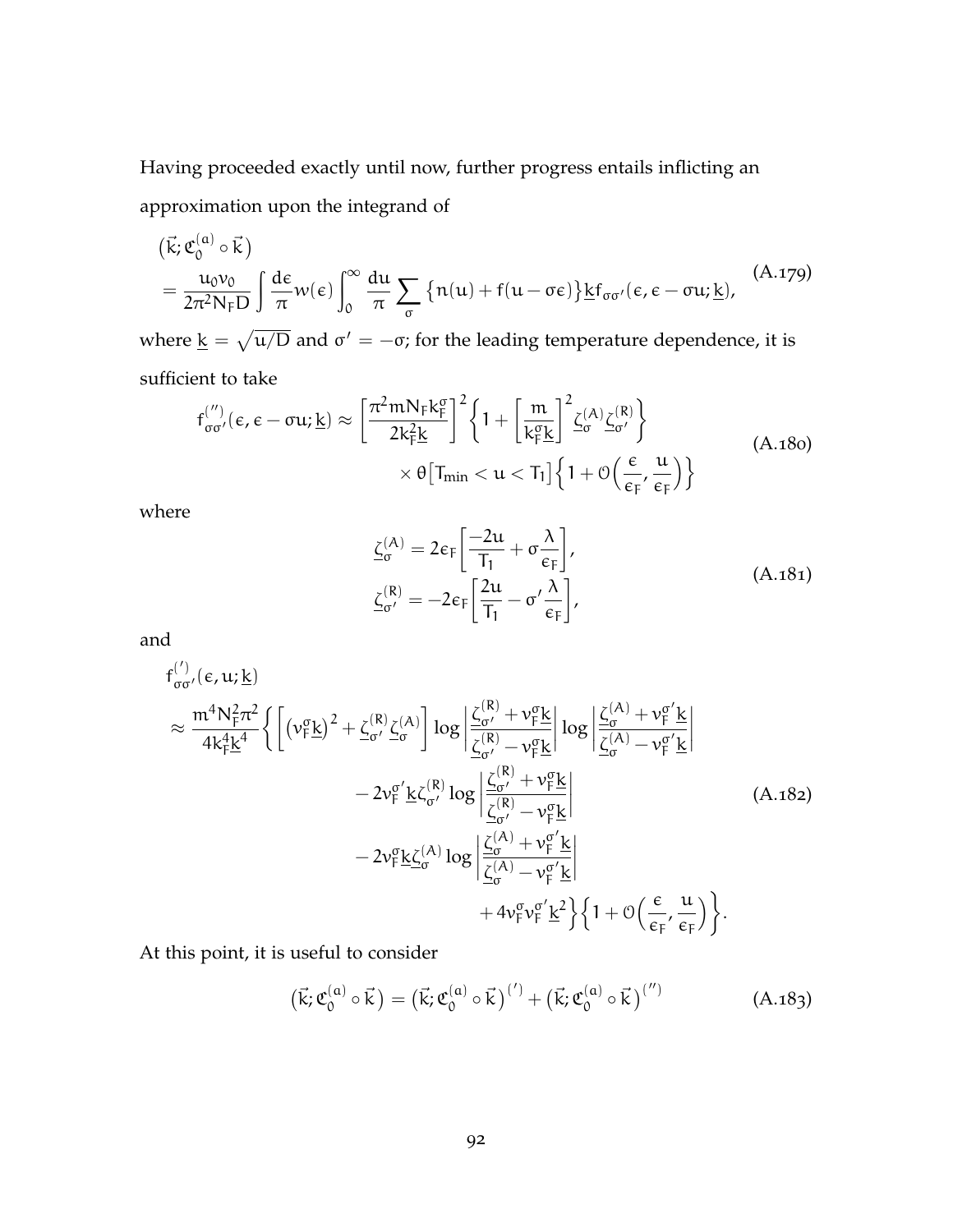as the sum of

$$
(\vec{k}; \mathfrak{C}_{0}^{(a)} \circ \vec{k})^{(')} = \frac{u_{0}v_{0}}{2\pi^{2}N_{F}D} \int \frac{d\epsilon}{\pi} w(\epsilon) \int_{0}^{\infty} \frac{du}{\pi} \sum_{\sigma} \left\{ n(u) + f(u - \sigma \epsilon) \right\} k f_{\sigma\sigma'}^{(')}(\epsilon, \epsilon - \sigma u; \underline{k}), \tag{A.184}
$$

and

$$
(\vec{k}; \mathfrak{C}_0^{(a)} \circ \vec{k})^{('')} = \frac{u_0 v_0}{2\pi^2 N_F D} \int \frac{d\epsilon}{\pi} w(\epsilon) \int_0^\infty \frac{du}{\pi} \sum_{\sigma} \left\{ n(u) + f(u - \sigma \epsilon) \right\} k f_{\sigma \sigma'}^{('')}(\epsilon, \epsilon - \sigma u; \underline{k}), \tag{A.185}
$$

whereupon we have (to the same approximation) both

<span id="page-105-0"></span>
$$
(\vec{k}; \mathfrak{C}_{0}^{(\alpha)} \circ \vec{k})^{('')} \n\approx \mathcal{V}_{0} \frac{\pi \gamma \sqrt{T_{1}}}{2\varepsilon_{F}} \int_{T_{\min}}^{\infty} du \frac{\sqrt{u}}{4T \sinh^{2} \frac{u}{2T}} \sum_{\sigma} \left\{ \left[ \frac{k_{F}^{\sigma}}{k_{F}} \right]^{2} - \frac{T_{1}}{u} \left[ \frac{T_{0}}{T_{1}} - \frac{u^{2}}{T_{1}^{2}} \right] \right\},
$$
\n(A.186)

<span id="page-105-1"></span>and

$$
\left(\vec{k}; \mathfrak{C}_0^{(a)} \circ \vec{k}\right)^{(')} \approx \mathcal{V}_0 \frac{\gamma T_1^{3/2}}{2\pi \epsilon_F} \int_0^\infty \frac{du}{\sqrt{u}} \frac{1}{4T \sinh^2 \frac{u}{2T}} \sum_{\sigma} h^{\sigma}(u, T_0/T_1), \tag{A.187}
$$

with

$$
h^{\sigma}(u, T_{0}/T_{1})
$$
\n
$$
= \left\{ \left[ \left( \frac{k_{F}^{\sigma}}{k_{F}} \right)^{2} \frac{u}{T_{1}} - \frac{T_{0}}{T_{1}} + \frac{u^{2}}{T_{1}^{2}} \right] \times \log \left| \frac{\sigma \sqrt{\frac{T_{0}}{T_{1}}} + \frac{u}{T_{1}} - \frac{k_{F}^{\sigma}}{k_{F}} \sqrt{\frac{u}{T_{1}}}}{\sigma \sqrt{\frac{T_{0}}{T_{1}}} + \frac{u}{T_{1}} + \frac{k_{F}^{\sigma}}{k_{F}} \sqrt{\frac{u}{T_{1}}}} \right| \log \left| \frac{\sigma \sqrt{\frac{T_{0}}{T_{1}}} - \frac{u}{T_{1}} + \frac{k_{F}^{\sigma}'}{k_{F}} \sqrt{\frac{u}{T_{1}}}}{\sigma \sqrt{\frac{T_{0}}{T_{1}}} - \frac{u}{T_{1}} - \frac{k_{F}^{\sigma}'}{k_{F}} \sqrt{\frac{u}{T_{1}}}} \right|
$$
\n
$$
+ 2 \frac{k_{F}^{\sigma}}{k_{F}} \sqrt{\frac{u}{T_{1}}} \left[ \sigma \sqrt{\frac{T_{0}}{T_{1}}} + \frac{u}{T_{1}} \right] \log \left| \frac{\sigma \sqrt{\frac{T_{0}}{T_{1}}} + \frac{u}{T_{1}} - \frac{k_{F}^{\sigma}}{k_{F}} \sqrt{\frac{u}{T_{1}}}}{\sigma \sqrt{\frac{T_{0}}{T_{1}}} + \frac{u}{T_{1}} + \frac{k_{F}^{\sigma}}{k_{F}} \sqrt{\frac{u}{T_{1}}}} \right|
$$
\n
$$
- 2 \frac{k_{F}^{\sigma}}{k_{F}} \sqrt{\frac{u}{T_{1}}} \left[ \sigma \sqrt{\frac{T_{0}}{T_{1}}} - \frac{u}{T_{1}} \right] \log \left| \frac{\sigma \sqrt{\frac{T_{0}}{T_{1}}} - \frac{u}{T_{1}} + \frac{k_{F}^{\sigma}}{k_{F}} \sqrt{\frac{u}{T_{1}}}}{\sigma \sqrt{\frac{T_{0}}{T_{1}}} - \frac{u}{T_{1}} - \frac{k_{F}^{\sigma'}}{k_{F}} \sqrt{\frac{u}{T_{1}}}} \right|
$$
\n
$$
+ 4 \frac{k_{F}^{\sigma} k_{F}^{\sigma}}{k_{F}^{\sigma}} \frac{u}{T_{1}} \right\}
$$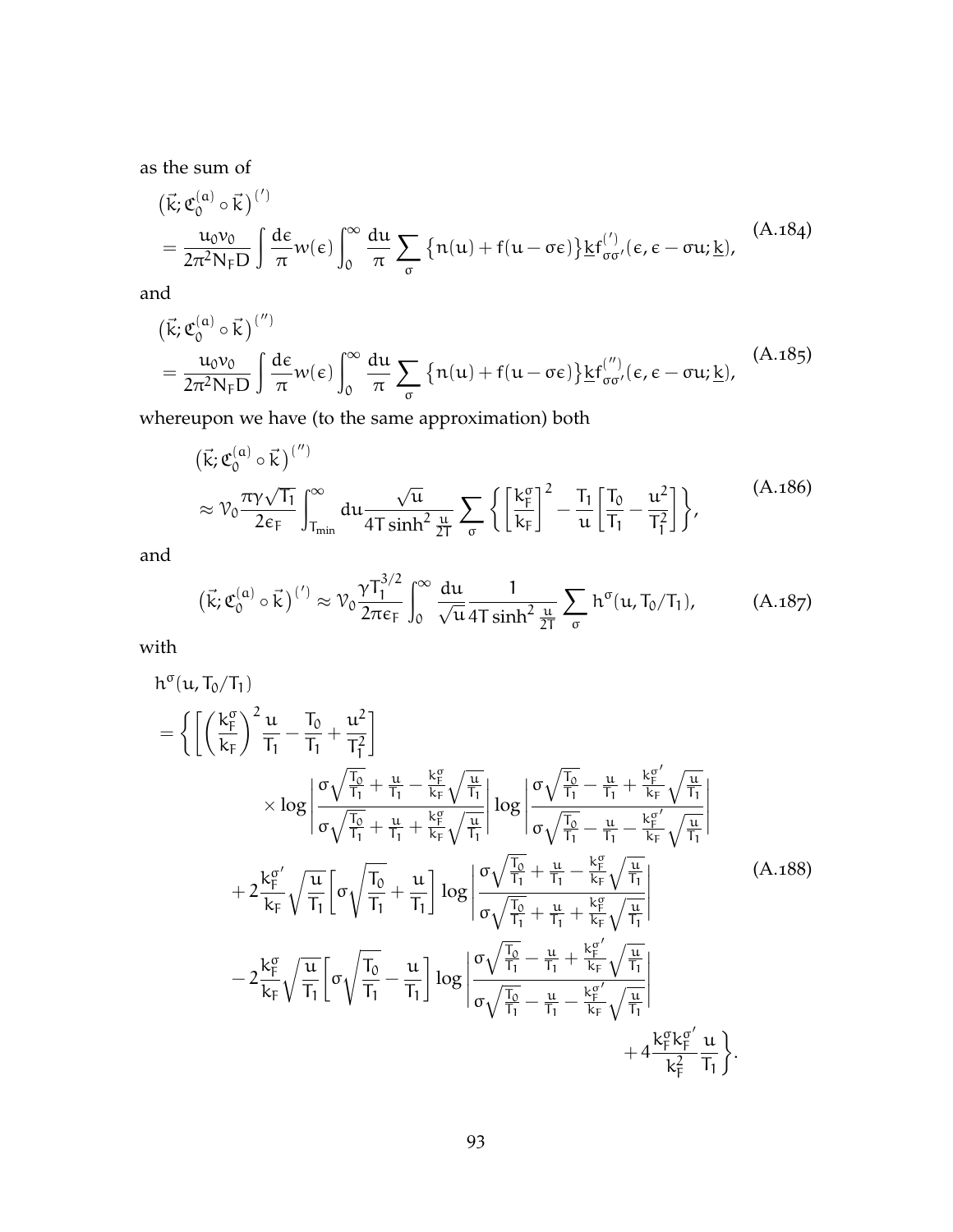From the two integrals of [Equation A.](#page-105-0)186 and [Equation A.](#page-105-1)187, we can extract an asymptotically exact expression for the resistivity when T is in two of the four temperature regimes allowed for by the hierarchy of scales  $T_0 \ll T_1 \ll \epsilon_F$ .

 $\mathsf{T} \ll \mathsf{T}_0 \ll \mathsf{T}_1$ : In this case,  $(\vec{\mathsf{k}};\mathfrak{C}_0^{(\mathfrak{a})})$  $\binom{(\mathfrak{a})}{\mathfrak{d}} \circ \vec{k}$   $\binom{(\prime\prime)}{)}$  is exponentially suppressed; hence, we need only

$$
(\vec{k}; \mathfrak{C}_{0}^{(a)} \circ \vec{k})^{(')}\n\approx \mathcal{V}_{0} \frac{\gamma T_{1}^{3/2}}{2\pi \epsilon_{F} \sqrt{T}} \int_{0}^{\infty} \frac{du}{\sqrt{u}} \frac{1}{4 \sinh^{2} \frac{u}{2T}} \sum_{\sigma} h^{\sigma}(uT, T_{0}/T_{1})\n\approx -\mathcal{V}_{0} \frac{\gamma \sqrt{T_{1}} T^{3/2}}{\pi \epsilon_{F} T_{0}} \int_{0}^{\infty} du \frac{u^{3/2}}{\sinh^{2} \frac{u}{2}} \left\{1 + \mathcal{O}(T/T_{0}) + \mathcal{O}(T_{0}/T_{1})\right\}.
$$
\n(A.189)

$$
T_0 \ll T \ll T_1: \text{ Here,}
$$
  
\n
$$
(\vec{k}; \mathfrak{C}_0^{(a)} \circ \vec{k})^{('')}
$$
  
\n
$$
\approx \mathcal{V}_0 \frac{\pi \gamma}{\epsilon_F} \left\{ \frac{4}{3} \sqrt{\frac{T_1}{T_{\text{min}}}} T + \left[ \int_0^\infty \frac{u^{3/2}}{4 \sinh^2 \frac{u}{2}} \right] \frac{T^{3/2}}{\sqrt{T_1}} \right\} \left[ 1 + \mathcal{O}(T_0/T) \right]
$$
\n(A.190)

and

$$
(\vec{k}; \mathfrak{C}_{0}^{(a)} \circ \vec{k})^{(')}\n\approx \mathcal{V}_{0} \frac{\gamma T_{1}^{3/2} \sqrt{T_{\min}}}{2\pi \epsilon_{F} T} \int_{0}^{\infty} \frac{du}{\sqrt{u} 4 \sinh^{2} \frac{u T_{\min}}{2T}} \sum_{\sigma} h^{\sigma} (u T_{\min}, T_{0}/T_{1})\n\approx \mathcal{V}_{0} \frac{\gamma T_{1}^{3/2} T}{2\pi \epsilon_{F} T_{\min}^{3/2}} \int_{0}^{\infty} \frac{du}{u^{5/2}} \sum_{\sigma} h^{\sigma} (u T_{\min}, T_{0}/T_{1}) \left\{ 1 + \mathcal{O}(T_{0}/T) \right\}\n\approx -\mathcal{V}_{0} \frac{4\pi \gamma}{3\epsilon_{F}} \sqrt{\frac{T_{0}}{T_{1}}} T \left\{ 1 + \mathcal{O}(T_{0}/T) + \mathcal{O}(T_{0}/T_{1}) \right\},
$$
\n(A.191)

where

$$
\frac{1}{2} \sum_{\sigma} h^{\sigma} (u T_{\min}, T_0/T_1)
$$
\n
$$
\approx \frac{T_0}{T_1} \left\{ 4u + \left( 4\sqrt{u} + \frac{1-u}{2} \right) \log \left| \frac{\sqrt{u}-1}{1+\sqrt{u}} \right| \right\} \left[ 1 + \mathcal{O}(T_0/T_1) \right].
$$
\n(A.192)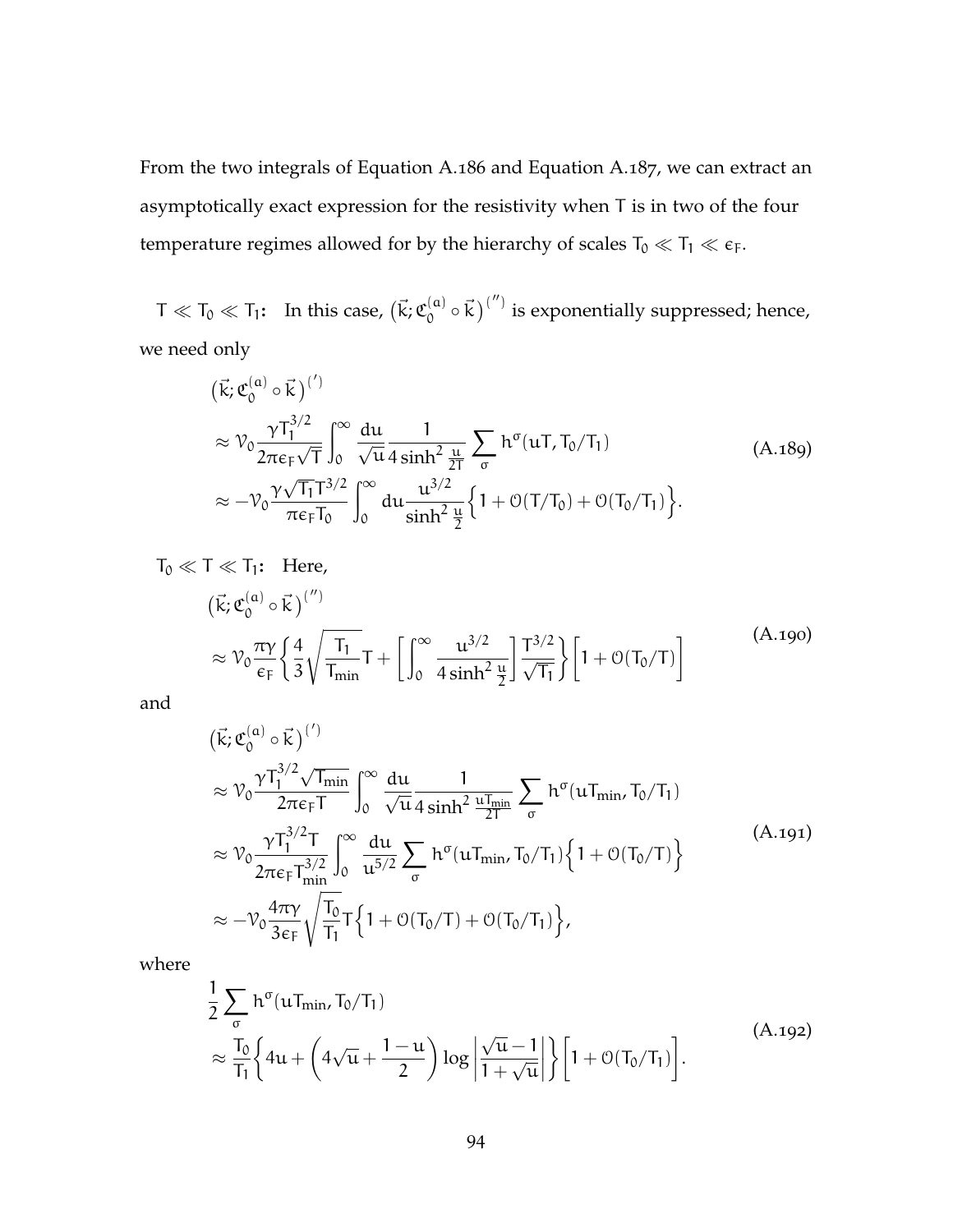### APPENDIX B

# MANY-BODY FORMALISM

In order to establish notational conventions, this chapter presents aspects of the well known mathematical structure upon which our research is based.

#### **B.1 Second quantization**

First, we recite the derivation given by Belitz and Kirkpatrick [[56](#page-170-1)] of the following functional integral form for the partition function $1$ 

$$
\mathcal{Z} = \int_{\bar{\psi}, \psi} e^{S\left[\bar{\psi}, \psi\right]}, \tag{B.1}
$$

where  $\bar{\psi}$ ,  $\psi$  are Fermionic<sup>2</sup> auxilary fields on the spacetime manifold.

To this end, we apply the method of second quantization by using classical considerations to write the Hamiltonian for a system of interacting particles as a function of their coordinates, x and p, which are then canonically quantized and expressed in terms of the creation and annihilation operators,  $\mathfrak{a}^\dagger_\alpha$ and  $a_{\alpha}$ , i.e. (for a one body A)

$$
\hat{A} = \sum_{\alpha\beta} \alpha_{\alpha}^{\dagger} \langle \alpha | \hat{A} | \beta \rangle \alpha_{\beta}.
$$
 (B.2)

Indeed, Berezin [[43](#page-169-2)] has shown that such a (normal form) representation exists whenever  $\hat{A}$  is bounded.

**B.1.1 Coherent states.** As the Fermionic field operators obey anticommutation relations

$$
a^{\dagger}_{\alpha}a_{\beta} + a_{\beta}a^{\dagger}_{\alpha} = \delta_{\alpha\beta}, \qquad (B.3)
$$

<sup>&</sup>lt;sup>1</sup>We are also aided by Negele and Orland [[63](#page-171-2)].

<sup>2</sup>For the Bosonic case, we reference Casher, Lurie, and Revzen [[64](#page-171-3)].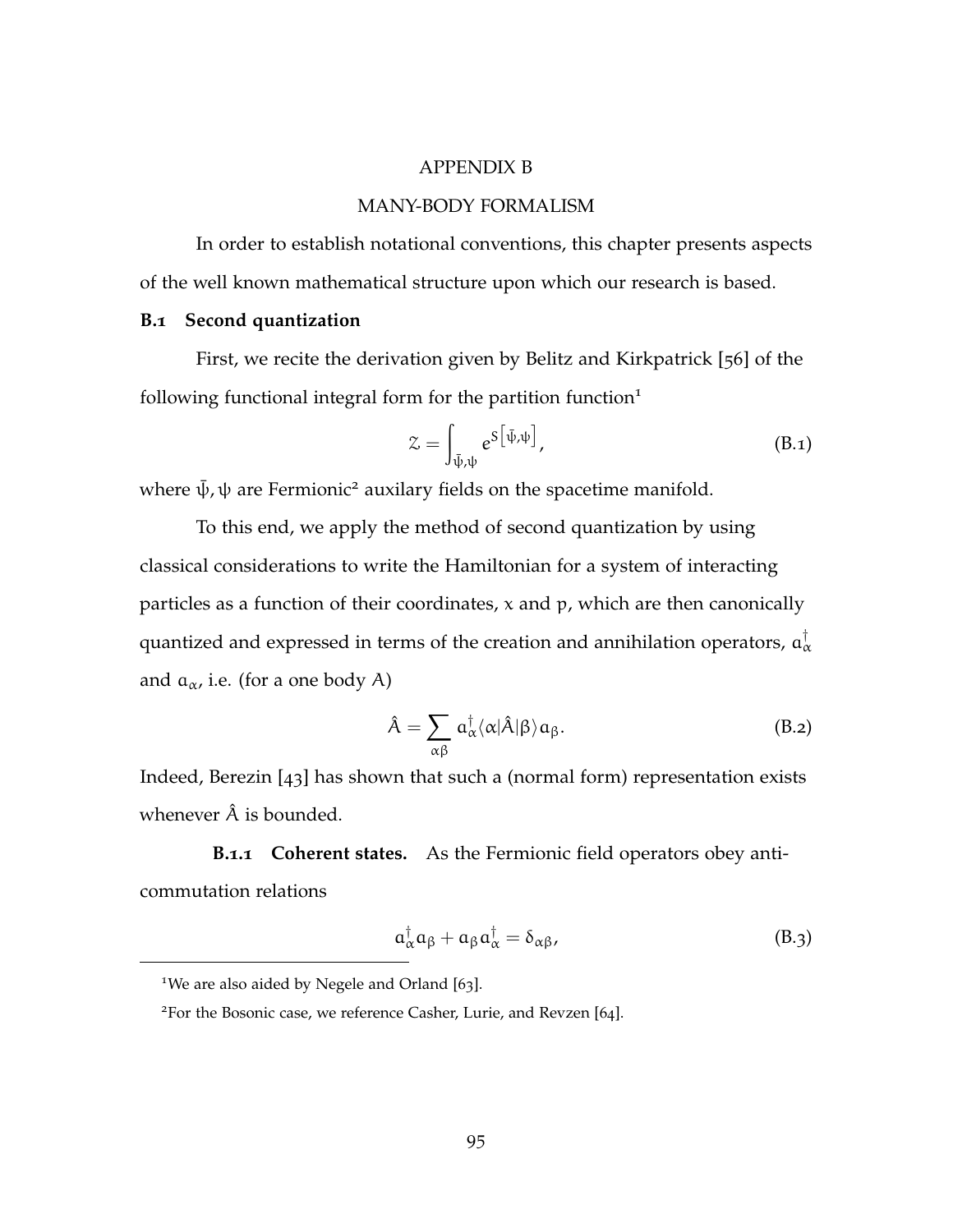it is required for the notion of an eigenfunction  $|\psi\rangle$  (with eigenvalue  $\psi$ ) of the destruction operator a, i.e.

$$
a|\psi\rangle = \psi|\psi\rangle, \tag{B.4}
$$

that ψ be Grassmann valued. That is, we want to generate a graded algebra (over **C**) of anti-commuting scalars

$$
\psi_{\alpha}\psi_{\beta} + \psi_{\beta}\psi_{\alpha} = 0, \tag{B.5}
$$

with a  $\psi_\alpha$  for each  $\mathfrak{a}_\alpha$  (and a  $\bar\psi_\alpha$  for each  $\mathfrak{a}^\dagger_\alpha$ ) obeying

$$
\{\psi_{\alpha}, \alpha_{\beta}\} = \{\psi_{\alpha}, \alpha_{\beta}^{\dagger}\} = \{\bar{\psi}_{\alpha}, \alpha_{\beta}\} = \{\bar{\psi}_{\alpha}, \alpha_{\beta}^{\dagger}\} = 0. \tag{B.6}
$$

Then, the vector

$$
|\psi\rangle = \exp\Big[-\sum_{\alpha} \psi_{\alpha} a_{\alpha}^{\dagger}\Big] |0\rangle, \tag{B.7}
$$

with  $|0\rangle$  the vacuum state, exists in a well defined space and satisfies (by construction)

$$
\alpha_{\alpha}|\psi\rangle = \alpha_{\alpha} \prod_{\beta} \left[1 - \psi_{\beta} \alpha_{\beta}^{\dagger}\right] |0\rangle = \psi_{\alpha}|\psi\rangle.
$$
 (B.8)

Note that

$$
\langle \psi | = \langle 0 | \exp \left[ - \sum_{\alpha} a_{\alpha} \bar{\psi}_{\alpha} \right] \tag{B.9}
$$

obeys

$$
\langle \psi | \mathfrak{a}^\dagger_{\alpha} = \langle \psi | \bar{\psi}_{\alpha}. \tag{B.10}
$$

Thus, after determining the overlap

$$
\langle \psi | \psi' \rangle = \exp \Big[ \sum_{\alpha} \bar{\psi}_{\alpha} \psi'_{\alpha} \Big], \tag{B.11}
$$

one achieves the completeness relation

$$
1 = \int \prod_{\alpha} d\bar{\psi}_{\alpha} d\psi_{\alpha} e^{-\sum_{\beta} \bar{\psi}_{\beta} \psi_{\beta}} |\psi\rangle \langle \psi|, \tag{B.12}
$$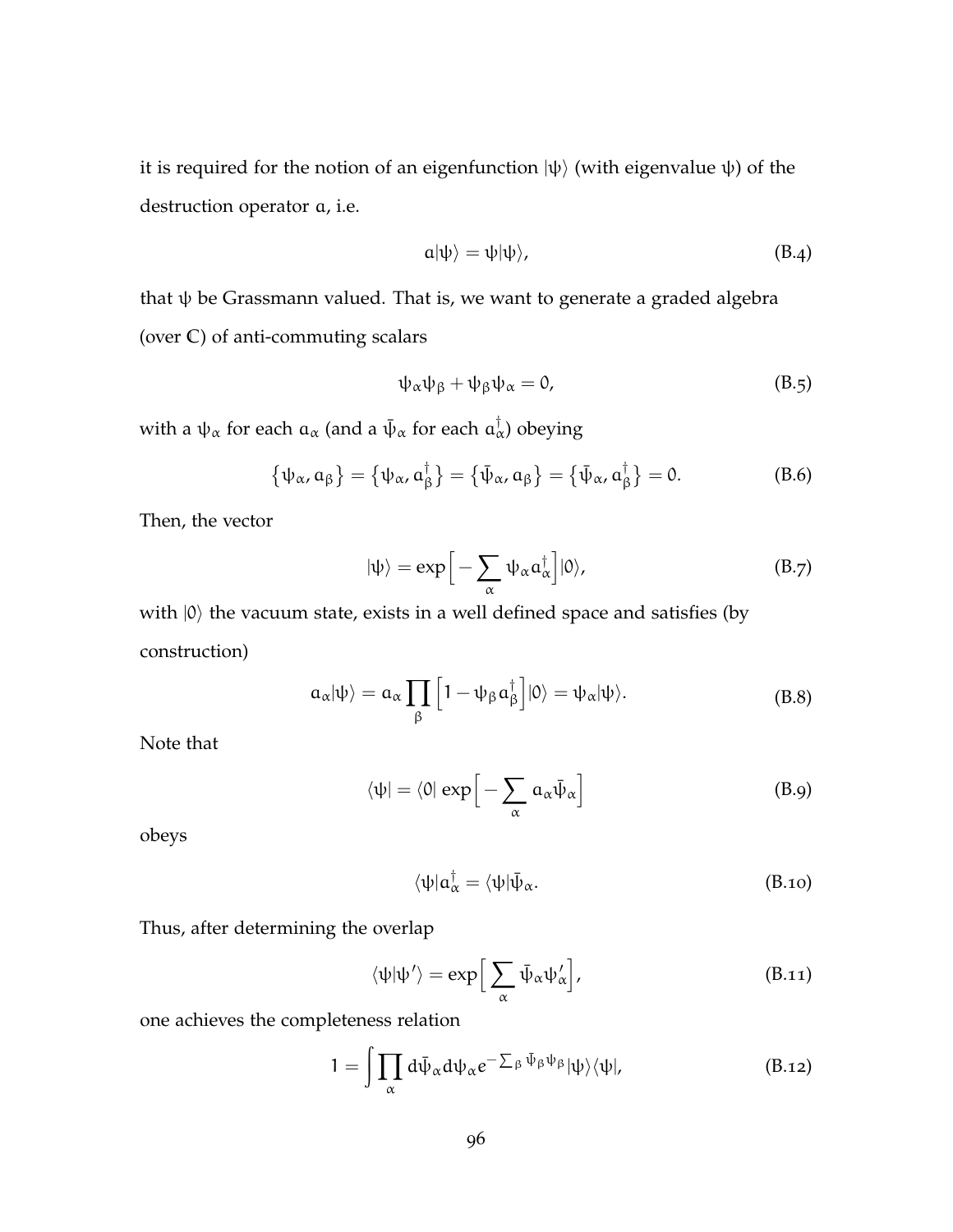which can be used to trace over coherent states

tr 
$$
\hat{A} = \sum_{n} \langle n | \hat{A} | n \rangle
$$
  
=  $\int \prod_{\alpha} d\bar{\psi}_{\alpha} d\psi_{\alpha} e^{-\sum_{\beta} \bar{\psi}_{\beta} \psi_{\beta}} \langle -\psi | \hat{A} | \psi \rangle$ . (B.13)

**B.1.2 Partition function.** The strategy here is to foliate the second quantized density matrix (for  $N \to \infty$ )

$$
\langle \psi(N)|e^{-\beta K}|\psi(0)\rangle
$$
\n
$$
= \int_{n'=1}^{N-1} \prod_{\alpha'} d\bar{\psi}_{\alpha'}(n') d\psi_{\alpha'}(n')
$$
\n
$$
\times \exp \sum_{\alpha} \left\{ -\epsilon \sum_{n=0}^{N-1} \left( \bar{\psi}_{\alpha}(n+1) \left[ \frac{\psi_{\alpha}(n+1) - \psi_{\alpha}(n)}{\epsilon} - \mu \psi_{\alpha}(n) \right] + H[\bar{\psi}_{\alpha}(n+1), \psi_{\alpha}(n)] \right) - \bar{\psi}(0)\psi(N) \right\},\tag{B.14}
$$

with K = H –  $\mu$ N and  $\epsilon = \beta/N$ . The term  $\bar{\psi}(0)\psi(N)$ , which appears on account of the boundary condition

$$
\langle \psi(N) | \stackrel{!}{=} \langle -\psi(0) |, \tag{B.15}
$$

is suppressed in the customary continuum notation

$$
S[\bar{\psi},\psi] = \int_0^{\beta} d\tau \bigg\{ \sum_{\alpha} \bar{\psi}_{\alpha}(\tau) \bigg[ \frac{-d}{d\tau} + \mu \bigg] \psi_{\alpha}(\tau) - H[\bar{\psi}_{\alpha}(\tau), \psi_{\alpha}(\tau)] \bigg\}, \quad (B.16)
$$

where

$$
\psi_{\alpha}(0) = -\psi_{\alpha}(\beta); \tag{B.17}
$$

when  $\alpha$  labels the position basis, we write

$$
S[\bar{\psi}, \psi] = \int dx \Big\{ \bar{\psi}(x) \Big[ \frac{-d}{d\tau} + \mu \Big] \psi(x) - H[\bar{\psi}(x), \psi(x)] \Big\}.
$$
 (B.18)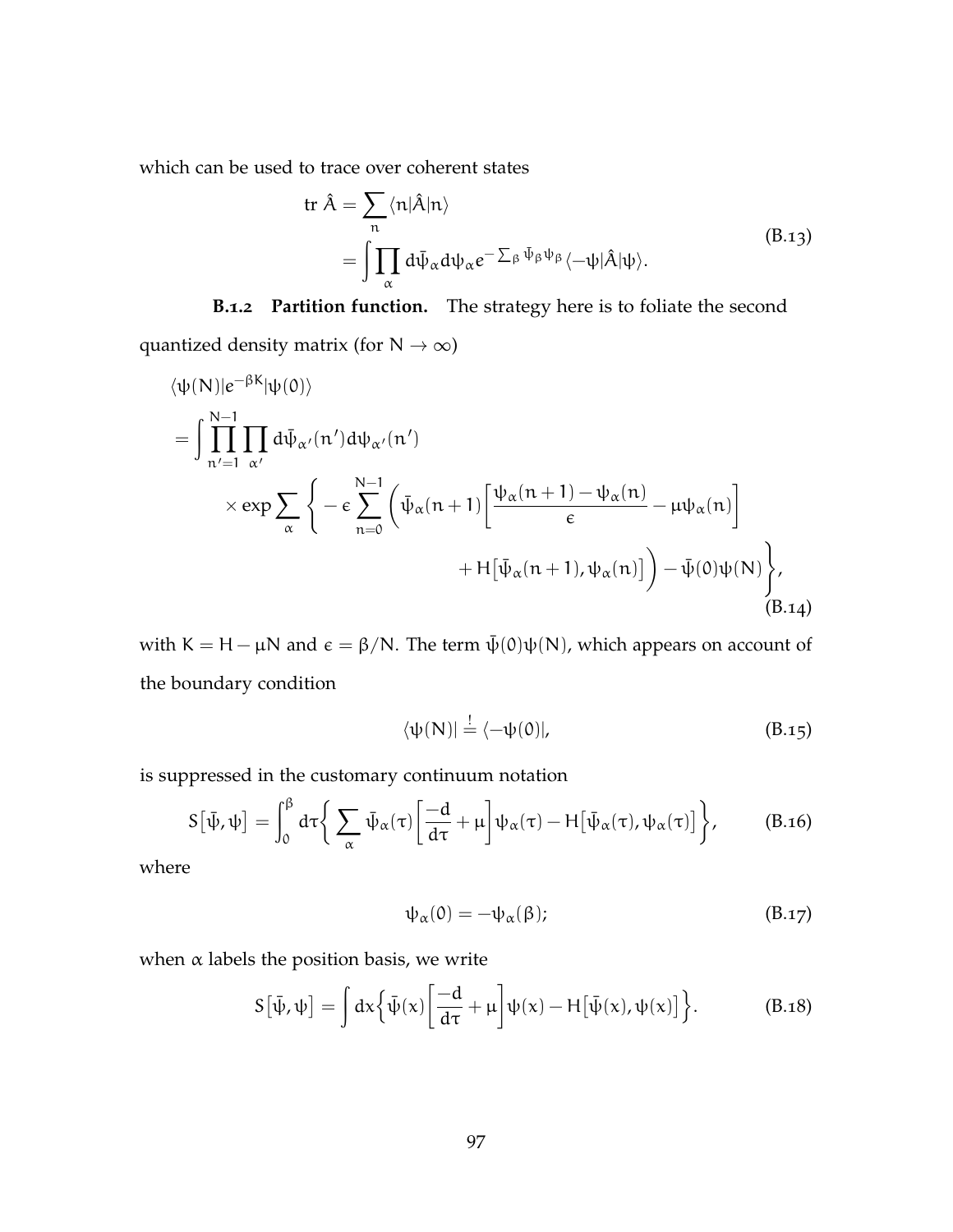Our Fourier transform convention is

$$
\psi(x) = \sqrt{\frac{T}{V}} \sum_{p} e^{ipx} \psi(p), \quad \bar{\psi}(x) = \sqrt{\frac{T}{V}} \sum_{p} e^{-ipx} \bar{\psi}(p), \quad (B.19)
$$

with shorthand  $px = \vec{p} \cdot \vec{x} - \omega_p \tau$ . The system volume is V and the inverse temperature  $\beta = 1/T$  gives the linear extent of imaginary time. In the limit V  $\rightarrow$ <sup>∞</sup>, periodic boundary conditions in real space yield a theory of propagation in the material bulk.

The free electron action

$$
S_0[\bar{\psi}, \psi] = \sum_{p} \bar{\psi}(p) G_0^{-1}(p) \psi(p)
$$
 (B.20)

is determined by the bare Green function

$$
G_0(p) = -\langle \psi(p)\psi^{\dagger}(p)\rangle_0 = \frac{1}{i\omega - \xi_{\vec{p}}}, \quad \xi_{\vec{p}} = \frac{p^2}{2m} - \varepsilon_F,
$$
 (B.21)

and the full Green function  $\mathfrak G$  is defined by

$$
\mathfrak{G}(\mathfrak{p}) = \frac{1}{2} \int_{\bar{\psi}, \psi} \bar{\psi}(\mathfrak{p}) \psi(\mathfrak{p}) e^{S \left[ \bar{\psi}, \psi \right]}.
$$
 (B.22)

#### **B.2 Kubo formula**

The response to a mechanical (as opposed to thermal) disturbance may be ascertained from microscopic principles; in seeking the electrical conductivity, we consider the Hamiltonian [[65](#page-171-0)]

$$
H_{Maxwell} = \frac{1}{2m} \left[ \vec{p} - e\vec{A}(\vec{x}, t) \right]^2 + e\phi(\vec{x}, t), \tag{B.23}
$$

for a single electron of mass m, charge  $e$ , momentum  $\vec{p}$ , and position  $\vec{x}$ , in the presence of a coherent gauge field  $A^{\mu} = (\phi, \vec{A})$  applied at time t<sub>0</sub>. In the regime of non-relativistic quantum statistical mechanics, it is natural to use units with  $c = \hbar = k_B = 1$ , where c is the speed of light,  $\hbar$  is the reduced Planck constant, and  $k_B$  is the Boltzmann constant.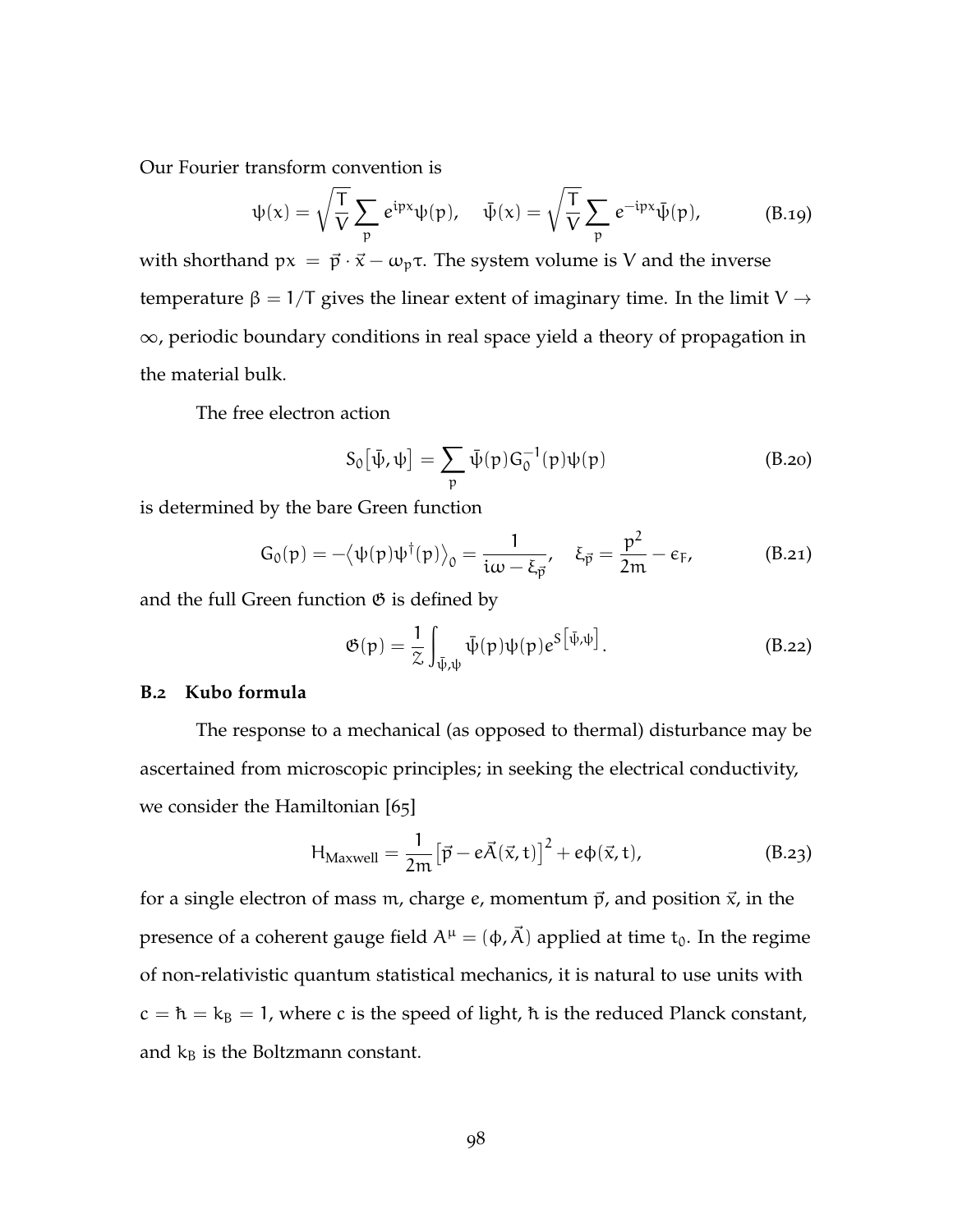Incorporating techniques of many-body field theory [[33](#page-168-0)], we represent the second-quantized energy

$$
H^{A}(t) = \int d\vec{x} \left[ J^{0}(\vec{x}) \varphi(\vec{x}, t) - \frac{e}{2m} J^{0}(\vec{x}) A^{2}(\vec{x}, t) - \vec{J}(\vec{x}, t) \cdot \vec{A}(\vec{x}, t) \right],
$$
 (B.24)

where the components of the electrical current density operator<sup>3</sup>

$$
J^{0}(\vec{x}) = en(\vec{x}),
$$
  
\n
$$
\vec{J}(\vec{x}, t) = e\vec{j}(\vec{x}) - \frac{e^{2}}{m}n(\vec{x})\vec{A}(\vec{x}, t),
$$
\n(B.27)

with

$$
n(\vec{x}) = \psi^{\dagger}(\vec{x})\psi(\vec{x}),
$$
  
\n
$$
\vec{j}(\vec{x}) = \frac{-i}{2m} \{ \psi^{\dagger}(\vec{x})\vec{\nabla}\psi(\vec{x}) - [\vec{\nabla}\psi^{\dagger}(\vec{x})]\psi(\vec{x}) \},
$$
\n(B.28)

obey, in the Heisenberg picture with respect to a total Hamiltonian<sup>4</sup>

$$
\mathcal{H}(\mathbf{t}) = \int d\vec{x} \left\{ \psi^{\dagger}(\vec{x}) \frac{-\Delta}{2m} \psi(\vec{x}) \right\} + H^{(1)} + H^{A}(\mathbf{t}), \tag{B.30}
$$

an equation of continuity

$$
\frac{d}{dt}J_{\mathcal{H}}^0(\vec{x},t) = i\big[\mathcal{H}(t),J_{\mathcal{H}}^0(\vec{x},t)\big] = -\vec{\nabla}\cdot\vec{J}_{\mathcal{H}}(\vec{x},t),\tag{B.31}
$$

as can be checked by applying the canonical equal-time commutation relations

$$
\psi^{\dagger}(\vec{x})\psi(\vec{y}) + \psi(\vec{y})\psi^{\dagger}(\vec{x}) = \delta(\vec{x} - \vec{y}), \quad \psi(\vec{x})\psi(\vec{y}) + \psi(\vec{y})\psi(\vec{x}) = 0.
$$
 (B.32)

<sup>3</sup>Strictly speaking, the term

$$
\frac{e}{2m}\vec{\nabla}\times\vec{n}_{s}(\vec{x}),\tag{B.25}
$$

where  $\vec{n}_s$  is the electronic spin-density, should contribute to  $\vec{J}_s$ ; Lévy-Leblond [[66](#page-171-1)] has shown that it is not necessary to invoke relativistic effects in order to demonstrate this. Note that [Equation B.](#page-32-0)25 produces the Zeeman coupling

$$
\frac{-e}{2m} \int d\vec{x} \,\vec{n}_s(\vec{x}) \cdot \vec{B}(\vec{x}, t). \tag{B.26}
$$

<sup>4</sup>We've introduced  $H^{(1)}$  to portray all underlying interactions, which must be such that

$$
\left[\mathrm{H}_{\mathrm{S}}^{(1)}, \mathrm{n}(\vec{\mathrm{x}})\right] = 0. \tag{B.29}
$$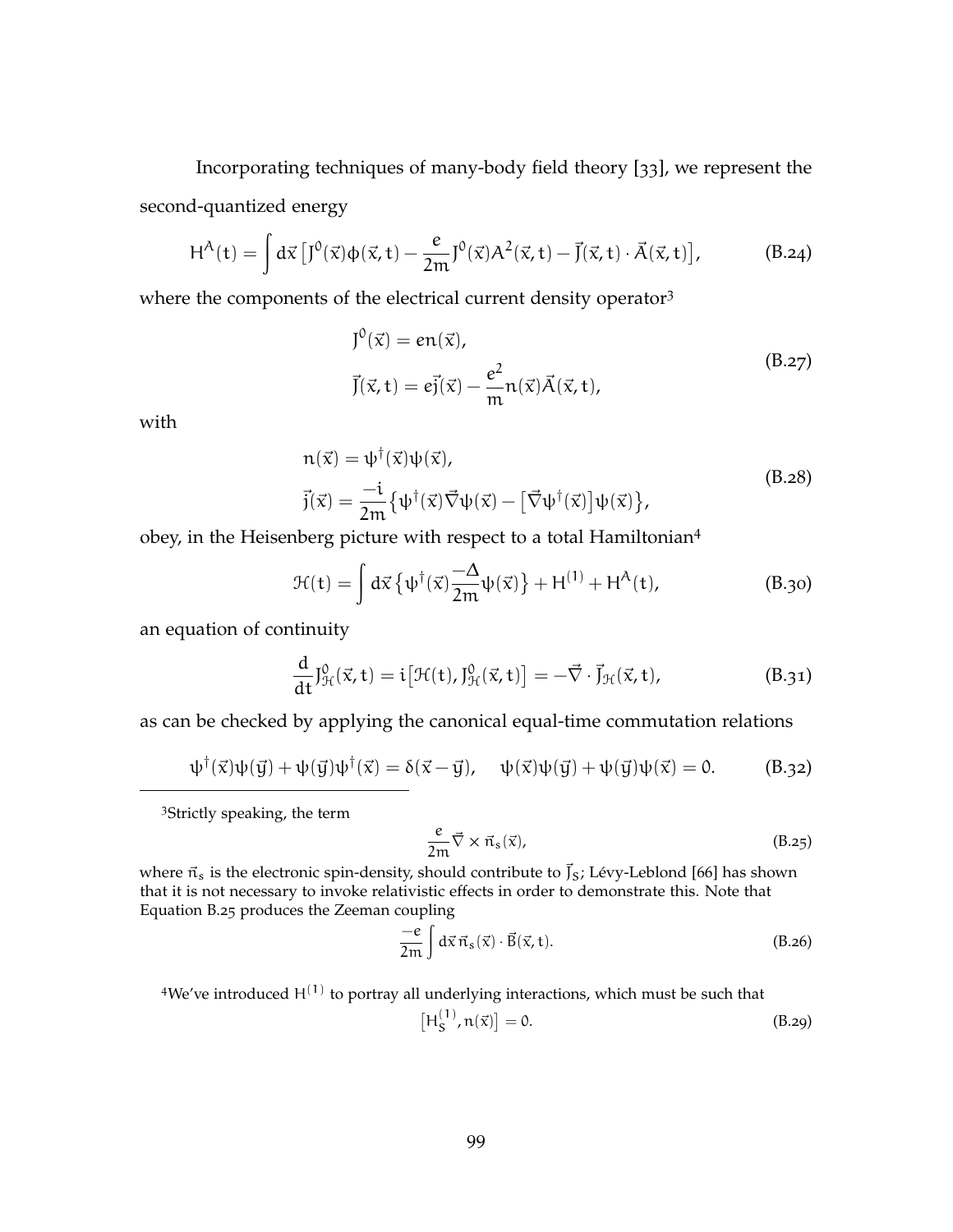Now, from the equation of motion<sup>5</sup>

$$
\frac{m}{e} \frac{d}{dt} J_{\mathcal{H}}^{i}(\vec{x}, t) = -\partial^{l} T_{\mathcal{H}}^{il}(\vec{x}, t) + i \left[ H_{\mathcal{H}}^{(1)}(t), J_{\mathcal{H}}^{i}(\vec{x}, t) \right] \n+ J_{\mathcal{H}}^{0}(\vec{x}, t) E^{i}(\vec{x}, t) + \left[ \vec{J}_{\mathcal{H}} \times \vec{B} \right]^{i}(\vec{x}, t),
$$
\n(B.34)

where

$$
-4m\mathsf{T}^{il}_{\mathcal{H}}(\vec{x},t) = \partial_i \partial_l [\psi_{\mathcal{H}}^{\dagger}(\vec{x},t)\psi_{\mathcal{H}}(\vec{x},t)]
$$
  
+2[(-i\partial\_i + eA\_i)\psi\_{\mathcal{H}}^{\dagger}(\vec{x},t)][(-i\partial\_l - eA\_l)\psi\_{\mathcal{H}}(\vec{x},t)] (B.35)  
+2[(-i\partial\_l + eA\_l)\psi\_{\mathcal{H}}^{\dagger}(\vec{x},t)][(-i\partial\_i - eA\_i)\psi\_{\mathcal{H}}(\vec{x},t)]

is the stress tensor, we see that electronic momentum is sourced by both the electric and magnetic fields

$$
\vec{E}(\vec{x}, t) = -\vec{\nabla}\phi(\vec{x}, t) - \partial_t \vec{A}(\vec{x}, t),
$$
  
\n
$$
\vec{B}(\vec{x}, t) = \vec{\nabla} \times \vec{A}(\vec{x}, t),
$$
\n(B.36)

and simultaneously dissipated by a sink  $\mathsf{H}^{(1)}$  that contains, e.g. a resistive bath of phonons, magnons, and impurities. When the inhomogeneities (without which the electronic momentum would be conserved) in [Equation B.](#page-35-0)34 are sufficiently weak, $^6$  the dominant relaxation mechanism of the microscopic quantity j<sup>µ</sup> is local transport; this process is slow on the macroscopic scale. It is therefore expected that we will observe the ensemble average

$$
\langle \vec{J}(\vec{x},t) \rangle^{t} = \text{Tr} \{ \rho_S(t) \vec{J}_S(\vec{x},t) \}, \tag{B.37}
$$

where the Schrödinger picture density matrix  $\rho_S$  is assumed to take the form

$$
\rho_S(t_0) = \sum_i w_i |i; t_0\rangle\langle i; t_0|
$$
 (B.38)

<sup>5</sup>For reference, we give

$$
m[j^{i}(\vec{k}), n(\vec{q})] = q^{i}n(\vec{q} + \vec{k}),
$$
  
\n
$$
m[j^{i}(\vec{q}), j^{l}(\vec{k})] = k^{i}j^{l}(\vec{q} + \vec{k}) - q^{l}j^{i}(\vec{q} + \vec{k}).
$$
\n(B.33)

 $6B$ oson exchange is frozen out at zero temperature, so our analysis pertains to reasonably clean, low temperature, metals.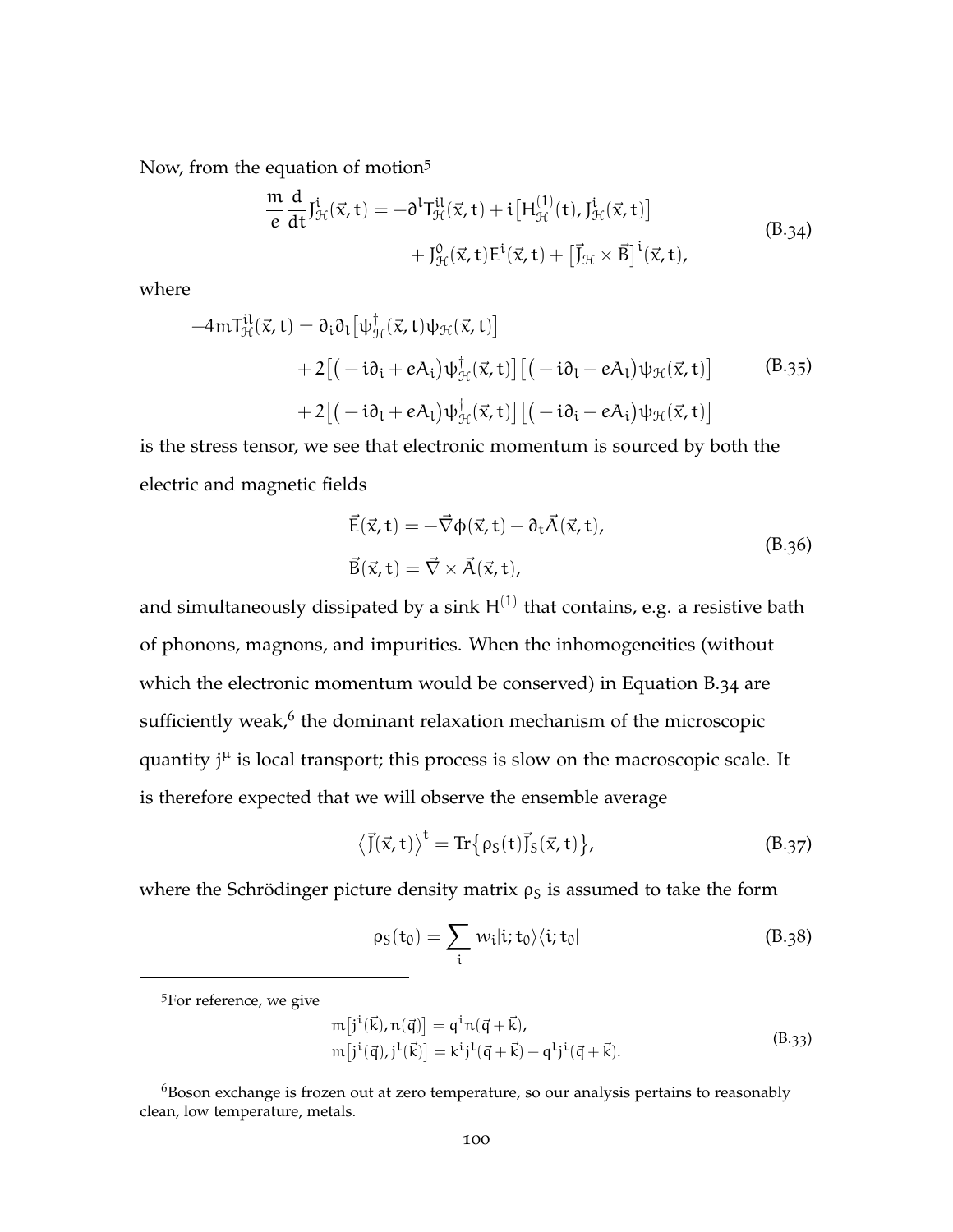at time  $t_0 = -|t_0|$  (very far) in the past. The state vectors  $|i; t_0\rangle$  (instantaneously) span the equilibrium Hilbert space;  $w_i$  is the fractional population [[36](#page-168-1)], e.g. the Boltzmann weight, of the i'th equilibrium configuration.

If the external conditions enact adiabatic evolution, then the kets for later times can be written (in continuous connection with the initial data)

$$
|i;t \geqslant t_0\rangle = \mathcal{U}_{\mathcal{H}}(t,t_0)|i;t_0\rangle,
$$
 (B.39)

where the wave-operator

$$
\mathcal{U}_{\mathcal{H}}(t, t_0) = T \exp\left[-i \int_{t_0}^t dt' \mathcal{H}(t')\right]
$$
 (B.40)

is time ordered along the  $t_0 \rightarrow t$  contour. This so-called T-product is an instruction to arrange terms in chronological order, with the earliest time appearing on the right. Adopting the same one-parameter "switching-on" ideology for interactions, one has

$$
|i;t\rangle = \mathcal{U}_{\mathcal{H}}(t,-\infty)|i\rangle_0, \tag{B.41}
$$

where  $|i\rangle_0$  is of the free theory and can be realized, e.g. by occupation number states. It follows that the statistical operator obeys von Neumann's equation of motion<sup>7</sup>

$$
\mathfrak{i}\frac{\mathrm{d}}{\mathrm{d}t}\rho_{\mathrm{S}}(\mathfrak{t}) = [\mathcal{H}_{\mathrm{S}}(\mathfrak{t}), \rho_{\mathrm{S}}(\mathfrak{t})];\tag{B.43}
$$

on converting to Dirac's unitarily equivalent picture, we define (for any Schrödinger operator  $Q<sub>S</sub>$ )

$$
Q_{D}(t) = \mathcal{U}_{H}(t_{0}, t)Q_{S}(t)\mathcal{U}_{H}(t, t_{0}), \qquad (B.44)
$$

$$
i\frac{d}{dt}|\Psi(t)\rangle = \mathcal{H}(t)|\Psi(t)\rangle.
$$
 (B.42)

 $7$ Note that  $\rho_S$  inherets state-like time evolution from the Schrödinger equation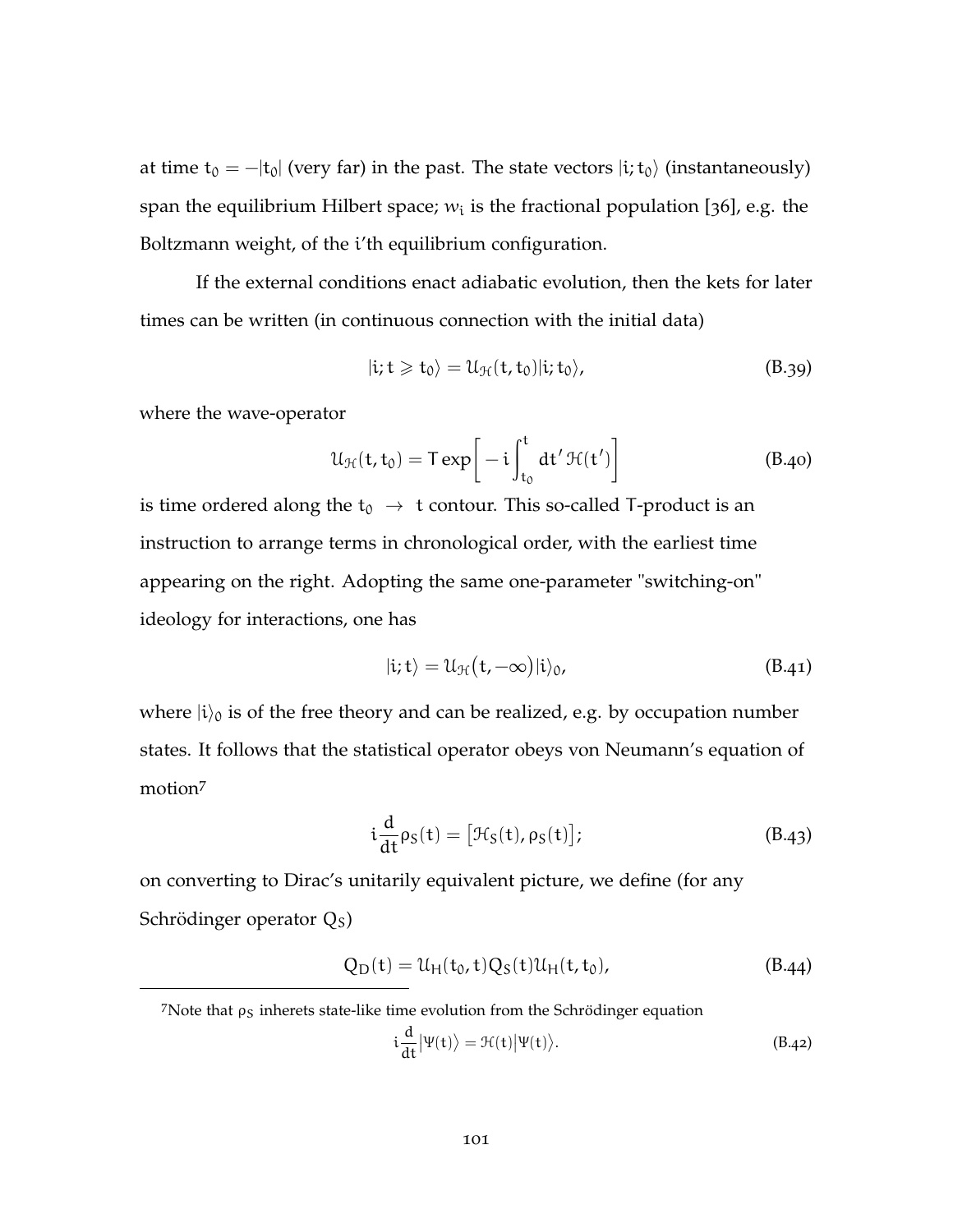where

$$
H(t) = \int d\vec{x} \left\{ \psi_{\mathcal{H}}^{\dagger}(\vec{x}, t) \frac{-\Delta}{2m} \psi(\vec{x}) \right\} + H^{(1)}
$$
  
+ 
$$
\int d\vec{x} \left\{ J_S^0(\vec{x}) \phi(\vec{x}, t) - \frac{e}{2m} J_S^0(\vec{x}) A^2(\vec{x}, t) \right\},
$$
 (B.45)

so that

$$
i\frac{d}{dt}\rho_D(t) = -\int d\vec{x} \left[J_D^L(\vec{x}, t), \rho_D(t)\right] A^L(\vec{x}, t),\tag{B.46}
$$

from which we find Kubo's formula

$$
\left\langle J^i(\vec{x},t)\right\rangle_t = \text{Tr}\big\{\rho_D(t_0)J^i_D(\vec{x},t)\big\} + \int dt'd\vec{x}'\,\Pi_R^{il}\big[\vec{x},t;\vec{x}',t'\big]A^l(\vec{x}',t'),\tag{B.47}
$$

with response function

$$
\Pi_R^{\rm il}[\vec{x},t;\vec{x}',t'] = -i\theta[t > t'] \operatorname{Tr} \{ \rho_D(t) \left[ J_D^{\rm i}(\vec{x},t), J_D^{\rm l}(\vec{x}',t') \right] \} \tag{B.48}
$$

that accounts for after-effects in the relaxation process by causally propagating information.

**B.2.1** Linear response. In this approximation,<sup>8</sup> the susceptibility is determined entirely by equilibrium (in the absence of  $A^{\mu}$ ) fluctuations, i.e.

$$
\Pi_R^{\rm il}[x;x'] \to -ie^2\theta[t>t'] \operatorname{Tr} \{ \rho_{\rm EQ}[j_H^i(x),j_H^l(x')] \}, \tag{B.49}
$$

where

$$
\rho_{\rm EQ} = \frac{e^{-\beta K}}{\text{Tr } e^{-\beta K}},\tag{B.50}
$$

with  $K = H - uN$  the Gibbs free energy, and

$$
\vec{j}_{\mathrm{H}}(\vec{x},t) = e^{ikt}\vec{j}(\vec{x})e^{-iKt}
$$
\n(B.51)

is now understood in Heisenberg's picture with respect to K. Note that  $\vec{j}$ commutes with N, the total particle number operator. As a Lagrange multiplier, the chemical potential  $\mu$  maintains the experimental electron number density

<sup>&</sup>lt;sup>8</sup>We've sent t<sub>0</sub>  $\rightarrow$   $-\infty$  and (unjustifiably) assumed that there exists a long-time regime in which the transient dynamics (arising from initial correlations) are sufficiently weak.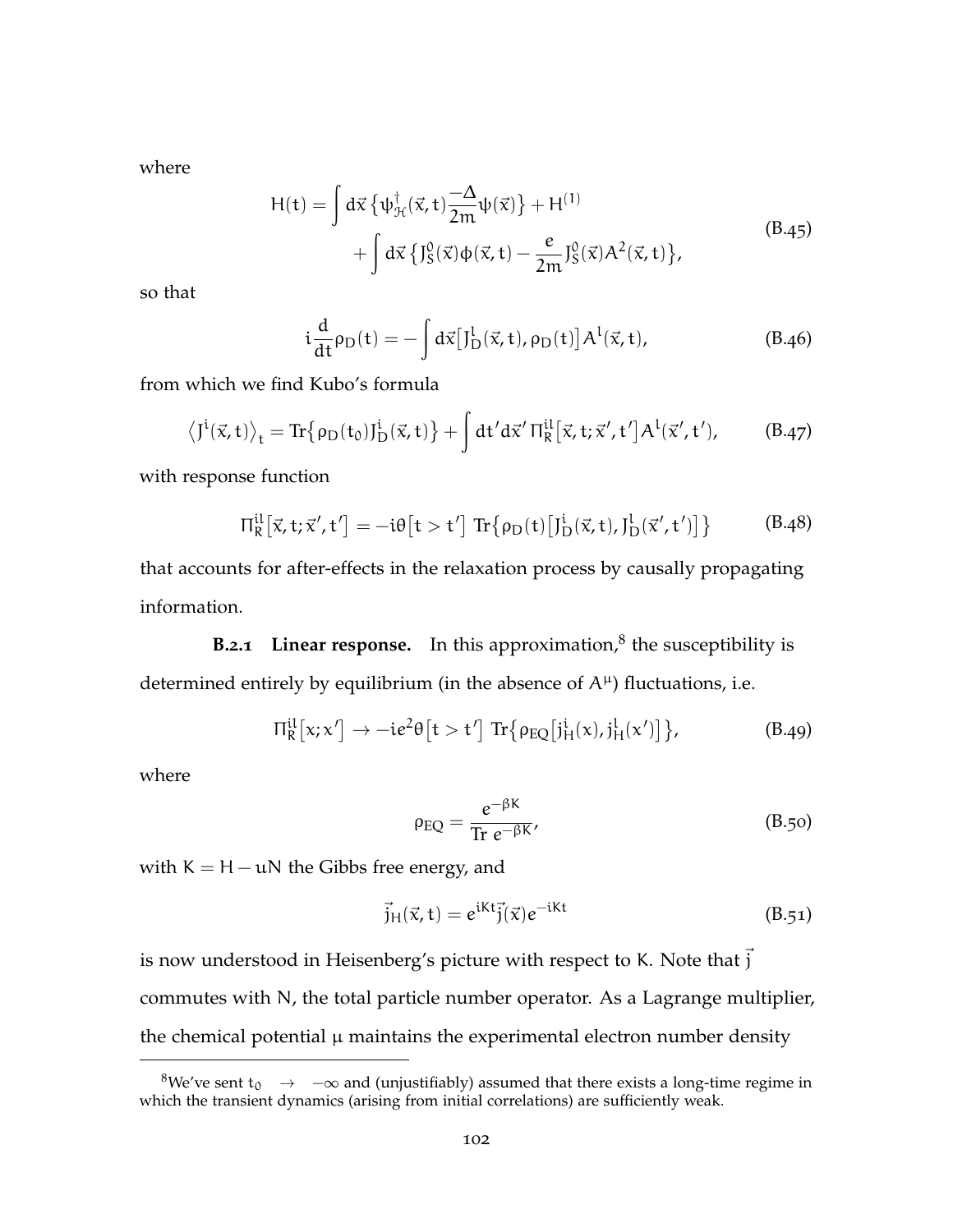$\langle N \rangle = N_{exp}$  and serves as an energy scale (characteristic of the material) in addition to  $β$ , the inverse temperature.

The electric current response is readily obtained via Weyl's gauge fixing condition  $A^{0} = 0$ , which implies  $\vec{E} = -\partial_{t}\vec{A}$ . On taking the applied field

$$
\vec{E}_{\vec{k},\Omega}(\vec{x},t) = \vec{E}_0 \cos\left[\vec{k}\cdot\vec{x} - \Omega t\right],\tag{B.52}
$$

to be monochromatic and of definite wavevector, it behooves us to introduce Fourier transforms

$$
\Pi_R^{\rm il}[x; x'] = \int_{p, p'} e^{ipx - ip'x'} \Pi_R^{\rm il}[p; p'] \tag{B.53}
$$

and

$$
\vec{E}_k(q) = \frac{1}{2} \vec{E}_0(2\pi)^4 \{ \delta[q+k] + \delta[q-k] \},
$$
 (B.54)

i.e.

$$
\vec{E}_{\vec{k},\Omega}(\vec{x},t) = \int_{q} e^{iqx} \vec{E}_{\vec{k},\Omega}(q). \qquad (B.55)
$$

We now have

$$
\langle \delta J^{i}(x) \rangle_{t} = -\int_{p,q} \Pi_{R}^{il}[p;q] A^{l}(q) e^{ipx}
$$
  
= 
$$
-\int_{p,q} \Pi_{R}^{il}[p;q] \frac{E^{l}(q)}{i\omega_{q}} e^{ipx}
$$
  
= 
$$
\frac{-1}{2i\Omega} \int_{p} e^{ipx} {\Pi_{R}^{il}[p,k] - \Pi_{R}^{il}[p,-k]} E_{0}^{l}.
$$
 (B.56)

After performing the disorder average,

$$
e\{\langle \delta J^{i}(x)\rangle_{t}\}_{dis} = \frac{-1}{\Omega}E_{0}^{l} \operatorname{Im}\left[\Pi_{R}^{il}(k)e^{ikx}\right]
$$
(B.57)

reveals the DC conductivity tensor

$$
\sigma_{ij} = \lim_{\Omega \to 0} \lim_{k \to 0} \left[ \frac{-1}{\Omega} \text{Im } \Pi_R^{ij}(\vec{k}, \Omega) \right], \tag{B.58}
$$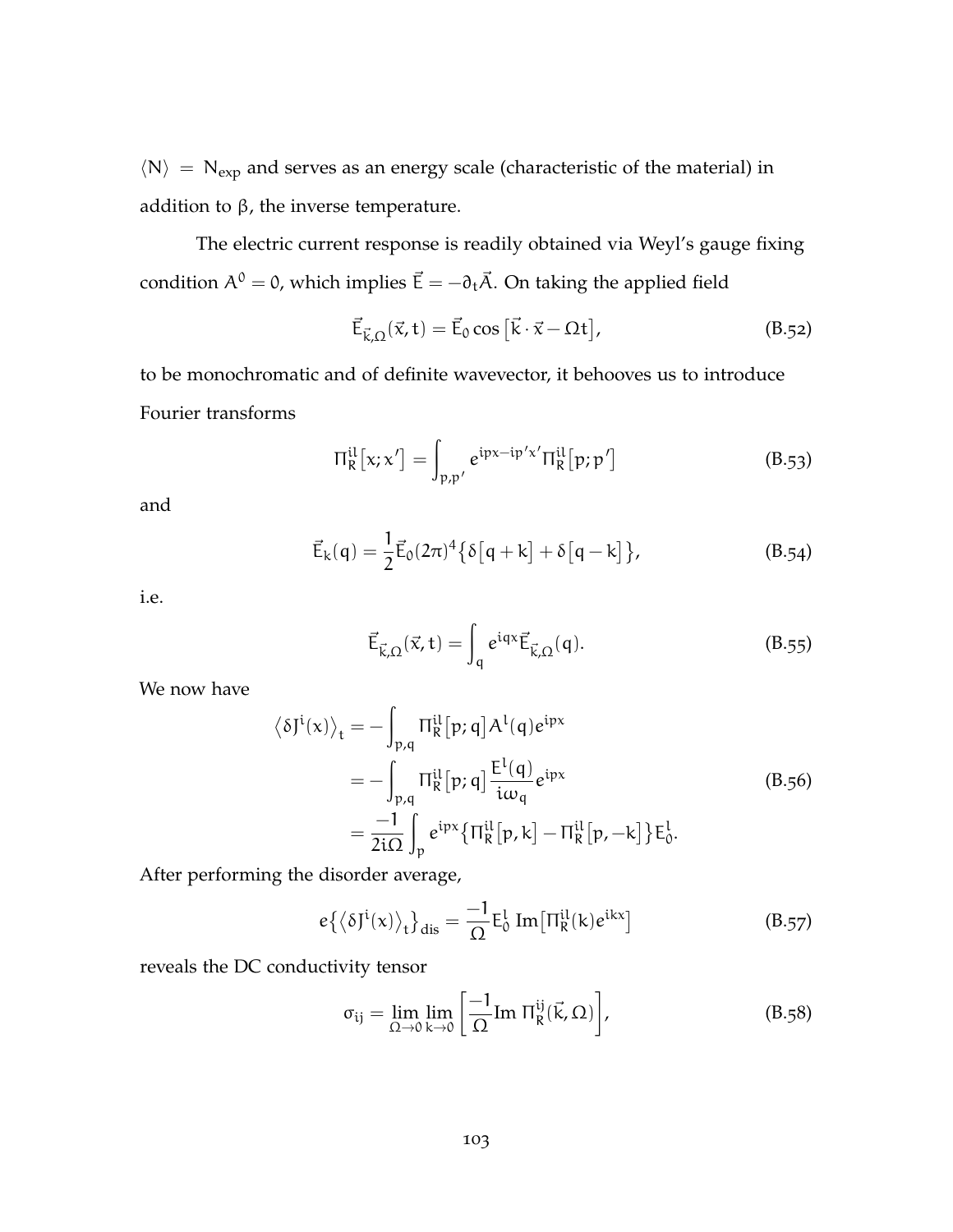which is obtained in the hydrodynamic limit; conventional current is induced by the driving electric field E according to Ohm's law. Here,

$$
\left\{\Pi_{\mathsf{R}}^{\text{il}}[p;p']\right\}_{\text{dis}} = (2\pi)^4 \delta[p-p'] \Pi_{\mathsf{R}}^{\text{il}}(p) \tag{B.59}
$$

follows by (restored) translation invariance and

$$
\langle \delta J^{i}(x) \rangle_{t} = \langle J^{i}(x) \rangle_{t} - \langle J^{i}(x) \rangle_{t_{0}}
$$
 (B.60)

lacks the diamagnetic current.

### *B.2.1.1 Symmetry requirements.* The density response function

$$
\Pi_R[x; x'] = -i\theta[t > t'] \operatorname{Tr} \{ \rho_{EQ} [\delta n_H(x), \delta n_H(x')] \}, \tag{B.61}
$$

must conserve total electron number (in the statistical sense). Thus, if an external (scalar) potential  $\Phi$  is applied to the system, then

$$
0 = \int d\vec{x} \langle \delta n(\vec{x}, t) \rangle = \int d\vec{x} \int d\mathbf{x}' \Pi_R[x; \mathbf{x}'] \Phi(\vec{x}', t'). \tag{B.62}
$$

Indeed,

<span id="page-116-0"></span>
$$
\frac{d}{dt}\langle n(x)\rangle = -\vec{\nabla}\cdot\langle \vec{j}(x)\rangle
$$
 (B.63)

is equivalent to

$$
i\Omega \int dx' \Pi_R [k; x'] \Phi(x') = i\vec{k} \cdot \langle \vec{j}(-k) \rangle, \tag{B.64}
$$

which, in the  $\vec{k} \rightarrow 0$  limit, implies [Equation B.](#page-116-0)62. Additionally, there is an identity relating the density-density susceptibility with the (longitudinal) current-current susceptibility that is derivable from the equations of motion  $[45, 67]$  $[45, 67]$  $[45, 67]$  $[45, 67]$  $[45, 67]$ 

$$
\begin{split} &\mathrm{i}\frac{\mathrm{d}}{\mathrm{d}t}\langle\langle B_{\mathrm{H}}(t);C_{\mathrm{H}}(t')\rangle\rangle\\ &=\delta\big[t-t'\big] \operatorname{Tr}\big\{\rho_{EQ}\big[B_{\mathrm{H}}(t),C_{\mathrm{H}}(t')\big]\big\} + \Big\langle\Big\langle\mathrm{i}\frac{\mathrm{d}}{\mathrm{d}t}B_{\mathrm{H}}(t);C_{\mathrm{H}}(t')\Big\rangle\Big\rangle,\end{split} \tag{B.65}
$$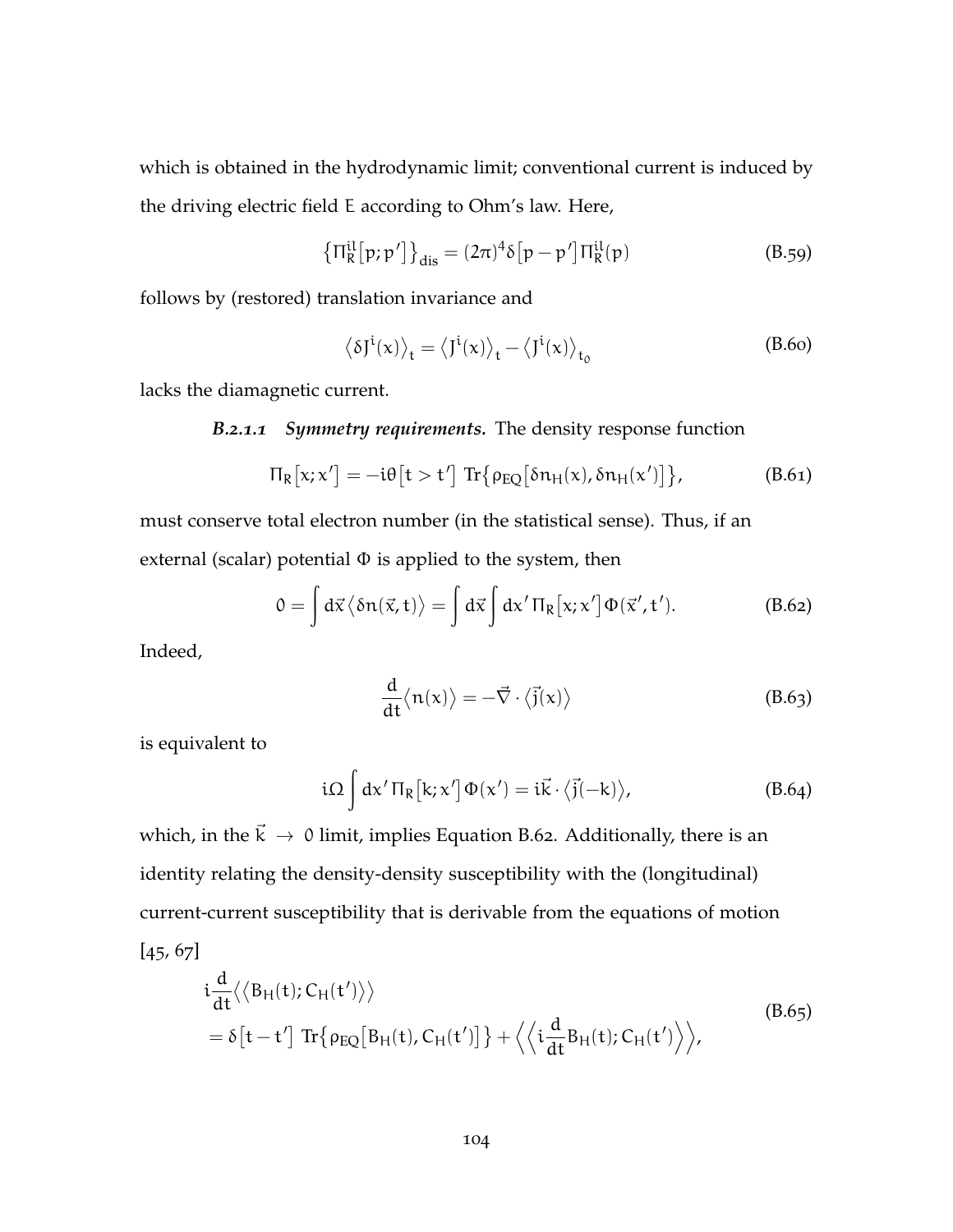and

$$
i\frac{d}{dt'}\langle \langle B_H(t); C_H(t') \rangle \rangle
$$
  
=  $-\delta[t - t'] \text{ Tr} \{ \rho_{EQ}[B_H(t), C_H(t')] \} + \langle \langle B_H(t); i \frac{d}{dt'} C_H(t') \rangle \rangle,$  (B.66)

which apply to the double-time Green function

$$
\langle \langle B_H(t); C_H(t') \rangle \rangle = -i\theta \big[ t > t' \big] \operatorname{Tr} \{ \rho_{EQ} \big[ B_H(t), C_H(t') \big] \}, \tag{B.67}
$$

where both B and C are Bosonic second quantized operators with their spatial arguments suppressed. It follows that

$$
\begin{split}\n&\frac{d}{dt'}\dot{u}\frac{d}{dt}\langle\langle n_H(x);n_H(x')\rangle\rangle \\
&=\frac{-1}{m}\delta\big[t-t'\big]\vec{\nabla}\cdot\vec{\nabla}'\operatorname{Tr}\Big\{\rho_{EQ}\Big[\delta(\vec{x}-\vec{x}')n_H(x)\Big]\Big\} \\
&\quad-\langle\langle\vec{\nabla}\cdot\vec{j}_H(x);\vec{\nabla}'\cdot\vec{j}_H(x')\rangle\rangle,\n\end{split} \tag{B.68}
$$

<span id="page-117-0"></span>or,

$$
\Omega^{2}\Pi_{R}(k) = \frac{n}{m}k^{2} + \frac{k^{i}k^{l}}{e^{2}}\Pi_{R}^{il}(k).
$$
 (B.69)

Lastly, with the definition

$$
\Pi''\big[x; x'\big] = \frac{-1}{2} \big\langle \big[n_H(x), n_H(x')\big] \big\rangle, \tag{B.70}
$$

we consider

$$
\frac{d}{dt}\Pi''[x;x'] = \frac{1}{2}\langle \left[\vec{\nabla} \cdot \vec{j}_{H}(x), n_{H}(x')\right] \rangle \tag{B.71}
$$

in the limit  $t' \rightarrow t^+$ , which yields the sum rule

<span id="page-117-1"></span>
$$
\int \frac{d\omega}{\pi} \omega \Pi''(\vec{k}, \omega) = -\frac{n}{m} k^2.
$$
 (B.72)

*B.2.1.2 Zubarev's method.* While mechanical perturbations can be introduced at the level of the Hamiltonian, one must generalize the Gibbs weight of equilibrium statistical mechanics in order to describe a system that, due to the influence of applied reservoirs, presents with spatiotemporal fluctuations of its thermodynamic parameters. Such a nonequilibrium statistical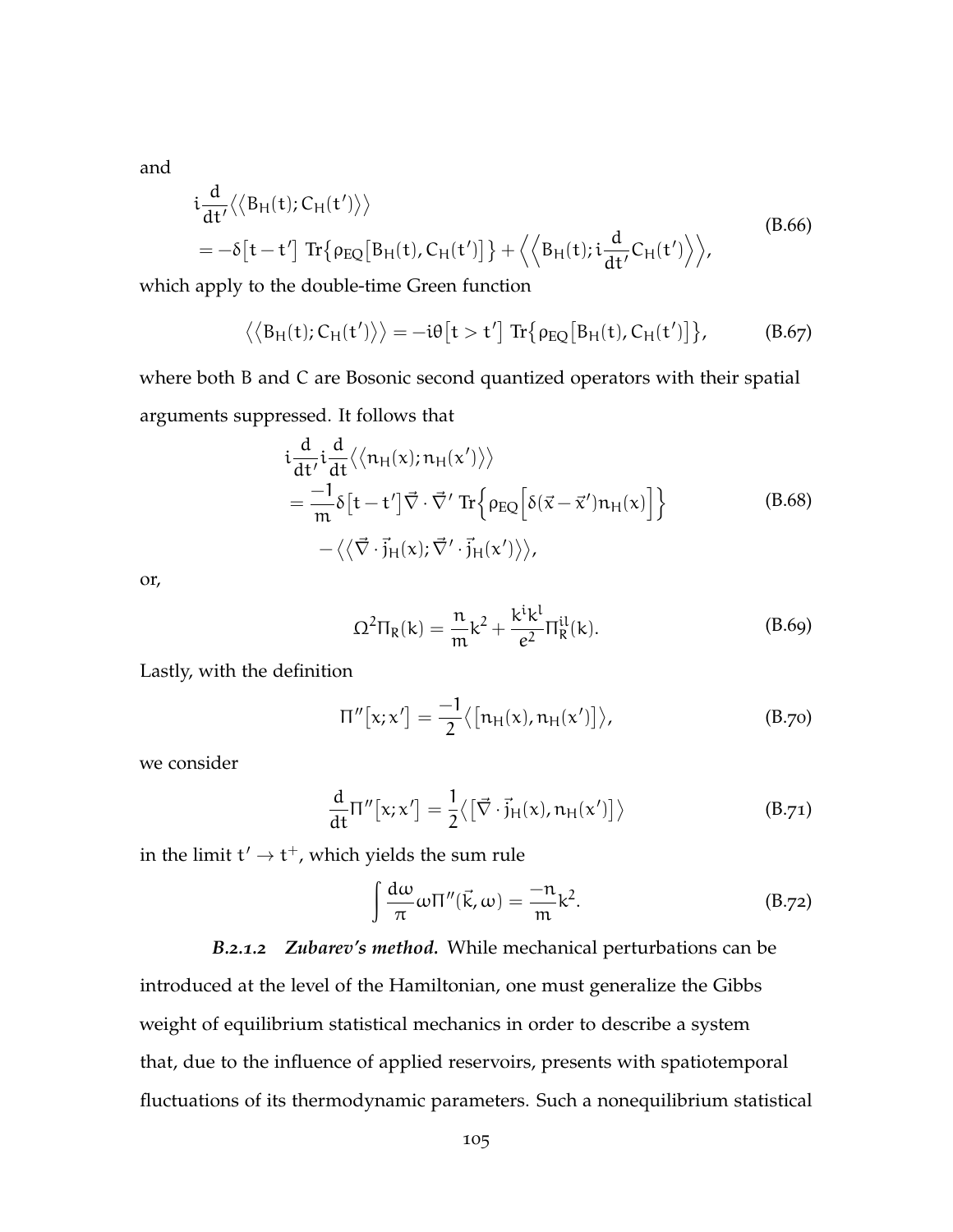operator can be constructed as the solution to the Liouville equation with broken time reversal symmetry [[38](#page-168-2)]

$$
\partial_t \rho - i [\rho, \mathcal{H}(t)] = -\varepsilon {\rho - \rho_{rel}}, \qquad (B.73)
$$

where the inhomogeneity enforces the boundary condition

$$
\rho(t \to -\infty) \to \rho_{rel}, \tag{B.74}
$$

with  $\rho_{rel}$  the relevant distribution, which is to be determined as follows. One seeks a grand canonical ensemble for the state of local equilibrium wherein the averages  $\langle \mathfrak{H} \rangle$  and  $\langle \mathsf{N} \rangle$  vary only on the macroscopic scale; if these quantities are taken as given, then [[68](#page-171-3)]

$$
\rho_{rel}(t) = \exp\left\{-\Phi(t) - \int d\vec{x} \,\beta(\vec{x}, t) \Big[\mathcal{H}(\vec{x}, t) - \mu(\vec{x}, t) n(\vec{x})\Big]\right\} \tag{B.75}
$$

is the distribution that maximizes  $-\langle{}\log\rho_{\mathrm{rel}}\rangle$ , the information entropy. Here

$$
\Phi(t) = \text{Tr} \exp\left\{-\int d\vec{x} \,\beta(\vec{x},t) \Big[\mathcal{H}(\vec{x},t) - \mu(\vec{x},t)\mathfrak{n}(\vec{x})\Big]\right\} \tag{B.76}
$$

is the Massieu-Planck functional, which enforces the normalization Tr  $\rho_{rel} = 1$ , while the Lagrange multipliers  $\beta$  and  $\mu$  ensure the self-consistency conditions

$$
\mathrm{Tr}\big[\rho_{\text{rel}}\mathcal{H}\big] = \mathrm{Tr}\big[\rho\mathcal{H}\big], \quad \mathrm{Tr}\big[\rho_{\text{rel}}N\big] = \mathrm{Tr}\big[\rho N\big]. \tag{B.77}
$$

It follows that

$$
\rho(t) = \rho_{rel}(t) - \int_{-\infty}^{t} dt' e^{-\varepsilon(t-t')} U(t,t') \Big[ \frac{d}{dt'} \rho_{rel}(t') \Big] U^{\dagger}(t,t'), \tag{B.78}
$$

where

$$
i\partial_t U(t, t') = \mathcal{H}(t)U(t, t'), \quad \lim_{t' \to t^+} U(t, t') = 1.
$$
 (B.79)

Now then, for the purpose of studying thermoelectric effects, we take

$$
\mathcal{H}(t) = H + e \int d\vec{x} \, n(\vec{x}) \Phi(\vec{x}, t), \tag{B.80}
$$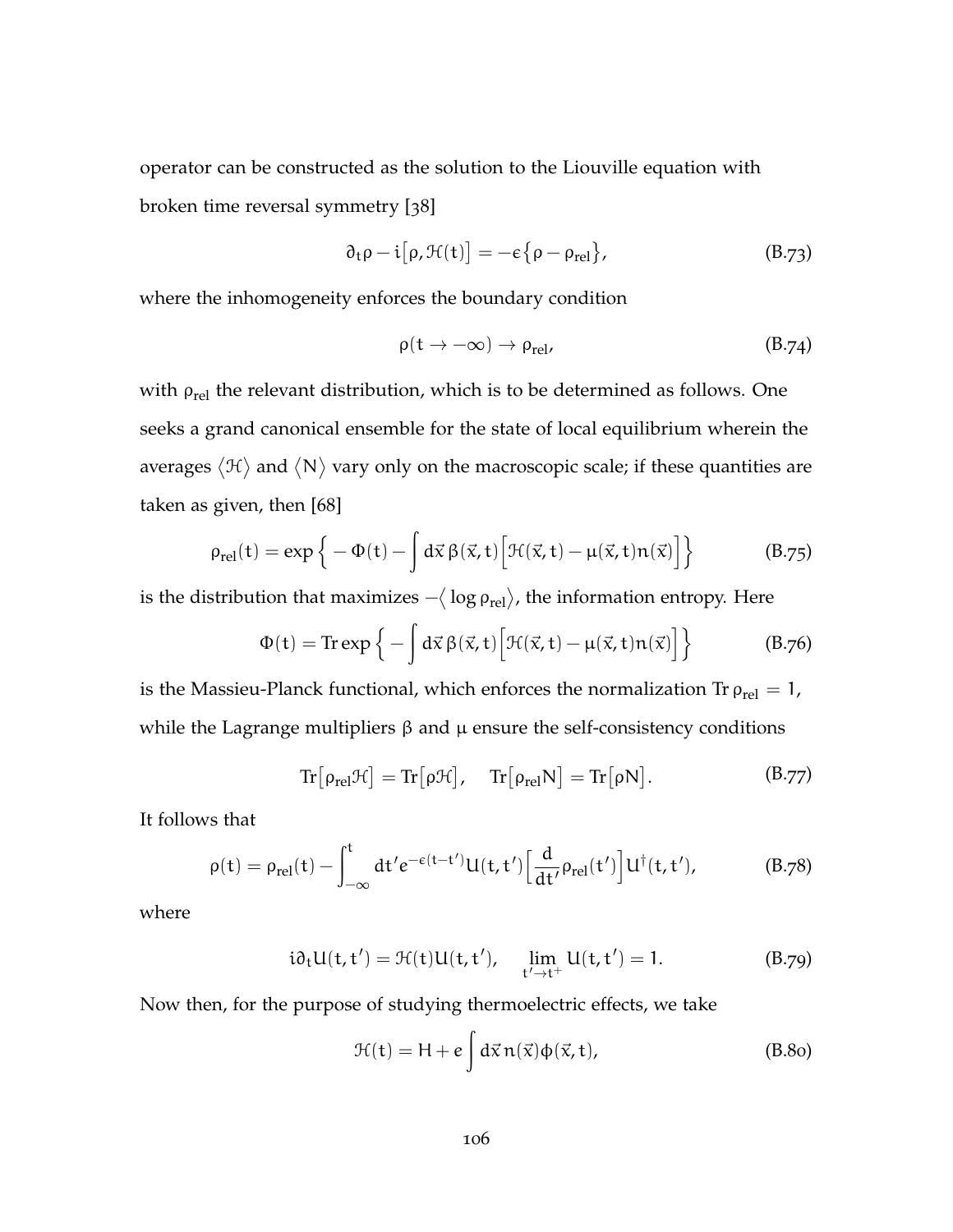where  $\vec{E}(\vec{x}, t) = -\vec{\nabla}\phi(\vec{x}, t)$  is an electric field, in addition to allowing for internal temperature inhomogeneities

$$
\beta(\vec{x},t) = \beta_0 + \delta\beta(\vec{x},t), \quad \mu(\vec{x},t) = \mu_0 + \delta\mu(\vec{x},t), \tag{B.81}
$$

such that, to linear order in the departure from the unperturbed state,

$$
\rho(t) - \rho_{rel}(t)
$$
  
\n
$$
\approx \frac{1}{\beta_0} \int_{-\infty}^0 dt' e^{\epsilon t'} \int_0^{\beta_0} d\tau \int d\vec{x} \Big\{ \delta \beta(\vec{x}, t' + t) \Big[ \dot{H} - \mu_0 \dot{n} \Big] (\vec{x}, t' + i\tau) -\beta_0 \delta \tilde{\mu}(\vec{x}, t' + t) \dot{n}(t' + i\tau) \Big\} \rho_{EQ}.
$$
\n(B.82)

Thus, on using the continuity equations for energy and particle number

<span id="page-119-0"></span>
$$
\dot{\mathfrak{n}} = -\vec{\nabla} \cdot \vec{j}_n, \quad \dot{H} = -\vec{\nabla} \cdot \vec{j}_\varepsilon \tag{B.83}
$$

to define the associated fluxes  $\vec{j}$ , [Equation B.](#page-119-0)82 becomes

$$
\rho(t) - \rho_{rel}(t)
$$
  
\n
$$
\approx -\int_{-\infty}^{0} dt' e^{\epsilon t'} \int_{0}^{\beta_0} d\tau \int d\vec{x} \left\{ \vec{j}_s(\vec{x}, t' + i\tau) \cdot \vec{\nabla} T(\vec{x}, t' + t) + \vec{j}_n(\vec{x}, t' + i\tau) \cdot \vec{\nabla} \tilde{\mu}(\vec{x}, t' + t) \right\} \rho_{EQ},
$$
\n(B.84)

where

$$
\vec{j}_s = \beta_0 \left[ \vec{j}_\varepsilon - \mu_0 \vec{j}_n \right],
$$
\n(B.85)

is the entropy current density, with both  $\beta = 1/T$  the inverse temperature and  $\tilde{\mu} = \mu + e\phi$  the electrochemical potential. As a result, we arrive at the Onsager transport equations

$$
\langle j_n^i(x) \rangle_t = \int dx' \{ C_{ns}^{il}(x - x') \partial_l T(x') + C_{nn}^{il}(x - x') \partial_l \tilde{\mu}(x') \},
$$
\n
$$
\langle j_s^i(x) \rangle_t = \int dx' \{ C_{ss}^{il}(x - x') \partial_l T(x') + C_{sn}^{il}(x - x') \partial_l \tilde{\mu}(x') \},
$$
\n(B.86)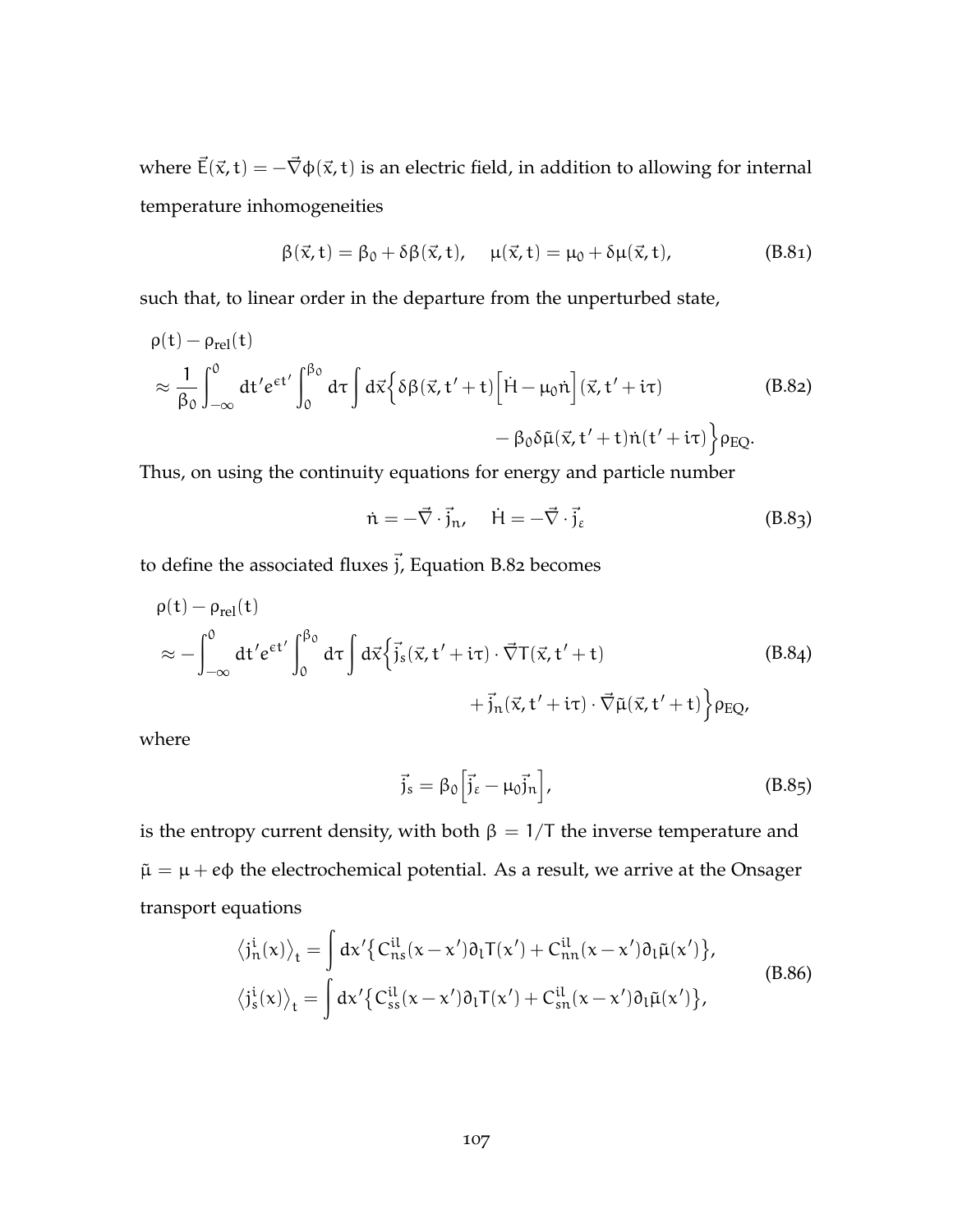which predict, for the steady state currents that develop when both the disturbances  $\vec{\nabla}T$  and  $\vec{\nabla}\tilde{\mu}$  are both uniform and static,

$$
\langle j_n^i \rangle \approx C_{ns}^{il}(k=0)\partial_l T + C_{nn}^{il}(k=0)\partial_l \tilde{\mu}
$$
  

$$
\langle j_s^i \rangle \approx C_{ss}^{il}(k=0)\partial_l T + C_{sn}^{il}(k=0)\partial_l \tilde{\mu}
$$
 (B.87)

where the Fourier component

$$
C(\vec{k}, \Omega) = \lim_{\epsilon \to 0} C(\vec{k}, \Omega + i\epsilon)
$$
 (B.88)

of the retarded correlation function

$$
C^{il}(x-x') = -\theta(t-t' > 0)e^{-\varepsilon(t-t')} \int_0^{\beta_0} d\tau \operatorname{Tr} \left\{ j^i(x) j^l(x'+i\tau)\rho_{EQ} \right\} \tag{B.89}
$$

may be obtained from the limiting value (as the complex frequency z approaches the real axis from above) of the causal function

$$
C(z) = \int \frac{d\omega}{\pi i} \frac{\Pi''(\omega)}{\omega(\omega - z)},
$$
 (B.90)

which involves the spectrum of

$$
\frac{-1}{2}\langle \left[j_H^i(t), j_H^l(t')\right] \rangle = \int \frac{d\omega}{2\pi} \Pi_{il}''(\omega) e^{-i\omega(t-t')};
$$
 (B.91)

Π <sup>00</sup> defines the Green function

$$
\Pi(z) = \int \frac{d\omega}{\pi} \frac{\Pi''(\omega)}{\omega - z}
$$
 (B.92)

and facilitates the expression

$$
C(z) = \frac{1}{iz} \{ \Pi(z) - \Pi(i0) \},
$$
 (B.93)

for the transport coefficient. The term

$$
-\Pi(i0) = \frac{n}{3m} \tag{B.94}
$$

is known exactly from [Equation B.](#page-117-0)69; in [section B.](#page-33-0)3, we will review the means of computing the dynamical susceptibility Π.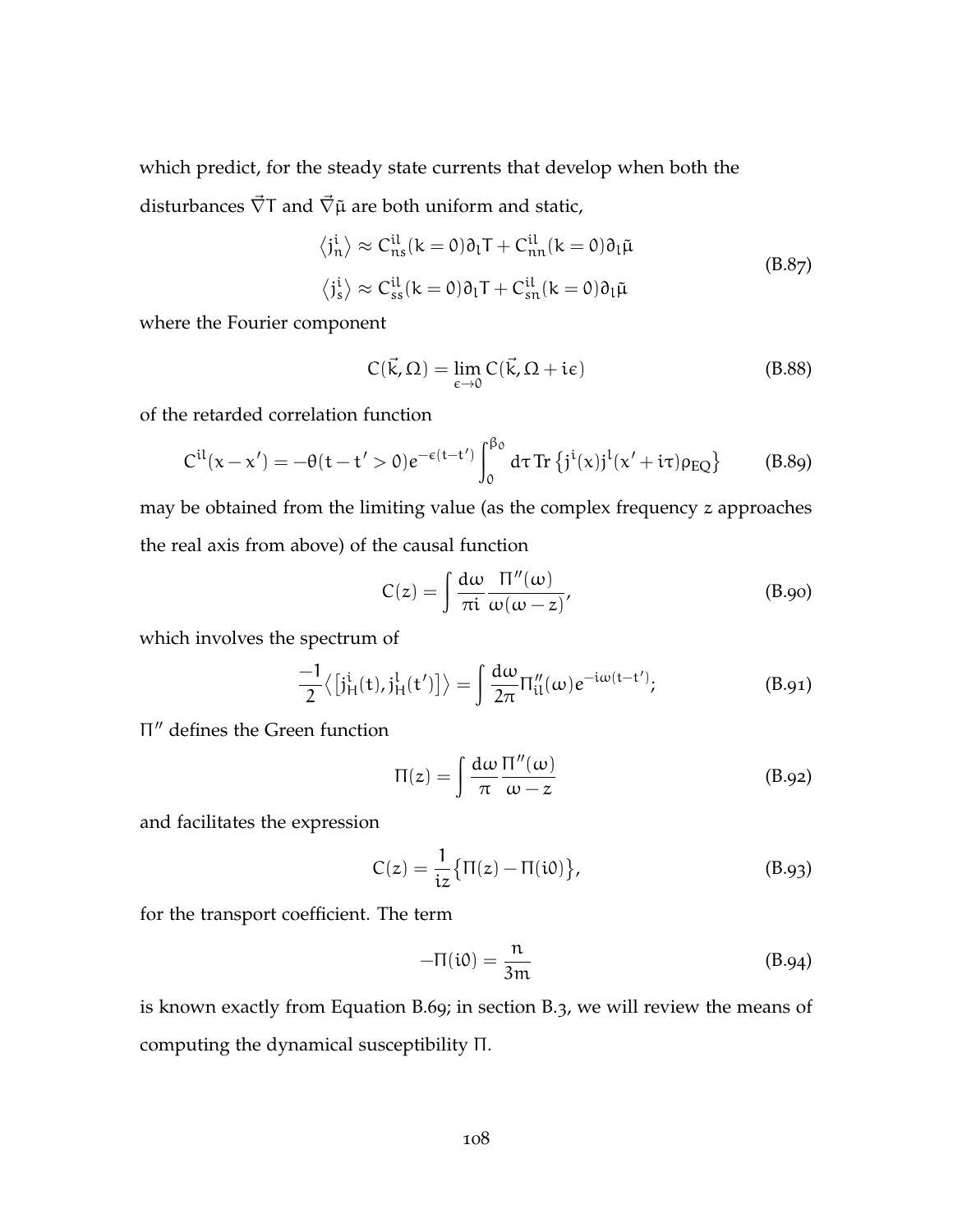Note that Zubarev's formalism handles both mechanical and thermal perturbations in a unified manner. Furthermore, by this method, one does not rely on Boltzmann's phenomenological prescription for introducing broken time reversal symmetry.

#### **B.3 Matsubara technique**

In this section, the diagrammatic expansion for the retarded two-time correlator  $\Pi_R$  is developed through its relation to the time ordered temperature Green function<sup>9</sup>

$$
\pi^{\text{il}}\big[\vec{k},\tau;\vec{k}',\tau'\big] = -e^2 \big\langle T_{\tau}\big[j_{\text{H}}^{\text{i}}(-\vec{k},\tau)j_{\text{H}}^{\text{l}}(\vec{k}',\tau')\big]\big\rangle,\tag{B.96}
$$

which obeys the boundary conditions<sup>10</sup>

<span id="page-121-0"></span>
$$
\pi^{\text{il}}\left[\vec{k},0;\vec{k}',\tau'\right] = \pi^{\text{il}}\left[\vec{k},\beta;\vec{k}',\tau'\right],
$$
\n
$$
\pi^{\text{il}}\left[\vec{k},\tau;\vec{k}',0\right] = \pi^{\text{il}}\left[\vec{k},\tau;\vec{k}',\beta\right],
$$
\n(B.97)

and can therefore be decomposed into its Fourier components

$$
\pi^{\rm il}[\vec{k},\tau;\vec{k}',\tau'] = \frac{1}{\beta^2} \sum_{\Omega_n,\Omega'_n} \pi^{\rm il}[\vec{k},\mathrm{i}\Omega_n;\vec{k}';\mathrm{i}\Omega'_n] e^{-\mathrm{i}\Omega_n\tau + \mathrm{i}\Omega'_n\tau'},\tag{B.98}
$$

with  $\Omega_\mathfrak{n}$ ,  $\Omega'_\mathfrak{n} \in \frac{2\pi}{\beta} \mathbb{Z}$ .

# **B.3.1 Lehmann representation.** Now, it is possible to infer  $\Pi_R(\Omega)$

by analytic continuation of  $\pi(i\Omega_n)$  to the [[29](#page-168-3)] complex function which has no

$$
j_{H}(\vec{k}, \tau) \equiv j_{H}(\vec{k}, t = -i\tau) = e^{H\tau} j_{S}(\vec{k}) e^{-H\tau}.
$$
 (B.95)

<sup>10</sup>[Equation B.](#page-121-0)97 is easily derived when  $0 < \tau, \tau' < \beta$  and it follows that  $\pi^{\text{i}l}$  is periodic, so we need only consider  $0 \leq \tau, \tau' < \beta$ .

<sup>9</sup>We've extended the domain of definition of the time evolution operator to include the complex plane, which allows for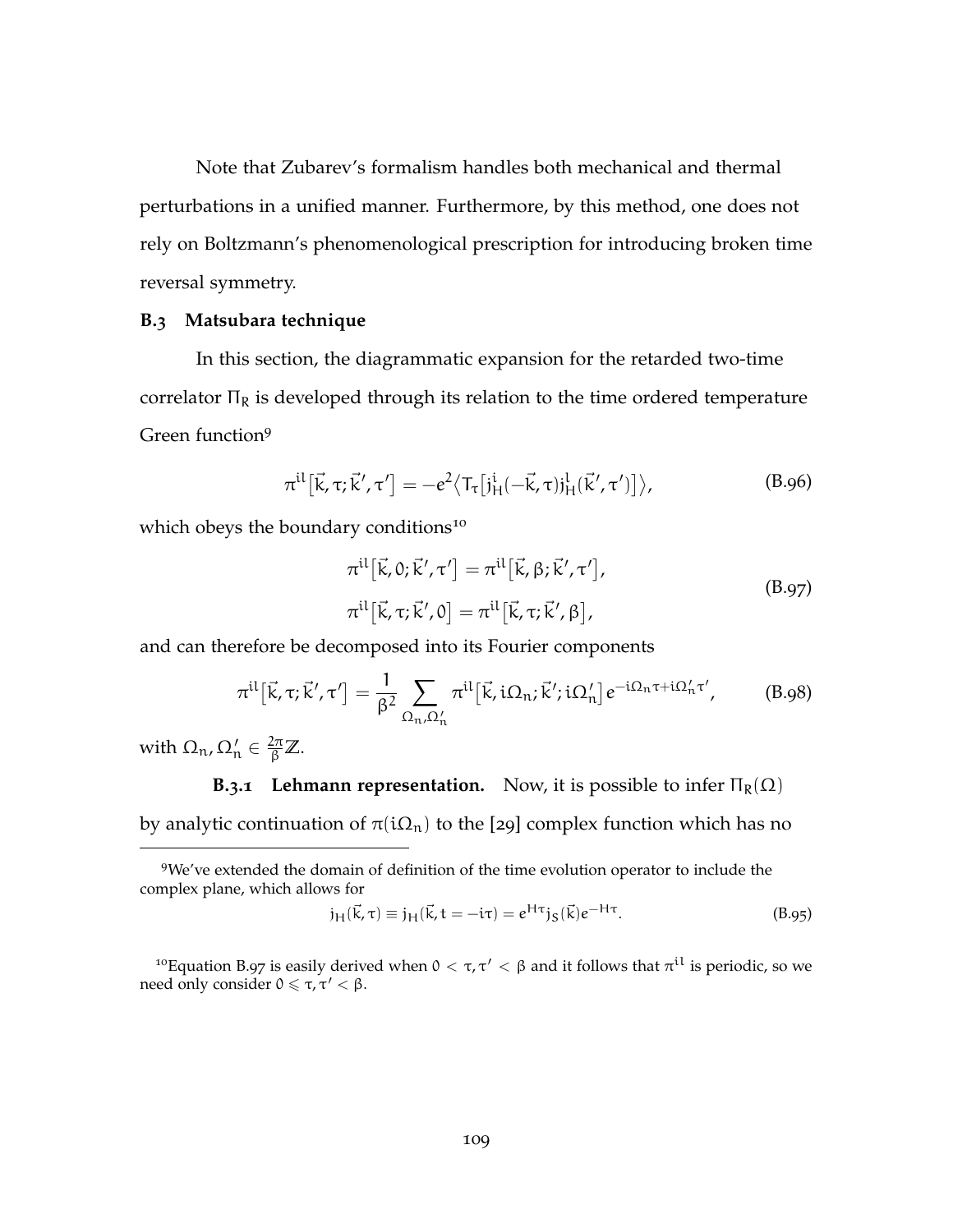essential singularity at  $z = \infty$ . Indeed, the Hilbert-Stieltjes forms [[69](#page-171-4)]

$$
\pi^{\text{il}}\left[\vec{k}, \vec{k}'; \mathbf{i}\Omega_n\right] = \int \frac{d\Omega'}{\pi} \frac{\Pi_{\text{il}}''\left[\vec{k}, \vec{k}'; \Omega'\right]}{\Omega' - \mathbf{i}\Omega_n},
$$
\n
$$
\Pi_R^{\text{il}}\left[\vec{k}, \vec{k}'; \Omega\right] = \int \frac{d\Omega'}{\pi} \frac{\Pi_{\text{il}}''\left[\vec{k}, \vec{k}'; \Omega'\right]}{\Omega' - \Omega - \mathbf{i}0} \tag{B.99}
$$

are determined by the same spectral weight [[45](#page-169-0)]

$$
\Pi''_{\mathfrak{U}}[x;x'] = \frac{-1}{2} \langle [\delta j^{\mathfrak{i}}(x), \delta j^{\mathfrak{l}}(x')] \rangle.
$$
 (B.100)

By similar reasoning,

<span id="page-122-0"></span>
$$
\mathfrak{G}\big[x; x'\big] = -\big\langle T_{\tau}\big[\psi_H(x)\psi_H^{\dagger}(x')\big] \big\rangle \tag{B.101}
$$

admits the spectral decomposition

$$
\mathfrak{G}\left[\vec{k},\vec{k}';i\omega_{n}\right]=\int\frac{d\omega}{\pi}\frac{\mathfrak{G}''\left[\vec{k},\vec{k}';\omega\right]}{\omega-i\omega_{n}},\qquad\qquad\text{(B.102)}
$$

with  $\omega_n \in \frac{2\pi}{6}$  $\frac{2\pi}{\beta} \bigl( \mathbb{Z} + 1/2 \bigr)$ , since

$$
\mathfrak{G}\left[\vec{x},0;\vec{x}',\tau'\right] = -\mathfrak{G}\left[\vec{x},\beta;\vec{x}',\tau'\right],
$$
\n
$$
\mathfrak{G}\left[\vec{x},\tau;\vec{x}',0\right] = -\mathfrak{G}\left[\vec{x},\tau;\vec{x}',\beta\right],
$$
\n(B.103)

when  $0 < \tau, \tau' < \beta$ ; the real-space propagator [[70](#page-171-5)]

$$
\mathfrak{g}_{R}[\vec{k},t;\vec{k}',t'] = -i\theta[t > t'] \langle \{\psi(\vec{k},t),\psi^{\dagger}(\vec{k}',t')\}\rangle \qquad (B.104)
$$

is obtained on analytic continuation

$$
\mathfrak{g}_{R}[\vec{k}, \vec{k}'; \omega] = \mathfrak{G}[\vec{k}, \vec{k}'; \omega + i0]. \qquad (B.105)
$$

We will often work with the retarded and advanced Green functions

$$
\mathfrak{G}_{R}(\omega) = \mathfrak{G}(\omega + i0) = \mathfrak{G}'(\omega) + i\mathfrak{G}''(\omega),
$$
  
\n
$$
\mathfrak{G}_{A}(\omega) = \mathfrak{G}(\omega - i0) = \mathfrak{G}'(\omega) - i\mathfrak{G}''(\omega),
$$
\n(B.106)

where

$$
\mathfrak{G}''(\omega) = \frac{1}{2i} \big[ \mathfrak{G}(\omega + i0) - \mathfrak{G}(\omega - i0) \big] \tag{B.107}
$$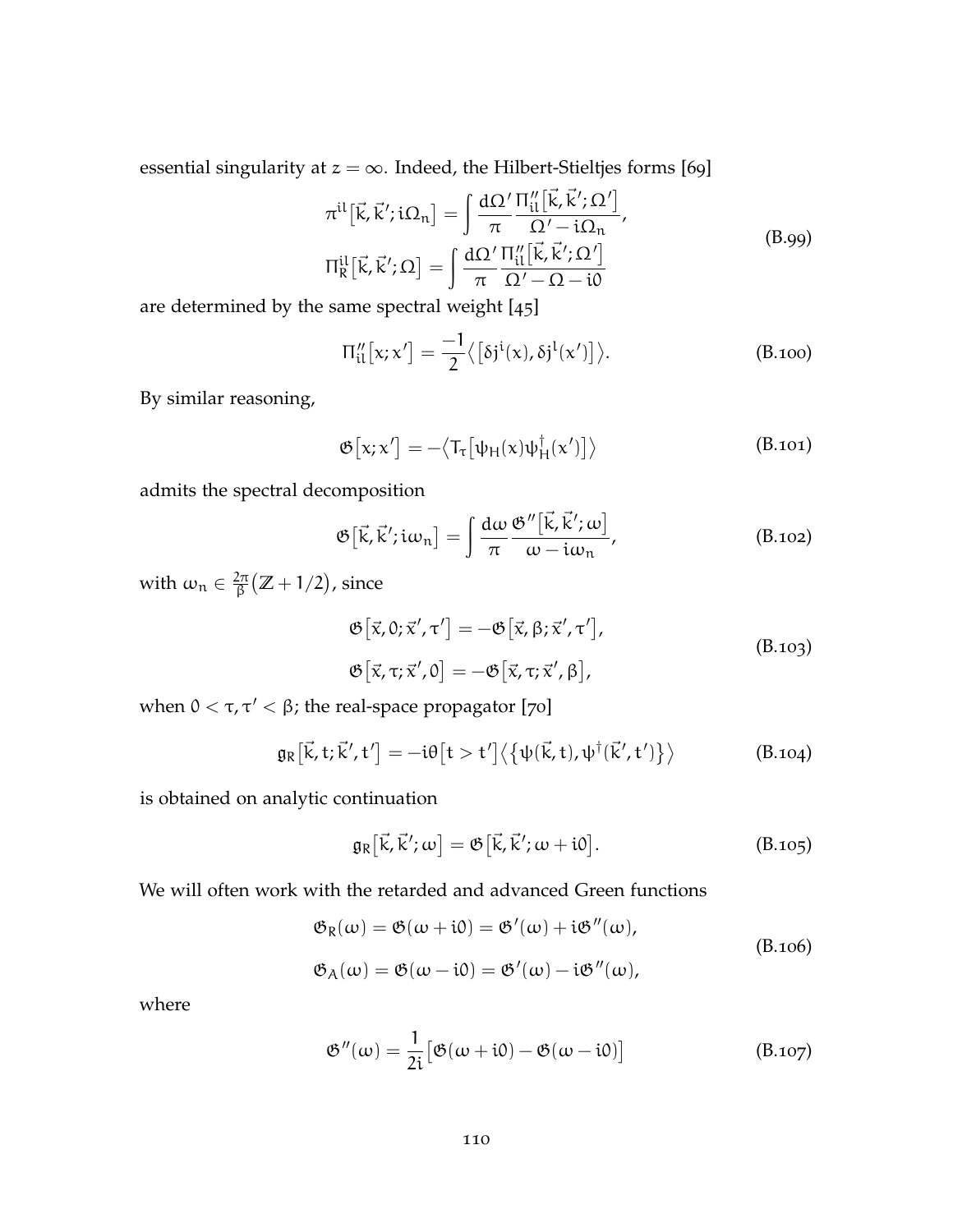is the "jump across the cut" and the reactive part

$$
\mathfrak{G}'(\omega) = \frac{1}{2} \big[ \mathfrak{G}(\omega + i0) + \mathfrak{G}(\omega - i0) \big] \tag{B.108}
$$

may be obtained from the principal value integral

$$
\mathfrak{G}'(\omega) = \text{P.V.} \int \frac{d\mathbf{v}}{\pi} \frac{\mathfrak{G}''(\mathbf{v})}{\mathbf{v} - \omega}.
$$
 (B.109)

Furthermore,

$$
\pi^{\text{il}}[2\vec{k},\tau;2\vec{k}',\tau'] = \frac{-e^2}{m^2} \frac{1}{V^2} \sum_{\vec{p},\vec{p}'} p_i p'_1 \mathfrak{G}^{\text{II}}[\vec{p}_+, \tau | \vec{p}'_-, \tau' | \vec{p}'_+, \tau' | \vec{p}_-, \tau], \qquad (B.110)
$$

where  $\vec{p}_\pm = \vec{p}\pm\vec{k}$  and  $\vec{p}'_\pm = \vec{p}'\pm\vec{k}'$ , involves a special case of the four-point function

$$
\mathfrak{G}^{\text{II}}\big[x_1,x_2;x_3;x_4\big] = \big\langle \mathsf{T}_{\tau}\big\{\psi(x_1)\psi(x_2)\psi^{\dagger}(x_3)\psi^{\dagger}(x_4)\big\} \big\rangle, \tag{B.111}
$$

which obeys [[39](#page-169-1)]

$$
\mathfrak{G}^{\text{II}}\left[0,\tau_{2};\tau_{3},\tau_{4}\right]=-\mathfrak{G}^{\text{II}}\left[\beta,\tau_{2};\tau_{3},\tau_{4}\right],
$$
\n
$$
\mathfrak{G}^{\text{II}}\left[\tau_{1},0;\tau_{3},\tau_{4}\right]=-\mathfrak{G}^{\text{II}}\left[\tau_{1},\beta;\tau_{3},\tau_{4}\right],
$$
\n
$$
\mathfrak{G}^{\text{II}}\left[\tau_{1},\tau_{2};0,\tau_{4}\right]=-\mathfrak{G}^{\text{II}}\left[\tau_{1},\tau_{2};\beta,\tau_{4}\right],
$$
\n
$$
\mathfrak{G}^{\text{II}}\left[\tau_{1},\tau_{2};\tau_{3},0\right]=-\mathfrak{G}^{\text{II}}\left[\tau_{1},\tau_{2};\tau_{3},\beta\right],
$$
\n(B.112)

when  $0 < \tau_1$ ,  $\tau_2$ ,  $\tau_3$ ,  $\tau_4 < \beta$ . Thus, we can write

$$
\pi^{\text{il}}[2k; 2k'] = \frac{-e^2}{m^2} \frac{T^2}{V^2} \sum_{p, p'} p_i p'_i \mathfrak{G}^{\text{II}}[p_+, p'_-; p'_+, p_-], \tag{B.113}
$$

 $where<sup>11</sup>$ 

$$
p = (\vec{p}, \omega_n), \qquad p_{\pm} = p \pm k, \quad k = (\vec{k}, \Omega_n),
$$
  
\n
$$
p' = (\vec{p}', \omega'_n), \qquad p'_{\pm} = p' \pm k', \quad k' = (\vec{k}', \Omega'_n).
$$
\n(B.114)

# *B.3.1.1 Replica trick.* After disorder averaging

$$
\left\{\pi^{\mathfrak{i}\mathfrak{l}}\left[\vec{k},\vec{k}';\mathfrak{i}\Omega_{\mathfrak{n}}\right]\right\}_{\mathbf{dis}} = (2\pi)^{3}\delta\left[\vec{k}-\vec{k}'\right]\pi^{\mathfrak{i}\mathfrak{l}}(k),\tag{B.115}
$$

<sup>&</sup>lt;sup>11</sup>Had we used the coherent states to represent the thermodynamic trace, then we could replace  $\psi^{\dagger}$ ,  $\psi$  with  $\bar{\psi}$ ,  $\psi$  inside the brackets  $\langle \cdot \rangle$  and invoke [Equation B.](#page-30-0)17.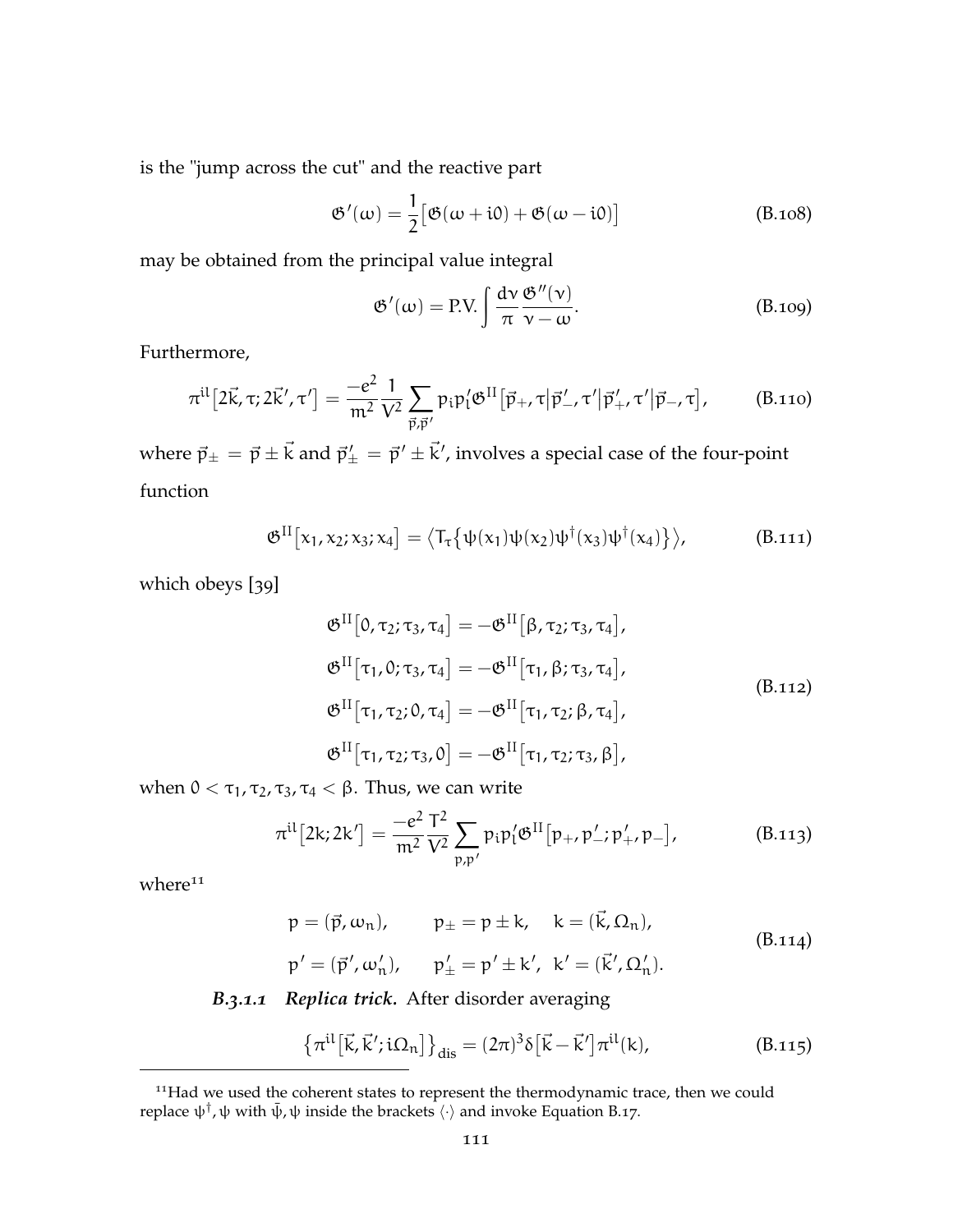<span id="page-124-0"></span>we have [[34](#page-168-4)]

$$
\pi^{\rm il}(\mathbf{k}) = -e^2 \left\{ \left\langle j^{\rm i}(-\mathbf{k})j^{\rm l}(\mathbf{k}) \right\rangle \right\}_{\rm dis'}
$$
 (B.116)

where

$$
\vec{j}(2k) = \frac{T}{V} \sum_{p} \bar{\psi}(p_{+}) \frac{\vec{p}}{m} \psi(p_{-}), \qquad (B.117)
$$

with

$$
\vec{j}(x) = \frac{T}{V} \sum_{k} e^{-ikx} \vec{j}(k). \tag{B.118}
$$

For the purpose of evaluating [Equation B.](#page-124-0)116, we employ the replica trick [[46](#page-169-2)]. To this end, first define a generating function [[56](#page-170-0)]

$$
Z = \int_{\bar{\psi}, \psi} \exp \left\{ S \left[ \bar{\psi}, \psi, u \right] + e \int_{k} \vec{j}(k) \cdot \vec{A}(\vec{k}) \right\},\tag{B.119}
$$

which facilitates the expression

$$
\Pi^{il}(k) = \frac{-\delta^2}{\delta A^i(-k)\delta A^l(k)}\Big|_{A=0} \log Z.
$$
 (B.120)

Then, use the formal identity

$$
\log Z = \lim_{N \to 0} \frac{1}{N} \left[ Z^N - 1 \right],\tag{B.121}
$$

and introduce N replicas of the system

$$
Z^N = \int_{\{\bar{\psi}, \psi\}} \exp \sum_{\zeta=1}^N \left\{ S_{\zeta} \left[ \bar{\psi}_{\zeta}, \psi_{\zeta} \right] + e \int_k \vec{j}_{\zeta}(k) \cdot \vec{A}(k) \right\}.
$$
 (B.122)

In this way

$$
\pi^{il}(k) = \left\{ \frac{-\delta^2}{\delta A^i(-k)\delta A^l(k)} \bigg|_{A=0} \log Z \right\}_{dis}
$$
  
\n
$$
= \lim_{N \to 0} \frac{-e^2}{N} \int_{\{\bar{\psi}, \psi\}} \left[ \sum_{\zeta, \zeta'=1}^N j_{\zeta}^i(-k) j_{\zeta'}^l(k) \right] \exp \left( \tilde{S} [\{\bar{\psi}, \psi\}] \right)
$$
  
\n
$$
= \lim_{N \to 0} \frac{-e^2}{N} \sum_{\zeta, \zeta'=1}^N \langle j_{\zeta}^i(-k) j_{\zeta'}^l(k) \rangle_{\bar{S}},
$$
 (B.123)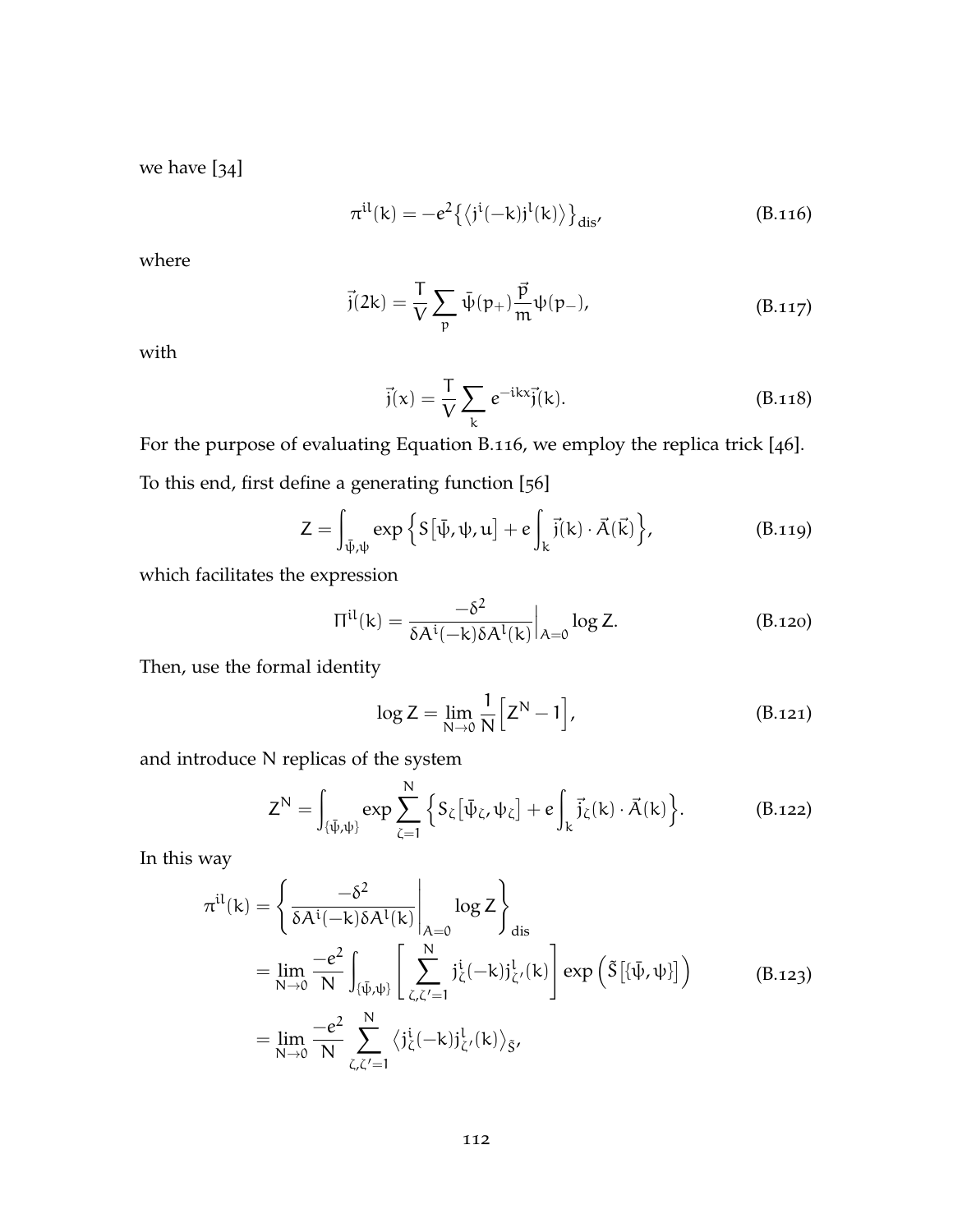since

$$
\lim_{N \to 0} \tilde{Z} = 1,\tag{B.124}
$$

where

<span id="page-125-0"></span>
$$
\tilde{S} = \log \tilde{Z} = \log \left\{ \exp \sum_{\zeta=1}^{N} S_{\zeta} \right\}_{\text{dis}}.
$$
 (B.125)

Thus, by making use of Wick's theorem and the usual Dyson argument for reorganizing the perturbative series, we may compute  $\pi^{\mathfrak{ij}}$  as a sum of polarization diagrams

<span id="page-125-1"></span>
$$
\pi_{ij}(2k)=\frac{e^2}{m^2}\lim_{N\to 0}\frac{1}{N}\sum_{\zeta=1}^N\frac{T}{V}\sum_{p}\mathfrak{p}_i\mathfrak{G}_\zeta(p_+)\mathfrak{G}_\zeta(p_-)\gamma_\zeta^j\big[p_+,p_-\vphantom{1};2k\big]\qquad \qquad (B.126)
$$

where

$$
\gamma_{\zeta}^{j}[p_{+}, p_{-}; 2k] = p_{j} + \frac{T}{V} \sum_{p'} \sum_{\zeta'=1}^{N} p'_{j} \Lambda_{\zeta \zeta'}[p, p'; 2k] \mathfrak{G}_{\zeta'}(p'_{+}) \mathfrak{G}_{\zeta'}(p'_{-})
$$
(B.127)

parameterizes the current vertex in terms of the scattering amplitude  $\Lambda$  which is defined by

$$
\mathfrak{G}^{\text{II}}[\mathbf{x}_1, \mathbf{x}_2; \mathbf{x}_3, \mathbf{x}_4] \n= \mathfrak{G}[\mathbf{x}_1; \mathbf{x}_4] \mathfrak{G}[\mathbf{x}_2; \mathbf{x}_3] - \mathfrak{G}[\mathbf{x}_1; \mathbf{x}_3] \mathfrak{G}[\mathbf{x}_2; \mathbf{x}_4] \n- \int_{\mathbf{x}'} \mathfrak{G}[\mathbf{x}_1; \mathbf{x}_1'] \mathfrak{G}[\mathbf{x}_2; \mathbf{x}_2'] \Lambda[\mathbf{x}_1', \mathbf{x}_2'; \mathbf{x}_3', \mathbf{x}_4'] \mathfrak{G}[\mathbf{x}_3'; \mathbf{x}_3] \mathfrak{G}[\mathbf{x}_4'; \mathbf{x}_4];
$$
\n(B.128)

here we've introduced the notation

$$
\tilde{\Lambda}[x_1, x_2; x_3, x_4] = \int_{q,p,k} \tilde{\Lambda}[q, p; 2k] e^{iq(x_1 - x_4) + ip(x_2 - x_3) + ik(x_1 + x_4 - x_2 - x_3)}.
$$
\n(B.129)

Clearly,  $\pi^{ij}$  describes the propagation of two-particle states; a hydrodynamic description is contained in the particle-hole terms, as these paired excitations are endowed with a long lifetime.

**B.3.2 Analytic continuation.** One can transform a Matsubara sum into an integral along the real line if the analytic structure of the summand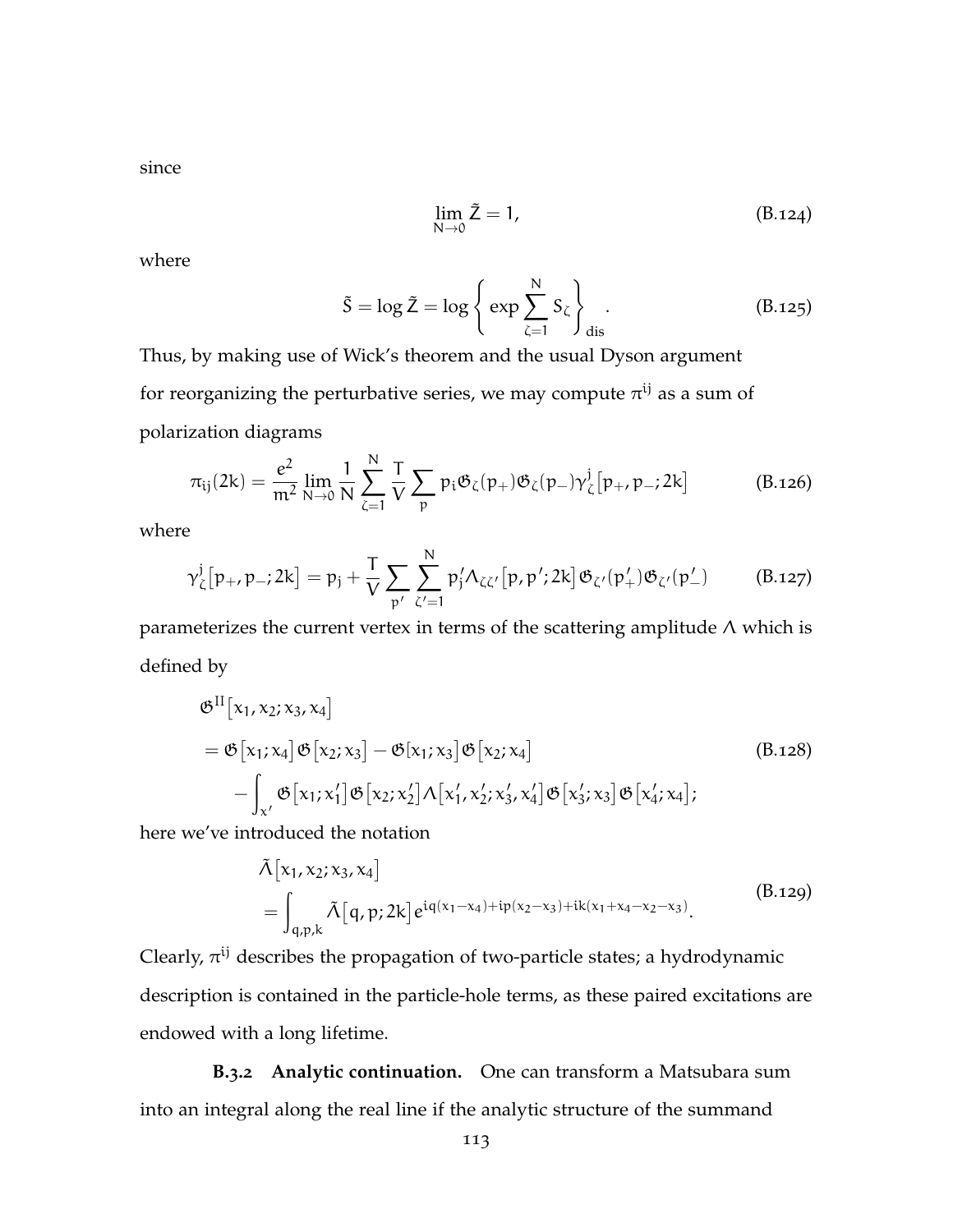is known. For example, if we wish to exchange summation for integration in [Equation B.](#page-125-0)126, then the desired information about  $\mathfrak{G}$  and  $\mathfrak{G}^{\text{II}}$  may be gleaned from their Lehmann expansions. Indeed, [Equation B.](#page-122-0)102 implies that  $\mathfrak G$  has a single branch cut on the real line; Éliashberg [[54](#page-170-1)] has given the corresponding expression that locates the cuts for  $\mathfrak{G}^{\text{II}}$ , thereby demonstrating that  $\Lambda[\mathfrak{q},\mathfrak{p};2\mathfrak{k}]$ defines  $32$  functions,<sup>12</sup> each of which is analytic on one of the regions bounded  $by<sup>13</sup>$ 

$$
\omega_{q} = \pm \Omega_{k}, \quad \omega_{p} = \pm \Omega_{k}, \tag{B.131a}
$$

$$
\omega_{\mathfrak{p}} = \pm \omega_{\mathfrak{q}}, \quad \Omega_{\mathfrak{k}} = 0. \tag{B.131b}
$$

Therefore,  $\gamma_j[\mathfrak{q}_+, \mathfrak{q}_-; 2\mathsf{k}]$  has cuts at

$$
\omega_{q} = \pm \Omega, \quad \Omega_{k} = 0; \tag{B.132}
$$

the sum over  $\omega_p$  may be generated by drawing a contour around the (simple) poles of

$$
f(\epsilon) = \frac{1}{e^{\beta \epsilon} + 1} \tag{B.133}
$$

which lie precisely at the Fermionic frequencies and each have residue equal to

$$
-1/\beta.
$$

<sup>12</sup>That Λ inherets the analytic structure of  $\mathfrak{G}^{\text{II}}$  follows from

$$
\mathfrak{G}^{\text{II}}[p_1, p_2|p_3] \n= \mathfrak{G}(p_1)\mathfrak{G}(p_2) \times \beta(2\pi)^3 \{\delta[p_1 - p_4]\delta[p_2 - p_3] - \delta[p_1 - p_3]\delta[p_2 - p_4]\} \qquad (B.130) \n- \mathfrak{G}(p_1)\mathfrak{G}(p_2)\Lambda[p_1, p_2; p_3p_4] \mathfrak{G}(p_3)\mathfrak{G}(p_4);
$$

one can check that  $\Lambda$  contains the single particle resonances of the external Green functions, [Equation B.](#page-26-0)131a, in addition to bound excitations, [Equation B.](#page-27-0)131b, formed by two interacting particles [[51](#page-170-2)].

 $13$ When we want to emphasize the discrete nature of the Matsubara frequencies, we'll write i $\omega_n$  or i $\Omega_n$ . Otherwise, we sometimes prefer to use the notation  $p = (\vec{p}, i\omega_p)$  or  $k = (\vec{k}, i\Omega_k)$ .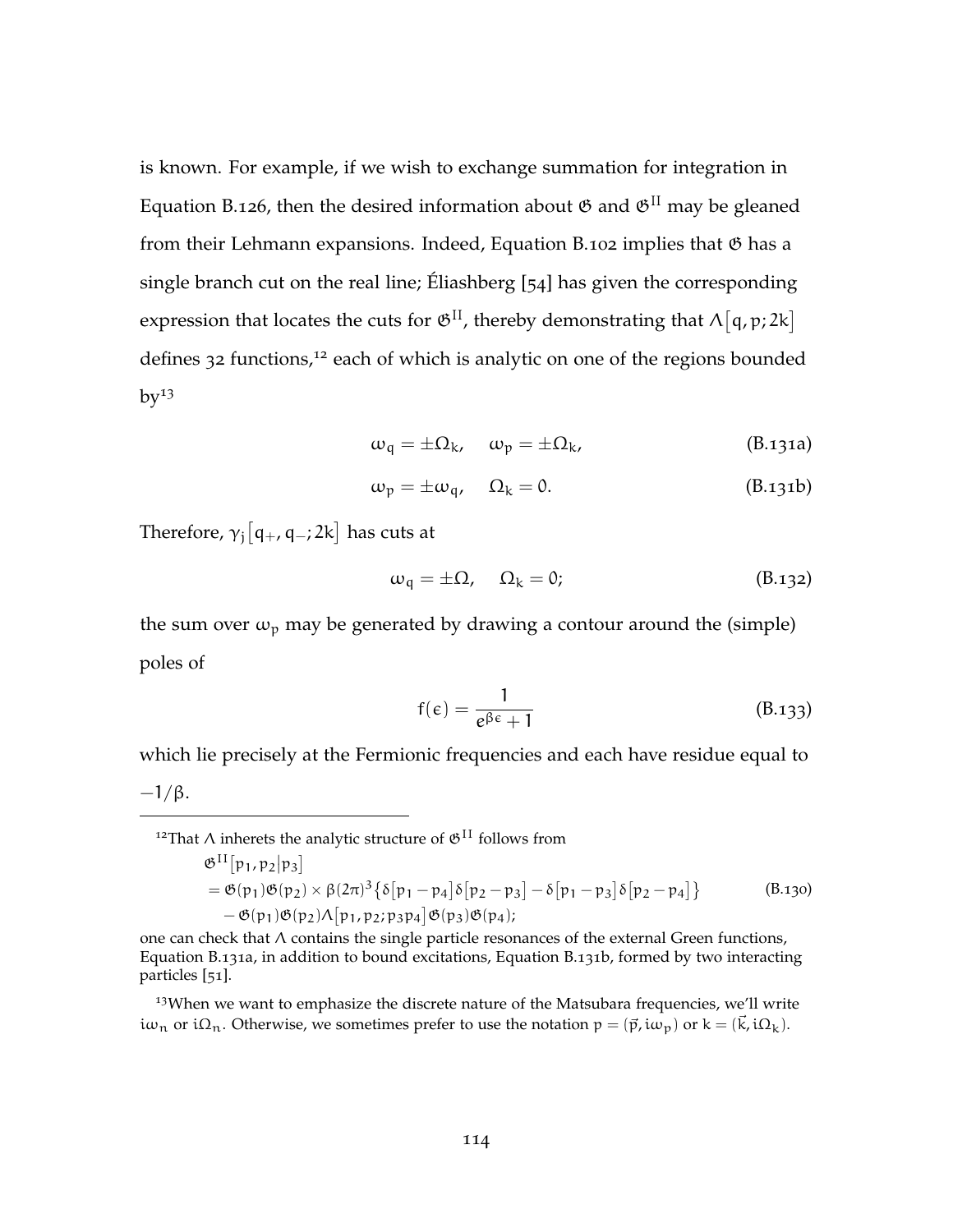Now then, since the DC conductivity requires only the zero wavenumber susceptibility, we know that

$$
\gamma_j [q_+, q_-; 2k] = q_j \gamma [q_+, q_-; 2i\Omega], \quad q_\pm = q \pm i\Omega, \quad (B.134)
$$

which implies

$$
\sigma = \frac{e^2}{6m^2} \int \frac{d\epsilon}{\pi} w(\epsilon) \frac{1}{V} \sum_{\vec{q}} \tag{B.135}
$$
\n
$$
\times \text{Re} \{ \mathfrak{G}_R(\vec{q}, \epsilon) \vec{q} \cdot \vec{\gamma}_{RA}(\vec{q}, \epsilon) \mathfrak{G}_A(\vec{q}, \epsilon) - \left[ \mathfrak{G}_R(\vec{q}, \epsilon) \right]^2 \vec{q} \cdot \vec{\gamma}_{RR}(\vec{q}, \epsilon) \},
$$

where

$$
w(\epsilon) = \frac{-\partial f}{\partial \epsilon}(\epsilon) = \frac{1}{4T} \cosh^{-2} \frac{\epsilon}{2T},
$$
 (B.136)

and

$$
\vec{\gamma}_{RA}(\vec{q}, \epsilon) = \lim_{i\Omega \to i0} \lim_{iq \to \epsilon + i0} \vec{\gamma} [q_+, q_-; 2i\Omega],
$$
\n
$$
\vec{\gamma}_{RR}(\vec{q}, \epsilon) = \lim_{iq \to \epsilon + i0} \lim_{i\Omega \to i0} \vec{\gamma} [q_+, q_-; 2i\Omega],
$$
\n
$$
\vec{\gamma}_{AA}(\vec{q}, \epsilon) = \lim_{iq \to \epsilon - i0} \lim_{i\Omega \to i0} \vec{\gamma} [q_+, q_-; 2i\Omega],
$$
\n(B.137)

with  $\gamma_{RR} = \gamma_{AA}^*$ , since  $\gamma$  is symmetric in its arguments.

We still need to transform the  $\omega_{p'}$  sum in [Equation B.](#page-125-1)127, but rather than doing this in the general case, we will consider only the cuts mandated by the subset of diagrams that we select for  $\Lambda$ .

*B.3.2.1 Quasi-particle weight.* The Dyson equation [[63](#page-171-6)]

$$
\mathfrak{G}(p) = G_0(p) + G_0(p)\Sigma(p)\mathfrak{G}(p), \qquad (B.138)
$$

expresses the full Green function  $\mathfrak G$  in terms of the bare Green function  $G_0$ dressed by the proper self-energy  $\Sigma$ ; if its spectrum

$$
\mathfrak{G}''(\vec{p}, \epsilon) = \frac{\Sigma''(\vec{p}, \epsilon)}{\left[\epsilon - \xi(\vec{p}) - \Sigma'(\vec{p}, \epsilon)\right]^2 + \left[\Sigma''(\vec{p}, \epsilon)\right]^2},
$$
(B.139)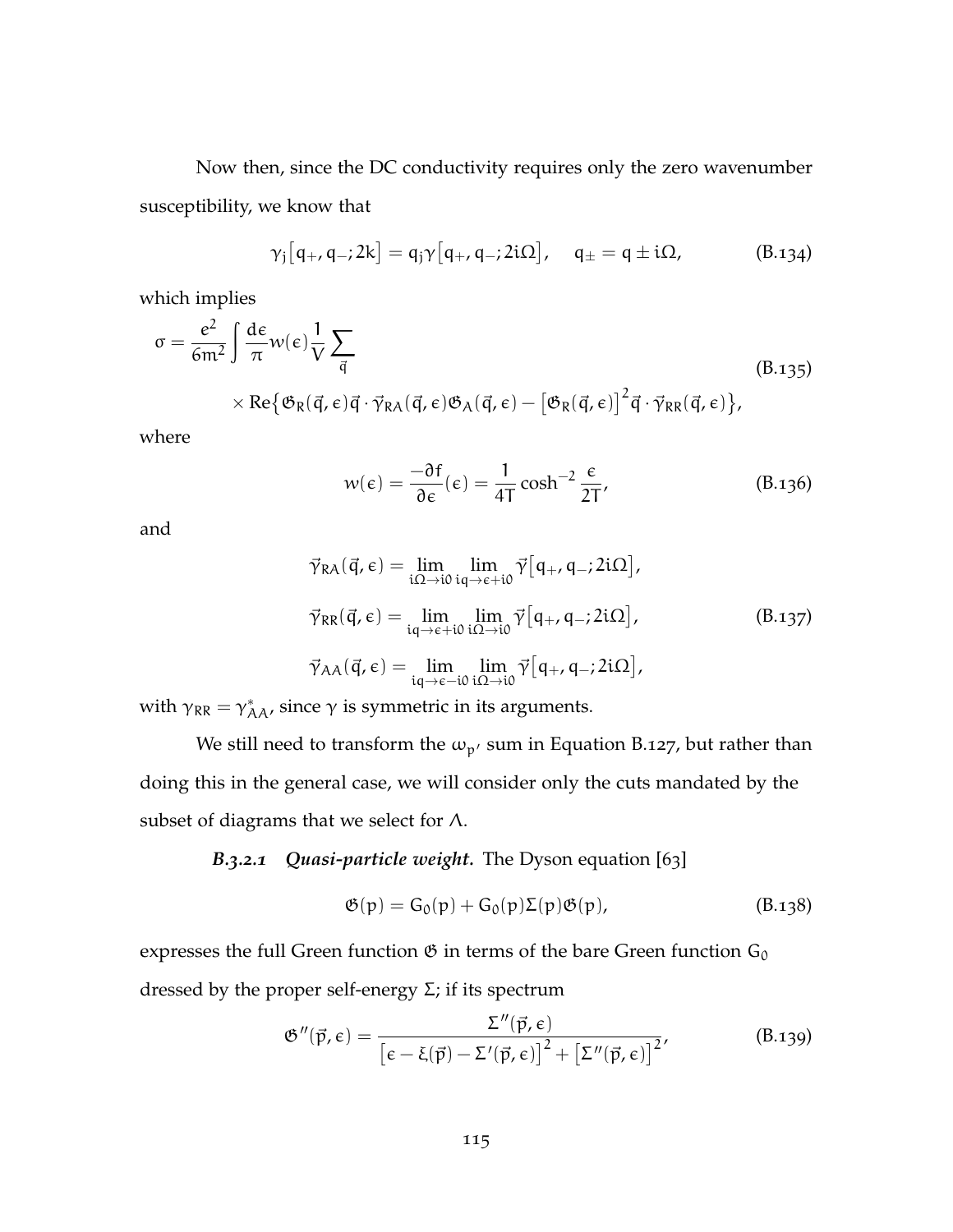peaks (sharply) in  $\vec{p}$  space on the shell  $p_0[\epsilon]$  obeying

$$
\epsilon - \xi(p_0[\epsilon]) - \Sigma'(p_0[\epsilon], \epsilon) = 0, \qquad (B.140)
$$

where we have made use of isotropy, then (to the extent that  $\Sigma''$  damping is small) it is plausible that the physics is dominated by this (coherent) singleparticle excitation. Such a quasi-particle pole comes with a reduced field strength, which can be determined as follows. First, change variables

$$
\Sigma'(\varepsilon_p; \varepsilon) = \Sigma'(p = \sqrt{2m\varepsilon_p}, \varepsilon)
$$
 (B.141)

and denote by  $\mu[\epsilon]$  the value of  $\epsilon_p$  that satisfies

$$
\epsilon - \mu[\epsilon] + \epsilon_F - \Sigma'(\mu[\epsilon]; \epsilon) = 0. \tag{B.142}
$$

Next, recall that

$$
\xi(\vec{p}) = \varepsilon_p - \varepsilon_F \tag{B.143}
$$

and rewrite

$$
\epsilon - \xi(p) - \Sigma'(\epsilon_p; \epsilon) = \mu[\epsilon] - \epsilon_p + \Sigma'(\mu[\epsilon]; \epsilon) - \Sigma'(\epsilon_p; \epsilon). \tag{B.144}
$$

Thus, in the vicinity of the peak

$$
\epsilon - \xi(\mathbf{p}) - \Sigma'(\epsilon_{\mathbf{p}}; \epsilon) \approx Z^{-1}[\epsilon](\mu[\epsilon] - \epsilon_{\mathbf{p}}), \tag{B.145}
$$

where the inverse quasi-particle weight

$$
Z^{-1}[\epsilon] = 1 + \frac{\partial}{\partial \epsilon_p} \bigg|_{\mu[\epsilon]} \Sigma'(\epsilon_p; \epsilon), \tag{B.146}
$$

renormalizes

$$
-\mathfrak{G}''(\vec{p},\epsilon) \sim \frac{-\Sigma''(\vec{p},\epsilon)}{Z^{-2}[\epsilon]\big(\mu[\epsilon]-\epsilon_{\mathfrak{p}}\big)^{2}+\big[\Sigma''(\vec{p},\epsilon)\big]^{2}} \to Z[\epsilon]\pi\delta\big(\mu[\epsilon]-\epsilon_{\mathfrak{p}}\big).
$$
 (B.147)

To determine  $\mu$ , we can separate

$$
\mu[\epsilon] = \epsilon_{\rm F} + \epsilon + \delta \mu[\epsilon] \tag{B.148}
$$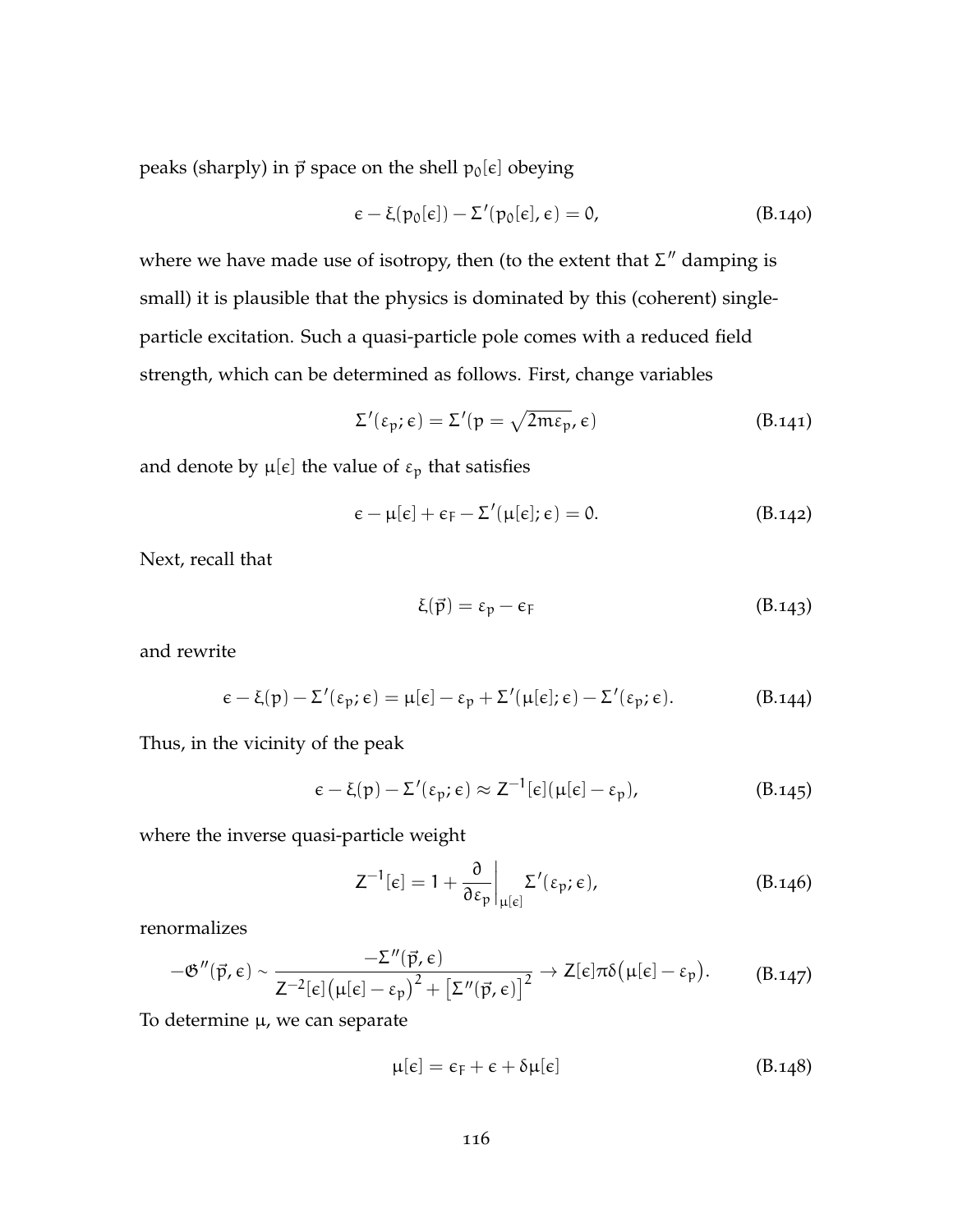and then compute the first correction

$$
-\delta\mu[\varepsilon] = \Sigma'(\varepsilon_F + \delta\mu[\varepsilon]; \varepsilon) \approx \Sigma'(\varepsilon_F + \varepsilon; \varepsilon).
$$
 (B.149)

# **B.4 Lindhard function**

Of particular importance is the density-density susceptibility

$$
\Pi(k) = -\langle \delta n(-k)\delta n(k) \rangle; \tag{B.150}
$$

in the absence of vertex corrections

$$
\Pi_{0}(\vec{k}, i\Omega) = \frac{T}{V} \sum_{\vec{q}, i\omega} G_{0}(\vec{q}, i\omega) G_{0}(\vec{q} - \vec{k}, i\omega - i\Omega)
$$
\n
$$
= \int \frac{d\epsilon d\mu/\pi^{2}}{\mu - \epsilon + i\Omega} \frac{1}{V} \sum_{\vec{q}} G_{0}''(\vec{q}, \epsilon) G_{0}''(\vec{q} - \vec{k}, \mu) [f(\mu) - f(\epsilon)],
$$
\n(B.151)

which has poles (wherever  $i\Omega_k$  is equal to the difference of any two energy eigenvalues) with residues determined by the spectral weight

$$
\Pi_0''(\vec{k}, \Omega) = -\int \frac{d\epsilon}{\pi} \frac{1}{V} \sum_{\vec{q}} G_0''(\vec{q}, \epsilon) G_0''(\vec{q} - \vec{k}, \epsilon - \Omega) [f(\epsilon - \Omega) - f(\epsilon)]
$$
  

$$
= \frac{1}{V} \sum_{\vec{q}} \left\{ f(\xi_q) - f(\xi_q - \Omega) \right\} \pi \delta \left[ -\Omega + \vec{q} \cdot \vec{k}/m - \epsilon_k \right].
$$
 (B.152)

As the imaginary part of the response function,  $\Pi''$  specifies the time arrowed dissipation that irreversibly draws the system to equilibrium.

On performing the integral, we find

$$
\Pi_0''(\vec{k},\Omega)=\frac{\mathfrak{m}^2 T}{4\pi k}\log\frac{1+\exp\left\{\beta\varepsilon_F\big[1-\zeta(k,\Omega)\big]\right\}}{1+\exp\left\{\beta\varepsilon_F\big[1-\zeta(k,-\Omega)\big]\right\}},\hspace{1.0in}\textbf{(B.153)}
$$

where

<span id="page-129-0"></span>
$$
\zeta(k,\Omega) = \left[\frac{k}{2k_F} + \frac{m\Omega}{kk_F}\right]^2.
$$
 (B.154)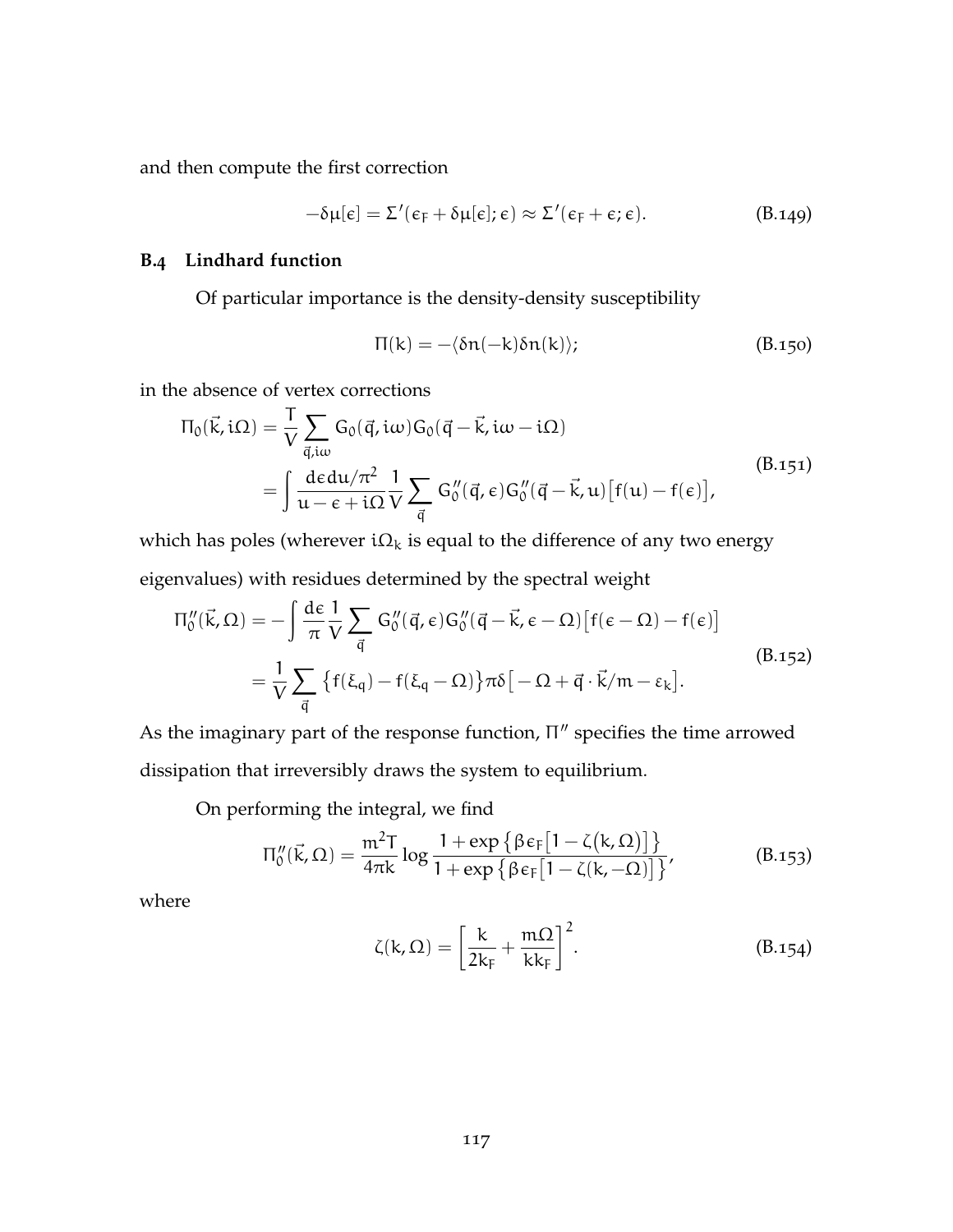At zero temperature

$$
\begin{aligned} &-\Pi_0''(k<2k_F,\Omega)\\ &=\text{sgn}(\Omega)\frac{m^2\varepsilon_F}{4\pi k}\times\begin{cases} |\Omega|/\varepsilon_F & |\Omega|<\frac{k k_F}{m}-\frac{k^2}{2m}\\ &1-\zeta(k,-|\Omega|) & \frac{k k_F}{m}-\frac{k^2}{2m}<|\Omega|<\frac{k k_F}{m}+\frac{k^2}{2m}\\ &0 &|\Omega|>\frac{k k_F}{m}+\frac{k^2}{2m} \end{cases}\end{aligned}\tag{B.155}
$$

and

$$
-\Pi_0''(k > 2k_F, \Omega)
$$
\n
$$
= sgn(\Omega) \frac{m^2 \varepsilon_F}{4\pi k} \times \begin{cases} 0 & |\Omega| < \frac{k^2}{2m} - \frac{k k_F}{m} \\ 1 - \zeta(k, -|\Omega|) & \frac{k^2}{2m} - \frac{k k_F}{m} < |\Omega| < \frac{k k_F}{m} + \frac{k^2}{2m} \\ 0 & |\Omega| > \frac{k k_F}{m} + \frac{k^2}{2m} \end{cases}
$$
\n(B.156)

Both of these expressions exhaust the sum rule that is [Equation B.](#page-117-1)72.

The sharpness of the Fermi surface is evident in the abrupt change of behavior at  $k = 2k_F$ , where the frequency spectrum becomes gapped [[71](#page-171-7)]; only for  $|\Omega|$  large enough is there an allowed (particle number conserving) transition between energy eigenstates (mediated by a density fluctuation). This limits the ability of electrons to scatter across the Fermi sphere and is a consequence of there being no hole states that can singly compensate a particle momentum of magnitude greater than  $2k_F$ .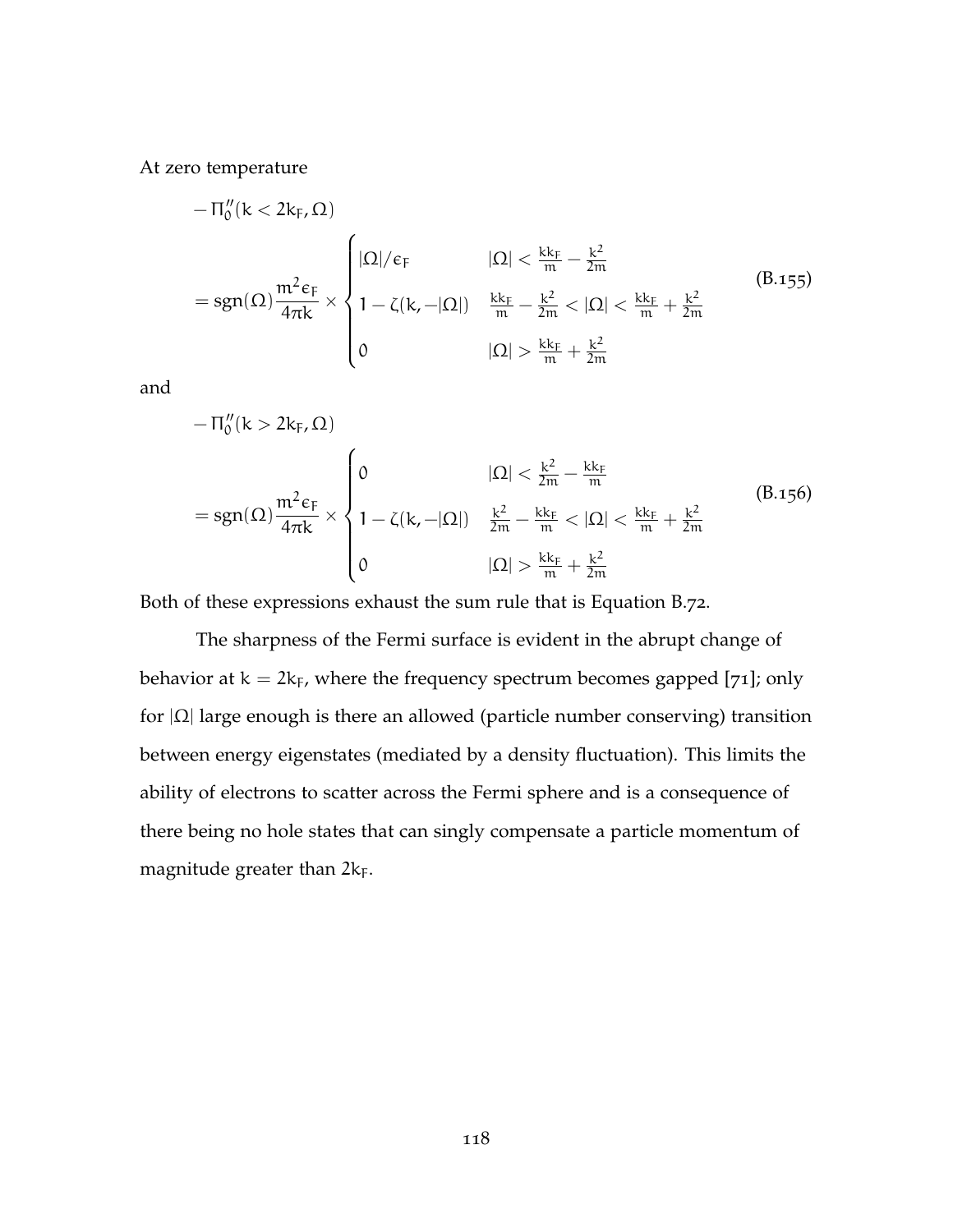As a result, we find the Lindhard function [[72](#page-172-0)]

$$
-\Pi_{0}(\vec{k}, z)
$$
\n
$$
= \frac{N_{F}}{2} \left\{ 1 + \frac{k_{F}}{2k} \left[ 1 - \left( \frac{k}{2k_{F}} + \frac{mz}{kk_{F}} \right)^{2} \right] \times \left( \log \left[ k^{2} + 2kk_{F} + 2mz \right] - \log \left[ k^{2} - 2kk_{F} + 2mz \right] \right) \right\}
$$
\n
$$
+ \frac{k_{F}}{2k} \left[ 1 - \left( \frac{k}{2k_{F}} - \frac{mz}{kk_{F}} \right)^{2} \right]
$$
\n
$$
\times \left( \log \left[ k^{2} + 2kk_{F} - 2mz \right] - \log \left[ k^{2} - 2kk_{F} - 2mz \right] \right) \right\}.
$$
\n(B.157)

In the static limit, the logarithmic singularity of the slope at  $k = 2k_F$ 

$$
-\Pi_0^R(\vec{k},0) = \frac{N_F}{2} \left\{ 1 + \frac{k_F}{k} \left[ 1 - \frac{k^2}{4k_F^2} \right] \log \left| \frac{k^2 + 2kk_F}{k^2 - 2kk_F} \right| \right\},
$$
(B.158)

gives rise to Friedel oscillations: when attempting to put a complete screen on an impurity charge, the electron field configures in a density wave; such a seemingly nonequilibrium arrangement is the best available [[34](#page-168-4)] when a sharp Fermi surface denies scattering of screening charges into momentum states of magnitude less than  $k_F$ .

# **B.5 Effective action**

We find it worthwhile to state the action functionals (that exhibit explicitly only information pertaining to electrons) for the two-body interactions that we've considered.

**B.5.1 Phonons.** From the Fröhlich  $[35]$  $[35]$  $[35]$  interaction energy<sup>14</sup>

$$
H_1 = g \int d\vec{x} \psi^{\dagger}(\vec{x}) \psi(\vec{x}) \phi(\vec{x}), \qquad (B.159)
$$

<sup>&</sup>lt;sup>14</sup>Midgal  $[41]$  $[41]$  $[41]$  has shown that all corrections to the bare electron-phonon vertex g are reduced in strength by factors of  $c/v_F$ .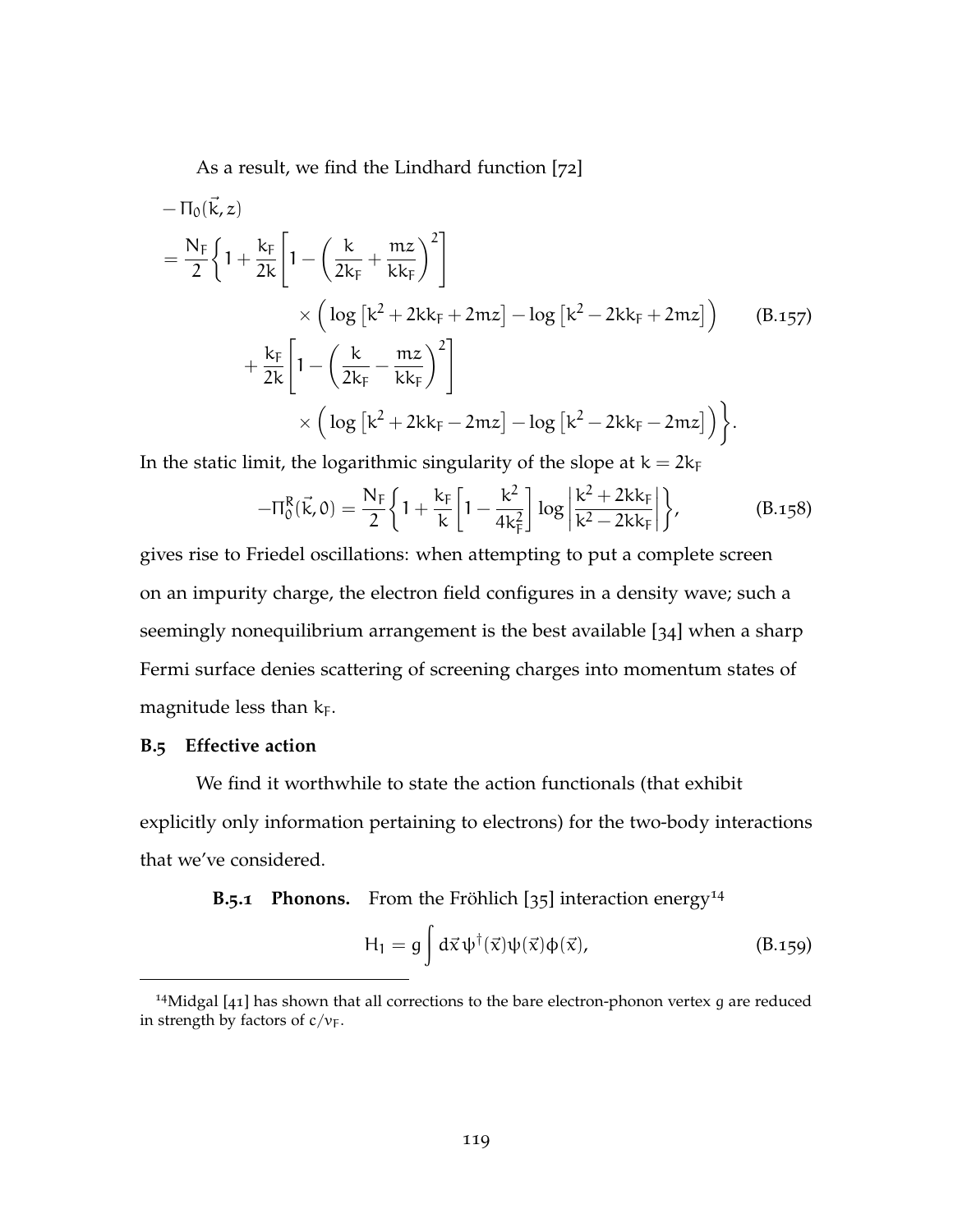where  $\phi$  is the ion displacement operator, one finds the action<sup>15</sup>

$$
S[\bar{\psi}, \psi, \phi^*, \phi]
$$
  
=  $\sum_{p} \bar{\psi}(p) G_0^{-1}(p) \psi(p) + \sum_{k} \phi^*(k) D_0^{-1}(k) \phi(k) - g \sqrt{\frac{T}{V}} \sum_{k} n(k) \phi(k),$  (B.161)  
the both  $\phi(k) = \phi^*(-k)$  and  $n(k) = n^*(-k)$ . We're using Dehrz's isotranis.

with both  $\phi(k) = \phi^*(-k)$  and  $\pi(k) = \pi^*(-k)$ . We're using Debye's isotropic model of longtitudinal sound, which considers only wavelengths much larger than any atomic length scale and ignores umklapp processes [[73](#page-172-1)]; the structure of the unit cell is washed out.

The free phonon propagator

$$
D_0(k) = -\langle \phi(k)\phi^*(k) \rangle_0 = \frac{\omega_0^2(\vec{k})}{(i\Omega)^2 - \omega_0^2(\vec{k})},
$$
 (B.162)

has spectrum

$$
D_0''(\vec{k}, u) = -u^2 sgn(u)\pi \delta [u^2 - \omega_0^2(\vec{k})]
$$
 (B.163)

which neglects interaction induced damping, while the full phonon

$$
\mathfrak{D}\big[\vec{x},\tau;\vec{x}',\tau'\big] = -\big\langle \phi(\vec{x},\tau)\phi(\vec{x}',\tau') \big\rangle \tag{B.164}
$$

obeys the Schwinger-Dyson equation [[34](#page-168-4)]

$$
\left[\nabla_x^2 + \frac{1}{c^2} \frac{d^2}{d\tau^2}\right] \mathfrak{D}\left[x; x'\right] = -\nabla_x^2 \delta\left[x - x'\right] + g \nabla_x^2 \langle \psi^\dagger(x) \psi(x) \phi(x') \rangle, \tag{B.165}
$$

i.e. D propagates compression waves (as enabled by the restoring Coulomb force). Now, if we use [[33](#page-168-0)]

$$
\mathfrak{G}\left[x_1,x_2;x_3\right] = \left\langle \psi(x_1)\psi^\dagger(x_2)\phi(x_3) \right\rangle \tag{B.166}
$$

<sup>15</sup>For completeness, note

$$
\phi(x) = \sqrt{\frac{T}{V}} \sum_{q} e^{iqx} \phi(q).
$$
 (B.160)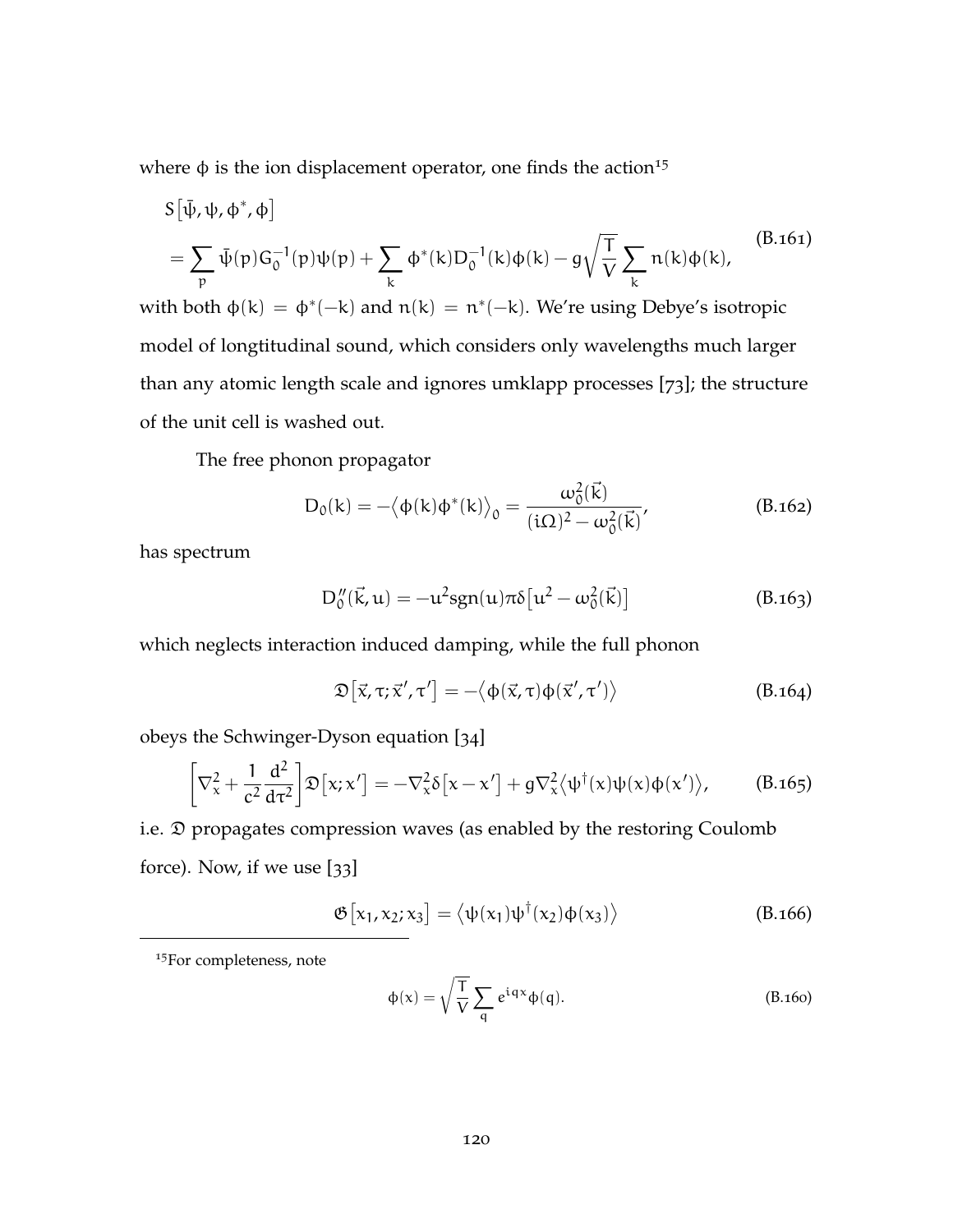to define T, the total vertex part of the electron-phonon interaction, by

$$
\mathfrak{G}[p, p'; k] = \mathfrak{G}(p) \mathfrak{G}(p') \mathfrak{D}(k) \mathfrak{T}[p, p'; k], \qquad (B.167)
$$

then, given that any operator involving an odd number of φ fields vanishes on average, we have

$$
\mathfrak{D}(k) = D_0(k) + D_0(k)\Pi(k)\mathfrak{D}(k), \qquad (B.168)
$$

with the proper polarization

$$
\Pi(2k) = g \frac{T}{V} \sum_{p} \mathfrak{G}(p_{-}) \mathfrak{T}[p_{-}|p_{+}] \mathfrak{G}(p_{+}), \qquad (B.169)
$$

where

$$
\mathcal{T}[p, p'; k] = \beta (2\pi)^3 \delta(p - p' + k) \mathcal{T}[p|p'].
$$
 (B.170)

Thus, the effective action

$$
S_{eff}[\bar{\psi}, \psi] = \log \int_{\phi^*, \phi} \exp \left\{ S[\bar{\psi}, \psi, \phi^*, \phi] \right\} \tag{B.171}
$$

may be expressed in terms of the dynamical potential

$$
\mathcal{V}(k) = -g^2 \mathfrak{D}(k), \tag{B.172}
$$

as

$$
S_{eff} = \sum_{p} \bar{\psi}(p) G_0^{-1}(p) \psi(p) - \frac{T}{2V} \sum_{k} n(k) g^2 \mathfrak{D}(k) n(-k)
$$
  
=  $\int dx \bar{\psi}(x) \left[ \frac{-d}{d\tau} + \frac{\Delta}{2m} + \epsilon_F \right] \psi(x) + \frac{1}{2} \int dx dy \, \delta n(x) \mathcal{V}(x - y) \delta n(y).$  (B.173)

Such a frequency dependent interaction is a consequence of causality [[27](#page-167-0)]; the screening response of the ions is delayed due to their (relatively) sluggish motion.

On similar manipulation of Heisenberg's equation, one comes by

$$
\left[\frac{-d}{d\tau} + \frac{\Delta}{2m} + \varepsilon_F\right] \mathfrak{G}\left[x; x'\right] = \delta\left[x - x'\right] - \langle \psi(x)\phi(x)\psi^\dagger(x')\rangle, \tag{B.174}
$$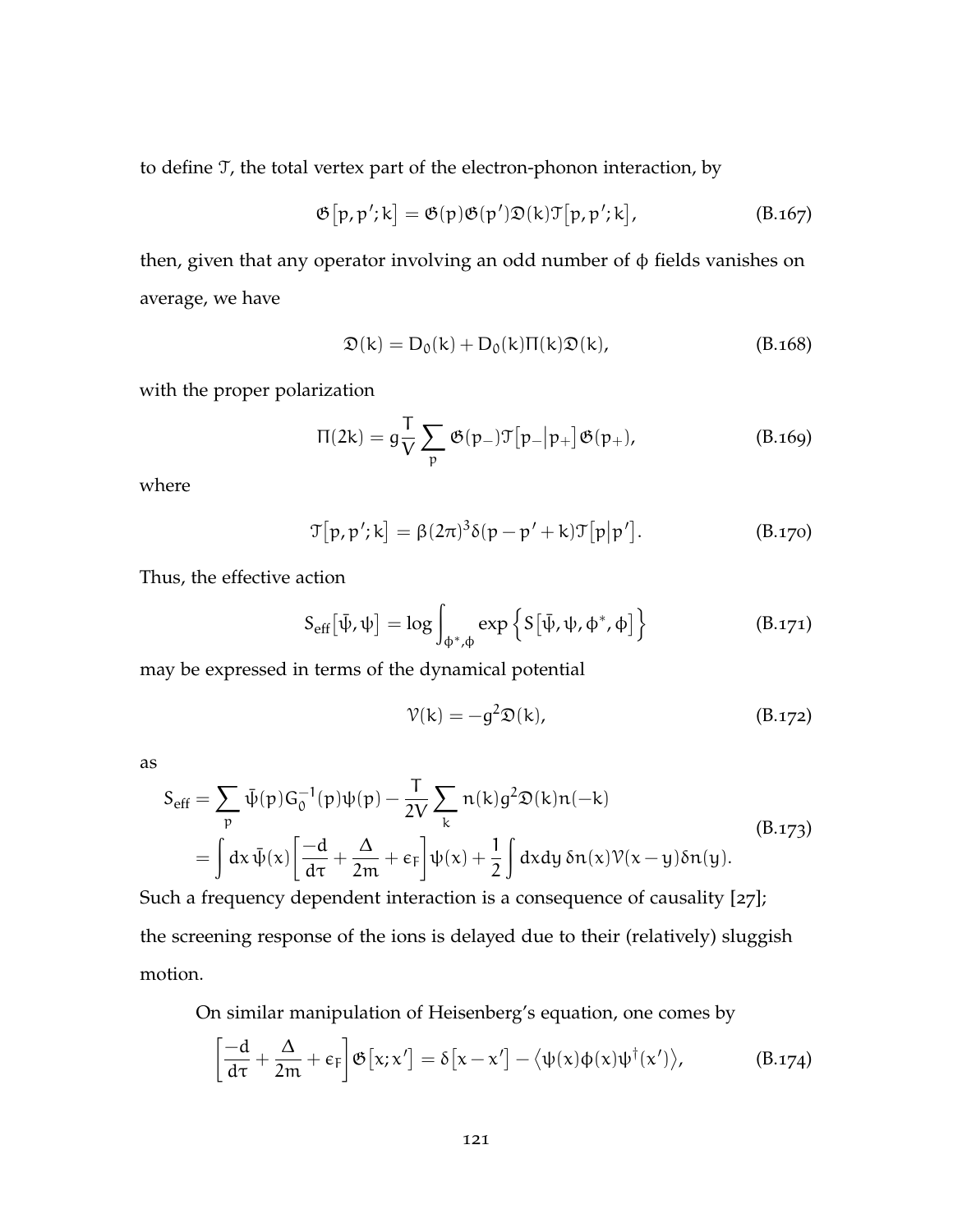from which we extract the self-energy of the quasi-electron

$$
-\Sigma(p) = g\frac{T}{V} \sum_{k} \mathfrak{G}(p-k)\mathfrak{D}(k)\mathfrak{T}[p-k|p]. \qquad (B.175)
$$

*Phonon drag.* Because the equations of motion for  $\mathfrak G$  and  $\mathfrak D$  are coupled, as the charges experience dynamic feedback while arranging in the most mutually pleasing state, it is plausible (due to the electron-ion mass ratio, which effects a separation of time scales between their typical velocities) that the phonon background may be taken thermalized.<sup>16</sup> To investigate this assertion, we consider the leading correction<sup>17</sup>

$$
\mathfrak{D}^{-1}(\mathbf{k}) \to \mathbf{D}_0^{-1}(\mathbf{k}) - g^2 \Pi_0(\mathbf{k}), \tag{B.176}
$$

which reflects the momentum imparted on the phonons by the electrons and vice versa; insofar as the phonon lifetime is large,  $\mathcal{D}$  has a particle resonance on frequencies  $Ω_k$  obeying the transcendental equation

$$
\Omega_{k}^{2} = \omega_{0}^{2}(k) \left[ 1 + g^{2} \Pi'(k, \Omega_{k}) \right],
$$
 (B.177)

which we solve by assuming the existence of a (truncated) series solution in powers of  $g^2$ , i.e.

$$
\Omega_{\mathbf{k}}^2[g^2] \approx \omega_0^2(\mathbf{k}) \Big[ 1 + g^2 \Pi'(\mathbf{k}, \mathbf{ck}) \Big]. \tag{B.178}
$$

Note that  $\Pi'$  is even in its frequency argument. As  $k \to 0$ ,

$$
-\Pi'(\mathbf{k},\Omega_{\mathbf{k}}[0]) \approx \mathbf{N}_{\mathbf{F}}\Big[1-(c/\nu_{\mathbf{F}})^2\Big].
$$
 (B.179)

So, [[34](#page-168-4)]

$$
\Omega_{\rm k}^2 = \omega_0^2(k) \left[ 1 - g^2 N_{\rm F} \left( 1 - \frac{c^2}{v_{\rm F}^2} \right) \right]
$$
 (B.180)

 $16$ This is sometimes called the Bloch hypothesis [[8](#page-165-0)].

<sup>17</sup>Strictly speaking, one should also inspect the Aslamazov-Larkin diagrams of [Figure B.](#page-154-0)3.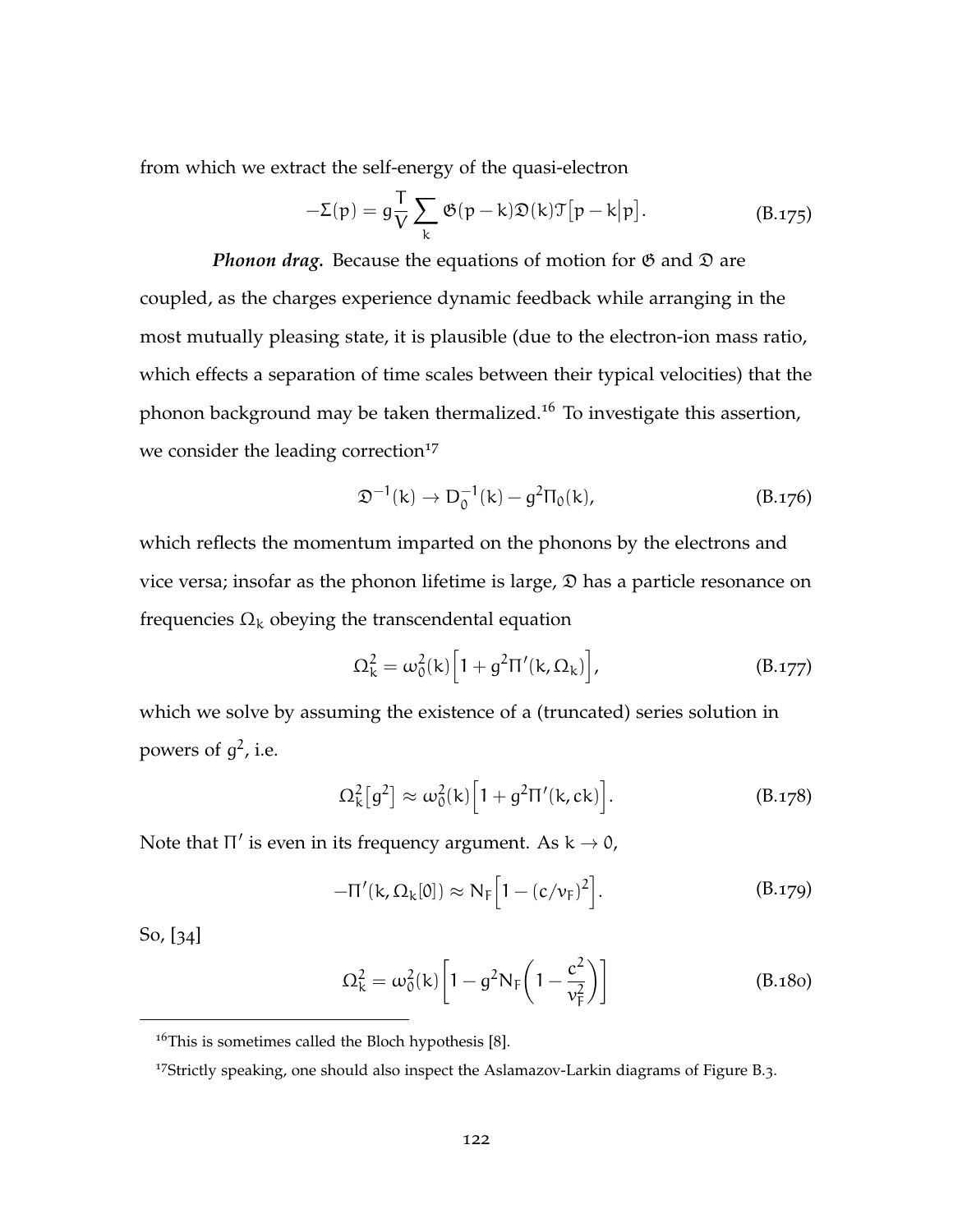simply rescales speed of sound. It follows that  $\mathfrak{D}''$  has the structure of  $D''_0$  so long as

$$
\omega_0^2(\vec{k})\Pi_0''(\vec{k},\Omega) = (ck)^2 \frac{m^2}{4\pi k}\Omega
$$
 (B.181)

is small near  $\Omega = \Omega_k$ , which holds in the sense that  $\mathfrak{D}''$  will inevitably appear in an integrand containing Bose and Fermi distribution functions in such a way that  $\Omega \sim T$ .

# **B.5.2 Ferromagnons.** We follow Bharadwaj, Belitz, and Kirkpatrick [[3](#page-165-1)] in subjecting conduction electrons to a magnetization field  $\vec{M}$  by introducing (to the free theory) a spin-triplet interaction

$$
S[\bar{\psi}, \psi; \vec{M}] = S_0[\bar{\psi}, \psi] + \frac{\Gamma_t}{2} \int dx \, \vec{\pi}_s(x) \cdot \vec{M}(x); \tag{B.182}
$$

Γ<sup>t</sup> favors a ferromagnetic ground state. In the mean field approximation,

<span id="page-135-0"></span>
$$
M^{i}(x) \to \delta_{i3} \frac{\lambda}{\Gamma_{t}}, \qquad (B.183)
$$

and we are reduced to

$$
S_{\lambda}[\bar{\psi}, \psi] = S_0[\bar{\psi}, \psi] + \lambda \int dx \, n_s^3(x)
$$
  
= 
$$
\sum_{p} \left\{ \bar{\psi}_{+}(p) \left[ G_0^{-1}(p) + \lambda \right] \psi_{+}(p) + \bar{\psi}_{-}(p) \left[ G_0^{-1}(p) - \lambda \right] \psi_{-}(p) \right\},
$$
 (B.184)

which presents a spin degeneracy breaking Zeeman term. Here,

<sup>n</sup>

$$
n_s^i(x) = \sum_{\alpha\beta} \bar{\psi}_{\alpha}(x) \sigma_{\alpha\beta}^i \psi_{\beta}(x) = \sum_{\alpha\beta} \sigma_{\alpha\beta}^i n_{\alpha\beta}(x), \qquad (B.185)
$$

with  $\sigma_{\alpha\beta}^i$  the Pauli matrices  $(i \in \{1,2,3\})$ , and

$$
G_0^{\sigma}(p) = \langle \psi_{\sigma}^{\dagger}(p) \psi_{\sigma}(p) \rangle_{S_{\lambda}} = \frac{1}{G_0^{-1}(p) + \sigma \lambda}.
$$
 (B.186)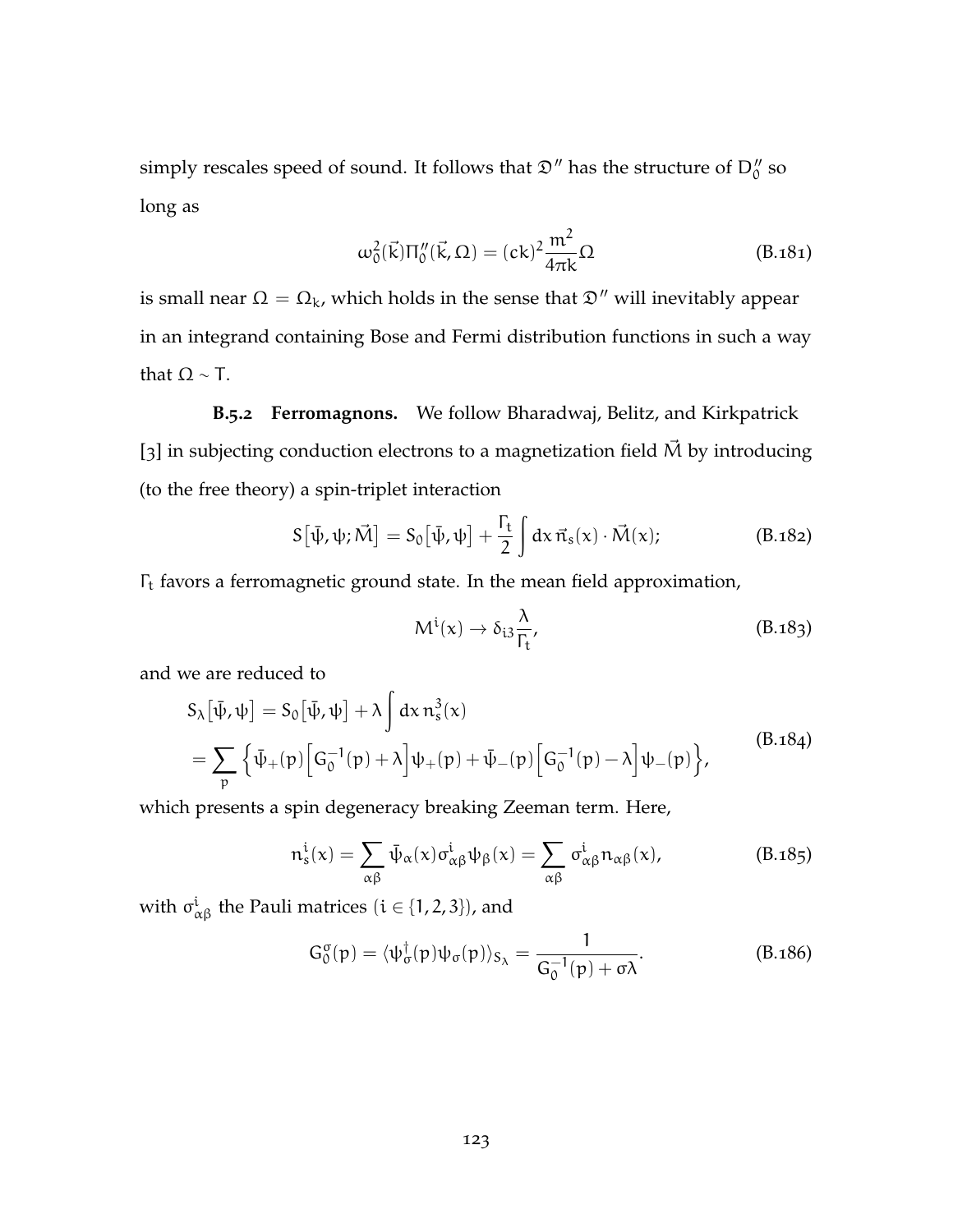While  $\lambda$  is yet undetermined, imposing the self-consistency requirement

$$
\lambda = \Gamma_t \langle n_s^3(x) \rangle_{S_{\lambda}}
$$
  
=  $\Gamma_t \frac{T}{V} \sum_p \left[ G_0(i\omega, \xi_p - \lambda) - G_0(i\omega, \xi_p + \lambda) \right]$  (B.187)  
=  $\Gamma_t N_F \frac{2\varepsilon_F}{3} \left[ \left( 1 + \lambda/\varepsilon_F \right)^{3/2} - \left( 1 - \lambda/\varepsilon_F \right)^{3/2} \right],$ 

yields the Stoner theory equation of state, which relates the thermodynamic variable (magnetization) to the physical conditions subjected on the system (electron density, interaction strength), and reveals a necessary condition

<span id="page-136-0"></span>
$$
1 - 2N_F \Gamma_t < 0 \tag{B.188}
$$

for the existence of a solution with nonzero λ.

When magnetization fluctuations  $\delta \vec{M}$  are included,

$$
S \to S_{\lambda} + \Gamma_{t} \int dx \, \delta \vec{M}(x) \cdot \vec{n}_{s}(x) - \frac{1}{2} \int dx dy \, \delta M_{i}(x) \chi_{ij}^{-1}(x, y) \delta M_{j}(y), \qquad (B.189)
$$

with  $\chi$  the magnetic susceptibility. Having appended Gaussian fluctuations onto an otherwise mean field treatment of the magnetization, it is possible to integrate out  $\delta \vec{M}$ ; this yields the effective interaction

$$
S_{\text{eff}} = S_{\lambda} + \frac{\Gamma_{\text{t}}^2}{2} \int dx dy \, n_{\text{s}}^{\text{i}}(x) \chi_{\text{ij}}(x, y) n_{\text{s}}^{\text{j}}(y). \tag{B.190}
$$

Henceforth, we will neglect the longitudinal sector  $(i = 3 \text{ or } j = 3)$  of  $\chi$  because only the transverse components  $(i, j \in \{1, 2\})$  contain magnons, the Goldstone modes associated with long range ferromagnetic order.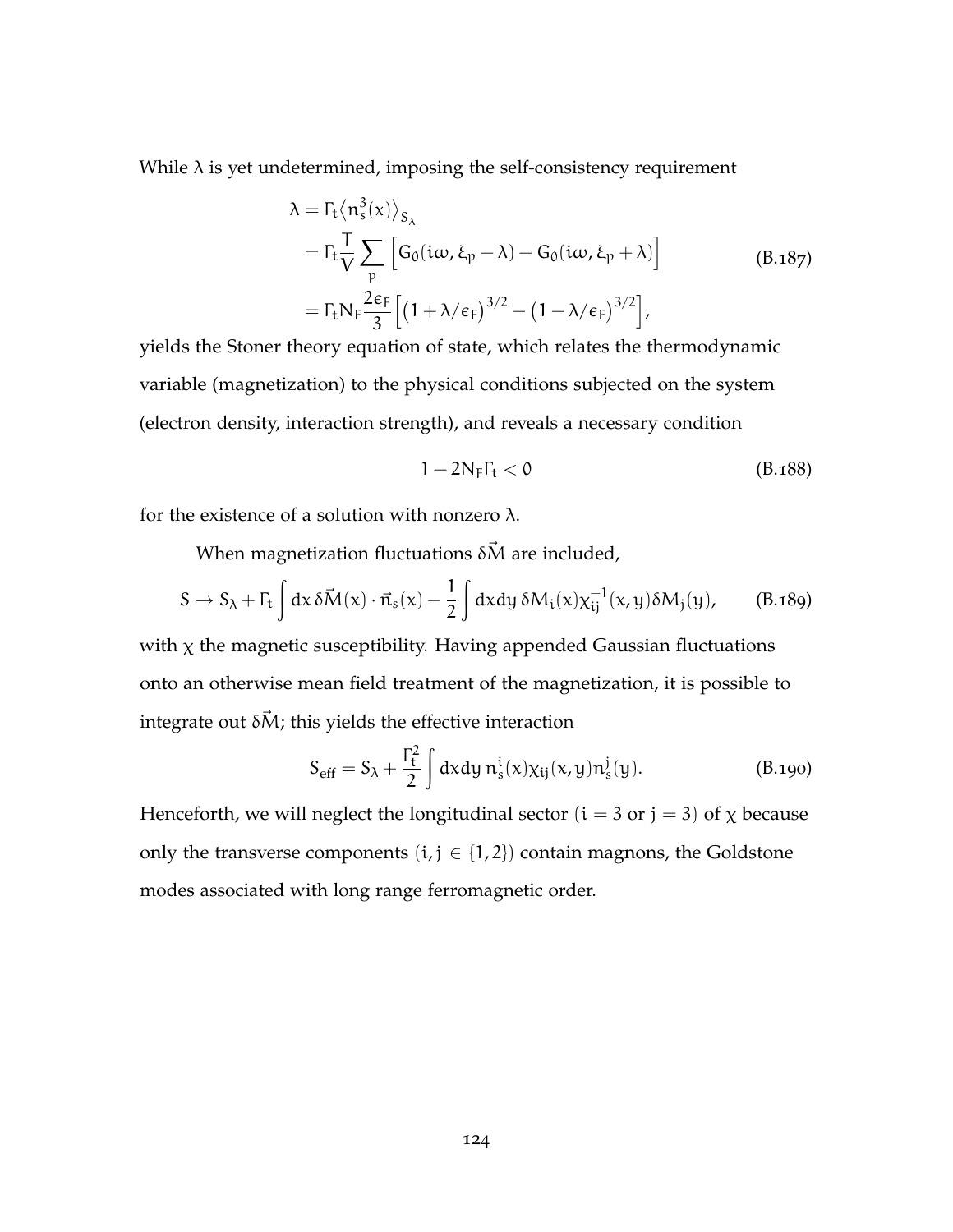Now then,  $\chi_{\perp}$  is isotropic and therefore has two degrees of freedom; furthermore, the diagonal and off-diagonal components are of even and odd parity, respectfully, under time reversal. Thus, [[3](#page-165-1)]

$$
\chi_{\perp}(k) = \frac{1}{2} \begin{pmatrix} \chi_{+}(k) + \chi_{-}(k) & -i[\chi_{+}(k) - \chi_{-}(k)] \\ i[\chi_{+}(k) - \chi_{-}(k)] & \chi_{+}(k) + \chi_{-}(k) \end{pmatrix},
$$
(B.191)

where the circularly polarized magnons  $\chi_{\sigma}$  obey  $\chi_{\sigma}(k) = \chi_{-\sigma}(-k)$ . In fact,  $\chi_{\perp}(k)$  must be singular whenever either of the energy-momentum relations i $\Omega_{\sigma}$  =  $-\sigma$ Dk<sup>2</sup>, with D the stiffness coefficient, is satisfied; this yields

$$
\chi_{\sigma}(k) = \frac{\sigma}{i\Omega + \sigma Dk^2}.
$$
 (B.192)

As polarized Bosonic spin-waves, the  $\chi_{\sigma}$  facilitate interband transitions, which is to say $18$ 

$$
\frac{1}{2} \int dx dy n_s^i(x) \chi_{\perp}^{ij}(x, y) n_s^j(y)
$$
\n
$$
= \frac{T}{V} \sum_{k} n_{\alpha\beta}(k) \sigma_{\alpha\beta}^i \chi_{\perp}^{ij}(k) \sigma_{\gamma\delta}^j n_{\gamma\delta}(-k)
$$
\n
$$
= \sum_{\sigma\sigma'} [1 - \delta_{\sigma\sigma'}] \frac{T}{V} \sum_{k} n_{\sigma'\sigma}(k) \chi_{\sigma}(k) n_{\sigma\sigma'}(-k);
$$
\n(B.196)

<sup>18</sup>Our Fourier convention for the electron density,

$$
n(x) = \frac{T}{V} \sum_{k} e^{-ikx} n(k),
$$
 (B.193)

comes with an unconventional sign; we prefer to remember

$$
n(2k) = \sum_{p} \bar{\psi}(p+k)\psi(p-k).
$$
 (B.194)

For the susceptibility

$$
\chi_{ij}(x) = \frac{T}{V} \sum_{k} e^{ikx} \chi_{ij}(k), \qquad (B.195)
$$

we maintain the traditional decomposition into right moving waves.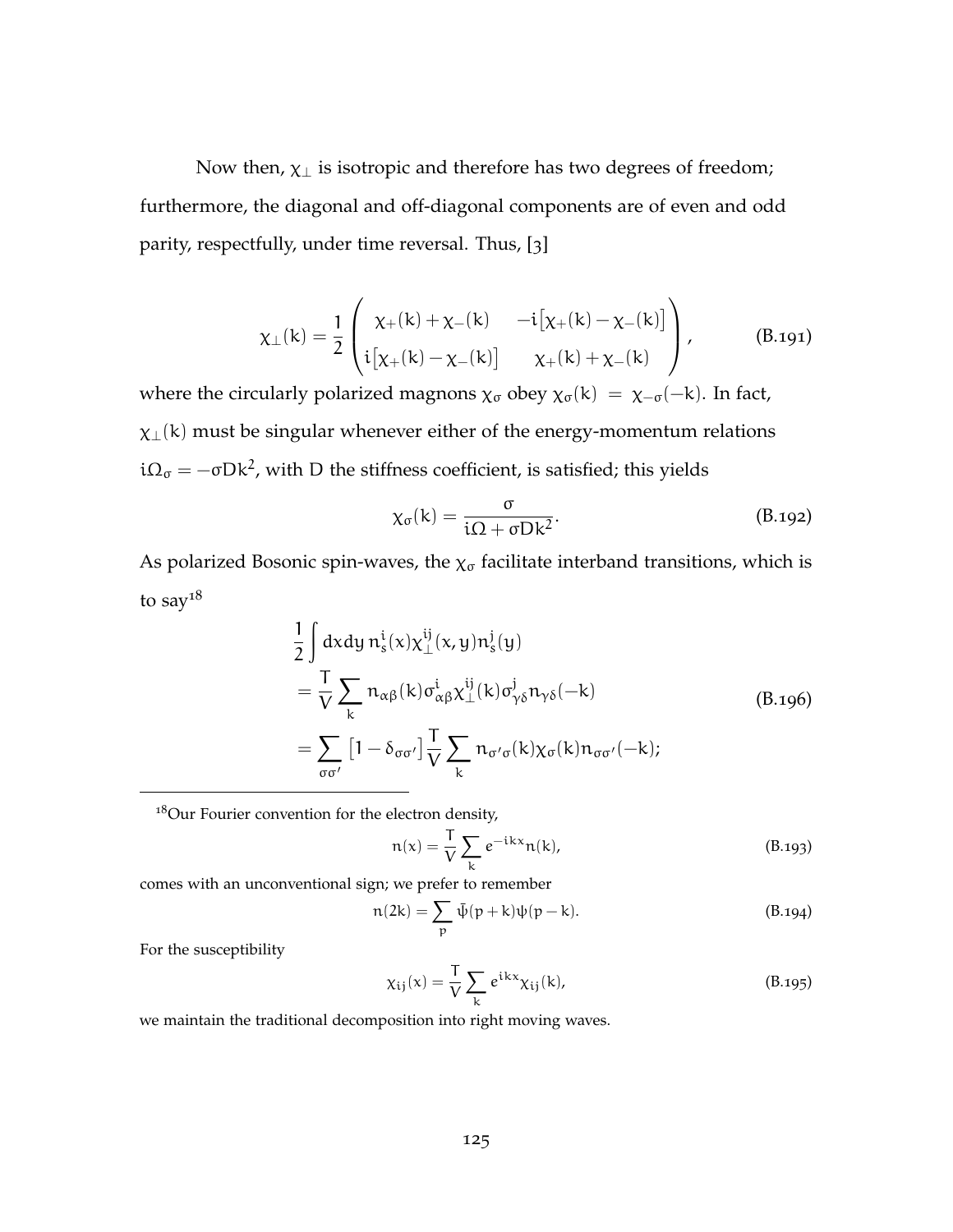from this position, it is not necessary to specify the origin of the magnetization in order prescribe a phenomenological (magnon mediated) effective potential

$$
\mathcal{V}_{\sigma\sigma'}(k) = 2\Gamma_t^2 \left[1 - \delta_{\sigma\sigma'}\right] \chi_{\sigma}(k) = \left[1 - \delta_{\sigma\sigma'}\right] \frac{\nu_0}{\omega_0(\vec{k}) + \sigma(i\Omega)} \tag{B.197}
$$

with resonance frequency

$$
\omega_0(\vec{k}) = -\sigma D(\lambda)k^2, \quad D(\lambda \to 0) \to 0 \tag{B.198}
$$

proportional to the spin stiffness  $D(\lambda)$ ;  $v_0$  is a coupling constant. The resulting interacting action is

$$
S_{int} = \frac{T}{2V} \sum_{k} \sum_{\sigma\sigma'} n_{\sigma'\sigma}(k) \mathcal{V}_{\sigma\sigma'}(k) n_{\sigma\sigma'}(-k); \tag{B.199}
$$

that  $\gamma$  does not provide a channel for intraband transitions results in an exchange gap.

*B.5.2.1 A model calculation.* The structure of  $\mathcal V$  put forth above is found, for example, in the work of Moriya and Ueda [[4](#page-165-2)], who analyzed the Hubbard model (in the random phase approximation) to realize the s-d exchange interaction with definite expressions for both  $v_0$  and  $D(\lambda)$ . Similarly, one may determine the (ordered phase) magnetic susceptibility of free electrons [[74](#page-172-2)]

$$
\chi_{ij}^{-1}(x,y) = \left\langle \delta n_s^i(x)\delta n_s^j(y)\right\rangle_{S_{\lambda}}^{-1} - \delta_{ij}\Gamma_t\delta(x-y), \tag{B.200}
$$

by considering the action of [Equation B.](#page-135-0)182 with  $\vec{M} \rightarrow \vec{n}_{s}$ . It follows that we need to compute the zero eigenvalue resonances of

$$
\chi_{\perp}^{-1}(k) = \frac{1}{f_1^2(k) + f_2^2(k)} \begin{bmatrix} \tilde{f}_1(k) & -f_2(k) \\ f_2(k) & \tilde{f}_1(k) \end{bmatrix},
$$
 (B.201)

where

$$
\tilde{f}_1(k) = f_1(k) - \left[ f_1^2(k) + f_2^2(k) \right] \Gamma_t, \tag{B.202}
$$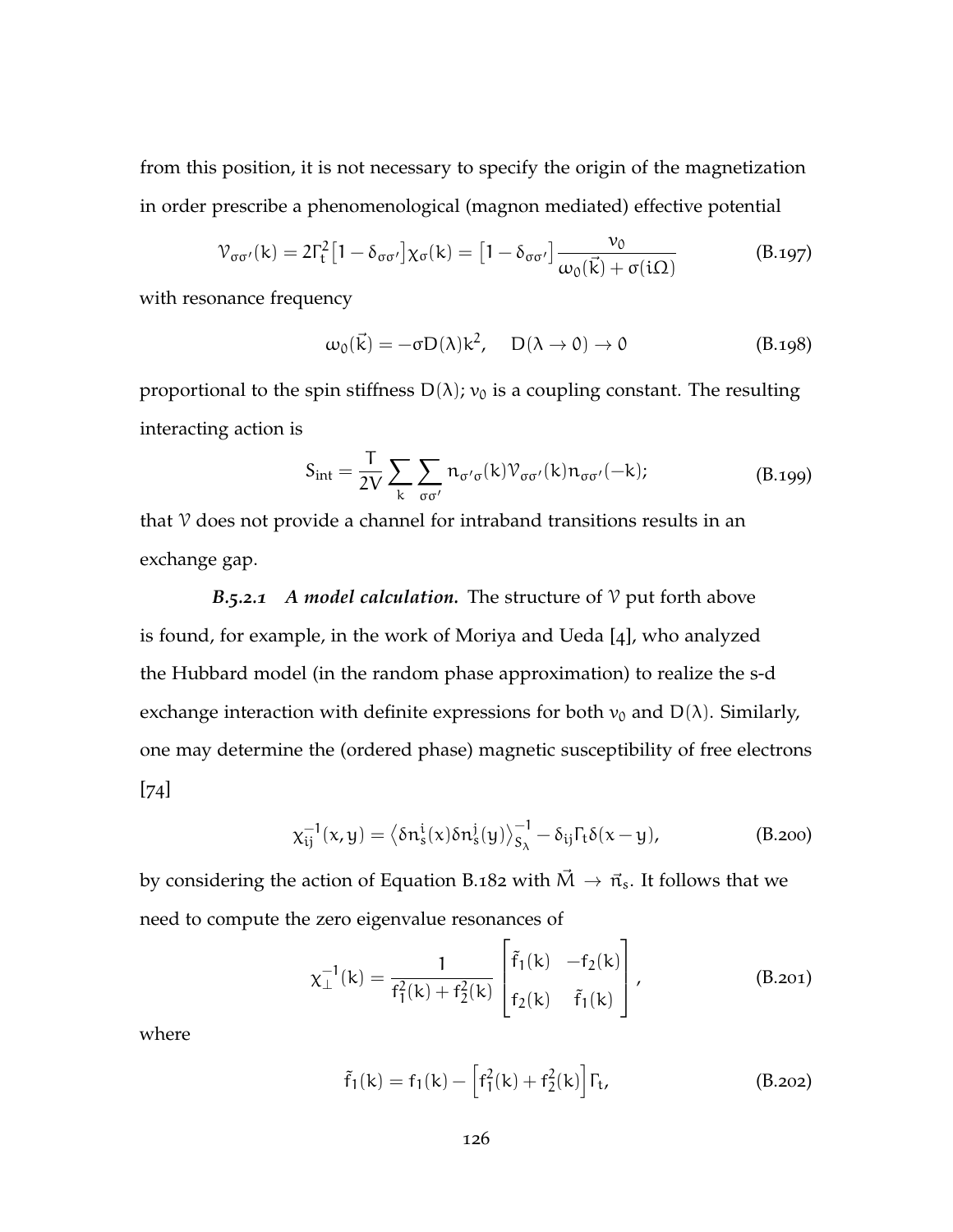and

$$
-f_1(k) = \Pi_0^{+-}(k) + \Pi_0^{-+}(k),
$$
  
\n
$$
-if_2(k) = \Pi_0^{+-}(k) - \Pi_0^{-+}(k),
$$
\n(B.203)

are known in terms of

$$
\Pi_0^{\sigma\sigma'}(k) = \frac{T}{V} \sum_p G_0^{\sigma}(p) G_0^{\sigma'}(p-k), \qquad (B.204)
$$

which can be evaluated exactly. On inverting  $\chi_{\perp}^{-1}$  $_{\perp}^{-1}$ , we find

$$
\chi_{\perp}(k) = \frac{f_1^2(k) + f_2^2(k)}{\tilde{f}_1^2(k) + f_2^2(k)} \begin{bmatrix} \tilde{f}_1(k) & f_2(k) \\ -f_2(k) & \tilde{f}_1(k) \end{bmatrix},
$$
(B.205)

or

$$
\chi_{\sigma}(k) = \frac{f_1^2(k) + f_2^2(k)}{\tilde{f}_1(k) - i\sigma f_2(k)} = \frac{-2\Pi_{0}^{\sigma}(k)}{1 + 2\Gamma_{t}\Pi_{0}^{\sigma}(k)},
$$
(B.206)

where we've introduced the notation

$$
\Pi_0^{\sigma}(k) = \sum_{\sigma'} \left[ 1 - \delta_{\sigma\sigma'} \right] \Pi_0^{\sigma\sigma'}(k). \tag{B.207}
$$

Evidently,  $\chi_{\perp}$  is singular for frequencies  $\omega_0^{\sigma}[k]$  satisfying

$$
1 + 2\Gamma_{t}\left[\Pi_{0}\right]_{\sigma}^{\prime}(\vec{k}, \omega_{0}^{\sigma}[k]) = 0, \quad \left[\Pi_{0}\right]_{\sigma}^{\prime\prime}(\vec{k}, \omega_{0}^{\sigma}[k]) = 0. \tag{B.208}
$$

Note that [[55](#page-170-3)]

$$
1 + 2\Gamma_t \Pi'_\sigma(k \to 0, 0) = 0 \tag{B.209}
$$

holds true when  $\lambda$  obeys [Equation B.](#page-136-0)187. Therefore, the spin-wave energy must admit

$$
\Pi_{\sigma}'(k \to 0,0) = \Pi_{\sigma}'(k, \omega_{0}^{\sigma}[k]), \qquad (B.210)
$$

which has no explicit  $\Gamma_t$  dependence. By assuming a power series for  $\omega_0^{\sigma}(k)$ , expanding  $\Pi_{\sigma}'[k, \omega_{0}^{\sigma}(k)]$  for small k, and equating coefficients, we find

$$
\omega_0^{\sigma}(k) = -\sigma D(\lambda)k^2 + o(k^2), \qquad (B.211)
$$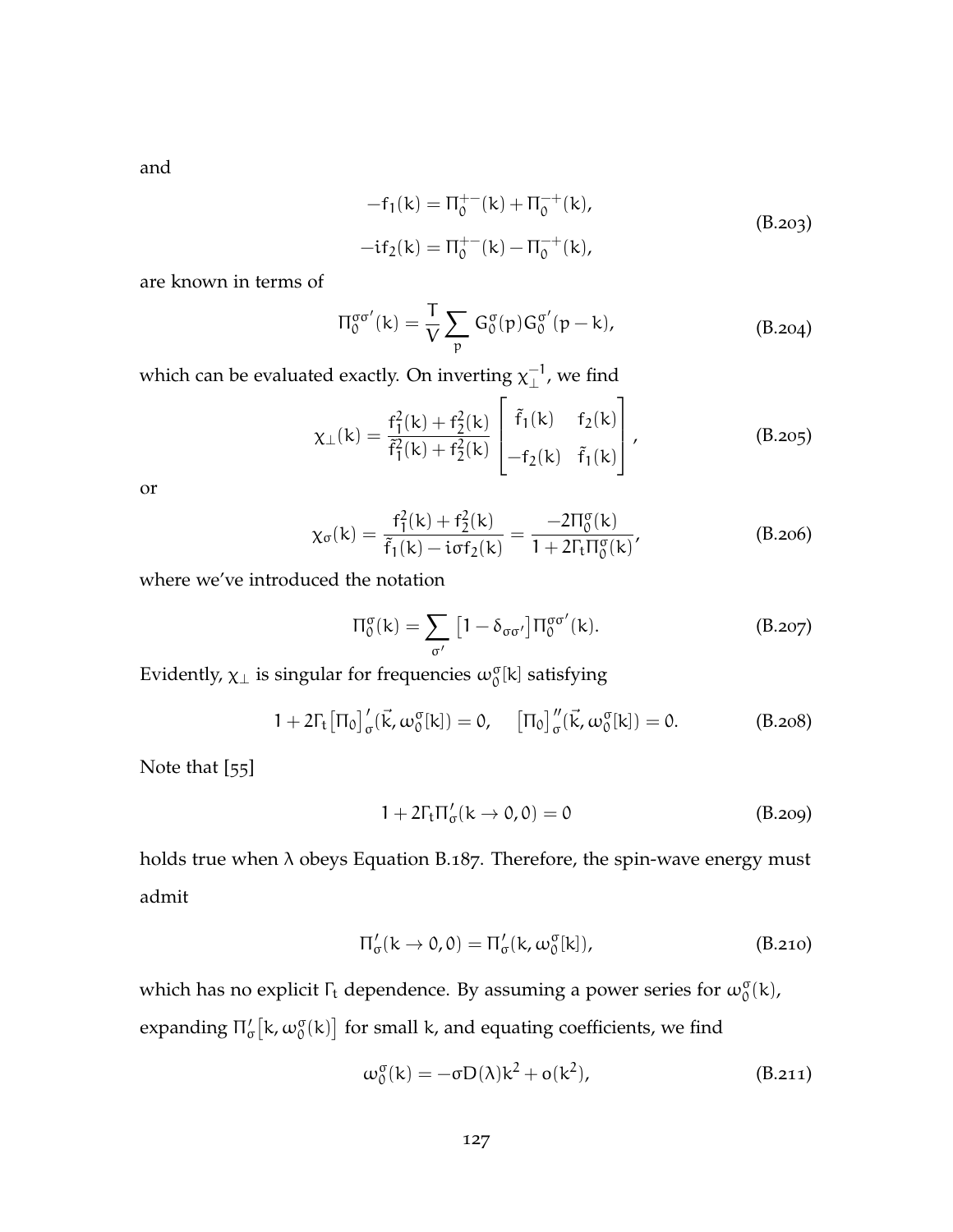with

$$
D(\lambda) = \frac{\lambda}{6k_F^2} + o(\lambda).
$$
 (B.212)

To this approximation,  $k < k_0 = 2\lambda/\nu_F$  defines the region (of undamped excitations) where there is a singular contribution to the spectrum

$$
\chi''_{\sigma}(\vec{k},\Omega) = -4\sigma N_{F}\lambda\pi \times \delta[\Omega + \sigma D(\lambda)k^{2}], \qquad (B.213)
$$

as anticipated.

**Modified Lindhard function** In determining

$$
\Pi_{0}^{\sigma}(k) = \frac{T}{V} \sum_{p} \frac{1}{[G_{0}]_{-\sigma}^{-1}(p-k) - [G_{0}]_{\sigma}^{-1}(p)} \Big[ G_{0}^{\sigma}(p) - G_{0}^{-\sigma}(p-k) \Big]
$$
  
=  $\frac{1}{V} \sum_{\vec{p}} \frac{1}{-ik - \xi_{\vec{p}-\vec{k}} + \xi_{\vec{p}} - 2\sigma\lambda}$  (B.214)  

$$
\times \int \frac{d\epsilon}{\pi} f(\epsilon) \Big\{ [G_{0}]_{-\sigma}^{\prime\prime}(\vec{p} - \vec{k}, \epsilon) - [G_{0}]_{\sigma}^{\prime\prime}(\vec{p}, \epsilon) \Big\},
$$

it is wise to first assess the integral

$$
\begin{aligned} &\left[\Pi_0\right]''_{\sigma}(\vec{k},\Omega) \\ &= \frac{1}{V} \sum_{\vec{p}} \left\{ f(\xi_p - \sigma \lambda) - f(\xi_p - \Omega - \sigma \lambda) \right\} \pi \delta \big[ -\Omega + \vec{p} \cdot \vec{k} / m - \epsilon_k - 2\sigma \lambda \big], \end{aligned} \tag{B.215}
$$

which leads to

$$
\left[\Pi_0\right]_{\sigma}''(k,\Omega)=\frac{m^2T}{4\pi k}\log\frac{1+\exp\left\{\beta\left[\varepsilon_{F}^{\sigma}-\frac{1}{2m}\left(\frac{\Omega+2\sigma\lambda}{k/m}+\frac{k}{2}\right)^2\right]\right\}}{1+\exp\left\{\beta\left[\varepsilon_{F}^{\sigma}+\Omega-\frac{1}{2m}\left(\frac{\Omega+2\sigma\lambda}{k/m}+\frac{k}{2}\right)^2\right]\right\}},\qquad \textbf{(B.216)}
$$

or, in the notation of [Equation B.](#page-129-0)153,

$$
\left[\Pi_0\right]_{\sigma}''(k,\Omega) = \frac{m^2 T}{4\pi k} \log \frac{1+\exp\left\{\beta \varepsilon_F \Big[1-\zeta_{\sigma}(\Omega)\Big]\right\}}{1+\exp\left\{\beta \varepsilon_F \Big[1-\zeta_{-\sigma}(-\Omega)\Big]\right\}},\tag{B.217}
$$

with

$$
\zeta_{\sigma}(\Omega) = \zeta(k, \Omega) + \varpi_{\sigma}(\Omega), \tag{B.218}
$$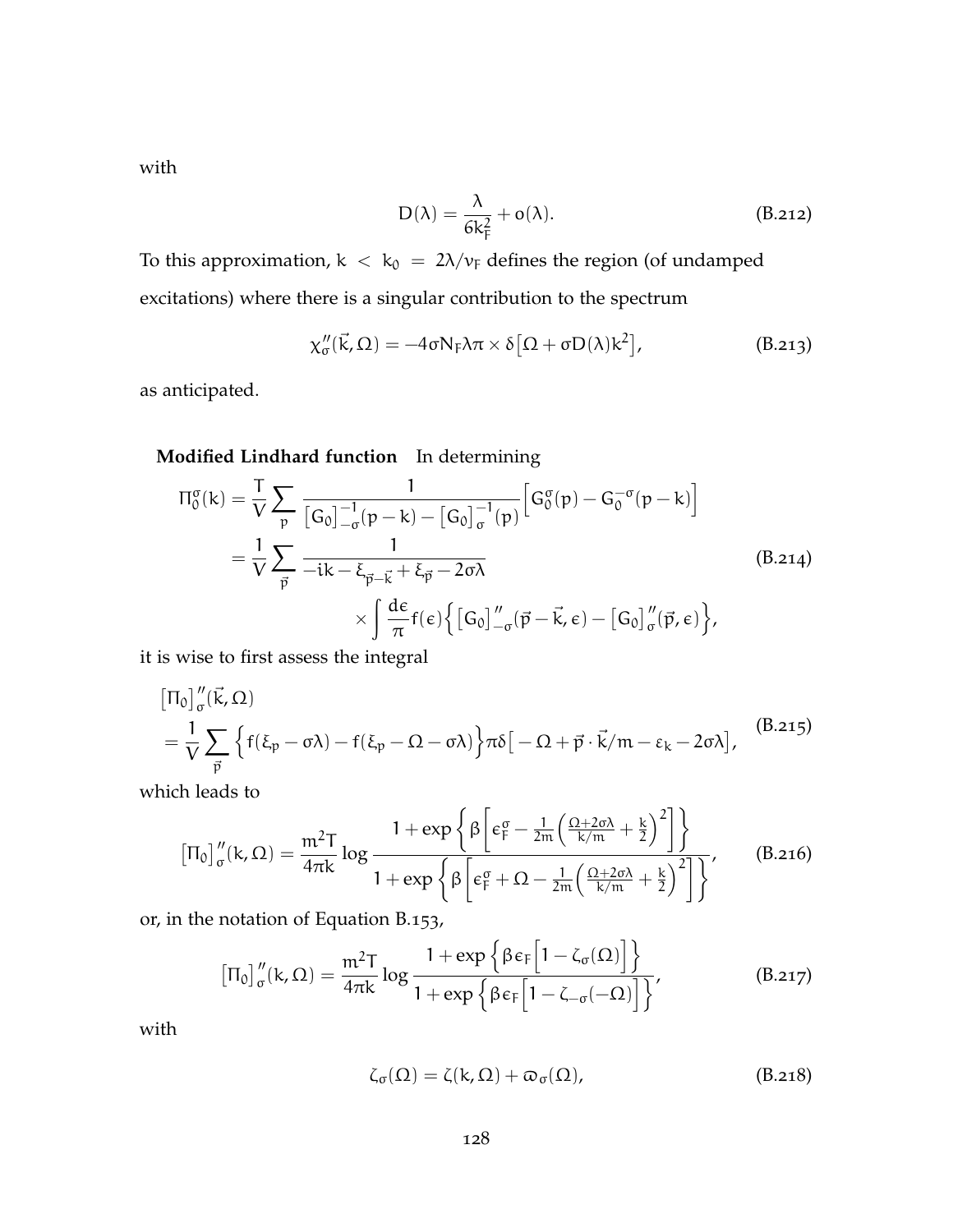where the symmetry  $\Pi_{\sigma}''(k,\Omega) = -\Pi_{-\sigma}''(k,-\Omega)$  is upheld by

$$
\varpi_{\sigma}(\Omega) = \frac{2m\sigma\lambda(\sigma\lambda + \Omega)}{k^2\varepsilon_F} = \varpi_{-\sigma}(-\Omega). \tag{B.219}
$$

On discarding explicit temperature dependencies, it follows that

$$
-\left[\Pi_0\right]_{\sigma}^{\prime\prime}(k,\Omega)\\=\frac{m^2\varepsilon_F}{4\pi k}\times\begin{cases} \Omega/\varepsilon_F &\zeta_{-\sigma}(-\Omega)<1,\ \zeta_{\sigma}(\Omega)<1\\ 1-\zeta(k,-\Omega)-\varpi_{-\sigma}(-\Omega) &\zeta_{-\sigma}(-\Omega)<1,\ \zeta_{\sigma}(\Omega)>1\quad \ \ (B.220)\\ -1+\zeta(k,\Omega)+\varpi_{\sigma}(\Omega) &\zeta_{-\sigma}(-\Omega)>1,\ \zeta_{\sigma}(\Omega)<1\\ 0&\zeta_{-\sigma}(-\Omega)>1,\ \zeta_{\sigma}(\Omega)>1\end{cases}
$$

which defines the hyperfunction

$$
-\Pi_{0}^{\sigma}(k, z)
$$
\n
$$
= \frac{N_{F}}{2} \left\{ \frac{k_{F}^{\sigma} + k_{F}^{-\sigma}}{2k_{F}} + \frac{k_{F}^{\sigma} - k_{F}^{-\sigma} z + 2\sigma\lambda}{k} k_{F} \right\}
$$
\n
$$
+ \frac{k_{F}}{2k} \left[ 1 - \left( \frac{k}{2k_{F}} + \frac{m z}{k k_{F}} \right)^{2} - \frac{2m\sigma\lambda}{k^{2} \epsilon_{F}} (\sigma\lambda + z) \right]
$$
\n
$$
\times \left( \log \left[ k^{2} + 2k k_{F}^{\sigma} + 2m(z + 2\sigma\lambda) \right] - \log \left[ k^{2} - 2k k_{F}^{\sigma} + 2m(z + 2\sigma\lambda) \right] \right)
$$
\n
$$
+ \frac{k_{F}}{2k} \left[ 1 - \left( \frac{k}{2k_{F}} - \frac{m z}{k k_{F}} \right)^{2} - \frac{2m\sigma\lambda}{k^{2} \epsilon_{F}} (\sigma\lambda + z) \right]
$$
\n
$$
\times \left( \log \left[ k^{2} + 2k k_{F}^{-\sigma} - 2m(z + 2\sigma\lambda) \right] - \log \left[ k^{2} - 2k k_{F}^{-\sigma} - 2m(z + 2\sigma\lambda) \right] \right).
$$
\n(B.221)

# **B.6 Ward-Takahashi identities**

Toyoda has shown [[14](#page-166-0)] that for each conservation law involving only onebody operators, there exists a generalized (finite temperature) Ward-Takahashi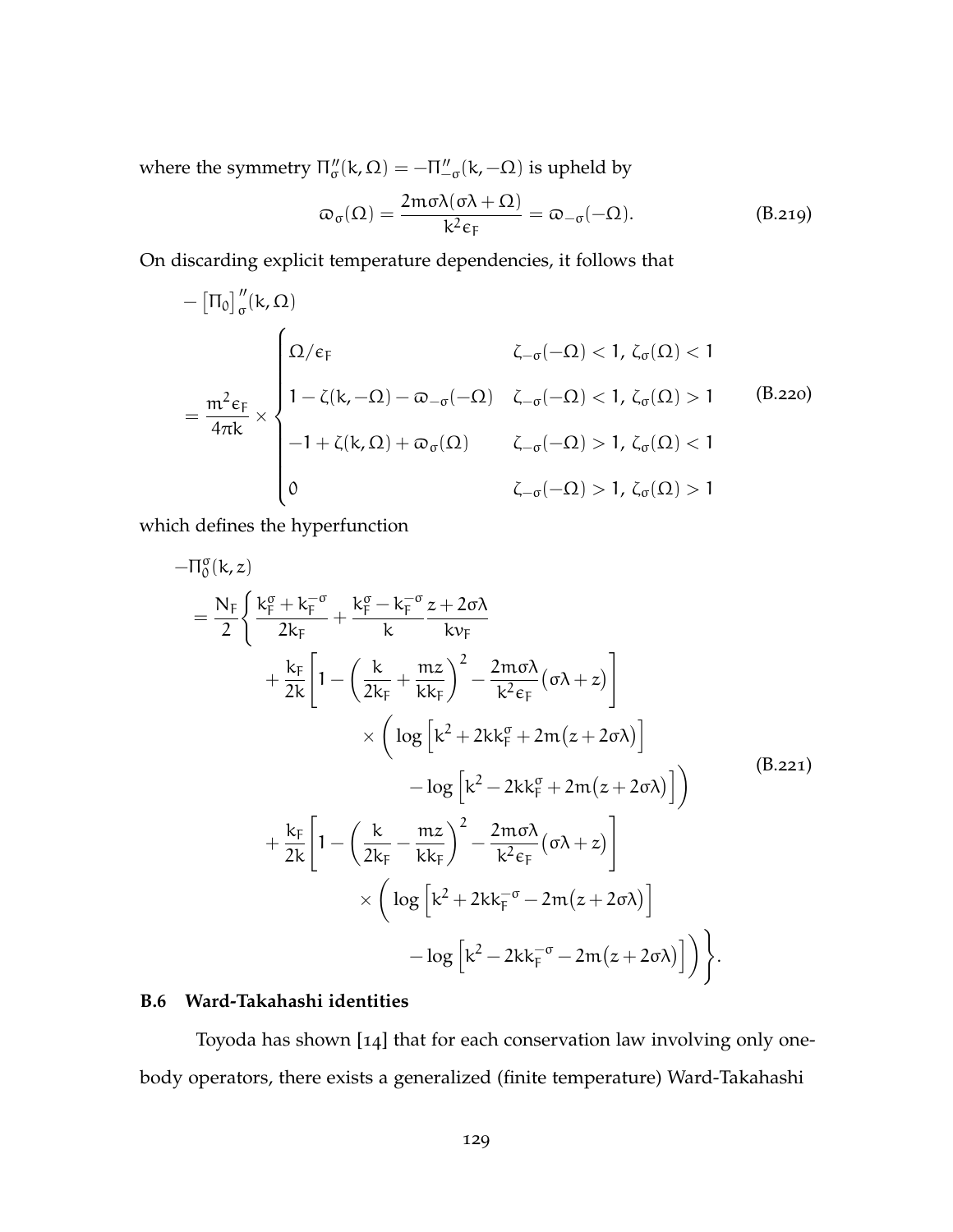identity that relates the self-energy to the proper (particle-hole) vertex; this provides a (naively) nonperturbative relation involving the two-point function that ensures the associated continuity equation is maintained in any particular approximation for the (four-point) scattering amplitude.

Here, we'll derive the identities corresponding to particle number conservation, momentum balance, and energy flow for the theory described by the field equations

$$
\begin{aligned}\n\left[\frac{-d}{d\tau} - \xi(\vec{p})\right] \psi(x) &= -\int dy \, n(y)(y) \mathcal{V}(x - y) \psi(x), \\
\left[\frac{d}{d\tau} - \xi(-\vec{p})\right] \psi^{\dagger}(x) &= -\int dy \, \psi^{\dagger}(x) \mathcal{V}(x - y) n(y),\n\end{aligned} \tag{B.222}
$$

with both  $\xi(\vec{p}) = \frac{-\Delta}{2m} - \epsilon_F$  and  $\vartheta$  static, which lead to<sup>19</sup>

$$
\int G_0^{-1}[1,\bar{1}] \mathfrak{G} [\bar{1};4] = \delta(1-4) + \int \mathcal{V}(1-\bar{2}) \mathfrak{G}^{II}[1,\bar{2};\bar{2}^+,4],
$$
\n
$$
\int \mathfrak{G}[1;\bar{4}] G_0^{-1}[\bar{4},4] = \delta(1-4) + \int \mathcal{V}(\bar{2}-4) \mathfrak{G}^{II}[1,\bar{2};\bar{2}^+,4],
$$
\n(B.223)

where

$$
G_0^{-1}[1, \bar{1}] = \delta(1 - \bar{1}) \left\{ \frac{-d}{d\tau_{\bar{1}}} - \xi(\vec{p}_{\bar{1}}) \right\} = \delta(1 - \bar{1}) G_0^{-1}(1),
$$
\n
$$
G_0^{-1}[\bar{4}, 4] = \left\{ \frac{-d}{d\tau_4} - \xi(\vec{p}_{\bar{4}}) \right\} \delta(\bar{4} - 4) = G_0^{-1}(\bar{4}) \delta(\bar{4} - 4).
$$
\n(B.224)

**B.6.1 Particle number conservation.** To find a necessary condition,

begin with the continuity equation

$$
\frac{d}{d\tau}\mathfrak{n}(x) = \psi^{\dagger}(x)\frac{\Delta}{2m}\psi(x) - \left[\frac{\Delta}{2m}\psi^{\dagger}(x)\right]\psi(x) = -\vec{\nabla}\cdot\vec{j}(x),\tag{B.225}
$$

where

$$
\vec{j}(x) = \frac{-1}{2m} \{ \psi^{\dagger}(x) \vec{\nabla} \psi(x) - [\vec{\nabla} \psi^{\dagger}(x)] \psi(x) \}
$$
(B.226)

<sup>&</sup>lt;sup>19</sup>To avoid a proliferation of symbols, we're using the standard shorthand  $\psi(1) \equiv \psi(x_1)$ while omitting both the spin and replica indices. Futhermore, barred numbers  $\overline{1}$  are implicitly understood to be integration variables througout.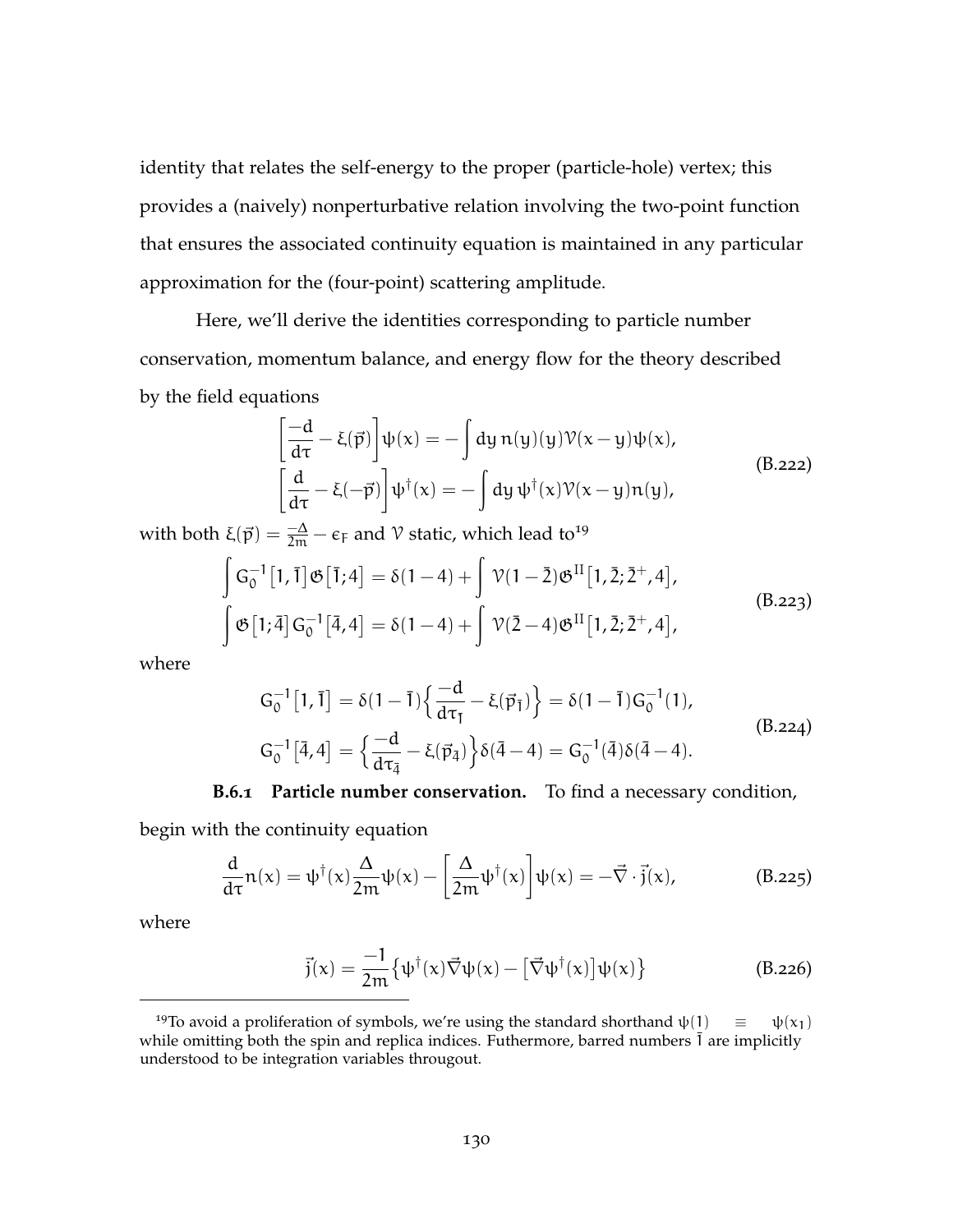is the number current. Then, consider the equality

$$
\frac{d}{d\tau}T_{\tau}\{n(x)\psi(1)\psi^{\dagger}(2)\} = \delta(\tau - \tau_{1})T_{\tau}\{[n(x),\psi(1)]\psi^{\dagger}(2)\} \n+ \delta(\tau - \tau_{2})T_{\tau}\{\psi(1)[n(x),\psi^{\dagger}(2)]\}
$$
\n(B.227)  
\n
$$
+ T_{\tau}\left\{\frac{d}{d\tau}n(x)\psi(1)\psi^{\dagger}(x)\right\},
$$

which, with

$$
\delta(\tau - \tau_1) [\mathbf{n}(x), \psi(1)] = -\psi(x)\delta(x - 1),
$$
  
\n
$$
\delta(\tau - \tau_2) [\mathbf{n}(x), \psi^{\dagger}(2)] = \psi^{\dagger}(x)\delta(x - 2),
$$
\n(B.228)

implies

$$
[\delta(1-2)-\delta(1-3)]\mathfrak{G}[2;3] = \lim_{4 \to 1^+} {\{G_0^{-1}(1) - G_0^{-1}(-4)\}} \mathfrak{G}^{\text{II}}[1,2;3;4]. \quad \text{(B.229)}
$$

Next, write

$$
G_0^{-1}(1)\mathfrak{G}[1;4] = \delta(1-4) + [\Sigma * \mathfrak{G}](1;4),
$$
  
\n
$$
G_0^{-1}(-4)\mathfrak{G}[1;4] = \delta(1-4) + [\mathfrak{G} * \Sigma](1;4),
$$
\n(B.230)

with

$$
[\Sigma * \mathfrak{G}](1;4) = \int \Sigma [1;\bar{2}] \mathfrak{G}[\bar{2};4],
$$
  

$$
[\mathfrak{G} * \Sigma](1;4) = \int \mathfrak{G}[1;\bar{2}] \Sigma[\bar{2};4],
$$
  
(B.231)

which yields both

$$
G_0^{-1}(1)\mathfrak{G}_F^{II}[1,2;3,4]
$$
\n
$$
= \mathfrak{G}[2;3]\left\{\delta(1-4) + \left[\Sigma * \mathfrak{G}\right](1;4)\right\} - \mathfrak{G}[2;4]\left\{\delta(1-3) + \left[\Sigma * \mathfrak{G}\right](1;3)\right\}
$$
\n(B.232)

and

$$
G_0^{-1}(-4)\mathfrak{G}_F^{II}[1,2;3,4]
$$
\n
$$
= \mathfrak{G}[2;3]\{\delta(1-4) + [\mathfrak{G} * \Sigma](1;4)\} - \mathfrak{G}[2;4]\{\delta(1-3) + [\mathfrak{G} * \Sigma](1;3)\},
$$
\n(B.233)\n
$$
= \mathfrak{G}[2;3]\{\delta(1-4) + [\mathfrak{G} * \Sigma](1;4)\} - \mathfrak{G}[2;4]\{\delta(1-3) + [\mathfrak{G} * \Sigma](1;3)\},
$$
\n(B.233)

where

$$
\mathfrak{G}_{F}^{II}[1,2;3,4] = \mathfrak{G}[1;4]\mathfrak{G}[2;3] - \mathfrak{G}[1;3]\mathfrak{G}[2;4].
$$
 (B.234)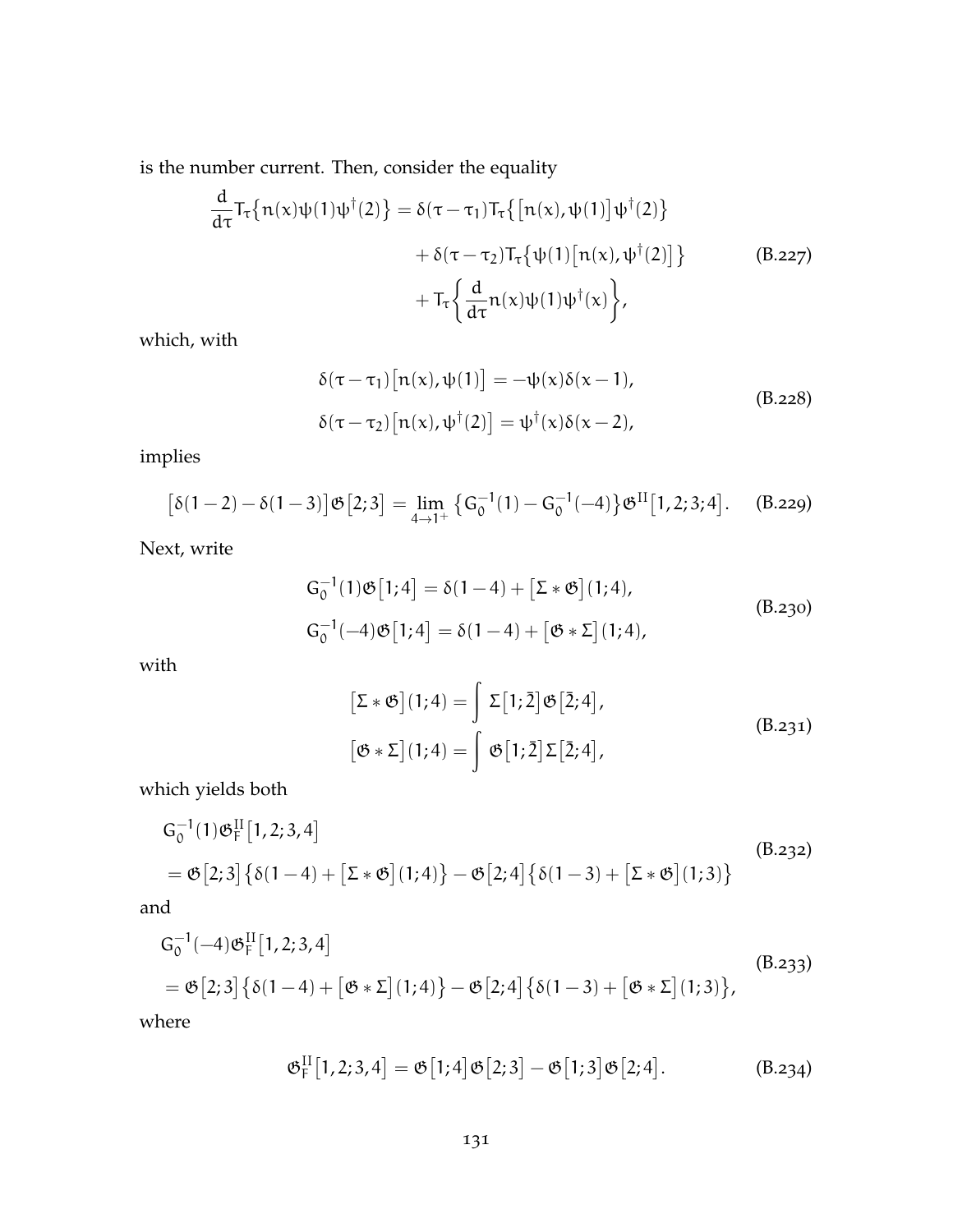Hence,

$$
\lim_{4 \to 1^+} \left\{ G_0^{-1}(1) - G_0^{-1}(-4) \right\} \mathfrak{G}_{F}^{II}(1,2;3,4)
$$
\n
$$
= \left[ \delta(1-2) - \delta(1-3) \right] \mathfrak{G}[2;3] + \left[ \mathfrak{G} * \Sigma \right](2;1) \mathfrak{G}[1;3] - \left[ \Sigma * \mathfrak{G} \right](1;3) \mathfrak{G}[2;1].
$$
\n(B.235)

From here, with

$$
\mathfrak{G}_{\mathrm{B}}^{\mathrm{II}}[1,2;3,4] = -\int \mathfrak{G}[1;\overline{1}] \mathfrak{G}[2;\overline{2}] \Lambda[\overline{1},\overline{2};\overline{3},\overline{4}] \mathfrak{G}[\overline{3};3] \mathfrak{G}[\overline{4};4], \qquad (B.236)
$$

we have

$$
[\Sigma * \mathfrak{G}](1;3)\mathfrak{G}[2;1] - [\mathfrak{G} * \Sigma](2;1)\mathfrak{G}[1;3]
$$
  
\n
$$
= \lim_{4 \to 1^+} \{G_0^{-1}(1) - G_0^{-1}(-4)\} \mathfrak{G}_B^{\text{II}}[1,2;3,4]
$$
  
\n
$$
= - \lim_{4 \to 1^+} \int \mathfrak{G}[2;\overline{2}]\Lambda[\overline{1},\overline{2};\overline{3},\overline{4}]\mathfrak{G}[\overline{3};3]
$$
  
\n
$$
\times (\mathfrak{G}[\overline{4};4]\{\delta(1-\overline{1}) + [\Sigma * \mathfrak{G}](1;\overline{1})\}
$$
  
\n
$$
- \mathfrak{G}[1;\overline{1}]\{\delta(4-\overline{4}) + [\mathfrak{G} * \Sigma](\overline{4};4)\})
$$
  
\n
$$
= - \int [\mathfrak{G}\Lambda \mathfrak{G}](\overline{1},2;3,\overline{4}]
$$
  
\n
$$
\times {\mathfrak{G}[\overline{4};\overline{1}][\delta(1-\overline{1}) - \delta(1-\overline{4})]
$$
  
\n
$$
+ \mathfrak{G}[\overline{4};1][\Sigma * \mathfrak{G}](1;\overline{1}) - [\mathfrak{G} * \Sigma](\overline{4};1)\mathfrak{G}[1;\overline{1}]\},
$$

which is equivalent to

$$
F[2,1,3] = [\Sigma * \mathfrak{G}](1;3)\mathfrak{G}[2;1] - [\mathfrak{G} * \Sigma](2;1)\mathfrak{G}[1;3]
$$
  
= 
$$
\int [\mathfrak{G}\Lambda \mathfrak{G}](1,2;3,\overline{4}) {\mathfrak{G}[\overline{4};\overline{1}][\delta(1-\overline{4})-\delta(1-\overline{1})] - F[\overline{4},1,\overline{1}]};
$$
 (B.238)

wherefrom

$$
F[2,1,3] = \int [\mathfrak{G}\tilde{\Lambda}\mathfrak{G}](\overline{1},2;3,\overline{4})\mathfrak{G}[\overline{4};\overline{1}]\{\delta(1-\overline{4})-\delta(1-\overline{1})\}
$$
(B.239)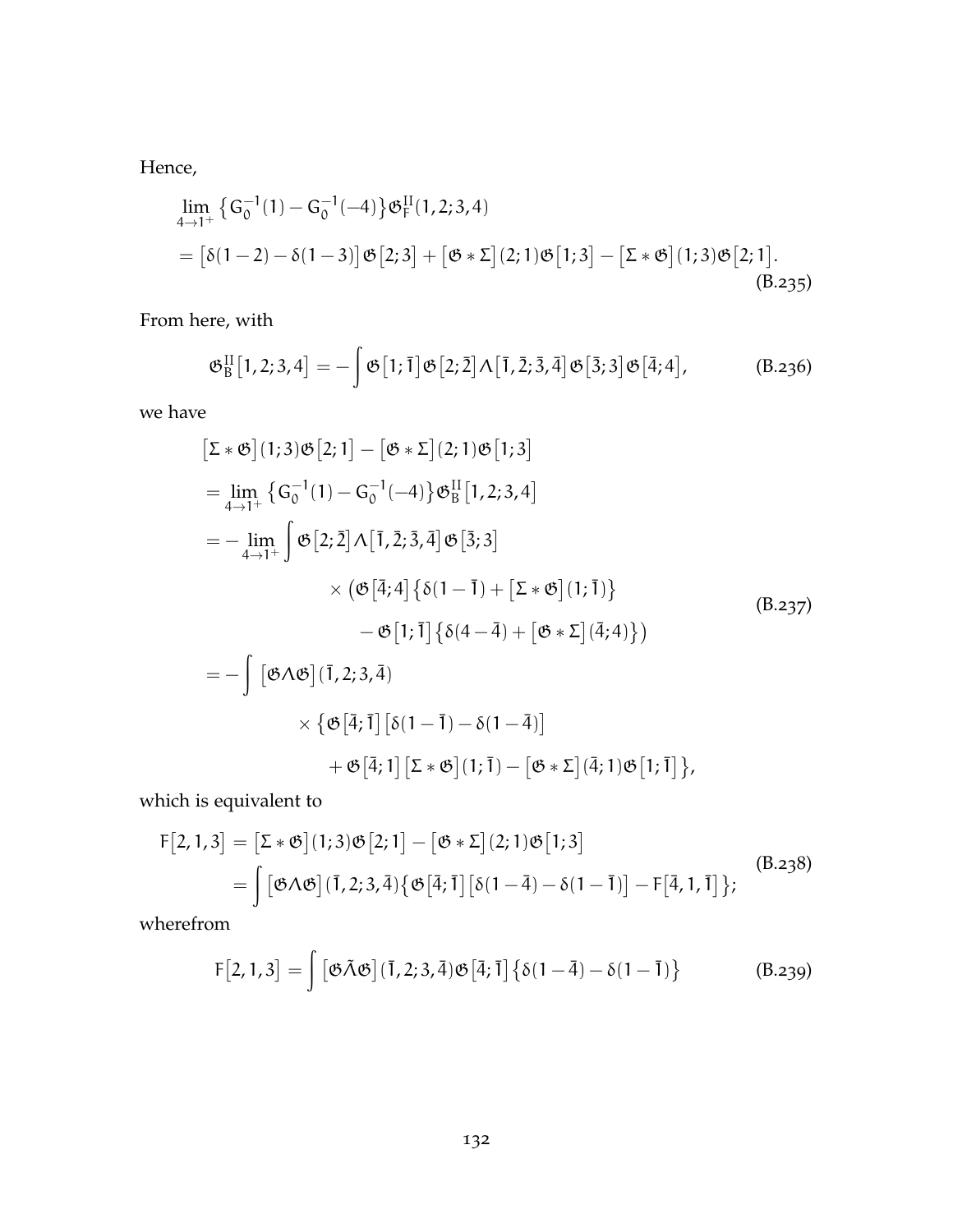may be deduced by iterating the Bethe-Salpeter equation. Finally,

$$
\{\delta(1-2) - \delta(1-3)\}\Sigma[2;3] = \int \mathfrak{G}^{-1}[2;\bar{2}]\,F[\bar{2},1,\bar{3}]\,\mathfrak{G}^{-1}[\bar{3};3] \\
= \int \tilde{\Lambda}[\bar{1},2;3,\bar{4}]\,\mathfrak{G}[\bar{4},\bar{1}]\{\delta(1-\bar{4}) - \delta(1-\bar{1})\} \tag{B.240}
$$

<span id="page-145-0"></span>yields

$$
\Sigma(q_+) - \Sigma(q_-) = \int \left[ \mathfrak{G}(\bar{p}_+) - \mathfrak{G}(\bar{p}_-) \right] \tilde{\Lambda}[\bar{p}, q; 2k] \tag{B.241}
$$

after making use of spacetime translation invariance.

*B.6.1.1 Langer's identity.* Both  $\gamma_{RR}$  and  $\gamma_{AA}$  can be expressed in a form that is independent of  $\gamma_{RA}$ . To achieve this, first define

$$
W[q_{+}, q_{-}; 2k] = \Sigma(q_{+}) - \Sigma(q_{-}) + \xi(\vec{q}_{+}) - \xi(\vec{q}_{-}) - 2ik
$$
  
=  $\frac{2\vec{k}}{m} \cdot \vec{W}[q_{+}, q_{-}; 2k] - 2ik.$  (B.242)

Then, use [Equation B.](#page-145-0)241 to write [[26](#page-167-0), [57](#page-170-0)]

$$
W[q_{+}, q_{-}; 2k] = \xi(\vec{q}_{+}) - \xi(\vec{q}_{-}) - 2ik + \int \tilde{\Lambda}[\bar{p}, q; 2k] \mathfrak{G}(\bar{p}_{+}) \mathfrak{G}(\bar{p}_{-}) W[\bar{p}_{+}, \bar{p}_{-}; 2k],
$$
\n(B.243)

which implies

$$
\begin{split} \vec{W}_{RR}(\vec{q}, \epsilon) \\ &= \vec{q} + \lim_{iq \to \epsilon + i0} \lim_{k \to i0} \int \tilde{\Lambda}[\bar{p}, q; 2k] \mathfrak{G}(\bar{p}_{+}) \mathfrak{G}(\bar{p}_{-}) \vec{W}[\bar{p}_{+}, \bar{p}_{-}; 2k]. \end{split} \tag{B.244}
$$

Evidently,  $\vec{\gamma}_{\mathsf{RR}}(\vec{\mathsf{q}},\epsilon)$  and  $\vec{W}_{\mathsf{RR}}(\vec{\mathsf{q}},\epsilon)$  obey the same integral equation; we conclude that

$$
\vec{\gamma}_{RR}(\vec{q}, \epsilon) = \vec{W}_{RR}(\vec{q}, \epsilon) = \vec{q} + m \frac{\partial}{\partial \vec{q}} \Sigma^{R}(\vec{q}, \epsilon), \qquad (B.245)
$$

which demonstrates that  $\vec{\gamma}_{RR}$  is regular in the limit of vanishing temperature.

Thus, the hydrodynamic approximation

$$
\sigma \sim \frac{e^2}{6m^2} \frac{1}{V} \sum_{\vec{q}} \int \frac{d\epsilon}{\pi} w(\epsilon) \mathfrak{G}_R(\vec{q}, \epsilon) \vec{q} \cdot \vec{\gamma}_{RA}(\vec{q}, \epsilon) \mathfrak{G}_A(\vec{q}, \epsilon), \tag{B.246}
$$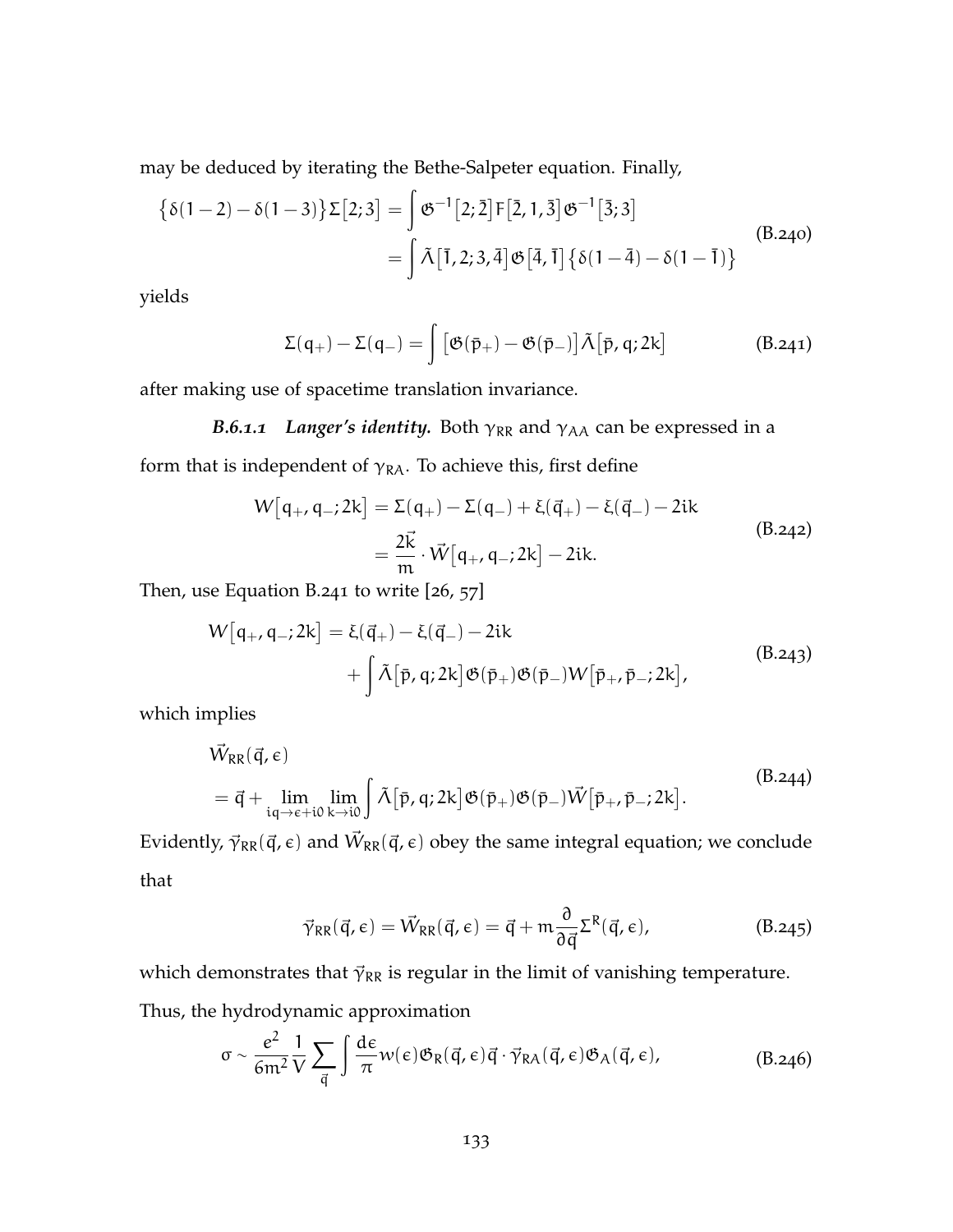contains all singular contributions to the conductivity; now,

$$
\vec{\varphi}(\vec{q}, \epsilon) = \frac{\vec{\gamma}_{\text{RA}}(\vec{q}, \epsilon)}{-\Sigma''(\vec{q}, \epsilon)}
$$
(B.247)

obeys an integral equation of the form

$$
-\Sigma''(\vec{q},\epsilon)\vec{\varphi}(\vec{q},\epsilon) = \vec{q} + [\mathfrak{K}_0 \circ \vec{\varphi}](\vec{q},\epsilon), \qquad (B.248)
$$

<span id="page-146-0"></span>where

$$
-\Sigma''(\vec{q}, \epsilon) = [\mathfrak{K}_0 \circ 1](\vec{q}, \epsilon)
$$
 (B.249)

is implied by [Equation B.](#page-145-0)241.

**B.6.2 Momentum balance.** Even when electronic momentum is not conserved, a useful identity may be extracted from [[75](#page-172-0)]

$$
m\frac{d}{d\tau}\int d\vec{x}\,j^{i}(x) = \int d\vec{x}\,n(x)\big[-\partial_{i}\int dy\,\mathcal{V}(x-y)n(y)\big];\tag{B.250}
$$

manuevering as before, we find

$$
\{\delta(\tau_1 - \tau_2)\vec{\nabla}_2 + \delta(\tau_1 - \tau_3)\vec{\nabla}_3\} \mathfrak{G}[2;3] \n= \vec{Q}_{\tau_1}[2,3] - \frac{1}{2} \int d\vec{x_1} \lim_{4 \to 1^+} {\vec{\nabla}_1 - \vec{\nabla}_4} {\frac{d}{d\tau_1} + \frac{d}{d\tau_4}} \mathfrak{G}^{II}[1,2;3,4],
$$
\n(B.251)

where

$$
\vec{Q}_{\tau_x}[2,3] = \int d\vec{x_1} \left\langle T_{\tau} \{ n(x) \big[ -\partial_x^i \int dy \, \mathcal{V}(x-y) n(y) \big] \psi(2) \psi^{\dagger}(3) \right\} \right\rangle \tag{B.252}
$$

is nonzero iff global momentum is conserved. It follows that

$$
\vec{F}_{\tau_1}[2,3] = \vec{Q}_{\tau_1}[2,3] - \frac{1}{2} \int d\vec{x}_1 \lim_{4 \to 1^+} {\{\vec{\nabla}_1 - \vec{\nabla}_4\} \{\frac{d}{d\tau_1} + \frac{d}{d\tau_4}\}\mathfrak{G}_B^{II}[1,2;3,4],}
$$
\n(B.253)

where

$$
\vec{F}_{\tau_1}[2,3] = \int d\vec{x}_1 \left\{ \mathfrak{G}[2;1] \vec{\nabla}_1 [\Sigma * \mathfrak{G}](1;3) + \mathfrak{G}[1;3] \vec{\nabla}_1 [\mathfrak{G} * \Sigma](2;1) \right\};\qquad(8.254)
$$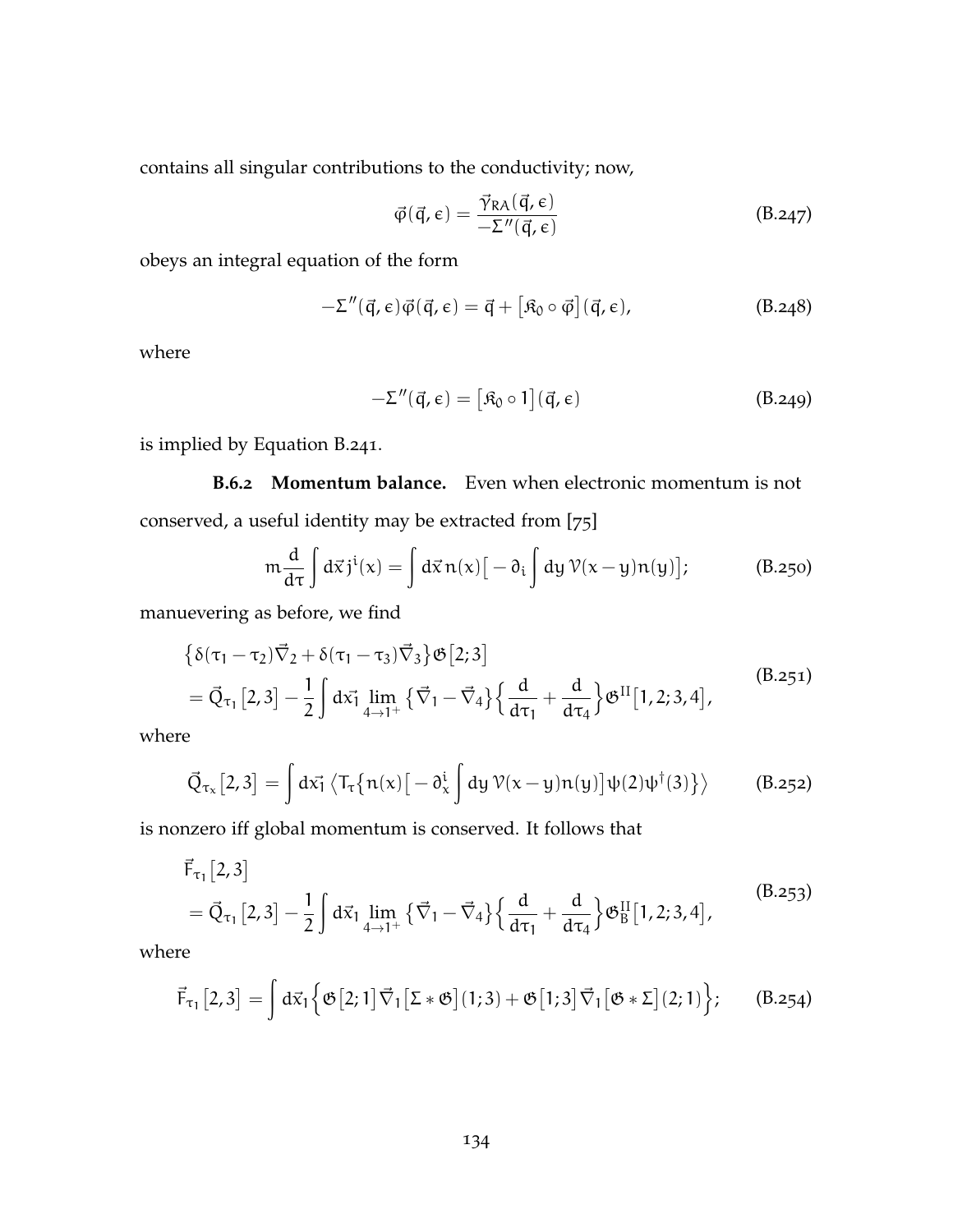further manipulation leads to

$$
\vec{F}_{\tau_1}[2,3] = \vec{Q}_{\tau_1}[2,3] - \int [\mathfrak{G}\Lambda \mathfrak{G}](1,2;3,\bar{4})\vec{F}_{\tau_1}[\bar{4},\bar{1}]
$$
\n
$$
+ \int [\mathfrak{G}\Lambda \mathfrak{G}](1,2;3,\bar{4}) \{ \delta(\tau_1 - \tau_{\bar{1}}) \vec{\nabla}_1 + \delta(\tau_{\bar{4}} - \tau_{1}) \vec{\nabla}_{\bar{4}} \} \mathfrak{G}[\bar{4},\bar{1}],
$$
\n(B.255)

which is solved by

$$
\vec{F}_{\tau_1}[2,3] - \vec{Q}_{\tau_1}[2,3]
$$
\n
$$
= \int [\mathfrak{G}\tilde{\Lambda}\mathfrak{G}](\bar{1},2;3,\bar{4}) \{ [\delta(\tau_1 - \tau_1)\vec{\nabla}_1 + \delta(\tau_4 - \tau_1)\vec{\nabla}_4] \mathfrak{G}[\bar{4};\bar{1}] - \vec{Q}_{\tau_1}[\bar{4},\bar{1}] \},
$$
\n(B.256)

and therefore

<span id="page-147-0"></span>
$$
\vec{q} \left[ \Sigma(q + i\Omega) - \Sigma(q - i\Omega) \right]
$$
\n
$$
= \int \vec{p} \left[ \vec{\mathfrak{G}}(\vec{p} + i\Omega) - \vec{\mathfrak{G}}(\vec{p} - i\Omega) \right] \tilde{\Lambda} \left[ \vec{p}, q; 2i\Omega \right] + \vec{P}_{2i\Omega}(q),
$$
\n(B.257)

where

$$
\vec{P}_{2i\Omega}(q)
$$
\n
$$
= -\mathfrak{G}^{-1}(q + i\Omega)\vec{Q}_{2i\Omega}(q)\mathfrak{G}^{-1}(q - i\Omega) + \int \tilde{\Lambda}[\bar{p}, q; 2i\Omega]\vec{Q}_{2i\Omega}(\bar{p}).
$$
\n(B.258)

Here,

$$
\vec{Q}_{\tau_1}[x_2, x_3] = \int \vec{Q}_{2i\bar{\Omega}}(\bar{q}) e^{-2i\bar{\Omega}\tau_1 - i\bar{k}(x_2 + x_3) + i\bar{q}(x_2 - x_3)}. \tag{B.259}
$$

From [Equation B.](#page-147-0)257 we have

<span id="page-147-1"></span>
$$
-\Sigma''(\vec{q}, \epsilon) = P(\vec{q}, \epsilon) + [\mathfrak{K} \circ 1](\vec{q}, \epsilon), \qquad (B.260)
$$

where

$$
P(\vec{q}, \epsilon) = \lim_{i\Omega \to i0} \lim_{i\omega_q \to \epsilon + i0} \frac{\vec{q} \cdot \vec{P}_{2i\Omega}(q)}{q^2}.
$$
 (B.261)

Thus, if [Equation B.](#page-147-1)260 is to be consistent with [Equation B.](#page-146-0)249, it must be true that

$$
P(\vec{q}, \epsilon) = [\{\mathfrak{K}_0 - \mathfrak{K}\} \circ 1](\vec{q}, \epsilon). \tag{B.262}
$$

**B.6.3 Energy conservation.** While the identity associated with energy conservation may be derived along the same lines as above, the task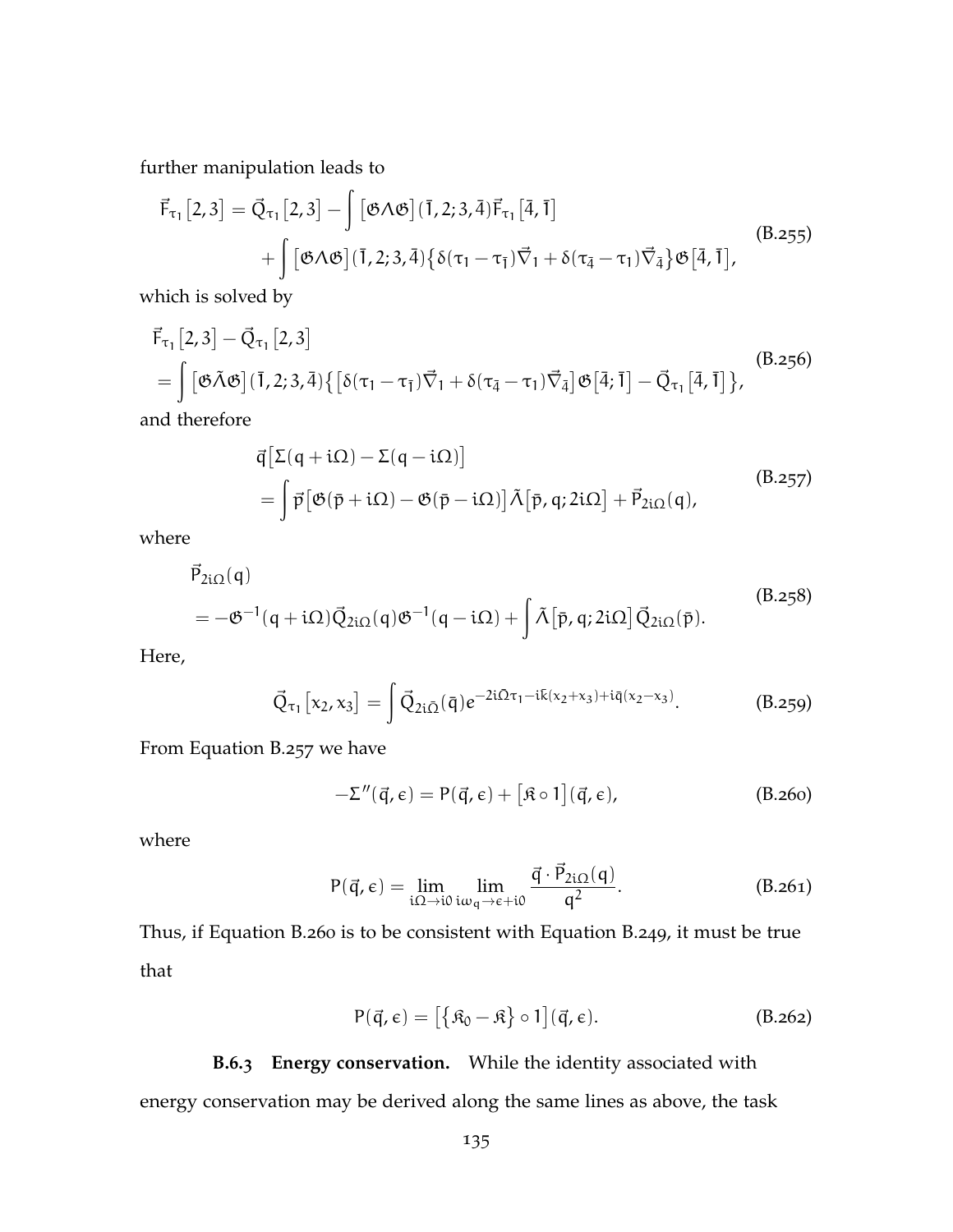is notoriously more laborious. For this reason, our presentation is brief, and considers only the case where

$$
0 = \frac{d}{d\tau_1} \varepsilon_{\tau_1}
$$
  
=  $\frac{1}{4} \frac{d}{d\tau_1} \int d\vec{x}_1 \lim_{4 \to 1^+} \left\{ \frac{d}{d\tau_4} - \frac{d}{d\tau_1} + \xi(-\vec{p}_4) + \xi(\vec{p}_1) \right\} \psi^{\dagger}(4) \psi(1);$  (B.263)

at last [[42](#page-169-0)]

$$
2i\omega_{q}\left\{\Sigma(q+i\Omega)-\Sigma(q-i\Omega)\right\}-i\Omega\left\{\Sigma(q+i\Omega)+\Sigma(q-i\Omega)\right\}
$$
\n
$$
=\int \tilde{\Lambda}(\bar{p},q,2i\Omega)\left\{2i\omega_{\bar{p}}\left[\mathfrak{G}(\bar{p}+i\Omega)-\mathfrak{G}(\bar{p}-i\Omega)\right]\right\} +i\Omega\left[\mathfrak{G}(\bar{p}+i\Omega)+\mathfrak{G}(\bar{p}-i\Omega)\right]\right\}.
$$
\n(B.264)

## **B.7 Conserving approximations**

Having demonstrated (in [section B.](#page-141-0)6) that it is necessary for Σ and  $\tilde{\Lambda}$ to simultaneously satisify a trio of integral equations if one reorganizes the perturbation series such that both  $\mathfrak G$  and  $\mathfrak G^{\rm II}$  are defined (self-consistently) through the one-particle and two-particle irreducible vertices, we are now in a position to state a single condition that suffices to preserve the conservation laws even when one truncates the diagrammatic expansion for  $\tilde{\Lambda}$ . To this end, it is useful to introduce to the action an external potential

$$
S_{\mathcal{U}}(t) = -\int dx dy \, \psi^{\dagger}(x) U[x; y] \psi(y), \tag{B.265}
$$

which facilitates generating the linear response function L according to

$$
L[1,2;3,4] = \frac{-\delta \mathfrak{G}_{\mathsf{u}}[1;4]}{\delta \mathsf{u}[3;2]}\bigg|_{\mathsf{u}\to 0}.
$$
 (B.266)

Indeed, L is immediately related to the expected variation of one-particle quantities such as the electron density

$$
\delta \langle n(x) \rangle_{U} \approx \lim_{y \to x^{+}} \int L[x, \bar{2}; \bar{3}, y] \, \delta U\big[\bar{3}; \bar{2}\big] = U_{0} \text{Re}\Big[e^{ikx} \Pi_{nn}^{R}(\vec{k}, \Omega)\Big], \tag{B.267}
$$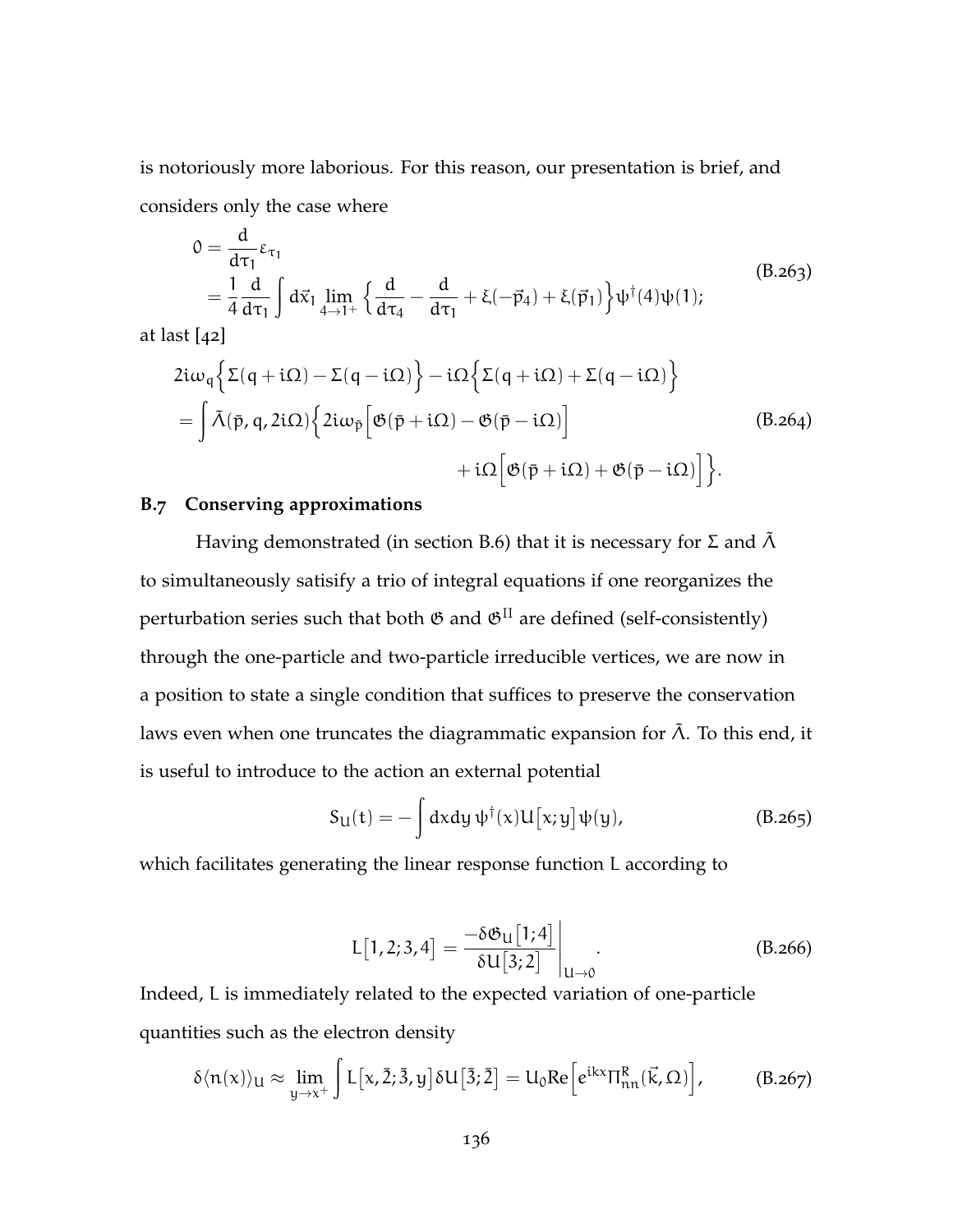where we have set

$$
\delta U[x; y] = \delta(x - y) U_0 \cos [\vec{k} \cdot \vec{x} - \Omega t] e^{\epsilon t}, \quad \epsilon \to 0^+
$$
 (B.268)

to be a plane wave that is adiabatically switched on, introduced the densitydensity susceptibility

$$
\Pi_{nn}(k) = -\int_{q,p} L(q,p;k),
$$
 (B.269)

and used time reversal symmetry

$$
L(p, q; -k) = L(q, p; k),
$$
 (B.270)

which implies that

$$
\Pi_{nn}^{R}(-\Omega) = \Pi_{nn}(-\Omega + i0) = \Pi_{nn}(\Omega - i0) = \left[\Pi_{nn}^{R}(\Omega)\right]^{*}.
$$
 (B.271)

Thus, in order to determine transport coefficient, one must consider the Bethe-Salpeter equation

<span id="page-149-0"></span>
$$
L(q,p;2k) = \mathfrak{G}(q_+) \mathfrak{G}(q_-) \big\{ - \delta(p-q) + \int_Q \tilde{\Lambda}(q,Q;2k) L(Q,p;2k) \big\}, \qquad (B.272)
$$

where

$$
\tilde{\Lambda}[1,2;3,4] = \frac{\delta \Sigma[1;4]}{\delta \mathfrak{G}[3;2]}
$$
 (B.273)

is the proper particle-hole vertex. Crucially, if the differential Ward-Takahashi identity [Equation B.](#page-149-0)273 is satisfied, then one can show [[42](#page-169-0)] that the three integral relations

$$
\Sigma(\mathbf{q}_{+}) - \Sigma(\mathbf{q}_{-}) = \int_{\mathfrak{p}} \left[ \mathfrak{G}(\mathfrak{p}_{+}) - \mathfrak{G}(\mathfrak{p}_{-}) \right] \tilde{\Lambda}[\mathfrak{p}, \mathfrak{q}; 2k], \qquad (B.274a)
$$

$$
\vec{q} \left[ \Sigma(q_+) - \Sigma(q_-) \right] = \int_p \vec{p} \left[ \mathfrak{G}(p_+) - \mathfrak{G}(p_-) \right] \tilde{\Lambda} \left[ p, q; 2i\Omega \right], \tag{B.274b}
$$

$$
i\omega_{q} \big[\Sigma(q_{+}) - \Sigma(q_{-})\big] = \int_{p} i\omega_{p} \big[\mathfrak{G}(p_{+}) - \mathfrak{G}(p_{-})\big] \tilde{\Lambda}(p,q,2i0) \tag{B.274c}
$$

are obeyed, no matter the approximation, whenever the bare interaction of the equilibrium ensemble is both conserving and static; evidently, this construction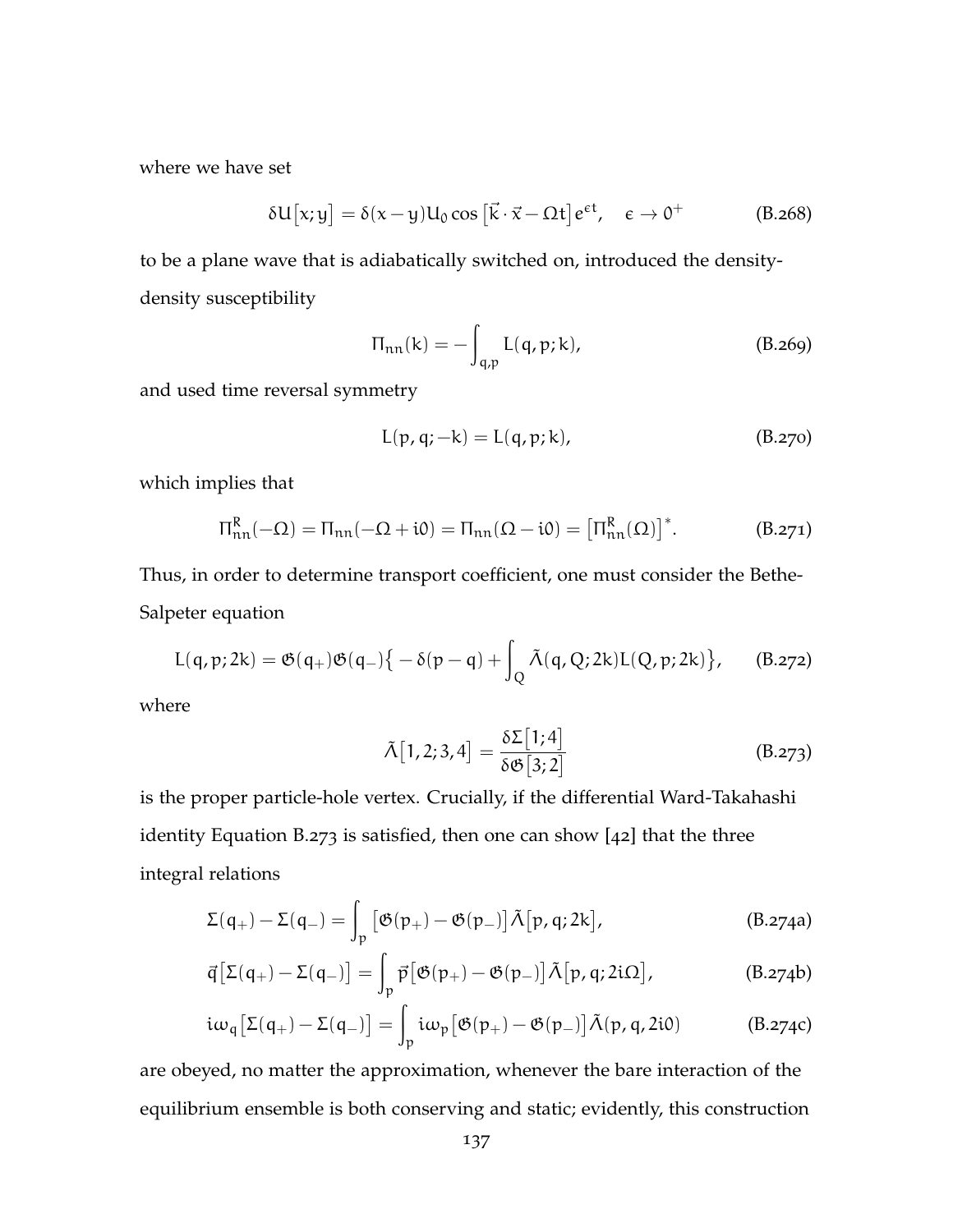(originally due to Kadanoff and Baym [[24](#page-167-1), [39](#page-169-1)]) is of paramount importance, for while the unsullied theory admits<sup>20</sup>

$$
\frac{d}{d\tau_1} \langle n(1) \rangle_{U} + \vec{\nabla}_1 \cdot \langle \vec{j}(1) \rangle_{U}
$$
\n
$$
= \left( \left\{ [G_0^{\dagger}]^{-1}(4) - G_0^{-1}(1) \right\} \mathfrak{G}_U[1;4] \right)_{4 \to 1^+}
$$
\n
$$
= \int \mathfrak{G}_U^{II}[1, \bar{2}; \bar{2}^+, 1^+] \left\{ \mathcal{V}_0(1 - \bar{2}) - \mathcal{V}_0(2 - 1^+) \right\}
$$
\n(B.276)\n
$$
= 0
$$

so long as  $v_0$  is number conserving, it is nontrivial that the act of closing the Schwinger–Dyson equation for  $\mathfrak{G}$  by the replacement<sup>21</sup> of  $\mathfrak{G}^{\text{II}}[\mathcal{V}_0]\mathcal{V}_0$  with Σ[G,V]G[Σ] does not result in a violation of the conservation laws if only a portion of the contributions to Σ are retained, as such a diagrammatic expansion is not in powers of the coupling.

Now then, that [Equation B.](#page-149-0)273 is sufficient to maintain the conservation laws follows on writing

$$
L(q,p;2k) = -\big[\mathfrak{G}(q_+) - \mathfrak{G}(q_-)\big]\varphi(q,p;2k),\tag{B.277}
$$

which reveals the linearized quantum Boltzmann equation

$$
\delta(p-q) = \left\{-i\Omega + \vec{k} \cdot \vec{q}/m\right\}\varphi(q,p;k) - \left[I \circ \varphi\right](q,p;k),\tag{B.278}
$$

<sup>20</sup>Recall that

$$
\langle \mathfrak{n}(x) \rangle_{U} = \mathfrak{G}_{U} [x; x^{+}], \quad \langle \vec{j}(x) \rangle_{U} = \frac{-1}{2m} \{ (\vec{\nabla} - \vec{\nabla}') \mathfrak{G}_{U} [x, x'] \}_{x' \to x^{+}}.
$$
 (B.275)

<sup>21</sup>Bogoliubov's principle of weakening of initial correlations constitutes a sufficient condition for the two-particle problem to admit a solution involving only one-particle quantities. In this way, the stronger assumption of molecular chaos, introduced by Bloch, is not necessary for the existence of a transport equation.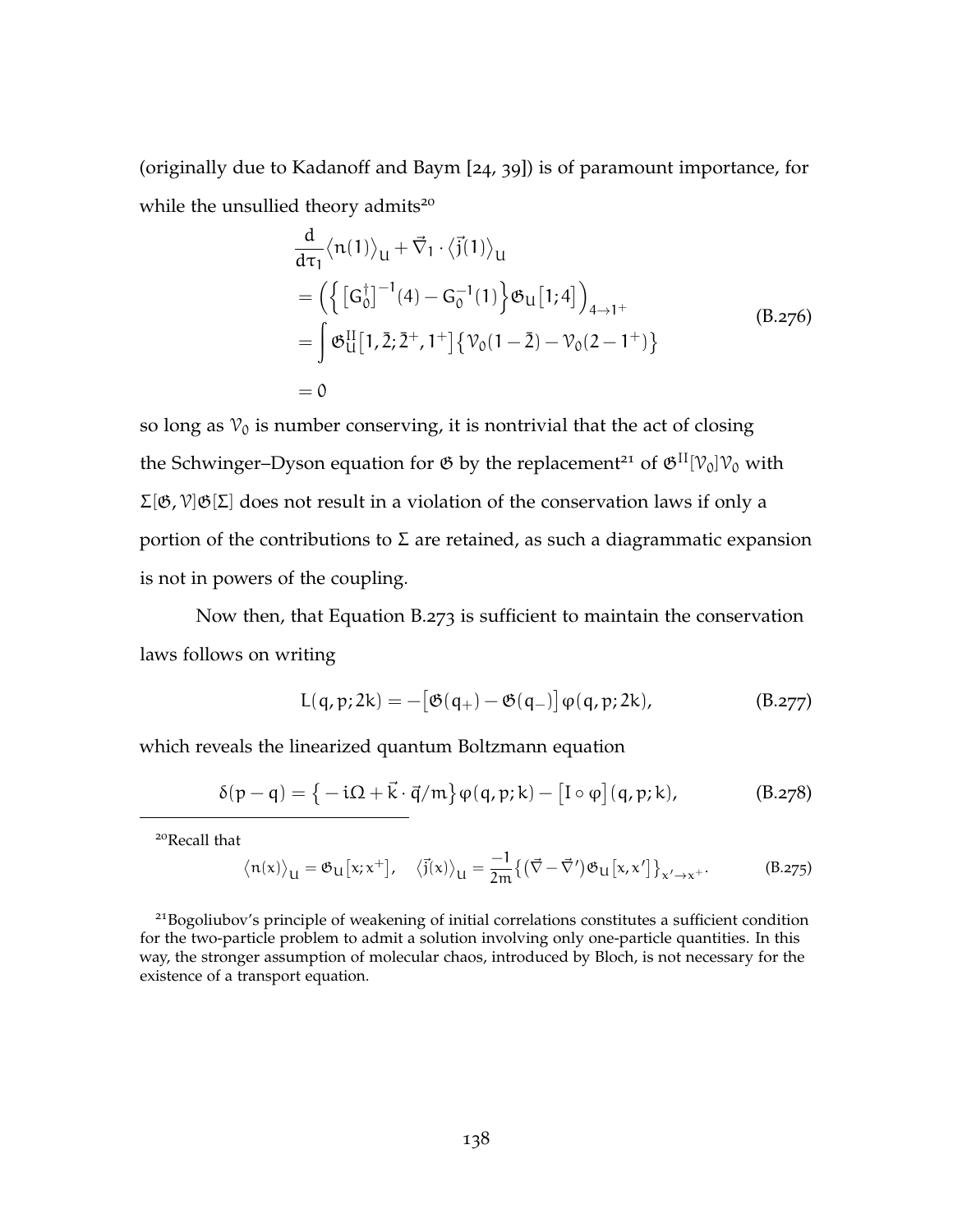where the collision operator<sup>22</sup>

$$
\begin{aligned} \left[I \circ \varphi\right](q, p; 2k) \\ &= \int_{Q} \tilde{\Lambda}(q, Q; 2k) \left[\mathfrak{G}(Q_{+}) - \mathfrak{G}(Q_{-})\right] \left\{\varphi(Q, p; 2k) - \varphi(q, p; 2k)\right\} \end{aligned} \tag{B.279}
$$

admits an invariant for each conserved quantity<sup>23</sup>

<span id="page-151-0"></span>
$$
[I \circ \mathfrak{e}_n](q, p; k) = 0,
$$
  
\n
$$
[I \circ \mathfrak{e}_j](q, p; i\Omega) = 0,
$$
  
\n
$$
[I \circ \mathfrak{e}_\varepsilon](q, p; i0) = 0,
$$
  
\n(B.280)

with the zero modes

$$
\epsilon_n(q, p) = 1, \quad \text{(Local number conservation)}
$$
\n
$$
\epsilon_j(q, p) = \vec{q} \otimes \vec{p}, \quad \text{(Global momentum conservation)} \tag{B.281}
$$
\n
$$
\epsilon_{\varepsilon}(q, p) = i\omega_q i\omega_p; \quad \text{(Global energy conservation)}
$$

the vanishing eigenvalues impart upon each of the susceptibilities

$$
\Pi_{nn}(2k) = \int_{p} \phi_n(p; 2k),
$$
  
\n
$$
\Pi_{jj}^{il}(2k) = \int_{p} \frac{p^{i}}{m} \phi_{j}^{l}(p; 2k),
$$
  
\n
$$
\Pi_{\epsilon\epsilon}(2k) = \frac{1}{2} \int_{p} \{i\omega_{p} + \xi_{p} + \varepsilon_{k}\} \phi_{\epsilon}(p; 2k),
$$
\n(B.282)

where we have introduced the relaxation functions

$$
\Phi_{n}(p; 2k) = -\int_{q} L(q, p; 2k),
$$
  
\n
$$
\vec{\Phi}_{j}(p; 2k) = -\int_{q} \frac{\vec{q}}{m} L(q, p; 2k),
$$
  
\n
$$
\Phi_{\epsilon}(p; 2k) = -\frac{1}{2} \int_{q} \{i\omega_{q} + \xi_{q} + \varepsilon_{k}\} L(q, p; 2k),
$$
\n(B.283)

<sup>22</sup>We have already used [Equation B.](#page-26-0)274a in arriving at [Equation B.](#page-151-0)279.

<sup>&</sup>lt;sup>23</sup>The identity associated with  $\mathfrak{e}_{\varepsilon}$  requires zero external frequency or else the initial and final states of a collision will not share the same energy.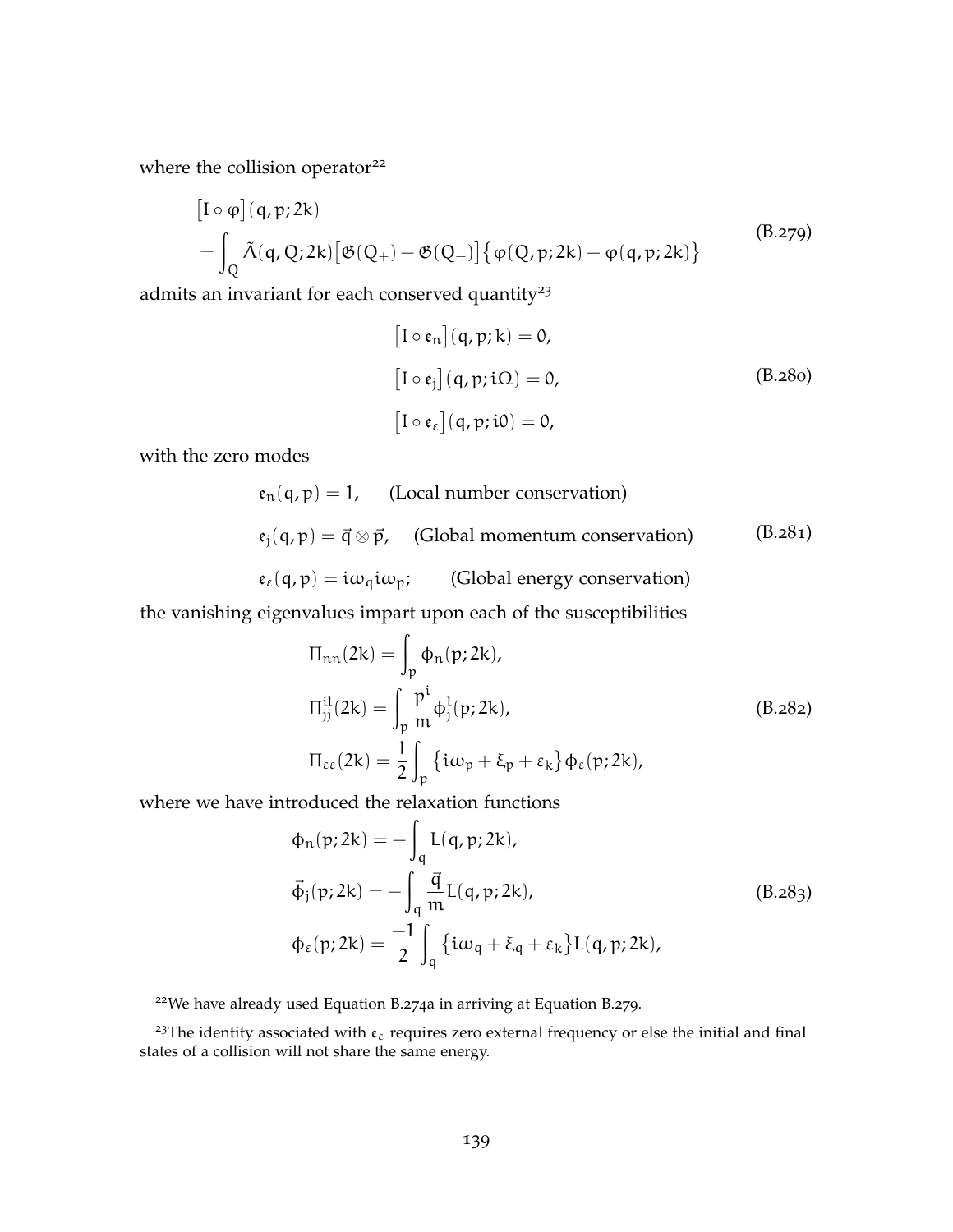a divergence on approaching the point ( $\vec{k} = 0, \Omega \rightarrow 0$ ). In fact, [Equation B.](#page-149-0)273 leads  $to^{24}$ 

<span id="page-152-0"></span>
$$
-2i\Omega\phi_n(p;2k) + 2\vec{k}\cdot\vec{\phi}_j(p;2k) = [\mathfrak{G}(p_+) - \mathfrak{G}(p_-)],
$$
  
\n
$$
-2i\Omega\vec{\phi}_j(p;2i\Omega) = \frac{\vec{p}}{m} [\mathfrak{G}(p_+) - \mathfrak{G}(p_-)],
$$
  
\n
$$
-2i\Omega\phi_\varepsilon(p;2i\Omega) = i\omega_p [\mathfrak{G}(p_+) - \mathfrak{G}(p_-)] + \frac{i\Omega}{2} [\mathfrak{G}(p_+) + \mathfrak{G}(p_-)].
$$
 (B.284)

**B.7.1 Screened Coulomb.** Since long range Coulomb forces strongly encourage the conduction electrons to cooperatively screen charge fluctuations, spatiotemporal variations of the local displacement field are rectified on a time scale that is significantly shorter than is characteristic of the slowly relaxing dissipative modes that render the transport coefficients finite, one expects that the jellium model<sup>25</sup> is dependable in its ability to interpret experiments that target the electron-lattice coupling. Nevertheless, we sometimes implicitly include the electromagnetic interactions between electrons because the associated collision operator provides a reference about which the nonconservative effects can be treated perturbatively; more precisely, we account for the instantaneous Coulomb potential

$$
S_{ee} = \frac{1}{2} \int dx dy n(x) \mathcal{V}_0(x - y) n(y)
$$
 (B.285)

<sup>24</sup>Notice that integrating [Equation B.](#page-152-0)284 on p yields the continuity equation.

 $25$ That is to say, one takes the electron liquid to share space with a uniformly charged positive background such that the system is neutral in addition to using the notion of quasi-particles to parameterize the low-lying excitations, each of which behaves like a nearly free electron.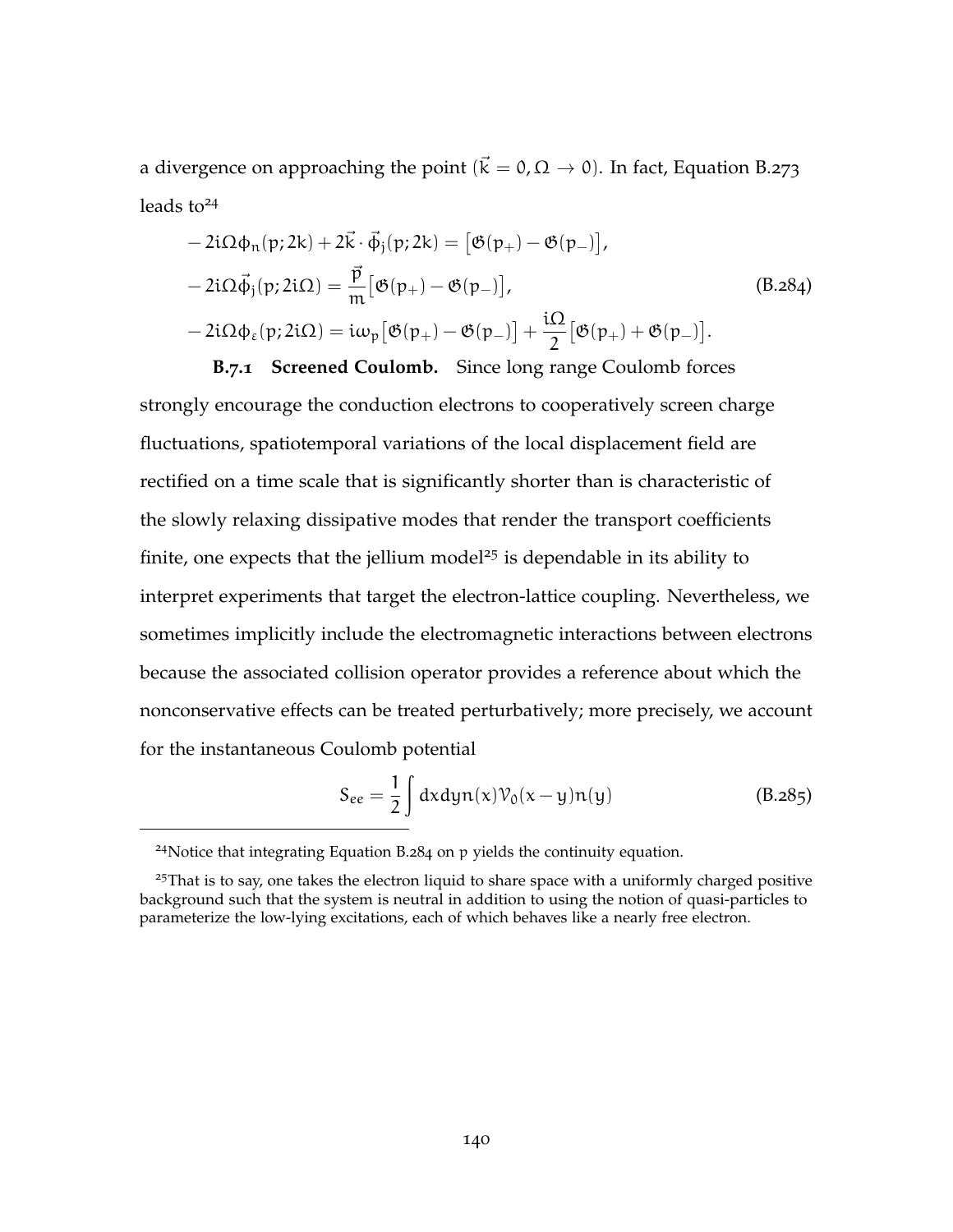in an approximation that takes the effective action<sup>26</sup>

$$
S_{eff}[\mathfrak{G}] = \log \mathfrak{Z}[\mathfrak{G}]
$$
  
= Tr log { -  $\mathfrak{G}^{-1}$ } + Tr { $\mathfrak{G} \cdot \Sigma[\mathfrak{G}]$ } +  $\Phi[\mathfrak{G}]$  (B.288)

to be defined by the Luttinger-Ward functional  $\Phi$  of [Figure B.](#page-153-0)1;  $\Phi$  is the sum of all skeleton diagrams that are closed, completely connected, and two-particle irreducible. To define the electronic self-energy, one can extend the exact relation

$$
\Sigma = \frac{-\delta \Phi}{\delta \mathfrak{G}} \tag{B.289}
$$

to the truncated theory, which yields

$$
\Sigma[1;1'] = \delta(1-1') \int \mathcal{V}_0(1-\bar{2}) \mathcal{G}[\bar{2},\bar{2}^+] - \mathcal{V}_s[1;1'] \mathcal{G}[1;1'], \tag{B.290}
$$

<span id="page-153-0"></span>where screened potential [see [Figure B.](#page-154-0)2]



*Figure B.1.* Diagrammatic representation of the Luttinger-Ward functional Φ in the screened potential approximation.

$$
\mathcal{V}_s[1;1'] = \mathcal{V}_0(1-1') - \int \mathcal{V}_0(1-\overline{2})\Pi_0[\overline{2};\overline{2}'] \mathcal{V}_s[\overline{2}';1'] \tag{B.291}
$$

exhibits collective modes due to the zero wavenumber divergence of

$$
V_0(q) = \frac{4\pi e^2}{q^2}.
$$
 (B.292)

$$
\text{Det}\left[-\mathfrak{G}^{-1}\right] = \int d\bar{\psi} d\psi e^{\bar{\psi} \cdot \mathfrak{G}^{-1} \cdot \psi}
$$
 (B.286)

in obvious shorthand. The point is that one has a choice of sign in the measure; either way

$$
\mathfrak{G} = \frac{-\delta S_{\text{eff}}}{\delta U}.
$$
\n(B.287)

 $26$ As the presentation of this expression is convention dependent, we are compelled to define our functional determinant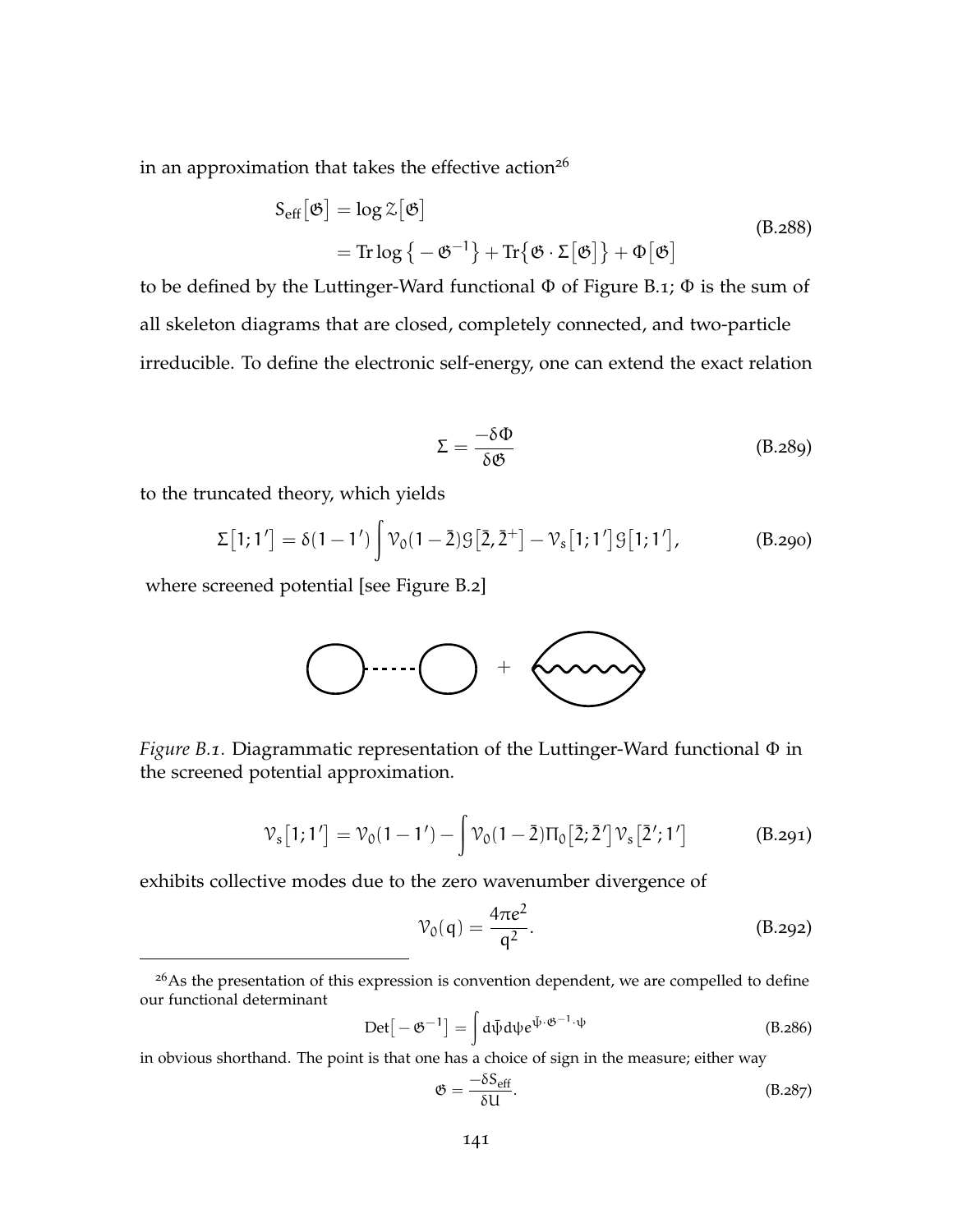<span id="page-154-0"></span>Here, the Lindhard bubble

= +

*Figure B.2.* The renormalized Coulomb propagator of the screened potential approximation.

$$
\Pi_0[2;2'] = \mathcal{G}[2;2']\mathcal{G}[2';2]
$$
\n(B.293)

leads to [[24](#page-167-1), [39](#page-169-1)]

$$
\frac{-\delta \mathcal{V}_s[1;1']}{\delta \mathcal{G}[2';2]} = {\mathcal{V}_s[1;2']\mathcal{V}_s[2;1'] + \mathcal{V}_s[1;2]\mathcal{V}_s[2';1'] } {\mathcal{G}[2;2']},
$$
(B.294)

which implies [see [Figure B.](#page-154-1)3]

$$
\tilde{\Lambda}[1,2;2',1'] = \delta(1-1')\mathcal{V}_0(1'-2')\delta(2'-2) - \delta(1-2')\mathcal{V}_s[1;1']\delta(2-1')
$$
  
+
$$
S[1;1']\{\mathcal{V}_s[1;2']\mathcal{V}_s[2;1'] + \mathcal{V}_s[1;2]\mathcal{V}_s[2';1']\}\mathcal{G}[2;2'].
$$
 (B.295)

<span id="page-154-1"></span>It follows that the precursor equation



*Figure B.3.* The Aslamazov-Larkin diagrams that result from the dependence of  $V_s$  on  $\mathcal{G}$ .

$$
L[1,2;2',1']
$$
  
= - $\mathcal{G}[1;2']\mathcal{G}[2;1'] + \int \mathcal{G}[1;\overline{1}]\tilde{\Lambda}[\overline{1},\overline{2};\overline{2}',\overline{1}']\mathcal{G}[\overline{1}',1']L[\overline{2}',2;\overline{2},2']$  (B.296)

involves a conserving kernel. Evidently, Coulomb scattering does not contribute to the resistivity directly [[12](#page-166-0)]; in order for the conductivity to be finite there must be a sink that siphons electron momentum into the pool of non-charge carrying degrees of freedom.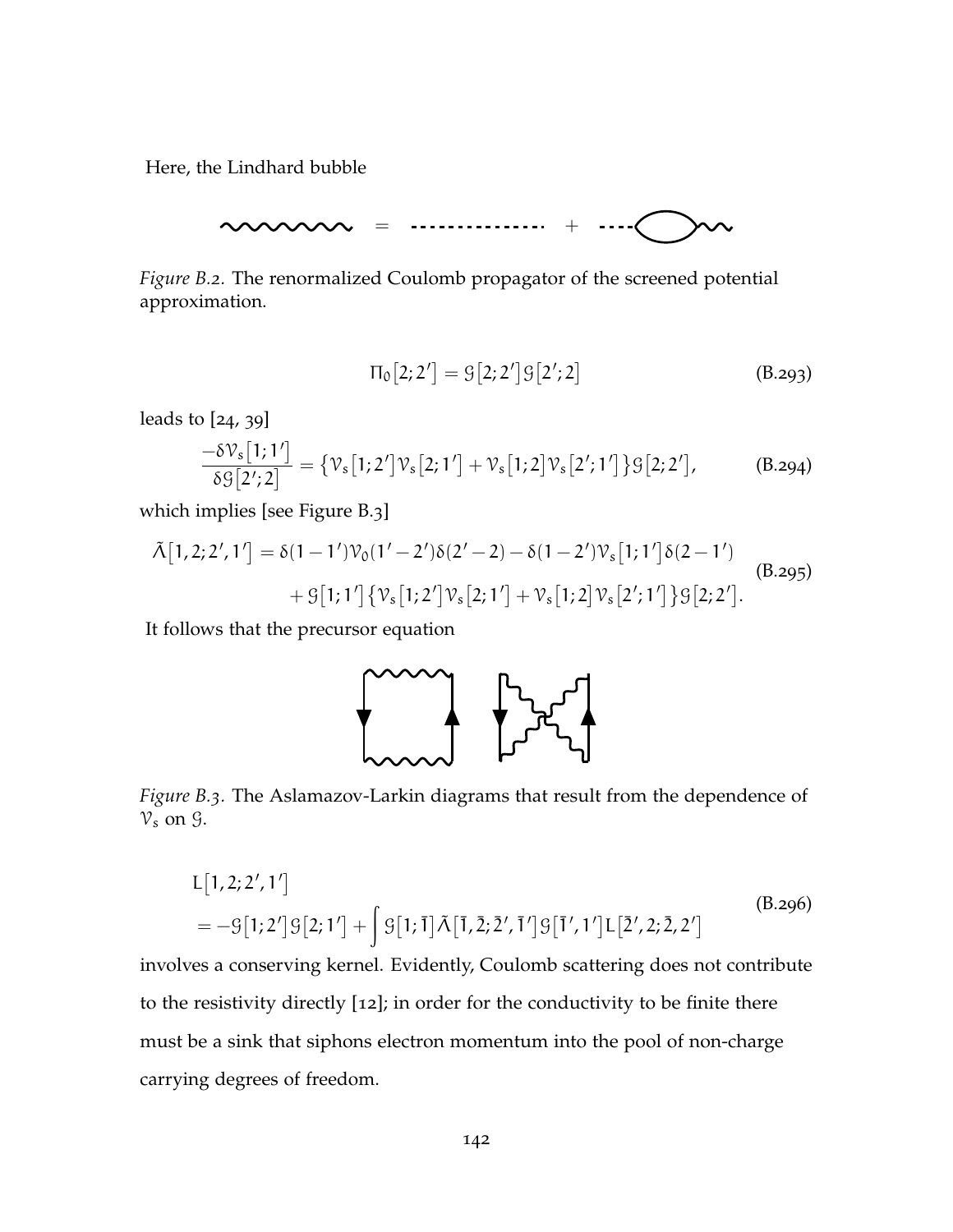### **B.8 Diffuson**

Here we obtain a result of Vollhardt and Wölfle [[76](#page-172-1)] on the zero temperature properties of free electrons in the presence of a random (one-body, static) potential field  $u(\vec{x})$  that models an imperfect lattice.

Since physical reasoning [[77](#page-172-2)] suggests that large specimens with a truly random impurity distribution ought to obey a "self-averaging" principle whenever the electrons are not so encumbered that they are depraved of the requisite mobility for sampling many defect patterns over a time period commensurate with the measurement interval, it is plausible that the Hamiltonian

$$
H = \int d\vec{x} \psi^{\dagger}(\vec{x}) \left[ \frac{-\Delta}{2m} - \varepsilon_F + u(\vec{x}) \right] \psi(\vec{x})
$$
 (B.297)

will provide a valid course grained description in the absence of strong localization effects [[78](#page-172-3)]; if the positioning of scattering sources is uncorrelated, then their statistics are realized by a Gaussian ensemble<sup>27</sup>

$$
\{u(\vec{k})\}_{dis} = 0, \quad \{u(\vec{k})u(\vec{k'})\}_{dis} = u_0 \delta(\vec{k} + \vec{k'}), \tag{B.298}
$$

where

$$
\mathfrak{u}_0 = \frac{1}{2\pi N_{\rm F}\tau},\tag{B.299}
$$

is the random potential strength,  $N_F$  is the density of states on the Fermi surface, and the phenomenological lifetime  $\tau$  is representative of damping in the dirty medium.

Even though a given  $u(\vec{x})$  destroys spatial isotropy, an effective translation invariance is restored upon marginalizing over disorder configurations; the

<sup>&</sup>lt;sup>27</sup>The k = 0 component of u can be absorbed into the definition of the Fermi level  $\epsilon_F$  [[79](#page-172-4)].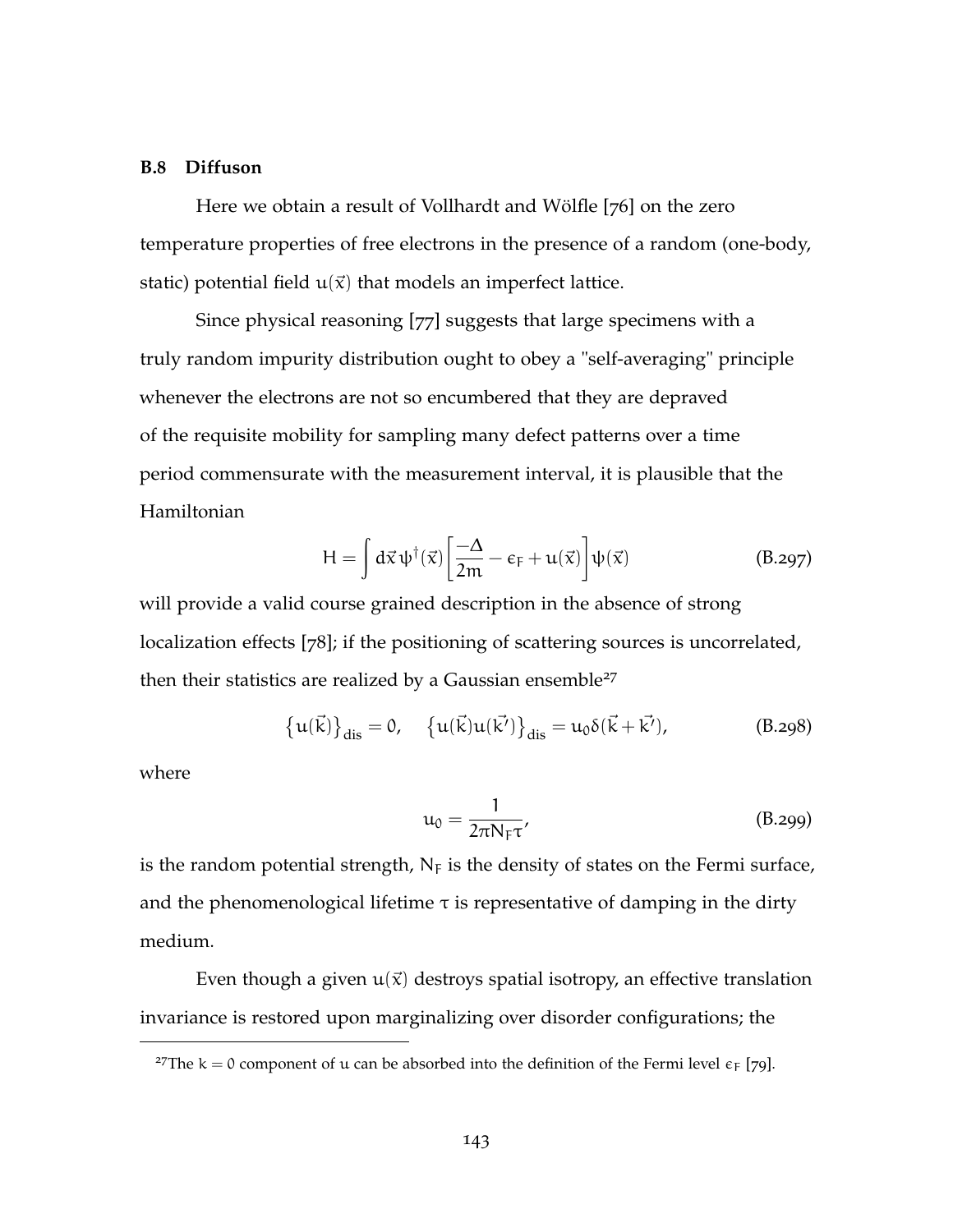Green function

$$
\mathcal{G}(\mathbf{x} - \mathbf{x}') \equiv \mathcal{G}[\mathbf{x}; \mathbf{x}'] = -\{\psi(\mathbf{x})\psi^{\dagger}(\mathbf{x}')\}_{\text{dis}} \tag{B.300}
$$

then admits a single variable Fourier transform. With this simplification, the Kubo function reads

<span id="page-156-0"></span>
$$
\Pi(2k) = \frac{T}{V} \sum_{p} \gamma [p_{+}, p_{-}; 2k] \mathcal{G}(p_{+}) \mathcal{G}(p_{-}), \tag{B.301}
$$

where, in the conserving ladder approximation,

$$
\gamma[p_+, p_-; 2k] \n= 1 + u_0 \frac{1}{V} \sum_{\vec{q}} \gamma[p_+ + \vec{q}, p_- + \vec{q}; 2k] \mathcal{G}(p_+ + \vec{q}) \mathcal{G}(p_- + \vec{q}),
$$
\n(B.302)

which shows that  $\gamma$  does not depend on  $\vec{p}$ , as recognized by Belitz and Kirkpatrick [[56](#page-170-1)]. Therefore

$$
\gamma[i\omega + i\Omega, i\omega - i\Omega, 2k] = [1 - u_0 I(i\omega + i\Omega, i\omega - i\Omega; 2\vec{k})]^{-1},
$$
 (B.303)

where

$$
I(i\omega + i\Omega, i\omega - i\Omega; 2k) = \frac{1}{V} \sum_{\vec{q}} \mathcal{G}(\vec{q} + \vec{k}, i\omega + i\Omega) \mathcal{G}(\vec{q} - \vec{k}, i\omega - i\Omega).
$$
 (B.304)

# *B.8.0.1 Self-energy.* From the Ward-Takahashi identity of

[Equation B.](#page-145-0)241, we have

$$
-\Sigma''(\epsilon) = -u_0 \frac{1}{V} \sum_{\vec{p}} \mathcal{G}''(\vec{p}, \epsilon) \approx \pi N_0(\epsilon) u_0 \tag{B.305}
$$

when the disorder is weak ( $1 \ll \epsilon_F \tau$ ). Causality then requires

$$
-\Sigma'(\omega) = -\Sigma(0) \approx \text{P.V.} \int d\epsilon \frac{u_0 N_0(\epsilon)}{\epsilon}, \tag{B.306}
$$

which vanishes in the limit  $\varepsilon_F \to \infty$ ; we'll ignore this term. Here,

$$
N_0(\epsilon) = \frac{1}{V} \sum_{\vec{p}} \delta[\epsilon - \xi_p] = \theta[\epsilon > -\epsilon_F] \frac{mk_0(\epsilon)}{2\pi^2}
$$
 (B.307)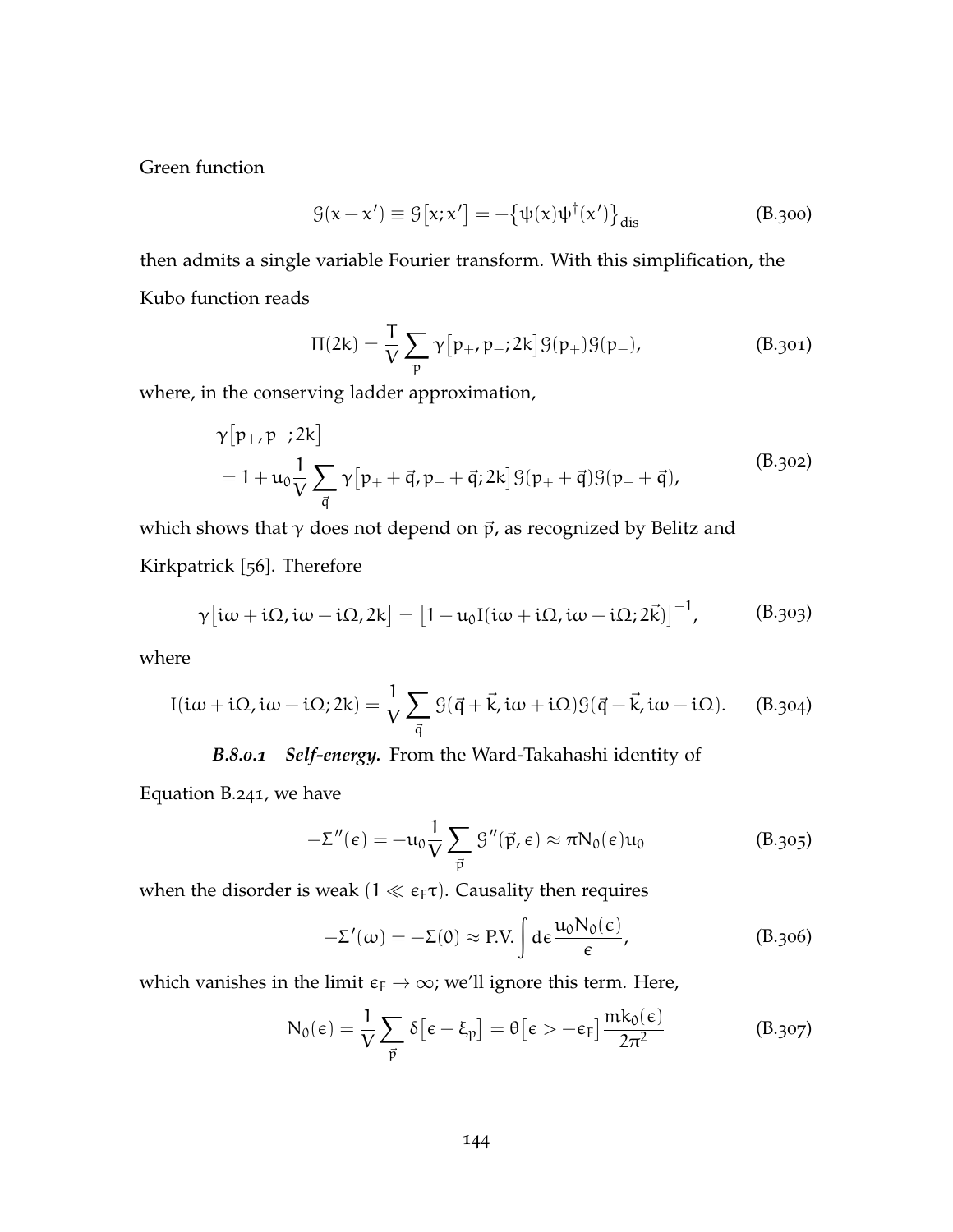is the density of states displaced by  $\epsilon$  from the Fermi surface, and

$$
k_0(\varepsilon) = k_F \sqrt{1 + \varepsilon/\varepsilon_F} \tag{B.308}
$$

is a thermally modified Fermi wavenumber. As usual,

$$
\epsilon_{\mathsf{F}} = \mathsf{k}_{\mathsf{F}}^2 / 2\mathfrak{m}, \quad \xi_{\vec{\mathsf{p}}} = \mathsf{p}^2 / 2\mathfrak{m} - \epsilon_{\mathsf{F}}.\tag{B.309}
$$

Hence, summing an indefinite succession of independent scattering events leads to a renormalized quasi-electron

$$
G_0^{-1}(\vec{p}, i\omega) = i\omega - \xi_{\vec{p}} + i\gamma \operatorname{sgn} \operatorname{Im}(i\omega)
$$
 (B.310)

that suffers an elastic rate  $\gamma = 1/2\tau$  and has spectrum

$$
\mathcal{G}_{0}''(\vec{p}, \epsilon) = -\pi \delta_{\gamma} \left[ \epsilon - \xi_{\vec{p}} \right]
$$
 (B.311)

with Lorentzian shape

$$
\delta_{\gamma} \left[ \epsilon - \xi_{\vec{p}} \right] = \frac{\gamma / \pi}{\left[ \epsilon - \xi_{\vec{p}} \right]^2 + \gamma^2},\tag{B.312}
$$

which, in the clean (distribution) limit  $\gamma \to 0$ , is a Dirac delta that requires on shell propagation. While the theory is no longer that of true particles, as the energy-momentum resonance is now lifetime broadened, meaning excitations will spontaneously decay [[80](#page-172-5)], we expect it, at the very least, to describe ballistic transport as exhibited in relatively clean conditions.<sup>28</sup>

<sup>&</sup>lt;sup>28</sup>Strictly speaking, the full Ward-Takahashi identity of [Equation B.](#page-145-0)241, which constitutes the necessary and sufficient condition for particle number conservation fails beyond a critical value of the disorder strength at which point one can no longer ignore the fact that each Hilbert space corresponding to a particular disorder realization is rife with localized states that the configurationally averaged theory is unaware of [[81](#page-172-6)].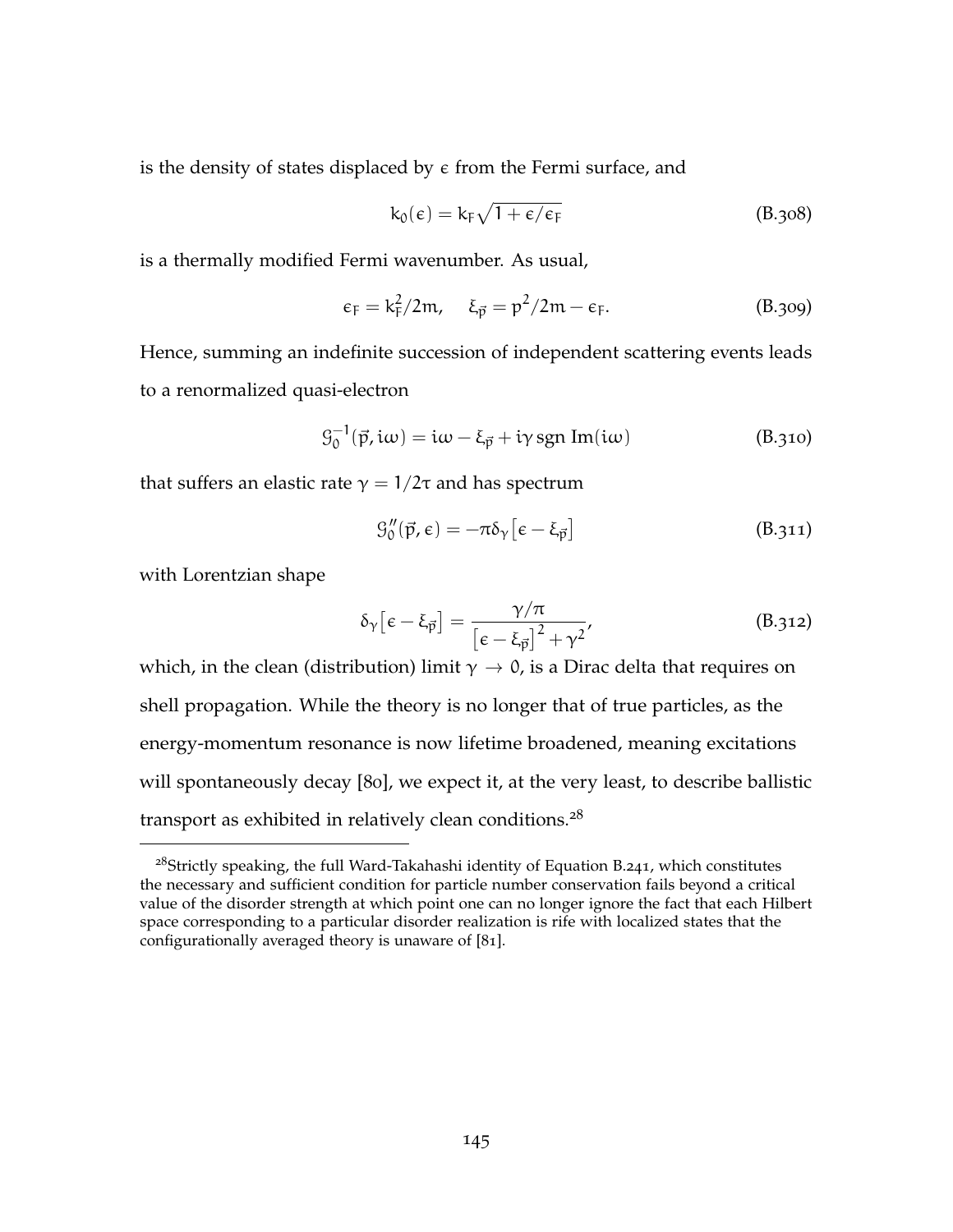*B.8.0.2 Vertex.* Now then, [Equation B.](#page-156-0)301 is equivalent to

$$
\Pi(2k) = T \sum_{i\omega} F(i\omega + i\Omega, i\omega - i\Omega; 2\vec{k})
$$
  
= 
$$
- \int \frac{d\epsilon}{2\pi i} f(\epsilon) \Big\{ F(\epsilon + 2i\Omega, \epsilon + i0; 2\vec{k}) - F(\epsilon + 2i\Omega, \epsilon - i0; 2\vec{k})
$$
 (B.313)  
+ 
$$
F(\epsilon + i0, \epsilon - 2i\Omega; 2\vec{k}) - F(\epsilon - i0, \epsilon - 2i\Omega; 2\vec{k}) \Big\},
$$

where

$$
F(i\omega + i\Omega, i\omega - i\Omega; 2\vec{k}) = \frac{I(i\omega + i\Omega, i\omega - i\Omega; 2\vec{k})}{1 - u_0 I(i\omega + i\Omega, i\omega - i\Omega; 2\vec{k})}.
$$
(B.314)

For the purpose of hunting singularities on the physical sheet where sgn Im( $i\Omega$ ) > 0, it is convenient to decompose the density response function into a hydrodynamic piece

$$
\begin{split} \n\phi(2\vec{k}, 2i\Omega) \\ \n&= \int \frac{d\epsilon}{2\pi i} f(\epsilon) \Big\{ F(\epsilon + 2i\Omega, \epsilon - i0; 2\vec{k}) - F(\epsilon + i0, \epsilon - 2i\Omega; 2\vec{k}) \Big\}, \n\end{split} \tag{B.315}
$$

and the remaining part

$$
\chi(2\vec{k}, 2i\Omega) = \int \frac{d\epsilon}{2\pi i} f(\epsilon) \{ F(\epsilon - i0, \epsilon - 2i\Omega; 2\vec{k}) - F(\epsilon + 2i\Omega, \epsilon + i0; 2\vec{k}) \}.
$$
\n(B.316)

In order to determine

$$
\begin{split} \Phi_{R}(2\vec{k},2\Omega) &= \int \frac{d\epsilon}{2\pi i} \left[ f(\epsilon-\Omega) - f(\epsilon+i\Omega) \right] F(\epsilon+\Omega+i0,\epsilon-\Omega-i0;2\vec{k}) \\ &\approx \frac{2\Omega}{2\pi i} F(+\Omega+i0,-\Omega-i0;2\vec{k}), \end{split} \tag{B.317}
$$

where  $f(\epsilon - \Omega) - f(\epsilon + \Omega) \approx 2\Omega \delta(\epsilon)$  for  $\Omega \to 0$  at  $T = 0$ , we first evaluate<sup>29</sup>

$$
I(i\omega + i\Omega, i\omega - i\Omega; 2\vec{k})
$$
  
=  $\frac{im^2}{4\pi k} \{ \log [2k + Q(i\omega + i\Omega) + Q(i\omega - i\Omega)]$  (B.318)  
 $- \log [-2k + Q(i\omega + i\Omega) + Q(i\omega - i\Omega)] \},$ 

<sup>29</sup>When the meaning is clear from context, we denote  $k = |\vec{k}|$ .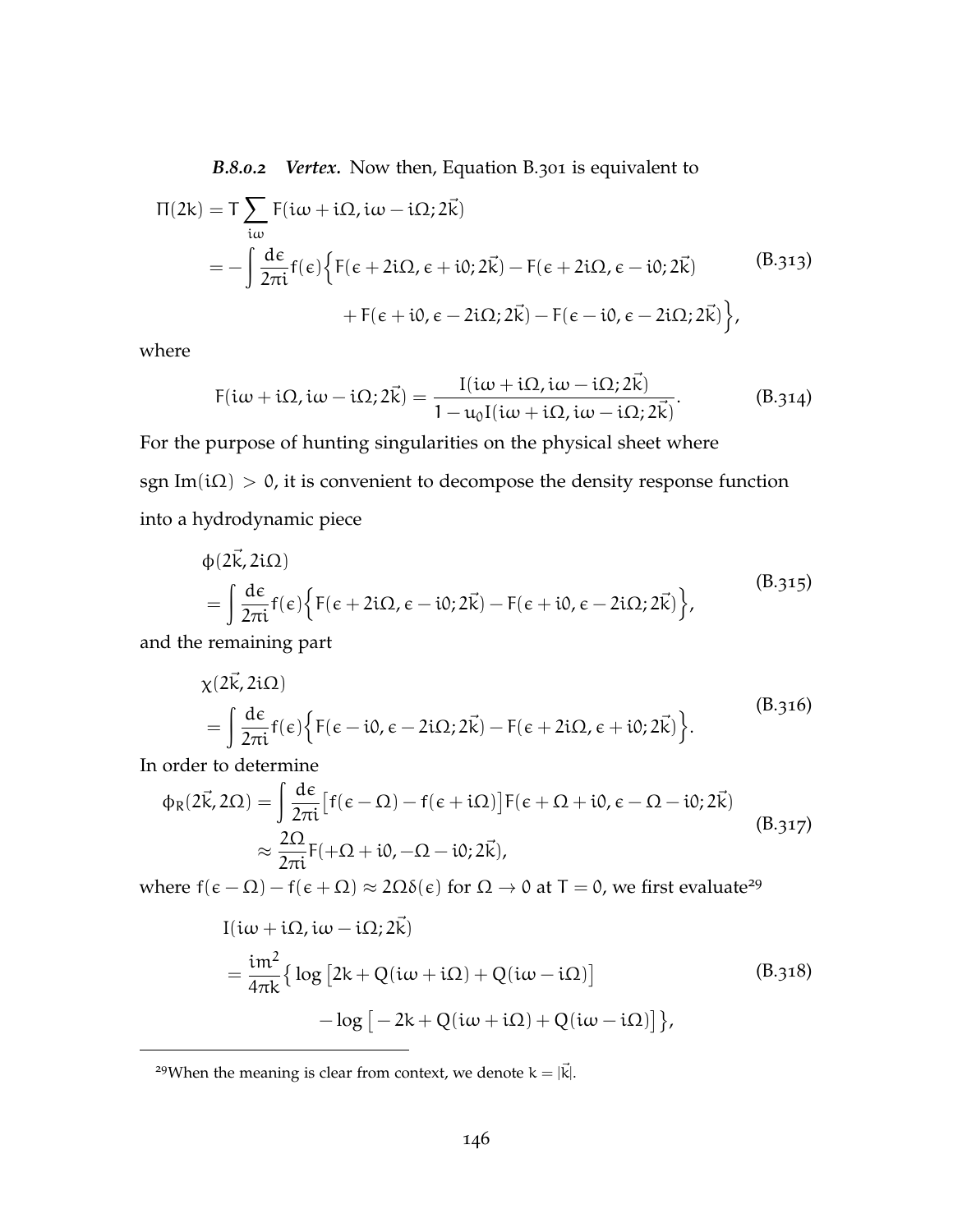with

$$
Q(i\omega \pm i\Omega)
$$
  
= sgn Im(i\omega \pm i\Omega) \times k\_F \sqrt{1 + [i\omega \pm i\Omega + i\gamma sgn Im(i\omega \pm i\Omega)]/\epsilon\_F}; (B.319)

the principal branch is chosen for both the logarithm and the square root. Note that

$$
Q(\epsilon + \Omega + i0) + Q(\epsilon - \Omega - i0) \approx \frac{1}{\nu_F} [2\Omega + 2i\gamma],
$$
 (B.320a)

$$
Q(\epsilon + \Omega - i0) + Q(\epsilon - \Omega - i0) \approx \frac{-1}{\nu_F} [4\epsilon_F + 2\epsilon - 2i\gamma]
$$
 (B.320b)

when  $\omega$ ,  $\Omega$ ,  $\gamma \ll \epsilon_F$ . Thus, writing

$$
\chi_{R}(2\vec{k}, 2\Omega)
$$
\n
$$
= \int \frac{d\epsilon}{2\pi i} [f(\epsilon + \Omega) - f(\epsilon - \Omega)] \text{ Re } F(\epsilon + \Omega - i0, \epsilon - \Omega - i0; 2\vec{k})
$$
\n
$$
- \int \frac{d\epsilon}{2\pi} [f(\epsilon + \Omega) + f(\epsilon - \Omega)] \text{ Im } F(\epsilon + \Omega - i0, \epsilon - \Omega - i0; 2\vec{k}),
$$
\n(B.321)

reveals that

$$
\chi_{R}(2\vec{k}, 2\Omega) \approx -\int \frac{d\epsilon}{\pi} f(\epsilon) \operatorname{Im} F(\epsilon + i0, \epsilon + i0; \vec{0}) + O(k^{2}, \Omega^{2})
$$
  

$$
\approx -\int_{-\infty}^{0} \frac{d\epsilon}{\pi} \operatorname{Im} \frac{1}{V} \sum_{\vec{q}} S_{0}^{R}(\vec{q}, \epsilon) S_{0}^{R}(\vec{q}, \epsilon)
$$
  

$$
\approx \int_{-\infty}^{0} \frac{d\epsilon}{\pi} \operatorname{Im} \frac{1}{V} \sum_{\vec{q}} \partial_{\epsilon} G_{0}^{R}(\vec{q}, \epsilon)
$$
  

$$
= \frac{1}{V} \sum_{\vec{q}} \frac{1}{\pi} G_{0}''(\vec{q}, 0)
$$
  

$$
= -N_{F}
$$
 (B.322)

is regular;  $\chi_R$  determines the electronic compressibility. So

$$
F^{-1}(\epsilon + \Omega + i0, \epsilon - \Omega - i0; 2\vec{k}) \approx \frac{1}{2\pi N_F} \left\{ -2i\Omega + \frac{D(2k)^2}{1 - i\frac{2\Omega}{2\gamma}} + \mathcal{O}(k^4) \right\}, \quad (B.323)
$$

implies

$$
\varphi_R(\vec{k}, \Omega) \approx N_F \frac{1 - i\Omega \tau}{1 - i\Omega \tau + iDk^2/\Omega'},
$$
 (B.324)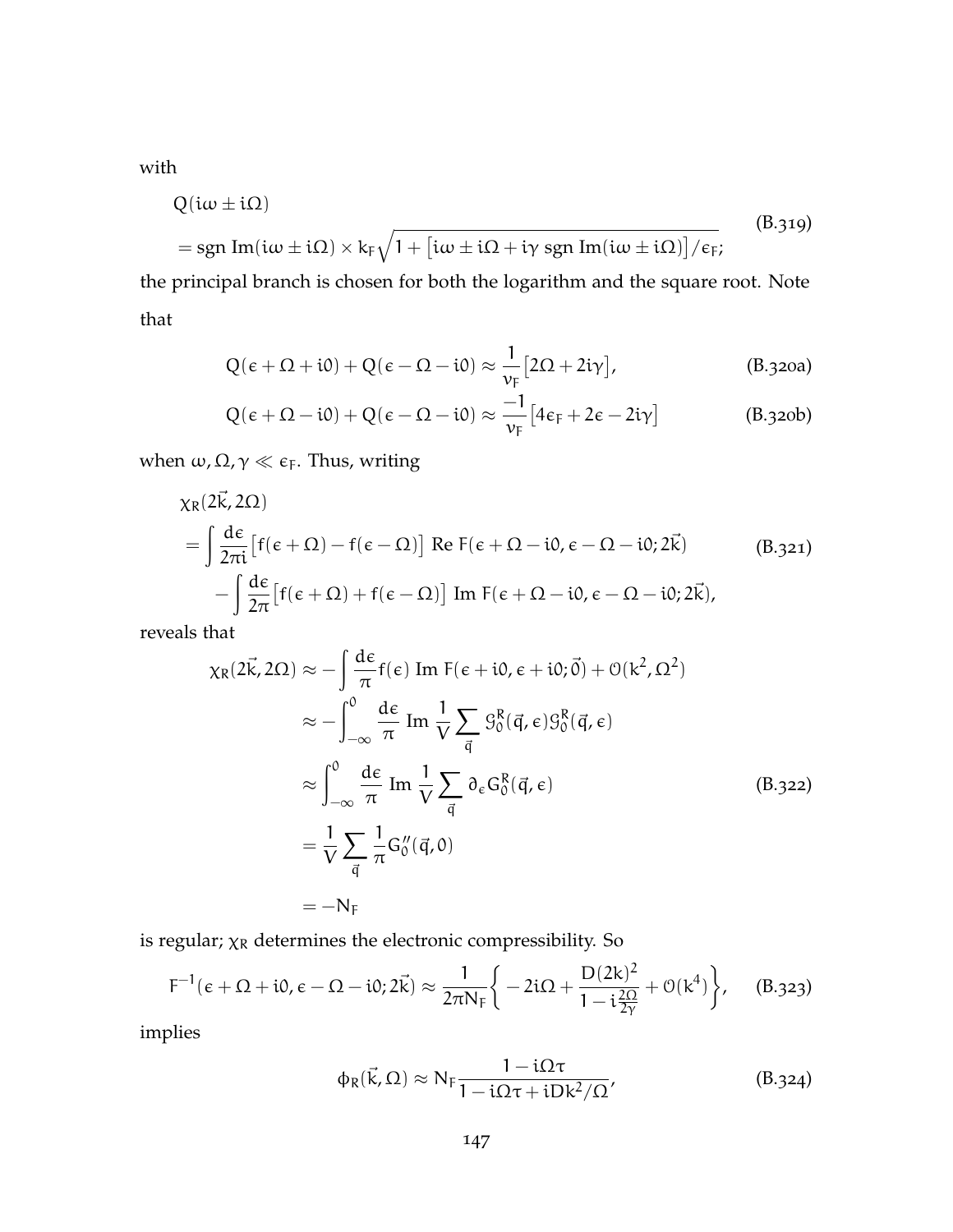which produces

<span id="page-160-0"></span>
$$
\Pi_R(\vec{k}, \Omega) = N_F \frac{-iDk^2/\Omega}{1 - i\Omega\tau + iDk^2/\Omega'},
$$
 (B.325)

<span id="page-160-1"></span>where

$$
D = \frac{v_{\rm F}^2}{6\gamma} \tag{B.326}
$$

is the semi-classical diffusion constant. Notice that [Equation B.](#page-160-0)325 maintains

$$
0 = \Pi_R(\vec{0}, i\Omega), \tag{B.327}
$$

as required by particle conservation. When  $\Omega \tau \ll 1$ , the response has a diffusive resonance, i.e.

$$
\Pi_{R}(\vec{k},\Omega) \approx N_{F} \frac{-iDk^{2}}{\Omega + iDk^{2}};
$$
 (B.328)

this essential change to the spectrum is due to the fact that the relaxation of a long wavelength density fluctuation requires that particles wishing to traverse the region of imbalance must overcome their tendency to undergo a random walk when amidst an array of static scattering sources.

**B.8.1 Dynamical conductivity.** Finally, from [see [Equation B.](#page-117-0)69 and [Equation B.](#page-115-0)57]

$$
\sigma(\vec{k}, \Omega) = e^2 \frac{i\Omega}{k^2} \Pi_R(\vec{k}, \Omega)
$$
 (B.329)

we find

$$
\sigma(\vec{k}, \Omega) = \frac{e^2 N_F D}{1 - i\Omega \tau + iDk^2/\Omega'}
$$
 (B.330)

which is the standard weak-coupling result [[71](#page-171-0)]. In the hydrodynamic limit,

$$
\sigma(\vec{k}, \Omega) \to \frac{ne^2}{2m\gamma} \frac{1}{1 - iDk^2/\Omega}, \quad \Omega \to 0 \text{ with } Dk^2/\Omega \text{ fixed} \tag{B.331}
$$

applies to the stage of relaxation wherein global equilibrium is approached from a state of local equilibrium through the transport of conserved quantities,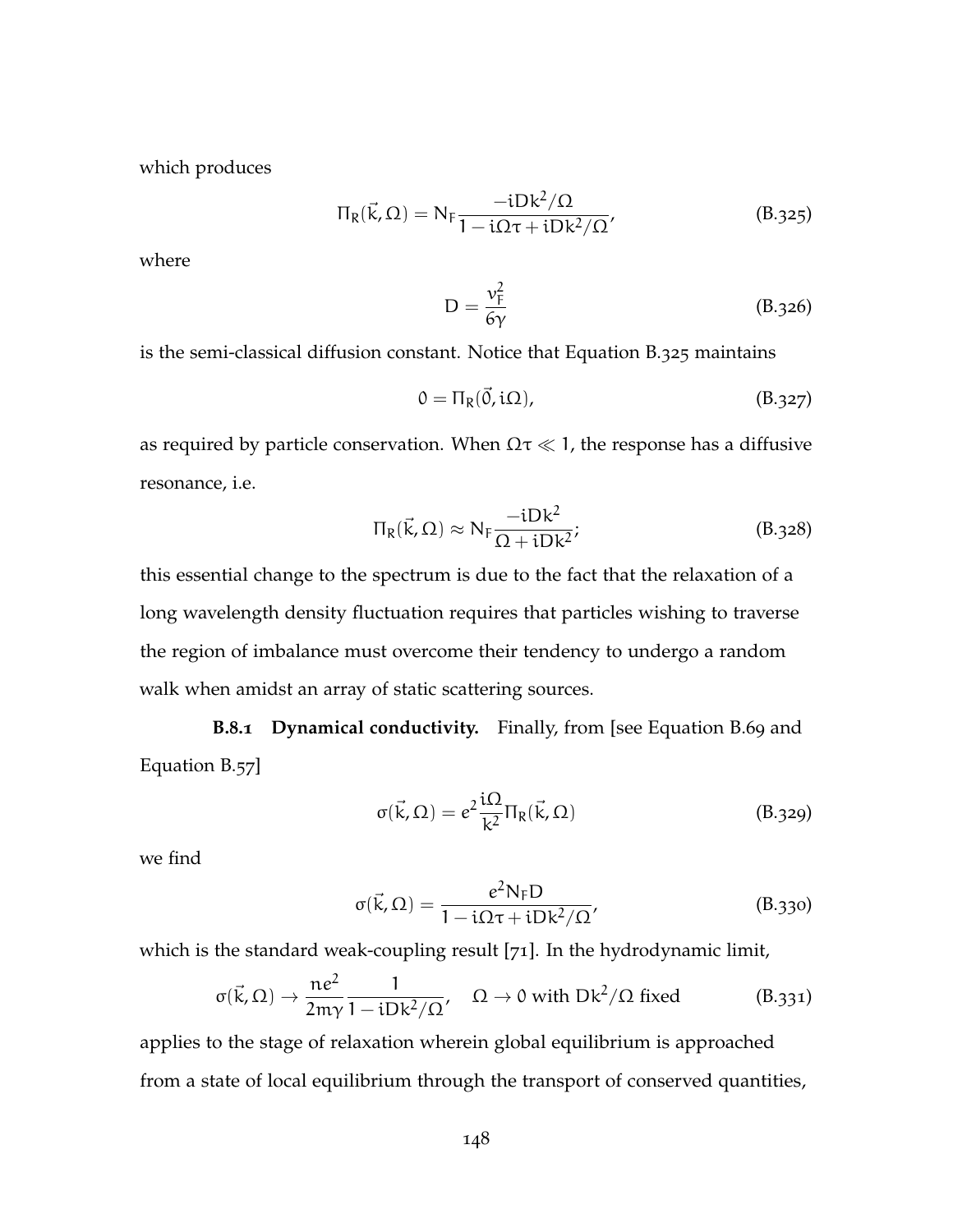which occurs over a characteristic time scale that is much larger than the typical time between interactions [[38](#page-168-0)]; with the kinetics coursened to such a degree, the equilibriating collisions are effectively incessant.

**B.8.2 Spectral method.** Our approach is quite useful whenever one is interested in susceptibilities associated with conserved (or nearly conserved) quantities; that its applicability is not limited to statics allows for an economical derivation of the diffusion coefficient. To this end, consider the density-density function<sup>30</sup>

$$
\Pi_R(k) \approx -N_F \left\{ 1 + i\Omega \left\langle 1, \mathcal{L}^{-1} \circ 1 \right\rangle^k \right\},\tag{B.334}
$$

where the Liouvillian

$$
i\mathcal{L} = \frac{d}{dt} - iC_0 \tag{B.335}
$$

contains the streaming term  $d/dt$  in addition to a collision operator  $C_0$ , which admits<sup>31</sup>

$$
C_0 \circ \mathfrak{e}_n = 0, \quad \mathfrak{e}_n(q; k) = 1 \tag{B.336}
$$

on account of number conservation. It follows that there exists a vector  $\mathfrak{u}_n$ obeying

$$
\mathcal{L} \circ \mathfrak{u}_n = \mathfrak{v}_n \mathfrak{u}_n,\tag{B.337}
$$

<sup>30</sup>The inner product

$$
\langle \psi, \varphi \rangle = \int \frac{d\varepsilon}{\pi} w(\varepsilon) \frac{1}{N_F V} \sum_{\vec{q}} \left[ -G''(q) \right] \psi(q) \varphi(q) \tag{B.332}
$$

facilitates self-adjointness

$$
\langle \psi, \mathcal{L} \circ \phi \rangle = \langle \mathcal{L} \circ \psi, \phi \rangle. \tag{B.333}
$$

<sup>31</sup>For simplicity of presentation, C<sub>0</sub> is taken at  $k = 0$ ; one can check that the leading small k behavior is still faithfully captured.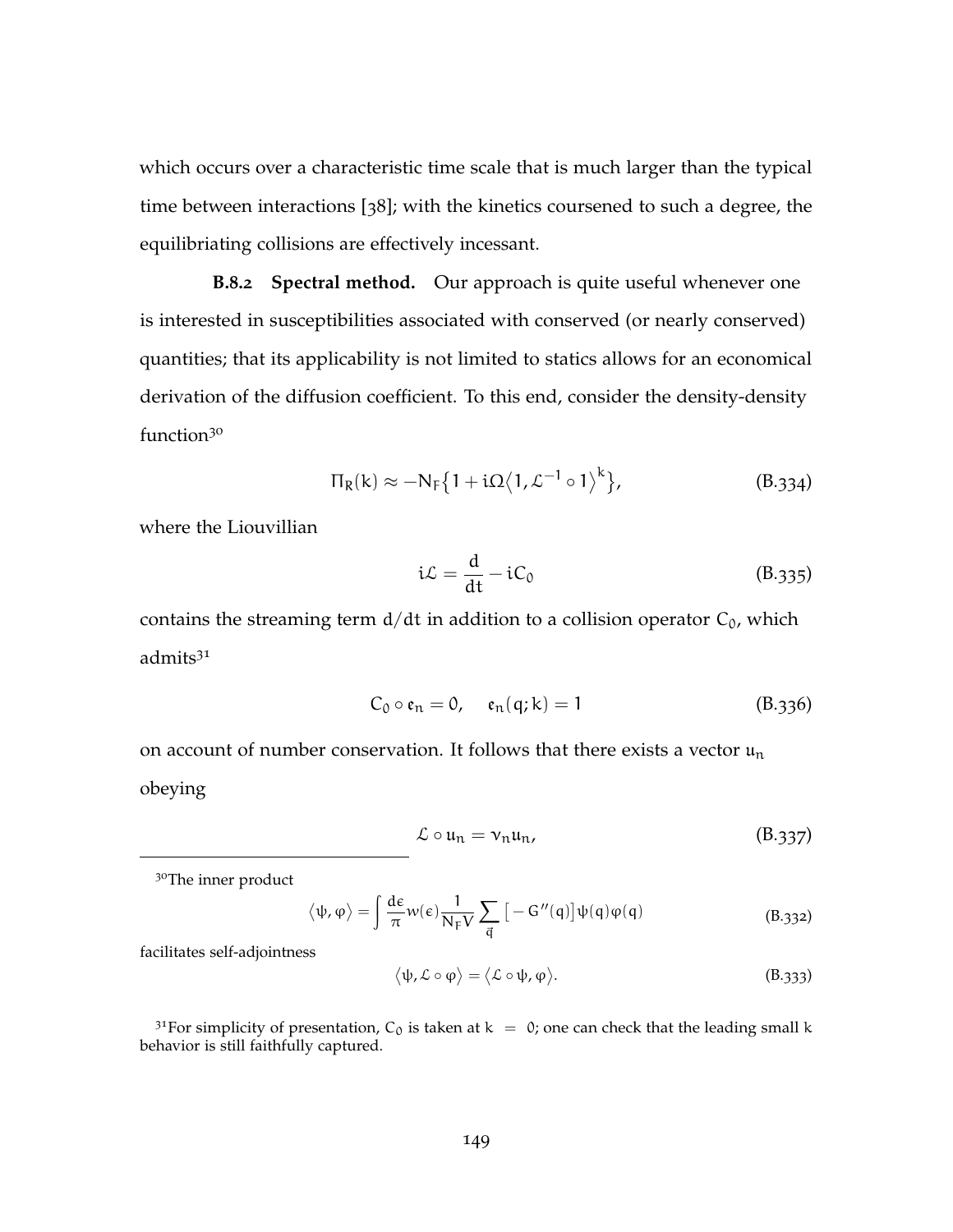with

$$
\nu_n(k) = \mathcal{O}(k), \quad u_n(q;k) = \mathfrak{e}_n(q;k) + \mathcal{O}(k). \tag{B.338}
$$

Thus, we have

$$
\langle 1, \mathcal{L}^{-1} \circ 1 \rangle \approx \nu_n^{-1}, \tag{B.339}
$$

which can be determined by successive approximation. To first order,

$$
-C_0 \circ \mathfrak{u}_n^{(1)} - \mathfrak{i}\frac{d}{dt} \circ \mathfrak{e}_n = \mathfrak{v}_n^{(1)} \mathfrak{e}_n \tag{B.340}
$$

implies both

$$
\mathbf{v}_n^{(1)}(\mathbf{k}) = \mathbf{i}\Omega\tag{B.341}
$$

and

$$
\mathfrak{u}_n^{(1)} = -C_0^{-1} \circ \{ \nu_n^{(1)} \mathfrak{e}_n + \mathfrak{i} \frac{d}{dt} \circ \mathfrak{e}_n \},\tag{B.342}
$$

which yields

$$
\nu_n^{(2)} \langle \varepsilon_n, \varepsilon_n \rangle = -\langle \varepsilon_p^{(0)}, C_0^{-1} \circ \varepsilon_p^{(0)} \rangle \tag{B.343}
$$

from

$$
C_0 \circ u_n^{(2)} - i \frac{d}{dt} \circ u_n^{(1)} = v_n^{(2)} \varepsilon_n + v_n^{(1)} u_n^{(1)};
$$
 (B.344)

here,

$$
\left[\frac{d}{dt}\circ \mathfrak{e}_n\right](q;k) = -\Omega \mathfrak{e}_n(q;k) + \mathfrak{e}_p^{(0)}(q;k), \tag{B.345}
$$

with

$$
\mathfrak{e}_{\mathfrak{p}}^{(0)}(\mathfrak{q};\mathbf{k}) = \frac{\vec{\mathbf{k}} \cdot \vec{\mathfrak{q}}}{\mathfrak{m}} \tag{B.346}
$$

the bare momentum mode of  $C_0$ . Therefore,

$$
\nu_{\rm n}^{(2)} \approx -\langle \mathfrak{e}_{\rm p}^{(0)}, \mathfrak{e}_{\rm p}^{(0)} \rangle \lambda_{\rm p}^{-1},\tag{B.347}
$$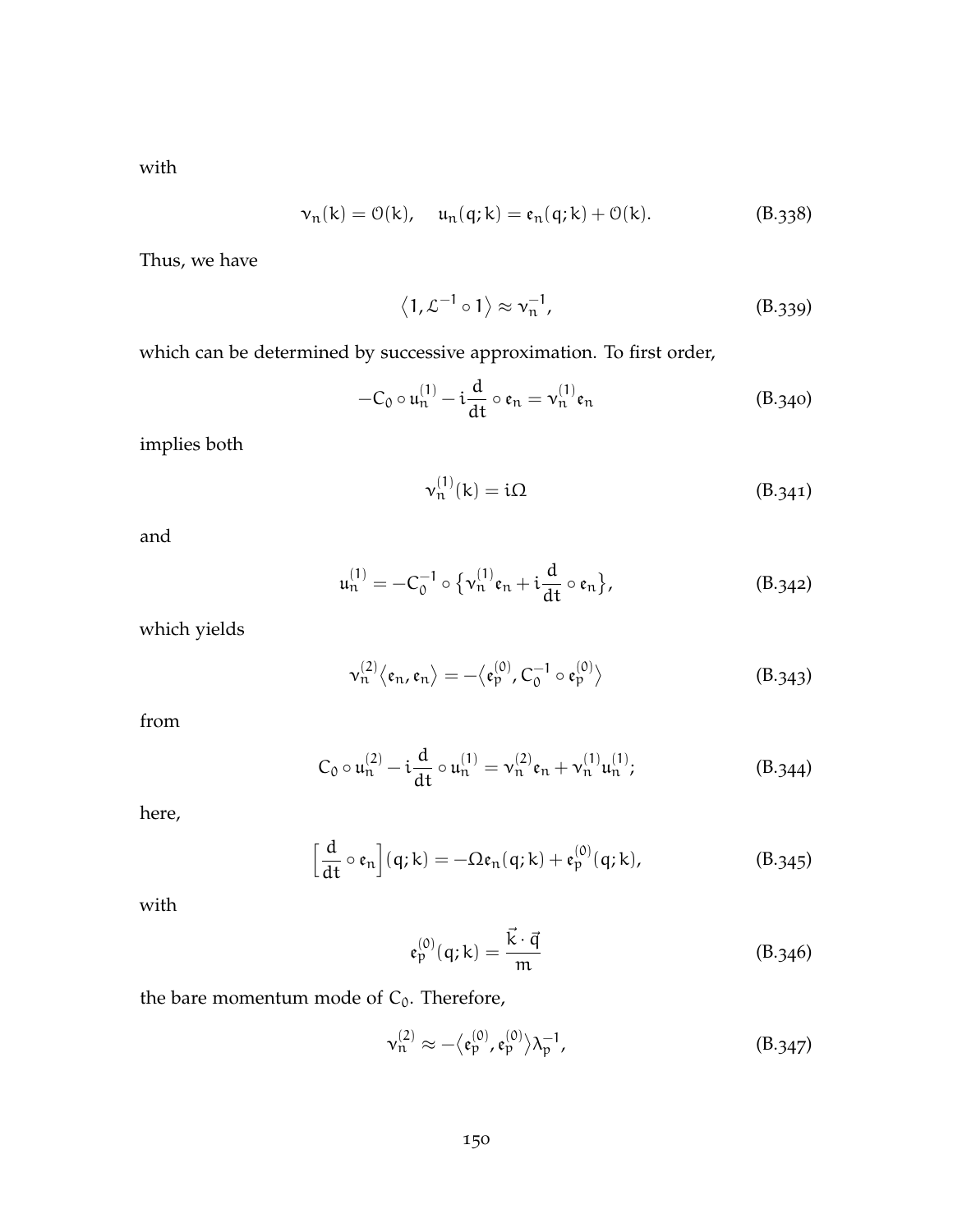where<sup>32</sup>

$$
C_0 \circ \mathfrak{e}_p = \lambda_p \mathfrak{e}_p. \tag{B.348}
$$

As a result,

$$
\Pi_{R}(k) \approx -N_{F} \frac{iDk^{2}}{\Omega + iDk^{2}},
$$
 (B.349)

where

$$
D \approx \frac{v_{F}^{2}}{3\lambda_{p}(k=0)};
$$
 (B.350)

if we take  $C_0$  to contain only the simplest impurity vertex, then

$$
\lambda_p(k=0) = 2\gamma \tag{B.351}
$$

implies

$$
D = \frac{v_{\rm F}^2}{6\gamma'},\tag{B.352}
$$

which agrees with [Equation B.](#page-160-1)326.

## *B.8.2.1 Wiedemann–Franz law.* An analogous sequence of

manipulations yields for the energy-energy function

$$
\Pi_{\varepsilon\varepsilon}^{R}(k) \approx -TC_{V} \frac{iD_{\varepsilon}k^{2}}{\Omega + iD_{\varepsilon}k^{2}},
$$
\n(B.353)

where the electronic specific heat  $C_V = \pi^2 N_F T/3$ , and

$$
D_{\varepsilon} k^2 \approx \langle \mathfrak{e}_p^{(0)} \mathfrak{e}_{\varepsilon}, C_0^{-1} \circ \mathfrak{e}_p^{(0)} \mathfrak{e}_{\varepsilon} \rangle / \langle \mathfrak{e}_{\varepsilon}, \mathfrak{e}_{\varepsilon} \rangle, \tag{B.354}
$$

which does not involve the action of  $C_0^{-1}$  $_0^{-1}$  on any of the hydrodynamic modes; however, since

$$
K_0 \circ \mathfrak{e}_p^{(0)} \mathfrak{e}_\varepsilon = 0, \tag{B.355}
$$

<sup>&</sup>lt;sup>32</sup>In the limit of global conservation of electronic momentum,  ${\mathfrak e}_{\mathfrak p} \to {\mathfrak e}_{\mathfrak p}^{(0)}$  and  $\lambda_{\mathfrak p} \to$  0.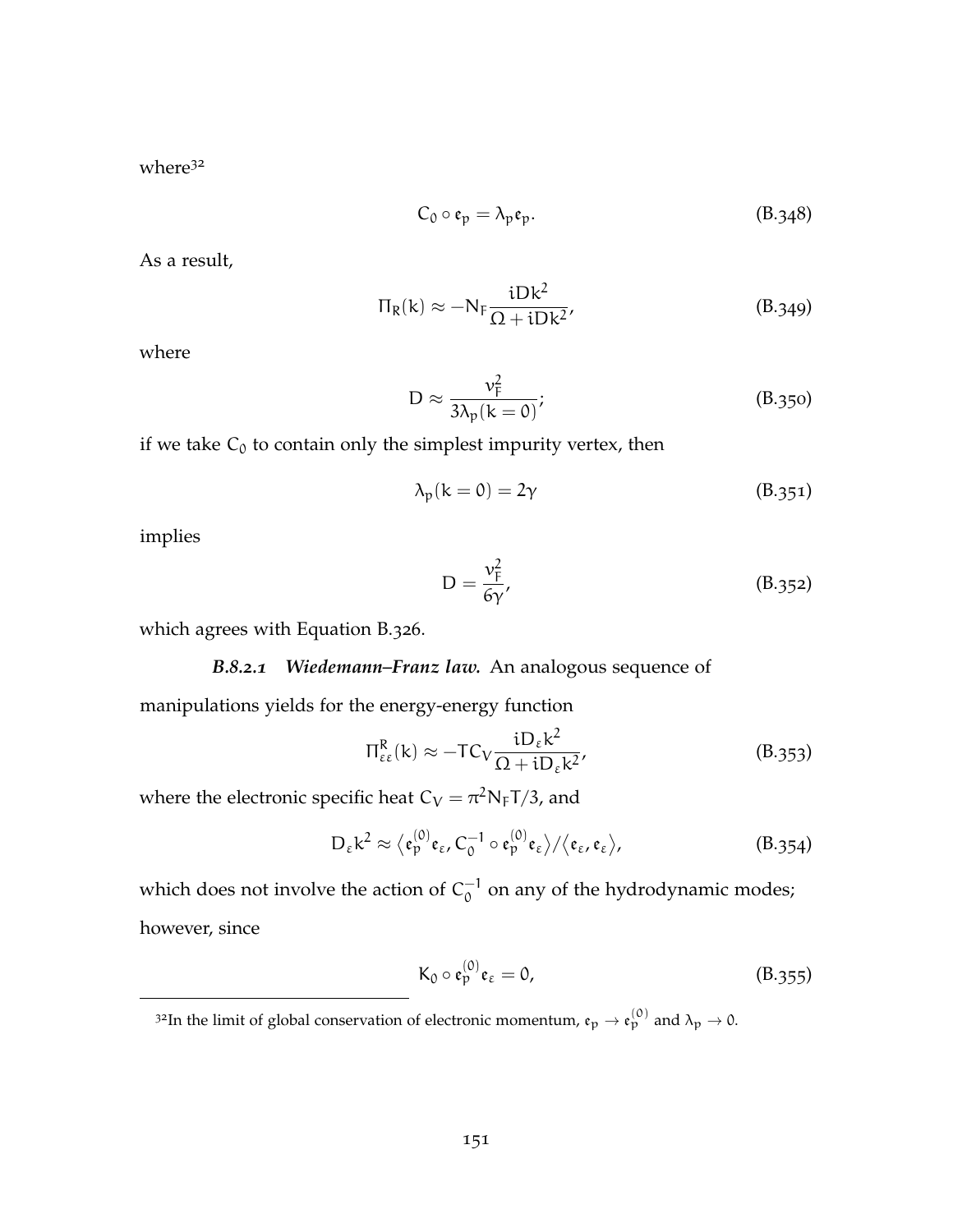thanks to the spherically symmetric scattering centers, it follows that the heat conductivity

$$
\sigma_{h} = \lim_{\Omega \to 0} \lim_{\vec{k} \to 0} \frac{i\Omega}{k^{2}T} \Pi_{\varepsilon\varepsilon}(k) = C_{V}D; \tag{B.356}
$$

here

$$
\mathfrak{e}_{\varepsilon}(\mathfrak{q};\mathbf{k})=\varepsilon\tag{B.357}
$$

and

$$
C_0(q,p) = 2\gamma \delta(p-q) - K_0(q,p).
$$
 (B.358)

Therefore,

$$
\frac{e^2 \sigma_{\rm h}}{\sigma} = \frac{\pi^2 T}{3} \tag{B.359}
$$

is independent of γ. Because the contents of this subsubsection are well known, there is a wealth of relevant literature; we referenced the papers [[82](#page-173-0)–[86](#page-173-1)], as accomplished by Castellani et al. and Langer.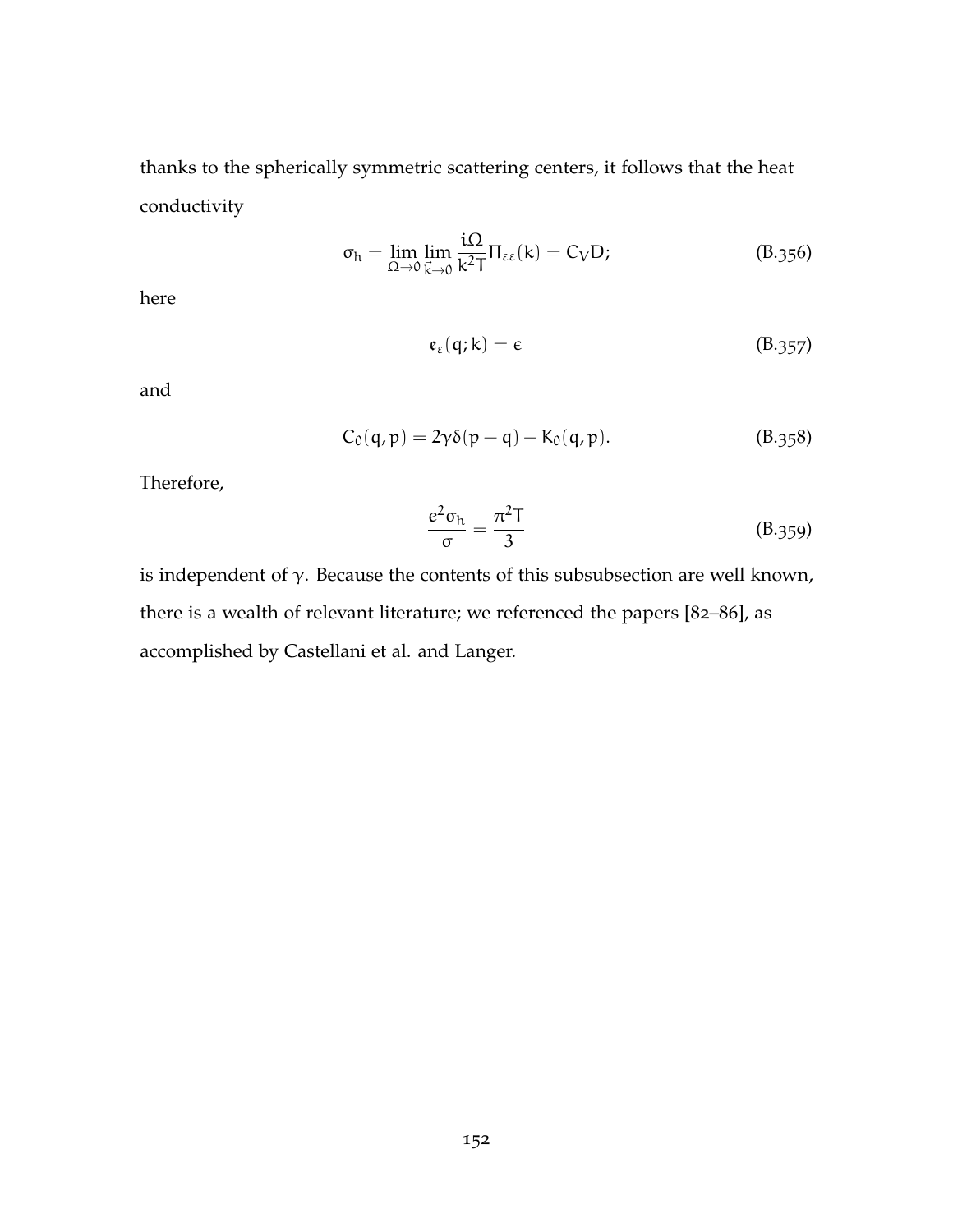#### BIBLIOGRAPHY

- [1] E. A. Yelland, S. J. C. Yates, O. Taylor, A. Griffiths, S. M. Hayden, and A. Carrington, "Ferromagnetic properties of ZrZn<sub>2</sub>," [Phys. Rev. B](https://doi.org/10.1103/PhysRevB.72.184436) 72, [184436](https://doi.org/10.1103/PhysRevB.72.184436) (2005).
- [2] F. Bloch, "Zum elektrischen Widerstandsgesetz bei tiefen Temperaturen," [Zeitschrift für Physik](https://doi.org/10.1007/BF01341426) **59**, 208–214 (1930).
- [3] S. Bharadwaj, D. Belitz, and T. R. Kirkpatrick, "Electronic relaxation rates in metallic ferromagnets," [Phys. Rev. B](https://doi.org/10.1103/PhysRevB.89.134401) **89**, 134401 (2014).
- [4] K. Ueda and T. Moriya, "Contribution of Spin Fluctuations to the Electrical and Thermal Resistivities of Weakly and Nearly Ferromagnetic Metals," [Journal of the Physical Society of Japan](https://doi.org/10.1143/JPSJ.39.605) **39**, 605–615 (1975).
- [5] J. Amarel, D. Belitz, and T. R. Kirkpatrick, "Exact solution of the Boltzmann equation for low-temperature transport coefficients in metals. I. Scattering by phonons, antiferromagnons, and helimagnons," [Phys.](https://doi.org/10.1103/PhysRevB.102.214306) [Rev. B](https://doi.org/10.1103/PhysRevB.102.214306) **102**, 214306 (2020).
- [6] J. Amarel, D. Belitz, and T. R. Kirkpatrick, "Exact solution of the Boltzmann equation for low-temperature transport coefficients in metals. II. Scattering by ferromagnons," [Phys. Rev. B](https://doi.org/10.1103/PhysRevB.102.214307) **102**, 214307 (2020).
- [7] J. Amarel, D. Belitz, and T. R. Kirkpatrick, "Rigorous results for the electrical conductivity due to electron–phonon scattering," [Journal of](https://doi.org/10.1063/5.0004277) [Mathematical Physics](https://doi.org/10.1063/5.0004277) **62**, 023301 (2021).
- [8] J. M. Ziman, *Electrons and Phonons: The Theory of Transport Phenomena in Solids* (Oxford University Press, 1960).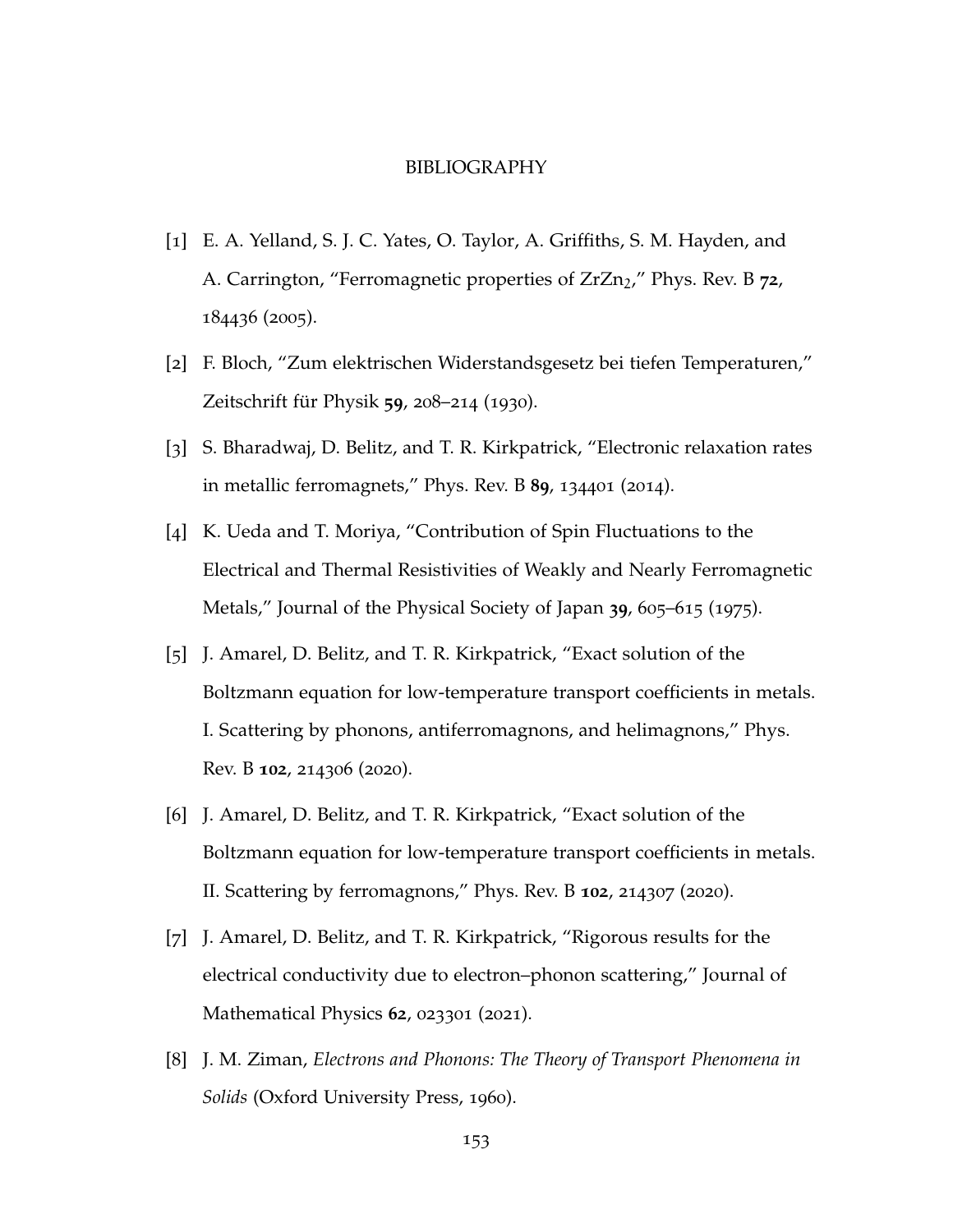- [9] P. W. Anderson, *Basic Notions Of Condensed Matter Physics* (Westview Press, 1984).
- [10] T. R. Kirkpatrick, D. Belitz, and R. Saha, "Theory of helimagnons in itinerant quantum systems. IV. Transport in the weak-disorder regime," [Phys. Rev. B](https://doi.org/10.1103/PhysRevB.78.094408) **78**, 094408 (2008).
- [11] T. R. Kirkpatrick and D. Belitz, "Generic non-fermi-liquid behavior of the resistivity in magnets with ferromagnetic, helical, or skyrmionic order," [Phys. Rev. B](https://doi.org/10.1103/PhysRevB.97.064411) **97**, 064411 (2018).
- <span id="page-166-0"></span>[12] H. Pal, V. Yudson, and D. Maslov, "Resistivity of non-Galilean-invariant Fermi- and non-Fermi liquids," [Lithuanian Journal of Physics](https://doi.org/http://dx.doi.org/10.3952/lithjphys.52207) **52**, 142–164 ([2012](https://doi.org/http://dx.doi.org/10.3952/lithjphys.52207)).
- [13] G. Zala, B. N. Narozhny, and I. L. Aleiner, "Interaction corrections at intermediate temperatures: longitudinal conductivity and kinetic equation," [Phys. Rev. B](https://doi.org/10.1103/PhysRevB.64.214204) **64**, 214204 (2001).
- [14] T. Tadashi, "Nonperturbative canonical formulation and Ward-Takahashi relations for quantum many-body systems at finite temperatures," [Annals of Physics](https://doi.org/https://doi.org/10.1016/0003-4916(87)90100-X) **173**, 226–245 (1987).
- [15] V. Smirnov, *Integral Equations and Partial Differential Equations. Course of Higher Mathematics: Volume 4* (Pergamon Press, 1964).
- [16] A. H. Wilson, "The second order electrical effects in metals," [Mathematical Proceedings of the Cambridge Philosophical Society](https://doi.org/10.1017/S0305004100019757) **33**, 371–379 ([1937](https://doi.org/10.1017/S0305004100019757)).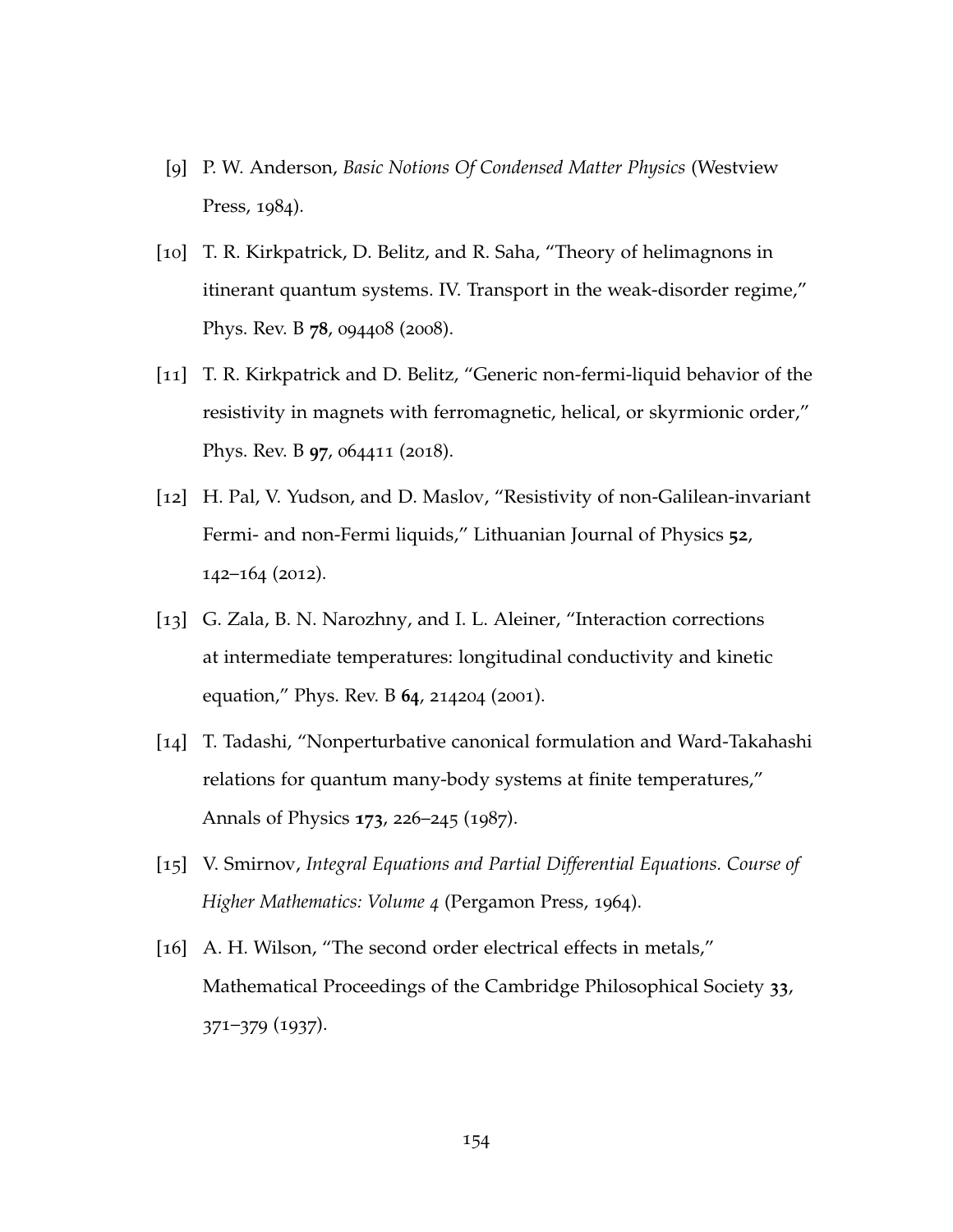- [17] E. H. Sondheimer, "The theory of the thermoelectric power of metals," [Mathematical Proceedings of the Cambridge Philosophical Society](https://doi.org/10.1017/S0305004100023811) **43**, 571–576 ([1947](https://doi.org/10.1017/S0305004100023811)).
- [18] L. D. Landau, "On the Theory of the Fermi Liquid," [Sov. Phys. JETP](http://www.jetp.ac.ru/cgi-bin/e/index/e/8/1/p70?a=list) **8**, 70–74 ([1959](http://www.jetp.ac.ru/cgi-bin/e/index/e/8/1/p70?a=list)).
- [19] G. A. Brooker and J. Sykes, "Transport properties of a fermi liquid," [Phys. Rev. Lett.](https://doi.org/10.1103/PhysRevLett.21.279) **21**, 279–282 (1968).
- [20] A. A. Abrikosov and I. M. Khalatnikov, "The theory of a fermi liquid (the properties of liquid 3he at low temperatures)," [Reports on Progress](https://doi.org/10.1088/0034-4885/22/1/310) [in Physics](https://doi.org/10.1088/0034-4885/22/1/310) **22**, 329–367 (1959).
- [21] P. Taylor, "The Boltzmann equation for conduction electrons," [Proceedings of the Royal Society of London. Series A. Mathematical](https://doi.org/10.1098/rspa.1963.0164) [and Physical Sciences](https://doi.org/10.1098/rspa.1963.0164) **275**, 200–208 (1963).
- [22] C. Cercignani, *Mathematical Methods in Kinetic Theory* (Plenum Press, 1969).
- [23] D. Belitz and T. Kirkpatrick, "Anomalous Transport Behavior in Quantum Magnets," [Condensed Matter](https://doi.org/10.3390/condmat3040030) **3**, 30 (2018).
- <span id="page-167-1"></span>[24] G. Baym and L. P. Kadanoff, "Conservation Laws and Correlation Functions," [Phys. Rev.](https://doi.org/10.1103/PhysRev.124.287) **124**, 287–299 (1961).
- [25] A. H. Wilson, *The Theory of Metals* (Cambridge University Press, 1965).
- <span id="page-167-0"></span>[26] G. D. Mahan, *Many Particle Physics*, 3rd ed. (Springer US, 2000).
- [27] N. W. Ashcroft and N. D. Mermin, *Solid State Physics* (Saunders College, 1976).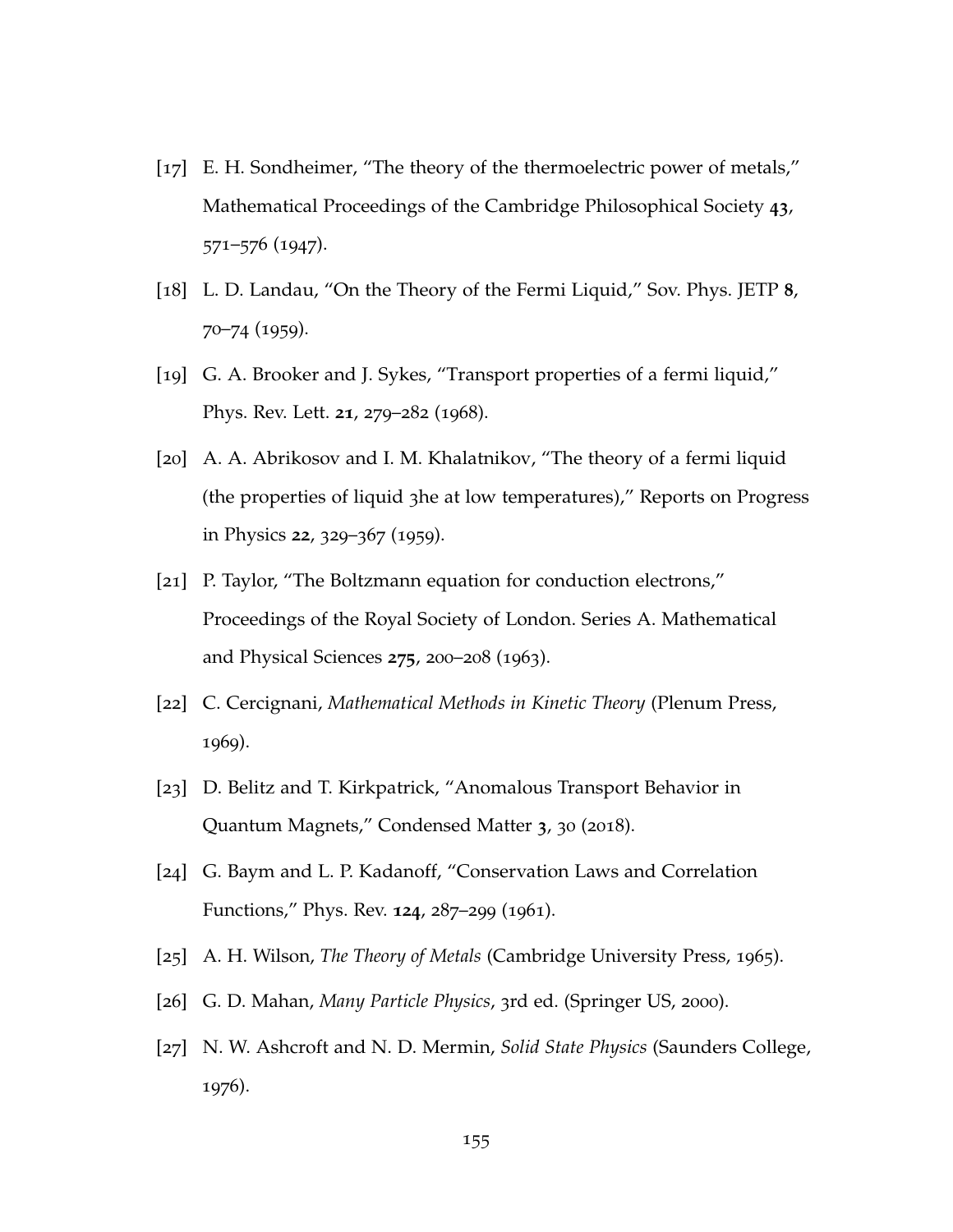- [28] S. R. De Groot and P. Mazur, *Non-Equilibrium Thermodynamics* (North-Holland Publishing Company, 1969).
- [29] G. Baym and N. D. Mermin, "Determination of Thermodynamic Green's Functions," [Journal of Mathematical Physics](https://doi.org/10.1063/1.1703704) **2**, 232–234 (1961).
- [30] M. Jonson and G. D. Mahan, "Mott's formula for the thermopower and the Wiedemann-Franz law," [Phys. Rev. B](https://doi.org/10.1103/PhysRevB.21.4223) **21**, 4223–4229 (1980).
- [31] R. Barnard, *Thermoelectricity in Metals And Alloys* (Halsted Press, 1972).
- [32] L. D. Landau and E. M. Lifshitz, *Theory of Elasticity* (Pergamon Press, 1960).
- [33] A. A. Abrikosov, L. P. Gor'kov, and I. E. Dzyaloshinskii, *Quantum Field Theoretical Methods in Statistical Physics* (Pergamon Press, 1965).
- [34] A. Fetter and J. Walecka, *Quantum Theory of Many-Particle Systems* (McGraw-Hill, 1971).
- [35] H. Fröhlich, "Interaction of electrons with lattice vibrations," [Proceedings of the Royal Society of London. Series A. Mathematical](https://doi.org/10.1098/rspa.1952.0212) [and Physical Sciences](https://doi.org/10.1098/rspa.1952.0212) **215**, 291–298 (1952).
- [36] J. J. Sakurai and J. Napolitano, *Modern Quantum Mechanics* (Cambridge University Press, 2017).
- [37] H. Fröhlich and A. W. B. Taylor, "The Boltzmann equations in electronphonon systems," [Proceedings of the Physical Society](https://doi.org/10.1088/0370-1328/83/5/305) **83**, 739–748 (1964).
- <span id="page-168-0"></span>[38] D. Zubarev, M. Vladimir, and G. Röpke, *Statistical Mechanics of Nonequilibrium Processes, Volume 1: Basic Concepts, Kinetic Theory* (Akademie Verlag, 1996).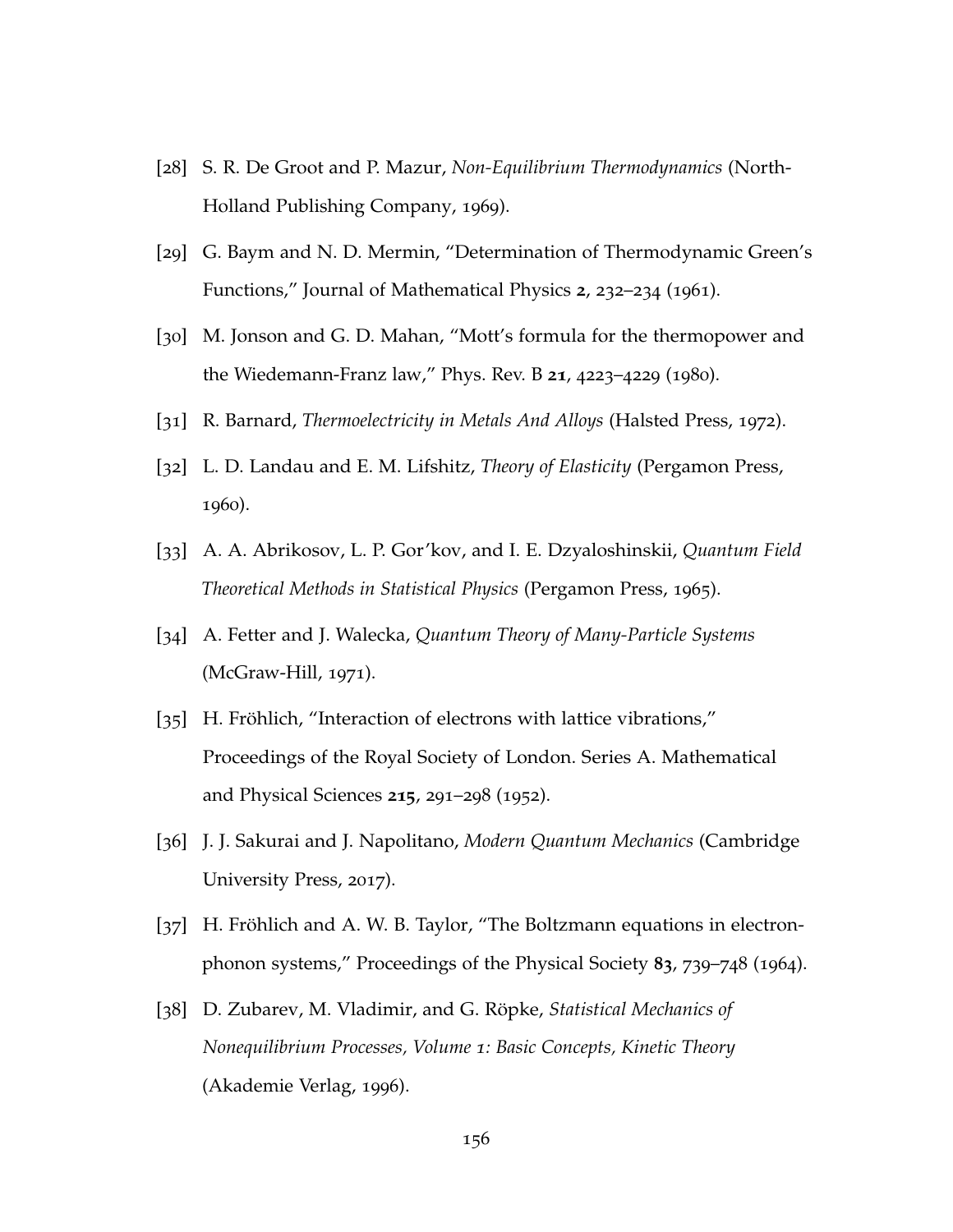- <span id="page-169-1"></span>[39] L. Kadanoff and G. Baym, *Quantum Statistical Mechanics* (Addison-Wesley, 1962).
- [40] R. Dorfman, "Note on the linearized Boltzmann integral equation for rigid sphere molecules," [Proceedings of the National Academy of](https://doi.org/10.1073/pnas.50.5.804) [Sciences](https://doi.org/10.1073/pnas.50.5.804) **50**, 804–806 (1963).
- [41] A. Migdal, "Interaction Between Electrons and Lattice Vibrations in a Normal Metal," [Sov. Phys. JETP](http://http://www.jetp.ac.ru/cgi-bin/e/index/e/7/6/p996?a=list) **7**, 996–1001 (1958).
- <span id="page-169-0"></span>[42] L. Pičman, "Two-particle correlation function and conservation laws. -III," [Nuovo Cimento B](https://doi.org/10.1007/BF02710768) **40**, 118–133 (1965).
- [43] F. Berezin, *The Method of Second Quantization* (Academic Press, 1966).
- [44] T. Matsubara, "A New Approach to Quantum-Statistical Mechanics," [Progress of Theoretical Physics](https://doi.org/10.1143/PTP.14.351) **14**, 351–378 (1955).
- [45] K. Ryogo, T. Morikazu, and H. Natsuki, *Statistical Physics II, Nonequilibrium Statistical Mechanics* (Springer-Verlag Berlin Heidelberg, 1991).
- [46] S. F. Edwards, "A second quantization formulation for electrons in disordered systems," [Journal of Physics C: Solid State Physics](https://doi.org/10.1088/0022-3719/8/11/017) **8**, [1660](https://doi.org/10.1088/0022-3719/8/11/017)–1662 (1975).
- [47] P. Nozières, *Theory of Interacting Fermi Systems* (W. A. Benjamin, Inc., 1964).
- [48] E. E. Salpeter and H. A. Bethe, "A relativistic equation for bound-state problems," [Phys. Rev.](https://doi.org/10.1103/PhysRev.84.1232) **84**, 1232–1242 (1951).
- [49] M. Gell-Mann and F. Low, "Bound States in Quantum Field Theory," [Phys. Rev.](https://doi.org/10.1103/PhysRev.84.350) **84**, 350–354 (1951).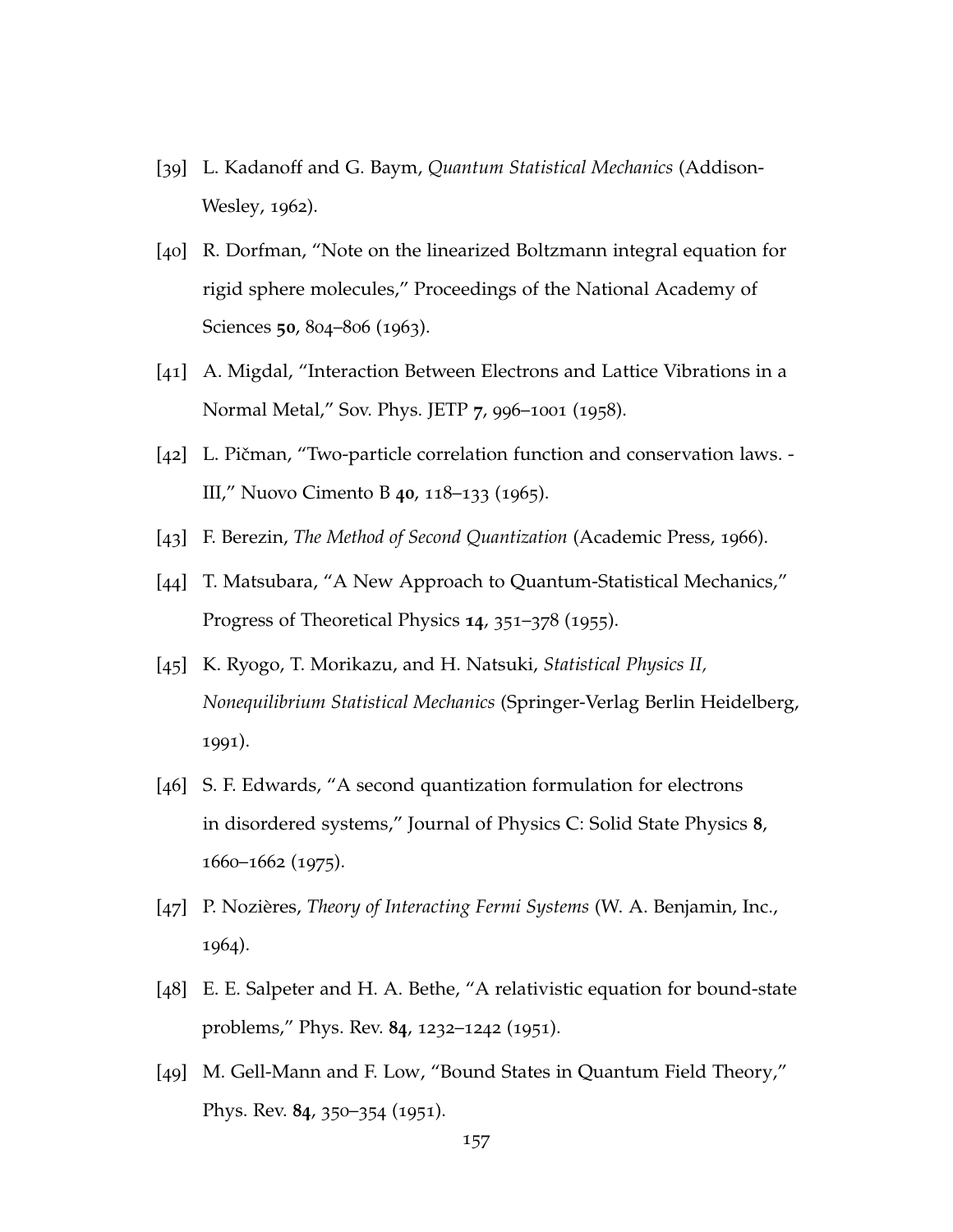- [50] L. D. Landau and E. M. Lifshitz, *Statistical Physics* (Addison-Wesley Publishing Company, 1969).
- [51] L. Pičman, "Linear response, density oscillation and two-particle Green's function of Fermion systems. - I," [Nuovo Cim](https://doi.org/10.1007/BF02750770) **30**, 321–339 (1963).
- [52] L. Pičman, "Two-particle Green's function and the derivation of the Boltzmann equation - II," [Nuovo Cim](https://doi.org/10.1007/BF02734825) **35**, 66–84 (1965).
- [53] T. Toyoda, "Finite-temperature Fermi-liquid theory of electrical conductivity," [Phys. Rev. A](https://doi.org/10.1103/PhysRevA.39.2659) **39**, 2659–2671 (1989).
- [54] G. M. Éliashberg, "Transport Equation for a Degenerate System of Fermi Particles," [Sov. Phys. JETP](http://www.jetp.ac.ru/cgi-bin/e/index/e/14/4/p886?a=list) **14**, 886–892 (1962).
- [55] T. Moriya, *Spin Fluctuations in Itinerant Electron Magnetism* (Springer-Verlag Berlin Heidelberg, 1985).
- <span id="page-170-1"></span>[56] D. Belitz and T. R. Kirkpatrick, "The Anderson-Mott transition," [Rev.](https://doi.org/10.1103/RevModPhys.66.261) [Mod. Phys.](https://doi.org/10.1103/RevModPhys.66.261) **66**, 261–380 (1994).
- <span id="page-170-0"></span>[57] J. S. Langer, "Theory of Impurity Resistance in Metals. II," [Phys. Rev.](https://doi.org/10.1103/PhysRev.124.1003) **124**, [1003](https://doi.org/10.1103/PhysRev.124.1003)–1010 (1961).
- [58] S. F. Edwards, "A new method for the evaluation of electric conductivity in metals," [The Philosophical Magazine: A Journal of Theoretical](https://doi.org/10.1080/14786435808243244) [Experimental and Applied Physics](https://doi.org/10.1080/14786435808243244) **3**, 1020–1031 (1958).
- [59] T. Kato, *Perturbation Theory for Linear Operators* (Springer-Verlag Berlin Heidelberg, 1995).
- [60] J. Schwartz and N. Dunford, *Linear Operators* (Wiley, 1963).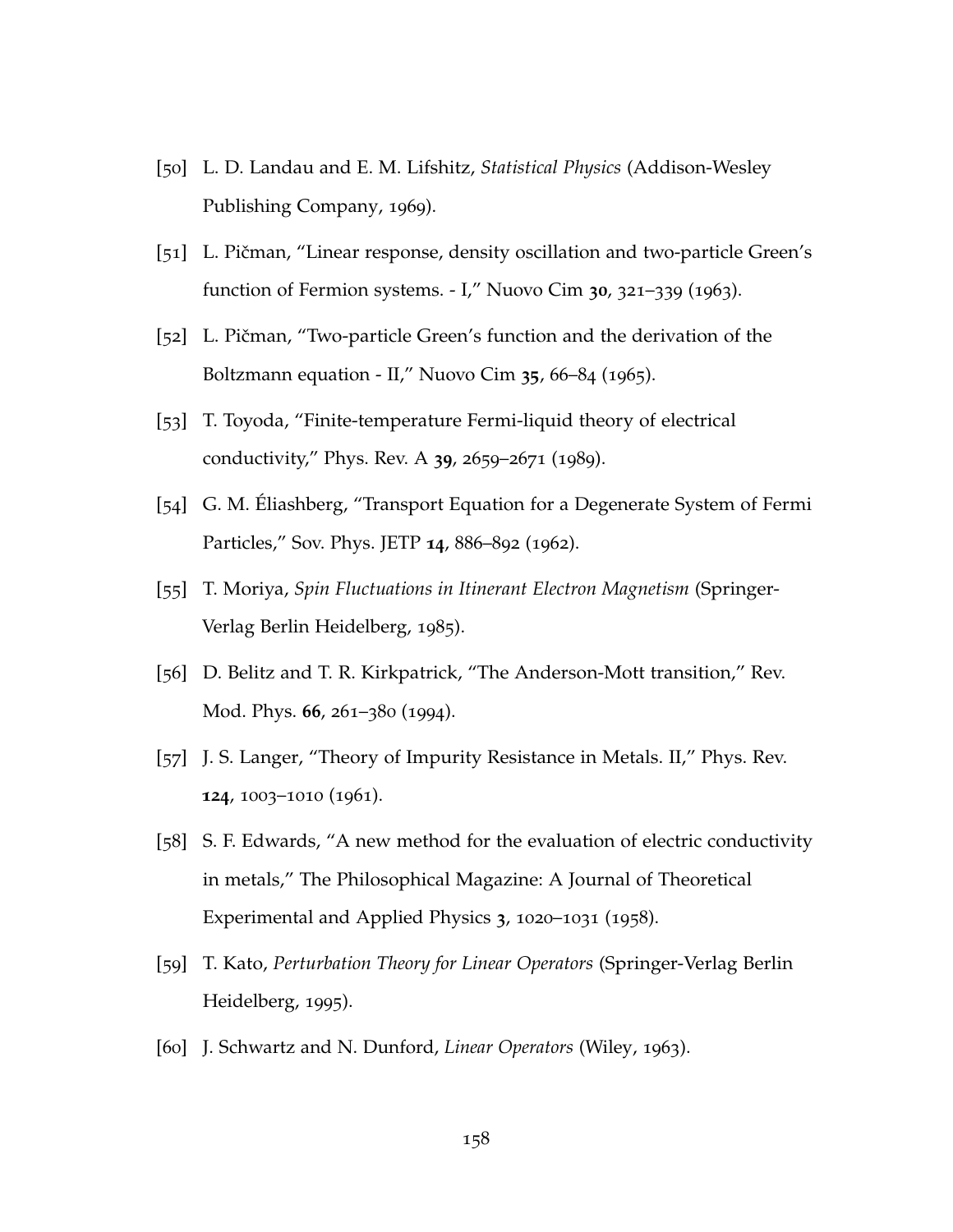- [61] R. E. Prange and L. P. Kadanoff, "Transport theory for electron-phonon interactions in metals," [Phys. Rev.](https://doi.org/10.1103/PhysRev.134.A566) **134**, A566–A580 (1964).
- [62] N. Akhiezer and I. Glazman, *Theory of Linear Operators in Hilbert Space*, Vol. 1 (Pitman Publishing Inc, 1981).
- [63] J. W. Negel and H. Orland, *Quantum many-particle systems* (Addison Wesley, 1988).
- [64] A. Casher, D. Lurié, and M. Revzen, "Functional Integrals for Many-Boson Systems," [Journal of Mathematical Physics](https://doi.org/10.1063/1.1664716) **9**, 1312–1318 (1968).
- [65] L. D. Landau and E. M. Lifshitz, *The Classical Theory of Fields* (Pergamon Press, 1975).
- [66] J.-M. Lévy-Leblond, "Nonrelativistic particles and wave equations," [Communications in Mathematical Physics](https://doi.org/cmp/1103840281) **6**, 286–311 (1967).
- [67] D. N. Zubarev, "Double-Time Green Functions in Statistical Physics," [Soviet Physics Uspekhi](https://doi.org/10.1070/pu1960v003n03abeh003275) **3**, 320–345 (1960).
- [68] D. Zubarev, M. Vladimir, and G. Röpke, *Statistical Mechanics of Nonequilibrium Processes, Volume 2: Relaxation and Hydrodynamic Processes* (Akademie Verlag, 1997).
- [69] H. Lehmann, "Über Eigenschaften von Ausbreitungsfunktionen und Renormierungskonstanten quantisierter Felder," [Nuovo Cim.](https://doi.org/10.1007/BF02783624) **11**, 342–357 ([1954](https://doi.org/10.1007/BF02783624)).
- [70] R. Mills, *Propagators for Many-particle systems, An Elementary Treatment* (Gordon and Breach Science Publishers, 1969).
- <span id="page-171-0"></span>[71] D. Pines and P. Nozieres, *The Theory of Quantum Liquids, Volume 1: Normal Fermi Liquids* (Addison Wesley, 1989).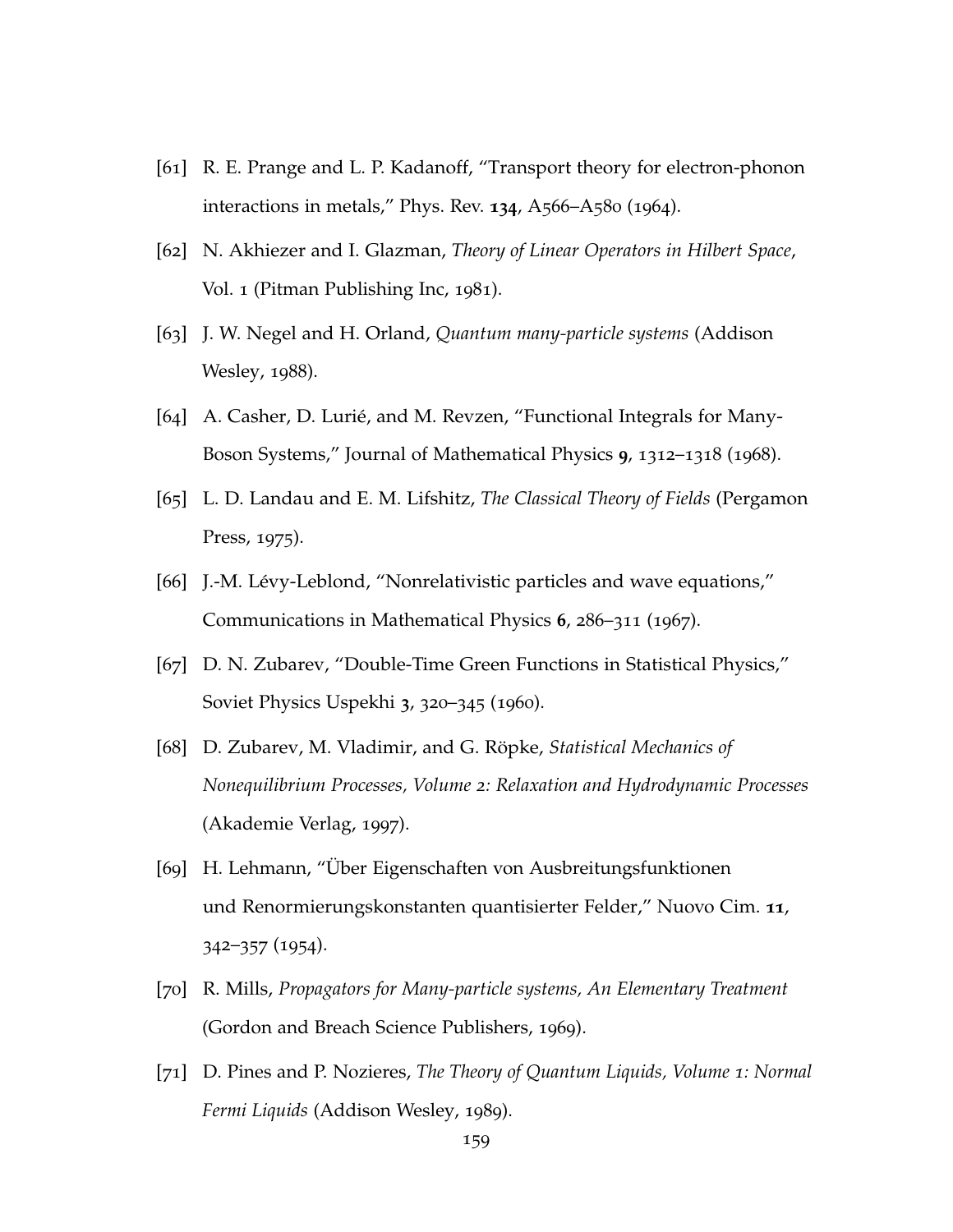- [72] J. Lindhard, "On the properties of a gas of charged particles," [Kgl.](https://www.osti.gov/biblio/4405425) [Danske Videnskab. Selskab Mat.-fys. Medd.](https://www.osti.gov/biblio/4405425) **28** (1954).
- [73] T. Holstein, "Theory of transport phenomena in an electron-phonon gas," [Annals of Physics](https://doi.org/https://doi.org/10.1016/0003-4916(64)90008-9) **29**, 410–535 (1964).
- [74] D. Belitz, T. R. Kirkpatrick, A. J. Millis, and T. Vojta, "Nonanalytic magnetization dependence of the magnon effective mass in itinerant quantum ferromagnets," [Phys. Rev. B](https://doi.org/10.1103/PhysRevB.58.14155) **58**, 14155–14158 (1998).
- <span id="page-172-0"></span>[75] M. Revzen, T. Toyoda, Y. Takahashi, and F. C. Khanna, "Baym-Kadanoff criteria and the Ward-Takahashi relations in many-body theory," [Phys.](https://doi.org/10.1103/PhysRevB.40.769) [Rev. B](https://doi.org/10.1103/PhysRevB.40.769) **40**, 769–771 (1989).
- <span id="page-172-1"></span>[76] D. Vollhardt and P. Wölfle, "Diagrammatic, self-consistent treatment of the Anderson localization problem in  $d \leq 2$  dimensions," [Phys. Rev. B](https://doi.org/10.1103/PhysRevB.22.4666) 22, [4666](https://doi.org/10.1103/PhysRevB.22.4666)–4679 (1980).
- <span id="page-172-2"></span>[77] G. Grinstein, *Fundamental problems in statistical mechanics VI* (Elsevier Science Ltd, 1984).
- <span id="page-172-3"></span>[78] J. Kolorenč, "Charge transport in strongly disordered solids, Towards the Anderson metal-insulator transition," PhD thesis (Charles University, 2004).
- <span id="page-172-4"></span>[79] W. Kohn and J. M. Luttinger, "Quantum theory of electrical transport phenomena," [Phys. Rev.](https://doi.org/10.1103/PhysRev.108.590) **108**, 590–611 (1957).
- <span id="page-172-5"></span>[80] J. S. Langer, "Theory of Impurity Resistance in Metals," [Phys. Rev.](https://doi.org/10.1103/PhysRev.120.714) **120**, 714–725 ([1960](https://doi.org/10.1103/PhysRev.120.714)).
- <span id="page-172-6"></span>[81] V. Janiš and J. Kolorenč, "Causality vs. Ward identity in disordered electron systems," [Modern Physics Letters B](https://doi.org/10.1142/S0217984904007591) **18**, 1051–1058 (2004).